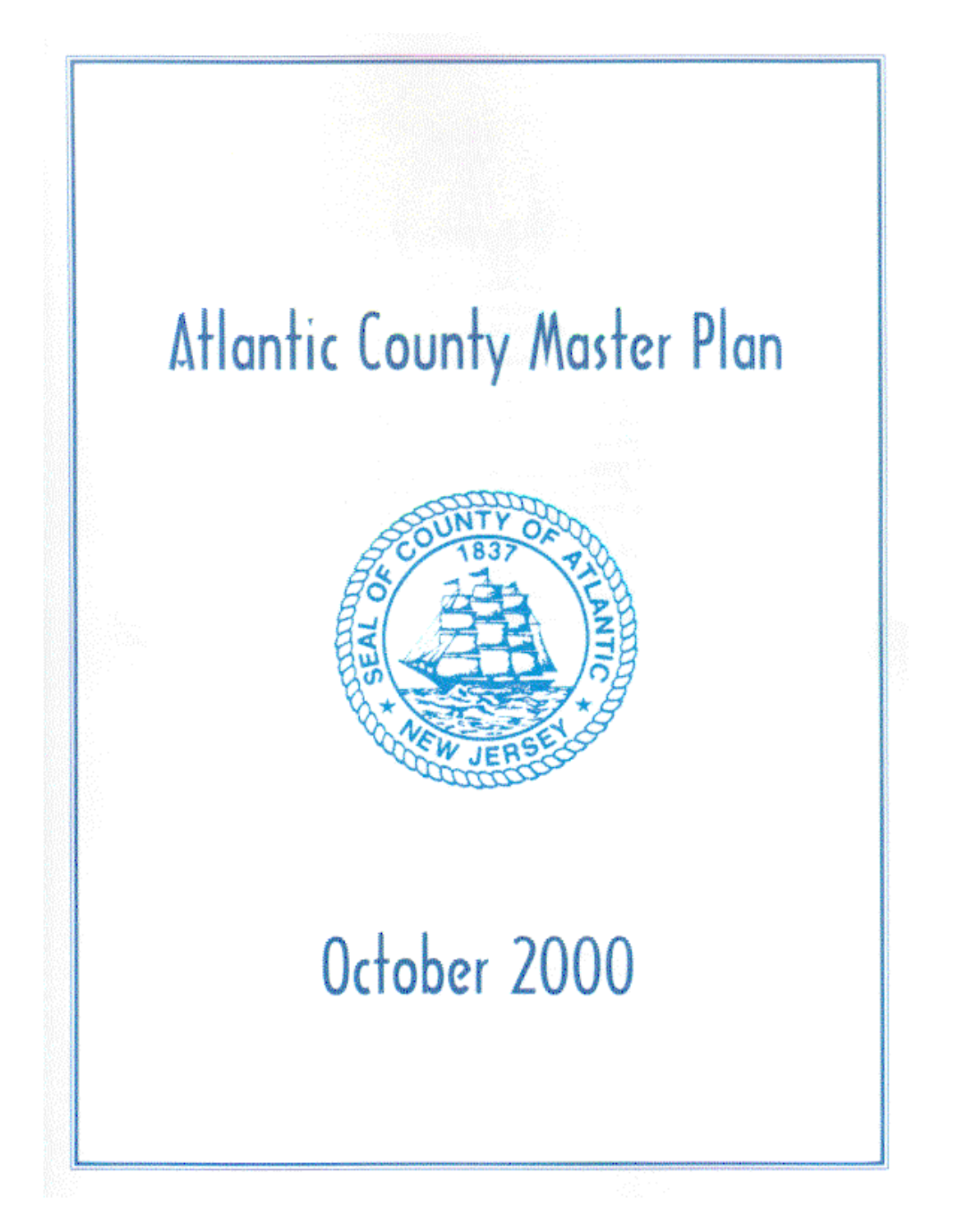**Inside Front Cover** 

**Color County Seal** 

**Dennis Levinson Helen Walsh** 

**Atlantic County Board of Freeholders** 

**Special Acknowledgment** 

**Atlantic County Planning Advisory Board Members**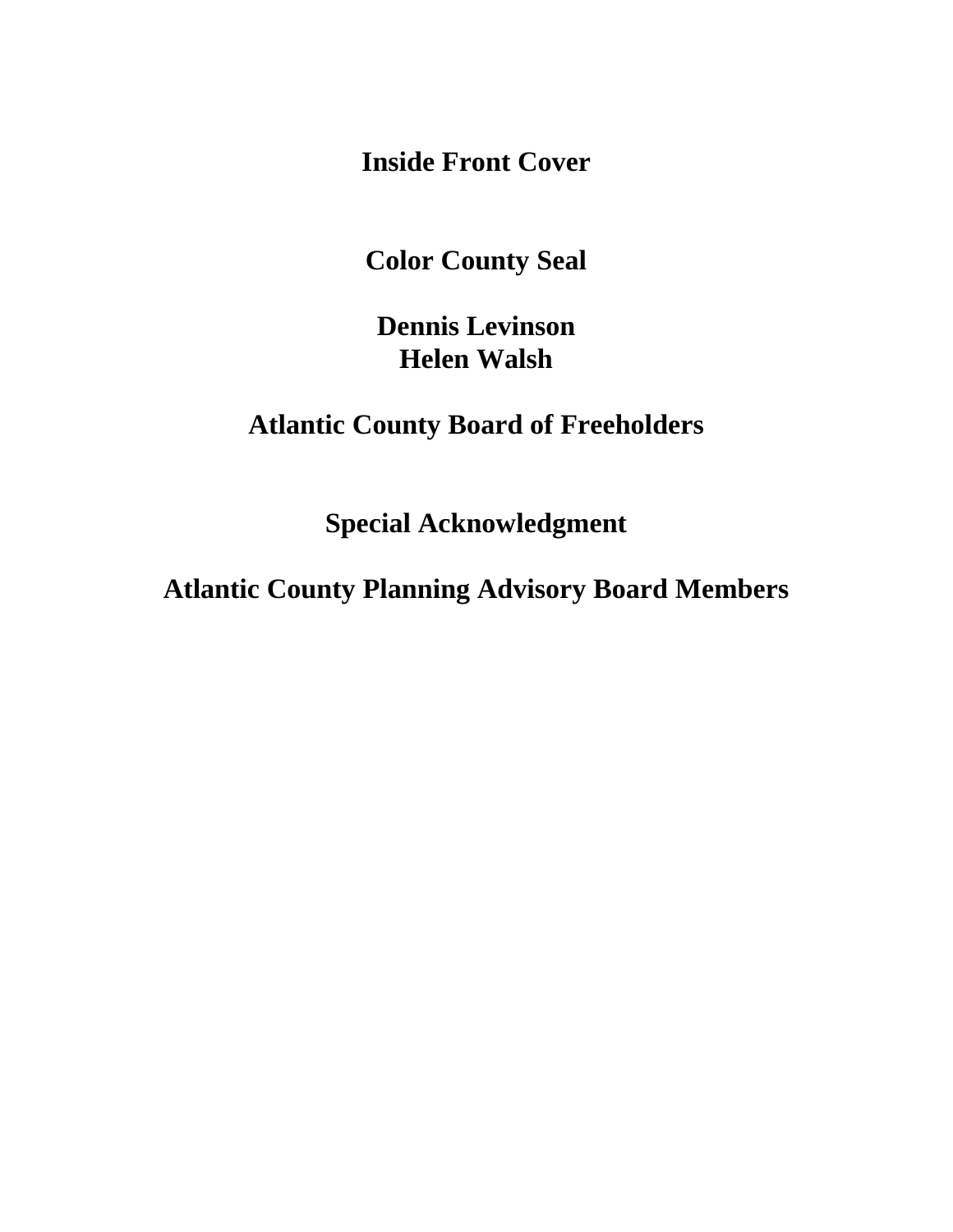## **ATLANTIC COUNTY MASTER PLAN**

## **PREPARED BY:**

## **Atlantic County Department of Regional Planning and Economic Development New Road and Dolphin Avenue Northfield, NJ 08225**

The Atlantic County Department of Regional Planning and Economic Development has completed the Atlantic County Master Plan, October 2000. The Atlantic County Planning Advisory Board recommended adoption of the Master Plan by passing Resolution 2000-3 on August 16, 2000. A public hearing was held regarding the Master Plan on Friday September 22, 2000 whereby comments were heard and recorded from the public. Changes recommended by the public agencies and the general public have been incorporated into the Master Plan.

As the Department Head of the Atlantic County Department of Regional Planning and Economic Development, Office of Policy and Planning, I hereby declare that this letter serves as notice that the Atlantic County Office of Policy and Planning, effective October 2, 2000, adopts the Atlantic County Master Plan, to serve as the county master plan pursuant to Atlantic County Code Chapter 4, Section 52.3 B (9).

Dated:\_\_\_\_\_\_\_\_\_\_\_\_\_\_\_\_\_\_\_\_\_\_\_\_\_\_\_\_ \_\_\_\_\_\_\_\_\_\_\_\_\_\_\_\_\_\_\_\_\_\_\_\_\_\_\_\_\_\_\_\_

 Joseph M. Maher, PP, AICP Department Head

*The original of this Master Plan was signed and sealed in accordance with the requirements of N.J.A.C. 13:41, State Board of Professional Planners* 

 *\_\_\_\_\_\_\_\_\_\_\_\_\_\_\_\_\_\_\_\_\_\_\_\_\_\_\_\_\_\_\_\_* 

Joseph M. Maher, PP, AICP NJ Professional Planner #03970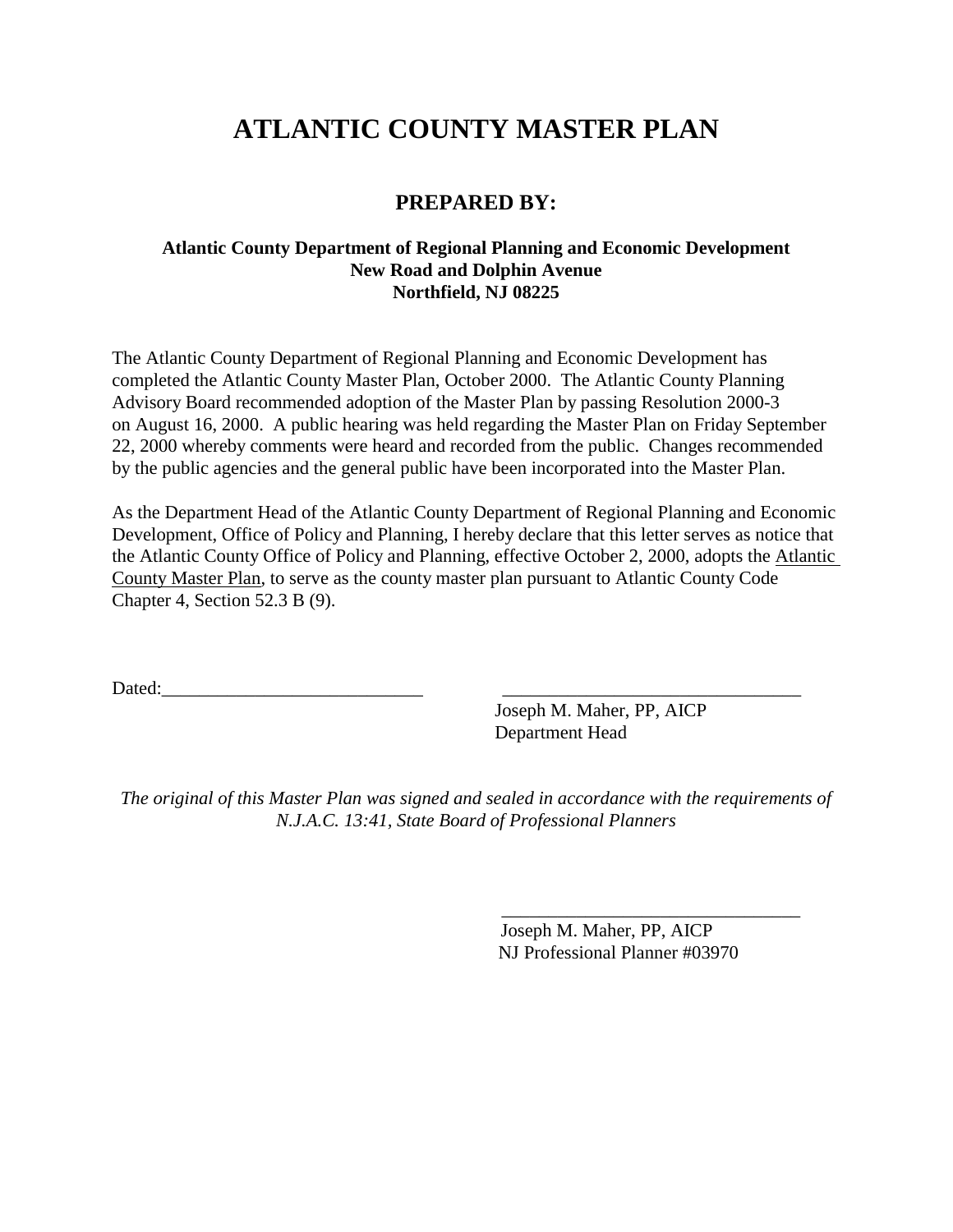## **TABLE OF CONTENTS**

| <b>CHAPTER I:</b>   | <b>Introduction</b>                                                                                                                                                                                                                                                                                                                                             |                                                                    |
|---------------------|-----------------------------------------------------------------------------------------------------------------------------------------------------------------------------------------------------------------------------------------------------------------------------------------------------------------------------------------------------------------|--------------------------------------------------------------------|
|                     | <b>Statutory Authority</b><br>Intent of the Master Plan<br><b>Regional Setting</b><br><b>Historical Background</b><br>1990s Perspective                                                                                                                                                                                                                         | 1<br>$\begin{array}{c} 1 \\ 3 \\ 9 \end{array}$                    |
| <b>CHAPTER II:</b>  | <b>Population Trends and Characteristics</b>                                                                                                                                                                                                                                                                                                                    |                                                                    |
|                     | <b>Population Trends and Characteristics</b><br>Historical Population Change, Race & Hispanic Origin<br>Contemporary Population Changes: 1970 - Present<br>Future Atlantic County Population by Age Cohorts:<br>1996 - 2006<br>Housing<br><b>Household Characteristics</b><br>Employment<br><b>Atlantic County's Economy</b><br><b>Atlantic County's Future</b> | 11<br>12<br>16<br>22<br>26<br>31<br>33<br>38<br>41                 |
| <b>CHAPTER III:</b> | <b>Existing Conditions</b>                                                                                                                                                                                                                                                                                                                                      |                                                                    |
|                     | Land Use<br>Transportation<br>Wastewater Management<br><b>Water Supply</b><br><b>Natural Resources</b><br>Solid Waste Management<br>Affordable Housing<br><b>Historic Preservation</b><br><b>Farmland Preservation</b>                                                                                                                                          | 51<br>59<br>81<br>85<br>89<br>109<br>116<br>122<br>134             |
| <b>CHAPTER IV:</b>  | <b>Planning for the Future</b>                                                                                                                                                                                                                                                                                                                                  |                                                                    |
|                     | Introduction<br>Land Use<br>Transportation<br>Wastewater Management<br><b>Water Supply</b><br><b>Natural Resources</b><br>Solid Waste Management<br><b>Affordable Housing</b><br><b>Historic Preservation</b><br><b>Farmland Preservation</b>                                                                                                                   | 141<br>143<br>145<br>153<br>155<br>157<br>161<br>164<br>167<br>170 |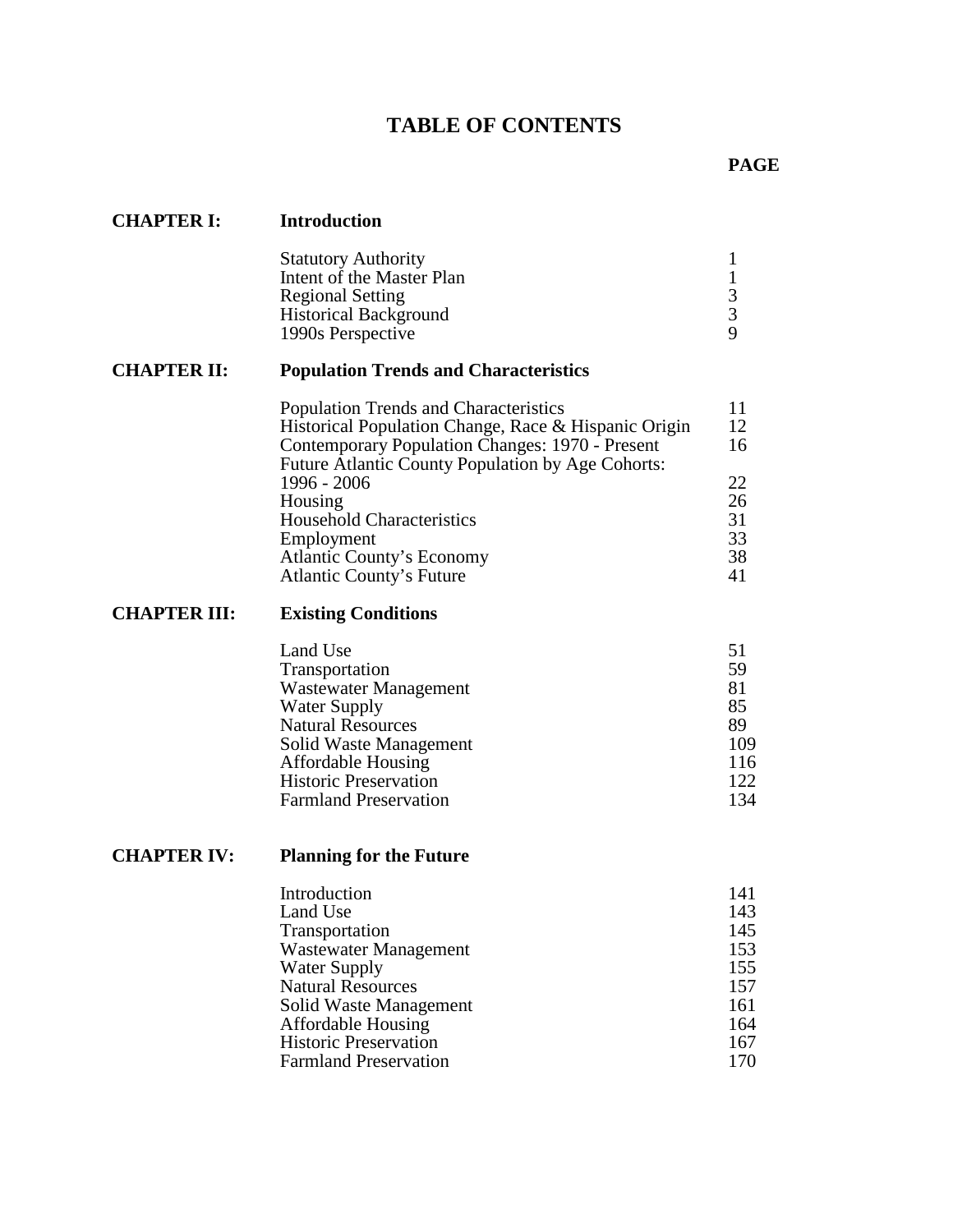## Atlantic County Master Plan Bibliography

## **APPENDICES:**

- **A.** GIS Bibliography
- **B**. Official County Map of Right-of-Way Standards and Functional Classifications
- **C.** Atlantic County Open Space and Recreation Plan
- **D**.Bicycle Element for the Atlantic County Master Plan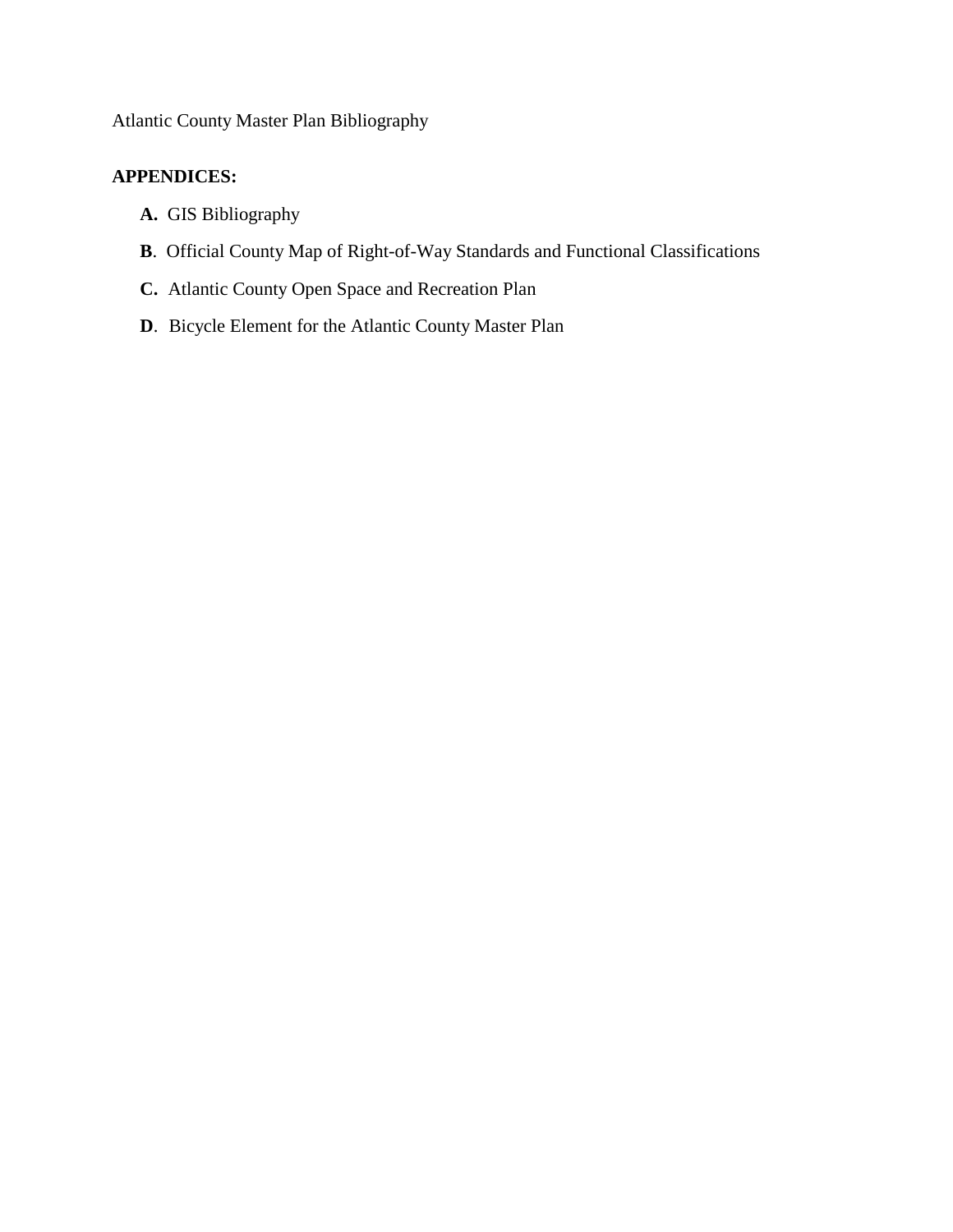## **LIST OF TABLES**

## **TABLE PAGE**

## **Population Trends and Characteristics**

| 2.1   | Atlantic County And New Jersey Population Trends: 1880 - 2010                                                                         | 12 |
|-------|---------------------------------------------------------------------------------------------------------------------------------------|----|
| 2.2   | <b>Atlantic County Racial Composition: 1990-2010</b>                                                                                  | 13 |
| 2.3   | Atlantic County Labor Force By Race And Sex: 1990-2010                                                                                | 14 |
| 2.4   | Persons Of Hispanic Origin In Atlantic County (1990)                                                                                  | 15 |
| 2.4.1 | Persons Of Hispanic Origin In Atlantic County: 1990-2010                                                                              | 15 |
| 2.5   | Atlantic County Hispanic Origin By Municipality (1990)                                                                                | 16 |
| 2.6   | <b>Atlantic County Population Change: 1970-1980</b>                                                                                   | 17 |
| 2.6.1 | Atlantic County Municipal Population Change: 1970-1980                                                                                | 18 |
| 2.7   | Atlantic County Population Change: 1980-1990                                                                                          | 18 |
| 2.7.1 | <b>Atlantic County Municipal Population Change: 1980-1990</b>                                                                         | 19 |
| 2.8   | <b>Atlantic County Population Change: 1990-1999</b>                                                                                   | 19 |
| 2.8.1 | <b>Atlantic County Municipal Population Change: 1990-1998</b>                                                                         | 20 |
| 2.9   | Atlantic County Population By Age Cohort: 1996-2006                                                                                   | 23 |
| 2.11  | Atlantic County Household Size And Household Type (1990)<br>2.10<br>31<br>Atlantic County Households By Household Type: 1990 And 2000 | 32 |
| 2.12  | Atlantic County Population And Labor Force Projections: 1990 - 2010                                                                   | 42 |
| 2.13  | Atlantic County Population And Employment Forecasts: 1990 - 2018                                                                      | 44 |

## **Land Use**

| 3.1 | Acreage Of Zoning Categories By Municipality             |    |
|-----|----------------------------------------------------------|----|
| 3.2 | Acreage Of Residential Zoning Categories By Municipality | 58 |

## **Transportation**

| 3.3 | <b>Average Annual Daily Traffic</b>                         | 61 |
|-----|-------------------------------------------------------------|----|
| 3.4 | Average Number Of Visitor Trips To Atlantic City By Mode    | 62 |
| 3.5 | Capacity-Based Problem Intersections Identified By The SJHM | 63 |
| 3.6 | Problem Area Intersections Identified External To The SJHM  | 63 |
| 3.7 | New Jersey Transit Bus Lines                                | 69 |
| 3.8 | <b>Atlantic County Air Quality Monitoring Locations</b>     | 71 |

## **Wastewater Management**

| 3.9  | <b>Atlantic County Utilities Authority</b>        |  |
|------|---------------------------------------------------|--|
|      | City Island Treatment Plant (Average Daily Flows) |  |
| 3.10 | <b>Coastal Region Sewer Service Areas</b>         |  |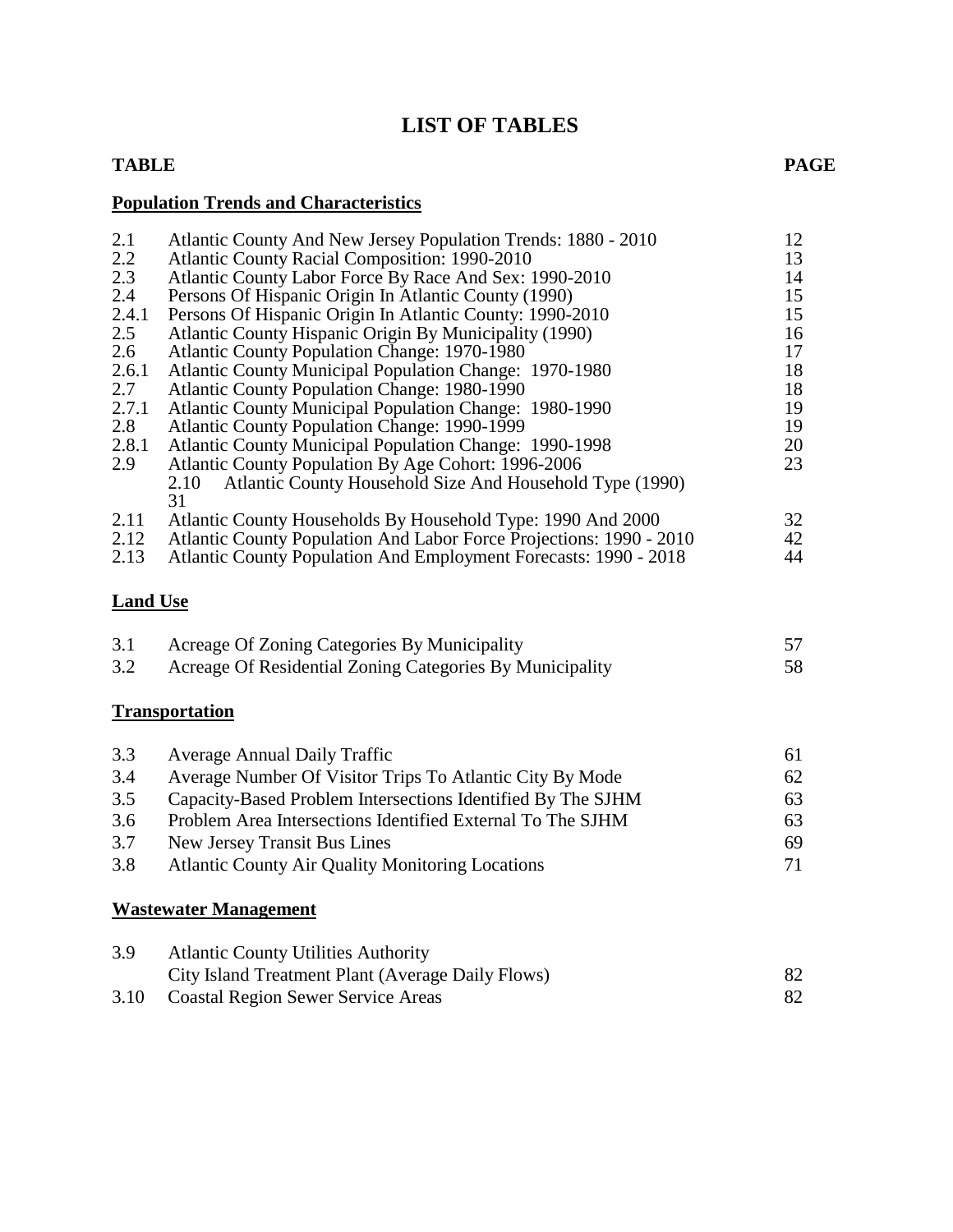## **Natural Resources**

| 3.11 | Tributaries Of The Great Egg Harbor River                           | 92  |
|------|---------------------------------------------------------------------|-----|
| 3.12 | Tributaries Of The Mullica River                                    | 93  |
| 3.13 | Tributaries Of The Tuckahoe River                                   | 94  |
| 3.14 | <b>Water Quality Characteristics Pinelands Streams</b>              | 97  |
| 3.15 | <b>Commercially Important Shellfish Native To New Jersey</b>        | 100 |
| 3.16 | Reclassification Of Shellfish Harvesting Acreage In Atlantic County |     |
| 100  |                                                                     |     |
| 3.17 | <b>Coastal Wetland Plants</b>                                       | 104 |
| 3.18 | <b>Inland Wetland Plants</b>                                        | 105 |
| 3.19 | Inland Wetland Plants (continued)                                   | 106 |
| 3.20 | <b>Atlantic County Hydric Soils</b>                                 | 106 |
| 3.21 | <b>Atlantic Soil Associations</b>                                   | 107 |
|      |                                                                     |     |

## **Solid Waste Management**

| 3.22 Haneman Environmental Park Facilities         | -111 |
|----------------------------------------------------|------|
| 3.23 NJDEP Solid Waste Classification              | 113  |
| 3.24 Atlantic County Municipal Solid Wastes (Tons) | 114  |
| 3.25 Atlantic County Municipal Recycling (Tons)    | 115  |

## **Affordable Housing**

| 3.26 | Affordable Housing Cases And Legislation                               | 117 |
|------|------------------------------------------------------------------------|-----|
| 3.27 | Precredited Affordable Housing Need In Atlantic County By Municipality | 118 |
| 3.28 | Council On Affordable Housing (COAH) 1998 Regional Income Limits       | 121 |
|      | (Adopted April 1, 1998)                                                |     |
| 3.29 | Overview Of CRDA Housing Projects In Atlantic City                     | 121 |

## **Historic Preservation**

3.30 State And National Register Of Historic Places For Atlantic County 126

## **Farmland Preservation**

| 3.31 Agricultural Census For Atlantic County (Harvested Acres)       | 135 |
|----------------------------------------------------------------------|-----|
| 3.32 Rank Of Atlantic County In New Jersey For Selected Crops (1996) | 136 |
| 3.33 Right To Farm Act - Recommended Revisions                       | 137 |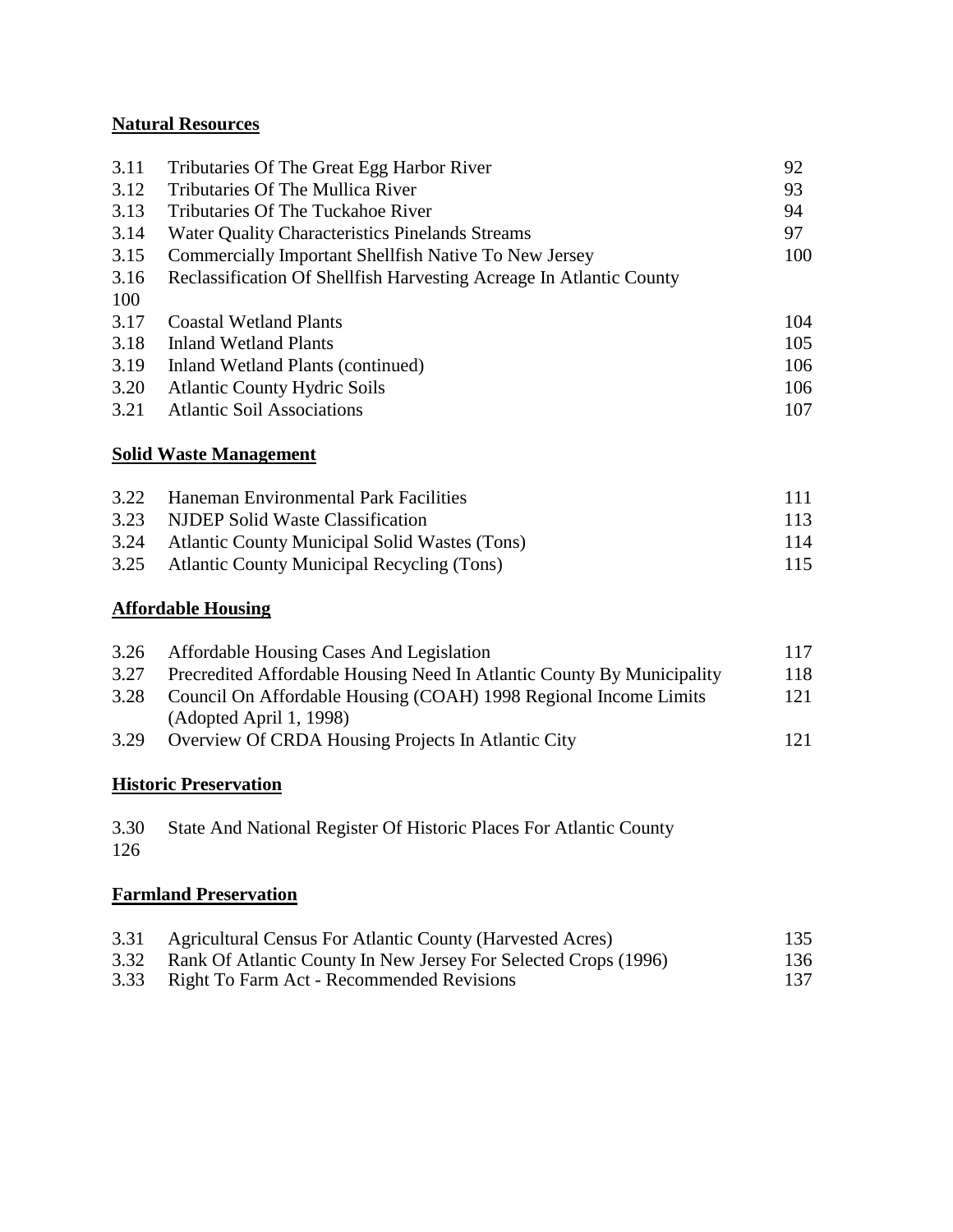## **LIST OF FIGURES**

#### **FIGURE PAGE**

## **Introduction**

| 1.1 | <b>Atlantic County Regional Map</b>                          |  |
|-----|--------------------------------------------------------------|--|
| 1.2 | Atlantic County Regulatory Boundaries Of CAFRA And Pinelands |  |
|     | 1.2A Atlantic County Pinelands Management Areas              |  |
|     |                                                              |  |

## **Population Trends and Characteristics**

| 2.1             | <b>Atlantic County Population Trends: 1880-1999</b>                      | 13 |
|-----------------|--------------------------------------------------------------------------|----|
| 2.2             | Percentage Of Atlantic County Population By Area: 1970-1990              | 21 |
| 2.3             | Percentage Of Atlantic County Population By Area: 1999-2018              | 21 |
| 2.4             | Atlantic County Population By Age Cohorts: 1996 - 2006                   | 23 |
| 2.5             | <b>Atlantic County Estimated Age Cohorts For 1996</b>                    | 24 |
| 2.6             | Atlantic County Projected Age Cohorts For 2006                           | 24 |
| 2.7             | <b>Atlantic County Residential Building Permits: 1970 - 1978</b>         | 26 |
| 2.8             | <b>Atlantic County Residential Building Permits: 1980 - 1988</b>         | 27 |
| 2.9             | Atlantic County Residential Building Permits: 1990 - 1998                | 28 |
| 2.10            | Atlantic County Residential Building Permits: 1970 - 1998                | 29 |
| 2.11            | Atlantic County Highest Growth Areas Of Residential Dwelling Units Since |    |
|                 | Casino Gaming (1980-1999)                                                | 30 |
| 2.12            | <b>Atlantic County Total Non-Farm Employment: 1996</b>                   |    |
|                 | 33                                                                       |    |
| 2.13            | <b>Atlantic County Service-Producing Industries For 1996</b>             | 34 |
| 2.14            | Atlantic County Industries With The Greatest Projected Employment Growth |    |
|                 | For 2006                                                                 | 34 |
| 2.15            | <b>Atlantic County Goods-Producing Industries For 1996</b>               | 36 |
| 2.16            | Number Of Atlantic County Farms By Acreage: 1997                         | 37 |
| 2.17            | Atlantic County Population And Employment Forecasts: 1990 - 2018         | 45 |
| 2.18            | Atlantic County Year 2005 Municipal Population Forecasts                 | 46 |
| 2.19            | <b>Atlantic County Year 2005 Municipal Employment Forecasts</b>          | 48 |
| 2.20            | <b>Atlantic County Largest Employers</b>                                 | 49 |
|                 |                                                                          |    |
| <b>Land Use</b> |                                                                          |    |
| 3.1             | <b>Atlantic County Demographic Regions</b>                               | 53 |
| 3.2A            | <b>Atlantic County Zoning Map</b>                                        | 55 |
| 3.2B            | <b>Atlantic County Residential Zoning Map</b>                            | 56 |
|                 |                                                                          |    |
|                 | <b>Transportation</b>                                                    |    |
| 3.3             | <b>Atlantic County Mass Transit Service Map</b>                          | 67 |
| 3.3A            | <b>Atlantic County Mass Transit Service Map</b>                          | 68 |
| 3.4             | <b>Atlantic County Highway Jurisdictions</b>                             | 74 |
| 3.4A            | <b>Atlantic County Highway Jurisdictions</b>                             | 75 |
| 3.4B            | <b>Atlantic County Highway Jurisdictions</b>                             | 76 |
| 3.4C            | <b>Atlantic County Highway Jurisdictions</b>                             | 77 |
| 3.4D            | <b>Atlantic County Highway Jurisdictions</b>                             | 78 |
|                 |                                                                          |    |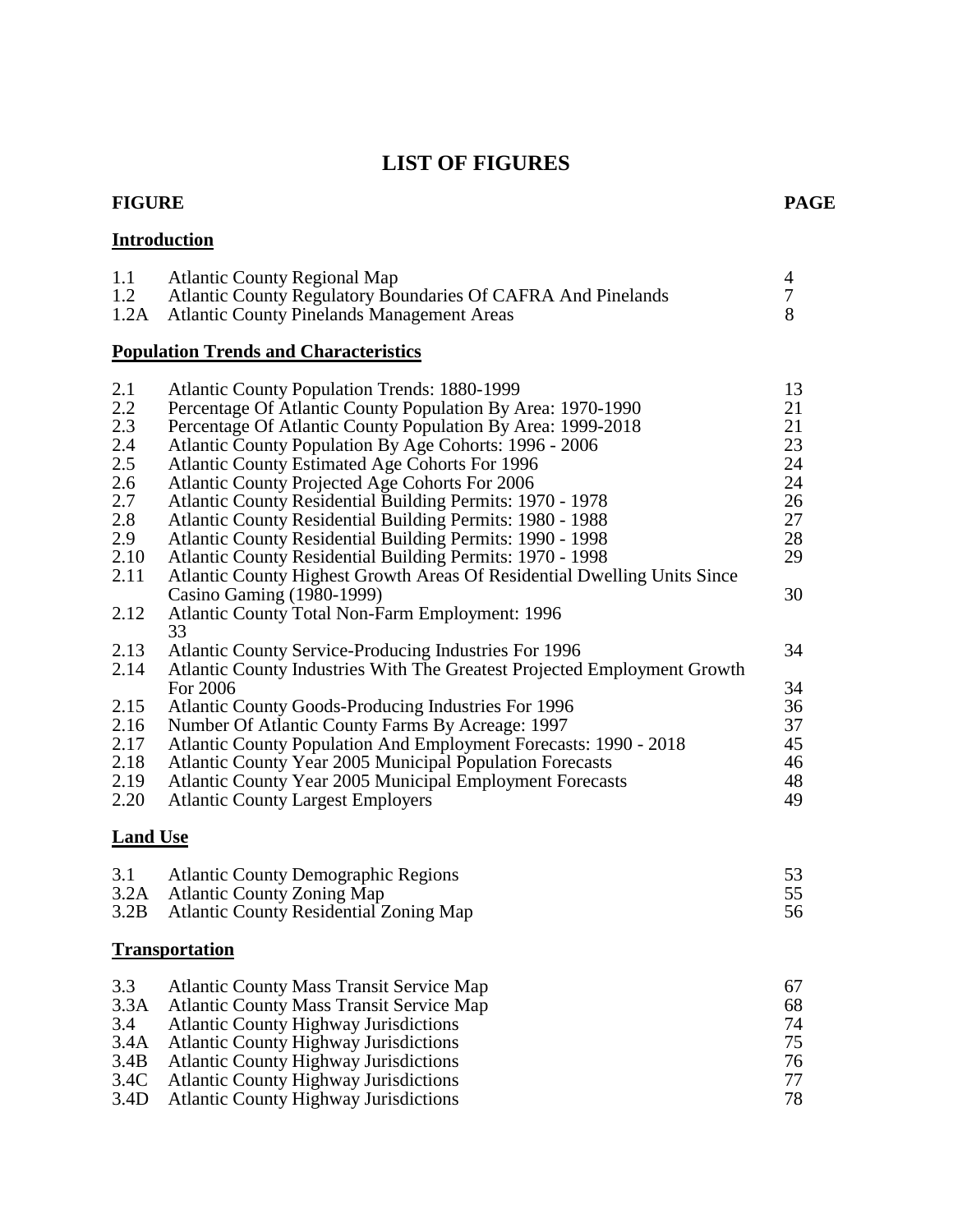| 3.4E<br>3.5                               | <b>Atlantic County Highway Jurisdictions</b><br><b>Atlantic County Recommended Major Transportation Improvements</b>                                                                                                                                                                                 | 79<br>80                           |
|-------------------------------------------|------------------------------------------------------------------------------------------------------------------------------------------------------------------------------------------------------------------------------------------------------------------------------------------------------|------------------------------------|
|                                           | <b>Wastewater Management</b>                                                                                                                                                                                                                                                                         |                                    |
| 3.6                                       | <b>Atlantic County Sewer Service Areas And Sewer Planning Regions</b>                                                                                                                                                                                                                                | 83                                 |
|                                           | <b>Natural Resources</b>                                                                                                                                                                                                                                                                             |                                    |
| 3.7<br>3.8<br>3.9<br>3.10<br>3.11<br>3.12 | <b>Atlantic County Major Watersheds</b><br><b>Atlantic County Surface Hydrology Map</b><br>Great Egg Harbor National Scenic And Recreational River<br><b>Atlantic County Hazardous Waste Sites</b><br><b>Atlantic County Freshwater Wetlands Map</b><br><b>Atlantic County Soil Associations Map</b> | 90<br>91<br>95<br>99<br>102<br>108 |
|                                           | <b>Solid Waste Management</b>                                                                                                                                                                                                                                                                        |                                    |
| 3.13                                      | <b>Atlantic County Approved Class B Recycling Centers</b>                                                                                                                                                                                                                                            | 112                                |
|                                           | <b>Affordable Housing</b>                                                                                                                                                                                                                                                                            |                                    |
| 3.14                                      | Atlantic County Affordable Housing Need Second Round (1993-1999)                                                                                                                                                                                                                                     | 120                                |
|                                           | <b>Historic Preservation</b>                                                                                                                                                                                                                                                                         |                                    |
| 3.15                                      | State And National Register Of Historic Places Of Atlantic County                                                                                                                                                                                                                                    | 125                                |
|                                           | <b>Farmland Preservation</b>                                                                                                                                                                                                                                                                         |                                    |
| 3.16                                      | <b>Agricultural Development Areas And Most Significant Crops</b>                                                                                                                                                                                                                                     | 139                                |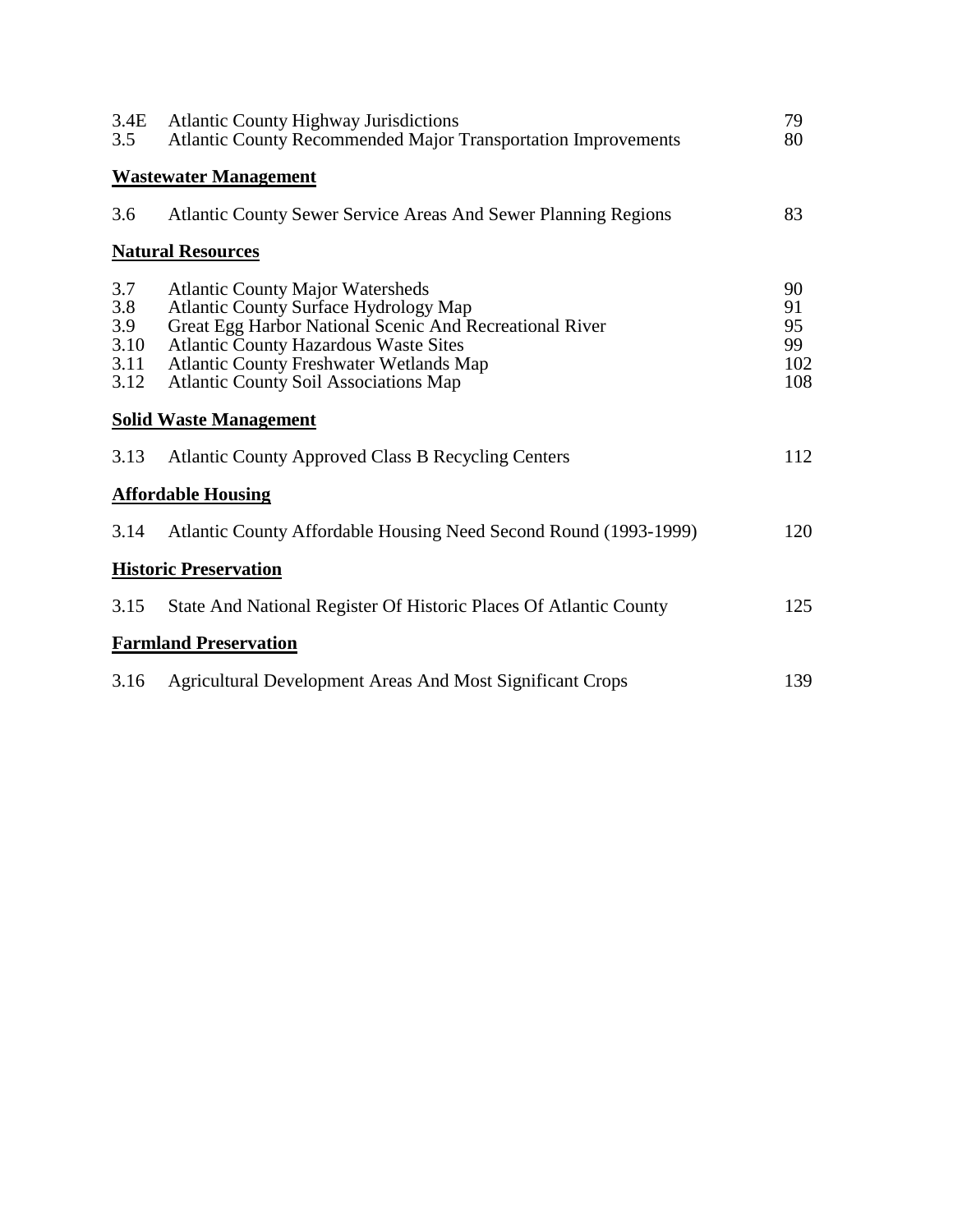## **CHAPTER I: INTRODUCTION**

Statutory Authority Intent of the Master Plan Regional Setting Historical Background 1990s Perspective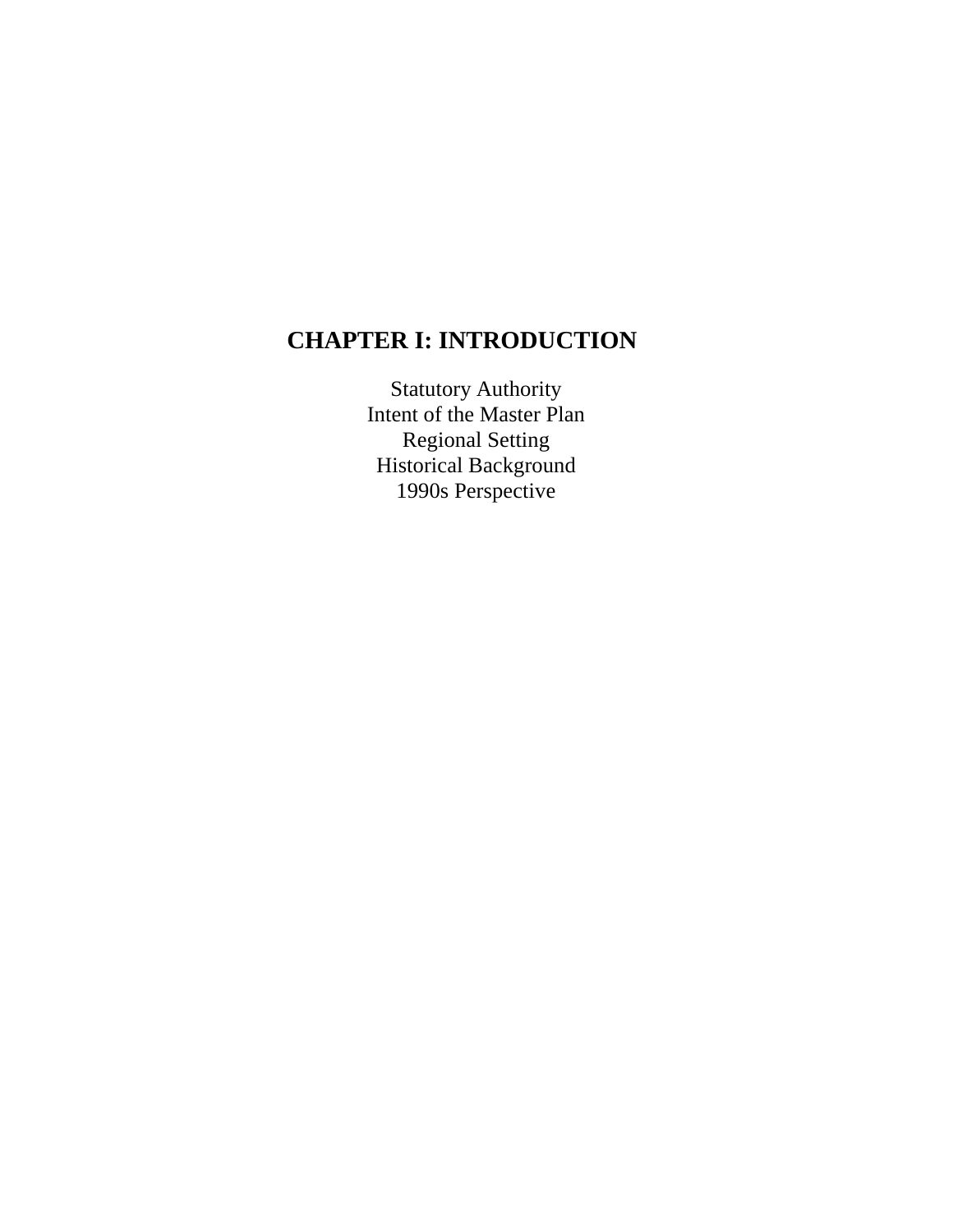## **STATUTORY AUTHORITY**

A prime responsibility of the Atlantic County Department of Regional Planning and Economic Development is to prepare and adopt a Master Plan to guide the physical development of the County. Pursuant to the requirements in the County Planning Act, N.J.S.A. 40:27-2 et seq.:

> "The county planning board (Atlantic County Planning Advisory Board) shall make and adopt a master plan for the physical development of the county. The master plan of the county, with the accompanying maps, plans, charts, and descriptive and explanatory matter, shall show the county planning board's (Atlantic County Planning Advisory Board) recommendations for the development of the territory covered by the plan, and may include, among other things, the general location, character, and extent of streets or roads, viaducts, bridges, waterway and waterfront developments, parkways, playgrounds, forests, reservations, parks, airports and other public ways, grounds, places and spaces; the general location and extent of forests, agricultural areas, and open-development areas for purposes of conservation, food and water supply, sanitary and drainage facilities, or the protection of urban development, and such other features as may be important to the development of the county. The county planning board (Atlantic County Planning Advisory Board) shall encourage the cooperation of local municipalities within the county in any matters whatsoever which may concern the integrity of the county master plan and to advise the board of chosen freeholders with respect to the formulation of development programs and budgets for capital expenditures."

## **INTENT OF THE MASTER PLAN**

Atlantic County's economy and population continue to grow led by a continued expansion of the casino gaming industry. This growth has in turn resulted in the diversification and strengthening of the County's economy to include a broad array of residential development (single and multifamily, assisted living, and age restricted), retail centers, first class golf courses, and other industries which cater not only to the needs of the casino industry but to all of those people drawn to Atlantic County in search of employment opportunities.

The Atlantic County Master Plan is a comprehensive policy document providing goals and policy statements to guide growth and development of the County. Since Atlantic County covers 561 square miles, contains twenty three municipalities and represents the collective views of the public, many of the initiatives of the Plan were written with a regional perspective. The Master Plan also recognizes that the County's development is the result of both market forces and regulatory oversight by a variety of agencies such as the New Jersey Department of Environmental Protection (CAFRA), the State Planning Commission (State Development and Redevelopment Plan), the Pinelands Commission (the Comprehensive Management Plan), and the New Jersey Department of Transportation, among others. As a result, this County Master Plan acknowledges the importance of working cooperatively with these agencies in addressing concerns which have regional impacts.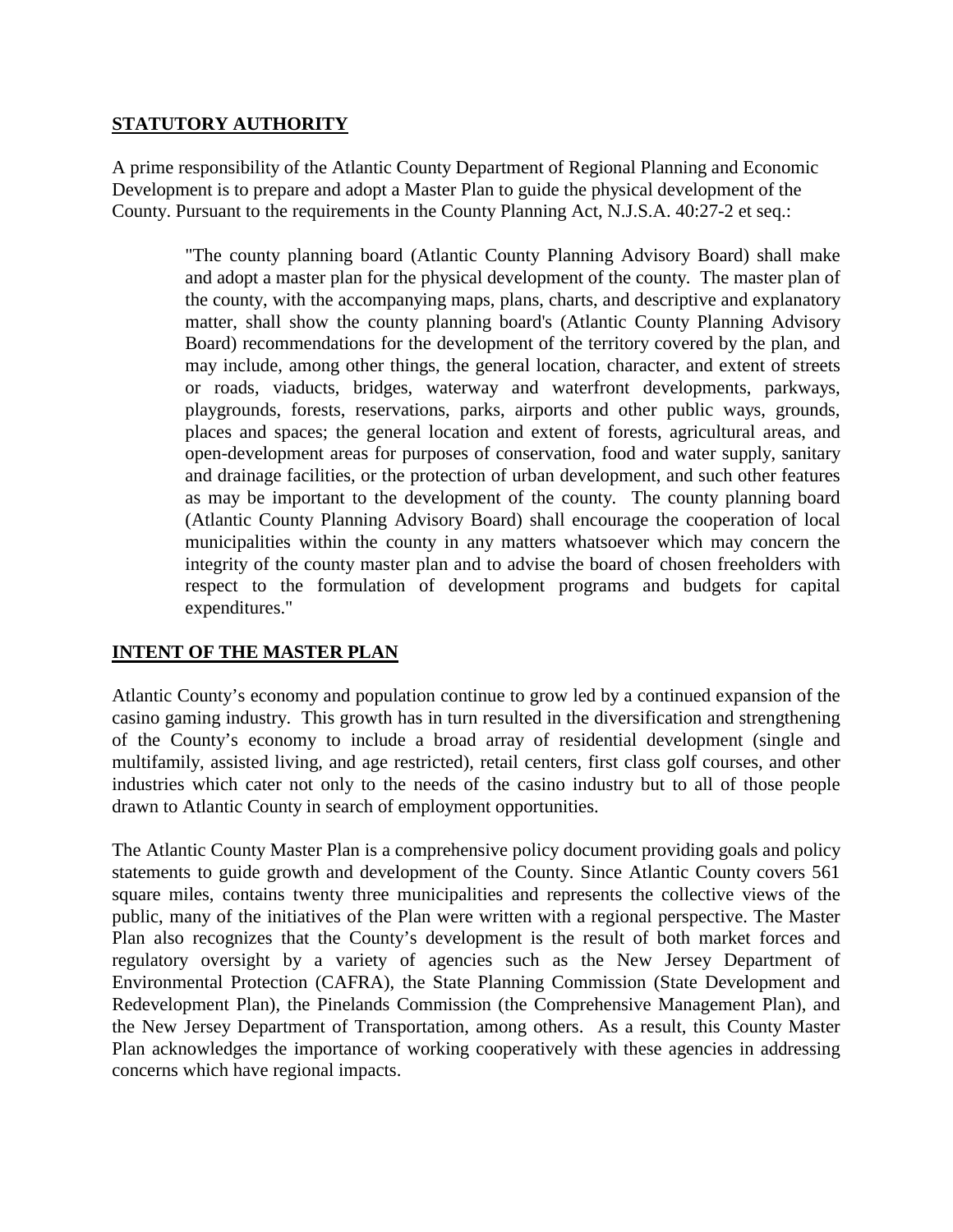These concerns can range from sophisticated transportation and stormwater management systems to comprehensive open space and recreation facilities.

This Plan recognizes the importance of economic development while at the same time maintaining the quality of life Atlantic County residents and visitors have grown to cherish and expect. Within this plan the County will address several statewide programs which significantly affect County growth rates and development patterns. For example, CAFRA, the Pinelands Comprehensive Management Plan, and the State Development and Redevelopment Plan affect the development patterns within Atlantic County by encouraging growth in some areas while discouraging growth in others. These land use patterns in turn determine, to a large extent, the required infrastructure as well as the social service and recreational needs of the County's growing population.

The primary authority regulating land use in New Jersey is the local municipality. The New Jersey Legislature granted direct powers to regulate land use to local governments through master planning, zoning, and development review. The enabling legislation granting these powers are the Zoning Enabling Act of 1928, the Planning Enabling Act of 1953 and the Municipal Land Use Law of 1975. However, the 1986 State Planning Act also provides guidelines for counties and municipalities to reach agreements with the State Planning Commission on land use and other planning issues through the cross-acceptance process. The County Master Plan facilitates the cross-acceptance process by establishing an integrated planning strategy that incorporates State, County, and local objectives.

The role of planning in the County is primarily the responsibility of the Atlantic County Planning Advisory Board. The Planning Advisory Board was created in lieu of the County Planning Board, pursuant to N.J.S.A. 40:27-1. Land use planning by county government has as its basis three key New Jersey statutes. These statutes are as follows:

- N.J.S.A 40:27-6.2 *Review and approval of all subdivisions of land; procedures; engineering and planning*, and
- N.J.S.A. 40:26-6.6 *Review and approval of site plans for land development along county roads and drainage*, and
- N.J.S.A. 40:27-6.8 *Resolution vesting power to review and approve subdivisions and site plans with director*.

These three statutes provide that most land development by subdivisions and site plans require County approval. A major subcommittee of the Planning Advisory Board is the Atlantic County Development Review Committee, created pursuant to N.J.S.A 40:27-6.8. The Development Review Committee is primarily responsible for review of subdivisions and site plans in accordance with the other aforementioned statutes.

Also, this Master Plan is being developed to fulfill the statutory requirements of the Pinelands Protection Act, N.J.S.A. 13:18A-1 et seq. The Pinelands Comprehensive Management Plan provides land use and development standards that the County Master Plan and County Land Development Standards must include, and this Master Plan must have certification by the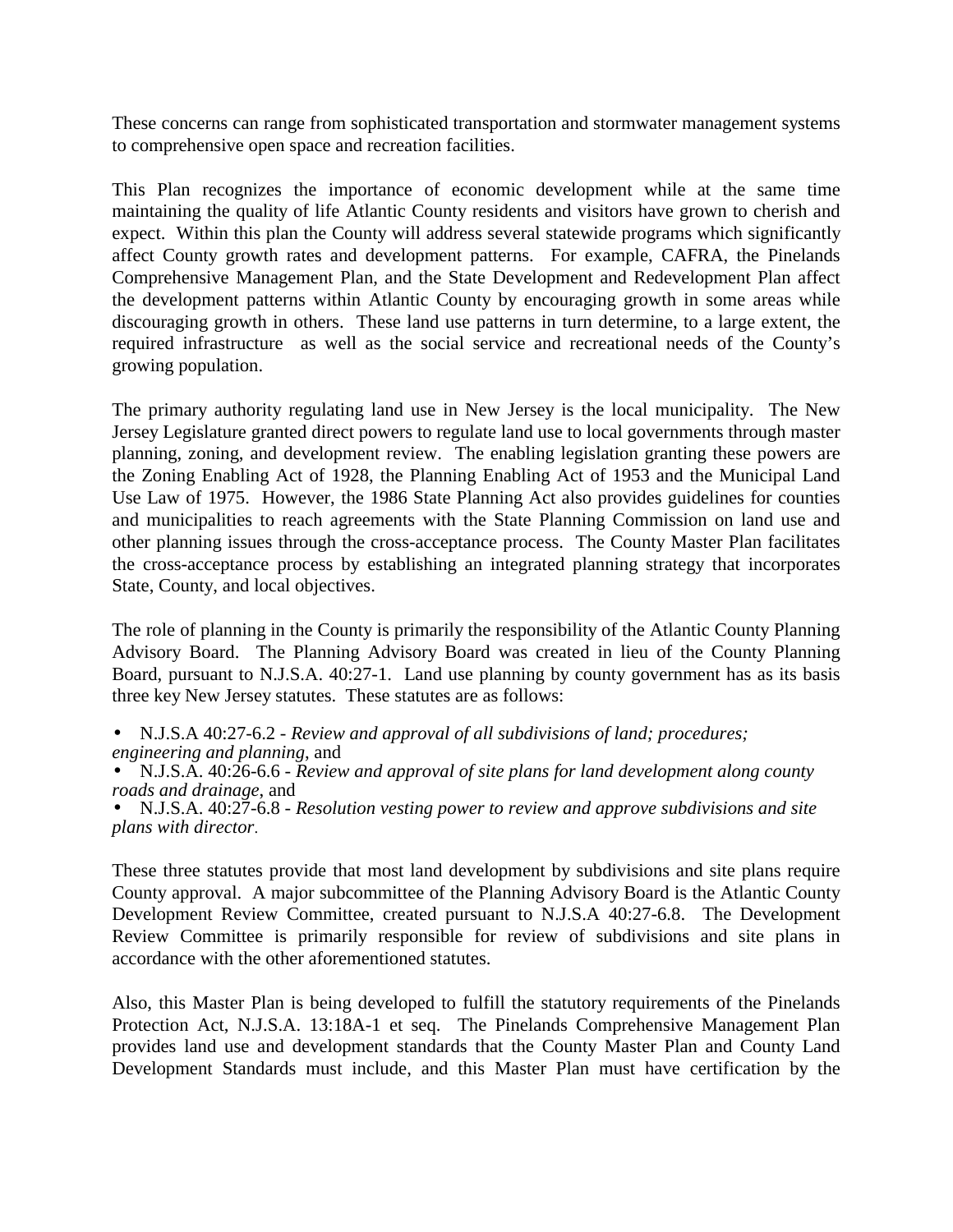Pinelands Commission for Atlantic County to maintain compliance with the Pinelands Protection Act.

## **REGIONAL SETTING**<sup>1</sup>

As shown in Figure 1.1, New York City is approximately 100 miles to the North and Philadelphia is located 60 miles to the West. The close proximity to urban areas has had a profound effect on the County's past and will no doubt influence its future.

Located on the outer coastal plain of New Jersey, Atlantic County has significant natural amenities. The coastal plain dips gently from west to east, so that most of the hills and highest elevations occur in the western part of the County. The soil of Atlantic County is sandy, with low clay content. As a result, it is low in natural fertility, buffering and filtering ability. It is also extremely permeable, being well to excessively drained in upland locations. The sand, along with layers of clay, forms a wedge a mile thick at the shore. Within this wedge are two aquifers: the Cohansey and Kirkwood Formations. These contain great quantities of pure, readily available groundwater. Water from the Cohansey provides the base flow for all of the streams and rivers in the County.

On the East, the County borders the Atlantic Ocean and three narrow, flat, barrier beach islands: Little Beach, Brigantine and Absecon. The northern boundary is the Mullica River with the Great Egg Harbor and Tuckahoe Rivers forming the southern border. The estuaries of these rivers and the bays behind the barrier islands encompass wide areas of salt marsh. The western boundary is a man-made line separating Atlantic from Gloucester and Camden Counties, roughly halfway between the Delaware River and the Atlantic Ocean. Most of the interior of the County is part of the Pine Barrens region, a unique ecological area whose vegetation responds to soil and water conditions, and which has a history of forest fires. Upland is typically oak-pine forest on droughty soils, while lowland is often hardwood swamp, pitch pine or white cedar on saturated soil. Some lowland areas provide prime conditions for growing blueberries. Around the Boro of Buena, Buena Vista Township, Egg Harbor City, Hammonton and Galloway Township prime agricultural land is abundant supporting a significant area of upland agriculture including both row crops and orchards.

## **HISTORICAL BACKGROUND**

Before being settled by Europeans, Atlantic County, along with the rest of New Jersey and adjacent parts of Delaware, Pennsylvania and New York, was inhabited by the Lenape Indians ("Original People"), or Delaware Indians, as they later became known. The Lenape were Algonkin speakers, and were organized into three groups; the Minsi, who occupied the extreme north; the Unami, who lived in the center; and the Unalachtigo ("People Near the Ocean"), who lived across what is now South Jersey.

Most of the Unalachtigo lived on the inner coastal plain along the Delaware River where hunting and fishing were easier and where the soil was more fertile. Because the Lenape were a wateroriented people, most of their settlements were near major rivers or streams. In the Atlantic County region most settlements were at the north of the rivers and near the back bays where shellfish were plentiful. It is generally believed that large groups of Lenape migrated to the shore region during the summer for shellfishing.

The Indian population declined quickly once Europeans settled in New Jersey. The Europeans found the areas where the Lenape were concentrated to be the most attractive to them. Consequently, most of the first European settlements were along the Delaware River.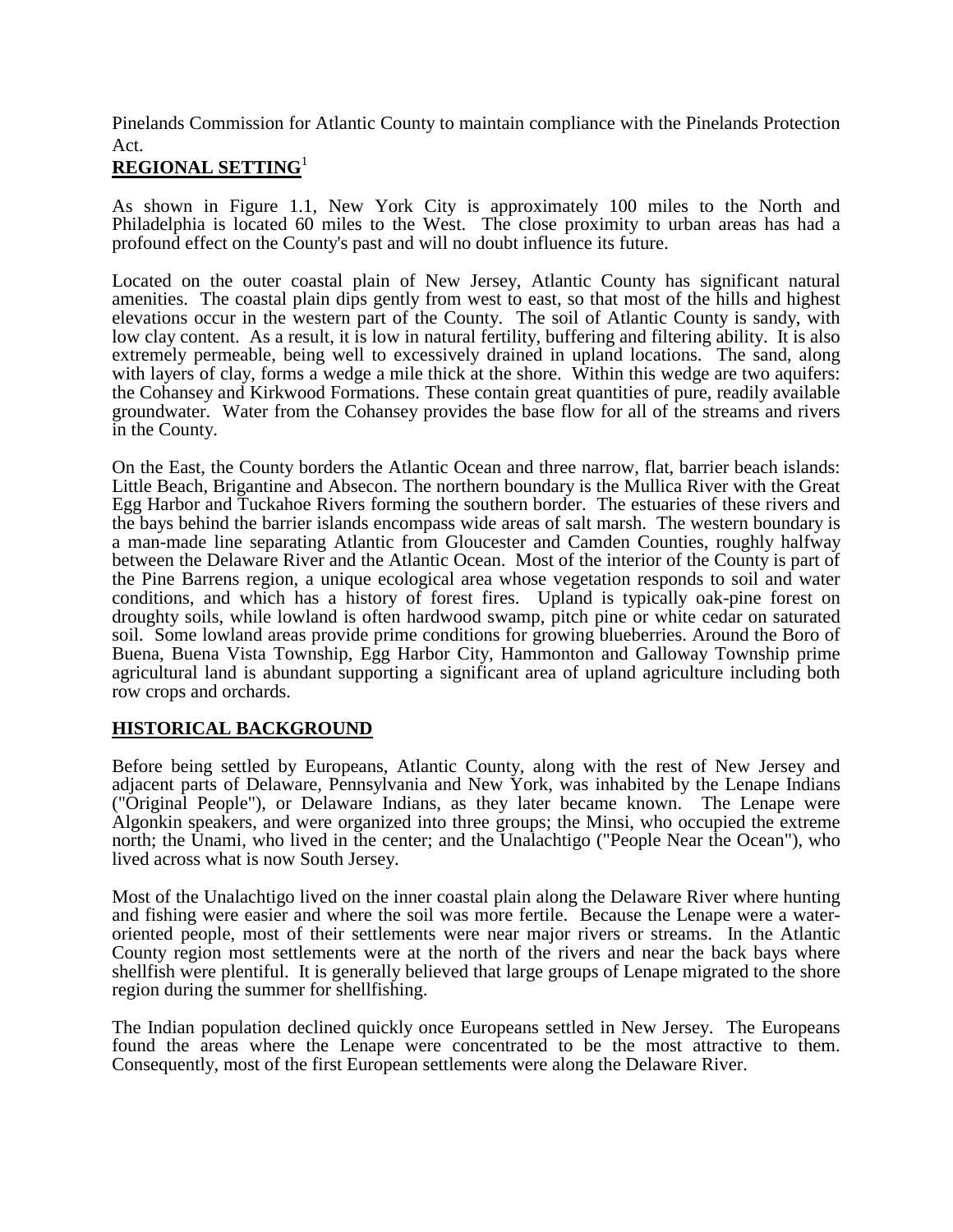The first Europeans to settle in Atlantic County were whalermen from Long Island and New England, who settled along the coastal inlets around 1695. About 50 years later, a larger more significant group came.

Figure 1.1: Atlantic County Regional Map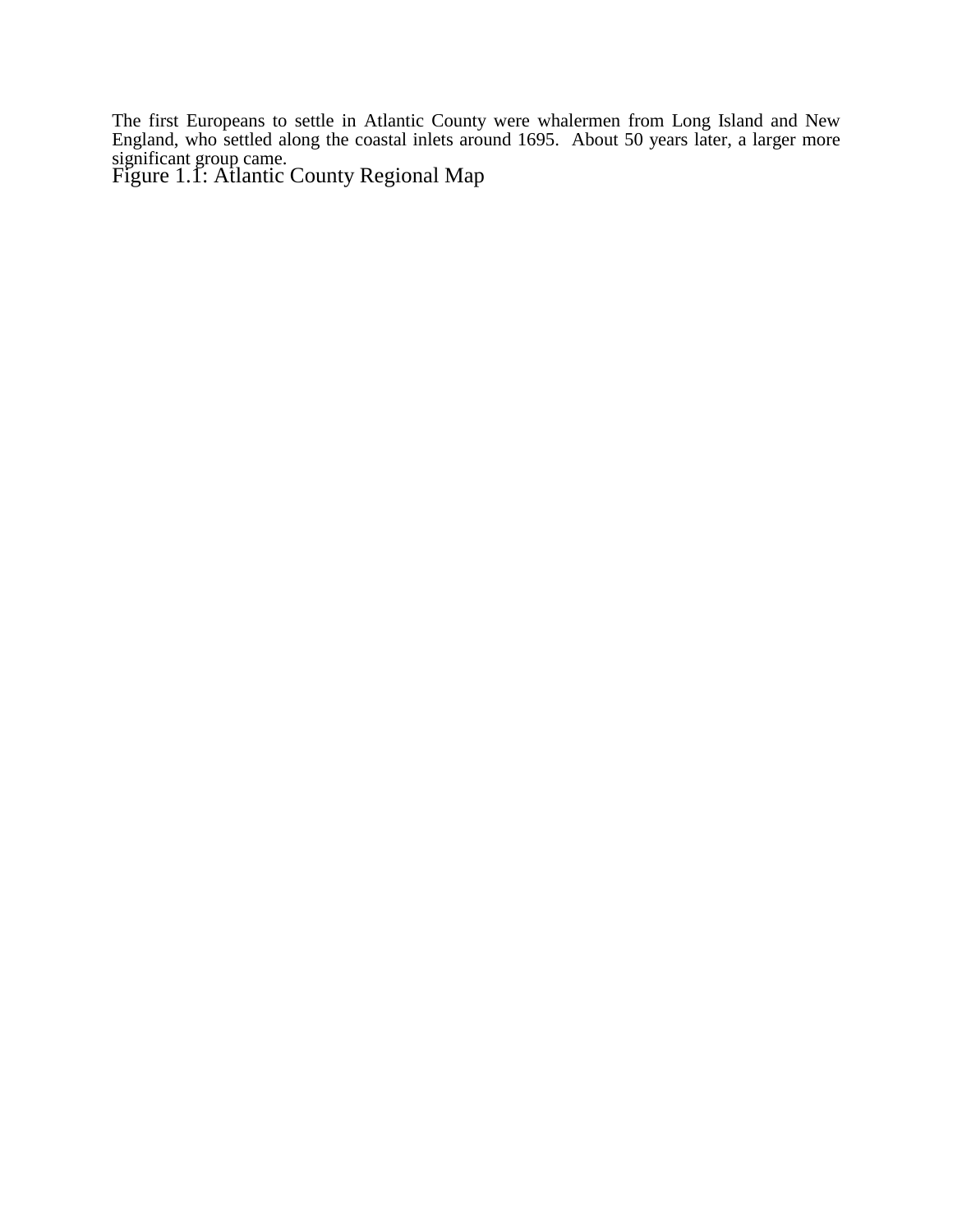These were mostly second and third generation Quakers from along the Delaware River, and they settled along the Mullica and Great Egg Harbor Rivers. These few settlements were generally dependent on the sea, and practically no settlement took place in the interior of the county.

In the early 1800s, however, the bog iron industry grew in importance. Furnaces were established at Gloucester (Egg Harbor City) on the Mullica, Weymouth on the Great Egg Harbor, Etna on the Tuckahoe and Walker's on the South River.

The bog iron industry flourished and grew until 1830, then stagnated until the 1850s when competition from the Pennsylvania iron industry forced South Jersey's iron furnaces out of business. In these years, a number of paper and cotton mills were started, as were a number of glass houses, but these tended only to pick up the slack of the declining iron industry.

Atlantic County was part of Old Gloucester County which included all of what is now Atlantic, Camden and Gloucester Counties. The three Townships of Egg Harbor, Galloway, and Weymouth made up the Atlantic County portion, and the county seat was in Woodbury. In 1837, Atlantic County was chartered as a separate county and Mays Landing was established as the county seat.

In 1854, a railroad was built between the Atlantic Ocean and Camden. It was initially planned to assist the iron industry and other industries of Atlantic County's interior. However, one of the railroads organizers, Dr. Jonathan Pitney, also hoped to start a seashore resort town on Absecon Island. The railroad never did save the iron industry, but Atlantic City developed and became an overnight success as a resort. By 1885, as many people lived in Atlantic City as in all the rest of the County combined. By 1910, two-thirds of the County's population lived in Atlantic City.

The railroads also affected the interior of the County; farming communities grew along the tracks in Hammonton, Egg Harbor City, Pomona and later in Buena, Richland, and Dorothy, helping to diversify the region's economy. The 1920s marked Atlantic County's period of greatest growth, which was brought on by the nation's economic prosperity. It was during these years that Atlantic City enjoyed its greatest popularity, reaching its largest population of 66,000 people. It was also during these years that the first major suburban development took place on the mainland, primarily in Pleasantville.

During the Depression and war years, growth slowed to a standstill in the County. After World War II and into the 1950s, Atlantic City retained its popularity as a resort and remained relatively prosperous. However, its population began to decrease while the rest of the County's population was increasing, reflecting the national trend of suburban growth and urban decline.

In marked contrast to Atlantic City, the rest of Atlantic County continued to grow and prosper as its economy diversified and became less dependent on the resort/convention industry in the city. During the 1970s, suburban growth moved out of the bay communities and into Egg Harbor and Galloway Townships.

The City's remaining population was largely poor, black and elderly, and it began to take on the appearance of a declining urban area. New super highways, such as the Garden State Parkway and the Atlantic City Expressway, increased accessibility to other New Jersey seashore resorts, and inexpensive jet service increased travel to points south and west. In comparison, Atlantic City's attractiveness as a resort dropped tremendously. During Atlantic City's declining years in the 1960s and early 1970s, the city was virtually dependent on the convention trade to sustain itself. But as each large hotel closed its doors and more and more of the necessary amenities of a resort city disappeared, it became apparent that the convention trade was dying out.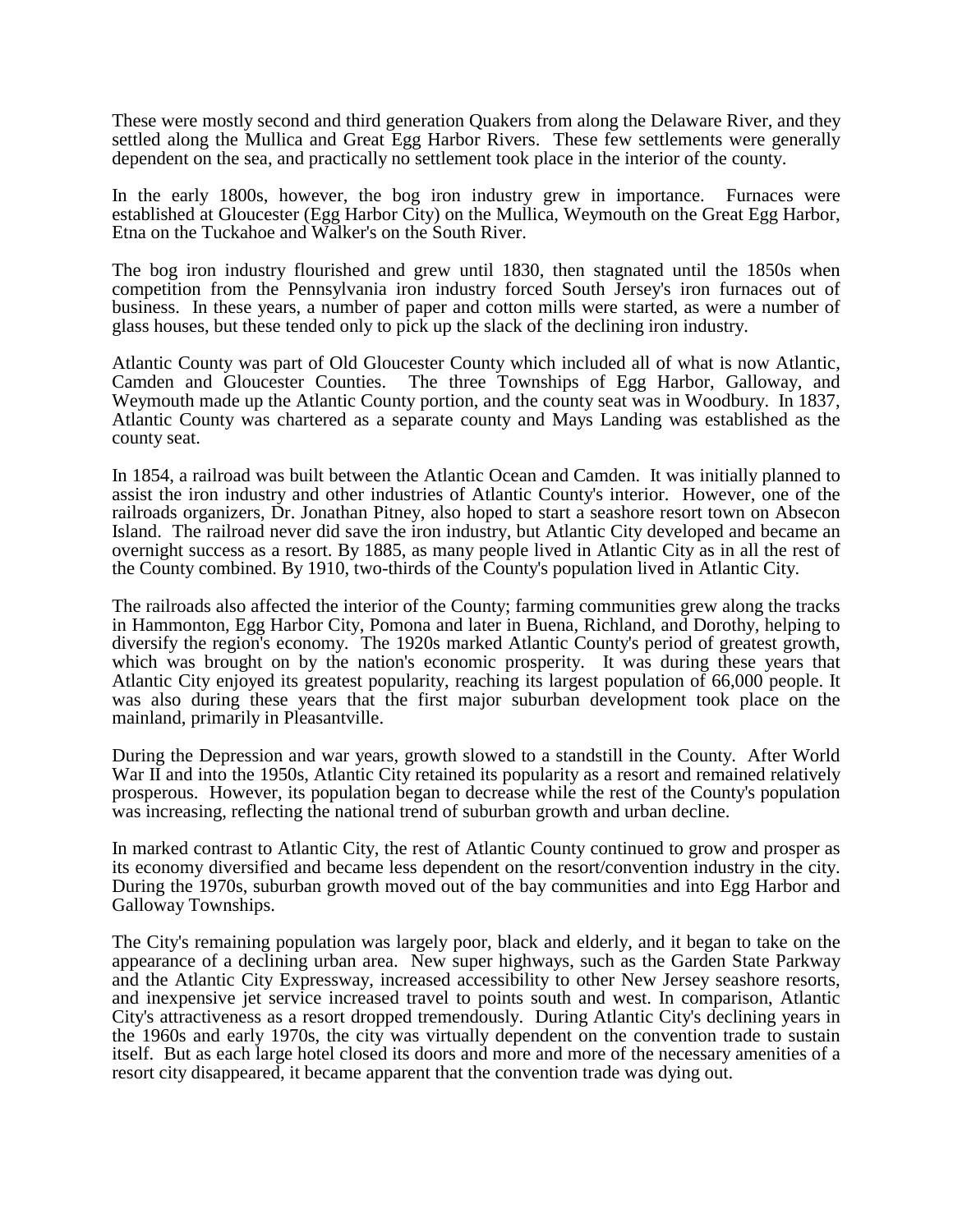In the general election of November 2, 1976, the residents of New Jersey authorized the State Legislature to allow for casino gambling in Atlantic City. On April 18,1977, the Casino Control Act was adopted by the legislature to revitalize Atlantic City without using public funds; to reduce unemployment in the area; and to allocate a percentage of the casino revenue in the form of aid to the elderly. It is important to recognize that this legislation was endorsed by every jurisdiction within Atlantic County.

Initial analysis of the casino industry potential indicated a moderate growth rate (one casino per year through 1990), and minimal negative impacts. Following the opening of the first casino, Resorts International, rapid success and many announced plans led to revised projections of a more rapid rate of growth and a greater total number of casinos. In conjunction, there was a growing concern over impacts that this "boom" would have and would continue to generate.

Concurrently, as pressures were mounting for the economic revitalization of Atlantic City, strict environmental legislation was being enacted by both State and Federal governments to protect the quality of the County's beaches, coastal wetlands, and forests. The intent of this legislation was, through land use controls: to protect vital ecosystems from degradation; minimize damage from natural disasters, such as flood and fire, by preserving natural defense systems; and preserve the few remaining rural areas in the most urban state in the nation.

Most of the environmental actions taken were first initiated at the federal level. The passage of the New Jersey Coastal Area Facilities Review Act (CAFRA) in 1973, for example, was prompted by the enactment of Federal Coastal Zone Management policies. The CAFRA legislation provided that a permit must be obtained from the State Division of Coastal Resources before the construction of virtually all large-scale residential, industrial or public facilities and most commercial facilities within the borders shown on Figure 1.2.

The first legislative action taken to preserve New Jersey's Pine Barrens, included within the National Parks and Recreation Act of 1978, was also at the federal level. Subsequently, in February 1978 a moratorium was enforced in the Pine Barrens which required any construction needing a State permit to obtain approval from the Pinelands Commission. As almost all projects require at least one State permit, construction in the Pinelands was significantly affected.

In June 1979, the State Legislature adopted the Pinelands Protection Act. The Act required that the Pinelands Commission adopt and implement a comprehensive plan for the Pinelands Area. The New Jersey Pinelands Comprehensive Management Plan (CMP) was adopted on November 21, 1980 and took effect on January 14, 1981. The CMP establishes a series of management areas specifying overall development intensity and permitted uses for the portions of the County indicated in Figure 1.2A.

Even with this regulatory framework in place, the County continued to grow substantially during the 1980s. Substantial retail, warehousing, office, hotel, and residential development on the mainland bolstered the regional economy. In Atlantic City, ongoing casino industry expansion was augmented by condominium, hotel, and housing development.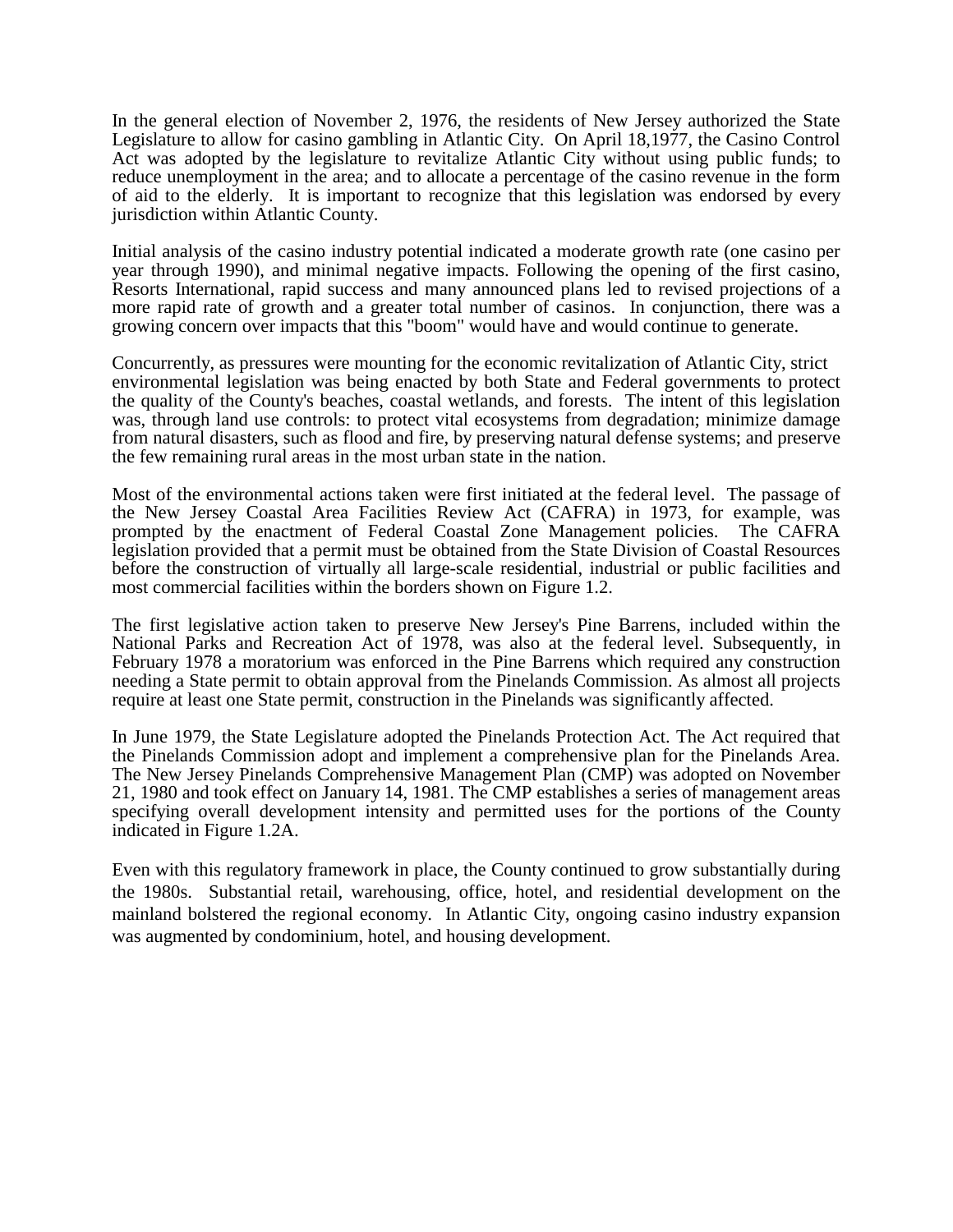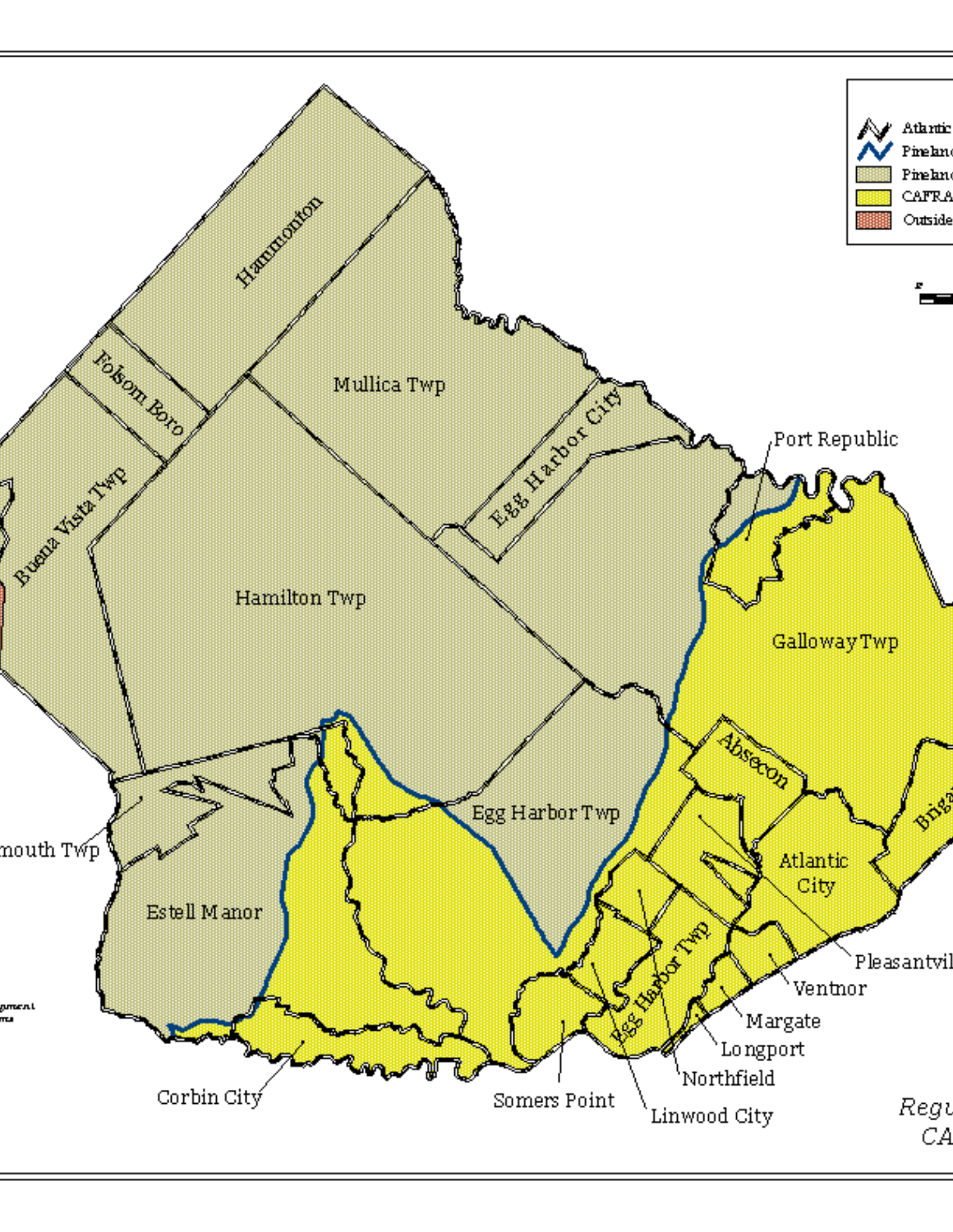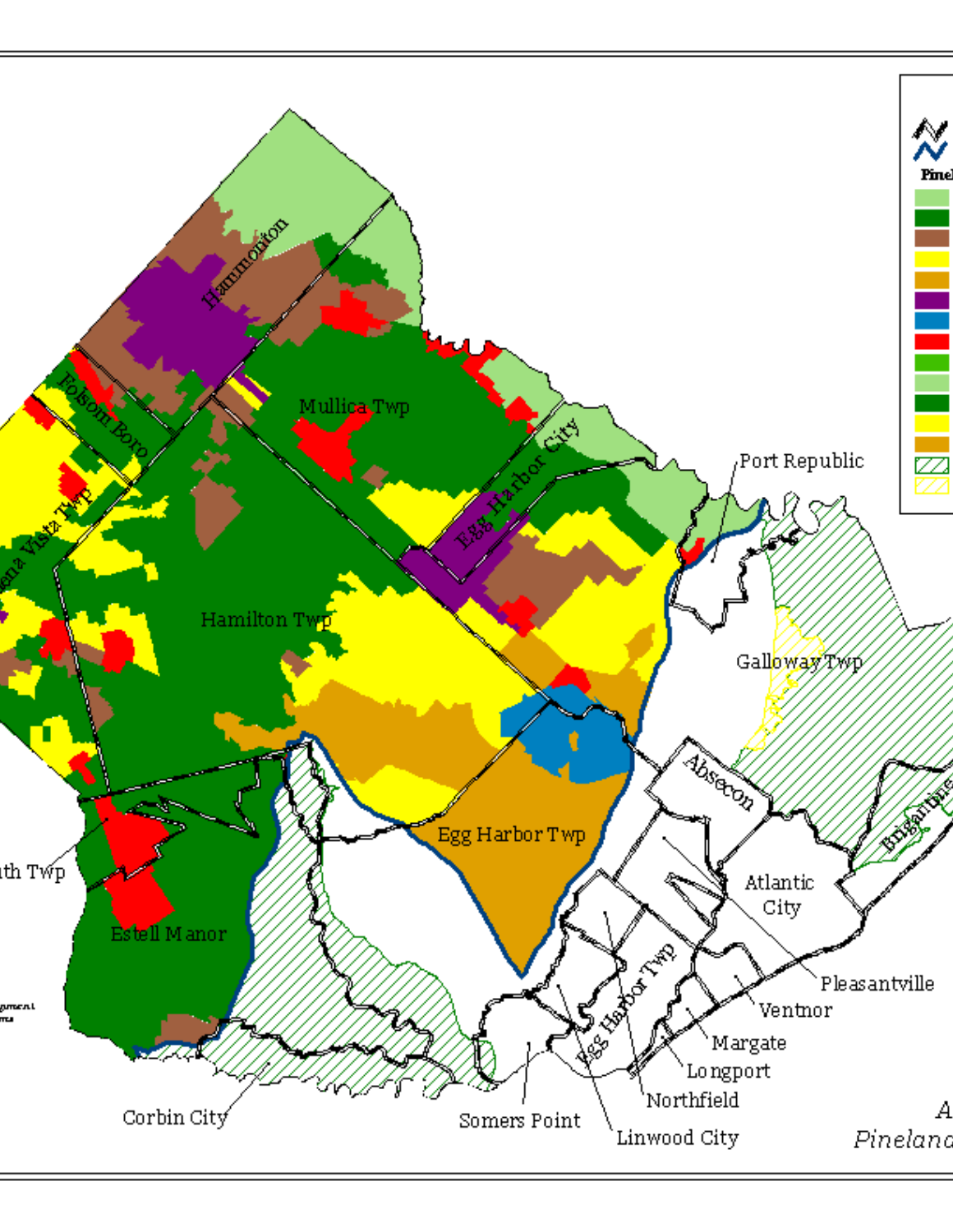#### **1990s PERSPECTIVE**

Change marched ahead in the 1990s with the continued renaissance of Atlantic City's Casinos adding hotel rooms as well as the construction improvements to their existing facilities. The 1990s also saw the planning and construction of the new Atlantic City Convention Center, New Jersey Transit Bus Terminal, and the Renaissance Plaza -- a modern shopping center located in the heart of Atlantic City. Growth also continued outside Atlantic City with many municipalities adding regional shopping centers such as: Somers Point, Absecon, Brigantine, Hammonton, and Hamilton Township. The construction of the Galloway National, Blue Heron Pines, and Harbor Pines Golf Courses has witnessed a surge in the popularity of golf in Atlantic County. The County also experienced explosive population growth from 1980 to 1990 as a direct result of the maturation of the casino industry. The 1990s saw moderation in population growth. The 1980 to 1990 pace was 1.6 percent per year. The 1990 to 1999 rate was almost half this rate at 0.8 percent per year.

The ever increasing demand and construction of traditional singe-family developments is replacing the 1980s multi-family development. Age restricted units (those limited to persons age 55 and above for instance) and assisted living facilities for those needing varying degrees of medical assistance have also been on the rise as the nation's population ages. These housing developments have been predominately located in the Pinelands Regional Growth Areas of the County: Egg Harbor, Galloway, and Hamilton Townships. Over time, it appears residential and commercial growth will continue to move farther west while the Island and Bay communities will demonstrate slower growth because of their already developed condition. Presently, Atlantic County is in the midst of what is commonly referred to as the "second wave" of development spurred by a relatively strong economy, low inflation, and unyielding demographic trends.

<sup>1</sup>*The text for Regional Setting and Historical Background are reprinted in their entirety from the 1988 Atlantic County Master Plan.*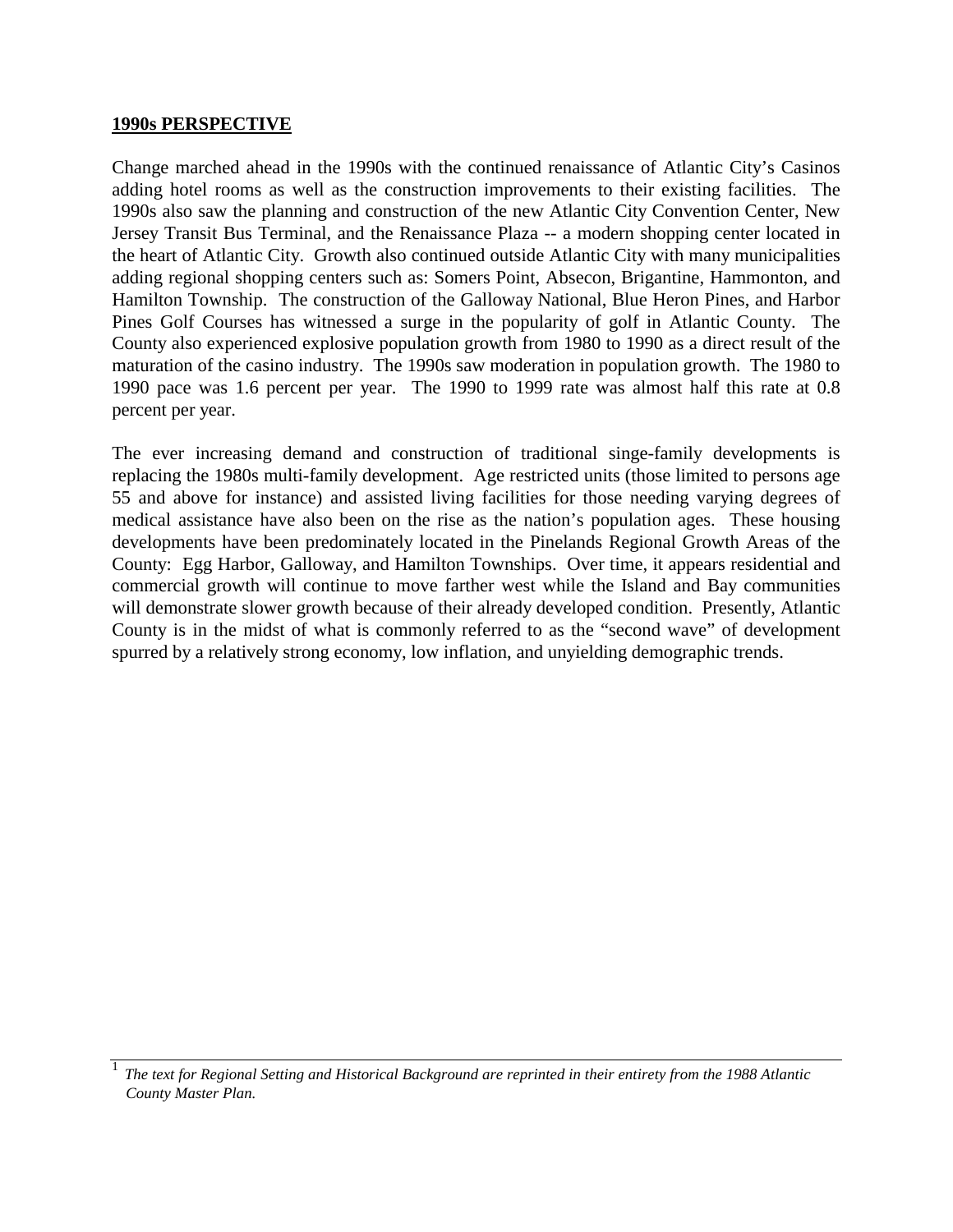## **CHAPTER II**

## **POPULATION TRENDS AND CHARACTERISTICS**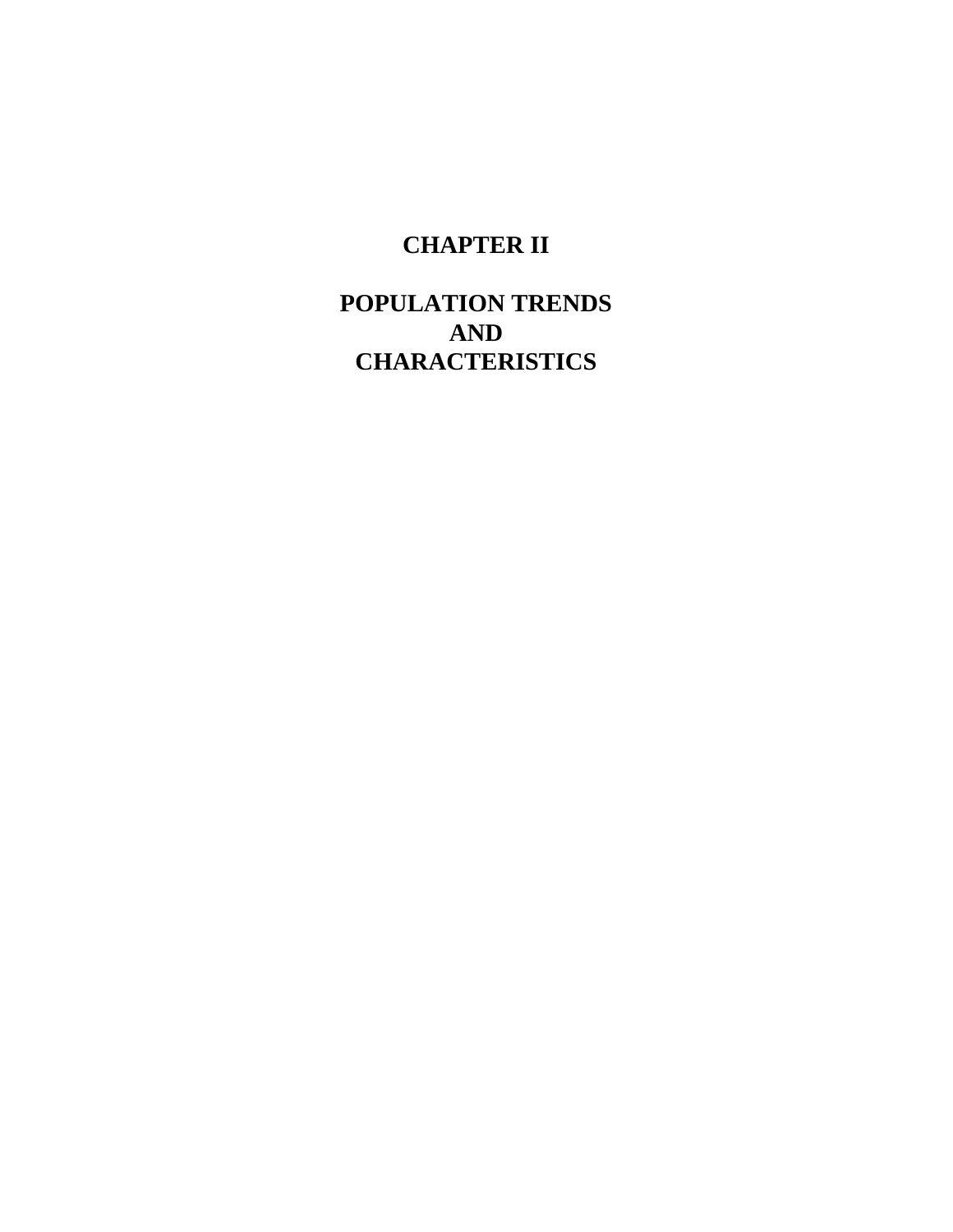## **INTRODUCTION**

It is essential for any planning effort to analyze demographic and socio-economic characteristics in order to identify possible trends. These trends can lead to a better understanding of a communities needs. Once needs are identified appropriate policies and implementation strategies can be developed to accommodate those needs and then incorporated into the County's Master Plan. As we will see later in this chapter, population, housing, household characteristics, and employment have far reaching impacts on the development of the County, and all elements of the Master Plan.

Atlantic City has always been a major driving force in the overall development of the County. Historically, Atlantic City served as a seaside destination while today it is world renowned as a casino resort. While the introduction and then maturation of the casino industry has had a tremendous impact on the development of Atlantic County, regulatory legislation at the State level has also significantly affected County development trends in the past two decades.

## **REGULATORY IMPACTS**

Both the Coastal Area Facilities Review Act of 1973 (CAFRA) and the Pinelands Protection Act of 1979 influence development within Atlantic County. CAFRA attempts to steer growth to designated Coastal Centers throughout the CAFRA area, while enactment of the Pinelands Comprehensive Management Plan concentrates growth, based on zoning, into regional growth areas. Within Atlantic County this has resulted in significant growth in CAFRA Coastal Centers and Pinelands Regional Growth Areas such as Egg Harbor, Galloway, and Hamilton Townships.

One must also consider the New Jersey State Development and Redevelopment Plan's (SDRP) impact on all communities throughout the State. The SDRP was adopted on June 12, 1992, by the State Planning Commission with the goal of revitalizing urban areas and reducing suburban sprawl.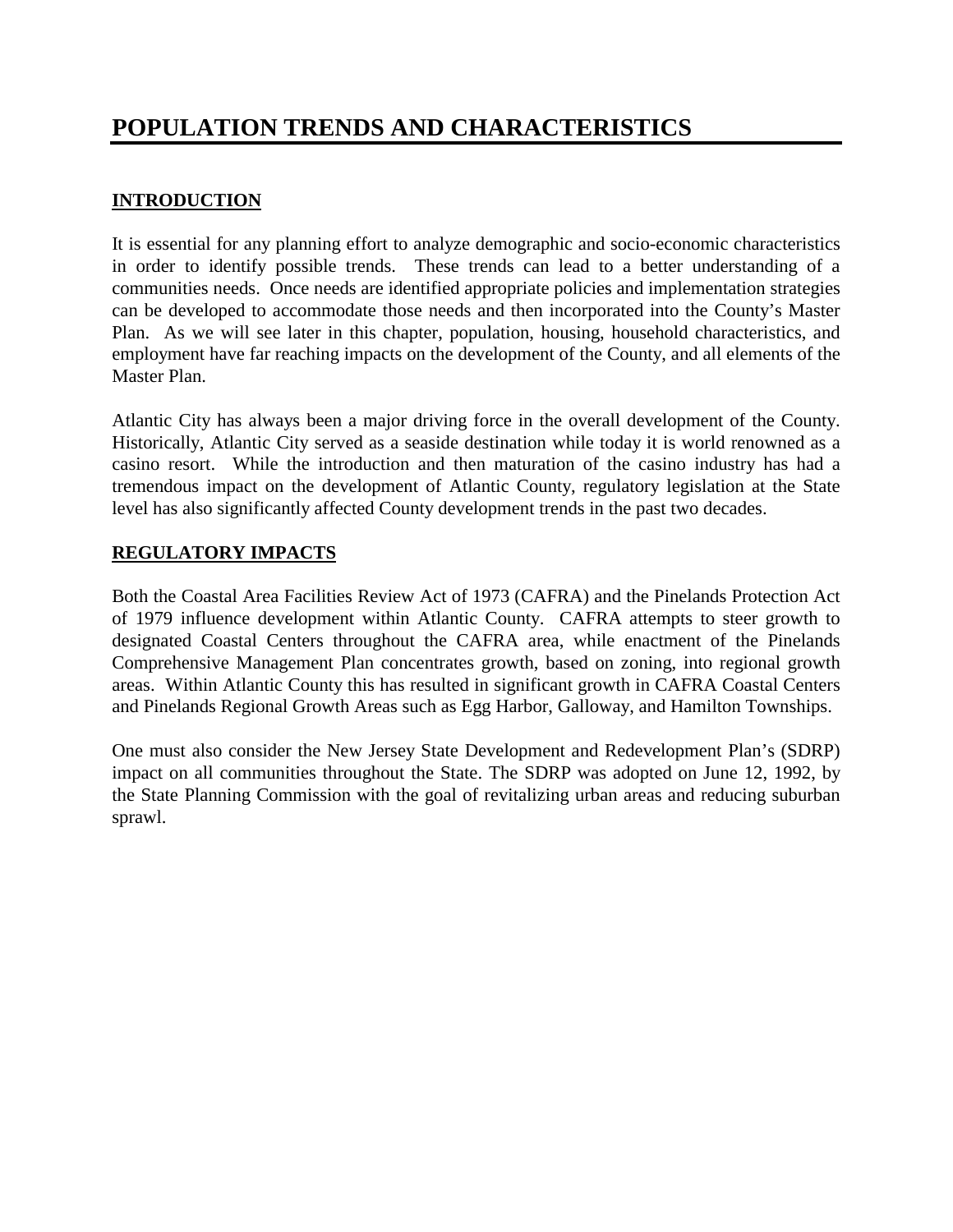## **HISTORICAL POPULATION CHANGE, RACE & HISPANIC ORIGIN**

## **HISTORICAL POPULATION CHANGE**

Over the past 100 years, Atlantic County experienced the most dramatic increase in population from 1880 to 1930 registering, generally, double digit percentage increases. This trend mirrored the height of Atlantic City's popularity as an entertainment and resort community. As Atlantic City's popularity waned, so did County growth with relatively little growth from 1940 to 1970. An exception was a rather strong spurt from 1950 to 1960. With the arrival of casino gaming and the resurgence of Atlantic City as a resort and entertainment destination in the late 1970s, Atlantic County's population began to increase rapidly from 1980 to 1990. Most recently, County population estimates indicate that although Atlantic County's population is still growing, it is growing at a slower rate than that experienced in the 1980s. Atlantic County's population changes are shown in percentages in Table 2.1 and graphically in Figure 2.1.

| Year | It sitt intumite County This Two belocy I operation Trends Tool Solo<br><b>Atlantic County</b> | <b>Percent Change</b> | New Jersey | <b>Percent Change</b> |
|------|------------------------------------------------------------------------------------------------|-----------------------|------------|-----------------------|
|      |                                                                                                |                       |            |                       |
| 1880 | 18,704                                                                                         |                       | 1,131,116  |                       |
| 1890 | 28,836                                                                                         | 54.2                  | 1,444,933  | 27.7                  |
| 1900 | 46,402                                                                                         | 60.9                  | 1,883,669  | 30.4                  |
| 1910 | 71,894                                                                                         | 54.9                  | 2,537,167  | 34.7                  |
| 1920 | 83,914                                                                                         | 16.7                  | 3,155,900  | 24.4                  |
| 1930 | 124,823                                                                                        | 48.8                  | 4,041,334  | 28.1                  |
| 1940 | 124,066                                                                                        | $-0.6$                | 4,160,165  | 2.9                   |
| 1950 | 132,399                                                                                        | 6.7                   | 4,835,329  | 16.2                  |
| 1960 | 160,880                                                                                        | 21.5                  | 6,066,782  | 25.5                  |
| 1970 | 175,043                                                                                        | 8.8                   | 7,171,112  | 18.2                  |
| 1980 | 194,119                                                                                        | 10.9                  | 7,365,011  | 2.7                   |
| 1990 | 224,327                                                                                        | 15.6                  | 7,730,188  | 5.0                   |
| 1999 | 239,626                                                                                        | 6.8                   | 8,143,412  | 5.3                   |
| 2000 | 244,900                                                                                        | 2.2                   | 8,191,300  | 0.6                   |
| 2006 | 260,800                                                                                        | 6.5                   | 8,436,600  | 3.0                   |
| 2010 | 270,100                                                                                        | 3.6                   | 8,601,500  | 2.0                   |

**Table 2.1: Atlantic County And New Jersey Population Trends: 1880-2010**

 Source: N.J. Department of Labor, Division of Labor Market & Demographic Research U.S. Bureau of the Census, Population Division, 3/00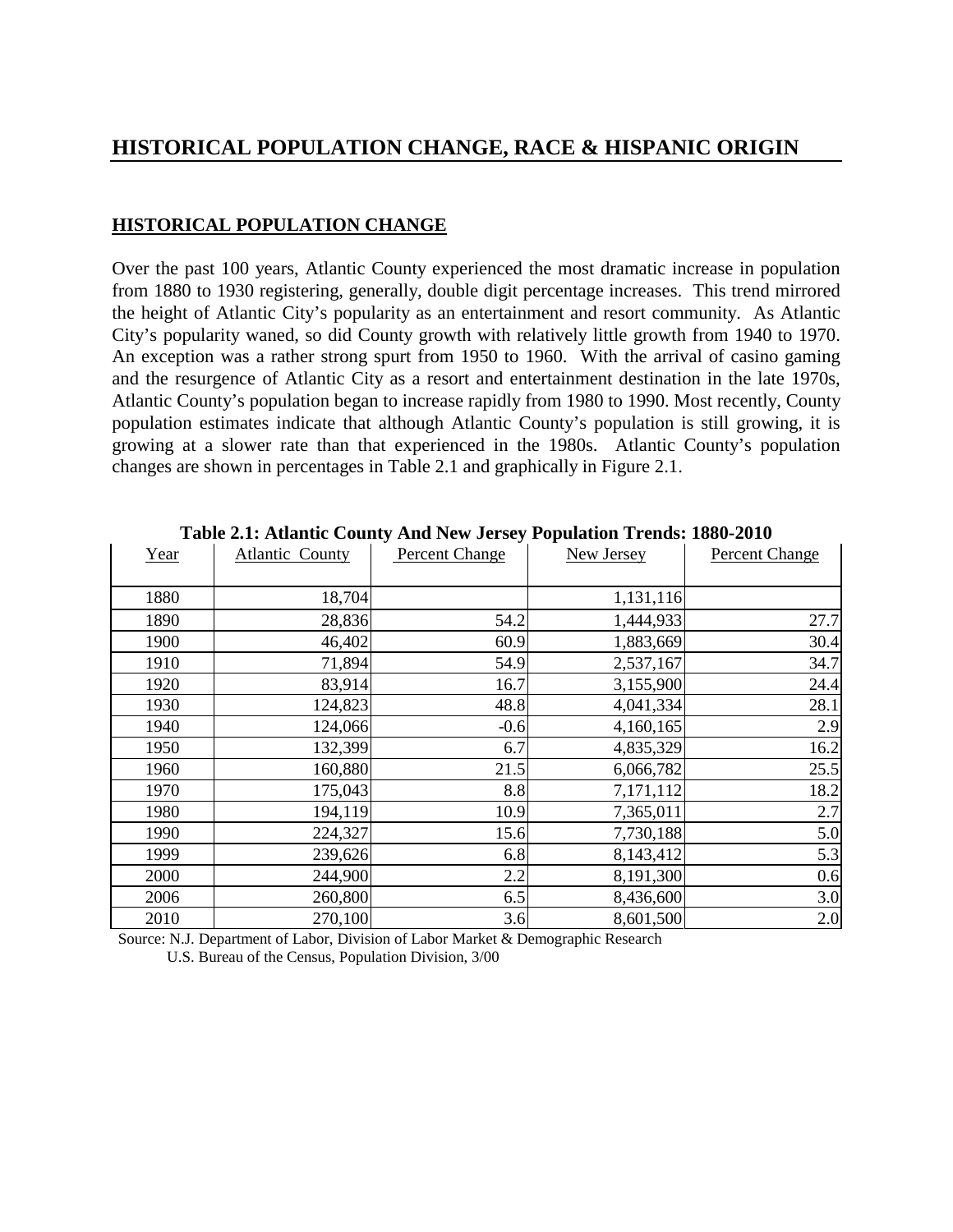

## **RACIAL CHARACTERISTICS**

Following National and Statewide wide trends, Atlantic County's racial composition is also expected to become more diverse as we move into the future. As detailed in Table 2.2 below, whites are projected to decline as a percentage of the entire population while blacks and other races are expected to increase as a percentage of the total population between the year 2000 and 2010.

| Component                                                                                   | <b>Population</b> |                      |         |         |  |  |  |  |
|---------------------------------------------------------------------------------------------|-------------------|----------------------|---------|---------|--|--|--|--|
| Year                                                                                        | 1990              | 2006<br>2000<br>2010 |         |         |  |  |  |  |
| Total                                                                                       | 224,327           | 244,900              | 260,800 | 270,100 |  |  |  |  |
| <b>White</b>                                                                                | 79.6%             | 75.0%                | 71.9%   | 69.7%   |  |  |  |  |
| <b>Black</b>                                                                                | 17.9%             | 20.5%                | 21.8%   | 22.6%   |  |  |  |  |
| Other Races <sup>®</sup>                                                                    | 2.5%              | 4.4%                 | 6.3%    | 7.7%    |  |  |  |  |
| Other Races: This includes American Indian, Alaska Native, Aleut, Asian or Pacific Islander |                   |                      |         |         |  |  |  |  |

**Table 2.2: Atlantic County Racial Composition: 1990-2010**

Source: New Jersey Department of Labor, Division of Labor Market & Demographic Research, 7/99. 1990 Census Modified Age-Race-Sex (MARS) data.

Note: Percentages may not equal 100 because of rounding.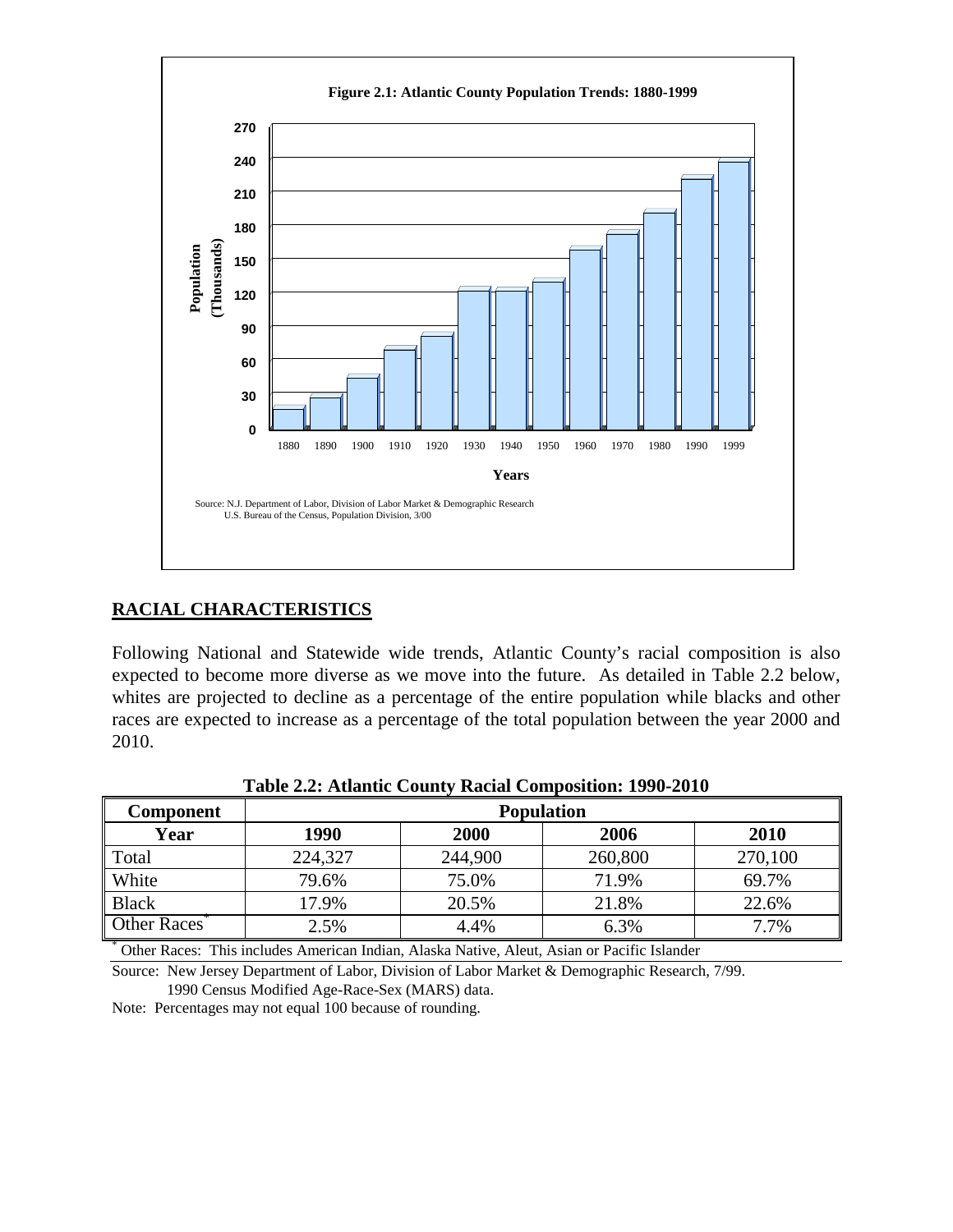Since the labor force is a reflection of the general population, it too will be become more diverse as we move into the 21st century. Although absolute numbers of whites in the labor force are projected to still account for the greatest number of people in the labor force, their share as a percentage of the total labor force is expected to decline as shown in Table 2.3. In contrast, blacks and other races are projected to account for a greater percentage of the entire labor force as we move into the future. Today, there are still more men than women in the labor force, however, the percentage of women in the labor force is projected to increase while the percentage of men is expected to decline as shown in Table 2.3.

| <b>Component</b> |                                                                                            | <b>Labor Force</b> |         |         |
|------------------|--------------------------------------------------------------------------------------------|--------------------|---------|---------|
| Year             | 1990                                                                                       | 2000               | 2006    | 2010    |
| Total            | 120,500                                                                                    | 126,500            | 138,300 | 145,300 |
| Male             | 53.7%                                                                                      | 52.3%              | 51.0%   | 50.6%   |
| Female           | 46.3%                                                                                      | 47.7%              | 49.0%   | 49.4%   |
| White            | 80.7%                                                                                      | 77.7%              | 75.0%   | 73.0%   |
| <b>Black</b>     | 16.8%                                                                                      | 17.9%              | 18.6%   | 19.3%   |
| Other Races*     | 2.6%                                                                                       | 4.4%               | 6.4%    | 7.6%    |
|                  | Other Becase This includes American Indian Algebra Native Algert Asian or Desifie Islander |                    |         |         |

**Table 2.3: Atlantic County Labor Force By Race And Sex: 1990-2010** 

Other Races: This includes American Indian, Alaska Native, Aleut, Asian or Pacific Islander

Source: New Jersey Department of Labor, Division of Labor Market & Demographic Research, 7/99. Note: The 1990 Census labor force data were modified to be consistent with the modified population by the Age-

Race-Sex (MARS) data.

Note: Percentages may not equal 100 because of rounding.

#### **HISPANIC ORIGIN**

Another component of the County's population recently analyzed by the New Jersey Department of Labor is Hispanic origin. Persons of Hispanic origin may be any race and generally divided into two categories of white and non-white. The non-white portion of persons of Hispanic origin includes Black, American Indian, Alaska Native, Asian, and Pacific Islander.

Of the 224,327 persons counted by the U.S. Census, 208,210 or 92.8 percent identified themselves to be not of Hispanic origin. The breakout of the remaining 16,117 persons or 7.2 percent which did indicate they were of Hispanic origin is highlighted in Table 2.4: Persons Of Hispanic Origin In Atlantic County (1990).

As indicated, most of the Hispanic persons identified themselves to be Puerto Rican at 10,844 persons or 4.8 percent of the total population and 67 percent of the Hispanic population.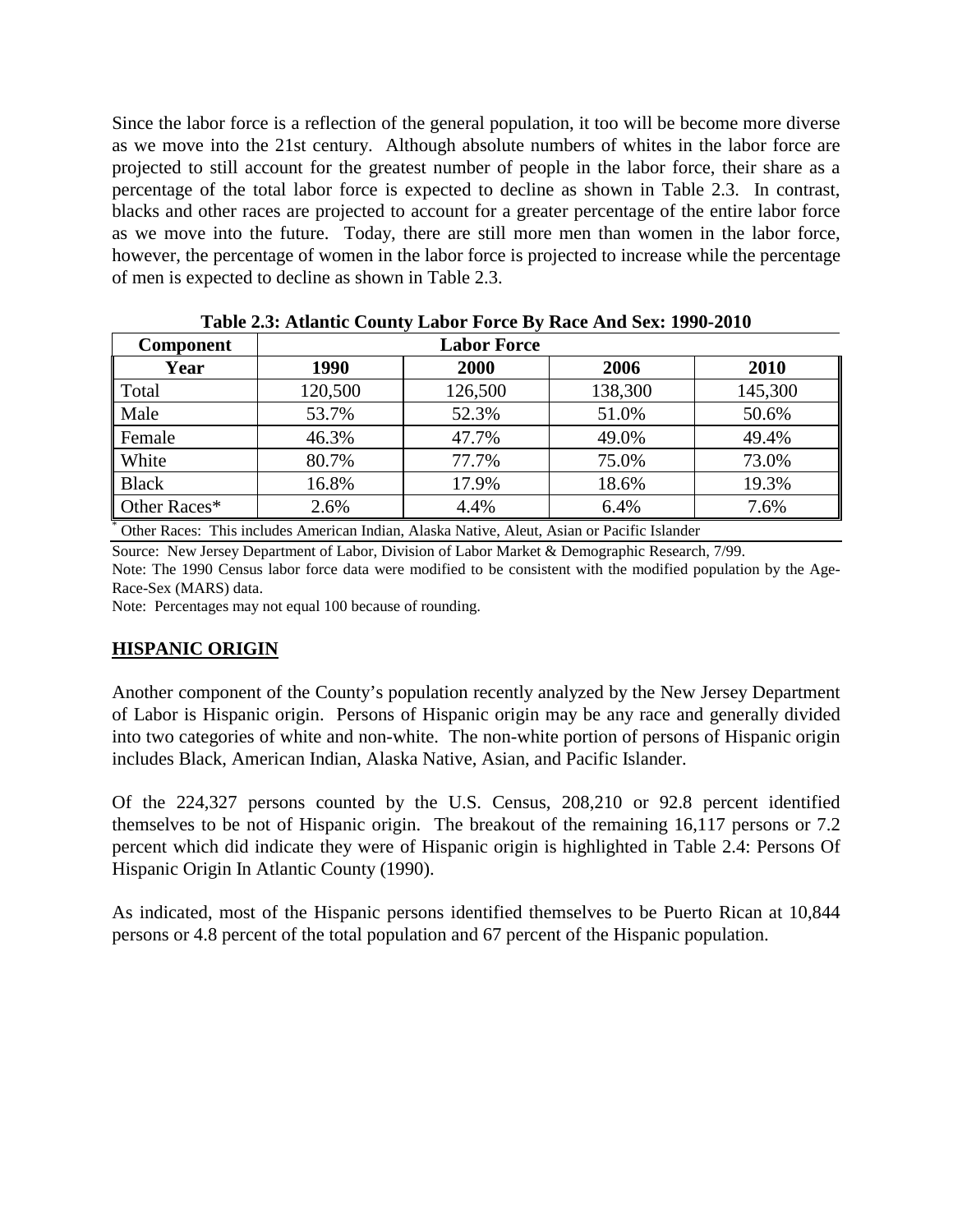|                        | Number  | Percent of County Population |
|------------------------|---------|------------------------------|
| Total                  | 224,327 | 100.0                        |
| Not of Hispanic Origin | 208,210 | 92.8                         |
| Hispanic Origin        | 16,117  | 7.2                          |
| Mexican                | 991     | 0.4                          |
| <b>Puerto Rican</b>    | 10,844  | 4.8                          |
| Cuban                  | 464     | 0.2                          |
| Other Hispanic         | 3,818   | 1.7                          |

**Table 2.4: Persons of Hispanic Origin In Atlantic County (1990)** 

Source: U.S. Census Bureau (1990 Summary Tape File 1)

Within Atlantic County, the Hispanic population is concentrated in the four municipalities of Atlantic City, Pleasantville, Hammonton, and Egg Harbor City as shown in Table 2.5: Atlantic County Hispanic Origin By Municipality (1990). In total, these four municipalities accounted for roughly 59 percent of the County's total Hispanic population in 1990 or 9,507 persons.

By the year 2006, the New Jersey Department of Labor projects Atlantic County's Hispanic population to be 36,000 persons or 13.8 percent of the total projected population, an increase of nearly 20,000 people over 1990s Census count (Table 2.4.1).

|           | Tuble studies to compute the public official in from the country, the sector |        |        |             |  |  |
|-----------|------------------------------------------------------------------------------|--------|--------|-------------|--|--|
| Component | <b>Hispanic Origin</b>                                                       |        |        |             |  |  |
| Year      | 1990                                                                         | 2000   | 2006   | <b>2010</b> |  |  |
| Total     | 16,117                                                                       | 26,500 | 36,000 |             |  |  |

**Table 2.4.1: Persons of Hispanic Origin in Atlantic County: 1990-2010** 

Source: New Jersey Department of Labor, Division of Labor Market & Demographic Research, 7/99. 1990 Census Modified Age-Race-Sex (MARS) data.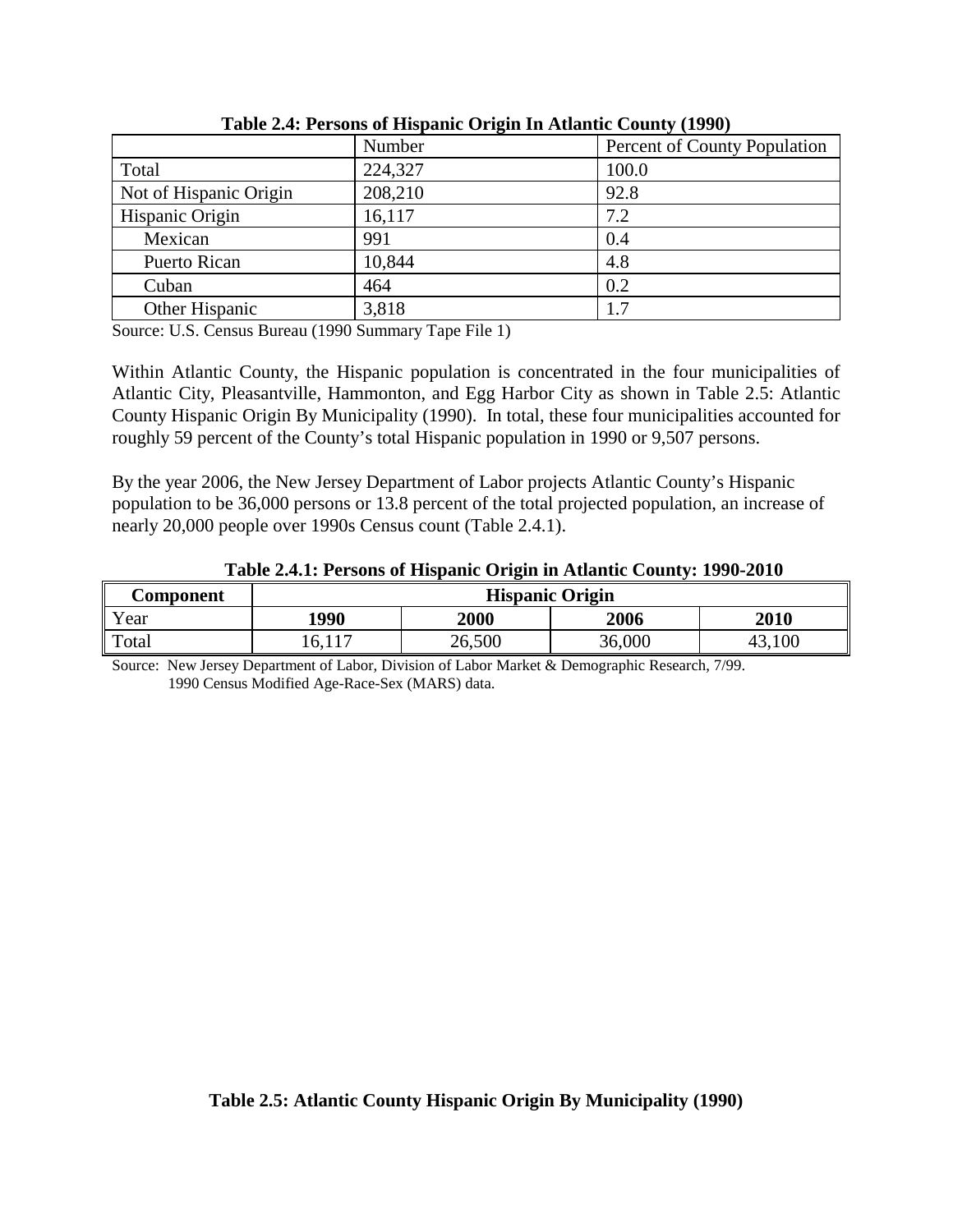| Municipality                | Hispanic Origin | Percent of Total |
|-----------------------------|-----------------|------------------|
|                             |                 | Hispanic Origin  |
| <b>Atlantic County</b>      | 16,117          | 100.0            |
|                             |                 |                  |
| Absecon                     | 154             | 1.0              |
| <b>Atlantic City</b>        | 5,813           | 36.1             |
| <b>Brigantine</b>           | 506             | 3.1              |
| <b>Buena Borough</b>        | 905             | 5.6              |
| <b>Buena Vista Township</b> | 649             | 4.0              |
| Corbin City                 | $\overline{0}$  | 0.0              |
| Egg Harbor Township         | 747             | 4.6              |
| Egg Harbor City             | 959             | 6.0              |
| <b>Estell Manor</b>         | 15              | 0.1              |
| Folsom                      | 42              | 0.3              |
| Galloway Township           | 861             | 5.3              |
| Hamilton Township           | 759             | 4.7              |
| Hammonton                   | 1,045           | 6.5              |
| Linwood                     | 91              | 0.6              |
| Longport                    | 6               | 0.0              |
| Margate                     | 118             | 0.7              |
| Mullica                     | 735             | 4.6              |
| Northfield                  | 87              | 0.5              |
| Pleasantville               | 1,690           | 10.5             |
| Port Republic               | $\overline{4}$  | 0.0              |
| <b>Somers Point</b>         | 313             | 1.9              |
| Ventnor                     | 580             | 3.6              |
| Weymouth                    | 38              | 0.2              |
| Total                       | 16,117          | 100.0            |

Source: U.S. Census Bureau (1990 Summary Tape File 1) Note: Percentages may not equal 100 due to rounding.

## **CONTEMPORARY POPULATION CHANGES: 1970 - PRESENT**

Analyses of past and future population, labor force, and housing trends provide the framework planners and decision makers at all levels can use in formulating policies. A brief summary of historical trends of the County's demographics follows, with an examination of existing conditions and a look into the future.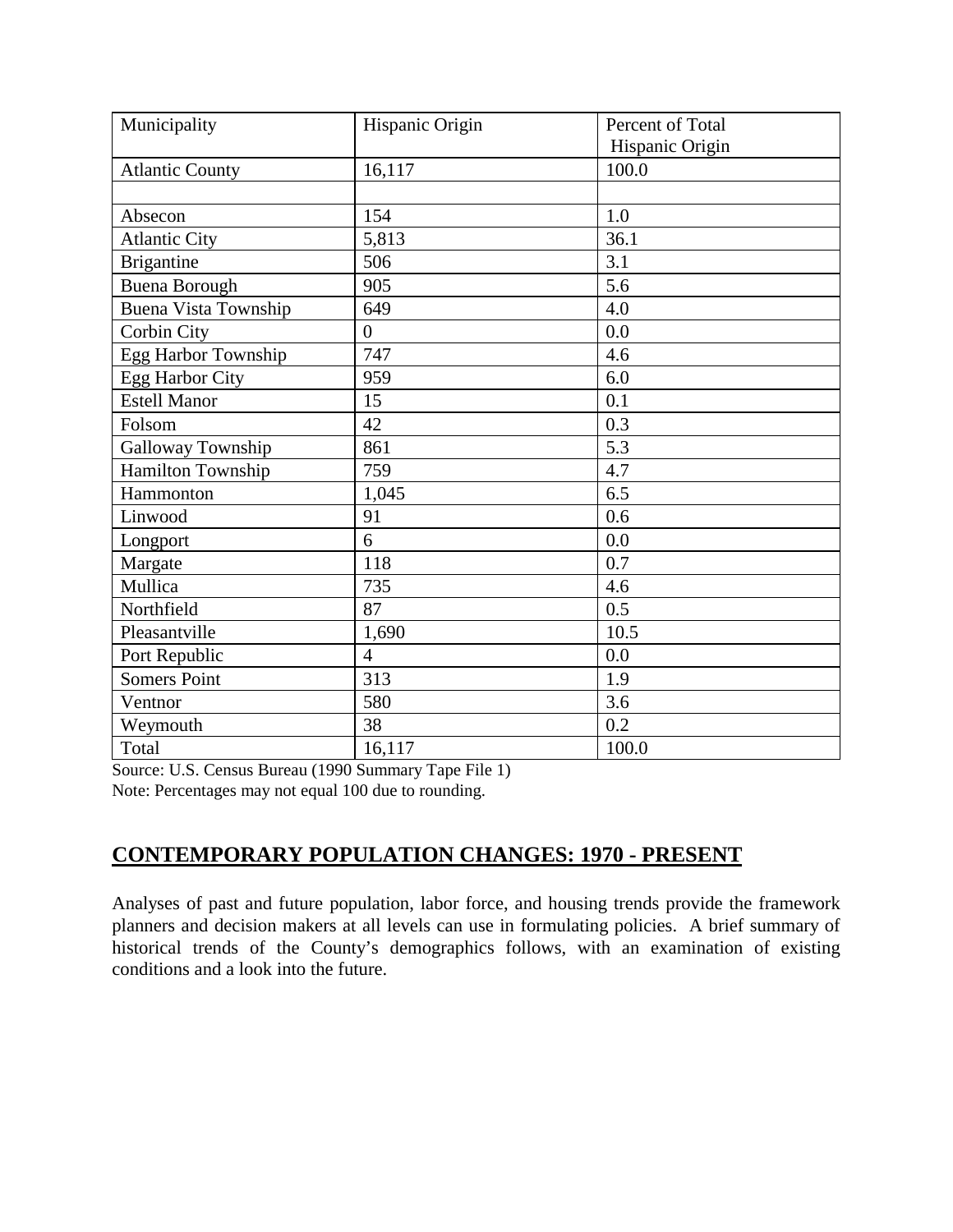| $\frac{1}{2}$                                                                                       |      |      |                                           |  |  |
|-----------------------------------------------------------------------------------------------------|------|------|-------------------------------------------|--|--|
| YEAR                                                                                                | 1970 | 1980 | Absolute Change   Percent Change   Annual |  |  |
| POPULATION   175,043   194,119                                                                      |      |      | 19,076                                    |  |  |
| Course II C. Department of Commance Dureau of the Canaus and Crowth Trends. Atlantic County NI 1000 |      |      |                                           |  |  |

**Table 2.6: Atlantic County Population Change: 1970 - 1980**

Source: U.S. Department of Commerce, Bureau of the Census and Growth Trends, Atlantic County, NJ 1998.

The County population increased from 175,043 persons in 1970 to 194,119 persons in 1980, representing a 10.9 percent rise as shown in Table 2.6. While Atlantic City and Margate experienced double digit decreases, several other communities in the County had double digit increases. Egg Harbor Township is most notable, nearly doubling its total population from 9,882 persons in 1970 to 19,381 persons in 1980, a 96 percent increase. Besides significant increases in the County's regional growth areas, many of the County's rural communities such as Buena Vista and Mullica Townships experienced significant population increases during the 1970s (Table 2.6.1).

In 1970, prior to the Pinelands and CAFRA Acts approximately 68 percent of the County population lived in the Island and Bay Areas of Atlantic City, Brigantine, Longport, Margate, Ventnor, Absecon, Linwood, Northfield, Pleasantville, and Somers Point. The population in the regional growth areas of Egg Harbor, Galloway, and Hamilton Townships was only 14 percent of the County's total population. However, by 1980 those living in the Island and Bay communities had declined to 59 percent while those living in the regional growth areas increased to 21 percent. These shifting populations were due in large part to the effects of the Pinelands and CAFRA legislation directing growth into the mainland regional growth communities.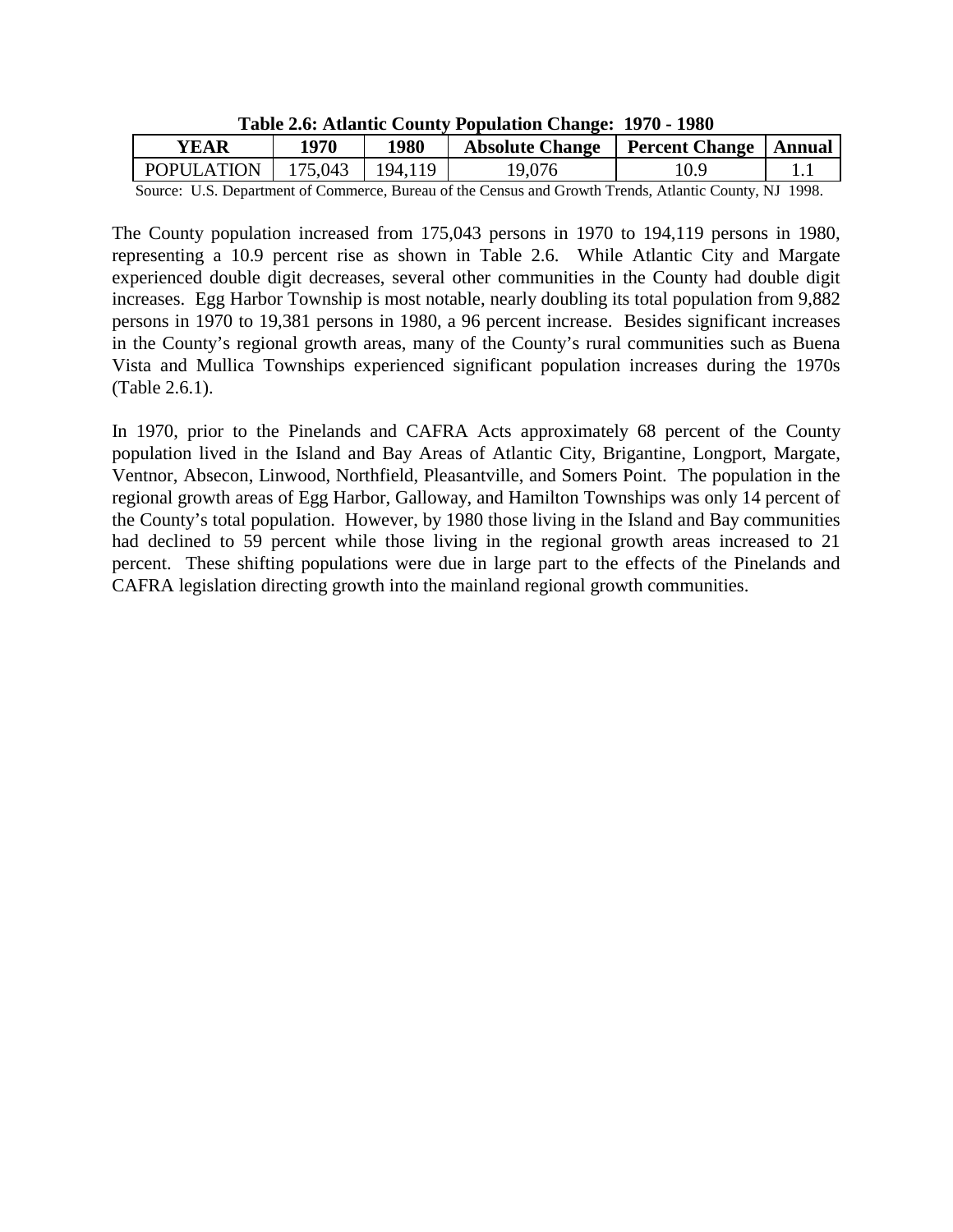| <b>Municipality</b>  | 1970    | 1980    | <b>Absolute Change</b> | <b>Percent Change</b> |
|----------------------|---------|---------|------------------------|-----------------------|
| Absecon              | 6,094   | 6,859   | 765                    | 12.6                  |
| <b>Atlantic City</b> | 47,859  | 40,199  | $-7,660$               | $-16.0$               |
| <b>Brigantine</b>    | 6,741   | 8,318   | 1,577                  | 23.4                  |
| <b>Buena Boro</b>    | 3,283   | 3,642   | 359                    | 10.9                  |
| Buena Vista Twp.     | 4,239   | 6,959   | 2,720                  | 64.2                  |
| <b>Corbin City</b>   | 258     | 254     | $-4$                   | $-1.6$                |
| Egg Harbor City      | 4,304   | 4,618   | 314                    | 7.3                   |
| Egg Harbor Twp.      | 9,882   | 19,381  | 9,499                  | 96.1                  |
| <b>Estell Manor</b>  | 539     | 848     | 309                    | 57.3                  |
| Folsom               | 1,767   | 1,892   | 125                    | 7.1                   |
| Galloway Twp.        | 8,276   | 12,176  | 3,900                  | 47.1                  |
| Hamilton Twp.        | 6,445   | 9,499   | 3,054                  | 47.4                  |
| Hammonton            | 11,464  | 12,298  | 834                    | 7.3                   |
| Linwood              | 6,159   | 6,144   | $-15$                  | $-0.2$                |
| Longport             | 1,225   | 1,249   | 24                     | $2.0\,$               |
| Margate              | 10,576  | 9,179   | $-1,397$               | $-13.2$               |
| Mullica Twp.         | 3,391   | 5,243   | 1,852                  | 54.6                  |
| Northfield           | 8,646   | 7,795   | $-851$                 | $-9.8$                |
| Pleasantville        | 14,007  | 13,435  | $-572$                 | $-4.1$                |
| Port Republic        | 586     | 837     | 251                    | 42.8                  |
| Somers Point         | 7,919   | 10,330  | 2,411                  | 30.5                  |
| Ventnor              | 10,385  | 11,704  | 1,319                  | 12.7                  |
| Weymouth Twp.        | 998     | 1,260   | 262                    | 26.3                  |
| <b>TOTAL</b>         | 175,043 | 194,119 | 19,076                 | 10.9                  |

**Table 2.6.1: Atlantic County Municipal Population Change: 1970-1980** 

Source: U.S. Department of Commerce, Bureau of the Census and Growth Trends, Atlantic County, NJ 1998.

| Table 2010 Hughlie County Topulation Changer 1700 1770 |                                    |         |                                           |                             |              |  |
|--------------------------------------------------------|------------------------------------|---------|-------------------------------------------|-----------------------------|--------------|--|
| <b>YEAR</b>                                            | 1980                               | 1990    | Absolute Change   Percent Change   Annual |                             |              |  |
| POPULATION                                             | 194.119                            | 224,327 | 30,208                                    | 15.6                        |              |  |
| $\sim$<br>TTA T                                        | $\sim$ $\sim$ $\sim$ $\sim$ $\sim$ |         | $\sim$ 1 $\sim$ 1 $\sim$                  | $\sim$ $\sim$ $\sim$ $\sim$ | $\mathbf{M}$ |  |

**Table 2.7: Atlantic County Population Change: 1980 - 1990**

Source: U.S. Department of Commerce, Bureau of the Census and Growth Trends, Atlantic County, NJ 1998.

From 1980 to 1990 the County's population increased from 194,119 persons to 224,327 persons, representing an increase of 15.6 percent as shown in Table 2.7. Seventy-five percent of Atlantic County's population increase, or 22,830 persons, can be attributed to growth in three municipalities: Egg Harbor, Galloway, and Hamilton Townships. Including population increases in Brigantine and Pleasantville, 94 percent of all population growth from 1980 to 1990 occurred in just five municipalities. As noted before, from 1970 to 1980 Egg Harbor Township had a dramatic population increase. During the 1980s, Galloway Township experienced the greatest growth from 12,176 persons in 1980 to 23,330 persons in 1990, representing a 92 percent increase. The trend of declining or stable populations continued in the Island and Bay communities with the mainland growth areas displaying dramatic population increases, shown in Table 2.7.1.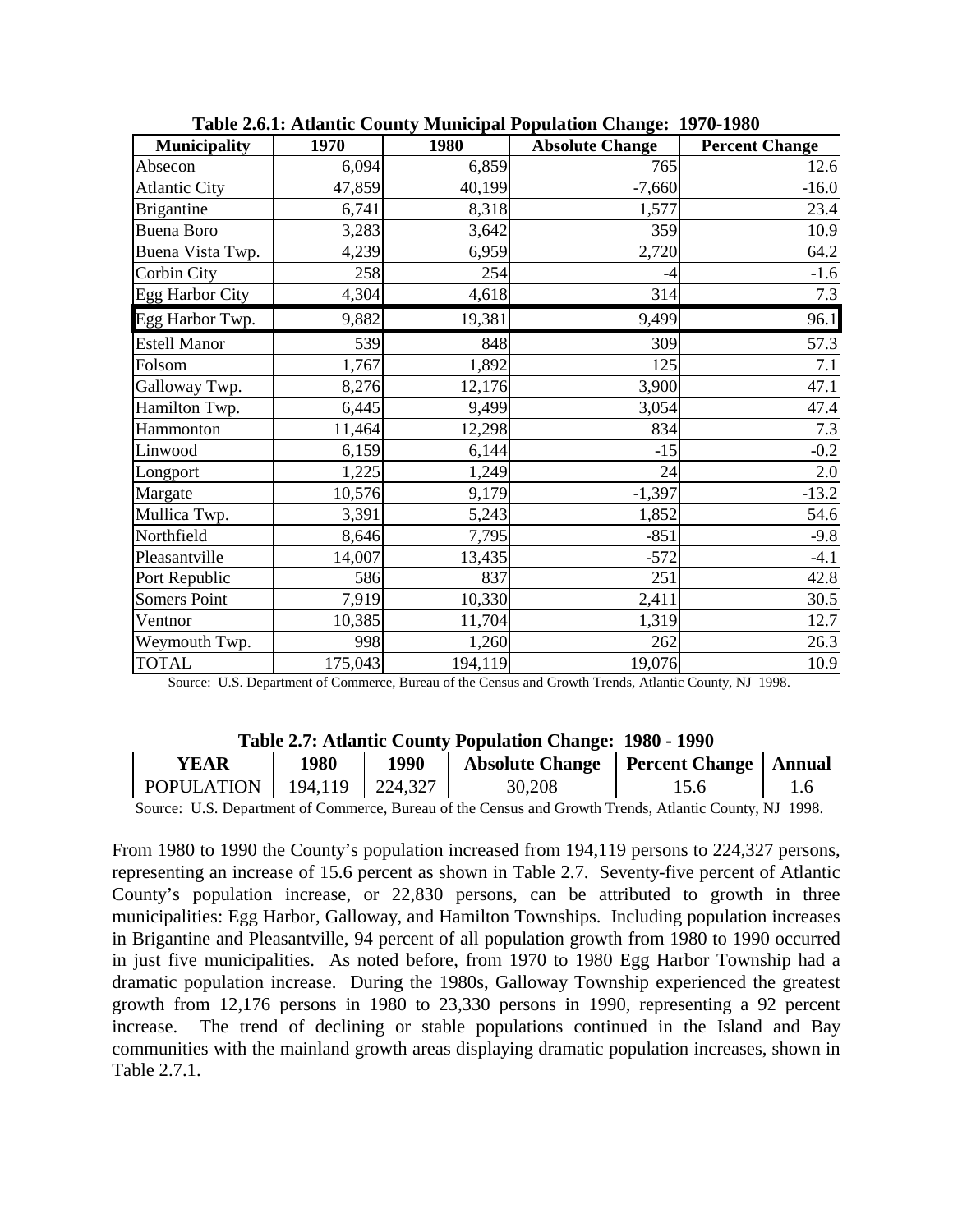| <b>Municipality</b>  | 1980    | 1990    | <b>Absolute Change</b> | <b>Percent Change</b> |
|----------------------|---------|---------|------------------------|-----------------------|
| Absecon              | 6,859   | 7,298   | 439                    | 6.4                   |
| <b>Atlantic City</b> | 40,199  | 37,986  | $-2,213$               | $-5.5$                |
| <b>Brigantine</b>    | 8,318   | 11,354  | 3,036                  | 36.5                  |
| <b>Buena Boro</b>    | 3,642   | 4,441   | 799                    | 21.9                  |
| Buena Vista Twp.     | 6,959   | 7,655   | 696                    | 10.0                  |
| Corbin City          | 254     | 412     | 158                    | 62.2                  |
| Egg Harbor City      | 4,618   | 4,583   | $-35$                  | $-0.8$                |
| Egg Harbor Twp.      | 19,381  | 24,544  | 5,163                  | 26.6                  |
| <b>Estell Manor</b>  | 848     | 1,404   | 556                    | 65.6                  |
| Folsom               | 1,892   | 2,181   | 289                    | 15.3                  |
| Galloway Twp.        | 12,176  | 23,330  | 11,154                 | 91.6                  |
| Hamilton Twp.        | 9,499   | 16,012  | 6,513                  | 68.6                  |
| Hammonton            | 12,298  | 12,208  | $-90$                  | $-0.7$                |
| Linwood              | 6,144   | 6,866   | 722                    | 11.8                  |
| Longport             | 1,249   | 1,224   | $-25$                  | $-2.0$                |
| Margate              | 9,179   | 8,431   | $-748$                 | $-8.2$                |
| Mullica Twp.         | 5,243   | 5,896   | 653                    | 12.5                  |
| Northfield           | 7,795   | 7,305   | $-490$                 | $-6.3$                |
| Pleasantville        | 13,435  | 16,027  | 2,592                  | 19.3                  |
| Port Republic        | 837     | 992     | 155                    | 18.5                  |
| Somers Point         | 10,330  | 11,216  | 886                    | 8.6                   |
| Ventnor              | 11,704  | 11,005  | $-699$                 | $-6.0$                |
| Weymouth Twp.        | 1,260   | 1,957   | 697                    | 55.3                  |
| <b>TOTAL</b>         | 194,119 | 224,327 | 30,208                 | 15.6                  |

**Table 2.7.1: Atlantic County Municipal Population Change: 1980-1990** 

Source: U.S. Department of Commerce, Bureau of the Census and Growth Trends, Atlantic County, NJ 1998.

| Table 2.8: Auantic County Fopulation Change: 1990 - 1999 |         |         |                                           |     |  |  |
|----------------------------------------------------------|---------|---------|-------------------------------------------|-----|--|--|
| YEAR                                                     | 1990    | 1999    | Absolute Change   Percent Change   Annual |     |  |  |
| <b>POPULATION</b>                                        | 224,327 | 239,626 | 15,299                                    | 6.8 |  |  |
|                                                          |         |         |                                           |     |  |  |

|  |  |  |  |  |  | Table 2.8: Atlantic County Population Change: 1990 - 1999 |
|--|--|--|--|--|--|-----------------------------------------------------------|
|--|--|--|--|--|--|-----------------------------------------------------------|

Source: U.S. Department of Commerce, Bureau of the Census and Growth Trends, Atlantic County, NJ 1998.

Between 1990 and 1999, Atlantic County's population grew by 15,299 persons or 6.8 percent (Table 2.8). A review of residential construction permits shows that from 1990 to 1999 Egg Harbor, Galloway, and Hamilton Townships comprised 59 percent of the new residential development in the County. Their primary attributes include the availability of centralized sanitary sewer and water systems along with sufficient developable land to accommodate growth. However, in the 1990s these Pinelands designated Regional Growth Areas (RGAs) have shown a slower growth rate as compared to previous decades (Table 2.8.1).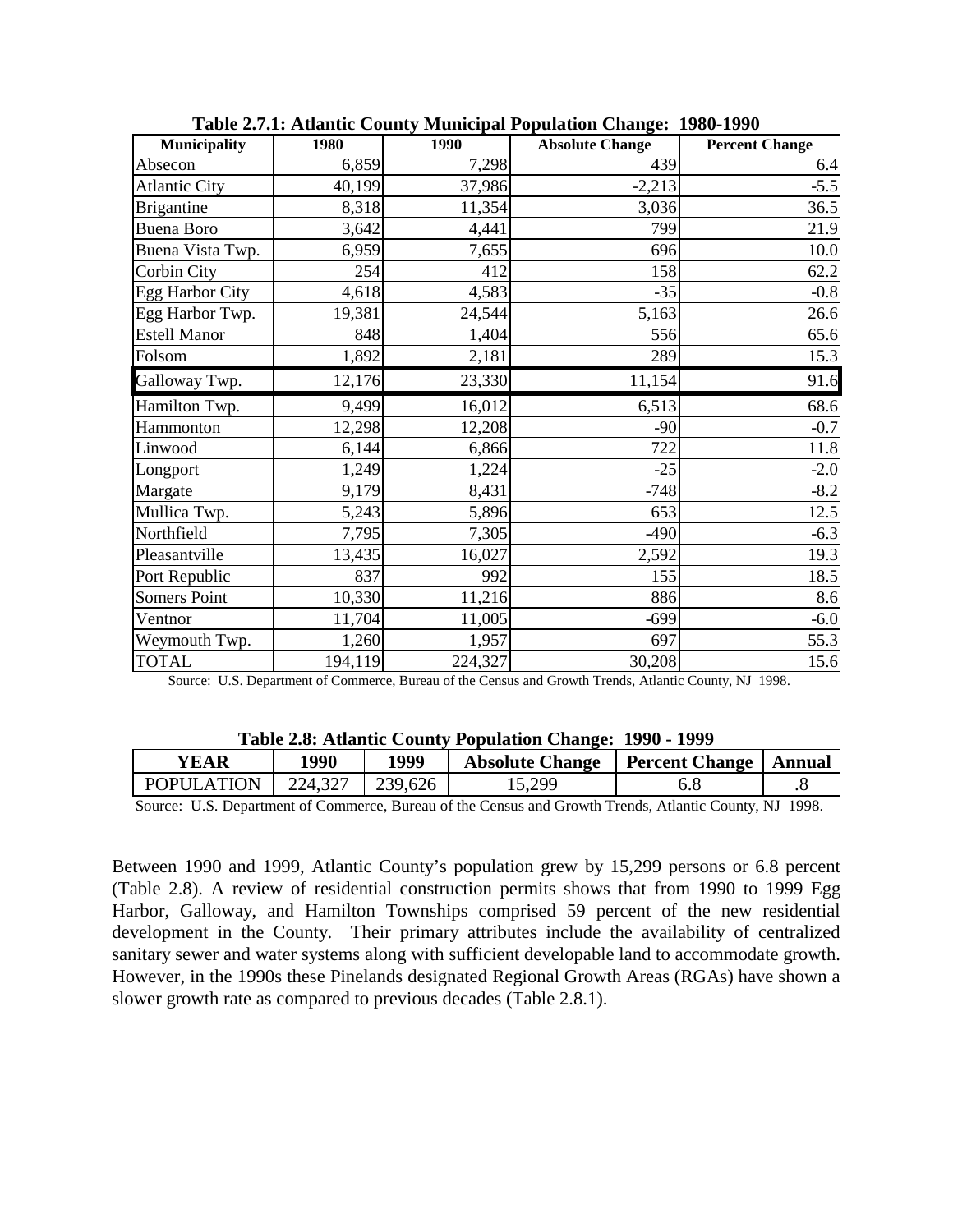Within the Pinelands jurisdiction, lands not situated within the RGAs will continue to undergo significantly less development pressure because of their Pinelands Management Area designations as rural, agricultural, forest, and preservation. CAFRA regulations may also limit development location and density if certain thresholds are met. These trends are likely to continue recognizing that the Island and Bay areas are older settled communities with limited remaining developable land. The following Figures 2.2 and 2.3 graphically depict the historical and projected population shifts in Atlantic County.

| <b>Municipality</b>  | 1990    | 1998    | o<br><b>Absolute Change</b> | <b>Percent Change</b> |
|----------------------|---------|---------|-----------------------------|-----------------------|
| Absecon              | 7,298   | 7,817   | 519                         | 7.1                   |
| <b>Atlantic City</b> | 37,986  | 38,063  | 77                          | 0.2                   |
| <b>Brigantine</b>    | 11,354  | 11,599  | 245                         | 2.2                   |
| <b>Buena Boro</b>    | 4,441   | 4,596   | 155                         | 3.5                   |
| Buena Vista Twp.     | 7,655   | 8,118   | 463                         | 6.1                   |
| Corbin City          | 412     | 472     | 60                          | 14.6                  |
| Egg Harbor City      | 4,583   | 4,502   | $-81$                       | $-1.8$                |
| Egg Harbor Twp.      | 24,544  | 27,675  | 3,131                       | 12.8                  |
| <b>Estell Manor</b>  | 1,404   | 1,612   | 208                         | 14.8                  |
| Folsom               | 2,181   | 2,242   | 61                          | $2.8\,$               |
| Galloway Twp.        | 23,330  | 28,224  | 4,896                       | 21.0                  |
| Hamilton Twp.        | 16,012  | 18,243  | 2,231                       | 13.9                  |
| Hammonton            | 12,208  | 12,447  | 239                         | 2.0                   |
| Linwood              | 6,866   | 7,109   | 243                         | 3.5                   |
| Longport             | 1,224   | 1,265   | 41                          | 3.4                   |
| Margate              | 8,431   | 8,542   | 111                         | $1.3\,$               |
| Mullica Twp.         | 5,896   | 6,214   | 318                         | 5.4                   |
| Northfield           | 7,305   | 7,434   | 129                         | 1.8                   |
| Pleasantville        | 16,027  | 16,619  | 592                         | 3.7                   |
| Port Republic        | 992     | 1,055   | 63                          | 6.4                   |
| Somers Point         | 11,216  | 11,159  | $-57$                       | $-0.5$                |
| Ventnor              | 11,005  | 10,857  | $-148$                      | $-1.3$                |
| Weymouth Twp.        | 1,957   | 2,183   | 226                         | 11.6                  |
| <b>TOTAL</b>         | 224,327 | 238,047 | 13,720                      | 6.1                   |

**Table 2.8.1: Atlantic County Municipal Population Change: 1990-1998** 

Source: U.S. Department of Commerce, Bureau of the Census and Growth Trends, Atlantic County, NJ 1998.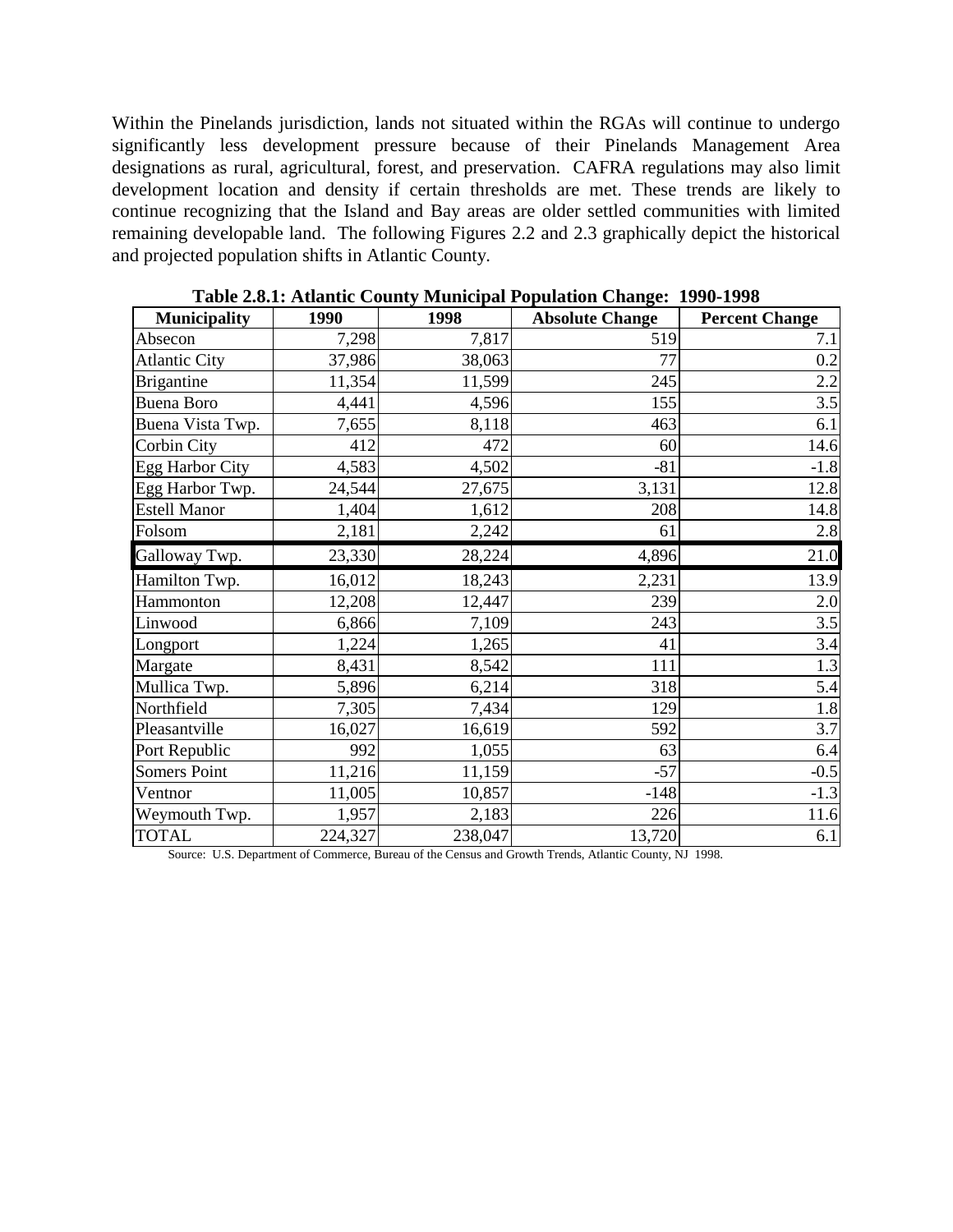



#### **PERCENTAGE OF ATLANTIC COUNTY POPULATION BY AREA: 1970 - 1990**

Source: U.S. Department of Commerce, Bureau of the Census and Growth Trends, Atlantic County, NJ 1998.





Source: South Jersey Transportation Planning Organization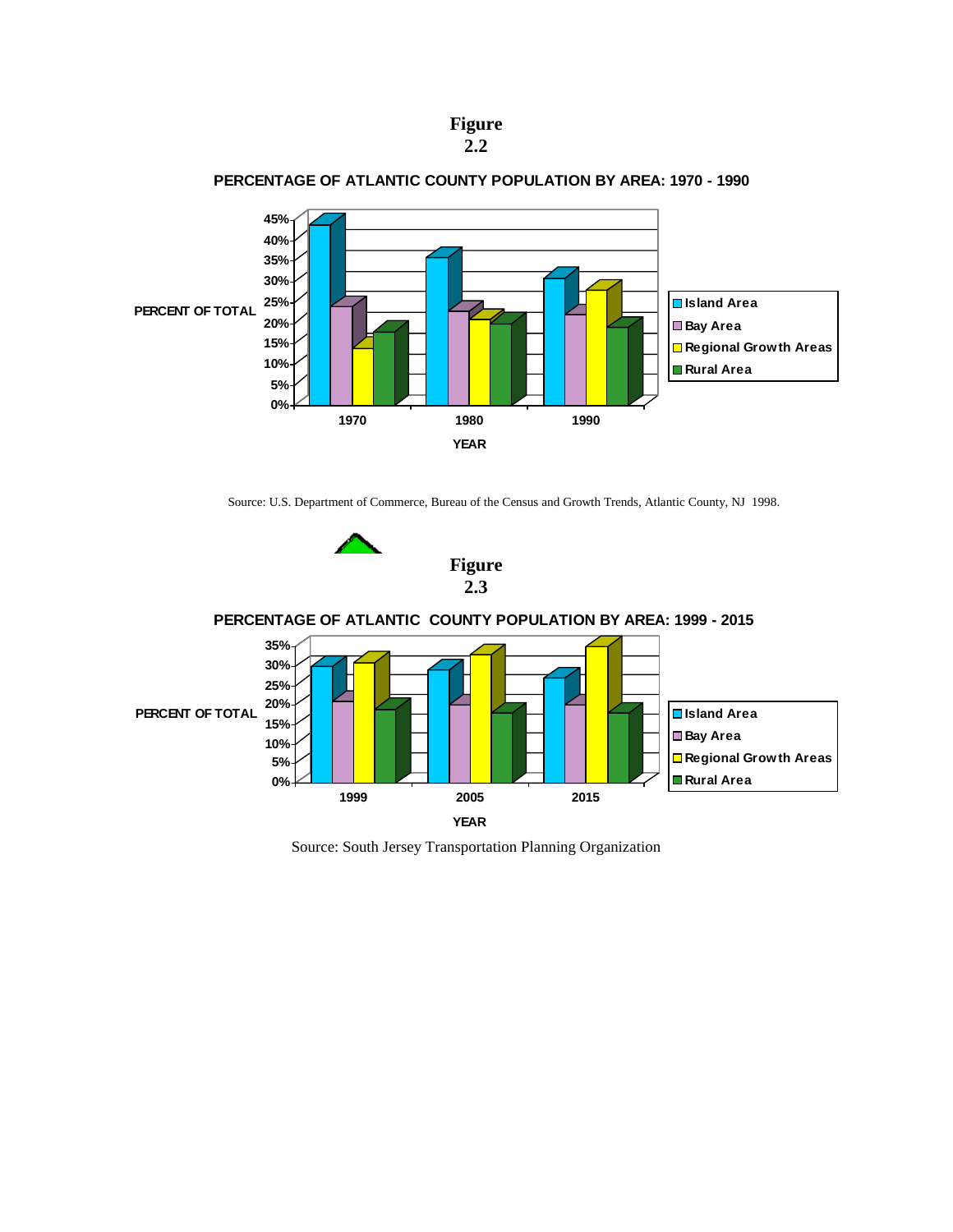The number of preschoolers, school age children, working age persons, and the elderly are important components of the County's population which affect a community in a variety of ways from the level of community services including education, community health and welfare, and the available labor force. The distribution of age groups (cohorts) in the County population are shown in Table 2.9 entitled "Atlantic County Population By Age Cohort: 1996-2006" and graphically represented in Figures 2.4 and 2.5. The analysis which follows is based on estimated age cohort figures which were then projected to the year 2006 by the New Jersey Department of Labor, Division of Labor Market & Demographic Research as shown in Figure 2.6.

## *Preschoolers (ages 0-4)*

The number of preschoolers (ages 0-4) is showing a modest increase of 970 persons by the year 2006. This could be attributed to the decline in the number of females of child bearing age (ages 14-44) as a percentage of the total County population. Projections show that the percentage of females of child bearing age in Atlantic County is to decline from 25 percent in 1990 to 21 percent by the year 2010. A decline in fertility rates and societal choice to have fewer children directly affects the number of individuals in this age group.

## *School age (ages 5-19)*

The school age population (ages 5-19) is projected to increase to 12,108 persons by the year 2006, representing a 26 percent increase in this age cohort. This cohort is particularly important at the municipal level in planning for new schools, where the cohort component technique is widely used as a predictive population model.

## *Labor force (ages 20-64)*

Those individuals which make up the majority of the overall labor market are projected to increase by 12,942 persons or 9 percent between 1996 and 2006. Within this segment of the population, those persons falling within the 25-39 age cohort will decrease by 8,086 persons. Losses within this age group are expected to be offset by strong double-digit increases in the 40- 64 age cohorts resulting in the net increase of those persons ages 20-64 for the period.

## *Aging population (65+)*

Atlantic County's aging population is projected to show a slight decline of 342 persons from 1996 to 2006, declining form 33,842 persons in 1996 to 33,500 persons in 2006. Within the broad cohort defined as elderly (65+), the sharpest decline is projected to be within the 70-74 age cohort, declining by 1,121 persons, followed by the 65-69 age cohort falling by 797 persons, and lastly the 75-79 age cohort falling by 310 persons.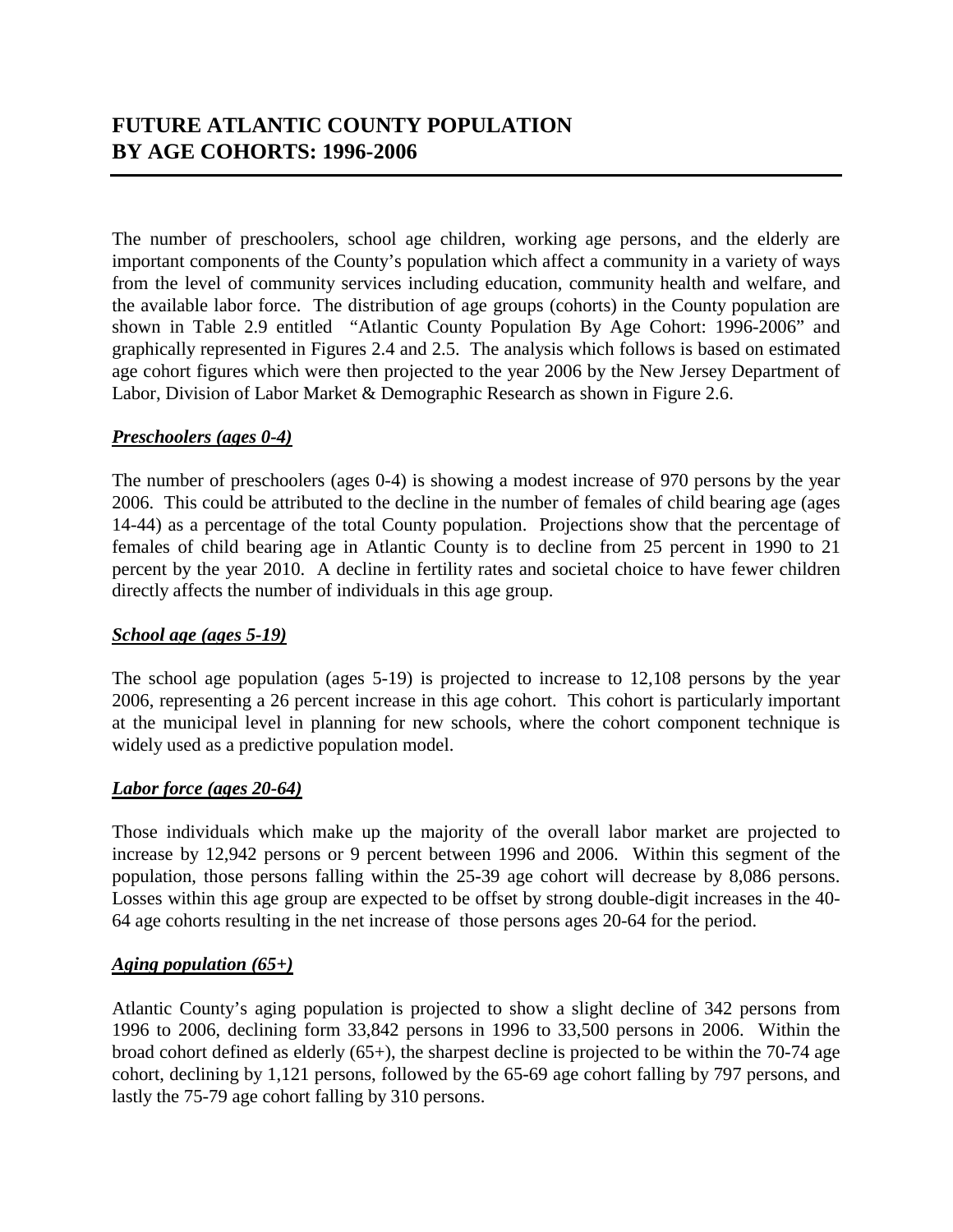ting these projected declines, however, are strong increases in the 85+ cohort with an increase of 1,485 persons, followed by the 80-84 cohort with a projected increase of 401 persons by the year 2006. In other words, strong gains in the number of the "oldest" elderly will nearly offset losses in the "youngest" elderly so that Atlantic County's elderly population will remain nearly constant to the year 2006.

| Age          | <u>1996</u> | 2006    | Absolute | Percent       |
|--------------|-------------|---------|----------|---------------|
| Cohort       |             |         | Change   | <b>Change</b> |
|              |             |         |          |               |
| $0 - 4$      | 17,630      | 18,600  | 970      | 5.5           |
| $5-9$        | 16,740      | 19,400  | 2,660    | 15.9          |
| $10 - 14$    | 14,851      | 19,200  | 4,349    | 29.3          |
| 15-19        | 15,201      | 20,300  | 5,099    | 33.5          |
| 20-24        | 14,499      | 17,600  | 3,101    | 21.4          |
| 25-29        | 16,621      | 15,700  | (921)    | $-5.5$        |
| 30-34        | 20,597      | 16,000  | (4,597)  | $-22.3$       |
| 35-39        | 20,568      | 18,000  | (2, 568) | $-12.5$       |
| 40-44        | 17,272      | 20,500  | 3,228    | 18.7          |
| 45-49        | 14,950      | 19,900  | 4,950    | 33.1          |
| 50-54        | 12,521      | 16,400  | 3,879    | 31.0          |
| 55-59        | 10,112      | 14,300  | 4,188    | 41.4          |
| 60-64        | 9,618       | 11,300  | 1,682    | 17.5          |
| 65-69        | 9,497       | 8,700   | (797)    | $-8.4$        |
| 70-74        | 8,421       | 7,300   | (1, 121) | $-13.3$       |
| 75-79        | 7,010       | 6,700   | (310)    | $-4.4$        |
| 80-84        | 4,899       | 5,300   | 401      | 8.2           |
| $85+$        | 4,015       | 5,500   | 1,485    | 37.0          |
| <b>TOTAL</b> | 235,022     | 260,700 | 25,678   | 10.9          |

**Table 2.9: Atlantic County Population By Age Cohort: 1996-2006**

Source: N.J. Department of Labor Division of Labor Market & Demographic Research.

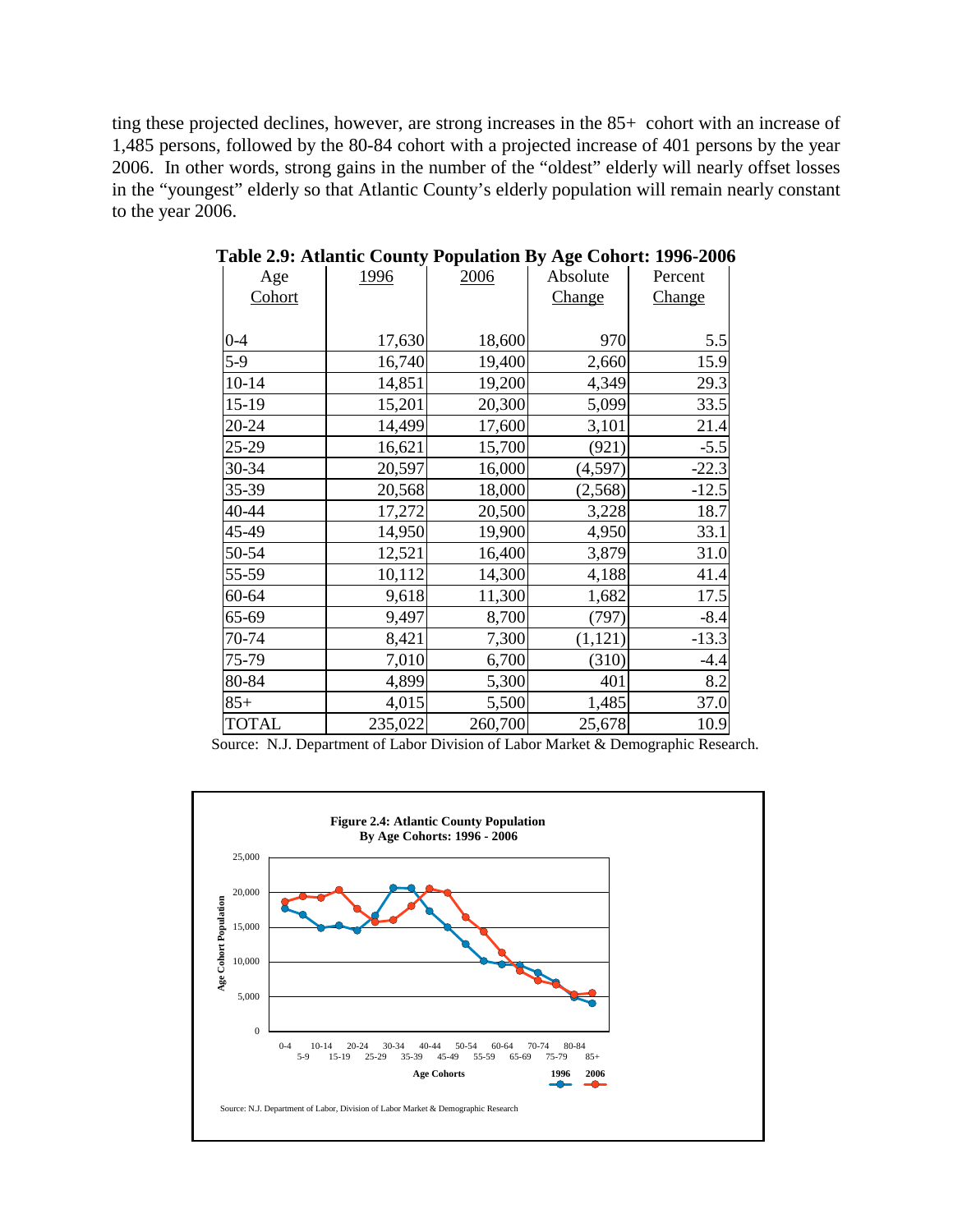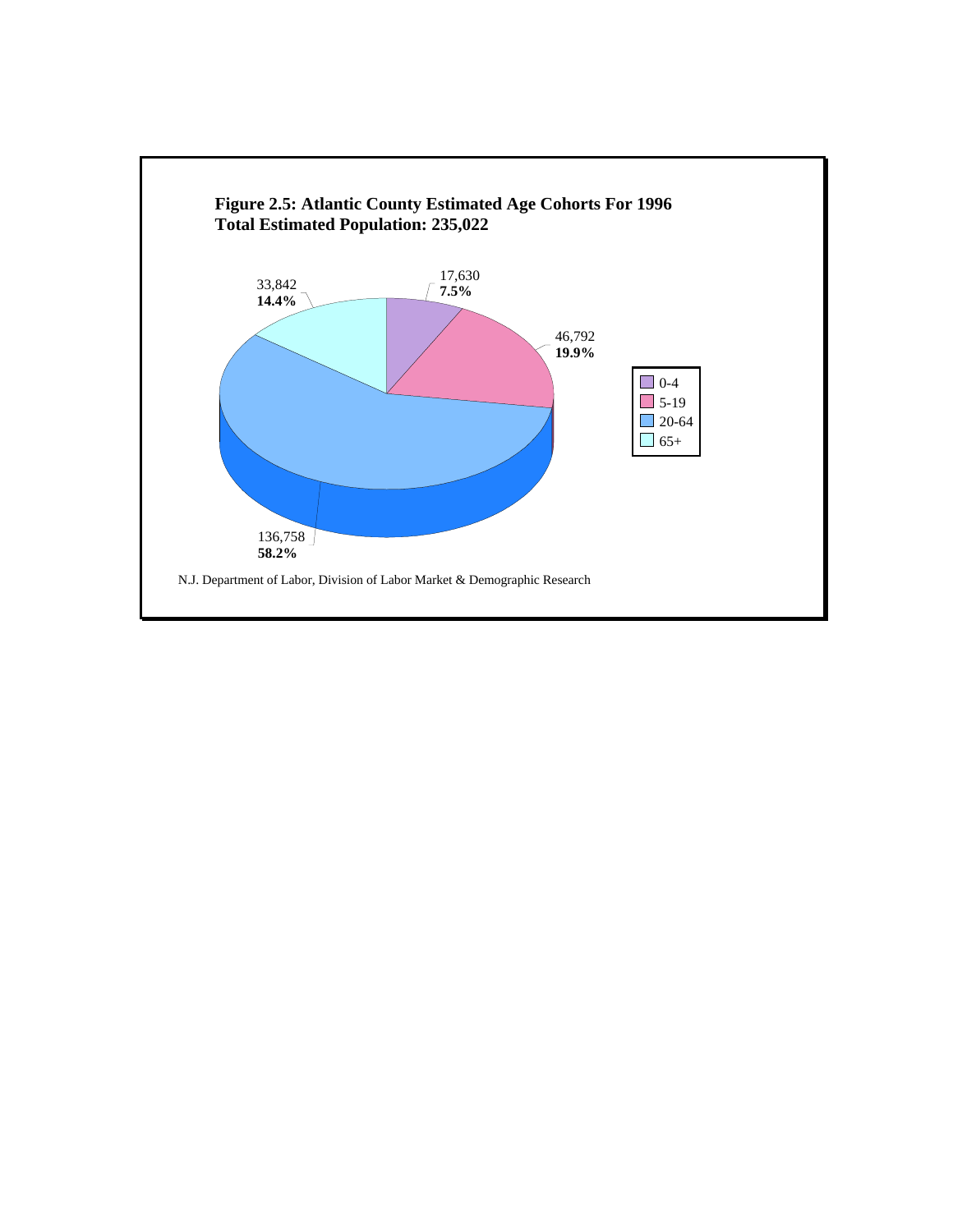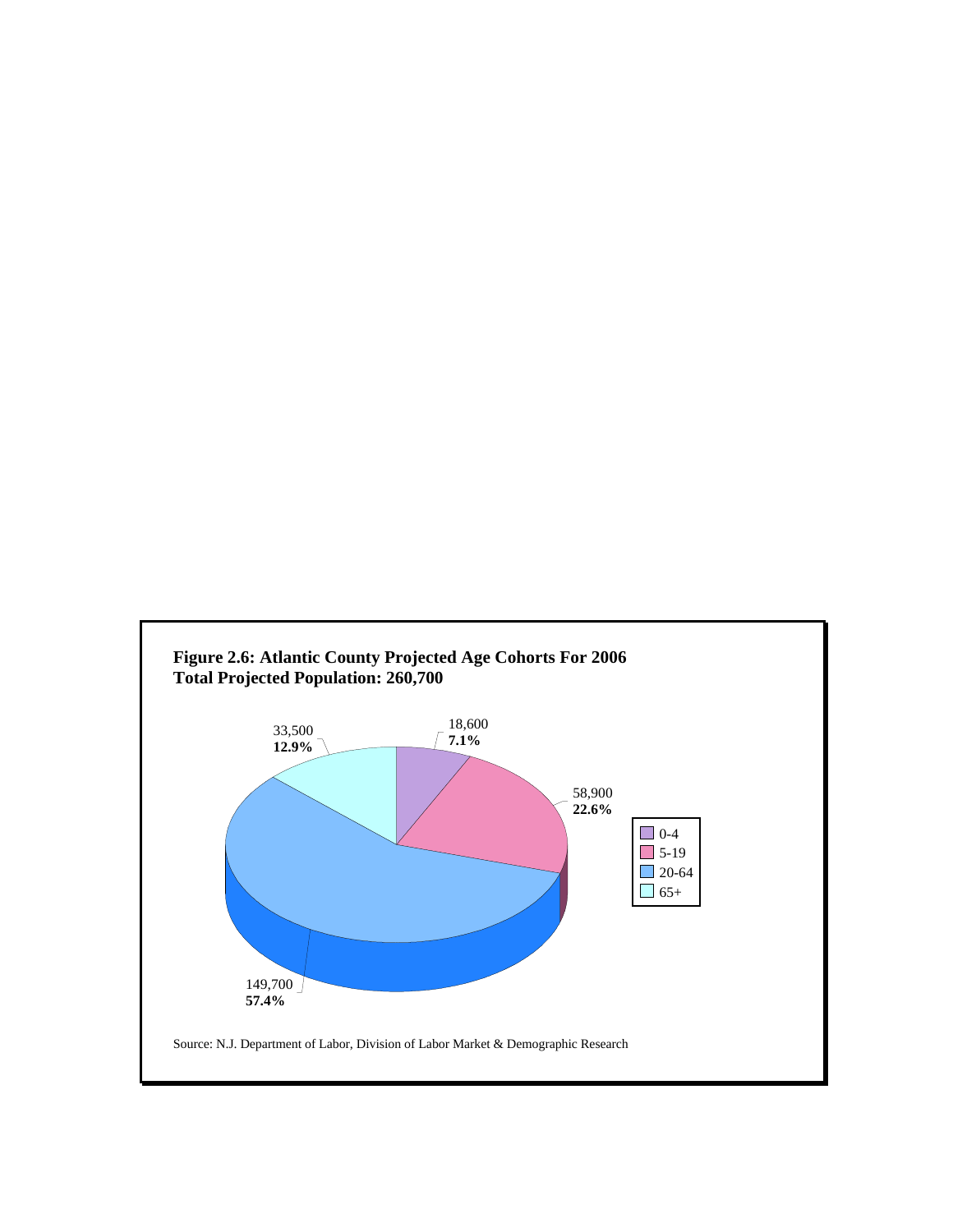## **CONCLUSIONS**

Development patterns have shifted over time. Since the 1970s, the older, already developed Island and Bay communities have shown little if any growth. Conversely, the regional growth areas of Egg Harbor, Galloway, and Hamilton Townships have experienced tremendous growth in some part due to the impacts of the Pinelands Comprehensive Management Plan and Coastal Area Facilities Review Act (CAFRA).

In the most recent decade for which census data is available, Atlantic County's population grew from 194,119 persons in 1980 to 224,327 persons in 1990, an increase of 30,208 persons or 15.6 percent. Annualized this growth rate amounted to 1.6 percent growth per year. Since 1990, it has been estimated that Atlantic County's population has grown from 224,327 persons in 1990 to 239,626 persons in 1999, an increase of 15,299 persons or 6.8 percent. Annualizing this rate of growth leads to a .8 percent per year increase half the rate of growth experienced in the 1980s.

Based on the data collected from the 1990 Census, Atlantic County's racial composition was predominantly white at 79.6 percent, followed by black at 17.9 percent. The "other" race category amounted to 2.5 percent of the County's 1990 population. By the year 2010, Atlantic County's population is projected to become more racially diverse. For instance, the percentage of whites will be reduced to 69.7 percent of the population while blacks and other races percentages will increase to 22.6 percent and 7.7 percent, respectively. Atlantic County's labor force is also projected to become more racially diverse as we move into the 21st Century. This trend is not surprising given the fact that the labor force is a reflection of the overall population.

Looking into the future is also appears as though Atlantic County will experience a significant increase in its Hispanic population from its 1990 level of 16,117 persons or 7 percent of the total population. Projections by the New Jersey Department of Labor show this population increasing to 36,000 persons or 14 percent of the total population by the year 2006 and 43,100 persons or 16 percent of the total population by the year 2010.

An analysis of the County's projected age cohorts reveals some interesting trends. By 2006, the number of preschoolers (ages  $0 - 4$ ) are projected to increase slightly, however, the number of school aged children (ages 5-19) are projected to rise by 12,108 persons. That component of the the County's population which constitutes the majority of the labor force participants (ages 20 - 64) is on balance projected to increase by 12,942 persons after accounting for losses in the 25 - 29 age cohort and strong double-digit increases in the 40 - 64 age cohort. Atlantic County's aging population (ages  $65 +$ ) is to show a slight net decline of 342 persons by the year 2006. However, increases in the  $80 - 84$  age cohort and the  $85 +$  age cohort are projected to offset declines in the 65 - 79 age cohorts.

Undoubtedly, these demographic trends will have significant impacts on not only the physical infrastructure of the County such as roads, sewer, open space and recreation but also on the provision of a broad array of social services to meet the needs of Atlantic County's changing population.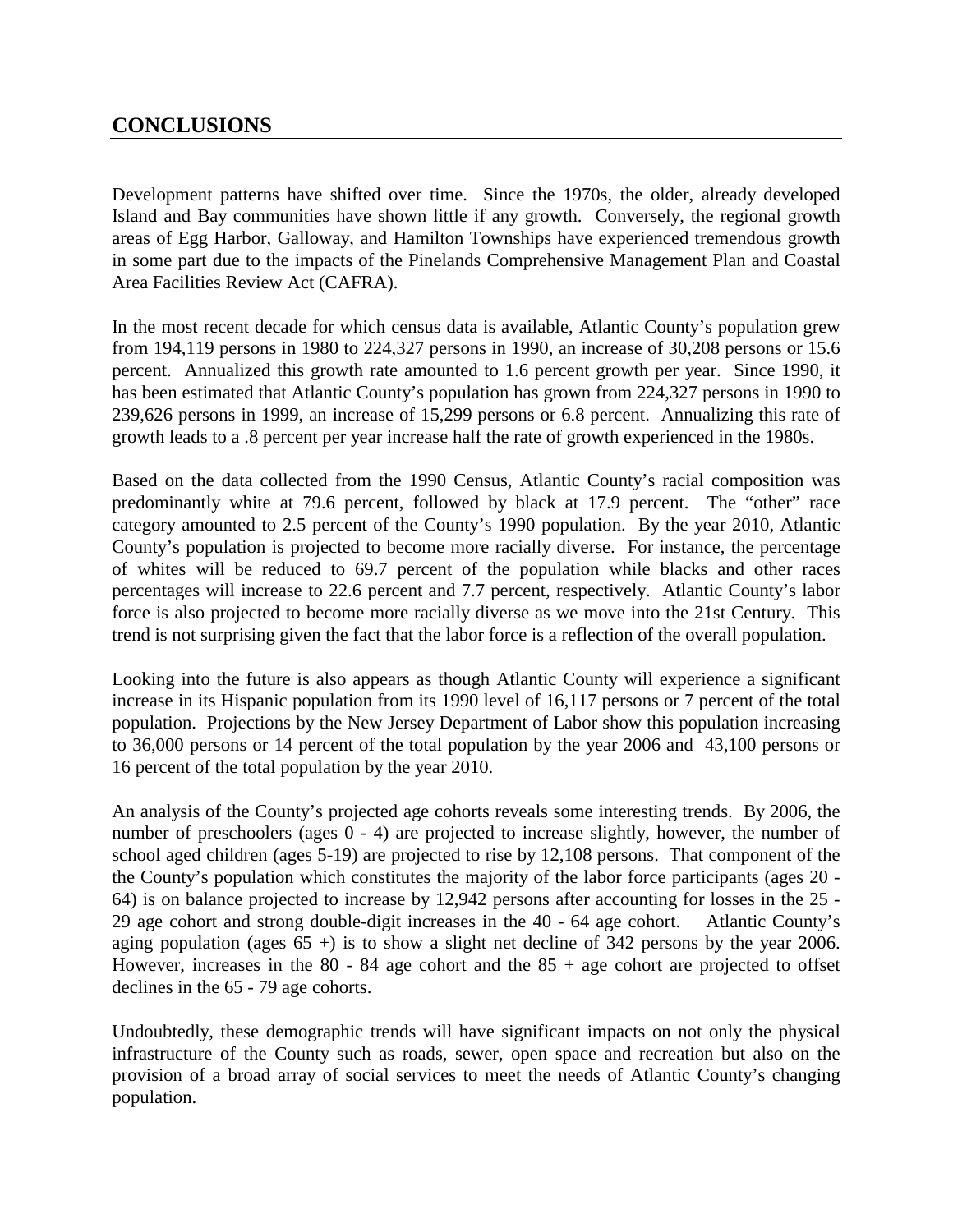## **HOUSING**

Undoubtedly, the casino gaming industry has and continues to have a tremendous impact on the level of residential development in Atlantic County. For purposes of analysis, three distinct time periods have been chosen to illustrate the impact of casino gaming on Atlantic County's residential market: 1970 - 1978, 1980 - 1988, and 1990 -1998. These intervals were chosen to coincide with development activity before casino gaming, during the initial build out phase of casino gaming and during the period which we are now in sometimes referred to as the "second wave" of casino led business expansion. One further note, data collected prior to 1980 contained the base Census Bureau data gathered from municipal construction code officials and data collected by the New Jersey Department of Labor in follow-up discussions with those nonresponse municipalities. Since 1980, the New Jersey Department of Labor has used only the data gathered by the U.S. Census Bureau from municipal construction code officials. The Census Bureau determines building permit data for non-response municipalities using historical measures as a guide.

#### **Atlantic County Building Permits: 1970 - 1978**

Atlantic County issued 15,855 total residential building permits from 1970 through 1978. Within this period, Countywide activity steadily rose from 1970 peaking in 1973 and then slowed to an average of 1,242 units from 1974 through 1978 (Figure 2.7). During this period, Egg Harbor Township led the way with 2,757 permits being issued followed by Atlantic City with 2,190 permits, then Hamilton Township with 1,559 permits, Somers Point with 1,270 permits, and Ventnor with 1,093 permits being issued. It is interesting to note that two of the three regional growth areas were beginning to exhibit signs of strong growth in addition to strong showings by Somers Point (defined as a Bay Area community) and Brigantine and Ventnor (defined as Island communities). Today, these communities are showing little if any growth and in some cases are declining. Atlantic City's first casino - Resorts International opened its doors in 1978.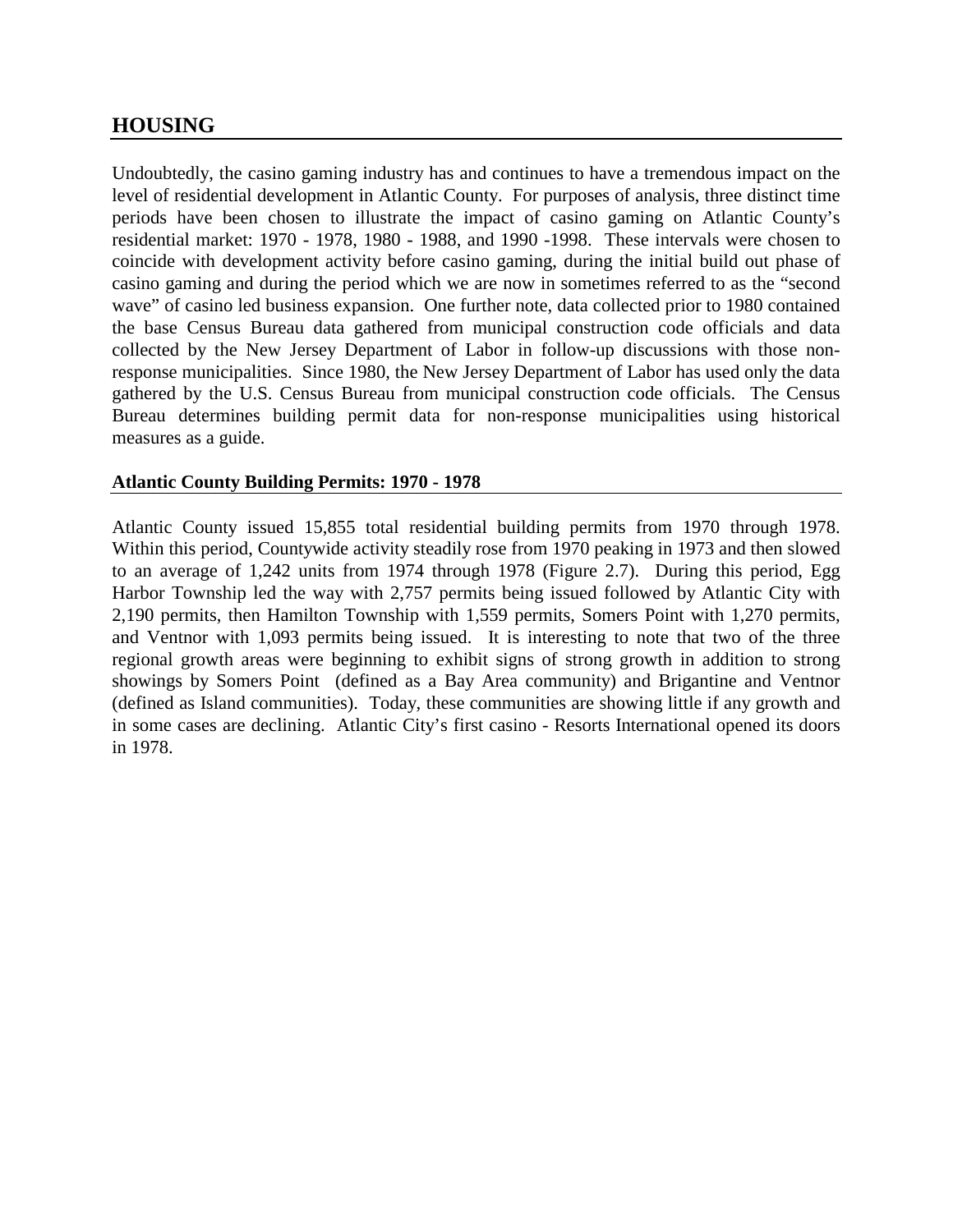

#### **Atlantic County Building Permits: 1980 - 1988**

In the eight years from 1980 to 1988 there were a total of 23,834 residential building permits issued in Atlantic County. These building permit figures represent a 50 percent increase over those permits issued through most of the 1970s. Throughout this period, the number of building permits issued rose steadily peaking in 1987 at 3,971 permits being issued as illustrated in Figure 2.8. The average number of building permits issued for this period was 2,979 permits per year. Within the County, residential development accelerated in the regional growth areas of Egg Harbor, Galloway, and Hamilton Townships with these three municipalities accounting for 39 percent of the total permits issued for this period. Other notable trends included the construction of large scale multifamily residential developments within Atlantic City and a mix of single- and multi-family dwelling units in Brigantine and Pleasantville.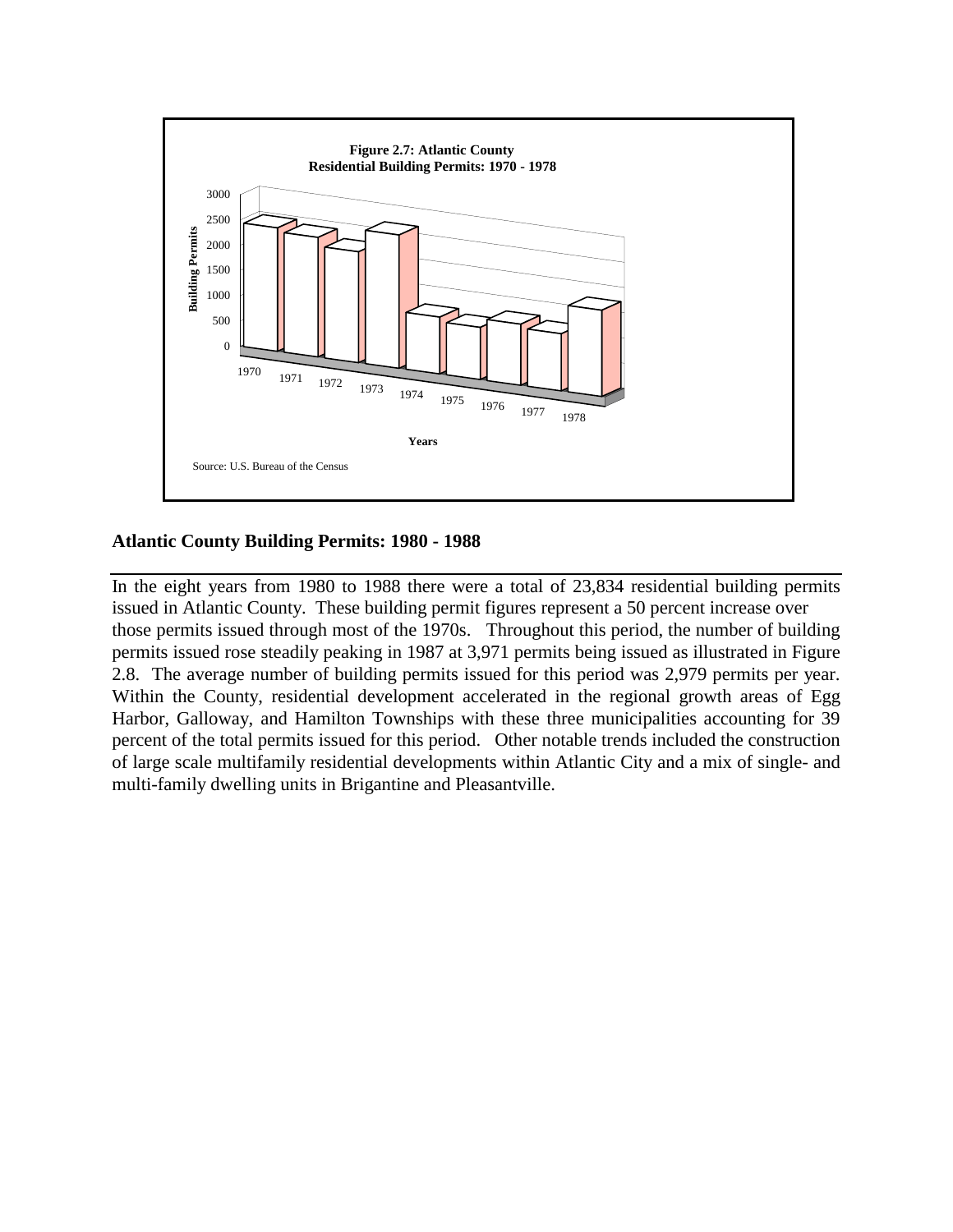

#### **Atlantic County Building Permits: 1990 - 1998**

With most of Atlantic City's 12 casinos constructed or near completion by 1990, Atlantic County's torrid pace of residential development slowed from those levels reached in the 1980s. In total, the County recorded 7,809 building permits from 1990 through 1998, a decline of 16,025 permits or 67 percent when compared to activity levels of the 1980s (Figure 2.9). This decline, however, has to be taken in the context of the rapid pace of residential growth experienced during the 1980s. During the 1990s, Galloway, Egg Harbor, and Hamilton Townships, continued to experience a high level of residential activity. Combined these municipalities accounted for 60 percent of the total number of residential building permits for this period.

Recently, the majority of new housing in Atlantic County has been single-family construction. In 1990, the ratio between single-family dwellings to multi-family dwellings was 65 percent to 35 percent. However, by 1998 this ratio changed significantly to 94 percent single-family dwellings to only 6 percent multi-family dwellings. Another recent trend has been the construction of many age-restricted and assisted living developments throughout the County.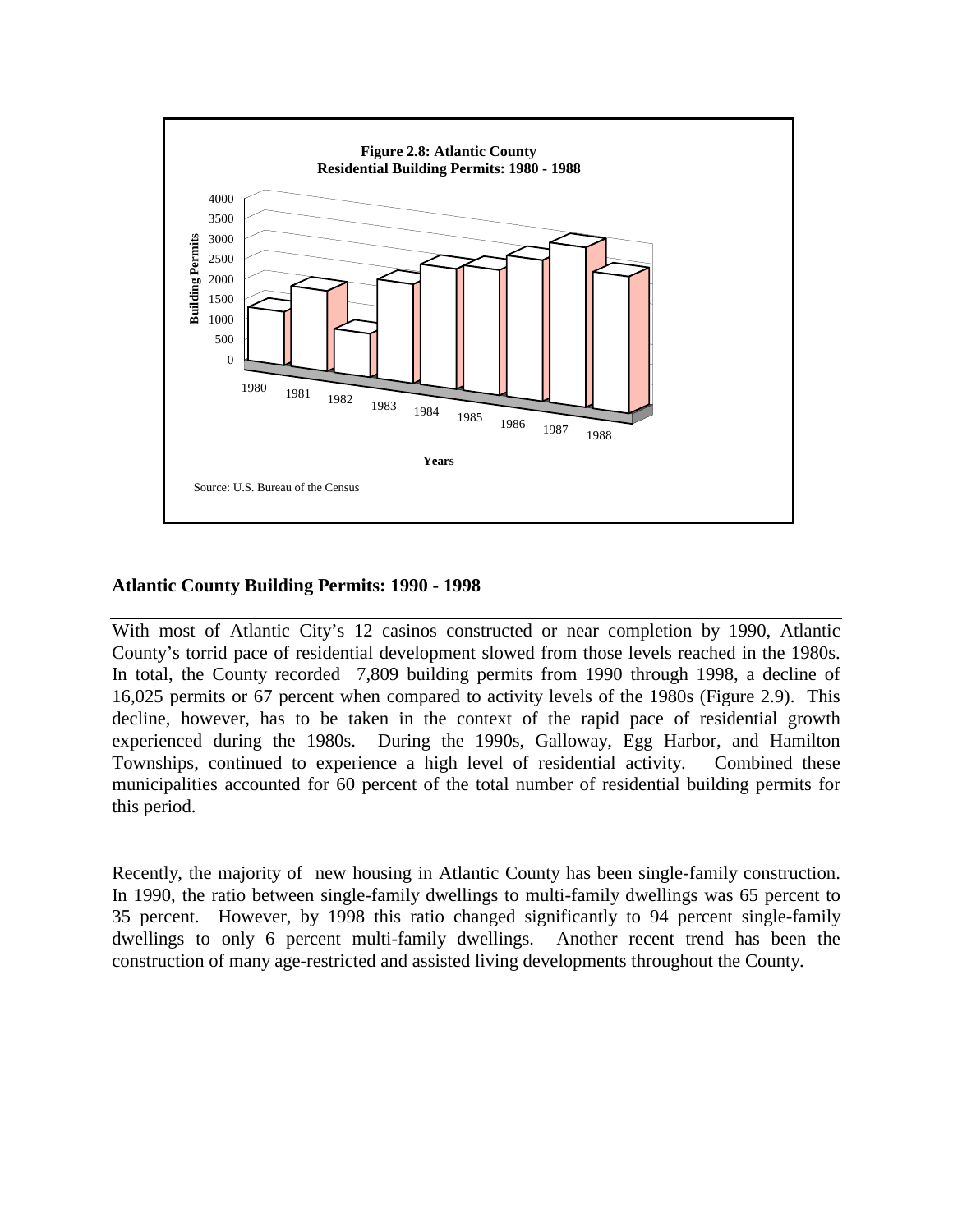

As indicated in Figure 2.10, levels of residential growth have been dependent, to a large degree, on the level of casino development. Over the last thirty years, the bulk of residential development occurred in the 1980s. Although growth has slowed in the 1990s, the second wave of casino development appears to be accelerating residential growth, especially, in the County's regional growth areas of Egg Harbor, Galloway and Hamilton Townships. Final building permit data for 1999 seems to support this with 55 percent of residential growth coming from these three municipalities.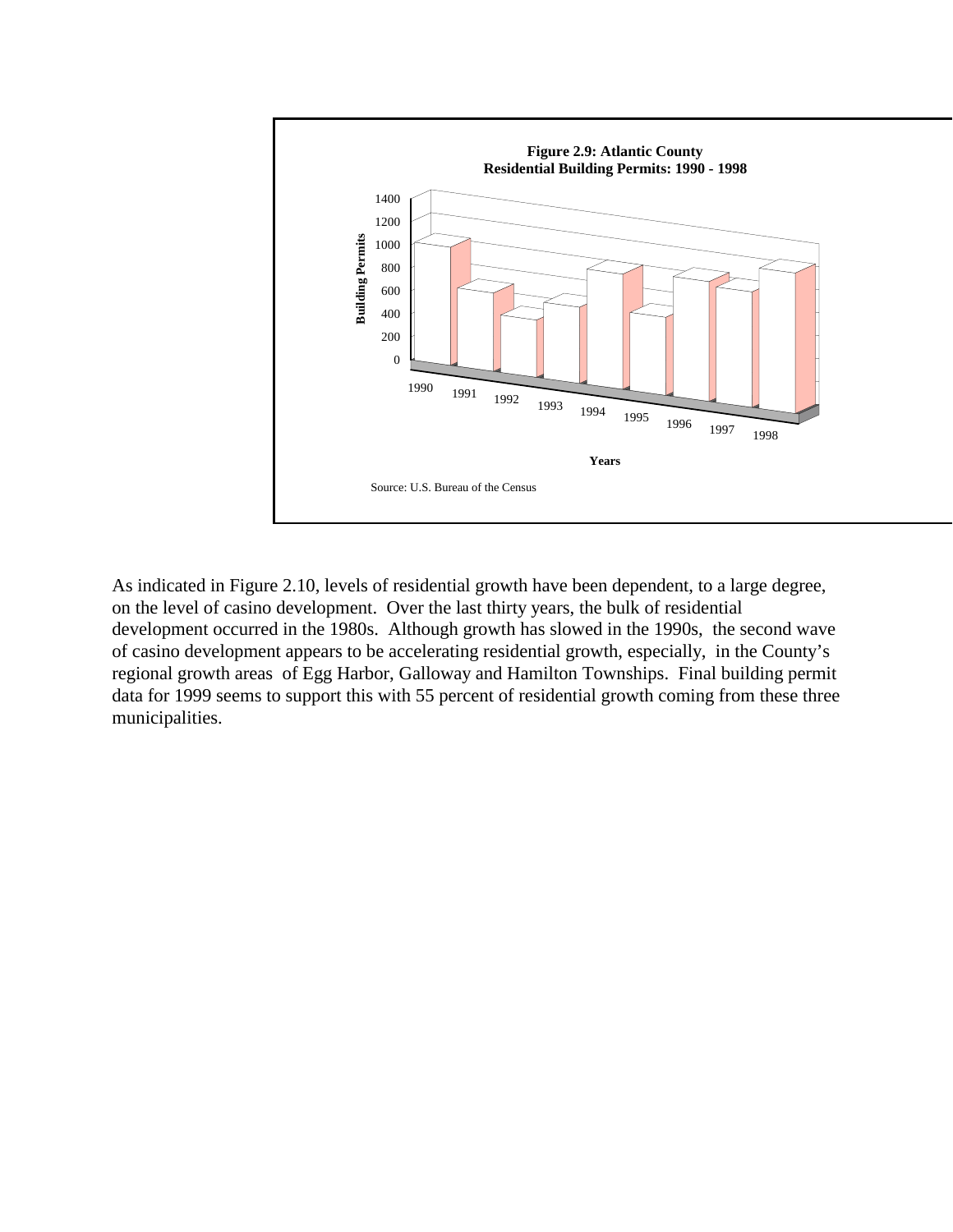

Since 1980, significant residential growth has occurred in not only the traditional regional growth areas of Egg Harbor, Galloway, and Hamilton Townships but also the municipalities of Brigantine, Atlantic City, and Pleasantville as shown in Figure 2.11.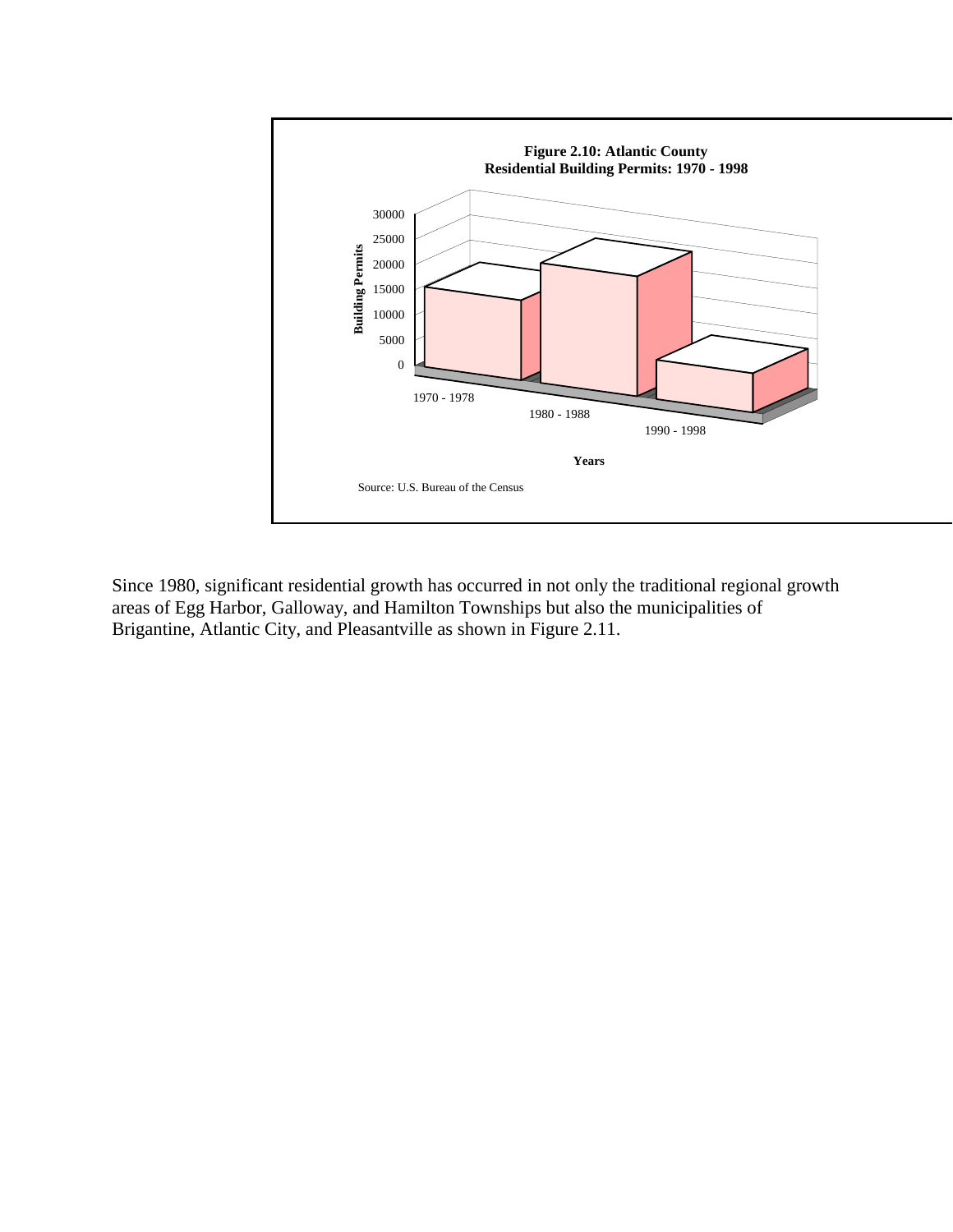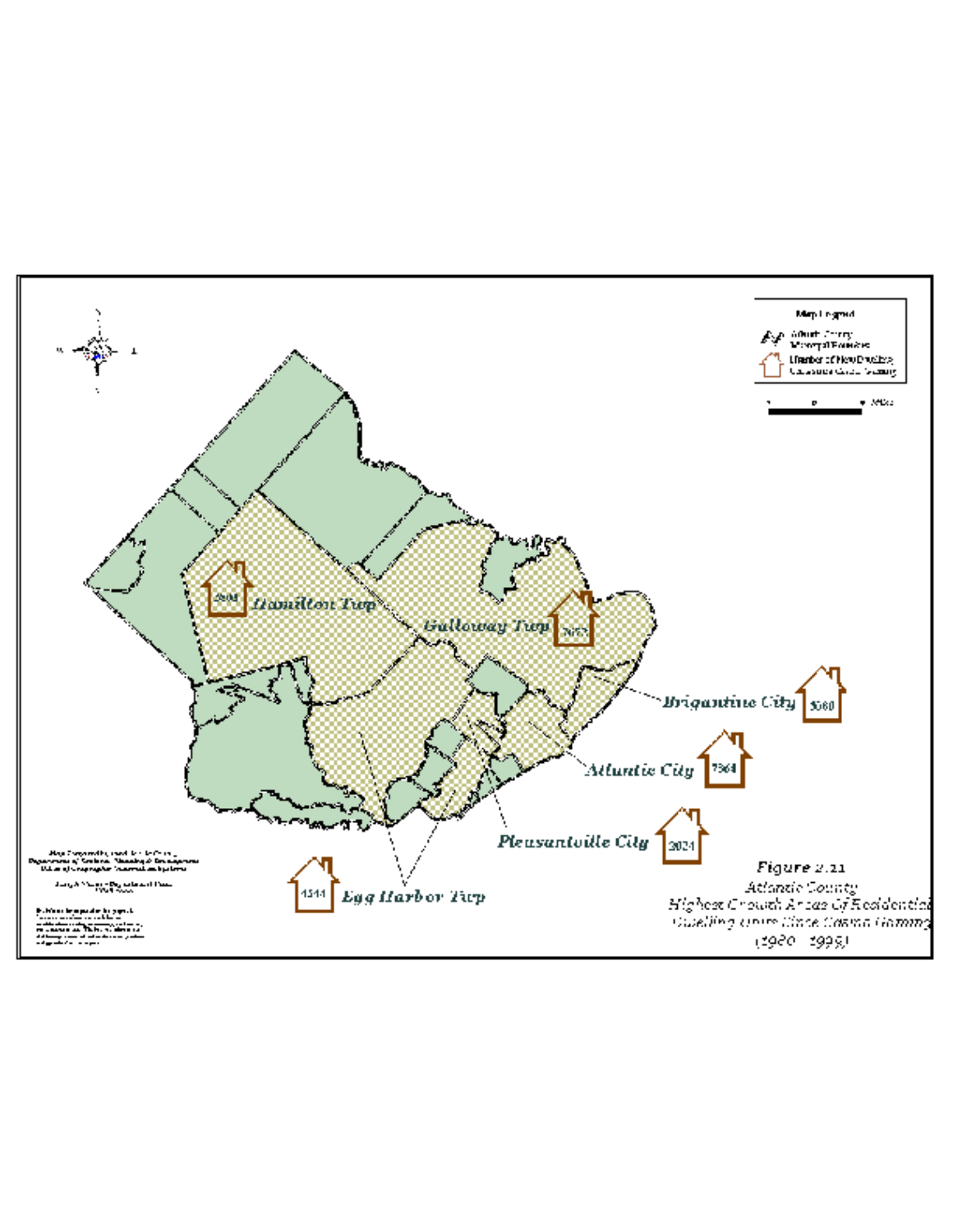## **HOUSEHOLD CHARACTERISTICS**

Household characteristics are important because they serve as descriptive indicators of a jurisdiction's population. Human service providers and others, such as builders, often look to this data in order to gauge the human service needs of a community or housing demand. Household composition could be used to indicate potential open space or recreation needs, sewer and water infrastructure, child care demand, or the need for assisted living facilities.

Of the total households counted by the Census Bureau in 1990, 73.4 percent were 2 or more person households while 26.6 percent were 1 person households as shown in Table 2.10: Atlantic County Household Size And Household Type (1990). The majority of households in Atlantic County were family households at 56,576 or 66 percent of the total households counted in 1990. Non family households accounted for the remaining 34 percent of the total households counted in 1990. A family household is one in which the householder is living with one or more persons related to him or her by birth, marriage, or adoption. A non family householder is a householder living alone or with non relatives only.

| Type of Household         | Number of Households | Percent of |  |
|---------------------------|----------------------|------------|--|
|                           |                      | Households |  |
| Households                | 85,123               | 100.0      |  |
| 1 Person                  | 22,666               | 26.6       |  |
| Male householder          | 9,113                |            |  |
| Female householder        | 13,553               |            |  |
| 2 or more persons:        | 62,457               | 73.4       |  |
| Family households:        | 56,576               | 100.0      |  |
| Married-couple family:    | 41,202               | 72.8       |  |
| With related children     | 18,828               |            |  |
| No related children       | 22,374               |            |  |
| Other family:             | 15,374               | 27.2       |  |
| Male householder, no wife | 3,727                |            |  |
| present:                  |                      |            |  |
| With related children     | 1,762                |            |  |
| No related children       | 1,965                |            |  |
| Female householder, no    | 11,647               |            |  |
| husband present:          |                      |            |  |
| With related children     | 7,021                |            |  |
| No related children       | 4,626                |            |  |
| Nonfamily households:     | 28,547               | 100.0      |  |
| Male householder          | 12,698               | 44.5       |  |
| Female householder        | 15,849               | 55.5       |  |

**Table 2.10: Atlantic County Household Size And Household Type (1990)** 

Source: U.S. Bureau of the Census, STF 1 (1990)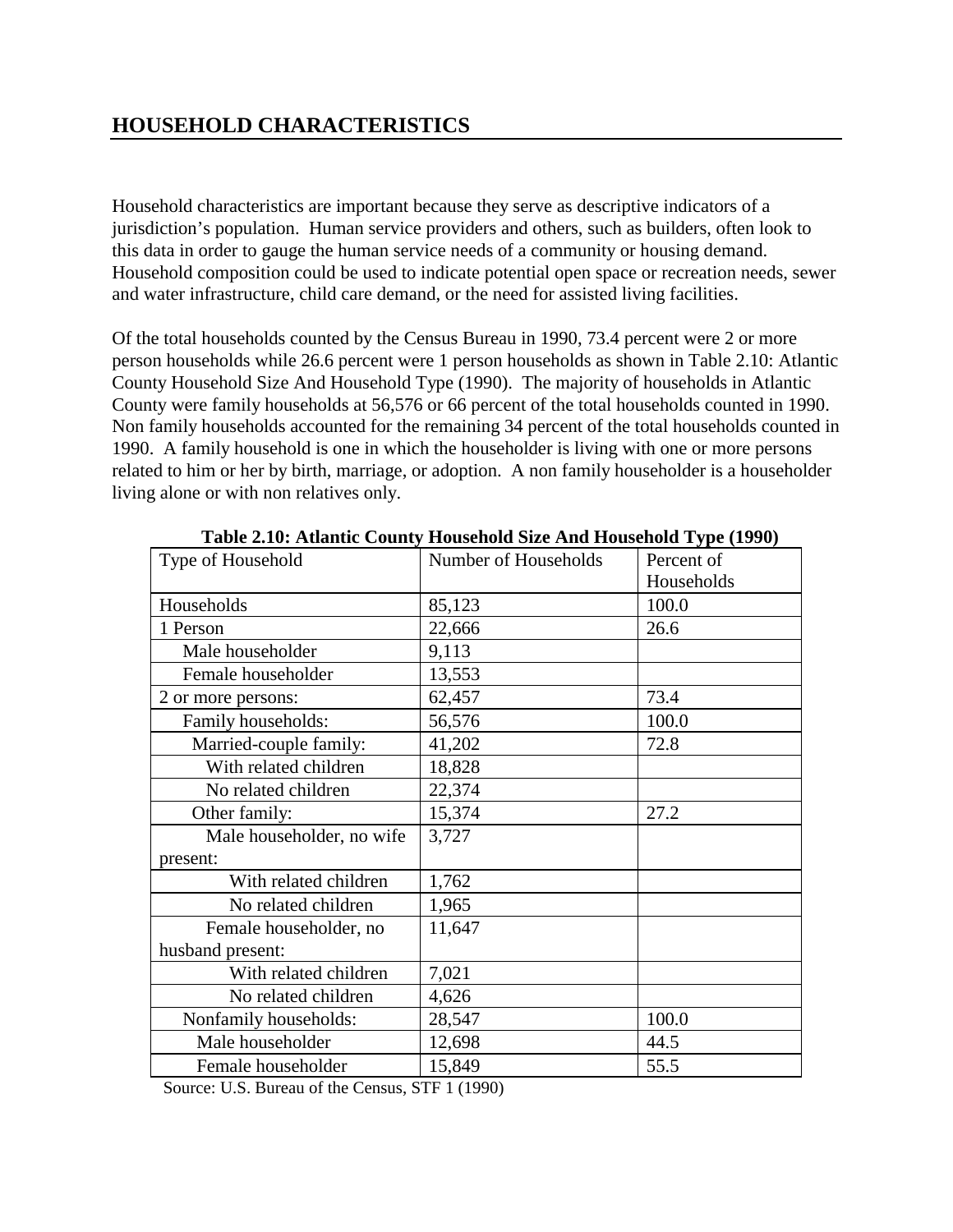In 1990, Atlantic County's average household size was 2.56 persons as compared to the State's average of 2.70 persons per household. Over the past thirty years, Atlantic County households having been becoming smaller with 2.84 persons per household in 1970, 2.66 persons per household in 1980, and 2.56 persons per household being recorded in 1990. A household includes all persons living together related or not who may occupy a particular housing unit. Therefore, a household could consist of one person or more than one family living together.

Given the availability of the 1990 Census data, projections for Atlantic County households characteristics in 2000 is difficult. Since the data collected from the 2000 Census is not available, we estimated Atlantic County's current number of households and their configuration using existing historical census data. The Census Bureau collects household data through the Current Population Survey (CPS). However, they do not collect county- level household data through this survey, only state and national data.

Since the CPS does not contain data for Atlantic County, one must assume a rate of growth in order to estimate the current number of households in Atlantic County. Between 1970 and 1990, Atlantic County households grew from 60,716 in 1970 to 85,123 in 1990, an increase of 24,407 households or 40.2 percent. Growth between decades within this twenty-year period is remarkably similar. The number of households rose 18.3 percent in the decade of the 1970s and 18.5 percent in the decade of the 1980s. Annualizing the absolute growth for this twenty-year period would project an increase in households of 2 percent per year. Applying this 20 year average rate of growth to 1990s total households yields a figure of 102,147 for the year 2000.

Now that a total household figure has been determined for the year 2000, the various household types must be distributed to arrive at figures for the various household configurations. Once again an assumption has to be made, namely, that the ratios of household configurations for Atlantic County in 1990 will remain constant for the year 2000. Based on this assumption, the number of households by household type can then be projected for the year 2000 as shown below in Table 2.11: Atlantic County Households By Household Type: 1990 And 2000.

| Household               | 1990   | 1990    | 2000       |
|-------------------------|--------|---------|------------|
| Type                    | Number | Percent | Number     |
|                         |        |         | (Estimate) |
| <b>Total Households</b> | 85,123 | 100     | 102,147    |
| <b>Married Couple</b>   | 41,202 | 48.4    | 49,439     |
| Family                  |        |         |            |
| Female Householder      | 11,647 | 13.7    | 13,994     |
| Male Householder        | 3,727  | 4.4     | 4,494      |
| Non-Family              | 28,547 | 33.5    | 34,219     |
| Households              |        |         |            |

**Table 2.11: Atlantic County Households By Household Type: 1990 And 2000** 

Source: U.S. Bureau of the Census, STF 1 (1990)

 Year 2000 household estimates created by Atlantic County Department of Regional Planning and Economic Development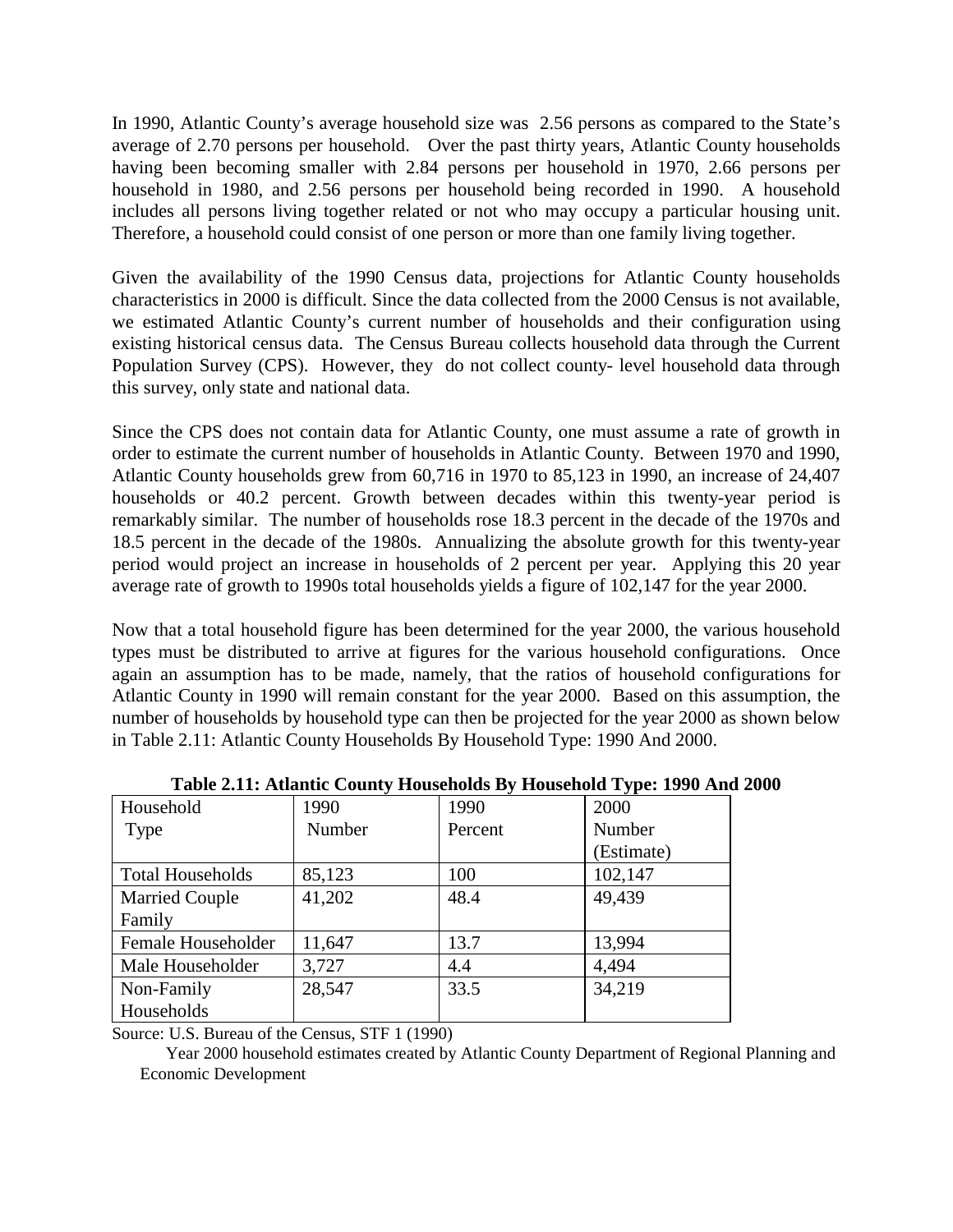## **EMPLOYMENT**

As of 1996, Atlantic County's total non-farm employment stood at 138,150 jobs. As indicated below in Figure 2.12, Atlantic County's economy is dominated by the service sector accounting for 53.5 percent of the total non-farm jobs, then retail trade with 15.2 percent of the jobs, followed by the public service sector which includes education with 14.2 percent of the total nonfarm employment. Other sectors such as manufacturing; transportation, communication, utilities; construction; finance, insurance, real estate; and wholesale trade account for the remaining 17.1 percent of non-farm employment.



As these figures indicate, Atlantic County's employment is dominated by the service-producing industries. Within this industry there are a number of employment divisions such as: transportation, communication, utilities; wholesale trade; retail trade; finance, insurance, real estate; services; and public service, including education. As noted earlier, the other side of the County's economy deals with the goods-producing industries such as mining, construction, and manufacturing. An analysis of these two major divisions will follow.

#### **SERVICE-PRODUCING SECTOR**

The services division totaled 73,900 jobs in 1996, or 58 percent of the 127,600 service-producing jobs. As highlighted below, the broad services category constitutes the largest number of jobs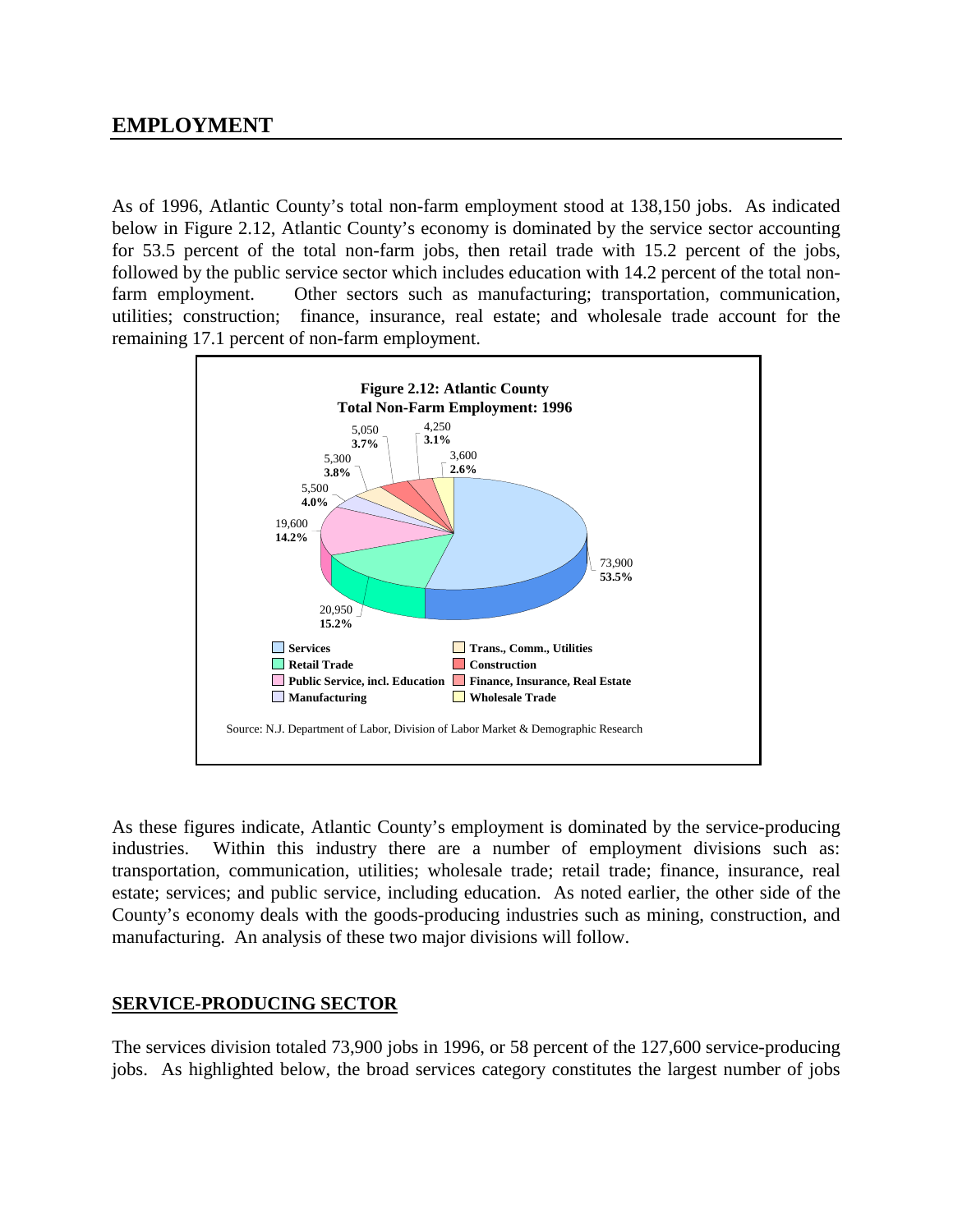taking 58 percent of the total service-producing jobs, followed by retail trade at 16 percent, and then public sector, with public education at 15 percent of jobs.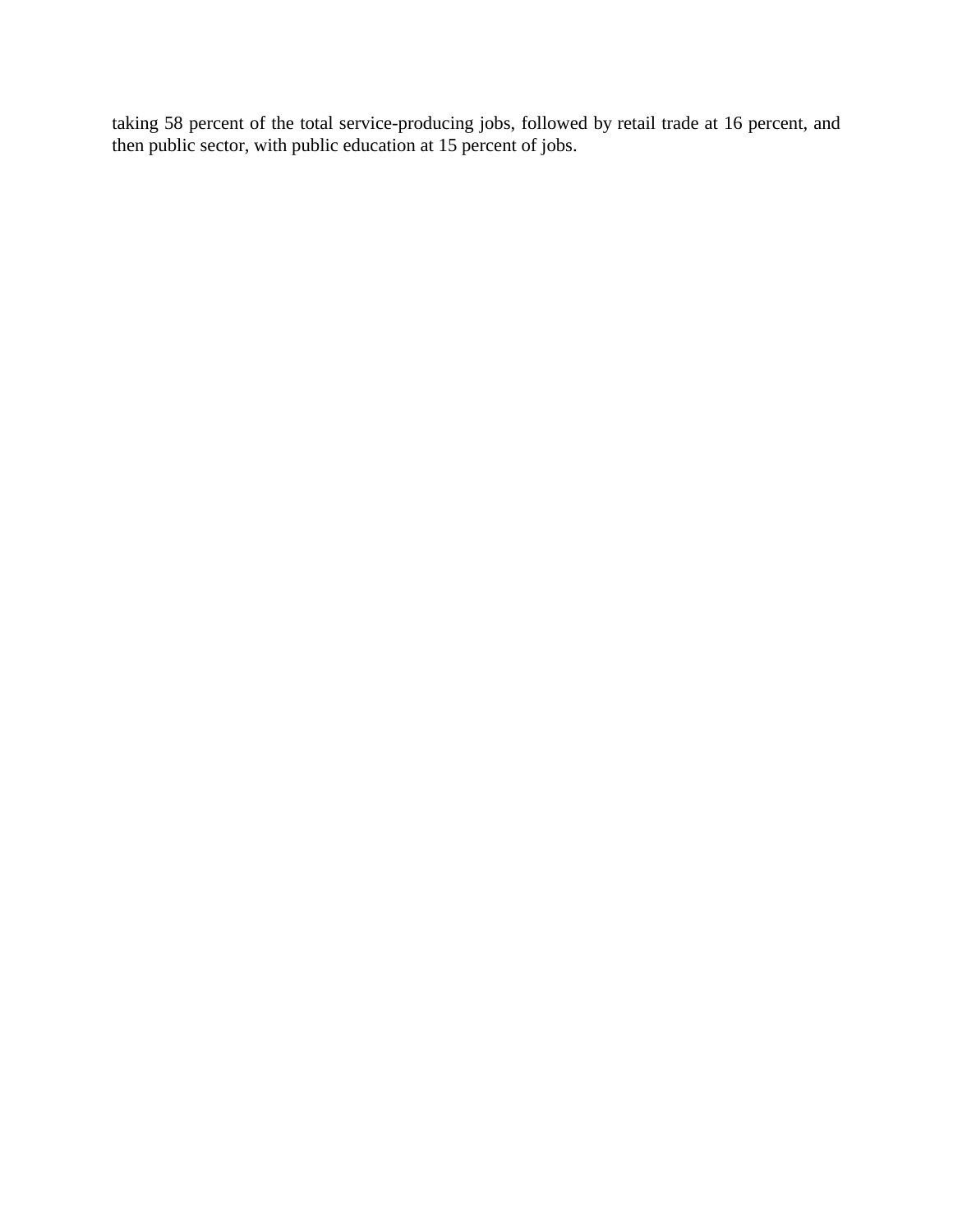The other divisions of transportation, communication, utilities; wholesale trade; and finance, insurance, real estate round out the services-producing industries with a total of 10 percent of jobs as shown below in Figure 2.13.

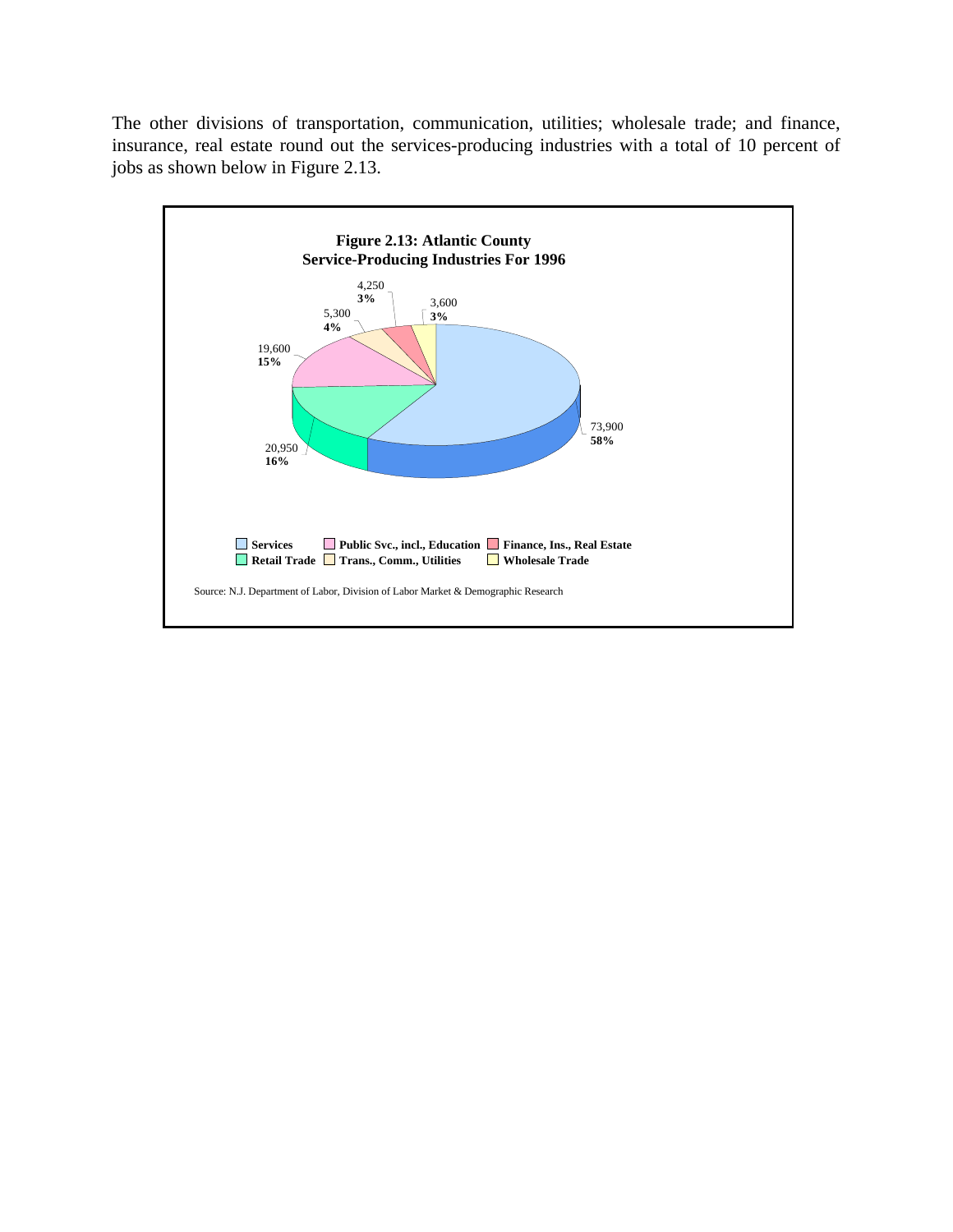Within the services division, the hotels and other lodging places category is by far the largest accounting for 48,550 of the total 73,900 service sector jobs in 1996, or 66 percent of the services category. Widely cited multiplier effects ranging from 1.4 to 2.0 times the number of direct jobs further enhance the effect of the casino industry on Atlantic County's economy. Employment projections published by the New Jersey Department of Labor show the hotels and other lodging places category to increase from their 1996 level of 48,550 to 68,350 by the year 2006, an increase of 19,800 jobs. Assuming a 1.4 multiplier would yield the creation of another 7,920 indirect casino jobs bringing the total direct and indirect job total to 27,720. Besides the hotels and other lodging places category, the health and business services industries are expected to increase by 3,250 and 1,700 jobs respectively, by the year 2006.

As shown above in Figures 2.12 and 2.13, retail trade and the public service, including education contribute significantly to Atlantic County's employment. In 1996, these industries accounted for 20,950 and 19,600 jobs respectively, in Atlantic County. Within the retail trade industry, eating and drinking places had 7,100 jobs while food stores accounted for 3,600 jobs. As shown above, employment within the eating and drinking places and food store industries is projected to increase by 850 and 450 jobs respectively, by the year 2006 as shown in Figure 2.14.

In 1996, the third largest industry within the service-producing component of Atlantic County's economy was public service, including education with 19,600 jobs. The primary industries within this category are state  $&$  local government, except education (8,900 persons), and state  $&$ local government education (8,150 persons). The remaining balance is comprised of post office and other federal government employees. New Jersey Department of Labor projections indicate that the public sector, including education will increase by 600 jobs or 0.3 percent per year to 2006.

#### **GOODS -PRODUCING SECTOR**

As mentioned earlier, the goods-producing industries within Atlantic County's economy account for a relatively small percentage of overall jobs. In 1996, the goods-producing sector of the economy accounted for 10,500 jobs, or 7.6 percent of the total non-farm employment. There are three major divisions within the goods-producing sector, namely, mining, construction, and manufacturing. Because there are so few employers within mining, data for this division is generally surpressed to protect confidentiality. Consequently, mining is not shown in any graphic representation of the goods-producing sector.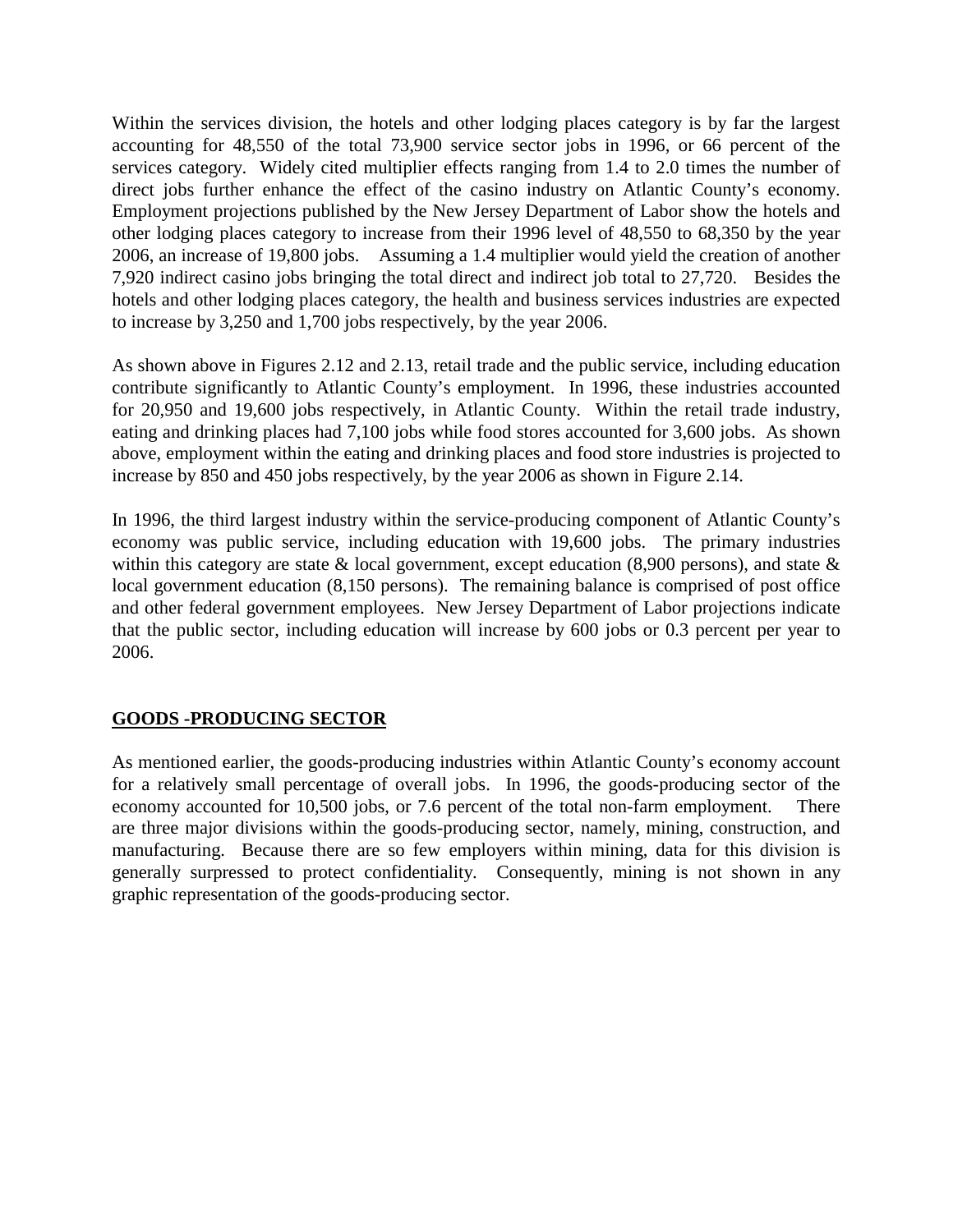

As shown above in Figure 2.15, manufacturing and construction are roughly equal with manufacturing taking a slight edge in the number of jobs. There are two major industries within manufacturing and they are: stone, clay, and glass products with 1,550 jobs and rubber & misc. plastics products consisting of 1,100 jobs. The remaining 2,850 persons are employed in smaller manufacturing industries. The four industries with at least 300 employees comprising the balance of jobs include: printing and publishing (550 jobs), chemicals and allied products (450 jobs), transportation equipment (350 jobs), and food & kindred products (300 jobs). By 2006, the New Jersey Department of Labor projects a decline of 250 manufacturing jobs in Atlantic County.

In 1996, the construction component of the goods-producing industries contained 5,050 jobs. Within the construction industry there are special trade contractors (3,200 jobs), general building contractors (1,050 jobs), and heavy construction excluding building (800 jobs). By the year 2006, the construction industry is projected to increase by 750 jobs or 1.4 percent per year.

#### **AGRICULTURE**

The annual average agricultural employment for Atlantic County in 1997 was 1,704 jobs and the industry generated 63.4 million dollars in agricultural products sold. Altogether there were 424 farms reported in the latest Census of Agriculture performed in 1997 by the U.S. Department of Agriculture, up from 391 farms in 1992. In sum, there were 31,050 acres of farmland reported, up 1,444 acres from 1992s total of 29,606 acres.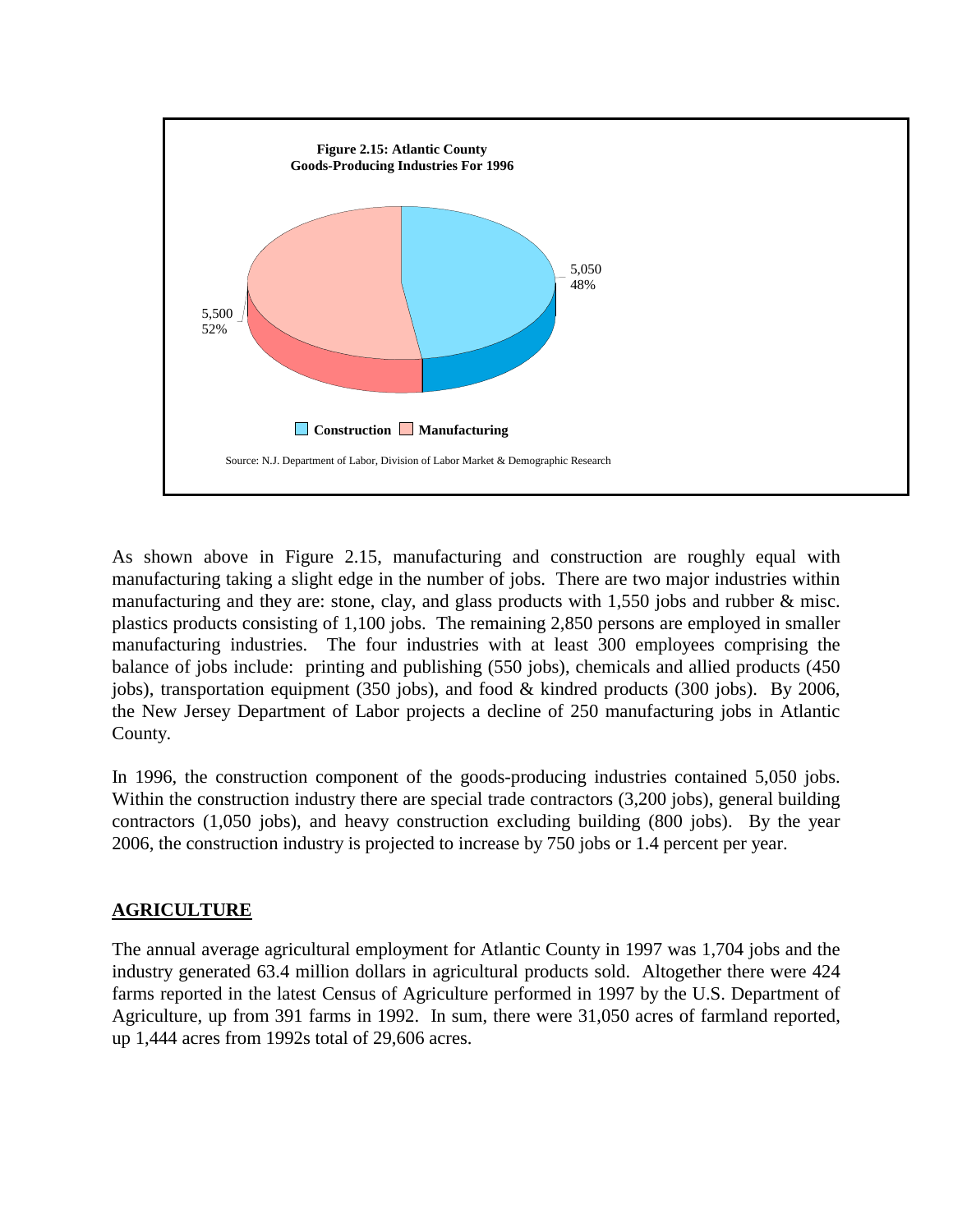The average farm size has been relatively consistent from 1987 to 1997 with 77 acres being recorded in 1987, 76 acres being recorded in 1992, and 73 acres being recorded in 1997. The actual distribution of the number of farms by size in Atlantic County for 1997 is shown below in Figure 2.16.



Most farms fall within the 10 to 49 acre size (203 farms), followed by the 1 to 9 acre size (93 farms), then the 50 to 179 acre size (84 farms), and then the 180 to 499 acre size (36 farms). As shown above, the largest acreage farms account for the fewest number of farms in the County. One disturbing trend is the number of orchard farms and acreage in orchards. Since 1992, the number of orchard farms has declined from 62 to 42 in 1997 and from 1,769 acres to 840 acres in 1997.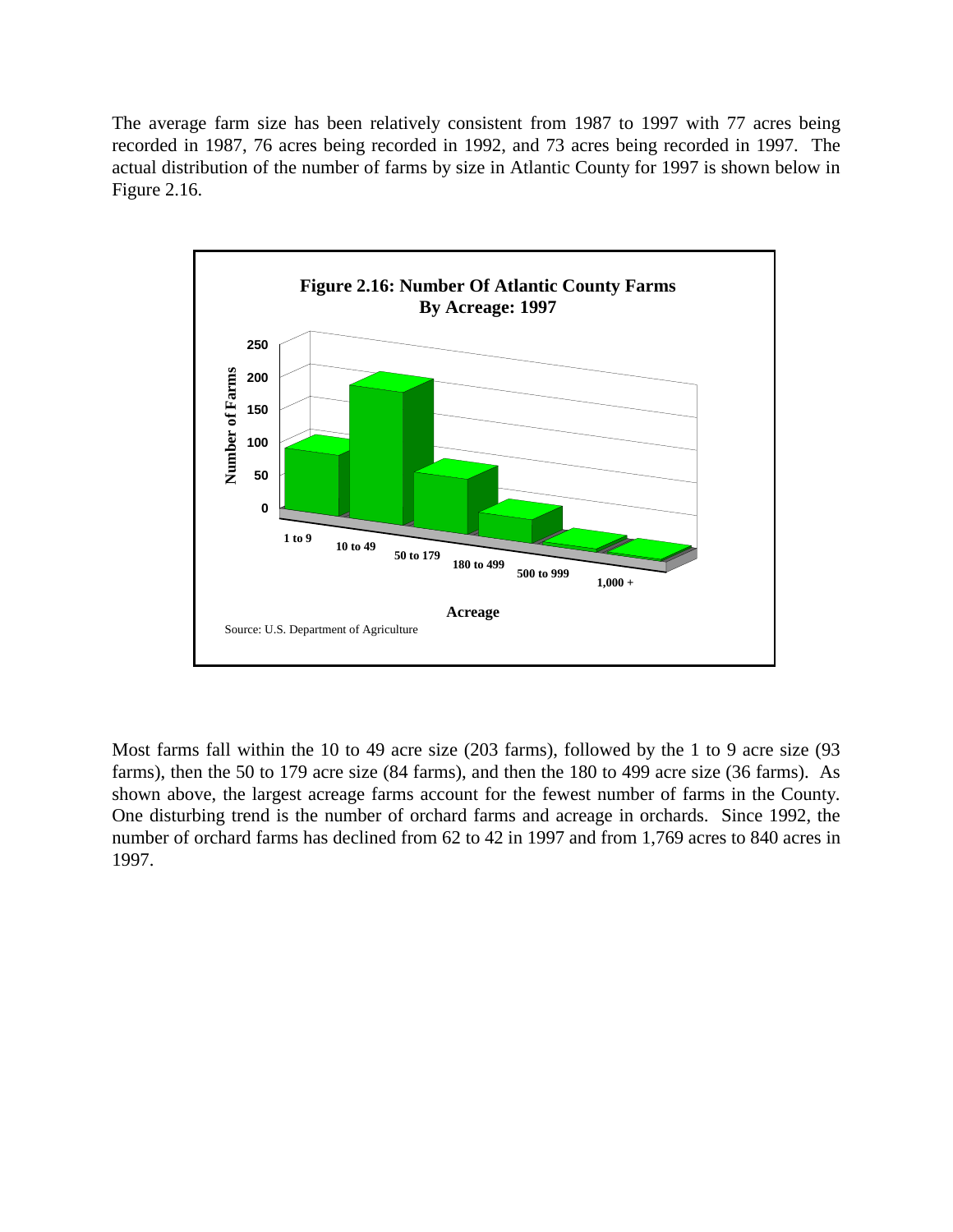# **ATLANTIC COUNTY'S ECONOMY**

As discussed above, Atlantic County's employment is dominated by the service sector, of which casino employment is the primary division, accounting for roughly 48,000 employees. For years, Atlantic County, and, in particular, Atlantic City was renowned as "The World's Playground" known for its oceanside boardwalk, salt water taffy, and clean ocean air.

However, by the late 1960s and early 1970s Atlantic City was experiencing urban decline. This changed in 1976 when New Jersey voters approved gaming in Atlantic City. With the opening of the first Atlantic City casino - Resorts International in 1978, Atlantic City and more generally Atlantic County entered a new era of economic prosperity.

#### **THE REGIONAL CASINO IMPACT**

Although Atlantic County's economy is more than just the casino industry, unquestionably, the introduction of casino gaming has had a tremendous impact on not only Atlantic City and Atlantic County but the region as well. Since the inception of casino gaming in 1978, the industry has expanded from one hotel and casino to twelve employing approximately 48,000 casino and hotel employees. Over the last decade, many of the casino hotels have constructed new additions to their hotel and casino operations to meet the demands of a growing industry.

With the advent of casino gaming came the Casino Reinvestment Development Authority (CRDA). The CRDA serves as the development arm of the casino industry with the mission of using casino funds to revitalize not only Atlantic City but other urban areas within the State. Since 1985, the casino industry has contributed over 1.5 billion dollars with more than 370 million dollars in funding used to revitalize Atlantic City and other urban areas throughout the State.

The regional impacts of casino gaming are evident within Atlantic County. The introduction and maturation of the casino industry in Atlantic City resulted in explosive population growth. As discussed in great detail earlier in the Master Plan, Atlantic County's population rose from 194,119 in 1980 to 224,327 in 1990 an increase of 30,208 persons of 15.6 percent or 1.6 percent per year. Within this same period, growth within the County's regional growth areas of Egg Harbor, Galloway, and Hamilton Townships accelerated in order to meet the housing demand of the casino employees and others employed as a result of the casino industry.

In order to meet the needs of a growing population, retail centers such as the Hamilton Mall and English Creek Shopping Center began to surface. This level of development, in turn, led to the development of retail centers in Brigantine, Somers Point, Hammonton, Atlantic City, and Absecon. More recently, National chain centers such as; Home Depot, Lowes, Wal-Mart, Best Buy, and Circuit City, have opened or plan to open facilities in the area.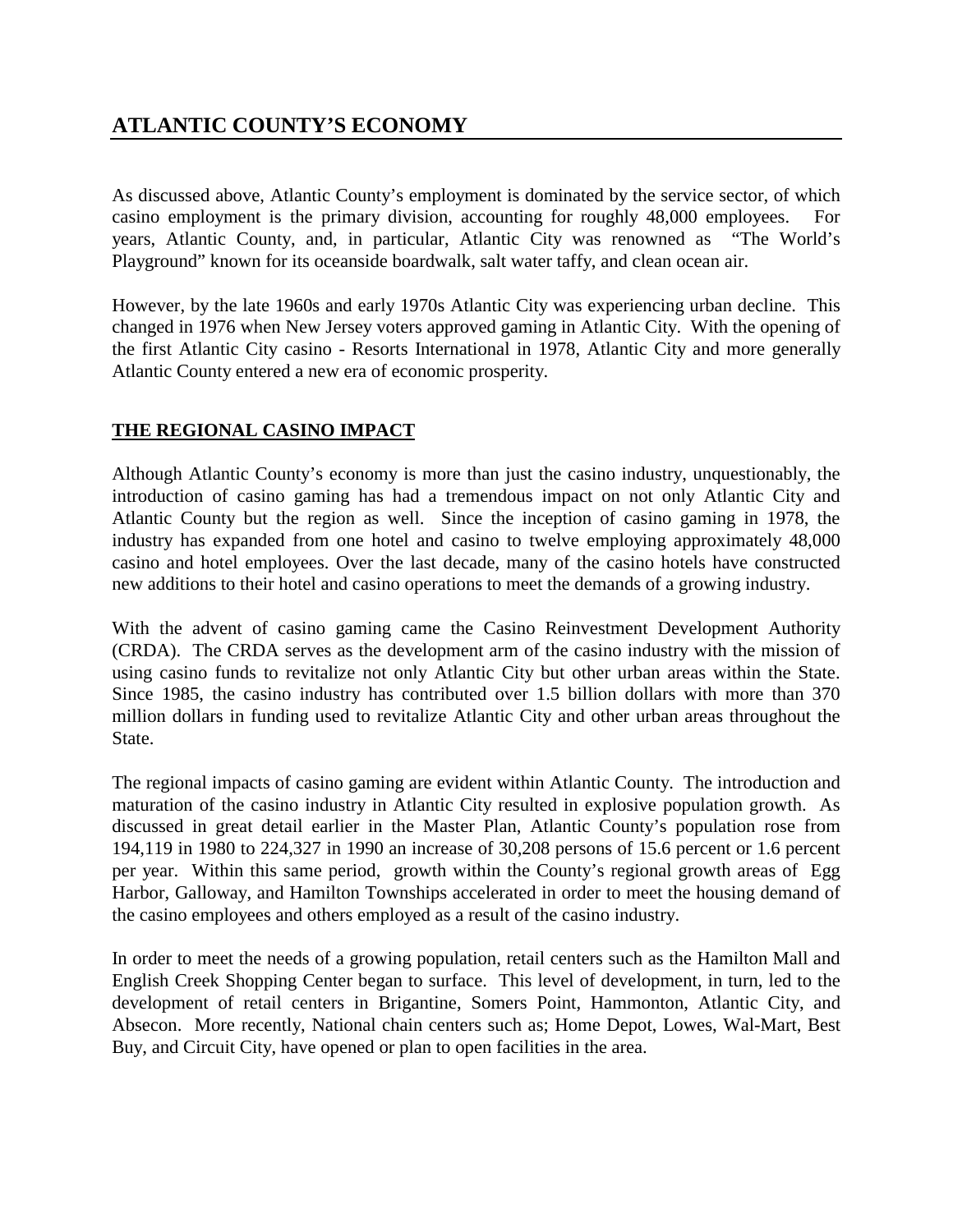Smaller retail pharmacies have been replaced by the large box conglomerates such as: Rite Aid, Eckerd, and CVS. Demographics have also driven the development of age-restricted developments similar to recent K. Hovnanian developments in Galloway Township. Assisted living facilities for those needing varying degrees of medical care and attention have also been on the rise.

An increasing population has also resulted in the need for expanded recreational facilities. In 1998, the Atlantic City Surf introduced minor league baseball with the opening of the 5,900 seat Sandcastle Stadium in Atlantic City. Minor league basketball was also introduced with the Atlantic City Seagulls. Historic Gardner's Basin in Atlantic City is receiving \$4 million of improvements, including an Ocean Life Center consisting of a new sea wall, bulkhead, 42 boat slips, and associated landscaping. Near to Gardner's Basin is the Oscar E. McClinton Jr. Waterfront Park which provides passive recreation featuring waterfront themes. The Park's centerpiece is an expansive lawn area encircled with a decorative walkway. The Park also includes an observatory pavilion overlooking the Absecon Inlet providing shelter for sightseers and a stage for concerts.

Golfing opportunities within Atlantic County have expanded tremendously over the last decade. Atlantic County purchased the John F. Gaffney Green Tree Golf Course and opened in September of 1992. Over the two-year period 1998-1999, Greentree has averaged approximately 57,000 Rounds of Play per year which has resulted in annual average revenue of about \$950,000. On the private side, newly constructed courses such as Blue Heron Pines in Galloway Township and Harbor Pines in Egg Harbor Township have contributed significantly to the County's recreational opportunities. Currently, there are a number of courses under construction or proposed such as: Twisted Dunes, Hidden Creek, and Ballamor Golf Courses in Egg Harbor Township. Egg Harbor Township is also planning to construct an 18-hole golf course on top of a closed and capped landfill.

#### **TOURISM**

Atlantic County's miles of beautiful beaches and clean ocean water combined with the excitement generated by casino gaming have resulted in Atlantic City and Atlantic County being a top choice for visitors and conventioneers alike. With more than 30 million visitors and 300,000 conventioneers annually, it is easy to see why such attention is paid to the quality of visitors and conventioneers stays in Atlantic County. The new Atlantic City Visitors Welcome Center located east of the Pleasantville Toll Plaza on the Atlantic City Expressway is a good example of this philosophy. This facility offers a positive first impression as well as visitor assistance to those entering Atlantic City.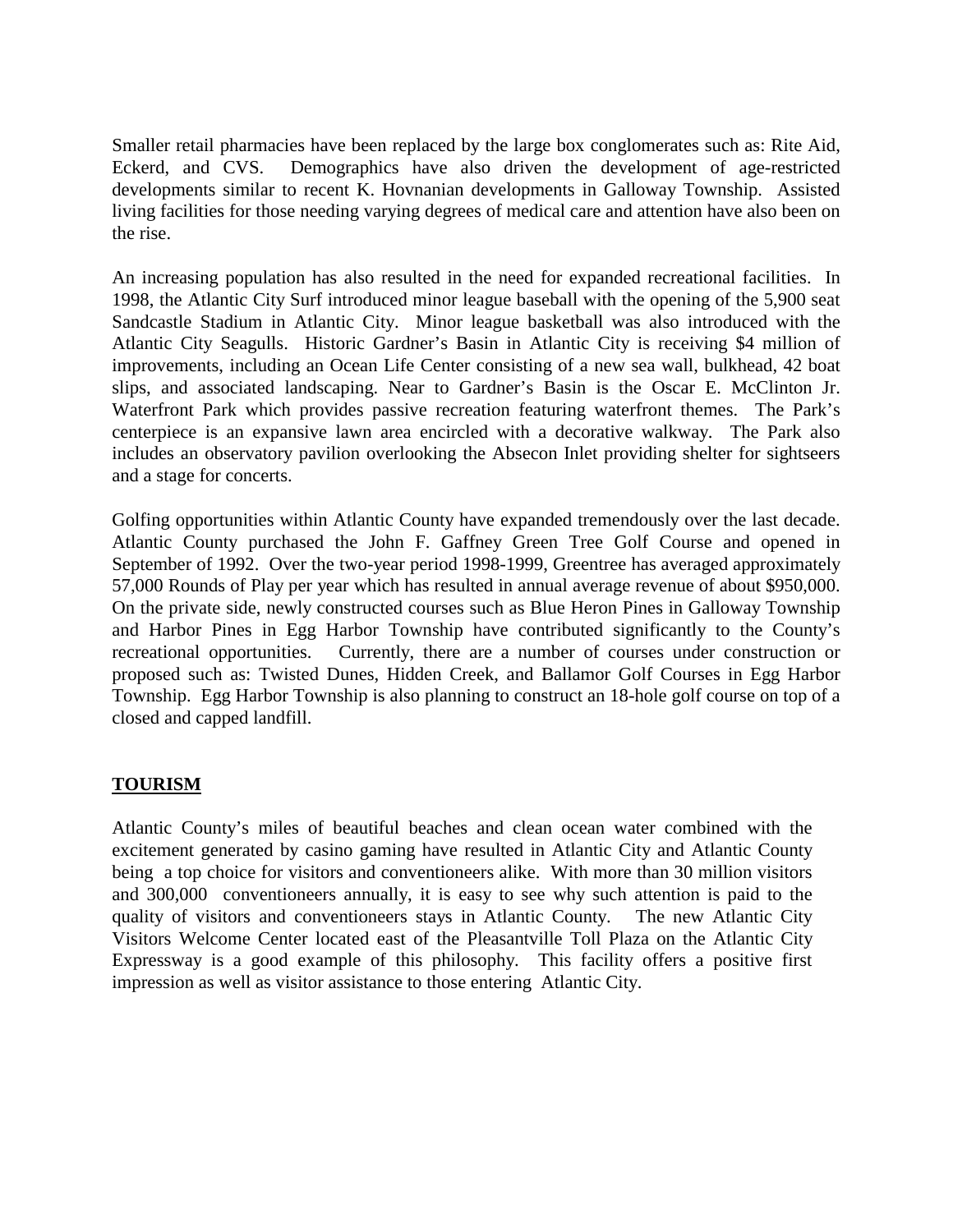A number of initiatives have been implemented to ensure that Atlantic County continues to provide quality accommodations to those visiting our area. In 1993, the Atlantic City Special Improvement District (SID) was created to beautify a large portion of Atlantic City's commercial district. The idea was to levy a small tax on businesses within the SID and use that money not only to enhance this commercial district with lighting, decorative fencing, and benches but also to promote a friendly and courteous presence to those visiting the area.

Further recognizing the importance of appearance, Atlantic County Government recently proposed the Atlantic County Beautification Partnership Program. Under this program, a business may "adopt" a section of County roadway which they agree to maintain at a specified level. In return, Atlantic County will provide promotional signage for the particular business to erect within the adopted segment of road right-of-way.

#### **THE CONVENTION INDUSTRY**

Located at the foot of the Atlantic City Expressway, the new Atlantic City Convention Center opened in May of 1997. The \$268 million dollar facility has 500,000 square feet of exhibit space incorporating the most advanced audio and video technologies. It also provides 109,100 square feet of meeting room space, 29 covered loading docks, and 2,000 parking spaces.

The new Convention Center is a documented success. Substantial gains in the County's economy have been realized from delegate spending, new jobs, revenues generated from income, sales and luxury taxes. The new Atlantic City Convention Center has scheduled more than 300 conventions and trade shows through the year 2010 with an estimated economic impact of approximately \$1.6 billion. The Convention Hall on the Atlantic City Boardwalk is still being used for special events, concerts, family, and sporting events.

### **ATLANTIC CITY INTERNATIONAL AIRPORT EXPANSION**

A critical link in the region's success as a tourist and convention destination is the enhancement of the Atlantic City International Airport. Located within the William J. Hughes Technical Center in Egg Harbor Township, the airport provided air transportation to more than one million passengers in 1999. Completion of recent improvements has added a second story to the existing terminal and covered gates which enable passengers to board and exit their planes without being exposed to the weather.

Complete renovation of the primary runway 13-31 is underway at a cost of \$11.8 million dollars. Additional electrical work on the runway and taxiway system is under design with an estimated construction cost of \$2.0 million dollars. Also, design is complete for renovating taxiway B estimated to cost \$5.5 million dollars. A new vehicle parking garage and parking lot upgrades are under construction with a new airport hotel-motel in the final planning stages.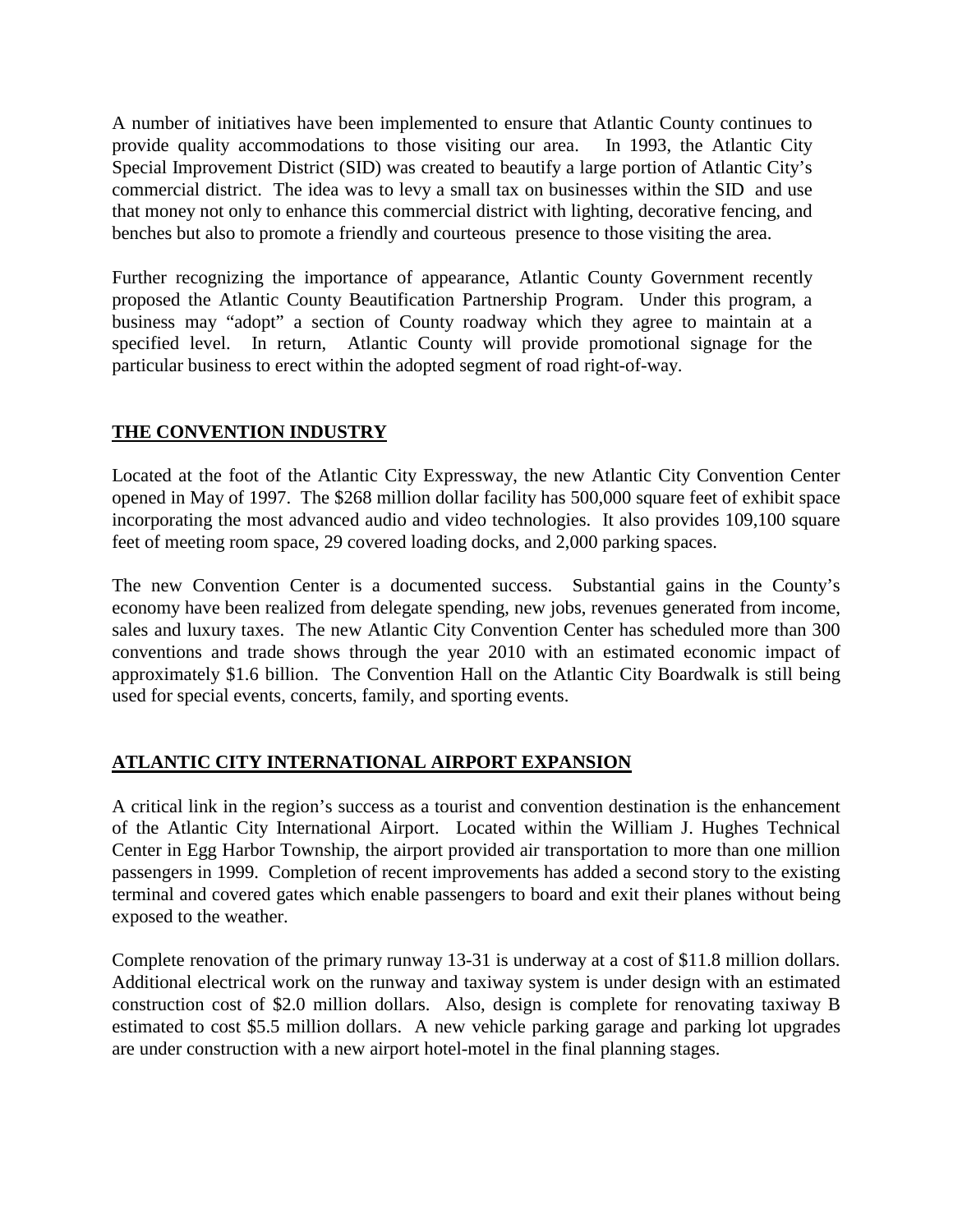#### **THE SECOND WAVE**

Atlantic County currently finds itself within what is commonly referred to as the "second wave" of casino development. The centerpiece of this phenomenon is the development of the Marina District a large parcel adjoining U.S. Route 30, Huron Avenue, and Brigantine Boulevard in Atlantic City. In light of the recent acquisition of Mirage Resorts by MGM Grand, the magnitude of the "second wave" is in a state of flux. Despite this turn of events, it appears as though the construction of at least one casino hotel will occur. Boyd Gaming is planning to construct the Borgata, a 1,200 room casino hotel at a cost of \$750 million dollars. It is estimated that this project will result in the creation of approximately 4,000 direct and indirect jobs. Key to the development of the Marina District is the construction of the Atlantic City-Brigantine Connector a.k.a. the "Tunnel" project at a cost of \$330 million dollars. This roadway will provide a link from the Atlantic City Expressway to the Marina District as well as improve citywide access to the new Atlantic City Convention Center.

## **ATLANTIC COUNTY'S FUTURE**

#### **POPULATION**

Atlantic County's future will depend on the continued expansion of the Atlantic City casino industry. As discussed at great length earlier in the Master Plan, Atlantic County, and in particular, the regional growth areas of Egg Harbor, Galloway, and Hamilton Townships have experienced tremendous growth as a result of legislative mandates as well as the increased employment opportunities brought on by the continued maturation of the casino industry.

Population projections published by the New Jersey Department of Labor (NJDOL) suggest that Atlantic County's population is to increase from 244,900 in the year 2000 to 260,800 by 2006, an increase of 15,900 persons, or 6.5 percent as shown in Table 2.12. The annualized percentage increase amounts to growth of 1 percent, slower than our 1.6 percent growth per year between 1980 and 1990 but faster than the 1990 - 1999 period of .8 percent growth per year. By the year 2010, it is projected that the County's population will have grown to 270,100 persons.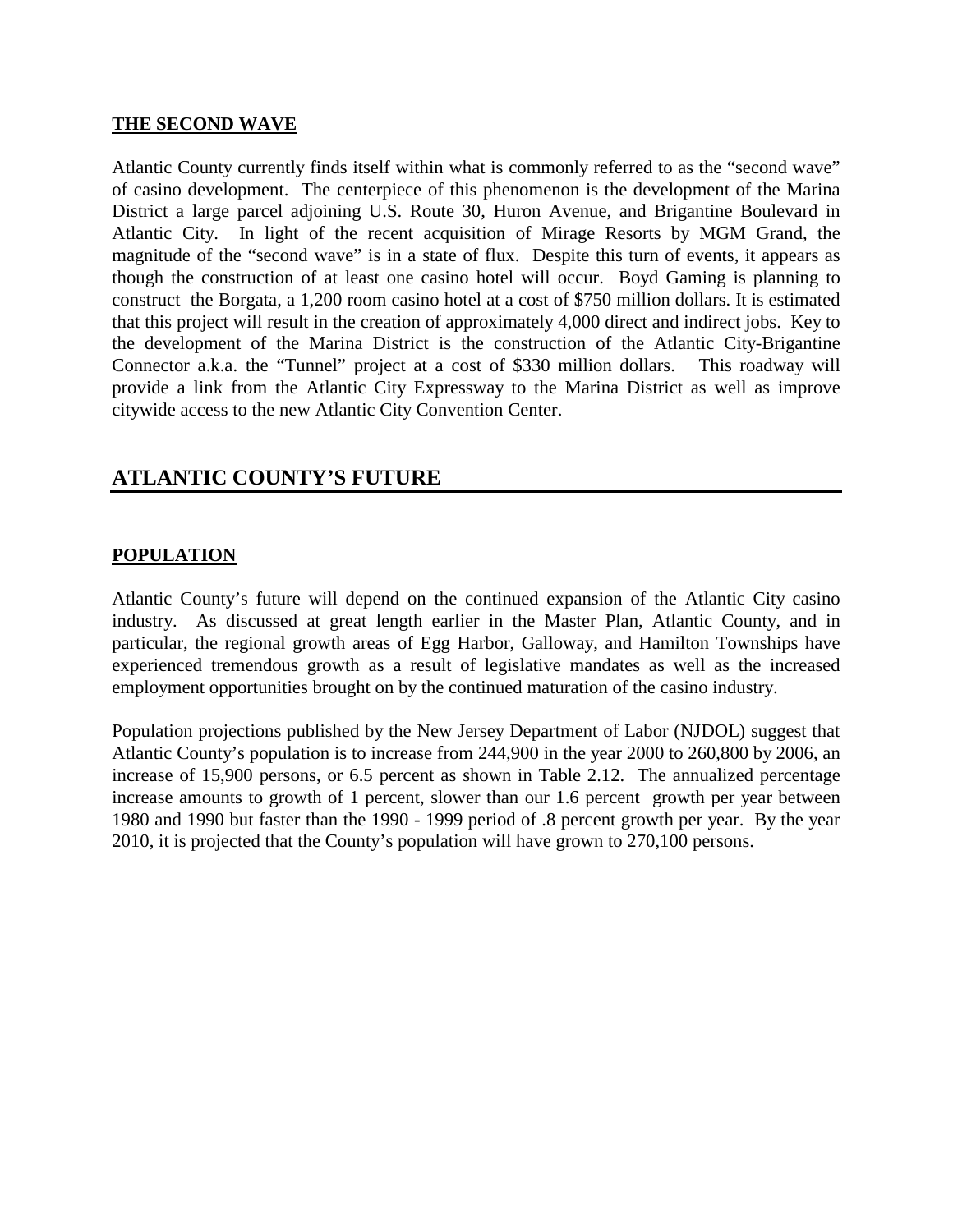| <b>Total Population</b><br>224,327<br>244,900<br>260,800<br>Sex:<br>107,832<br>118,700<br>Male<br>126,800<br>Female<br>116,495<br>126,200<br>134,100<br>Race:<br>White<br>178,604<br>183,600<br>187,500<br>50,300<br>56,900<br><b>Black</b><br>40,150<br>5,573<br>16,400<br>Other<br>10,800<br>Hispanic Origin<br>16,117<br>26,500<br>36,000<br>Population<br>16,518<br>18,600<br>Age $0-4$<br>18,900<br>Age 5-9<br>13,895<br>18,000<br>19,400<br>13,192<br>17,100<br>19,200<br>Age 10-14<br>Age 15-19<br>16,600<br>20,300<br>14,909<br>17,055<br>15,200<br>Age 20-24<br>17,600<br>Age 25-29<br>20,680<br>14,700<br>15,700<br>20,821<br>18,400<br>Age 30-34<br>16,000<br>Age 35-39<br>17,404<br>20,800<br>18,000<br>Age 40-44<br>15,134<br>19,900<br>20,500<br>Age 45-49<br>11,737<br>16,400<br>19,900<br>Age 50-54<br>10,147<br>14,200<br>16,400<br>Age 55-59<br>9,724<br>14,300<br>11,500<br>9,500<br>11,300<br>Age 60-64<br>10,827<br>33,500<br>32,284<br>33,700<br>Age $65+$<br><b>Labor Force</b><br>120,500<br>126,500<br>138,300<br>145,300<br>Sex:<br>64,700<br>70,500<br>73,500<br>Male<br>66,100<br>55,800<br>60,400<br>Female<br>67,800<br>71,800<br>Race:<br>White<br>97,200<br>98,300<br>103,800<br>106,200<br><b>Black</b><br>20,200<br>22,600<br>25,700<br>28,100<br>Other<br>3,100<br>5,600<br>8,800<br>11,100 | Year | 1990 | 2000 | 2006 | 2010    |
|--------------------------------------------------------------------------------------------------------------------------------------------------------------------------------------------------------------------------------------------------------------------------------------------------------------------------------------------------------------------------------------------------------------------------------------------------------------------------------------------------------------------------------------------------------------------------------------------------------------------------------------------------------------------------------------------------------------------------------------------------------------------------------------------------------------------------------------------------------------------------------------------------------------------------------------------------------------------------------------------------------------------------------------------------------------------------------------------------------------------------------------------------------------------------------------------------------------------------------------------------------------------------------------------------------------------------------|------|------|------|------|---------|
|                                                                                                                                                                                                                                                                                                                                                                                                                                                                                                                                                                                                                                                                                                                                                                                                                                                                                                                                                                                                                                                                                                                                                                                                                                                                                                                                |      |      |      |      | 270,100 |
|                                                                                                                                                                                                                                                                                                                                                                                                                                                                                                                                                                                                                                                                                                                                                                                                                                                                                                                                                                                                                                                                                                                                                                                                                                                                                                                                |      |      |      |      |         |
|                                                                                                                                                                                                                                                                                                                                                                                                                                                                                                                                                                                                                                                                                                                                                                                                                                                                                                                                                                                                                                                                                                                                                                                                                                                                                                                                |      |      |      |      |         |
|                                                                                                                                                                                                                                                                                                                                                                                                                                                                                                                                                                                                                                                                                                                                                                                                                                                                                                                                                                                                                                                                                                                                                                                                                                                                                                                                |      |      |      |      | 131,300 |
|                                                                                                                                                                                                                                                                                                                                                                                                                                                                                                                                                                                                                                                                                                                                                                                                                                                                                                                                                                                                                                                                                                                                                                                                                                                                                                                                |      |      |      |      | 138,800 |
|                                                                                                                                                                                                                                                                                                                                                                                                                                                                                                                                                                                                                                                                                                                                                                                                                                                                                                                                                                                                                                                                                                                                                                                                                                                                                                                                |      |      |      |      |         |
|                                                                                                                                                                                                                                                                                                                                                                                                                                                                                                                                                                                                                                                                                                                                                                                                                                                                                                                                                                                                                                                                                                                                                                                                                                                                                                                                |      |      |      |      |         |
|                                                                                                                                                                                                                                                                                                                                                                                                                                                                                                                                                                                                                                                                                                                                                                                                                                                                                                                                                                                                                                                                                                                                                                                                                                                                                                                                |      |      |      |      | 188,300 |
|                                                                                                                                                                                                                                                                                                                                                                                                                                                                                                                                                                                                                                                                                                                                                                                                                                                                                                                                                                                                                                                                                                                                                                                                                                                                                                                                |      |      |      |      | 61,100  |
|                                                                                                                                                                                                                                                                                                                                                                                                                                                                                                                                                                                                                                                                                                                                                                                                                                                                                                                                                                                                                                                                                                                                                                                                                                                                                                                                |      |      |      |      | 20,700  |
|                                                                                                                                                                                                                                                                                                                                                                                                                                                                                                                                                                                                                                                                                                                                                                                                                                                                                                                                                                                                                                                                                                                                                                                                                                                                                                                                |      |      |      |      |         |
|                                                                                                                                                                                                                                                                                                                                                                                                                                                                                                                                                                                                                                                                                                                                                                                                                                                                                                                                                                                                                                                                                                                                                                                                                                                                                                                                |      |      |      |      | 43,100  |
|                                                                                                                                                                                                                                                                                                                                                                                                                                                                                                                                                                                                                                                                                                                                                                                                                                                                                                                                                                                                                                                                                                                                                                                                                                                                                                                                |      |      |      |      |         |
|                                                                                                                                                                                                                                                                                                                                                                                                                                                                                                                                                                                                                                                                                                                                                                                                                                                                                                                                                                                                                                                                                                                                                                                                                                                                                                                                |      |      |      |      |         |
|                                                                                                                                                                                                                                                                                                                                                                                                                                                                                                                                                                                                                                                                                                                                                                                                                                                                                                                                                                                                                                                                                                                                                                                                                                                                                                                                |      |      |      |      |         |
|                                                                                                                                                                                                                                                                                                                                                                                                                                                                                                                                                                                                                                                                                                                                                                                                                                                                                                                                                                                                                                                                                                                                                                                                                                                                                                                                |      |      |      |      | 18,600  |
|                                                                                                                                                                                                                                                                                                                                                                                                                                                                                                                                                                                                                                                                                                                                                                                                                                                                                                                                                                                                                                                                                                                                                                                                                                                                                                                                |      |      |      |      | 19,400  |
|                                                                                                                                                                                                                                                                                                                                                                                                                                                                                                                                                                                                                                                                                                                                                                                                                                                                                                                                                                                                                                                                                                                                                                                                                                                                                                                                |      |      |      |      | 20,400  |
|                                                                                                                                                                                                                                                                                                                                                                                                                                                                                                                                                                                                                                                                                                                                                                                                                                                                                                                                                                                                                                                                                                                                                                                                                                                                                                                                |      |      |      |      | 21,300  |
|                                                                                                                                                                                                                                                                                                                                                                                                                                                                                                                                                                                                                                                                                                                                                                                                                                                                                                                                                                                                                                                                                                                                                                                                                                                                                                                                |      |      |      |      | 19,700  |
|                                                                                                                                                                                                                                                                                                                                                                                                                                                                                                                                                                                                                                                                                                                                                                                                                                                                                                                                                                                                                                                                                                                                                                                                                                                                                                                                |      |      |      |      | 17,200  |
|                                                                                                                                                                                                                                                                                                                                                                                                                                                                                                                                                                                                                                                                                                                                                                                                                                                                                                                                                                                                                                                                                                                                                                                                                                                                                                                                |      |      |      |      | 16,500  |
|                                                                                                                                                                                                                                                                                                                                                                                                                                                                                                                                                                                                                                                                                                                                                                                                                                                                                                                                                                                                                                                                                                                                                                                                                                                                                                                                |      |      |      |      | 16,700  |
|                                                                                                                                                                                                                                                                                                                                                                                                                                                                                                                                                                                                                                                                                                                                                                                                                                                                                                                                                                                                                                                                                                                                                                                                                                                                                                                                |      |      |      |      | 18,400  |
|                                                                                                                                                                                                                                                                                                                                                                                                                                                                                                                                                                                                                                                                                                                                                                                                                                                                                                                                                                                                                                                                                                                                                                                                                                                                                                                                |      |      |      |      | 20,000  |
|                                                                                                                                                                                                                                                                                                                                                                                                                                                                                                                                                                                                                                                                                                                                                                                                                                                                                                                                                                                                                                                                                                                                                                                                                                                                                                                                |      |      |      |      | 19,000  |
|                                                                                                                                                                                                                                                                                                                                                                                                                                                                                                                                                                                                                                                                                                                                                                                                                                                                                                                                                                                                                                                                                                                                                                                                                                                                                                                                |      |      |      |      | 15,200  |
|                                                                                                                                                                                                                                                                                                                                                                                                                                                                                                                                                                                                                                                                                                                                                                                                                                                                                                                                                                                                                                                                                                                                                                                                                                                                                                                                |      |      |      |      | 12,800  |
|                                                                                                                                                                                                                                                                                                                                                                                                                                                                                                                                                                                                                                                                                                                                                                                                                                                                                                                                                                                                                                                                                                                                                                                                                                                                                                                                |      |      |      |      | 34,900  |
|                                                                                                                                                                                                                                                                                                                                                                                                                                                                                                                                                                                                                                                                                                                                                                                                                                                                                                                                                                                                                                                                                                                                                                                                                                                                                                                                |      |      |      |      |         |
|                                                                                                                                                                                                                                                                                                                                                                                                                                                                                                                                                                                                                                                                                                                                                                                                                                                                                                                                                                                                                                                                                                                                                                                                                                                                                                                                |      |      |      |      |         |
|                                                                                                                                                                                                                                                                                                                                                                                                                                                                                                                                                                                                                                                                                                                                                                                                                                                                                                                                                                                                                                                                                                                                                                                                                                                                                                                                |      |      |      |      |         |
|                                                                                                                                                                                                                                                                                                                                                                                                                                                                                                                                                                                                                                                                                                                                                                                                                                                                                                                                                                                                                                                                                                                                                                                                                                                                                                                                |      |      |      |      |         |
|                                                                                                                                                                                                                                                                                                                                                                                                                                                                                                                                                                                                                                                                                                                                                                                                                                                                                                                                                                                                                                                                                                                                                                                                                                                                                                                                |      |      |      |      |         |
|                                                                                                                                                                                                                                                                                                                                                                                                                                                                                                                                                                                                                                                                                                                                                                                                                                                                                                                                                                                                                                                                                                                                                                                                                                                                                                                                |      |      |      |      |         |
|                                                                                                                                                                                                                                                                                                                                                                                                                                                                                                                                                                                                                                                                                                                                                                                                                                                                                                                                                                                                                                                                                                                                                                                                                                                                                                                                |      |      |      |      |         |
|                                                                                                                                                                                                                                                                                                                                                                                                                                                                                                                                                                                                                                                                                                                                                                                                                                                                                                                                                                                                                                                                                                                                                                                                                                                                                                                                |      |      |      |      |         |
|                                                                                                                                                                                                                                                                                                                                                                                                                                                                                                                                                                                                                                                                                                                                                                                                                                                                                                                                                                                                                                                                                                                                                                                                                                                                                                                                |      |      |      |      |         |
|                                                                                                                                                                                                                                                                                                                                                                                                                                                                                                                                                                                                                                                                                                                                                                                                                                                                                                                                                                                                                                                                                                                                                                                                                                                                                                                                |      |      |      |      |         |
|                                                                                                                                                                                                                                                                                                                                                                                                                                                                                                                                                                                                                                                                                                                                                                                                                                                                                                                                                                                                                                                                                                                                                                                                                                                                                                                                |      |      |      |      |         |
|                                                                                                                                                                                                                                                                                                                                                                                                                                                                                                                                                                                                                                                                                                                                                                                                                                                                                                                                                                                                                                                                                                                                                                                                                                                                                                                                |      |      |      |      |         |
|                                                                                                                                                                                                                                                                                                                                                                                                                                                                                                                                                                                                                                                                                                                                                                                                                                                                                                                                                                                                                                                                                                                                                                                                                                                                                                                                |      |      |      |      |         |
| 8,200<br>12,800<br>18,100<br>Hispanic Origin                                                                                                                                                                                                                                                                                                                                                                                                                                                                                                                                                                                                                                                                                                                                                                                                                                                                                                                                                                                                                                                                                                                                                                                                                                                                                   |      |      |      |      | 21,600  |

**Table 2.12: Atlantic County Population And Labor Force Projections: 1990 - 2010**

 Note: Table contains MARS data. Race statistics were modified to be consistent with the classification used in data sets other than the census, while age data were adjusted to correspond with the April 1, 1990 census date. Numbers may not add due to rounding.

Source: New Jersey Department of Labor, Division of Labor Market & Demographic Research,7/99.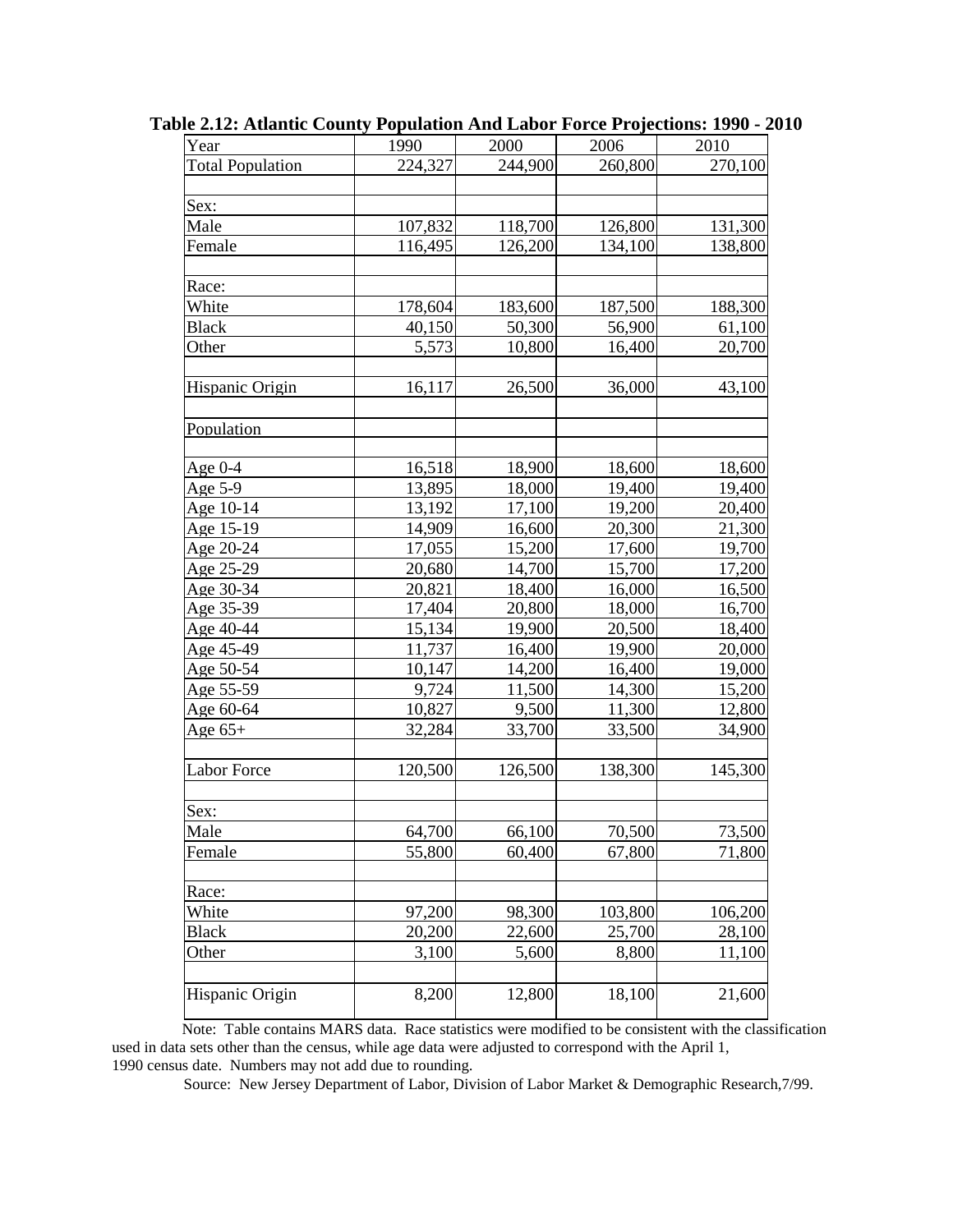Another population and employment source referenced by the Atlantic County Department of Regional Planning and Economic Development is the South Jersey Transportation Planning Organization (SJTPO). The SJTPO is the Metropolitan Planning Organization (MPO) for the region which includes Atlantic, Cape May, Cumberland, and Salem Counties. This agency provides long range transportation planning which guides investment in transportation improvements. As part of their long-range planning activities, the SJTPO publishes a Regional Transportation Plan (RTP), the last of which was published in 1999. In this report, the SJTPO publishes municipal population and employment forecasts for their regions to the year 2018.

The NJDOL County population projections run from 2000, 2006, and 2010. Unfortunately, the RTP forecasts run from 1999, 2005, and 2018 making an identical comparison of the numbers unfeasible. However, it is still useful to compare the two sets of numbers to determine their general comparability with one another. In other words, do the two agencies believe that Atlantic County will grow at a similar rate? The RTP forecasts have Atlantic County's population growing from 243,618 persons in 1999 to 256,620 persons by the year 2005. This growth results in an absolute increase of 13,002 persons or 5.3 percent. Annualized this growth rate amounts to .9 percent per year between 1999 and 2005. Compared with one another, the numbers in the RTP show the County growing at a slightly slower rate .9 percent per year versus 1 percent per year for the NJDOL population projections. All of the Atlantic County population and employment forecasts found in the RTP are shown in Table 2.13 and graphically depicted in Figure 2.17. A map illustrating the municipal population projections is provided in Figure 2.18. As discussed in great detail earlier in the Master Plan, Atlantic County's population is to become racially more diverse with the percentages of whites as a percent of the total population decreasing and the blacks and other races categories increasing as percentages of the entire population.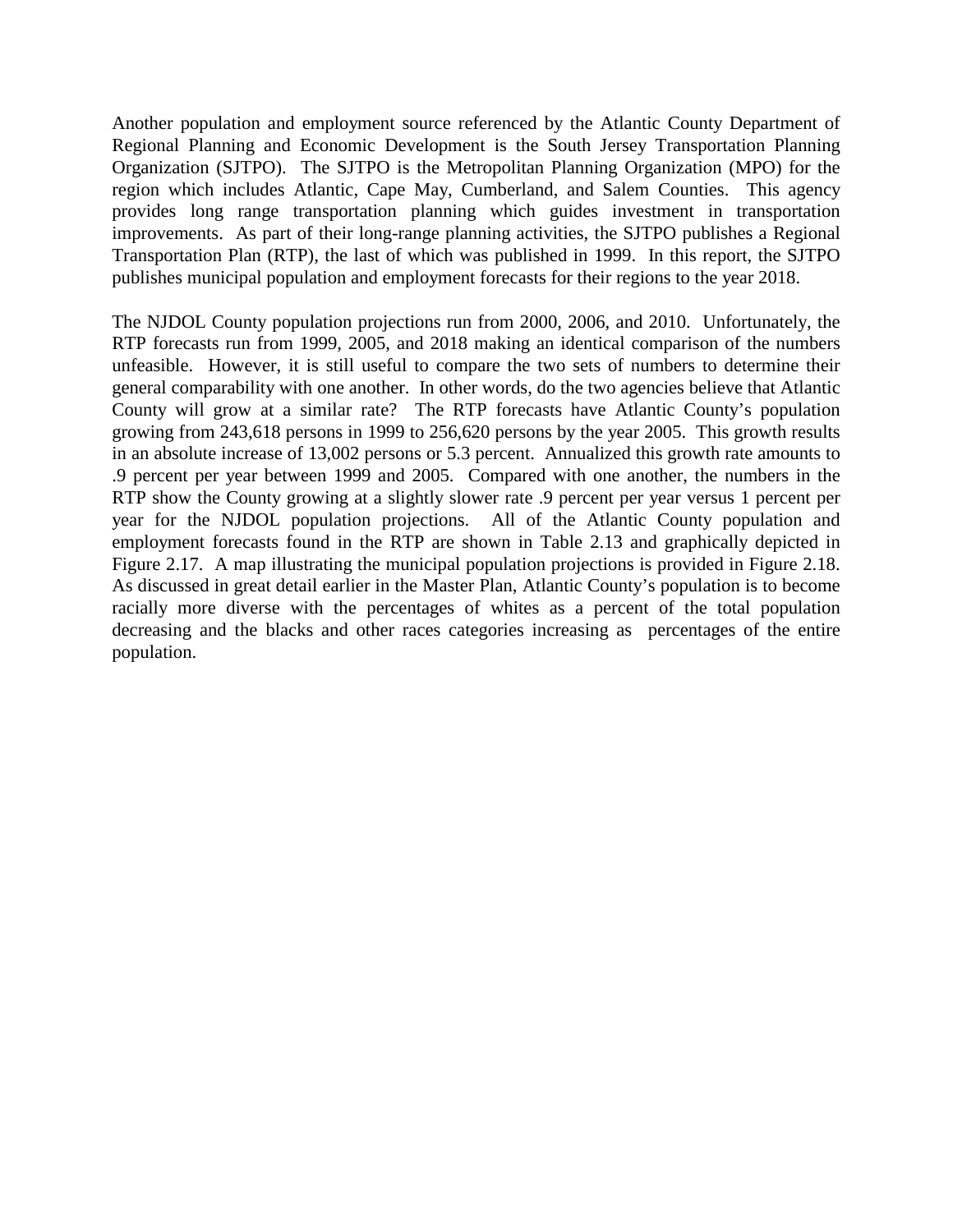|                      |        | <b>Population</b> |        |        |        | <b>Employment</b> |        |         |
|----------------------|--------|-------------------|--------|--------|--------|-------------------|--------|---------|
| Municipality         | 1990   | 1999              | 2005   | 2018   | 1990   | 1999              | 2005   | 2018    |
|                      |        |                   |        |        |        |                   |        |         |
| Absecon              | 7,298  | 7,385             | 7,443  | 7,540  | 3,254  | 3,844             | 4,237  | 4,892   |
| <b>Atlantic City</b> | 37,986 | 40,185            | 41,696 | 44,173 | 74,652 | 88,179            | 97,196 | 112,225 |
| <b>Brigantine</b>    | 11,354 | 12,317            | 12,988 | 14,077 | 1,607  | 1,898             | 2,092  | 2,416   |
| <b>Buena Borough</b> | 4,441  | 4,817             | 5,080  | 5,506  | 1,708  | 2,017             | 2,224  | 2,568   |
| Buena Vista Twp.     | 7,655  | 8,304             | 8,757  | 9,492  | 1,321  | 1,561             | 1,720  | 1,986   |
| Corbin City          | 412    | 407               | 404    | 399    | 30     | 36                | 39     | 45      |
| Egg Harbor City      | 4,583  | 4,972             | 5,243  | 5,683  | 1,870  | 2,209             | 2,435  | 2,811   |
| Egg Harbor Twp.      | 24,544 | 29,358            | 32,889 | 38,469 | 6,746  | 7,969             | 8,784  | 10,142  |
| <b>Estell Manor</b>  | 1,404  | 1,523             | 1,606  | 1,741  | 153    | 180               | 199    | 230     |
| Folsom               | 2,181  | 2,366             | 2,495  | 2,704  | 927    | 1,095             | 1,207  | 1,394   |
| Galloway Twp.        | 23,330 | 27,864            | 30,312 | 34,967 | 6,415  | 7,578             | 8,353  | 9,645   |
| Hamilton Twp.        | 16,012 | 18,570            | 20,417 | 23,354 | 6,806  | 8,039             | 8,862  | 10,233  |
| Hammonton            | 12,208 | 13,244            | 13,965 | 15,136 | 8,364  | 9,879             | 10,890 | 12,574  |
| Linwood              | 6,866  | 7,252             | 7,517  | 7,951  | 3,559  | 4,204             | 4,634  | 5,351   |
| Longport             | 1,224  | 1,139             | 1,084  | 991    | 298    | 352               | 389    | 449     |
| Margate              | 8,431  | 7,831             | 7,447  | 6,791  | 1,620  | 1,914             | 2,110  | 2,436   |
| Mullica              | 5,896  | 6,259             | 6,510  | 6,919  | 953    | 1,126             | 1,241  | 1,433   |
| Northfield           | 7,305  | 7,043             | 6,872  | 6,583  | 3,732  | 4,408             | 4,859  | 5,611   |
| Pleasantville        | 16,027 | 17,387            | 18,334 | 19,875 | 7,398  | 8,739             | 9,632  | 11,122  |
| Port Republic        | 992    | 1,068             | 1,121  | 1,207  | 161    | 190               | 210    | 242     |
| <b>Somers Point</b>  | 11,216 | 11,558            | 11,790 | 12,173 | 4,708  | 5,561             | 6,130  | 7,078   |
| Ventnor              | 11,005 | 10,646            | 10,411 | 10,015 | 1,916  | 2,264             | 2,495  | 2,881   |
| Weymouth             | 1,957  | 2,123             | 2,239  | 2,427  | 165    | 195               | 215    | 248     |

#### **Table 2.13: Atlantic County Population And Employment Forecasts: 1990 - 2018**

Atlantic County 224,327 243,618 256,620 278,170 138,363 163,437 180,153 208,012 Source: South Jersey Transportation Planning Organization

#### **LABOR FORCE**

A highly trained and motivated labor force is crucial to the success of a region because of employers needs for workers. In general, the civilian labor force is defined as all those persons age 16 and over who are either employed or looking for employment. In 1990 the Census Bureau counted Atlantic County's labor force at 120,582 persons. NJDOL projections shown Atlantic County's labor force increasing from 1990s level to 126,500 by 2000, 138,300 by 2006 and 145,300 by 2010. The change in labor force between 1990 and 2000 resulted in an increase of 5,918 persons or 5 percent. Between this decade the County's labor force grew by .5 percent per year.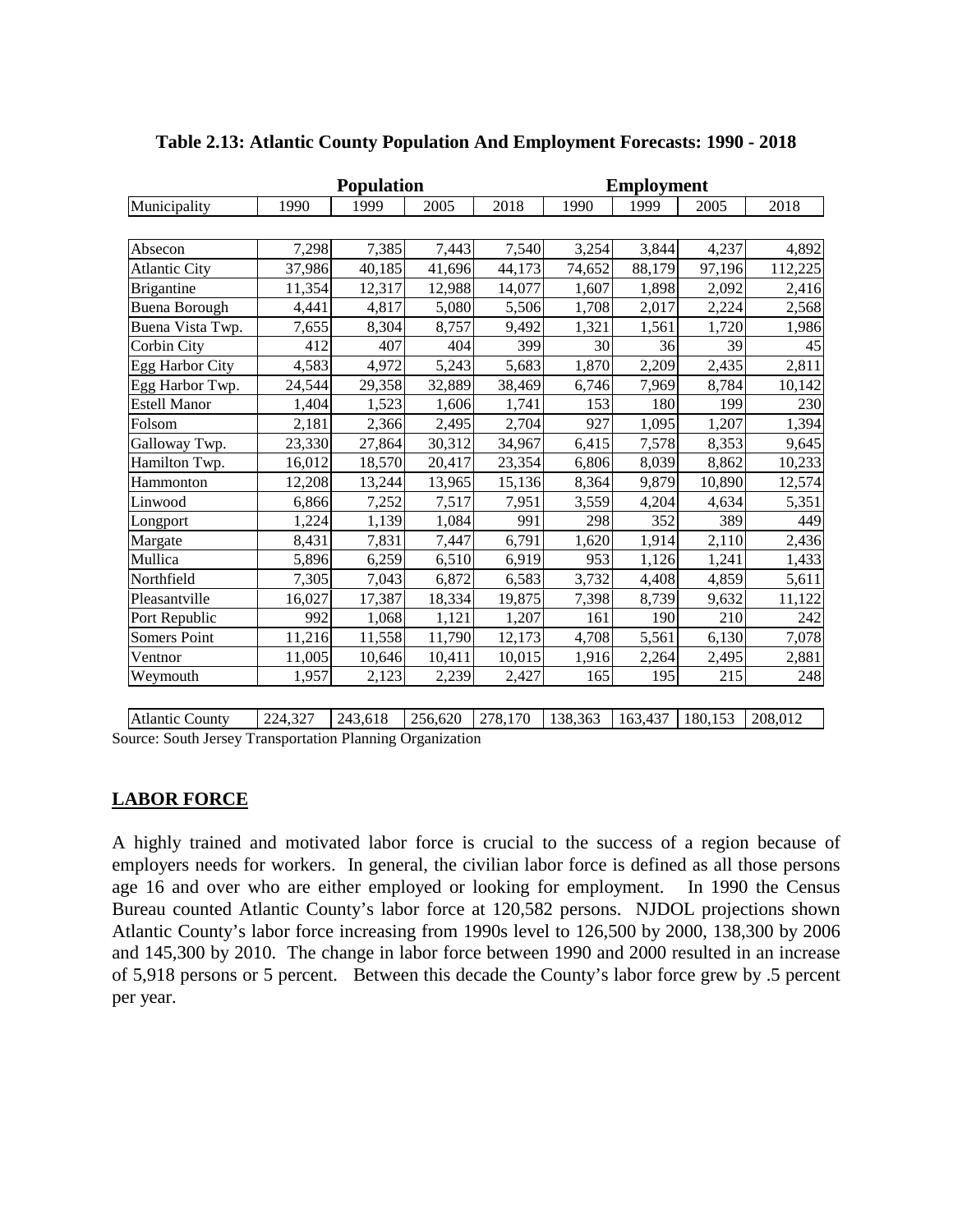Between 2000 and 2010, Atlantic County's labor force is projected to grow by 18,800 persons or nearly 15 percent. Compared to the last decade, Atlantic County's labor force is projected to grow 3 times as fast between 2000 and 2010. Since the labor force is a reflection of the overall population, it is no surprise that the labor force is to become more racially diverse as we move into the future.

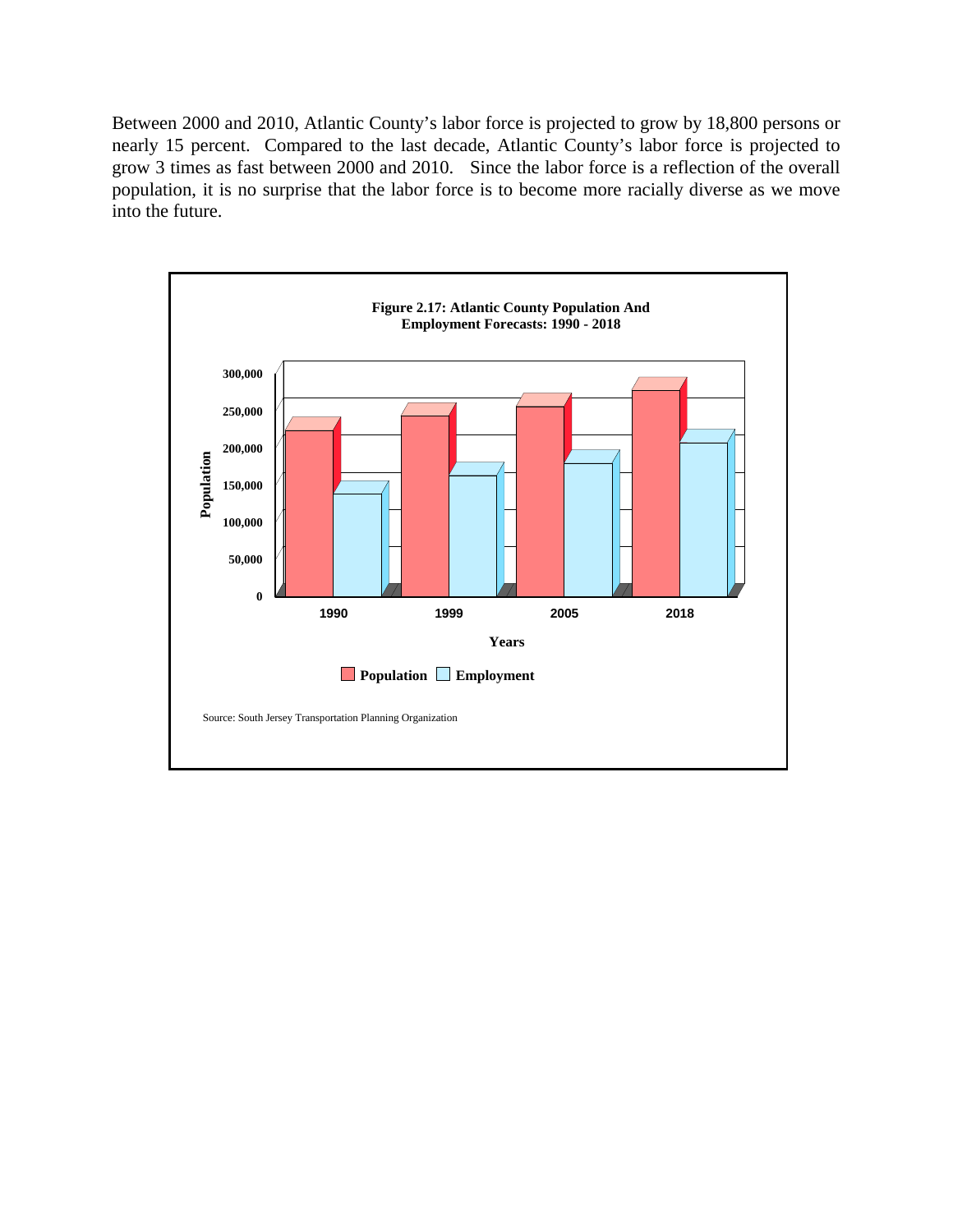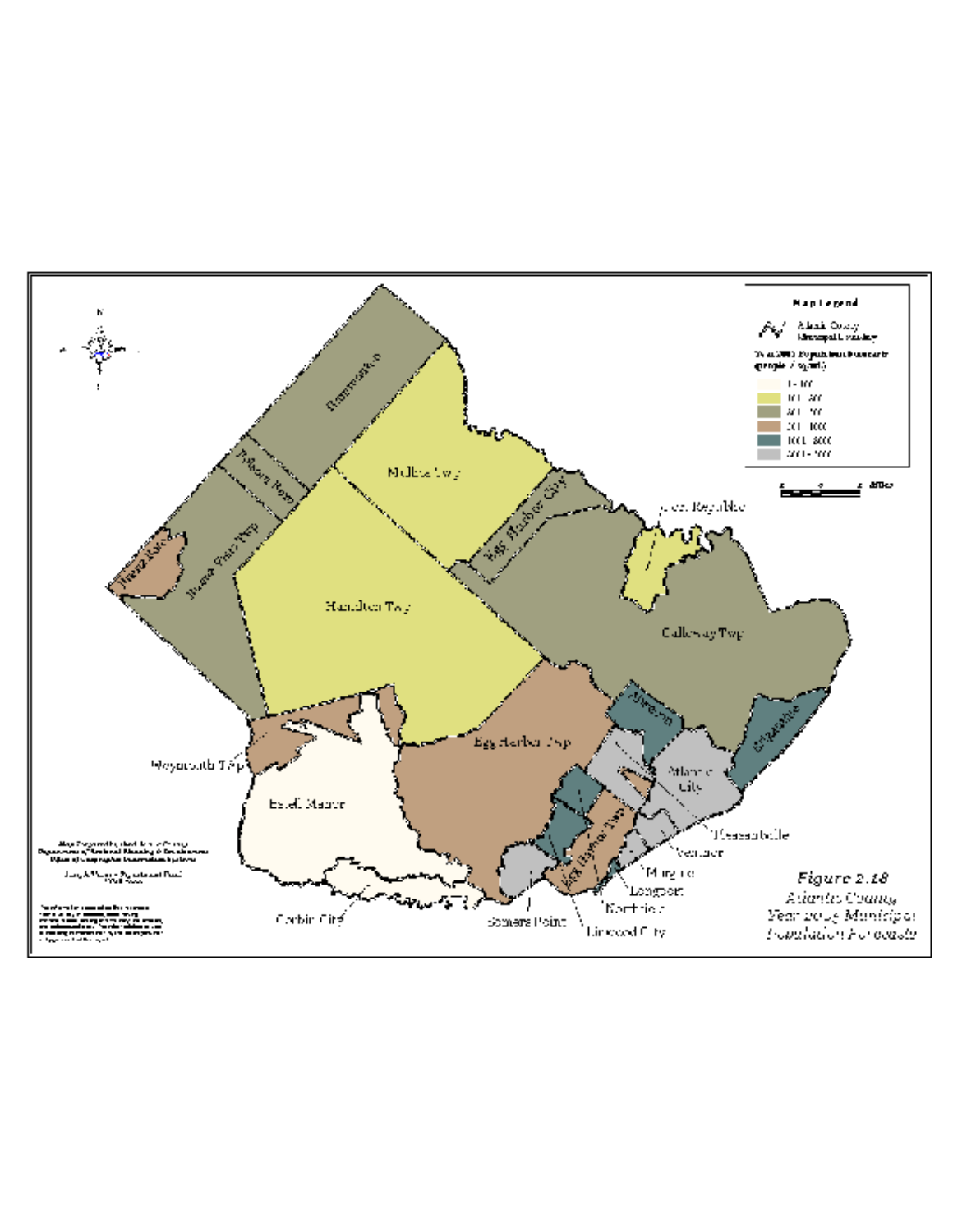#### **EMPLOYMENT**

Like population, future employment will depend, in large part, on the magnitude of the second wave of casino development i.e., the development of Atlantic City's Marina District. As noted earlier, the NJDOL established a set of employment projections for the State's 21 counties for the period 1996 - 2006. Municipal employment projections were not included in the NJDOL data set. To summarize these projections which were discussed at length earlier in the Master Plan, the NJDOL projects Atlantic County's non-farm employment to grow by 30,200 jobs or nearly 22 percent between 1996 and 2006. Annualized, this employment growth amounts to 2 percent per year. Job growth is expected to be the strongest within the services sector.

The SJTPO also created, in their RTP, municipal employment forecasts for Atlantic County's twenty-three municipalities. Looking ahead the SJTPO forecasts Atlantic County employment to grow from 138,363 jobs in 1990 to 180,153 jobs by 2005 and 208,012 jobs by 2018. Within the County, employment is forecast to grow substantially in Atlantic City accounting for significant growth in the casino industry. A map of the projected municipal employment for the year 2005 is provided in Figure 2.19 and major County employers are in Figure 2.20.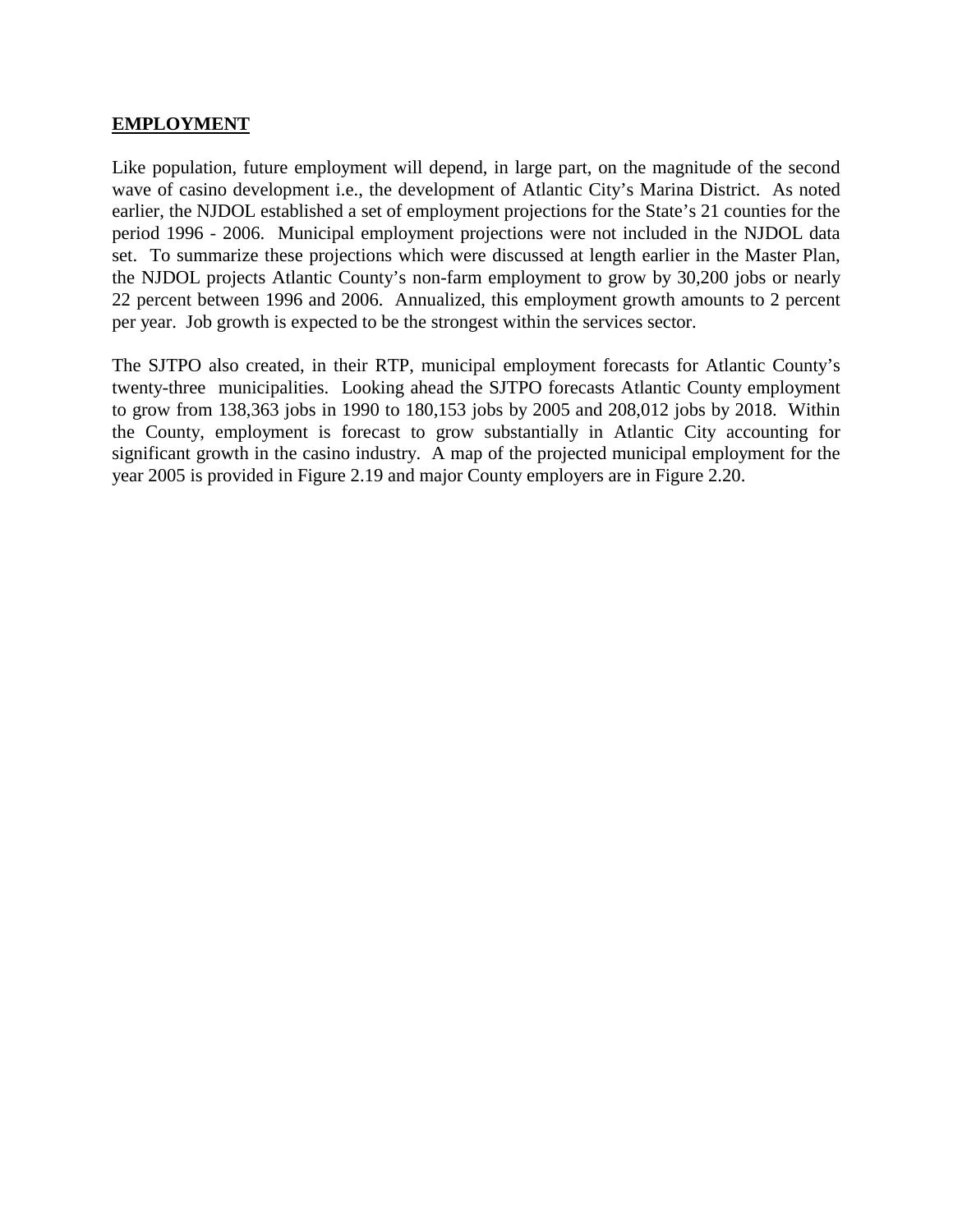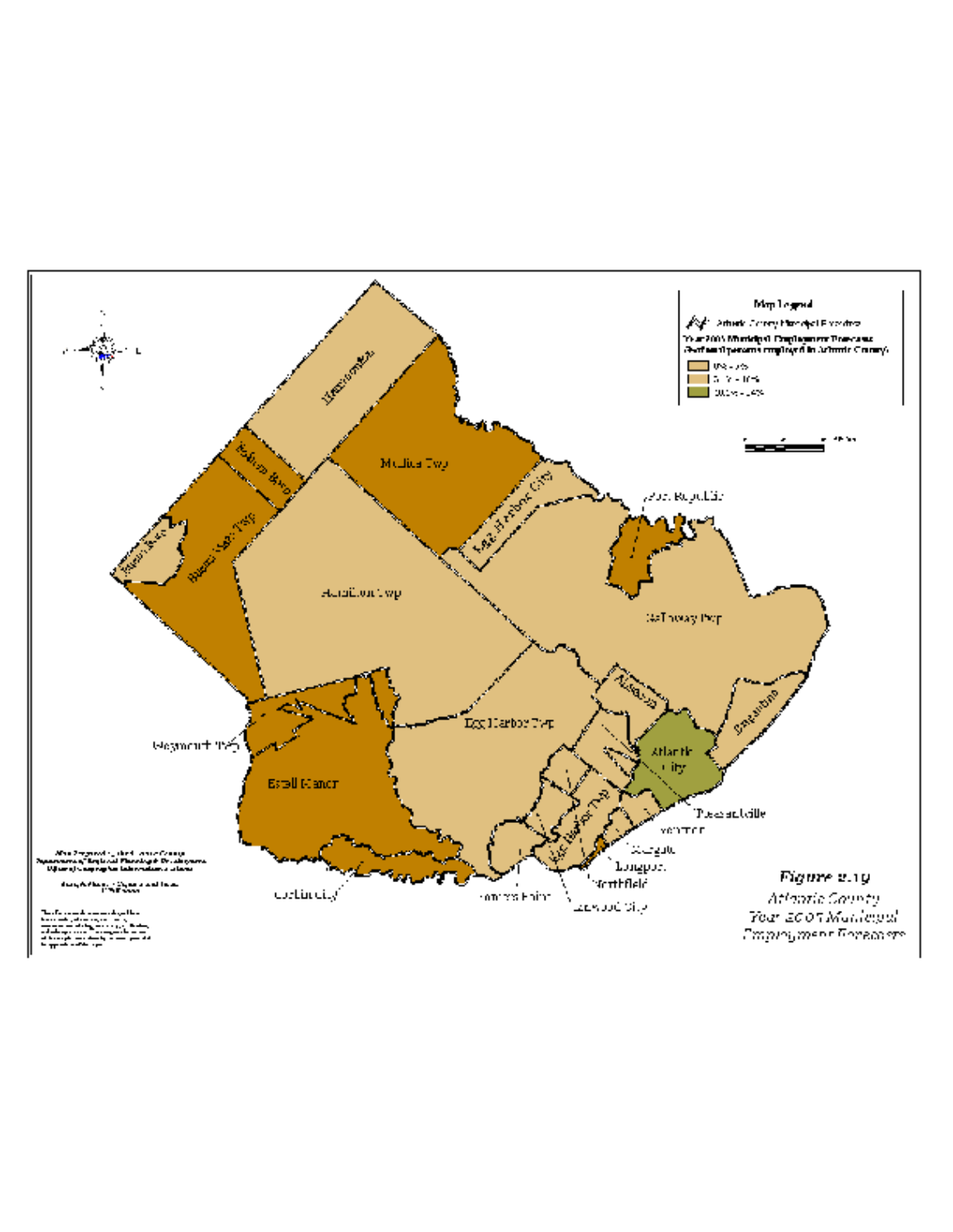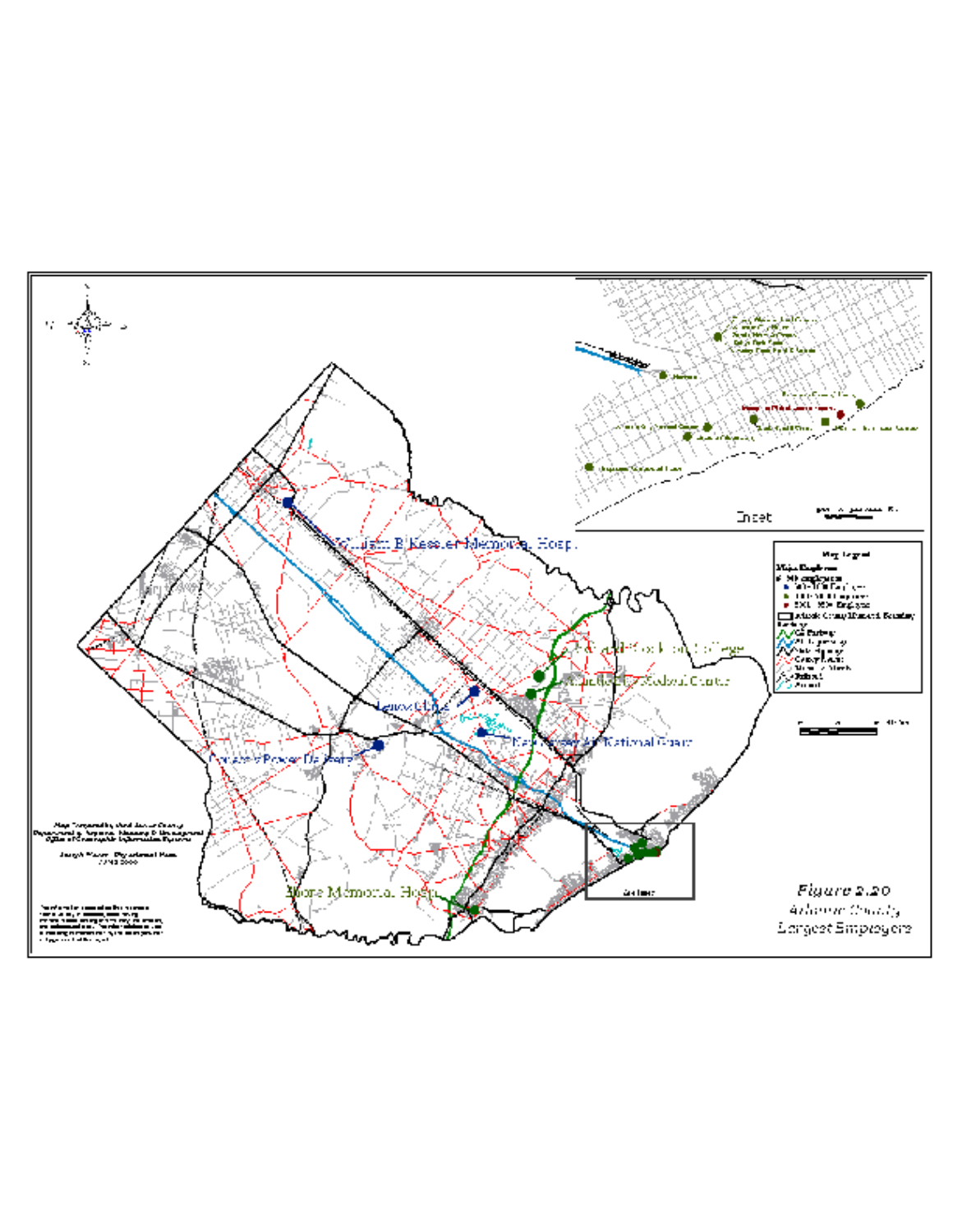# **CHAPTER III EXISTING CONDITIONS**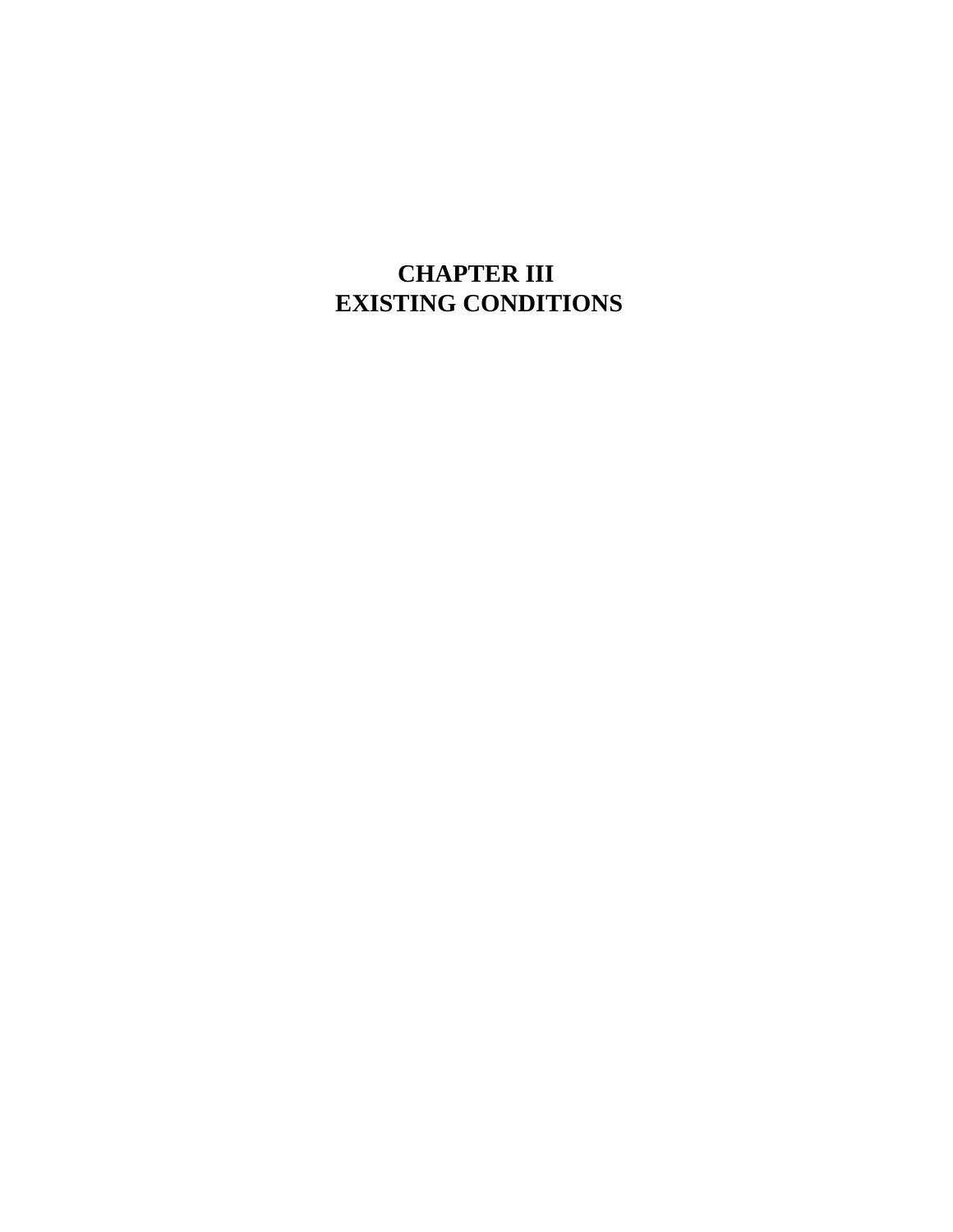# **LAND USE**

A multitude of historic, environmental, economic, and regulatory factors have influenced current land use patterns and contributed to the development of the County's 561 square miles. Notably today, the natural environment contributes both opportunities and constraints to the intensity of land development in the County. The proximity to wetlands and requirements of maintaining wetland buffers, as well as, soil suitability all have a profound affect on the ability of the land to support new development. This is particularly critical in Atlantic County due to three major river systems and associated inland and coastal wetlands limiting development potential. In fact, approximately 40 percent of the County's land mass is inundated with wetlands soils, as noted by the Atlantic County Soil Survey. The past land use patterns of agricultural, manufacturing, and tourism industries that portrayed many older communities are now being replaced by service industries, as well as residential development. Also, sophisticated transportation networks and legislative actions have forever left their impact on the County's landscape.

The two most significant legislative measures impacting regional land use patterns in the County are the Coastal Area Facilities Review Act (CAFRA) and the Pinelands Protection Act. It is important to note that land use in New Jersey is primarily a function of local government through their respective zoning powers. The Pinelands legislative mandate, however, requires consistency of the local land development ordinances and Master Plans with the development provisions of the Pinelands Comprehensive Management Plan. The current proposal to link all development requiring a CAFRA permit to the development intensity provisions of the State Development and Redevelopment Plan may well accomplish the same result of integrating local land use decisions to a regional plan. Therefore, the County's role in affecting land use patterns is based primarily on regional issues and facilities. This is particularly evident in the County's responsibility to provide and maintain effective transportation facilities that support local land use planning. Also, open space and recreation planning are other areas where the County plays an important role in shaping land use patterns.

The CAFRA boundary in Atlantic County generally includes areas east of the Garden State Parkway and between Route 50 and Ocean Heights Avenue. The Pinelands jurisdictional limits encompass the remaining areas of the County, except for a small portion of land in Buena Vista Township that is outside both the CAFRA and Pinelands boundaries. Therefore, it is apparent that due to their jurisdictional limits both CAFRA and Pinelands regulatory impacts have dominated land use trends and the intensity of development in the County. In addition, as noted previously the New Jersey State Development and Redevelopment Plan (SDRP) shall also have an impact on land use patterns in the County.

As previously noted, decisions that shape the land use patterns within the County are primarily made at the local government level through the municipal planning process. Therefore, utilizing Geographic Information Systems (GIS) technology, local municipal zoning was an integral component in updating the existing land use element of the County Master Plan.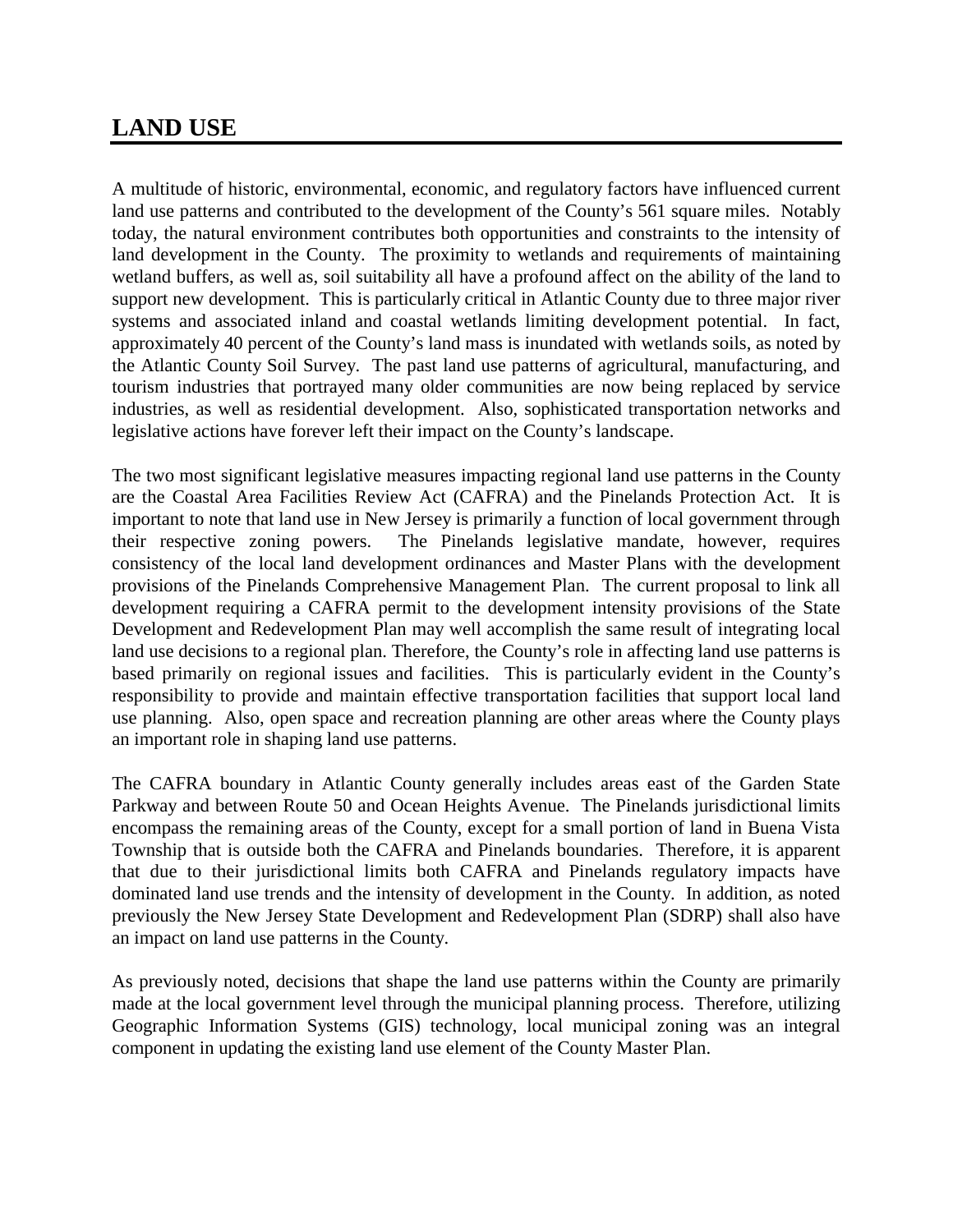Also, in reviewing general County demographics and land use trends it was determined beneficial to categorize the County into three (3) areas: The Shore Area, comprised of Barrier Island and Beach Bay communities; The Regional Growth Area; and the Rural Area. Attention to these areas as depicted in Figure 3.1 forms the basis of evaluating existing and future land use patterns in the County.

#### **SHORE AREA**

The designated Shore Area consists of the barrier islands and back bay communities. Generally, these communities can be characterized as older settled regions of the County. Much of the land within the Shore Area is substantially developed and contains significant percentages of the County's residential and commercial development. The County's zoning map, Figure 3.2A more clearly depicts countywide zoning while figure 3.2B depicts the existing high residential density and commercial development patterns within this area of the County.

Atlantic City has naturally been the focal point of the County's land use trends both in years past, presently and in years to come. Historically, as a tourist attraction and seasonal destination, Atlantic City is now and has been for sometime, a year round influence on the County's land development patterns. The casino industry has spurred new development not only within the borders of Atlantic City but has also significantly affected new development within the bay communities. However, as available land in the barrier island and bay communities becomes increasingly scarce, the mainland Regional Growth Area is taking the lead and experiencing the most development pressure in the County.

#### **REGIONAL GROWTH AREA**

The Regional Growth Area is a Pinelands Management Area designation and contains portions of three municipalities in Atlantic County: Egg Harbor Township, Galloway Township, and Hamilton Township. The Pinelands Comprehensive Management Plan describes a Regional Growth Area as "areas of existing growth or lands immediately adjacent thereto which are capable of accommodating regional growth influences while protecting the essential character and environment of the Pinelands". These communities have experienced an overwhelming amount of residential and commercial development necessitating the extension of available development infrastructure as well as residential services. The availability of large contiguous tracts within delineated sanitary sewer service areas absent environmental constraints has made the Regional Growth Areas of these communities, the new growth centers within Atlantic County. Review of Chapter II, Atlantic County Characteristics and Trends clearly demonstrated the impacts of the Pinelands Regional Growth Area designation in Atlantic County. Population estimates and projections unequivocally depict the shift of development in the County away from the Shore Area and Rural Area into the Regional Growth Area. The greatest demand for land shall be within the Regional Growth Area, whether it is for residential, commercial or open space and recreation.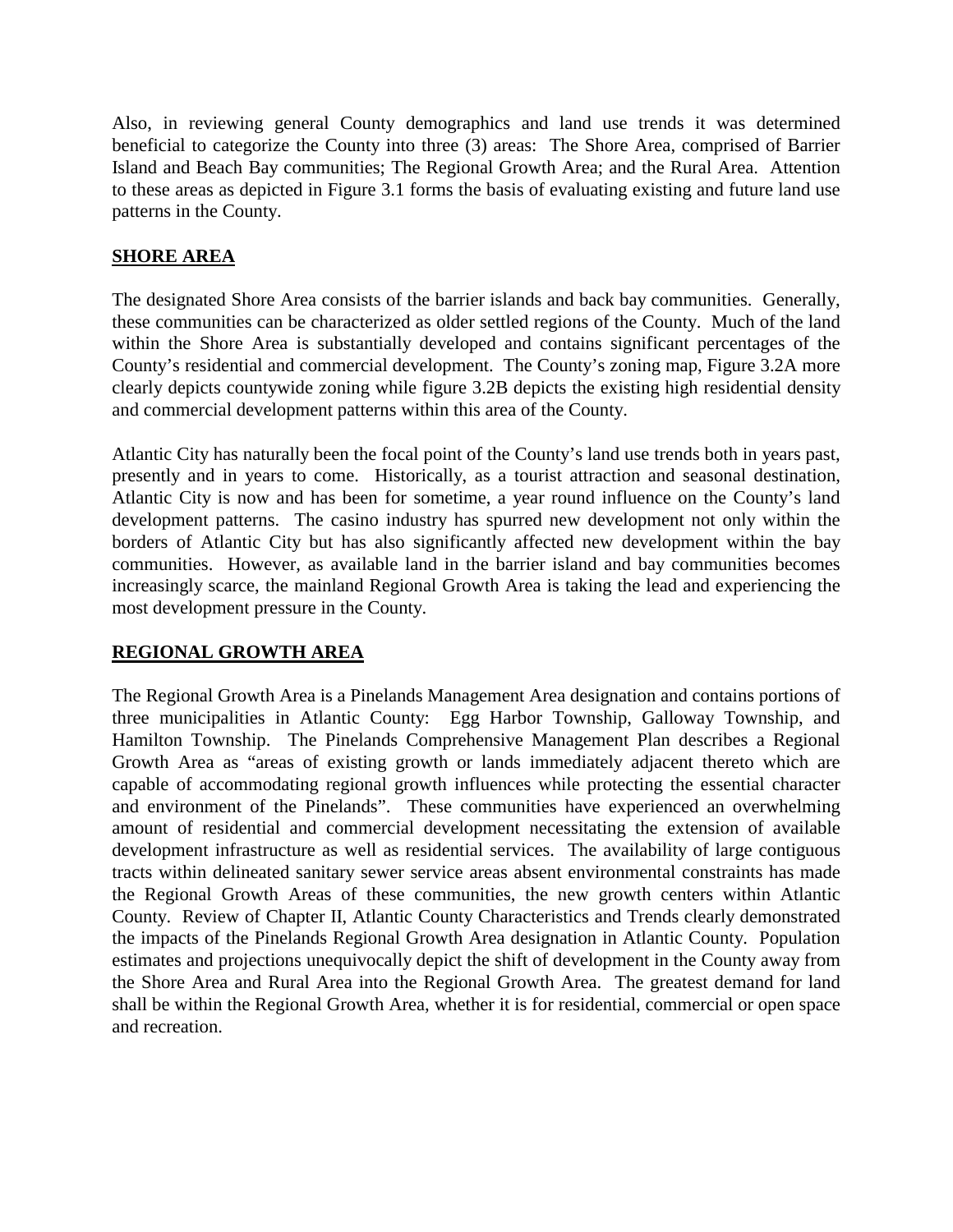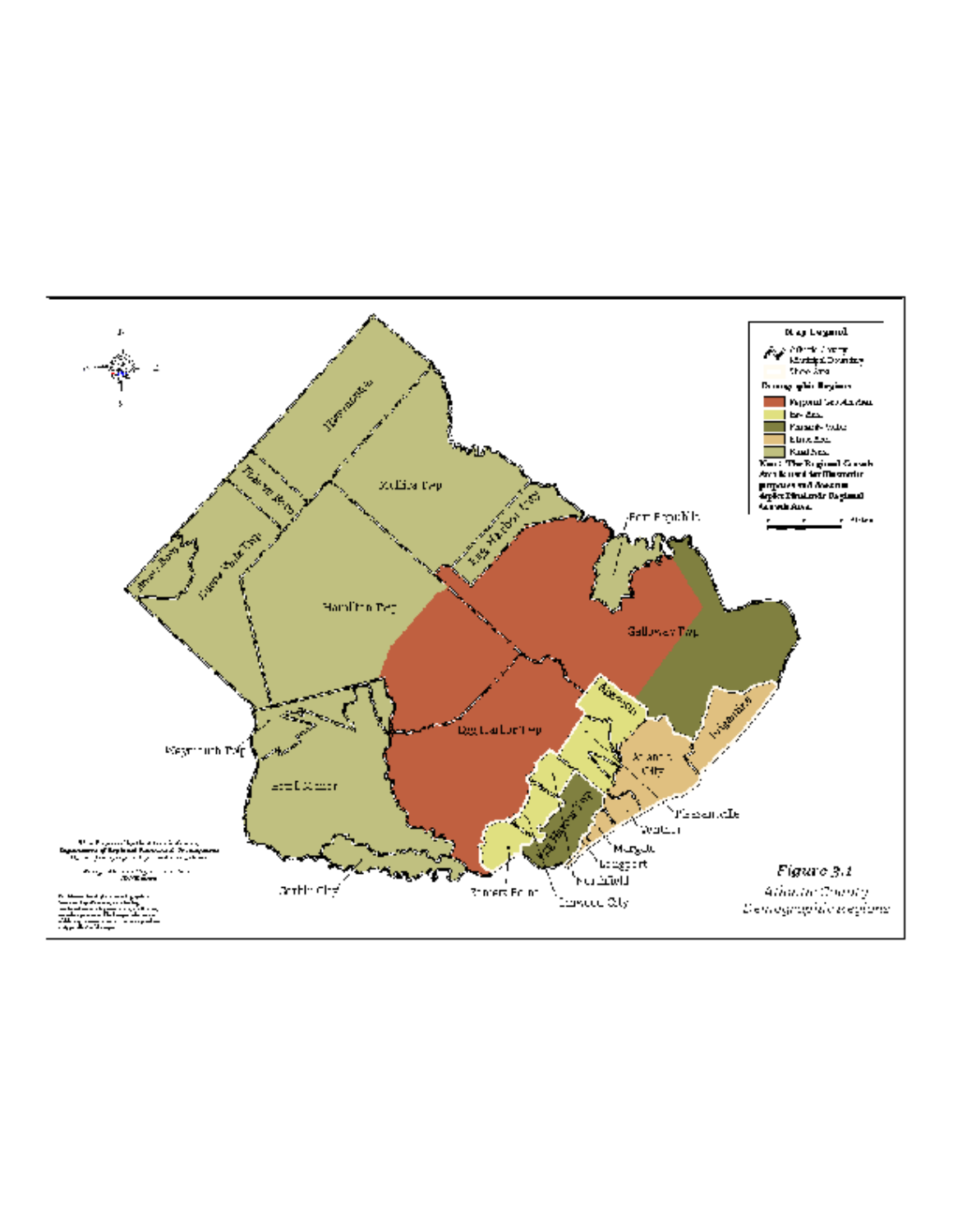#### **RURAL AREA**

The Rural Area of the County consists of the remaining municipalities that comprise the western two-thirds of the County. The most significant features of the Rural Area are the forest corridors, cultivated lands and compact growth nodes that have been designated Pinelands Towns and/or Villages. This is clearly depicted in Figure 3.2B, where the western communities are segregated from the high density areas in the County by the Pinelands Management Area designations of Forest Areas, Agricultural Production Areas, and Special Agricultural Production Areas.

As the Regional Growth Areas are for accommodating development, the Forest, Agricultural Production, and Special Agricultural Production Areas are for preserving and maintaining the historic and undeveloped Pinelands environment.

#### **SUMMARY**

As Atlantic City enters the new millennium with completion of the Atlantic City Expressway tunnel project, an ever increasing awareness and need to plan for the associated impacts of this unfolding development shall be required. Increases in employment opportunities correspondingly increase the demand for housing and service establishments. In the alternative, new development pressure also decreases the amount of land previously held as agricultural, woodlands, and open space. In consideration of the Shore area approaching built-out conditions and the low density regulatory control within the Rural Area, expeditious attention shall be needed for the Regional Growth Area. Many of the settled areas of the County within the Shore Area and Rural Area will continue to develop infill properties. However, the overwhelming majority of development activity will continue to occur within the Regional Growth Areas of Egg Harbor, Galloway, and Hamilton Townships. Figures 3.2A and 3.2B illustrate the various residential and non-residential zoning categories for the entire county. The actual acreage for each of the zoning categories are found in Tables 3.1 and 3.2.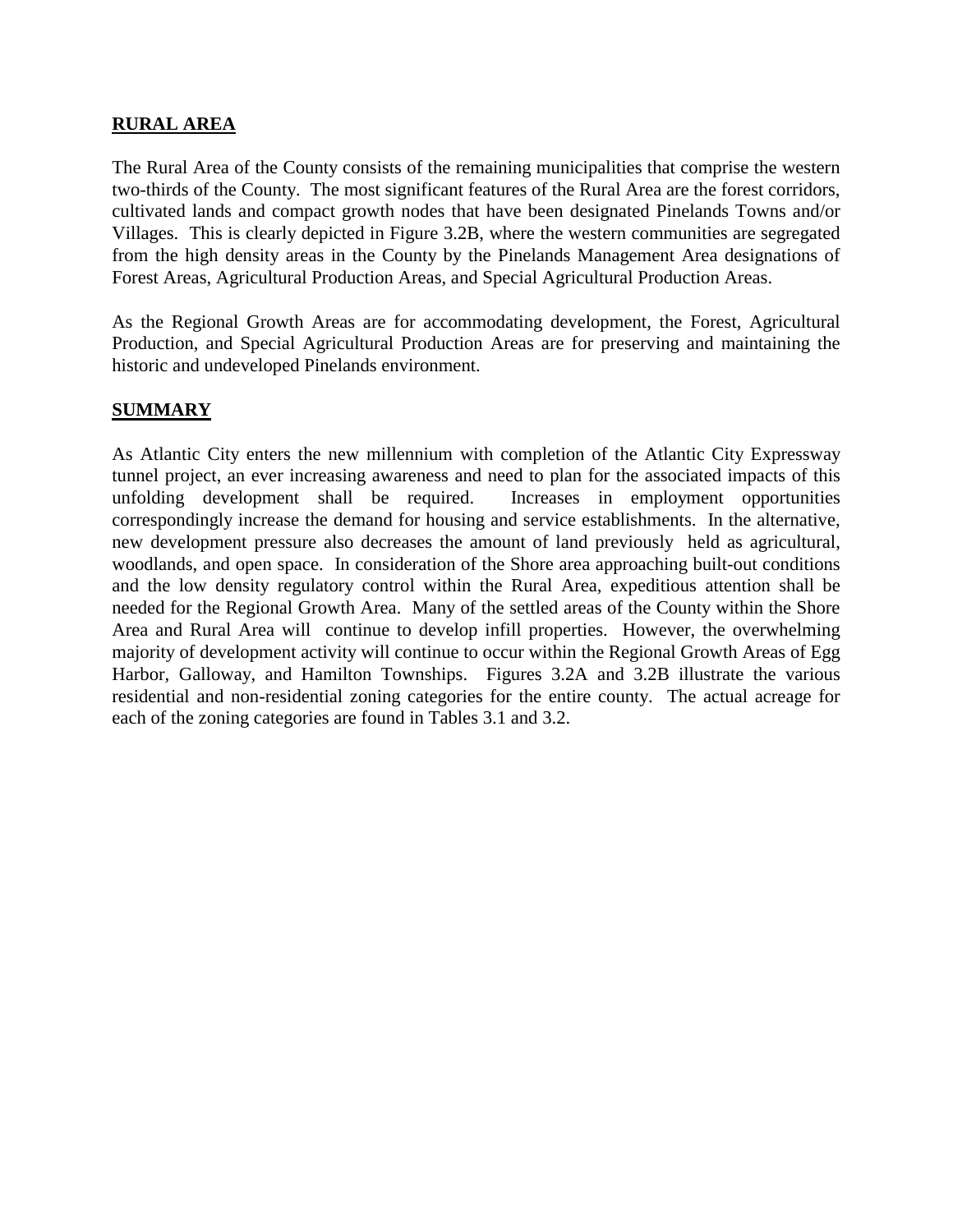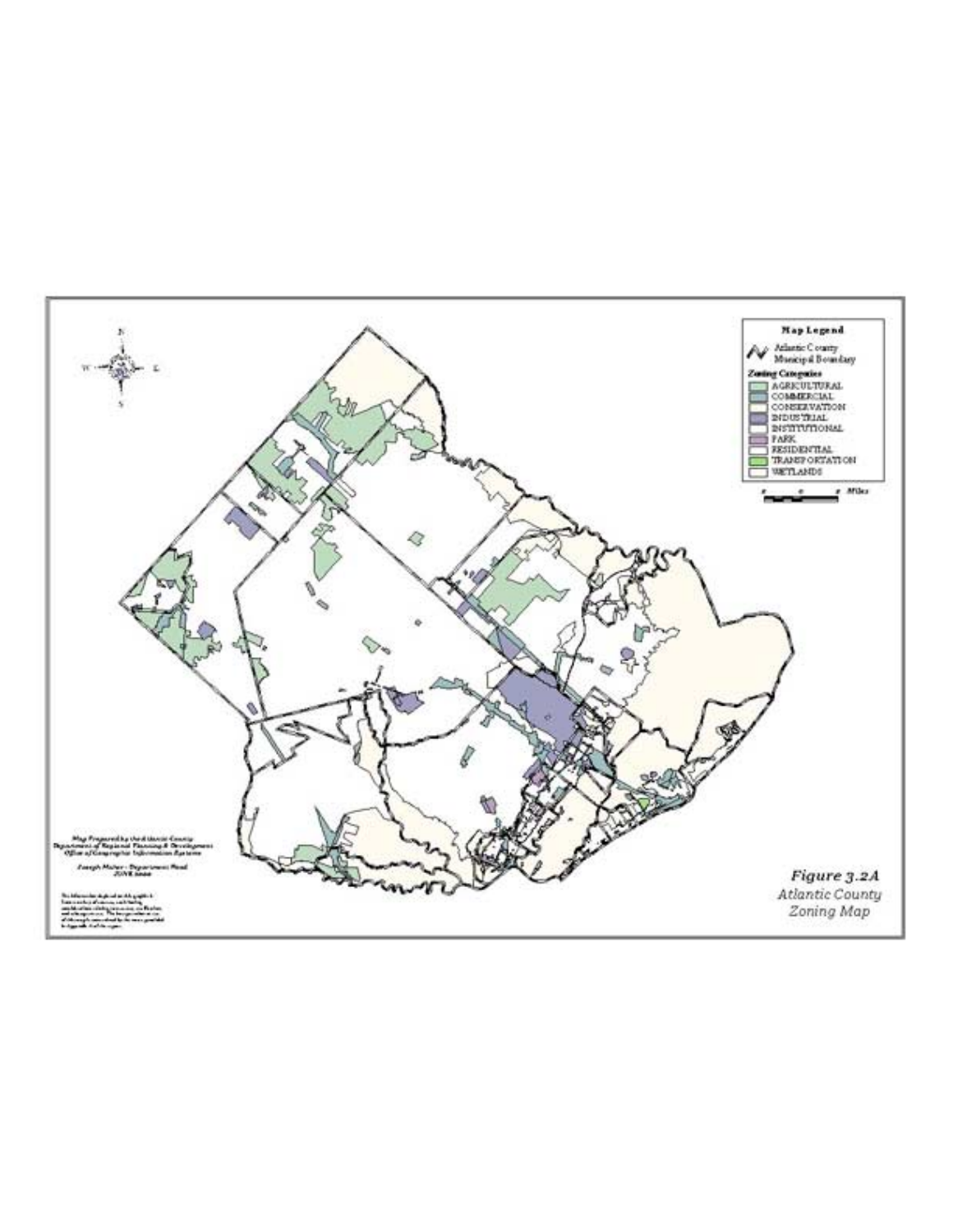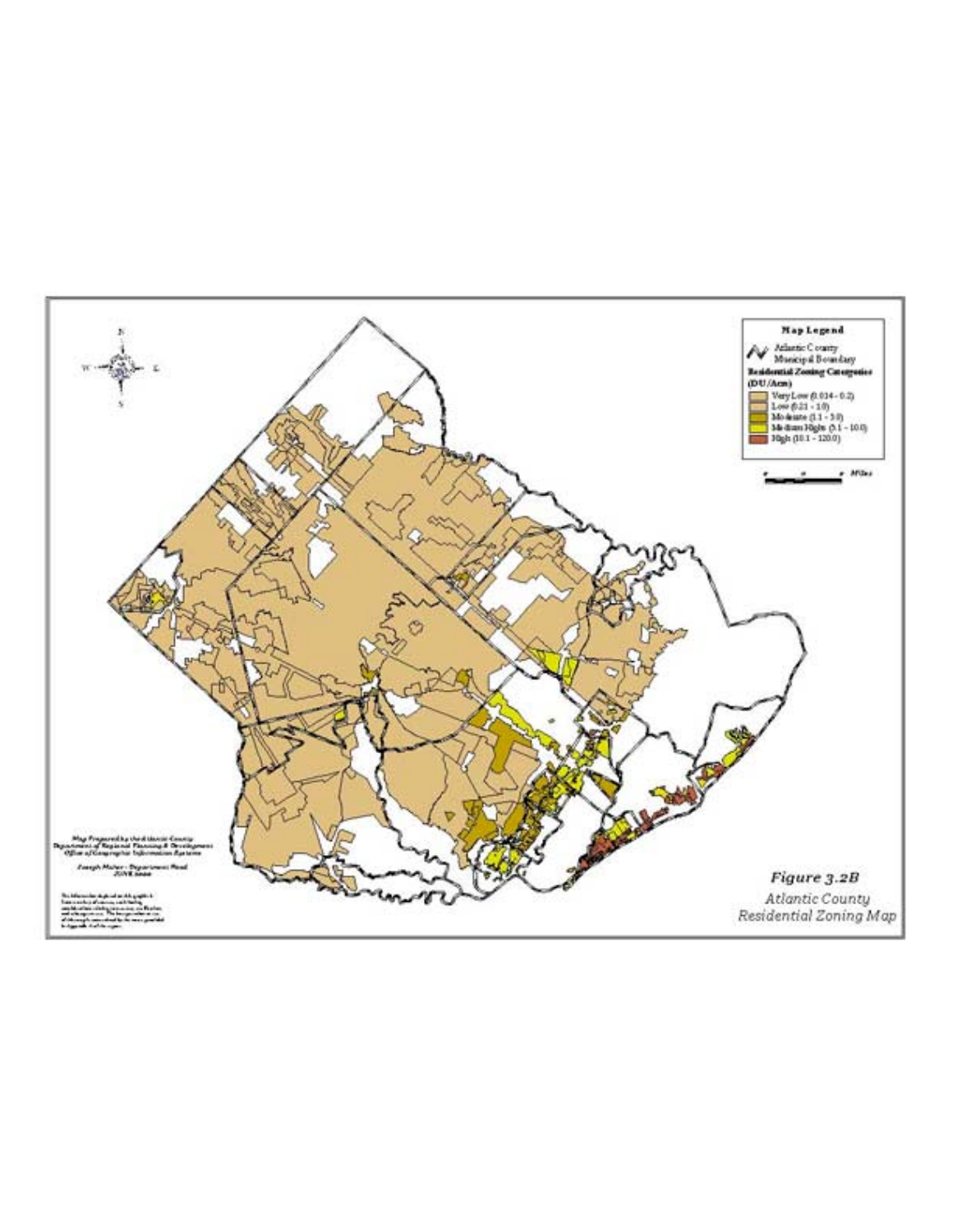# **Table 3.1 - Acreage of Zoning Categories By Municipality**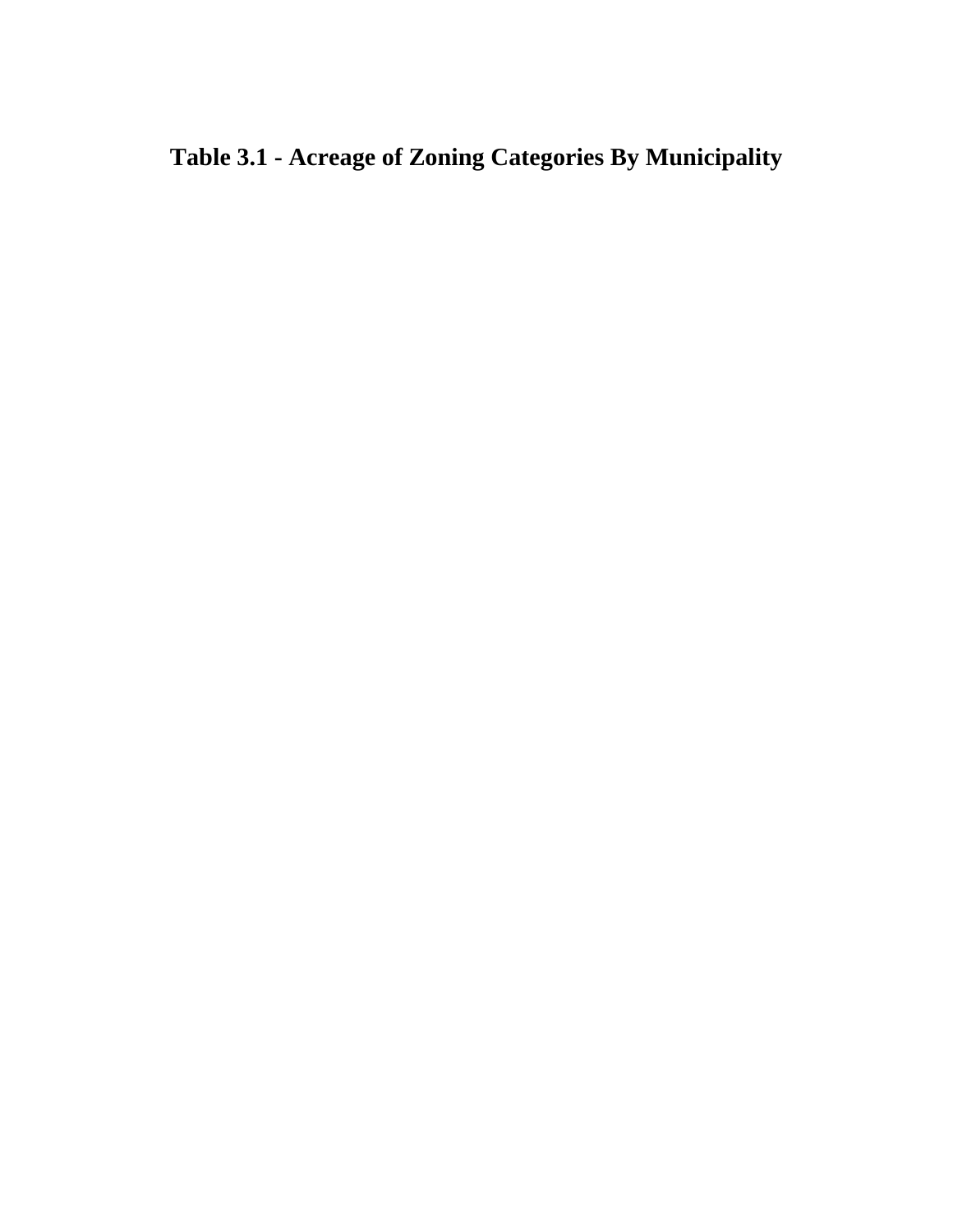**Table 3.2 – Acreage of Zoning Categories by County**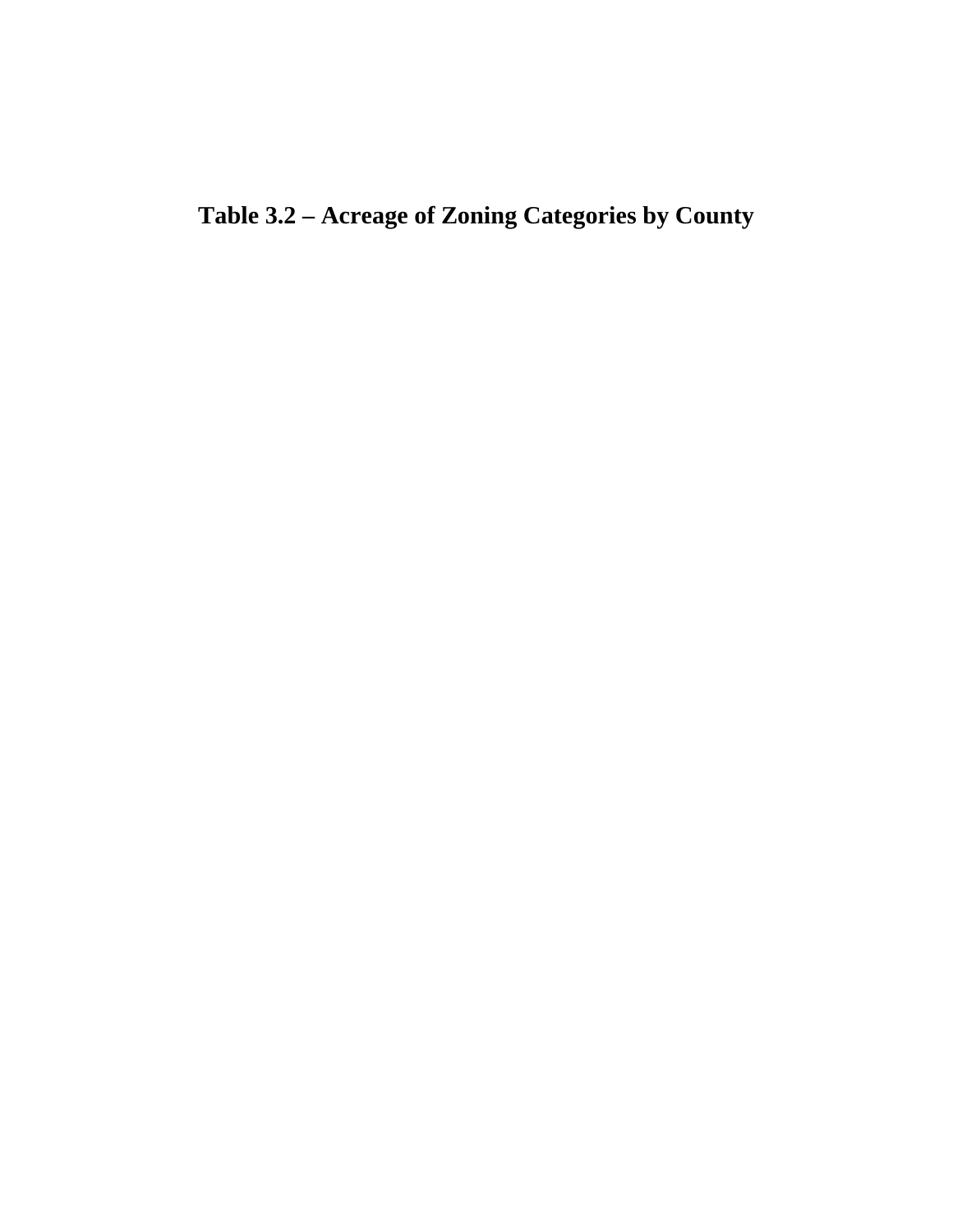# **TRANSPORTATION**

# **A. County Transportation System - Overview**

The primary concern of the Atlantic County Transportation Plan is the maintenance and improvement of a transportation system that provides for the safe and efficient movement of vehicles and people. The emphasis of the Plan is for facilities under County jurisdiction, but it is also concerned with the total system of county roads, mass transit, and pedestrian facilities. The Plan also recognizes the need to support economic development and provide service to transit dependents and other residents.

The transportation planning and implementation process is a cooperative effort, bringing together the plans and studies of the County, the County's regional transportation planning agency (the South Jersey Transportation Planning Organization), New Jersey Department of Transportation, New Jersey Transit, South Jersey Transportation Authority, and other agencies that are concerned with the maintenance and improvement of the transportation system within the County. Of particular interest are the efforts of the South Jersey Transportation Planning Organization (SJTPO), which is currently updating the Regional Transportation Plan for the four County organization. This 1995 Plan, which identifies traffic capacity problem areas along major corridors, is referenced throughout this Plan. SJTPO is also responsible for developing an annual transportation improvement program of federally funded transportation projects which, in part, serves to implement the County's Transportation Plan.

The advent of the casino industry in Atlantic City and the resulting growth in tourism and development throughout the County has resulted in a dynamic growth for the County. The industry's success has created problems along State highways, county arterials and local roads not designed for the increased traffic volumes.

#### **County Road Network**

As can be seen in Figure 1.1 of Chapter 1, the County is well situated with respect to a regional transportation system. Major inter-county and interstate routes serving the County include the following:

- The Garden State Parkway is a limited access toll road that follows a north-south route along the entire east coast of the State, linking Atlantic County with northern New Jersey and New York, and Cape May and Delaware (via the Cape May Ferry) to the south. Approximately 31 miles of Parkway, including 8 full or partial interchanges, are located within the County.
- The Atlantic City Expressway, owned and operated by the South Jersey Transportation Authority, is a limited access, east-west toll road that extends from Atlantic City to another freeway (NJ42) in Camden County (which in turn links with I-295 and to bridge crossings to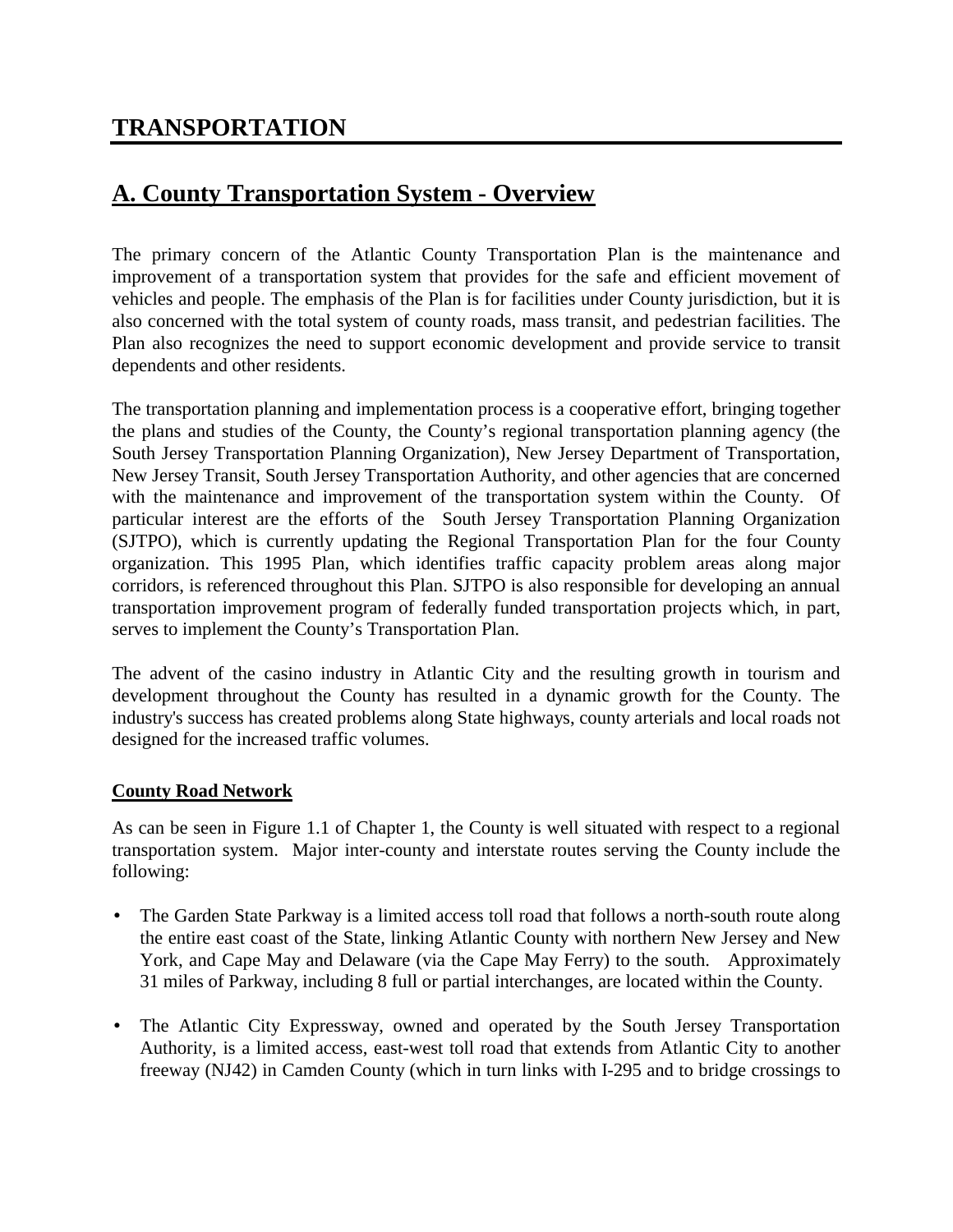Philadelphia). Approximately 30 miles of the Expressway, including 9 full or partial interchanges are located within the County.

- The Black Horse Pike (US Route 40/322) and White Horse Pike (US Route 30) also serve east-west travel, although their function as regional routes has largely been taken over by the Expressway. At one time they were the primary routes providing access to the Atlantic City Shore area. These State routes now serve as commercial corridors in many of the municipalities through which they pass.
- US Route 40 is a two lane (for most of its length) highway linking the County with the bridge to Wilmington, Delaware and with Salem and Cumberland Counties.
- US Route 9 is a north-south road that parallels the Parkway and provides local access to the bay communities.

• A network of Municipal, County, State, and Federal routes serve local and inter-county travel. The chart below lists the total route mileage by jurisdiction within Atlantic County –

|                     |                | <b>Percent of</b>    |  |  |  |  |
|---------------------|----------------|----------------------|--|--|--|--|
| <b>Jurisdiction</b> | <b>Mileage</b> | <b>Total Mileage</b> |  |  |  |  |
| Municipal           | 1615           | 72.9 %               |  |  |  |  |
| County              | 371            | 16.8 %               |  |  |  |  |
| <b>State</b>        | 167            | 7.6 %                |  |  |  |  |
| Parkway             | 31             | 1.4 %                |  |  |  |  |
| Expressway          | 29             | 1.3 %                |  |  |  |  |
| <b>Total:</b>       | 2213           | 100.0%               |  |  |  |  |

As noted above, the casino industry in combination with the continued growth of other shorerelated recreation areas have had a major impact on the County and its transportation system. Since the first casinos opened in 1978, the increase in tourism, population, employment and traffic volumes on major County roads and highways have increased dramatically in the County.

As can be seen in Table 3.3, average daily traffic volumes on the Expressway increased by 26,791,000 vehicles between 1978 and 1994 (a 380 percent increase in 16 years). In fact, the Expressway's wide seasonal traffic volume variation of the 1960s and 1970s has been replaced with a steady growth in year-round traffic volume. Visitor trips by auto and by charter bus (see Table 3.4) have increased by 16,578,000 and 9,811,000 trips respectively between 1978 and 1996.

The SJTPO Regional Transportation Plan (utilizing a travel demand computer model) provides volume forecasts for the year 2015 based on current traffic volumes and regional population and employment projections.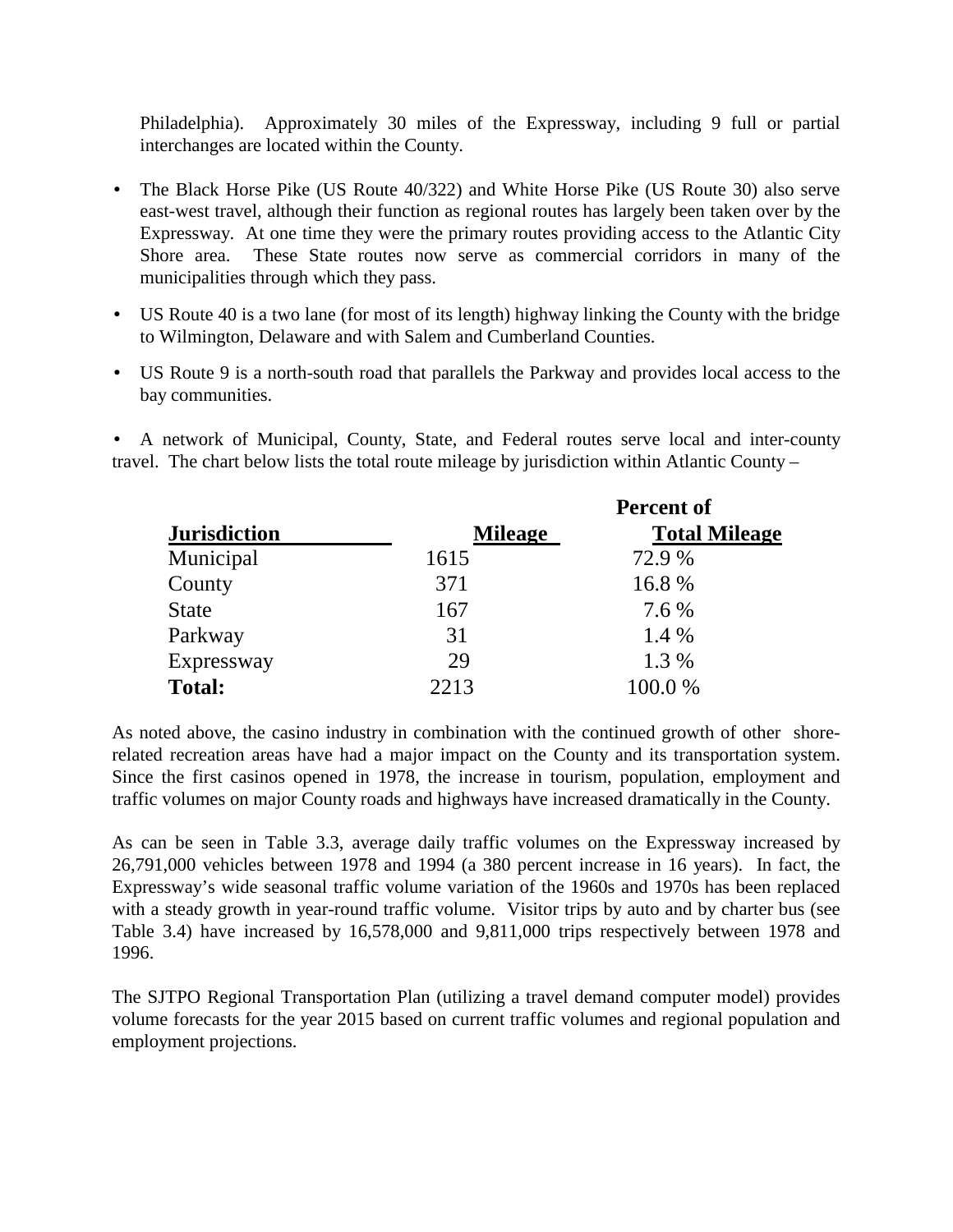By comparing current and projected traffic volumes with information on existing road capacity and anticipated improvements, existing and future problem areas along the County's road network can be evaluated. Based on this evaluation, projected problem areas include the intersection of the Expressway and the Parkway, the Parkway south of the Expressway, and segments of the Expressway and US 30 and US 40/322 approaching Atlantic City. Tables 3.5 and 3.6 show capacity based problem intersections identified by the SJTPO Highway model and other sources (e.g., input received during public meetings on the Regional Plan).

| <b>YEAR</b> | <b>ATLANTIC</b>   | <b>WHITE HORSE</b> | <b>BLACK HORSE</b>  | <b>TOTAL</b> |
|-------------|-------------------|--------------------|---------------------|--------------|
|             | <b>CITY</b>       | <b>PIKE</b>        | <b>PIKE</b>         |              |
|             | <b>EXPRESSWAY</b> | ROUTE 30           | <b>ROUTE 40/322</b> |              |
| 1994        | 33,843            |                    | 12,769              | 46,612       |
| 1993        | 32,416            | 24,966             | 14,400              | 71,782       |
| 1992        | 31,099            | 25,475             | 14,043              | 70,617       |
| 1991        | 29,663            | 26,130             | 13,667              | 69,460       |
| 1990        | 31,539            | 27,326             | 13,003              | 71,868       |
| 1989        | 30,574            | 26,819             | 12,397              | 69,790       |
| 1988        | 29,145            | 25,507             | 13,680              | 68,332       |
| 1987        | 27,811            | 23,915             | 14,696              | 66,422       |
| 1986        | 26,339            | 23,008             | 13,750              | 63,097       |
| 1985        | 26,147            | 20,725             | 13,693              | 60,565       |
| 1984        | 26,647            | 17,793             | 13,800              | 58,240       |
| 1983        | 22,397            | 18,315             | 13,375              | 54,087       |
| 1982        | 19,395            | 17,734             | 12,500              | 4,629        |
| 1981        | 17,024            | 17,924             | 12,600              | 47,548       |
| 1980        | 13,571            | 15,721             | 11,575              | 40,867       |
| 1979        | 10,079            | 12,903             | 11,675              | 34,657       |
| 1978        | 7,052             | 12,327             | 11,150              | 30,529       |

### **Table 3.3 Average Annual Daily Traffic (Thousands)**

NOTE: Expressway data are from the Pleasantville toll plaza. White Horse Pike (Route 30) are from an NJDOT counter located on the Atlantic City side of Route 30 near Delilah Road. Data for the Black Horse Pike (Route 40/322) for 1982 to 1985 are from an NJDOT counter located in West Atlantic City near Chester Avenue. Figures for years 1978 to 1981 and after 1985 are estimates based on an NJDOT counter located on Route 40 in the City of Pleasantville and factored to correspond to the Chester Avenue location. About 20 % of the Expressway traffic recorded at the Pleasantville toll plaza shifts over to the Black Horse Pike via Exit 2 to enter Atlantic City. Route 30 counts for 1992 and 1993 are estimates. Due to construction the NJDOT counters was not in operation.

Source: South Jersey Transportation Authority and Growth Trends, Atlantic County, NJ 1998.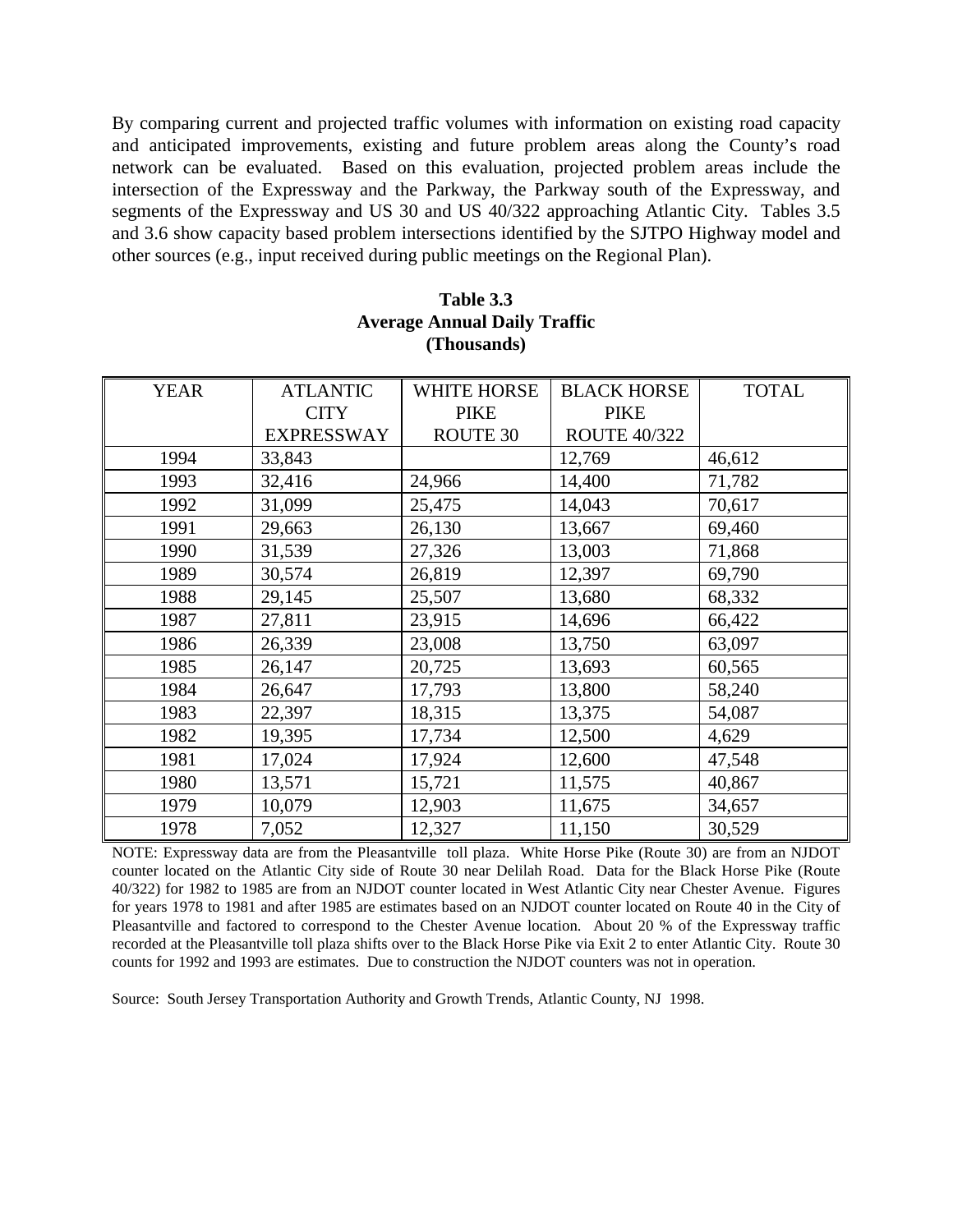## **Table 3.4**

## **Annual Number Of Visitor Trips To Atlantic City By Mode (Thousands)**

| <b>YEAR</b> | <b>AUTO</b> | <b>CHARTER</b><br><b>BUS</b> | <b>FRANCHISE</b><br><b>BUS</b> | <b>AIR</b> | <b>RAIL</b> | <b>TOTAL</b> |
|-------------|-------------|------------------------------|--------------------------------|------------|-------------|--------------|
| 1996        | 23,023      | 10,011                       | 515                            | 395        | 98          | 34,042       |
| 1995        | 23,162      | 9,079                        | 517                            | 386        | 128         | 33,272       |
| 1994        | 21,803      | 8,352                        | 518                            | 433        | 215         | 31,342       |
| 1993        | 20,303      | 8,728                        | 513                            | 462        | 219         | 30,225       |
| 1992        | 19,734      | 9,768                        | 512                            | 496        | 195         | 30,705       |
| 1991        | 19,281      | 10,286                       | 494                            | 483        | 244         | 30,788       |
| 1990        | 19,310      | 11,201                       | 528                            | 573        | 230         | 31,842       |
| 1989        | 18,257      | 12,447                       | 685                            | 523        | 90          | 32,002       |
| 1988        | 17,769      | 14,184                       | 745                            | 440        |             | 33,138       |
| 1987        | 17,218      | 13,495                       | 754                            | 378        |             | 31,845       |
| 1986        | 16,360      | 12,453                       | 748                            | 371        |             | 29,932       |
| 1985        | 15,702      | 12,589                       | 758                            | 277        |             | 29,326       |
| 1984        | 15,448      | 12,041                       | 720                            | 257        |             | 28,466       |
| 1983        | 14,347      | 11,036                       | 643                            | 335        |             | 26,361       |
| 1982        | 13,086      | 9,051                        | 595                            | 223        |             | 22,955       |
| 1981        | 11,475      | 6,770                        | 658                            | 181        |             | 19,084       |
| 1980        | 9,891       | 3,298                        | 613                            | 20         |             | 13,822       |
| 1979        | 7,909       | 1,000                        | 536                            | 20         |             | 9,465        |
| 1978        | 6,445       | 200                          | 353                            | 10         |             | 7,008        |

Source: South Jersey Transportation Authority and Growth Trends, Atlantic County, NJ 1998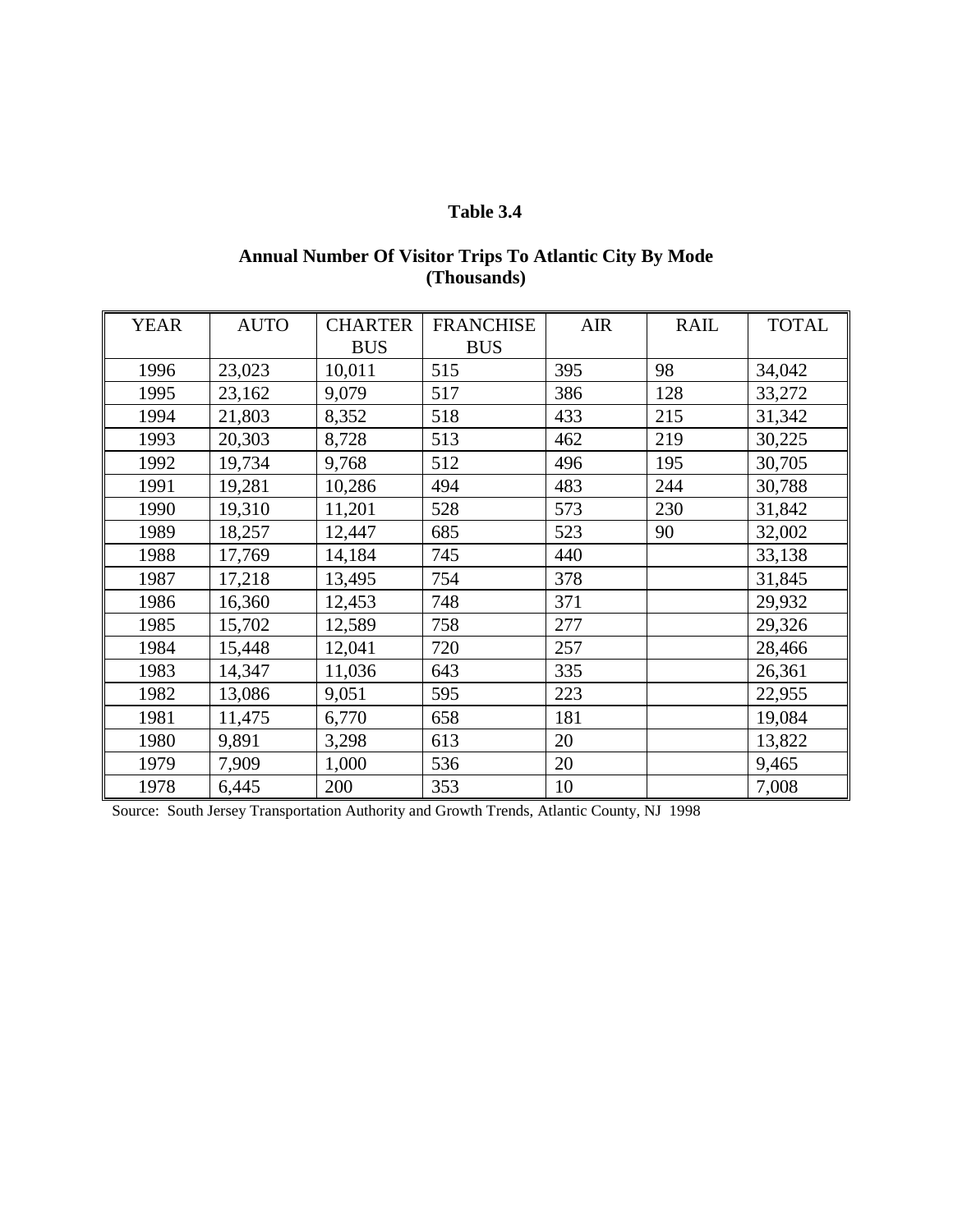**Table 3.5 Capacity-Based Problem Intersections Identified By The SJHM**

|                                                           | G                             | U | N  | N   | $\mathcal{C}$    | $\mathsf{C}$                          | $\mathsf{C}$ | $\mathcal{C}$ | $\overline{C}$ | $\mathsf{C}$                                     | $\mathcal{C}$ | $\mathcal{C}$ | $\mathcal{C}$ |
|-----------------------------------------------------------|-------------------------------|---|----|-----|------------------|---------------------------------------|--------------|---------------|----------------|--------------------------------------------------|---------------|---------------|---------------|
| <b>ROADWAY</b>                                            | S                             | S |    |     | $\mathbf R$      | R                                     | $\mathbf R$  | R             | R              | $\mathbf R$                                      | $\mathbf R$   | $\mathbf R$   | $\mathbf R$   |
|                                                           | P                             | 9 | 50 | 157 | 552              | 559                                   | 563          | 575           | 585            | 608                                              | 646           | 651           | 655           |
| <b>ACE</b>                                                | X                             |   |    |     |                  |                                       |              |               |                |                                                  |               |               |               |
| <b>US 30</b>                                              |                               | X |    | X   |                  |                                       |              | X             | X              |                                                  |               | X             |               |
| <b>US 40/322</b>                                          |                               |   | X  |     | X                | X                                     | X            |               | X              | X                                                | X             |               | X             |
| <b>NJ 152</b>                                             |                               |   |    |     |                  |                                       |              |               | X              |                                                  |               |               |               |
| CR 662                                                    |                               |   |    |     |                  |                                       | X            |               |                |                                                  |               |               |               |
| CR 646                                                    |                               | X |    |     |                  |                                       |              |               | X              |                                                  |               |               |               |
| CR 559 ALT.                                               |                               | X |    |     |                  |                                       |              |               |                |                                                  |               |               |               |
| CR 585                                                    |                               |   |    |     |                  |                                       | X            |               |                |                                                  |               |               |               |
|                                                           |                               |   |    |     | <b>CORRIDORS</b> |                                       |              |               |                |                                                  |               |               |               |
| Atlantic City Expressway corridor (ACE, US 30, US 40/322) |                               |   |    |     |                  |                                       |              |               |                |                                                  |               |               |               |
| US 9 from Laurel Drive to US 30                           |                               |   |    |     |                  |                                       |              |               |                |                                                  |               |               |               |
| NJ 54 between US 322 and US 30                            |                               |   |    |     |                  |                                       |              |               |                |                                                  |               |               |               |
| NJ 50 between ACE and Moss Mill Road (CR 561 ALT.)        |                               |   |    |     |                  |                                       |              |               |                |                                                  |               |               |               |
|                                                           | Weymouth-Malaga Road (CR 690) |   |    |     |                  |                                       |              |               |                |                                                  |               |               |               |
| $\alpha$ $\alpha$ $\alpha$ $\alpha$ $\alpha$ $\beta$      |                               |   |    |     |                  | $\cdot \cdot$ $\cdot$ $\cdot$ $\cdot$ |              | $\sim$        |                | $\sim$ $\sim$ $\sim$ $\sim$ $\sim$ $\sim$ $\sim$ |               |               |               |

Source: South Jersey Transportation Planning Organization 2015 Regional Transportation Plan.

|                                          | G                                                                         | U | N  | $\mathcal{C}$ | $\mathcal{C}$   | $\mathcal{C}$     | C   | $\mathcal{C}_{\mathcal{C}}$ |  |
|------------------------------------------|---------------------------------------------------------------------------|---|----|---------------|-----------------|-------------------|-----|-----------------------------|--|
|                                          | S                                                                         | S |    | R             | R               | R                 | R   | R                           |  |
| <b>ROADWAY</b>                           | P                                                                         | 9 | 50 | 563           | 575             | 575               | 585 | 651                         |  |
|                                          |                                                                           |   |    |               | Wrangleboro Rd. | English Creek Rd. |     |                             |  |
| <b>US 322</b>                            |                                                                           |   | X  |               |                 |                   |     |                             |  |
| US 40/322                                |                                                                           |   |    |               | X               | X                 |     |                             |  |
| <b>NJ 52</b>                             |                                                                           |   |    |               |                 |                   | X   |                             |  |
| CR 561                                   | X                                                                         |   |    |               |                 |                   |     |                             |  |
| CR 563                                   |                                                                           | X |    |               | X               |                   |     | X                           |  |
| CR 608                                   |                                                                           |   |    |               |                 |                   | X   | X                           |  |
| CR 646                                   |                                                                           |   |    | X             |                 |                   |     |                             |  |
| <b>CORRIDORS</b>                         |                                                                           |   |    |               |                 |                   |     |                             |  |
|                                          | Garden State Parkway from Atlantic City Expressway to south end of County |   |    |               |                 |                   |     |                             |  |
| Wrangleboro Road from US 40/322 to US 30 |                                                                           |   |    |               |                 |                   |     |                             |  |

**Table 3.6 Problem Area Intersections Identified External To The SJHM**

Source: South Jersey Transportation Planning Organization 2015 Regional Transportation Plan.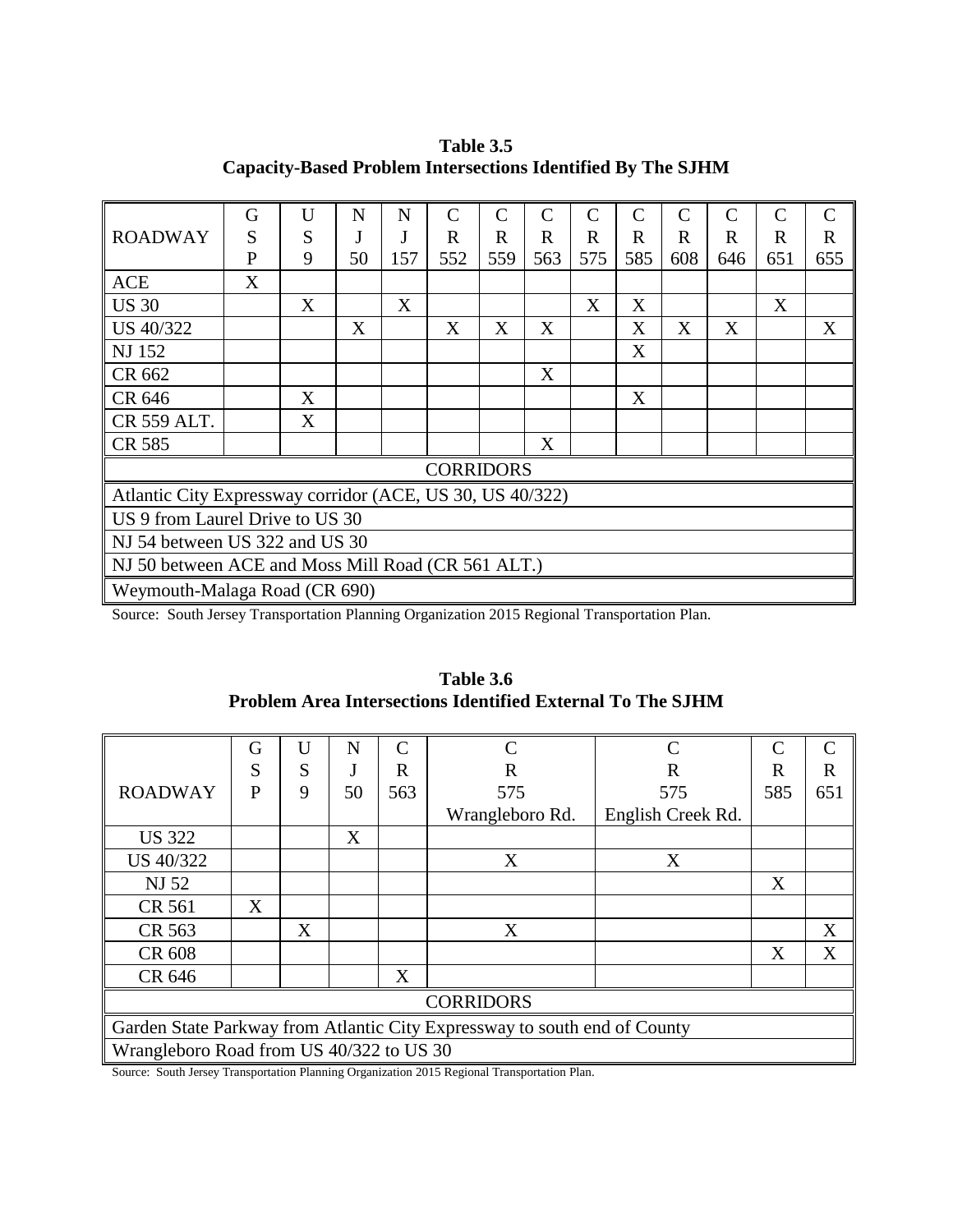Other transportation problems identified by the County or SJTPO include the following:

- Increasing use of the Parkway by local traffic presents severe traffic congestion on the roads adjacent to Parkway exits.
- The Atlantic City Expressway is experiencing congestion from the Pleasantville toll plaza to its exit in Atlantic City. The County and local road system is also experiencing congestion from the traffic channeled off of the Expressway and other regional routes (e.g., US 30  $\&$ 322).
- Development in the Atlantic City International Airport area is resulting in an increase in traffic (generated by commercial development and users and employees to and from the FAA), creating a need for improved connections between the airport and major road and transit systems.
- New and anticipated development in the designated growth areas of Egg Harbor, Hamilton, and Galloway Townships is resulting in an increase in north-south travel and a need for improved road and transit connections (e.g., a better north-south road system and a link to US 40/322 in Egg Harbor and Hamilton Townships).
- Regional east-west travel on US 40 (from the Cumberland/Salem area) results in congestion in the vicinity of Mays Landing.

The County is fortunate that it does have a good transportation framework that can deal effectively with these problems. The Parkway and Expressway channel the heavy volumes of shore-bound and through traffic off County arterial and local roads. Its transit services, including the Atlantic City Rail Line (which connects with Atlantic City's new convention center), New Jersey Transit bus system (with some of the most successful lines in the State), have an appreciable impact on reducing commuter traffic to and from Atlantic City and other areas of the County.

Anticipated and programmed major capital projects in the County that should help to mitigate the problems mentioned above include:

- Construction of full interchanges on the Expressway at Route 9 in Pleasantville and Route 50 in Hamilton Township.
- Potential widening of the Expressway east of Pleasantville.
- Reconstruction (elimination) of the Cardiff Circle on US 40/322.
- Construction of the Brigantine Connector to ease traffic congestion in the resort area.
- " Potential widening of Route 575 (Wrangleboro Road) between US 30 and south of the Atlantic City Expressway intersection.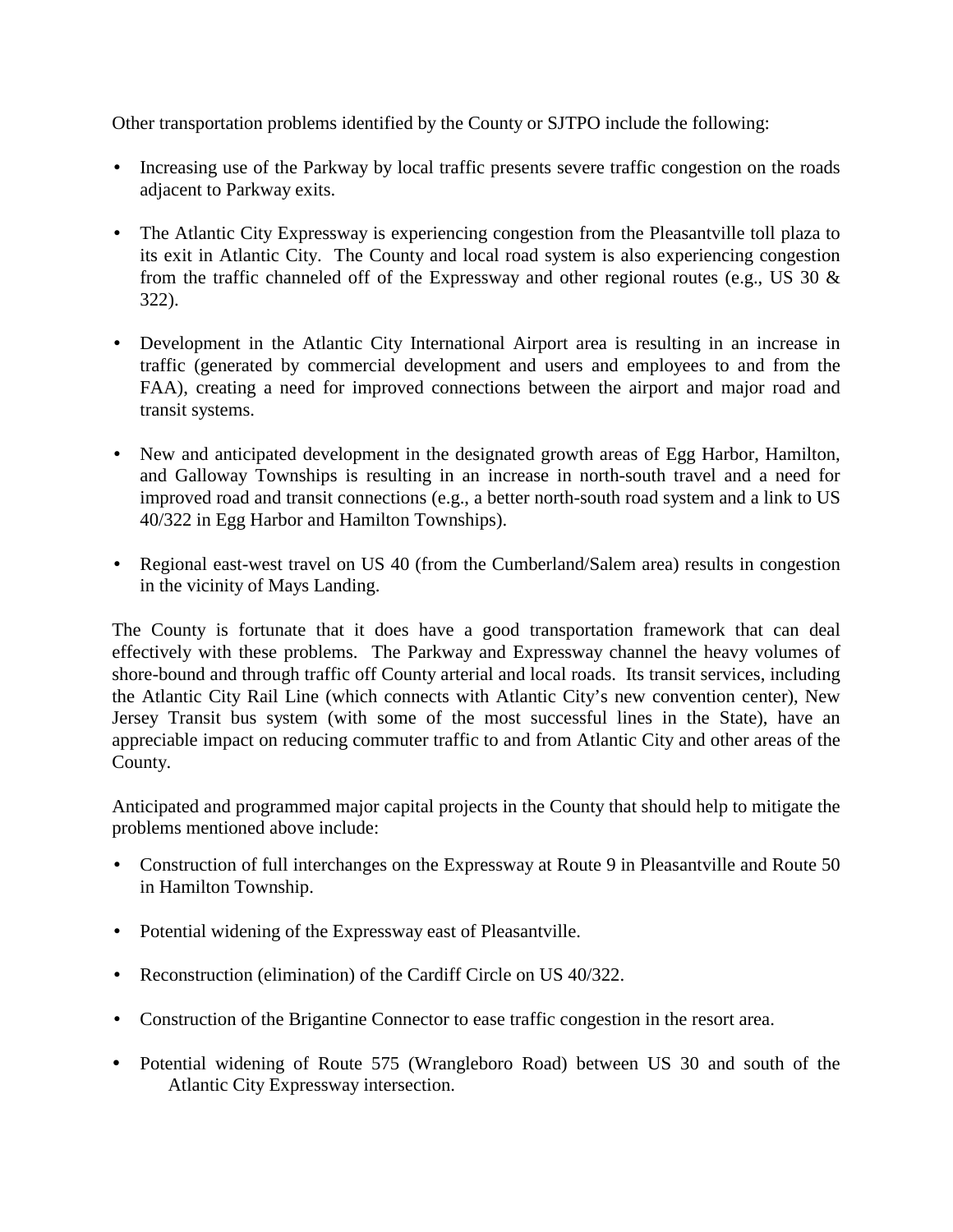The County continues to provide bonding, as well as Federal and State funding to complete projects identified in the County's Highway Improvement Plan and to coordinate with the SJTPO Transportation Improvement Plan (TIP) development process.

### **BUS SERVICE**

Although rural parts of the County have minimal service provided to transit dependents, mass transit in Atlantic County has proven to be a highly successful mode of travel for day-visitors, work commuters and others. This is particularly true on Absecon Island communities of Atlantic City, Ventnor, Margate, Longport and the island of Brigantine. Given the high volume of ridership in these areas, it does have an impact on reducing traffic volume and vehicular pollution. However, with the increasing population densities in the Pinelands and CAFRA growth areas it is time to assess new service to meet the increasing needs.

Local and regional routes serving Atlantic County are shown in Figures 3.3, 3.3A and and Table 3.7.New Jersey Transit provides fifteen fixed routes throughout Atlantic County with a total monthly ridership of 660,000 commuters. There are high ridership volumes on all of the intracounty routes providing service between Atlantic City and the island communities, and the 553 route providing service between Cumberland County and Atlantic City has proven to be one of the most successful regional routes in the State.

New Jersey Transit figures for June 1998 show that ridership for local and commuter trips are as follows:

|                 |                      | Ridership            | <b>Average Riders per Trip</b> |           |    |  |  |
|-----------------|----------------------|----------------------|--------------------------------|-----------|----|--|--|
|                 | Weekday              | Saturday Sunday      | Weekday Saturday Sunday        |           |    |  |  |
| Local           |                      | 15,000 12,300 10,000 |                                | 34.5 32.5 | 32 |  |  |
| <b>Commuter</b> | 12,500 12,300 10,700 |                      | 38                             | 37        | 32 |  |  |

Franchise bus service to Atlantic City peaked in 1986/1987 and has gradually leveled off at approximately 515,000 visitors per year. Rail travel also followed this trend during this period (while auto travel trips continued to increase). Air Travel has recently seen a marked increase at Atlantic City International Airport. This increase has been driven primarily by expansion of service by Spirit airlines and increased charter activity.

### **PARATRANSIT SERVICES**

New Jersey Transit (NJT) provides an "Access Link" program that is a paratransit service for passengers qualified under the Americans with Disabilities Act. NJT also provides shuttle service for casino employees from the Atlantic City Expressway parking area.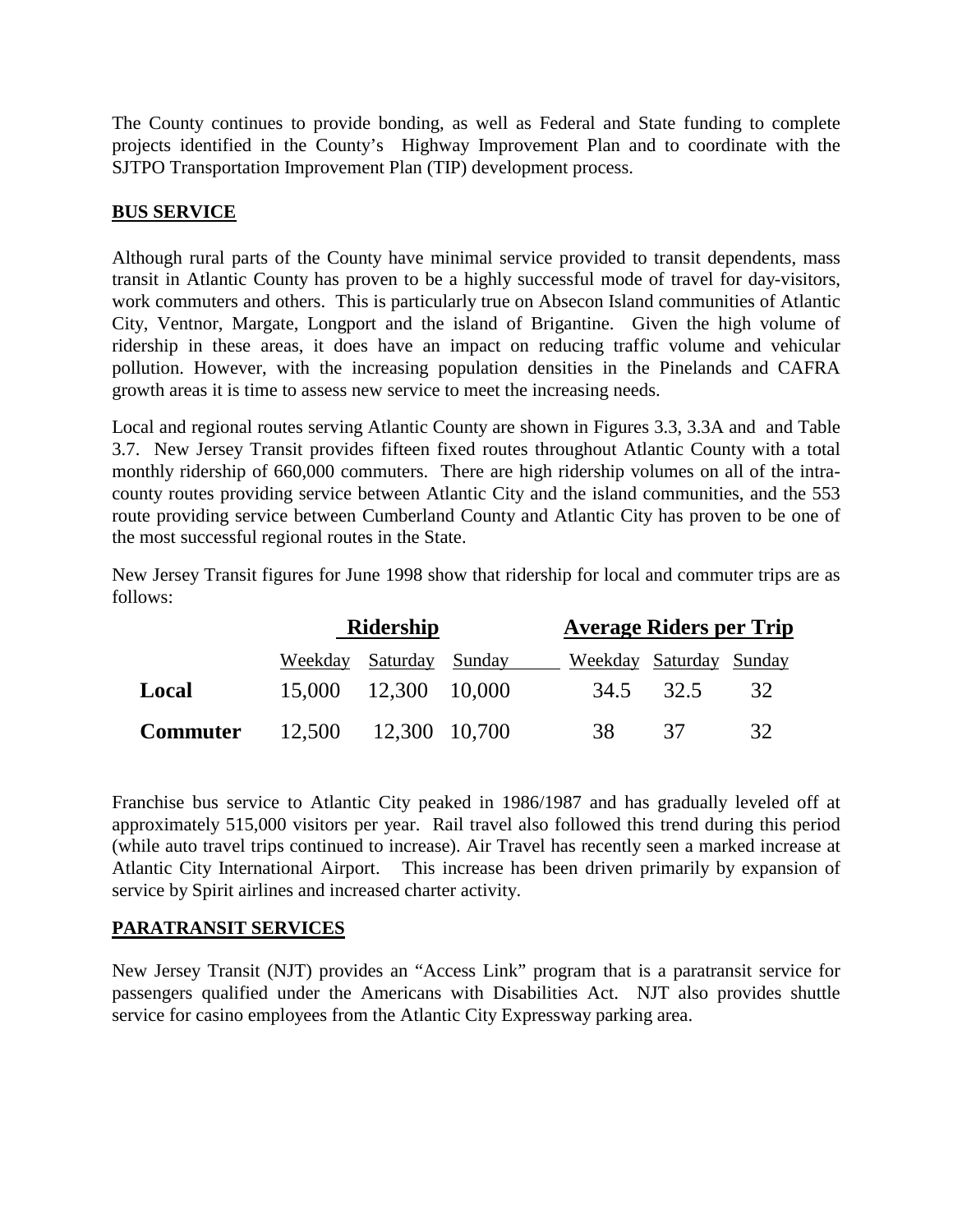The Atlantic County Department of Administration, Division of Intergenerational Services - Transportation Unit provides a number of transportation services (primarily demand responsive and subscription services). The Atlantic County Rural Transportation System (CARTS) provides these services for the area west of the Garden State Parkway and is typically on a fist-come first serve basis. The percentages of services are currently 90% subscription and 10% demand responsive. The bus services provided include those to nutrition service and employment placement centers, hospitals and clinics.

Atlantic City is also served by more than 190 jitneys providing transportation throughout Atlantic City, with ridership increasing steadily to more than 8 million passengers per year. This demand prompted the Atlantic City Jitneyman's Association to request and receive Federal funding for a new, alternative fuel Jitney Fleet. All 190 propane vehicles are now on the street resulting in better-running vehicles and reduced emissions.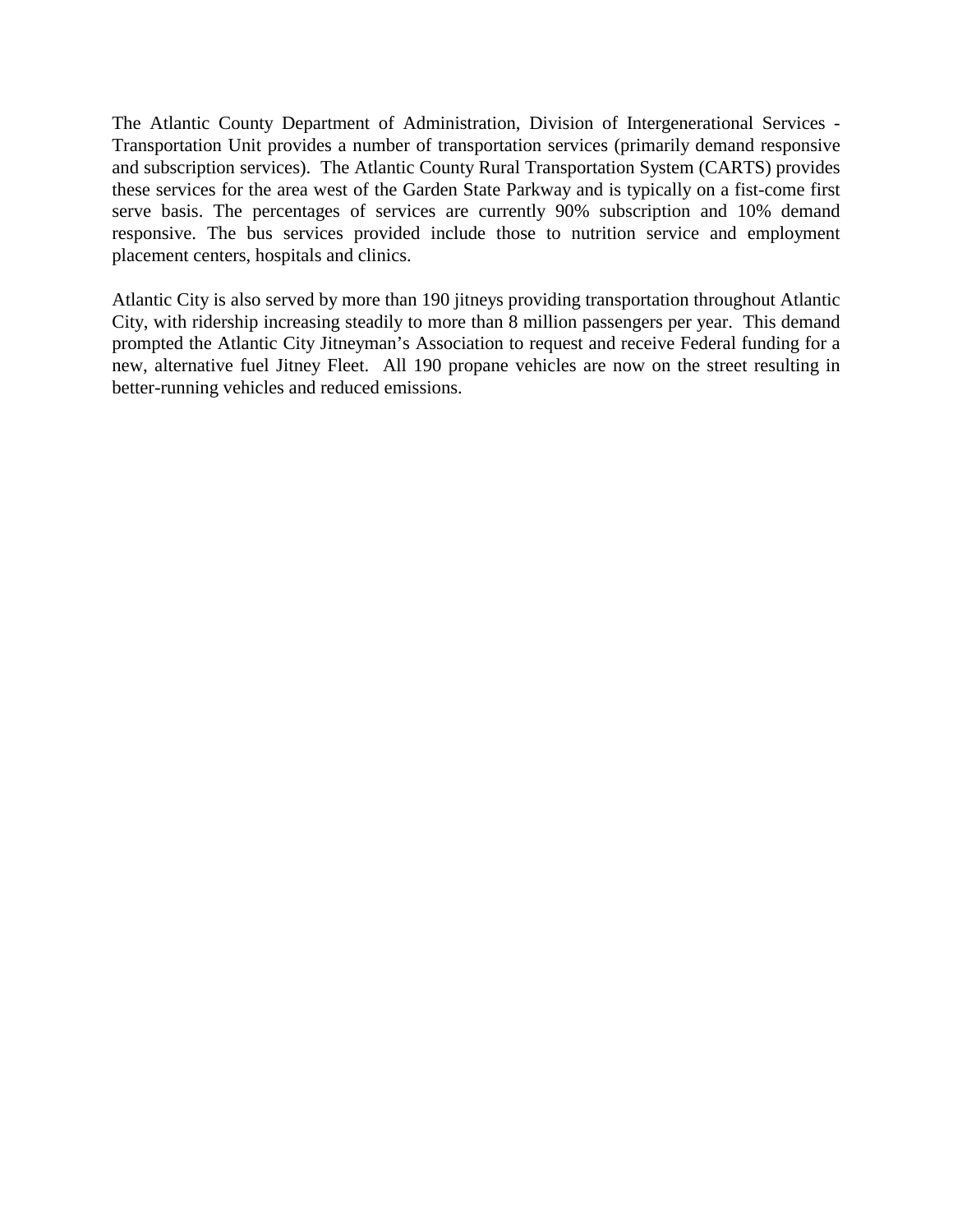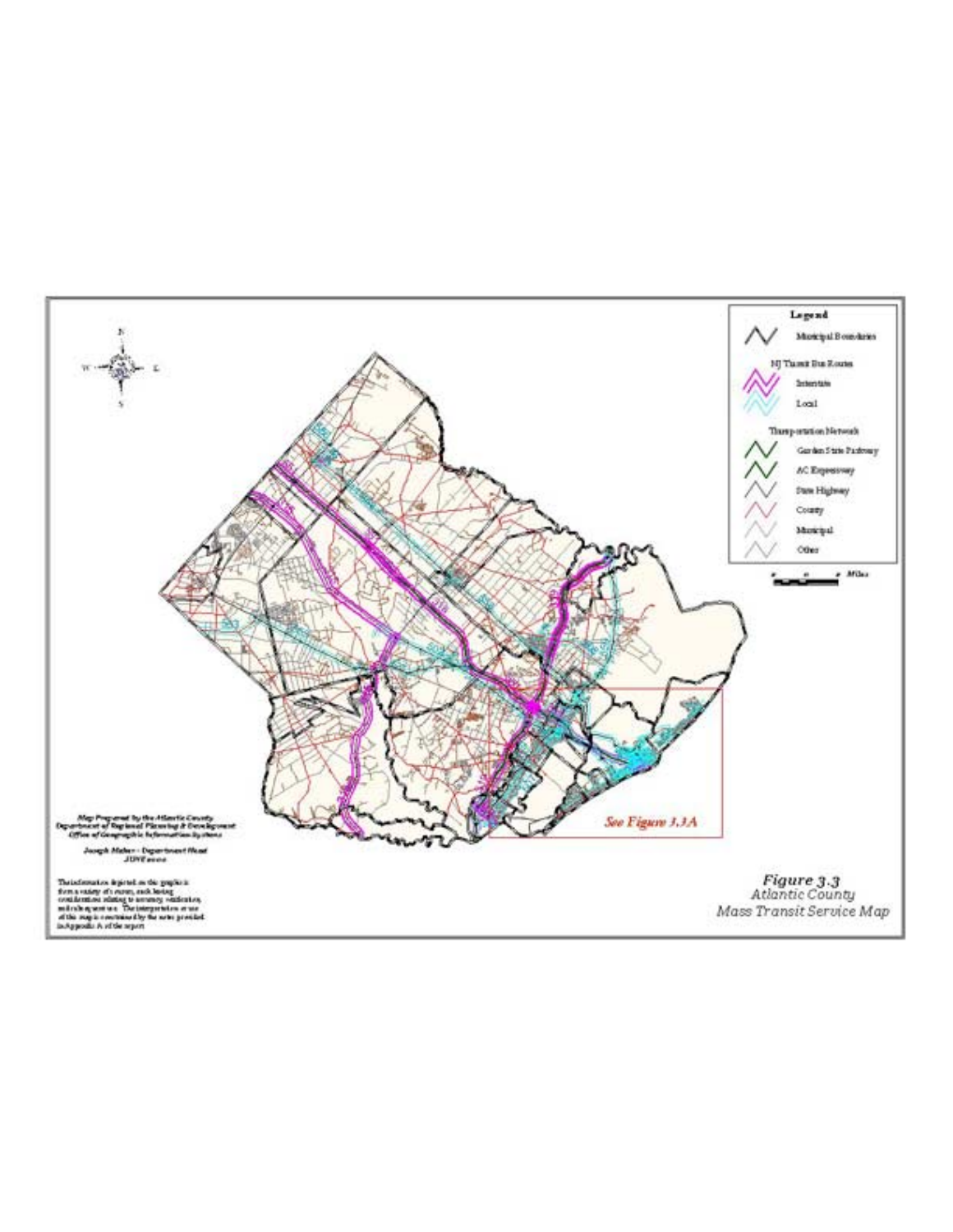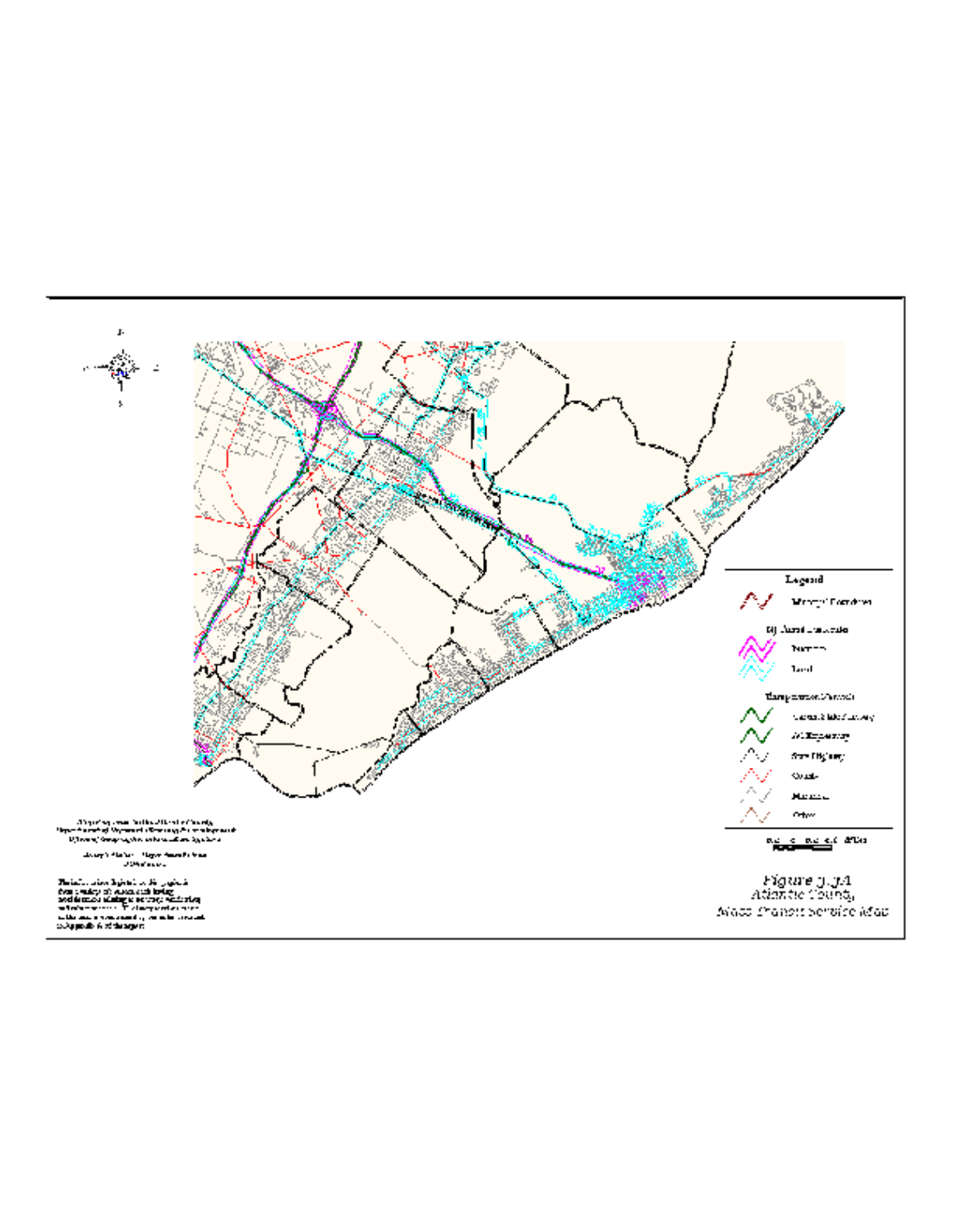|             | SERVICE BETWEEN ATLANTIC CITY AND OTHER COUNTY LOCATIONS   |                             |  |  |  |  |  |  |
|-------------|------------------------------------------------------------|-----------------------------|--|--|--|--|--|--|
| <b>LINE</b> | <b>LOCATION</b>                                            | <b>PASSENGERS - ONE WAY</b> |  |  |  |  |  |  |
|             |                                                            | $(11/99 - typical day)$     |  |  |  |  |  |  |
| 501         | <b>Brigantine</b>                                          | 1,109                       |  |  |  |  |  |  |
| 502         | <b>Atlantic County Community College, Cardiff Shopping</b> |                             |  |  |  |  |  |  |
|             | Center, and the Hamilton Mall                              | 2,551                       |  |  |  |  |  |  |
| 504         | <b>Bungalow Park, Ventnor</b>                              | 913                         |  |  |  |  |  |  |
| 505         | Ventnor, Margate, and Longport                             | 4,695                       |  |  |  |  |  |  |
| 507         | Pleasantville and Northfield                               | 2,512                       |  |  |  |  |  |  |
| 508         | Richard Stockton College of New Jersey                     | 1,752                       |  |  |  |  |  |  |
| 509         | <b>Linwood and Somers Point</b>                            | 999                         |  |  |  |  |  |  |
|             | SERVICE BETWEEN ATLANTIC CITY AND REGION                   |                             |  |  |  |  |  |  |
| 551         | Philadelphia                                               | 2,081                       |  |  |  |  |  |  |
| 552         | Cape May County                                            | 1,174                       |  |  |  |  |  |  |
| 553         | <b>Cumberland County</b><br>3,809                          |                             |  |  |  |  |  |  |
| 554         | Lindenwold, Camden County                                  | 2,200                       |  |  |  |  |  |  |
| 559         | Lakewood, Ocean County                                     | 2,040                       |  |  |  |  |  |  |

**Table 3.7 New Jersey Transit Bus Lines**

Source: New Jersey Transit.

### **RAIL SERVICE**

Passenger Service: New Jersey Transit is the primary rail service provider of commuter service in Atlantic County (AMTRAK discontinued its Philadelphia to Atlantic City service in 1995). The Atlantic City Rail Line runs between 30<sup>th</sup> Street Station in Philadelphia and the New Atlantic City Rail Terminal. Along its route it connects with commuter service providers such as SEPTA, AMTRAK and the PATCO Hi-speed line in Lindenwold. The stops along the mainline are in Cherry Hill, Lindenwold, Atco, Hammonton, Egg Harbor City, and Absecon. The rail line experienced a 26.7 percent increase (a total of 123,893 passengers) in 1997, which can partially be attributed to the fact that the rail terminal is adjacent to the new Atlantic City Convention Center.

**Freight Service:** CONRAIL and the Southern Railroad Company of New Jersey provide most of the freight services in Atlantic County. The Cape May Line, the main Conrail freight line in the County, follows a north-south route from Hammonton to Corbin City. The County's other major freight carrier, Southern Railroad Company of New Jersey, operates approximately 75 miles of track with three branches (Swedesboro to Salem, and Winslow to Vineland and Pleasantville). The Winslow Junction to Atlantic City line that branches off in Pleasantville services the Pleasantville Urban Enterprise Zone (the line experienced a 60% increase in freight business in the 1996-1997 period).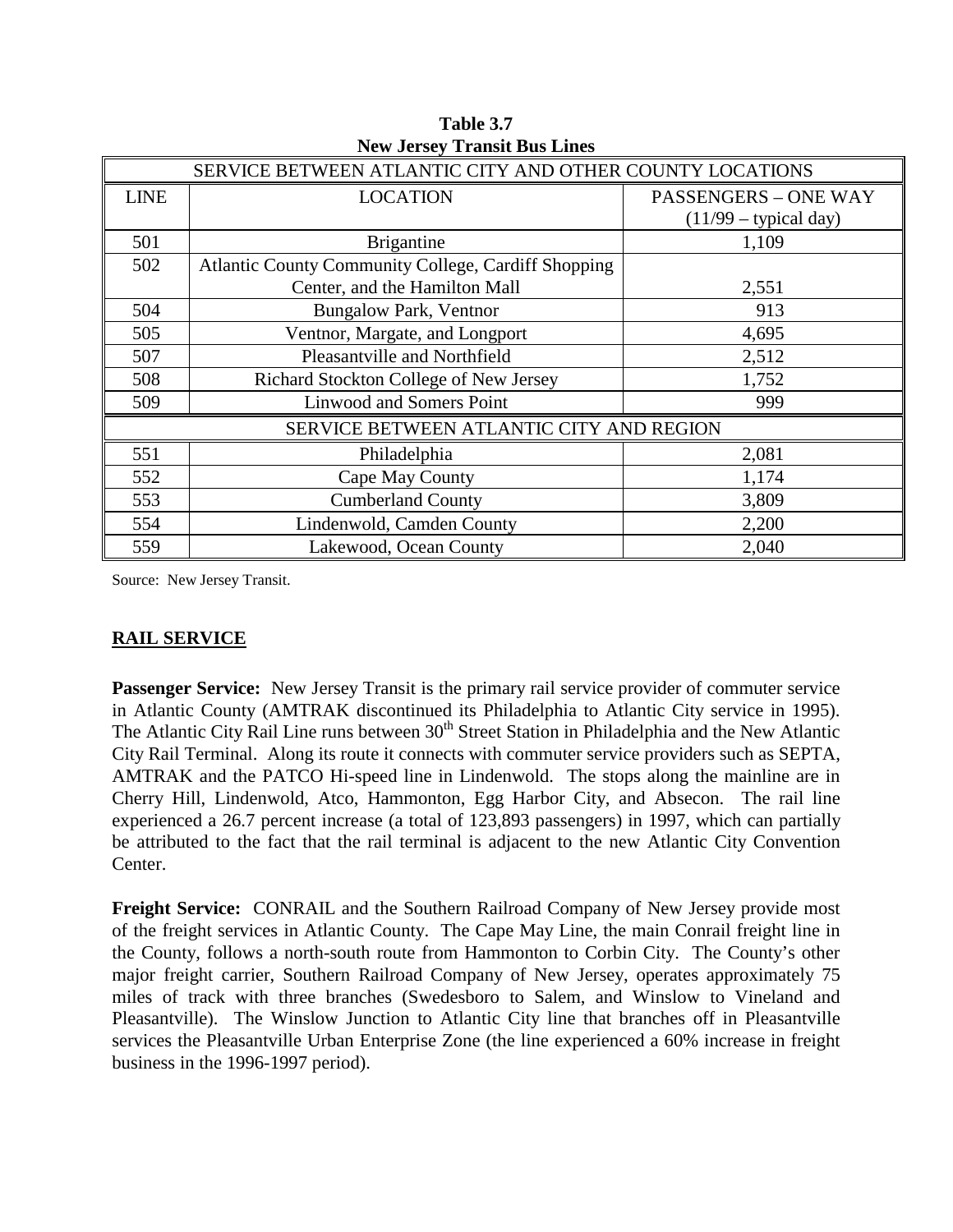Rail freight should become more competitive with other modes of freight transportation since ownership of the CONRAIL line at Winslow has been split between Norfolk Southern and CSX.

## **AVIATION**

Atlantic City International Airport is located in Egg Harbor, Hamilton and Galloway Townships in the vicinity of Wrangleboro and Tilton Roads. It is bordered on the south by the Atlantic City Expressway, on the north by US Route 30 and on the west by County Route 575. The airport consists of 5,143 acres owned by the Federal Aviation Administration (FAA) and 84 acres owned by the South Jersey Transportation Agency (SJTA). On the 84 acres owned by SJTA is a civil passenger terminal and civil aviation support facilities.

The Airport provides commercial airline services to cities throughout the U.S.. Also available are charter and general aviation services. The Airport is fully equipped to handle all weather commercial aviation operations. The Airport has three carriers providing service to more than 75 cities worldwide and also provides a nominal amount of air freight service (the majority of the region's air cargo transactions take place at the Philadelphia International Airport).

It recently completed a \$17.7 million dollar expansion project that doubled the airport terminal (to 78,000 square feet) and the runway apron. As mentioned, a complete renovation of the primary runway is presently underway at a cost of \$11.8 million dollars. Additional electrical and taxiway work is in final design with an estimated construction cost of \$7.5 million dollars with a start in the fall of 2000. A new automobile parking garage is also due to start in the fall of 2000 together with renovation of the vehicle parking lots. Final plans are also in process for an airport hotel-motel to be built in 2001. The customer parking area was expanded to accommodate 600 more parking spaces, and a restaurant and several other amenities were added. In 1992, SJTA purchased Atlantic City's Civil Air operation that includes the runways, primary aviation buildings and grounds. In 1998, SJTA acquired full control and maintenance of the runways.

Activity at the Airport involves more than commercial aviation. Most of the 5,143 acre site is owned by the William J. Hughes Technical Center, a major facility for aviation safety research and development. The New Jersey Air National Guard is located at the Technical Center and the SJTA leases 2,100 acres from the Technical Center.

The SJTA leases approximately 2,500 acres of the Airport from the FAA that includes all the runway-taxiway systems and several aviation support facilities. On the remaining FAA owned acres the FAA has its national aviation research, test, and evaluation facility which employs over 2,000 federal and contractor personnel.

The New Jersey Air National Guard (NJANG) leases approximately 267 acres from the FAA. The NJANG has a Wing of F-16 fighter aircraft that support U.S. Air Force missions.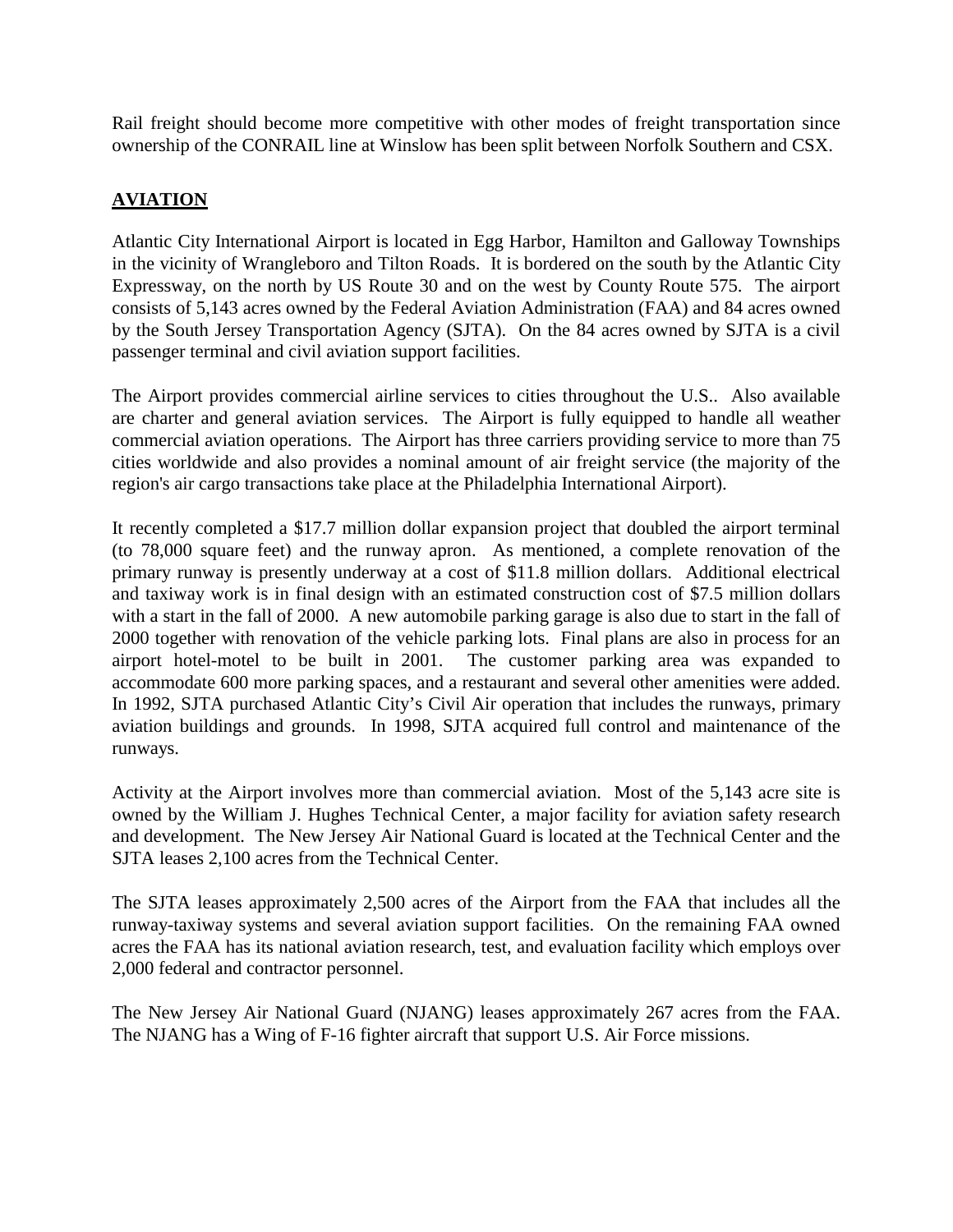Bader Field, located on US 40/322 in Atlantic City and the Hammonton Municipal Airport on Columbia Road (CR 693), provides additional general aviation facilities for the County. These airports also provide charter, instructional, and recreational flying.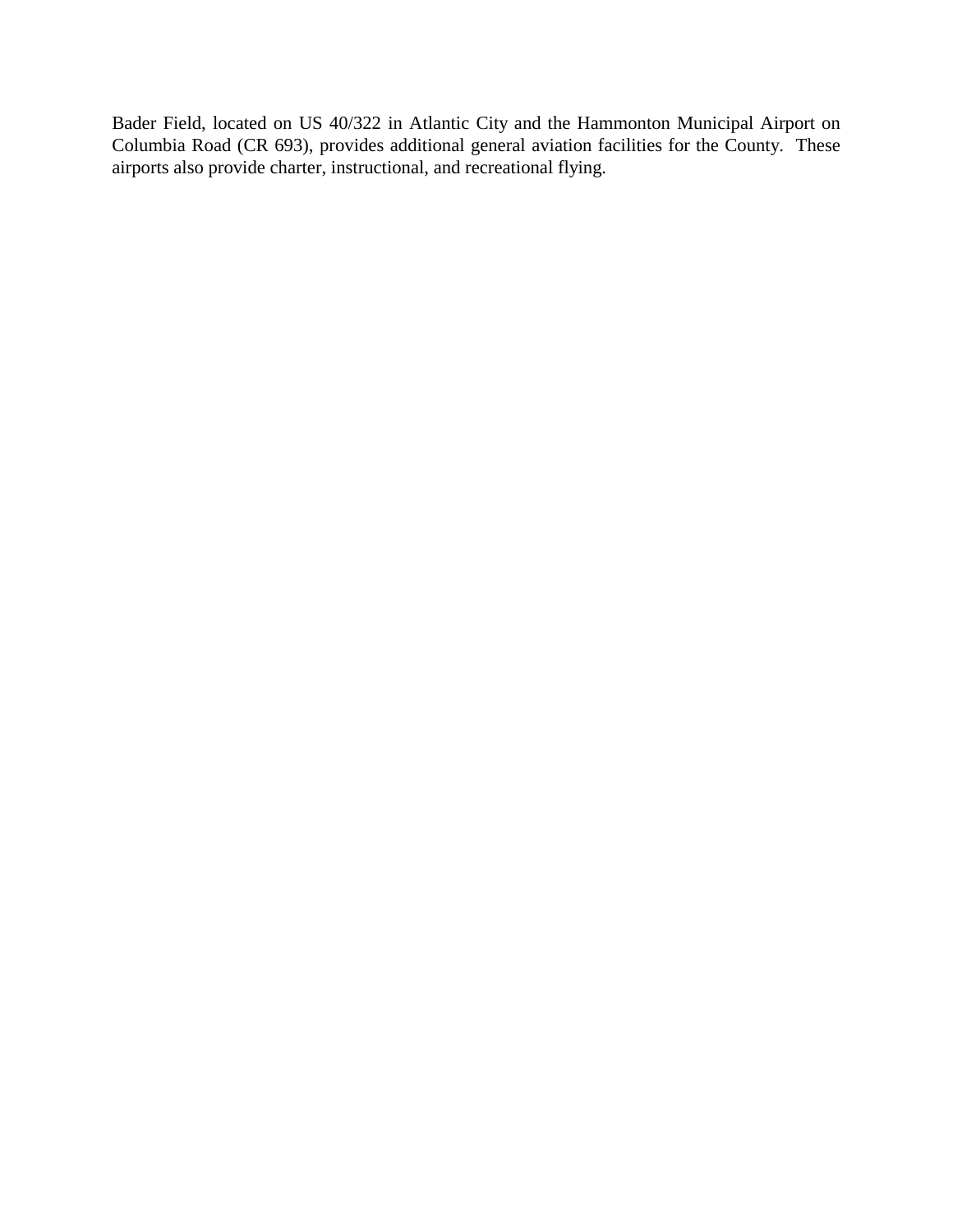#### **AIR QUALITY**

The problems of increasing traffic volumes extend beyond congestion and accidents. Vehicle emissions can create ozone smog, carbon monoxide (CO), and other pollutants that can negatively affect health and the quality of life. Ozone is created when hydrocarbons and nitrogen oxides from emissions react in sunlight and carbon monoxide is formed by incomplete vehicular fuel consumption.

The transportation planning process is required to address the vehicular emission/pollution problem. The Federal Environmental Protection Agency has established standards for pollution such as CO and ozone (as well as the emission pollutants that create ozone). The SJTPO Regional Transportation Plan must demonstrate conformity with EPA Clean Air standards or risk losing State and Federal funding for transportation projects.

Atlantic County, which is included in the Atlantic/Cape May air quality region, is in attainment for CO and currently is in attainment for ozone. Air quality regions that exceed these standards will have difficulty in securing approval for any projects that could result in a significant increase in vehicular emissions (such as new roads or construction of additional travel lanes).

There are currently four air quality monitoring stations in Atlantic County (one each in Nacote Creek and Somers Point, and two in Atlantic City). Table 3.8 references the Atlantic County monitoring locations and pollutants monitored.

| Auantic County All Quanty Monitoring Locations                                                |                                                                                            |                                    |  |  |  |  |  |
|-----------------------------------------------------------------------------------------------|--------------------------------------------------------------------------------------------|------------------------------------|--|--|--|--|--|
| <b>LOCATION</b>                                                                               | <b>ADDRESS</b>                                                                             | <b>PARAMETERS</b>                  |  |  |  |  |  |
| <b>Atlantic City</b>                                                                          | 2100 Pacific Avenue                                                                        | CO.                                |  |  |  |  |  |
| <b>Atlantic City</b>                                                                          | Missouri and Baltic Avenues                                                                | PB,TSP, IP, TM, and S&N            |  |  |  |  |  |
| Nacote Creek                                                                                  | Brigantine Wildlife Refuge                                                                 | SO <sub>2</sub> and O <sub>3</sub> |  |  |  |  |  |
| Somers Point                                                                                  | Marina, Woodlawn Avenue                                                                    | SO <sub>2</sub>                    |  |  |  |  |  |
| <b>DEFINITIONS</b>                                                                            |                                                                                            |                                    |  |  |  |  |  |
| CO:<br>Carbon Monoxide - A colorless, odorless gas resulting from the incomplete oxidation of |                                                                                            |                                    |  |  |  |  |  |
|                                                                                               | carbon; found, for example, in mines and automobile exhaust; poisonous to animals.         |                                    |  |  |  |  |  |
| Inhalable Particulates.<br>IP:                                                                |                                                                                            |                                    |  |  |  |  |  |
| O3:<br>Ozone: - An unstable blue gas with a pungent odor.                                     |                                                                                            |                                    |  |  |  |  |  |
| PB:<br>Lead - A chemical element.                                                             |                                                                                            |                                    |  |  |  |  |  |
| $S&N$ :<br>Sulfates and nitrates - Salts of sulfuric and nitric acid.                         |                                                                                            |                                    |  |  |  |  |  |
| $SO2$ :                                                                                       | Sulfuric Dioxide - A toxic, irritating, colorless gas soluble in water, alcohol and ether. |                                    |  |  |  |  |  |
| TM:                                                                                           | Trace Metals - the other metals reported, include Cd - Cd - Cadmium, Cr - Chromium,        |                                    |  |  |  |  |  |
|                                                                                               | Cu - Copper, Fe - Iron, Mg - Magnesium, Mn - Manganese, Ni - Nickel, and Zn - Zinc.        |                                    |  |  |  |  |  |
| TSP:<br>Total Suspended Particulates.                                                         |                                                                                            |                                    |  |  |  |  |  |

**Table 3.8 Atlantic County Air Quality Monitoring Locations**

Source: 1996 Air Quality Report, New Jersey Department of Environmental Protection, Bureau of Air Monitoring and McGraw - Hill Dictionary of Terms.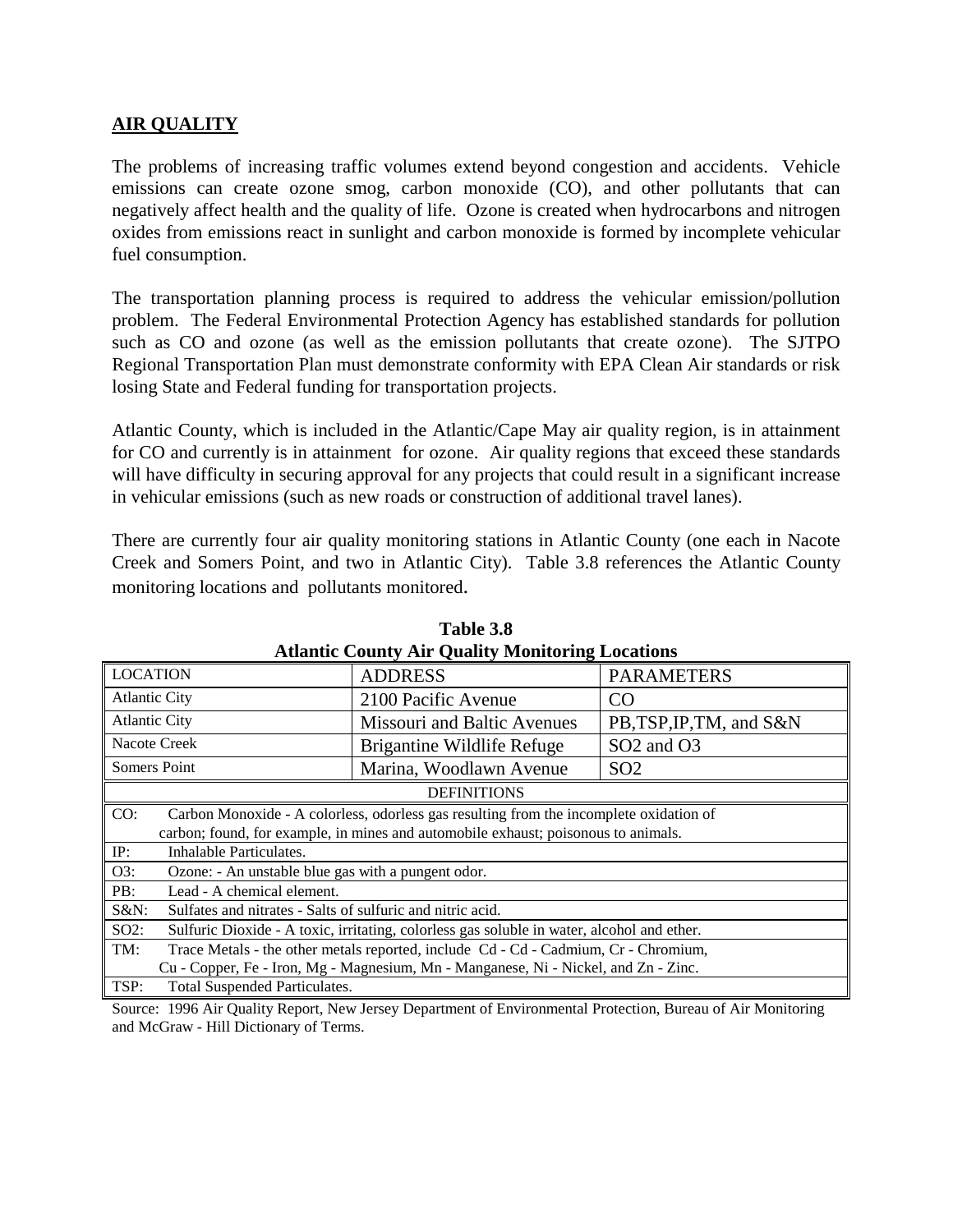# **B. County Transportation Plan**

The County Transportation Plan contained in this section is, in part, an update of the Transportation element of the 1987 Atlantic County Master Plan. It is based on various studies undertaken or commissioned by the County and other plans and studies, as follows:

- SJTPO Regional Transportation Plan (1987)
- New Jersey State Development and Redevelopment Plan (1992)
- Atlantic County Suburban Initiatives Project (1993)
- Atlantic County Bicycle Element (1995) See Open Space Recreation Plan
- Atlantic City International Airport Highway Needs Study

The County Transportation Plan element includes Plan Goals and Policies, and the County Circulation Plan. The County Circulation Plan agrees with the Transportation Plan Goals and Policies located in Chapter IV of the Master Plan.

## **THE COUNTY CIRCULATION PLAN**

The County Circulation Plan map includes the functional classification of the County road system, and all proposed new roads and major improvements (as discussed in the T-Policy section). The roadway design standards and regulations (e.g., relating to proposed minimum road lane, shoulder and right-of-way widths, and requirements for sight distance easements and deceleration lanes) generally refer to the Circulation Plan. Even without any proposed new roads, the future functional classification system represents a circulation plan element for the County road system that specifies the ideal or design travelway and road right-of-way for each road classification. This system is implemented through the County development review process and various County capital improvement programs.

The Circulation Plan and future functional classification system can be seen in Figure 3.4 and Figures 3.4A- 3.4E. The levels of classification are:

- Atlantic City Expressway/Garden State Parkway Tollroads Limited access highways managed by Authorities.
- Other State/US Routes (US 30, US 40, US 206, and NJ 50)- Unlimited or semi-limited access regional routes.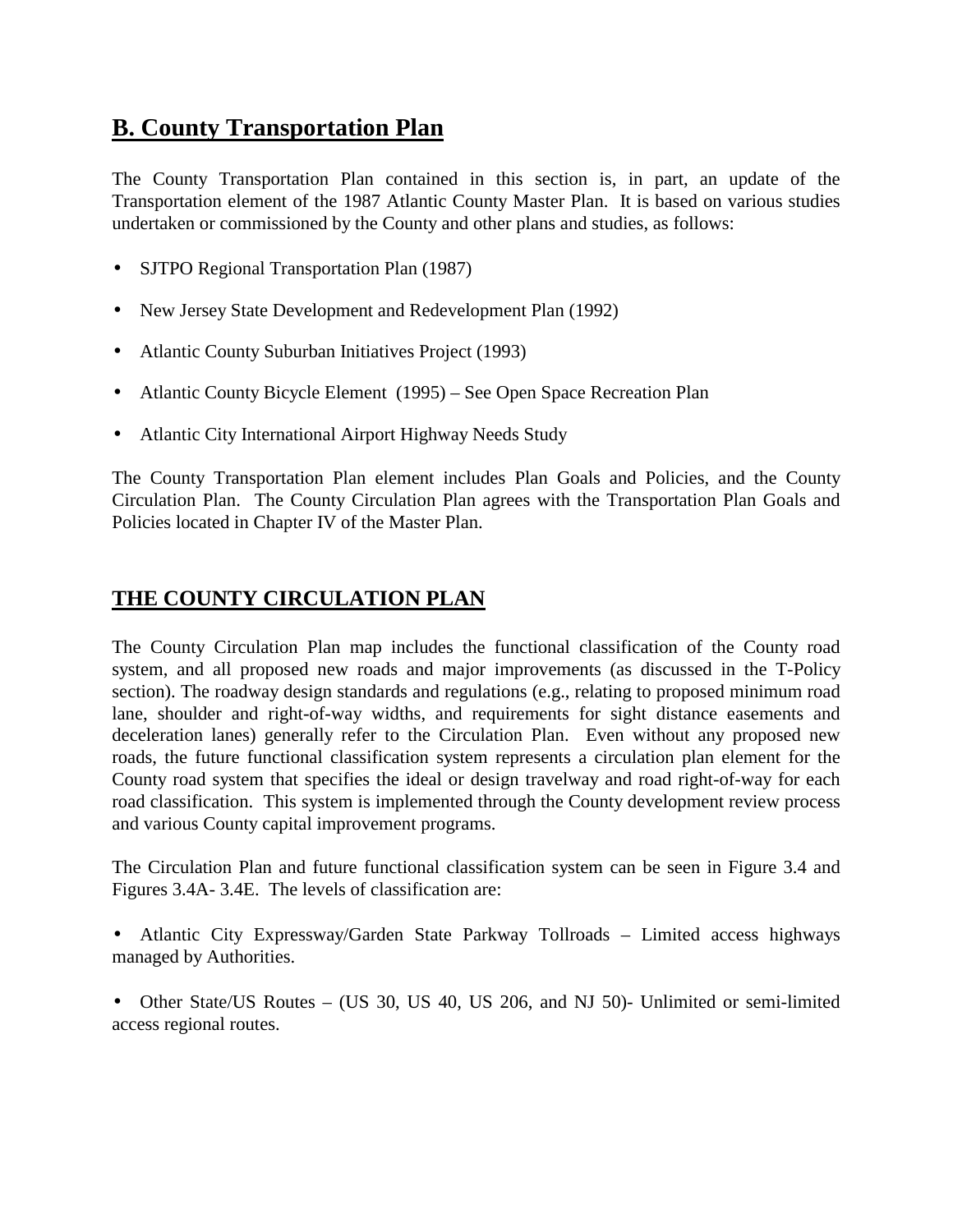• County:

• Arterial Roads - are intended for mobility (i.e., moving traffic at relatively high speeds over long distances) and serve to connect the collector system with County collector routes.

• Collector Roads – connect the arterial system with the County minor collector and local municipal roads.

• Minor Collector Roads - Provide access to land uses and serve as connectors between the collector and municipal road system.

**Major Road improvements** included on the Circulation Plan and are depicted in Figure 3.5.:

- The Buena-Weymouth Connector (Policy 2).
- West Jersey Avenue Route 40/322 Connector (Policy 3 proposed new road).
- Improved Route 575 Corridor (Policy 4).
- New or Completed interchanges on the Garden State Parkway (Policy 5).

• New road link connecting the Expressway with the Atlantic City International Airport (Policy 6).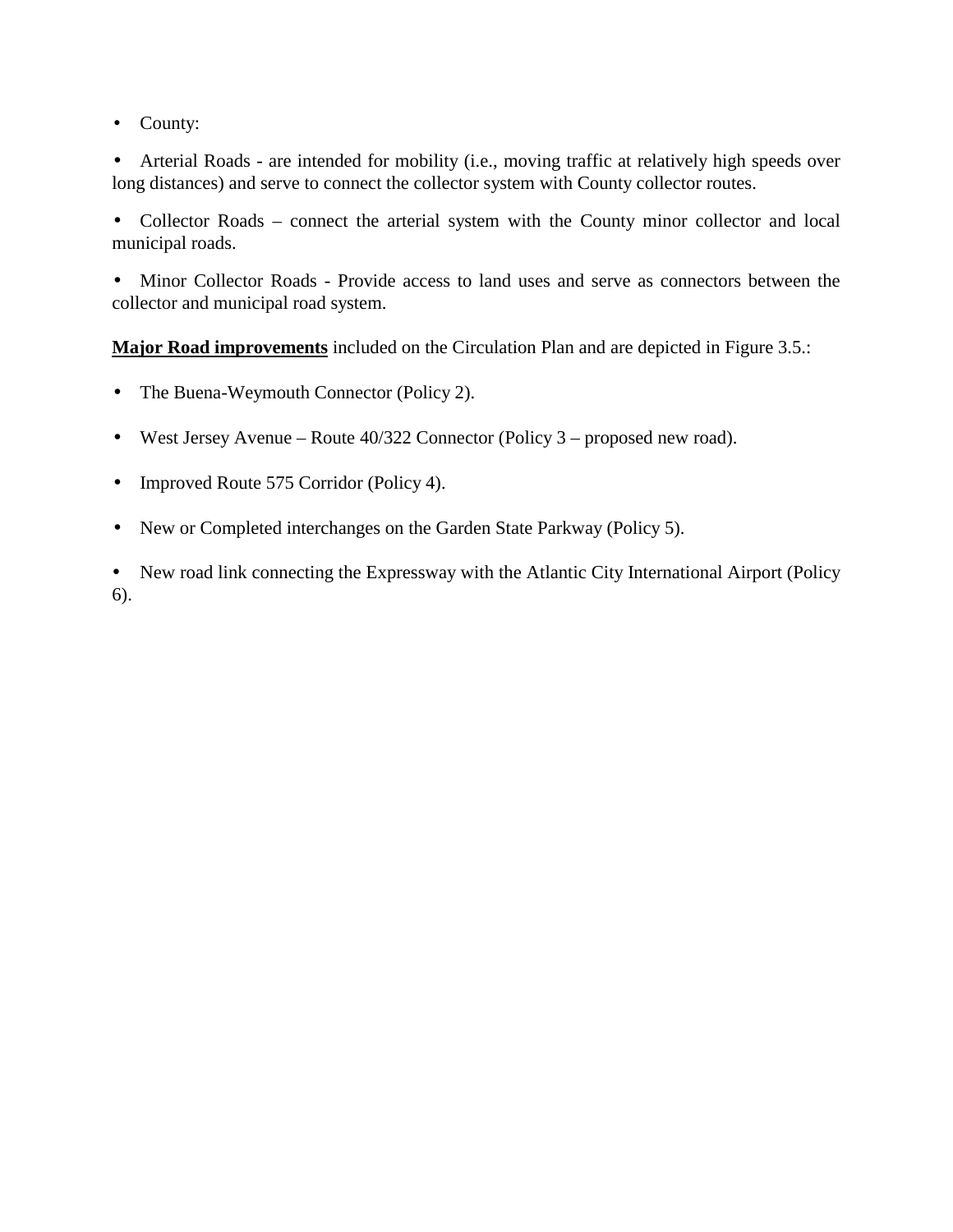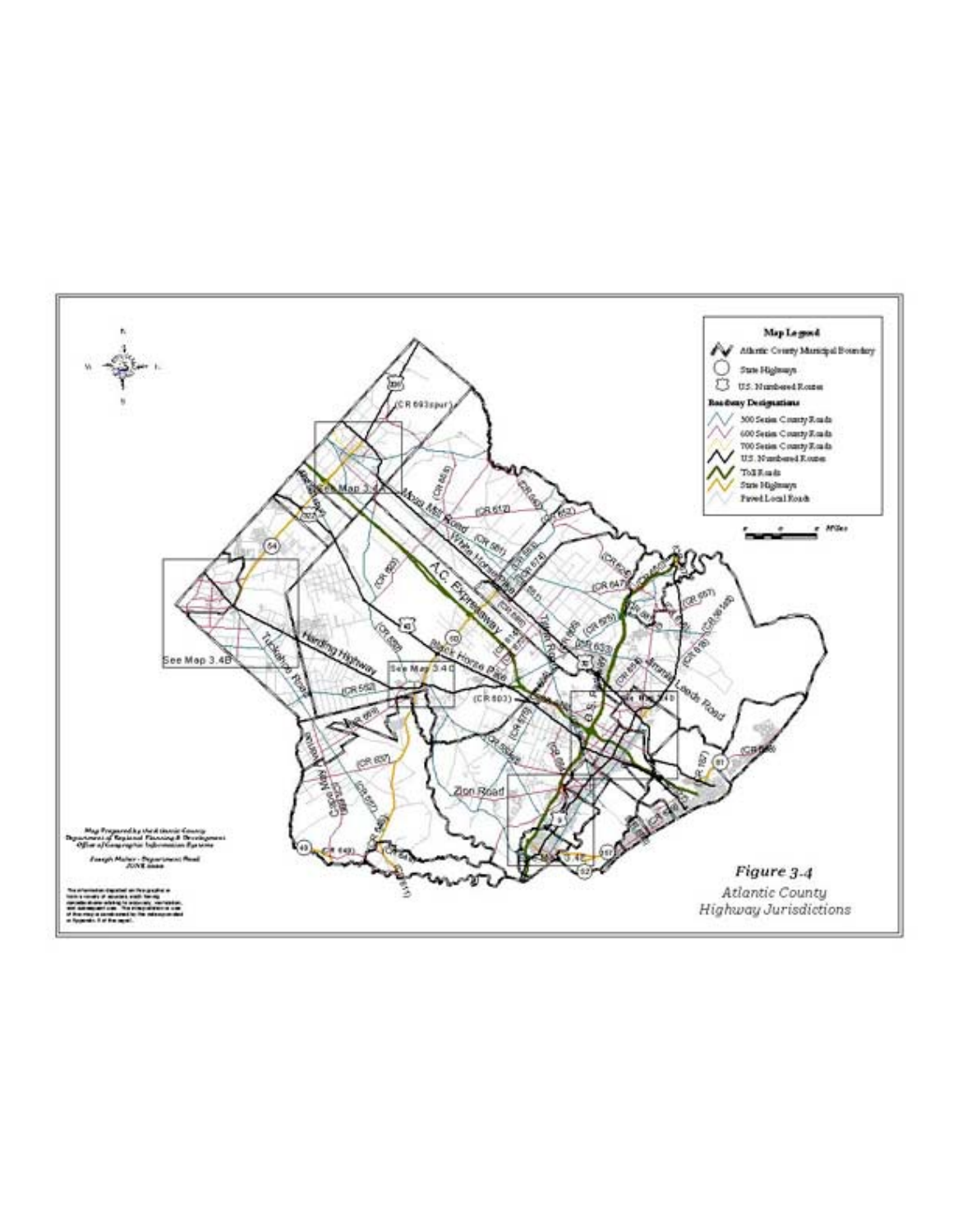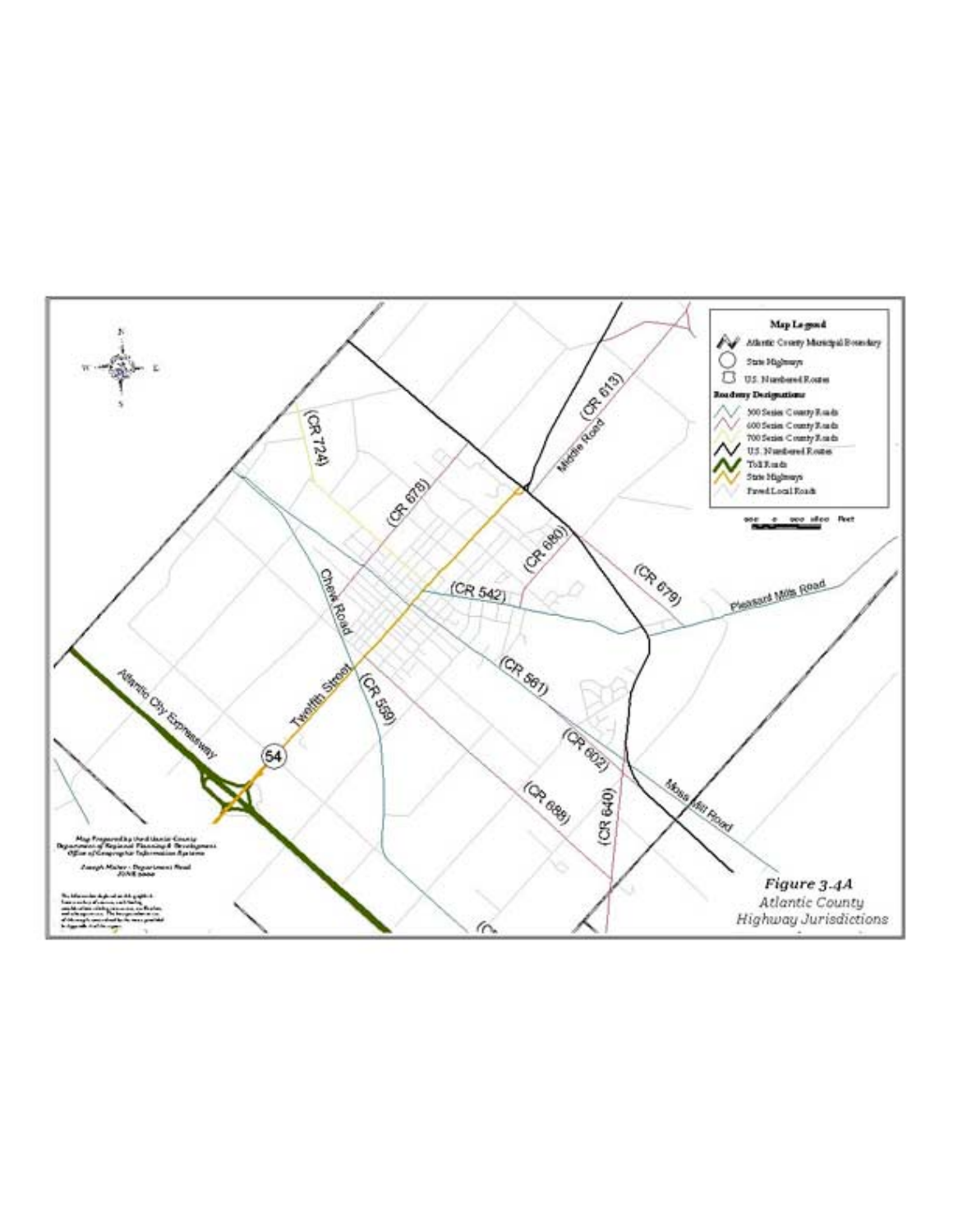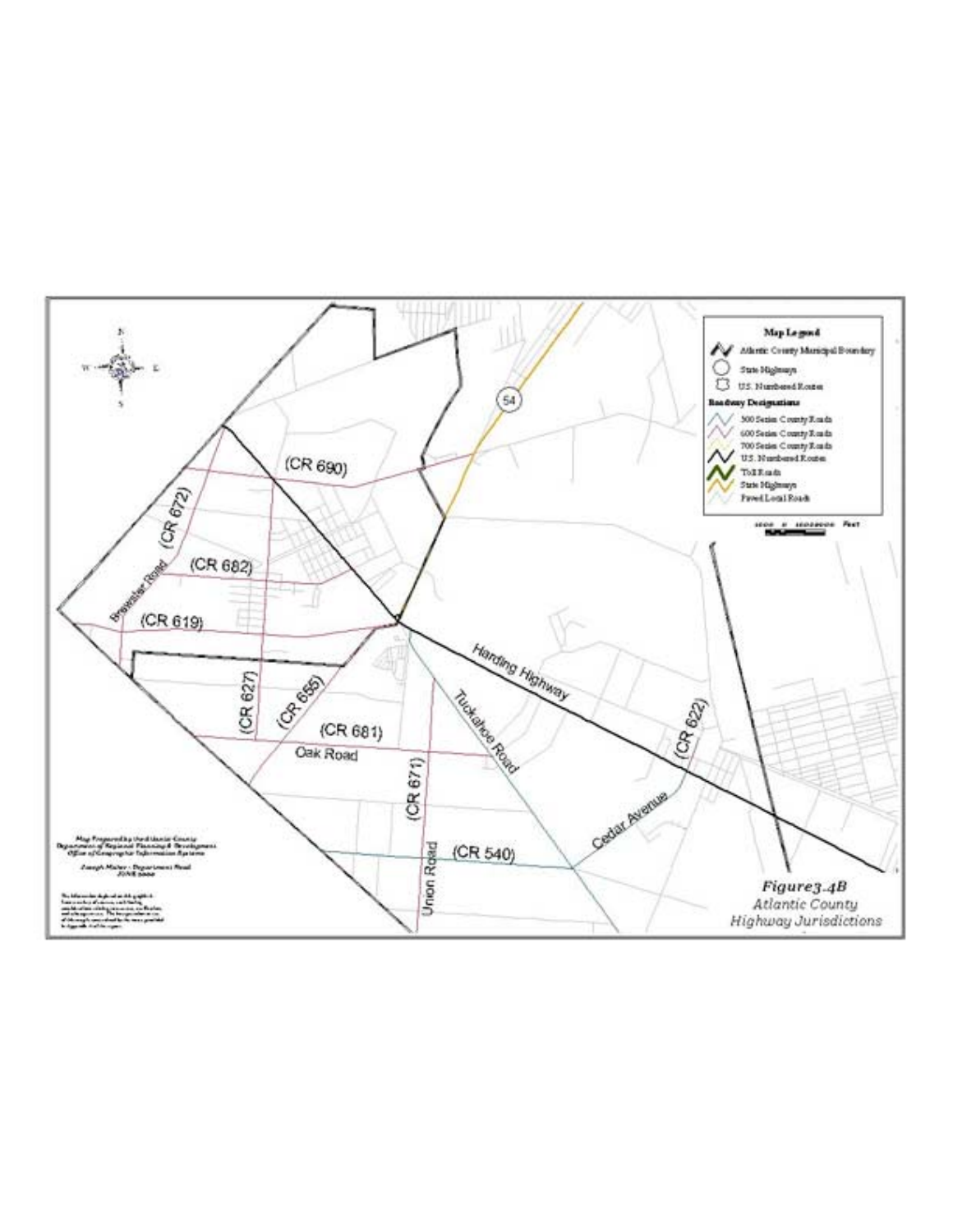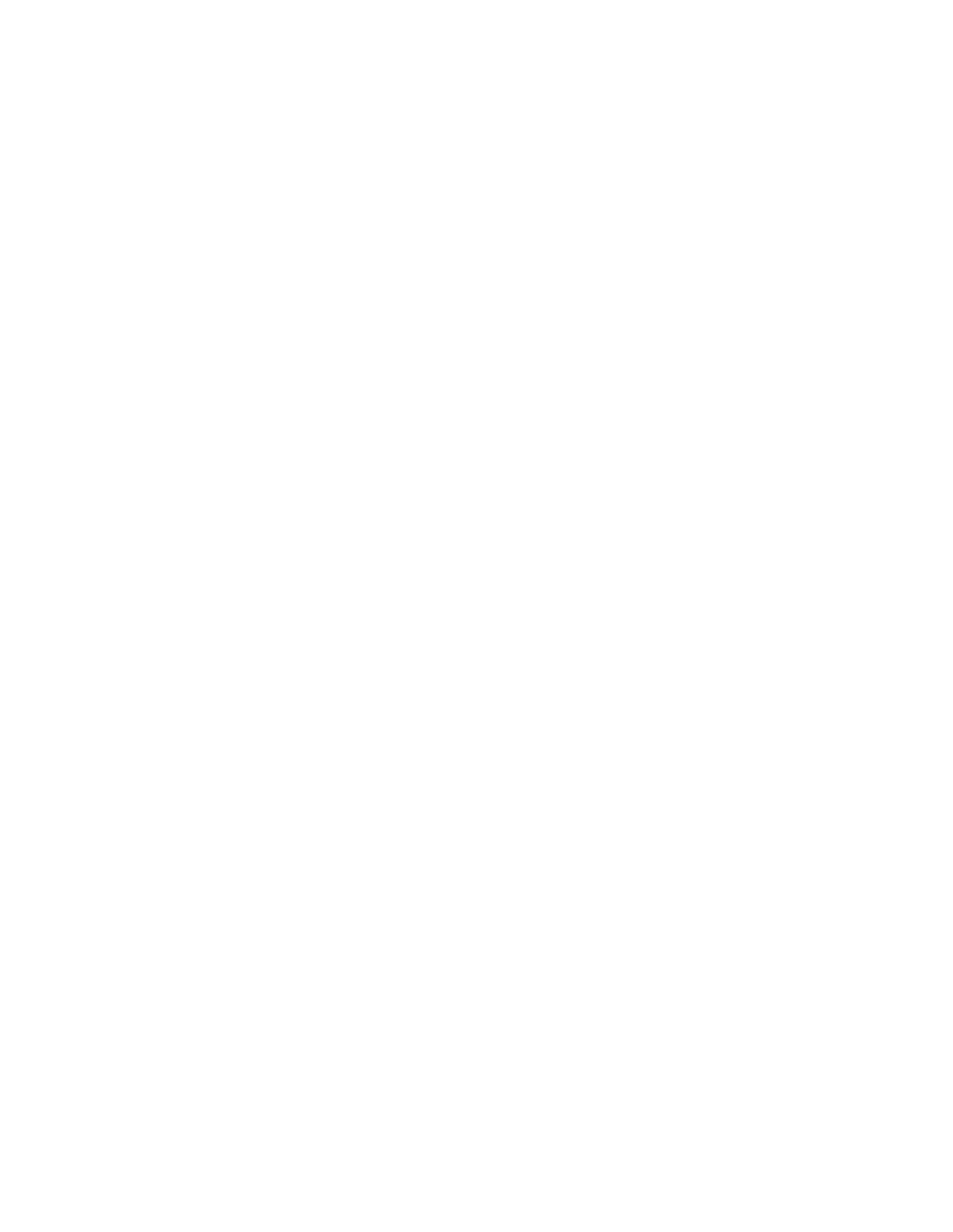## **WASTEWATER MANAGEMENT**

 In 1979, the County's Department of Planning and Economic Development prepared the Atlantic County Water Quality Management Plan (WQMP). This was in response to section 208 of the Federal Water Pollution Control Act and the New Jersey Water Quality Planning Act. In 1989, Atlantic County was designated as the Water Quality Management Planning Agency for the area in accordance with the regulatory framework adopted by the New Jersey Department of Environmental Protection.

The responsibility for treatment was established under the Atlantic County Sewerage Authority. This agency developed the Coastal area wastewater collection system and built the City Island Sewage Treatment Plant. This regional sewage treatment plant was a major event in the improvement of water quality in the ocean and bays of Atlantic County.

In the subsequent development of the casino industry, Atlantic County was prepared to handle the tremendous increase in wastewater flows generated by the visitors and employees brought to Atlantic City. The capacity of the City Island Treatment Plant is still a key element in the future development of Atlantic County.

Population projections place 82 percent of the existing and future populations living east of New Jersey Route 50. This places the burden of planning to accommodate the wastewater generated from this future growth on the Atlantic County Utility Authority's City (ACUA) Island Treatment Plant.

The City Island Treatment Plant has increased average flows from 25 million gallons per day (MGD) in 1988 to 31 MGD in 1998. The highest daily average flow was 36 MGD in May, 1998.

Table 3.9 records the daily average flows at the City Island Treatment Plant. Since the monthly flows exceed 80 percent of the rated capacity, a capacity assurance study is being proposed by the ACUA to determine if additional wastewater could be treated without a major capital expansion.

The distribution and intensity of development throughout the County are both dependent on the capacity of the existing wastewater management systems, proposed upgrades, and service areas. This has been particularly evident in the Pineland's Regional Growth Areas of the County. Residential, commercial and/or industrial development have interrelated effects on a variety of public issues. Therefore, it is imperative that the County properly plan its sewer collection systems. The following sections briefly describe the three (3) sewer planning regions in the County. These regions are graphically depicted in Figure 3.6.

Several factors were considered in designating the County sewer service areas. Some of these factors include existing infrastructure locations, population densities, land use, municipal zoning and problem areas as identified by the Atlantic County Board of Health and various municipal WMP's. The Pinelands Commission and the State's Coastal Management Program, including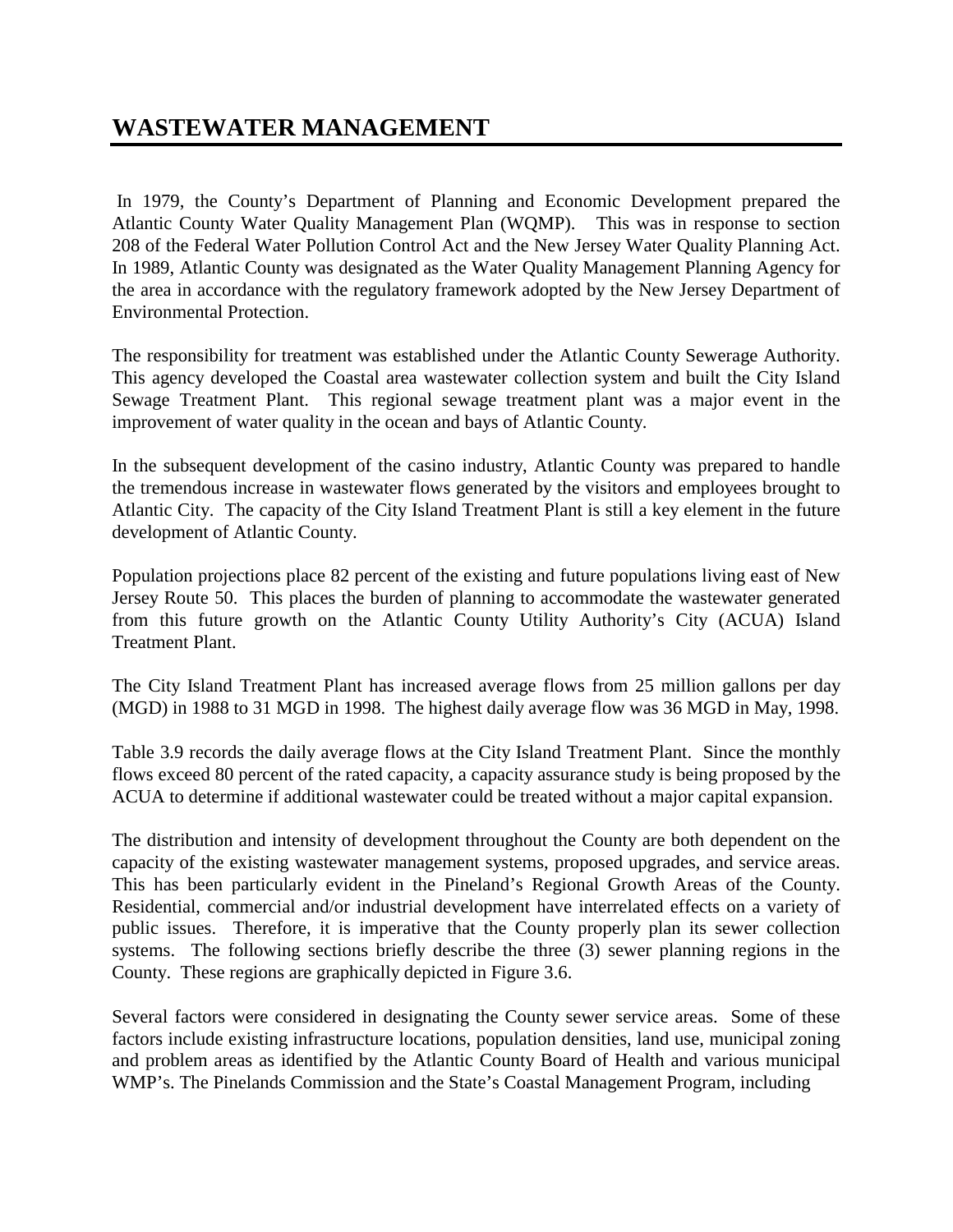Coastal Area Facilities Review Act (CAFRA), Waterfront Development Law, and the Wetlands Act of 1970 as administered by the NJDEP all have a significant influence on the development of land within the County. These agencies guide the intensity of development throughout most of the County. However, land use regulations within the sewer service areas do allow the development of at least 2 dwelling units per acre, commercial, and industrial uses. The County WMP should be reviewed for a complete analysis of the County's sewer service areas.

| Table 3.9                                  |
|--------------------------------------------|
| <b>Atlantic County Utilities Authority</b> |
| <b>City Island Treatment Plant</b>         |
| (Average Daily Flows in Million Gallons)   |

|            |      |      |      | (22.22) |      |      |      |      |      |      |      |      |
|------------|------|------|------|---------|------|------|------|------|------|------|------|------|
| Year       | 1988 | 1989 | 1990 | 1991    | 1992 | 1993 | 1994 | 1995 | 1996 | 1997 | 1998 | 1999 |
| JAN        | 24   | 22   | 24   | 26      | 25   | 28   | 28   | 26   | 30   | 28   | 31   | 29   |
| <b>FEB</b> | 25   | 23   | 24   | 23      | 24   | 27   | 30   | 25   | 28   | 29   | 35   | 29   |
| <b>MAR</b> | 23   | 27   | 24   | 26      | 25   | 31   | 24   | 25   | 28   | 29   | 35   | 29   |
| <b>APR</b> | 24   | 27   | 26   | 27      | 24   | 29   | 29   | 25   | 30   | 29   | 31   | 29   |
| <b>MAY</b> | 25   | 28   | 26   | 26      | 26   | 28   | 28   | 27   | 29   | 28   | 36   | 27   |
| <b>JUN</b> | 26   | 28   | 28   | 27      | 27   | 28   | 28   | 28   | 30   | 30   | 32   | 28   |
| JUL        | 28   | 31   | 30   | 29      | 29   | 31   | 31   | 31   | 32   | 33   | 32   | 31   |
| <b>AUG</b> | 28   | 32   | 30   | 30      | 32   | 32   | 31   | 32   | 33   | 35   | 32   | 32   |
| <b>SEP</b> | 26   | 30   | 27   | 27      | 30   | 28   | 29   | 29   | 33   | 30   | 29   |      |
| <b>OCT</b> | 24   | 28   | 25   | 27      | 27   | 27   | 27   | 29   | 31   | 28   | 28   |      |
| <b>NOV</b> | 24   | 26   | 24   | 26      | 27   | 26   | 25   | 29   | 27   | 30   | 26   |      |
| <b>DEC</b> | 22   | 24   | 23   | 25      | 31   | 28   | 26   | 27   | 31   | 27   | 25   |      |
| total      | 25   | 27   | 26   | 27      | 27   | 29   | 29   | 28   | 30   | 30   | 31   |      |

Source: Atlantic County Utilities Authority

### **COASTAL REGION**

The Coastal Region's sewer service area includes Absecon and Brigantine Islands, the bay communities and the Pineland's Regional Growth Areas of the County. This region is subdivided into the following service areas as referenced in Table 3.10.

| Coastal Region Sewer Service Areas |                                                                             |  |  |  |  |  |
|------------------------------------|-----------------------------------------------------------------------------|--|--|--|--|--|
| <b>Service Area</b>                | <b>Municipalities</b>                                                       |  |  |  |  |  |
| <b>Island Service Area</b>         | Atlantic City, Brigantine, Margate, Longport, and Ventnor                   |  |  |  |  |  |
| Mainland Service Area              | Linwood, Northfield, Pleasantville, and Somers Point                        |  |  |  |  |  |
| Domona Service Area                | Eastern Absecon, Egg Harbor City, South Egg Harbor Township, Germania       |  |  |  |  |  |
|                                    | Gardens, Pinehurst and Pomona in Galloway Township                          |  |  |  |  |  |
| Smithville Service Area            | Eastern Galloway Township                                                   |  |  |  |  |  |
| Coastal Interceptor Area           | Atlantic City International Airport and FAA Technical Center, Atlantic City |  |  |  |  |  |
|                                    | Expressway Farley Plaza, Belcoville in Weymouth Township and the            |  |  |  |  |  |
|                                    | Regional Growth Areas of Egg Harbor and Hamilton Townships                  |  |  |  |  |  |

 **Table 3.10 Coastal Region Sewer Service Areas**

Source: Atlantic County Master Plan 1988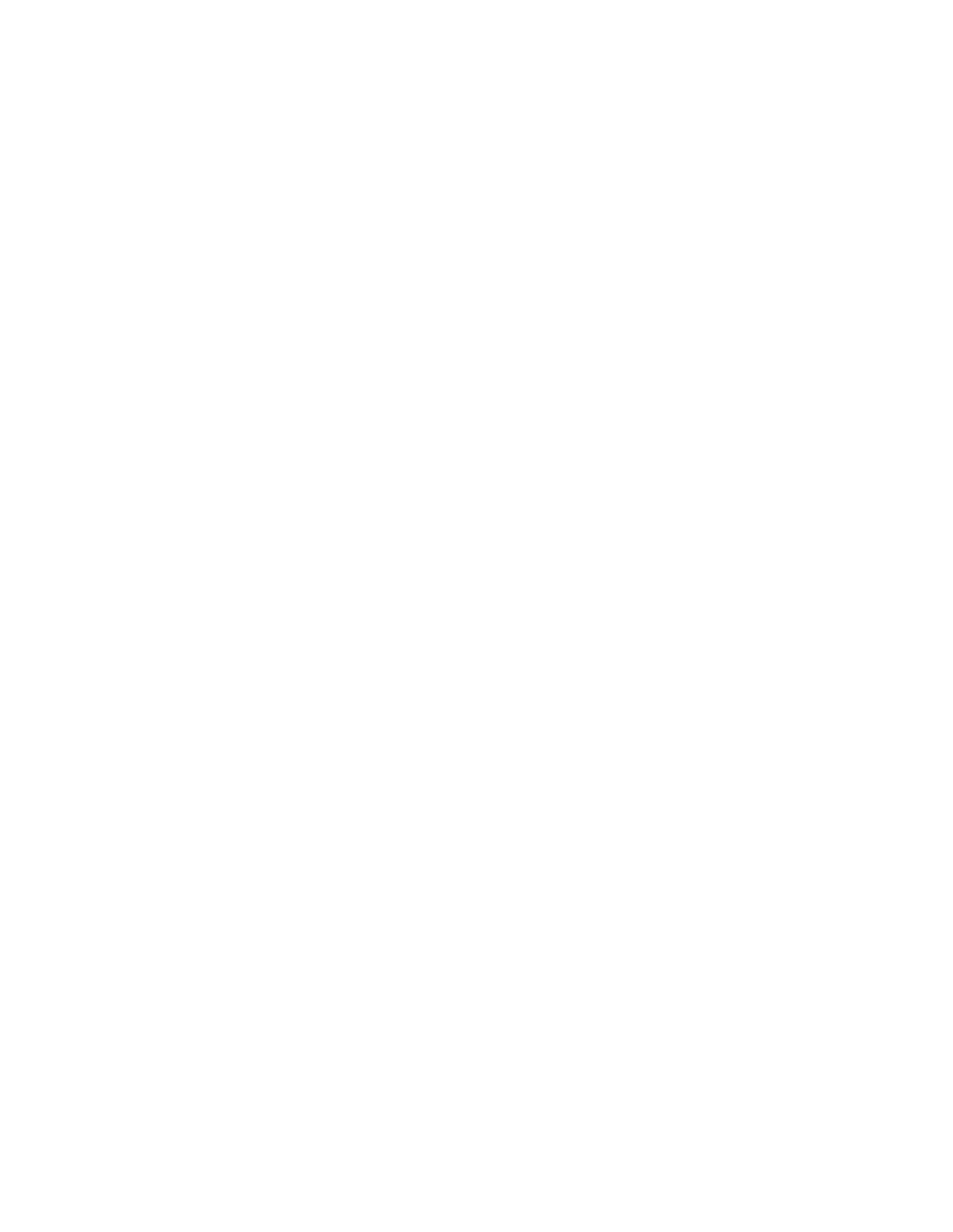This region consists of an integrated network of interceptors, force mains, and pump stations that direct all flows to the City Island Sewage Treatment Plant. The Atlantic County Utilities Authority, owns and operates this sewage treatment plant. Constructed in 1978 at a design capacity of 40 MGD, this facility provides secondary wastewater treatment that discharges into the Atlantic Ocean, approximately 8,000 feet offshore from Raleigh Avenue.

The Coastal Interceptor Service Area was a major project of approximately fifteen (15) miles of force mains and five (5) pump stations serving the regional growth areas of Hamilton and Egg Harbor Townships. This line is an essential segment of the County WQMP and shall be the primary influencing factor in the development of the County within this area.

Efforts are also being advanced to reduce the amount of potable water used in Atlantic City for landscaping by using the treated effluent from the City Island STP.

### **LOWER GREAT EGG HARBOR RIVER REGION**

The Lower Egg Harbor River Region includes the areas within Hamilton and Egg Harbor Townships that are excluded from the Pinelands Regional Growth Areas and the communities of Corbin City, Estell Manor, and Weymouth Township which are primarily served by individual septic systems. The siting of these individual septic systems must comply with Pinelands Commission requirements except the Belcoville section of Weymouth Township. Belcoville accesses the ACUA regional treatment facility through the Hamilton Township Municipal Utility Authority (MUA) infrastructure and the Coastal Interceptor.

## **MULLICA AND UPPER GREAT EGG HARBOR RIVER REGION**

The Mullica and Upper Great Egg Harbor River Region provide centralized sewer service to the western section of the County through the Hammonton STP and the Buena Boro STP. These service areas are limited to urbanized portions of Buena Borough and the Town of Hammonton. The balance of development within the region uses individual on-site disposal systems.

Historically, the Hammonton STP provided secondary treatment that discharged into the Hammonton Creek. This facility was replaced with a new advanced wastewater treatment plant designed at a capacity of 2.5 MGD with a temporary approval to discharge into the Hammonton Creek. This discharge is limited however, to the originally designed and approved 1.6 MGD capacity. A condition of the Pinelands approval for the new plant required advance treatment of the effluent and elimination of the discharge into Pinelands surface waters by implementation of a land application system.

The Buena Boro STP is a new facility which opened in 1992 replacing the previous facility that discharged effluent into the Deep Run, a tributary of the Great Egg Harbor River. The new STP relocates the treated discharge into the Blackwater Branch, a tributary of the Maurice River. This point discharge into the Maurice River watershed is outside of the Pinelands and was a requirement of NJDEP to meet applicable surface water quality standards. The present permitted flows are 0.4 MGD with a design capacity of 0.5 MGD and a capability to expand to 1.0 MGD.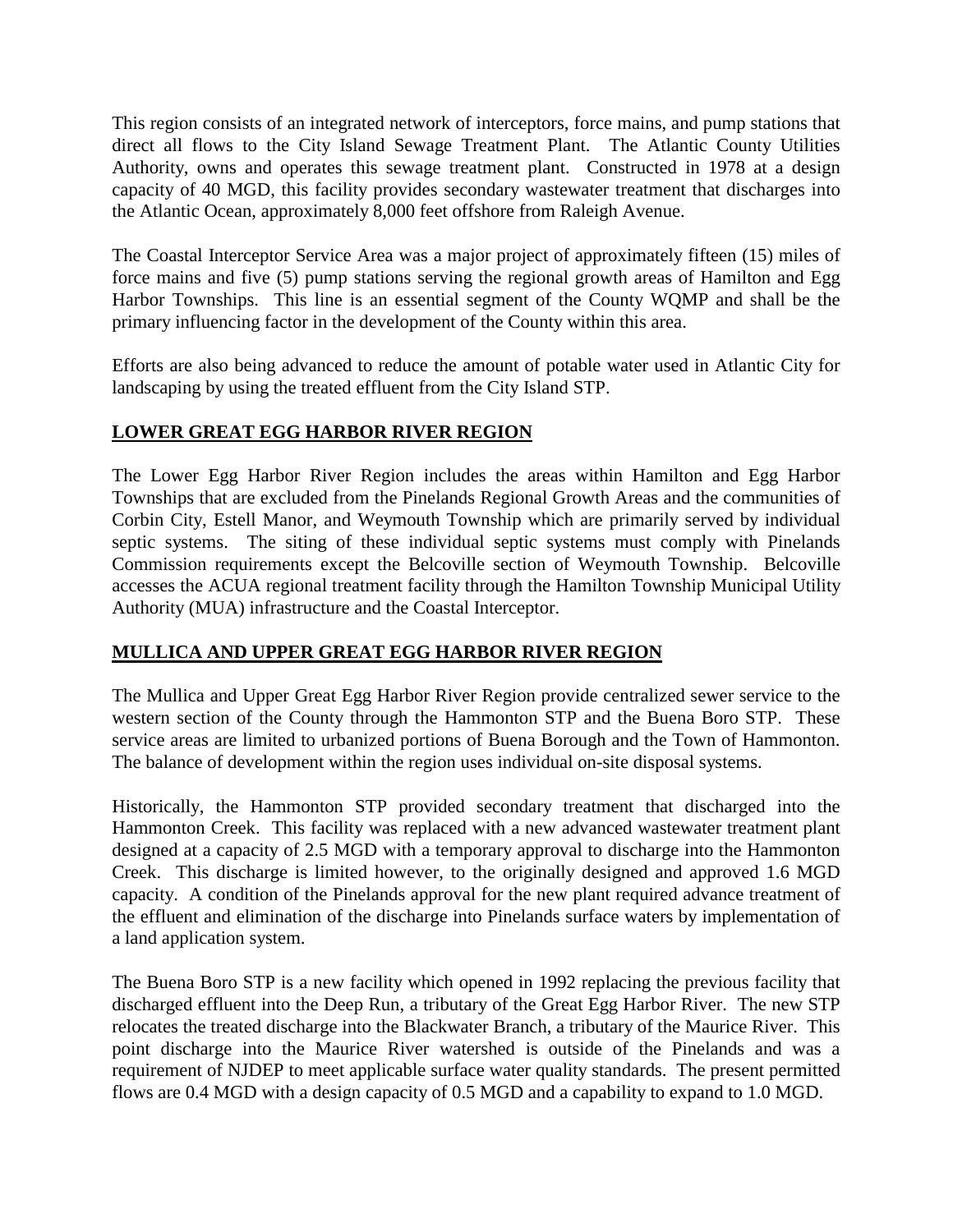## **WATER SUPPLY**

South Jersey communities rely on both surface and subsurface water supply sources for their water needs. Surface water supplies are derived from various reservoirs, lakes and streams situated throughout the County; while subsurface sources are obtained from the unconfined Kirkwood-Cohansey and the underlying Atlantic City 800-foot Sands aquifer systems. These two aquifers yield the majority of all water supplied throughout the County.

However, as the County population continues to grow, there is an increasing concern regarding the quality and quantity of water obtained from these sources. The influx of year round and seasonal visitors also adds substantially to the water supply demand. Such concerns include saltwater intrusion, aquifer contamination and reductions in stream flows as a result of excessive pumping from these aquifers. Surficial water surface elevations also fluctuate in response to changes in the Kirkwood-Cohansey's groundwater table. Such impacts can negatively affect water quality by reducing the amount of water available to dilute dissolved solids and sustain biological components within the ecosystem. Water supply issues will be discussed within the Natural Resources Element of this report.

To properly assess these concerns, these systems need to be studied in detail to identify and quantify potential problems, and develop long term planning strategies to effectively manage these systems.

### **WATER SOURCES**

The Kirkwood-Cohansey and Atlantic City 800-Foot Sand aquifers are the major water supply sources for the County.

The Kirkwood-Cohansey aquifer is a shallow, unconfined formation consisting of sands and gravel that quickly respond to recharge influxes from surface precipitation. This response in conjunction with the hydraulics of the formation greatly impacts the Great Egg Harbor River and Mullica River watersheds that overlay this aquifer. Within the County, the thickness of the Kirkwood-Cohansey is greatest along the shoreline and thins out as you approach the western portion of the state.

The Atlantic City 800-Foot Sands underlie the Kirkwood-Cohansey formation but is separated by a massive confining clay layer that can be as thick as 400 feet below parts of the Atlantic City area. This aquifer is composed of sands, gravel and fragmented shell materials. It is also the predominant source of water for public wells pumping more than 1.0 MGD along the barrier island communities, while lower yielding wells are found within municipal wells situated within western portions of the County.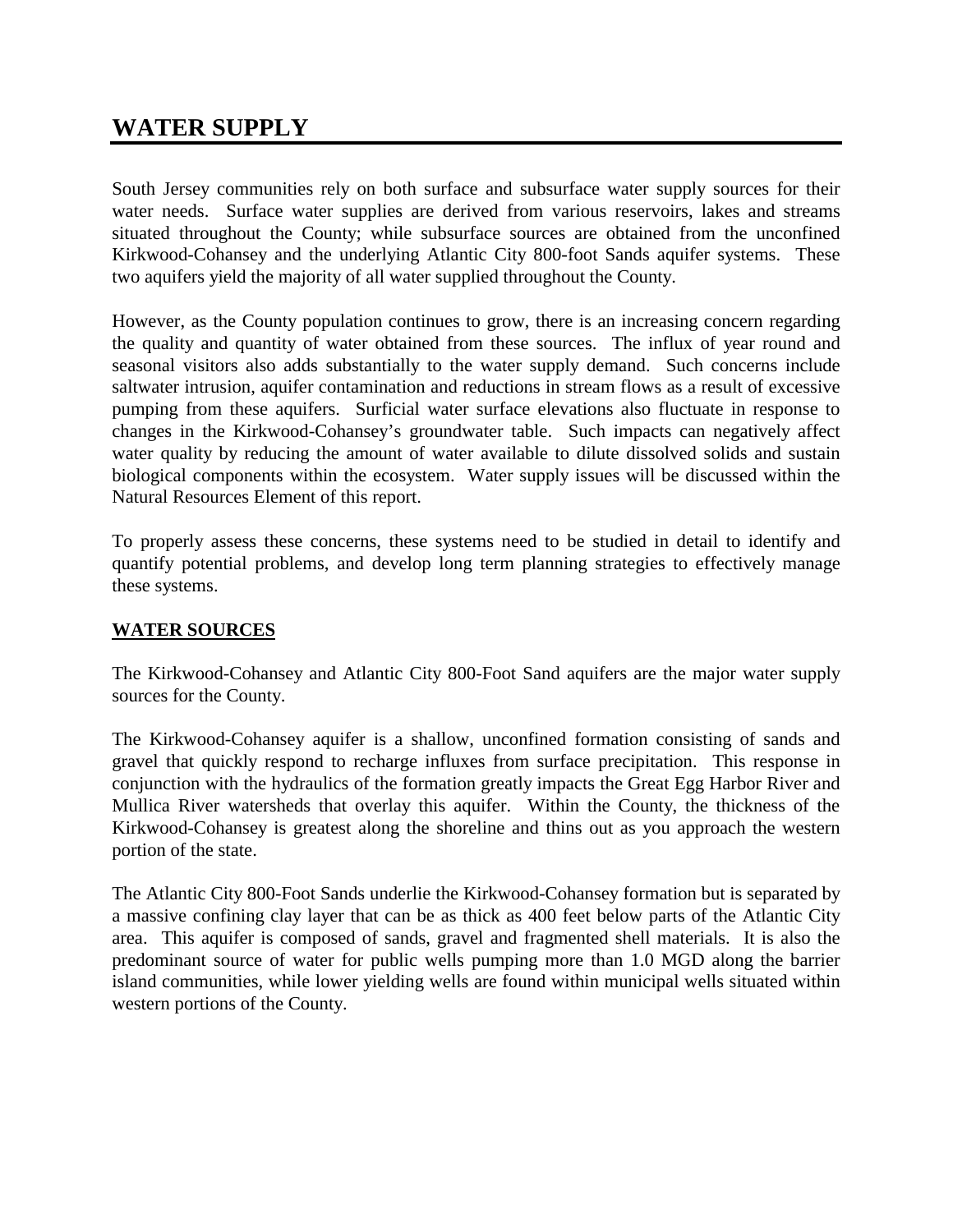There are other minor aquifer formations (such as the confined Rio Grande and Piney Point aquifers) that underlie Atlantic County. The Rio Grande is a primary supply source for Cape May County while the Piney Point Aquifer is a significant source within Buena Boro, several barrier island communities in Ocean County, and Dover, Delaware. However, within Atlantic County these formations generally do not yield sufficient amounts of potable water necessary to sustain a public water system.

Surface water withdrawals within the County are primarily obtained from two reservoirs operated by the Atlantic City Municipal Utilities Authority (ACMUA). These facilities are identified as Kuehnle Pond and Doughty Pond, both of which are located along branches of the Absecon Creek. Water from the Mullica River and its tributaries are also significant irrigation supply sources for agricultural operations.

Withdrawals during summer demand months must also be closely studied to monitor potential impacts resulting from reduced stream flows. During the summer and fall seasons, evapotranspiration significantly reduces the water surface elevations of water bodies. Estimates have shown that an average of 634 Million Gallons per Day (MGD) recharge into the Mullica River watershed, while 311 MGD recharge into the Great Egg Harbor River watershed. Groundwater withdrawals from the Kirkwood-Cohansey are primarily domestic and agricultural wells. Agricultural use can raise the withdrawal rate from the aquifer by a factor of 300 percent over the domestic use.

## **WATER USE**

During 1990 the average water demand in the County area was approximately 33 MGD. Of this amount, approximately 21 MGD was derived from the Kirkwood-Cohansey aquifer, 9 MGD from the Atlantic City 800-Foot Sand, and 3 MGD from the ACMUA reservoirs. In addition, public and private purveyors constituted approximately 27 MGD of the overall usage.

Average daily water usage in 1990 within the Great Egg Harbor River Watershed was estimated at 21 MGD, with the average peak summer demand being approximately 24 MGD above the average daily demand.

The average daily water usage in 1990 for the Mullica River Watershed was approximately 130 MGD in 1990, which increased to 386 MGD during peak summer demand months due to agricultural irrigation. It should be noted that the Mullica River Watershed has an extensive region located outside of Atlantic County. The County's withdrawal was approximately 15 MGD, with 3 MGD of surface water being obtained from the Mullica River and Absecon Creek.

NJDEP estimates indicate that based on a projected population of 250,000 for the year 2040, the water supply demand should increase by 58 percent to at least 52 MGD. Based on this projection, 33 MGD would be withdrawn from the Kirkwood-Cohansey Sands, 14 MGD from the Atlantic City 800-Foot sands, and 5 MGD from the ACMUA reservoirs.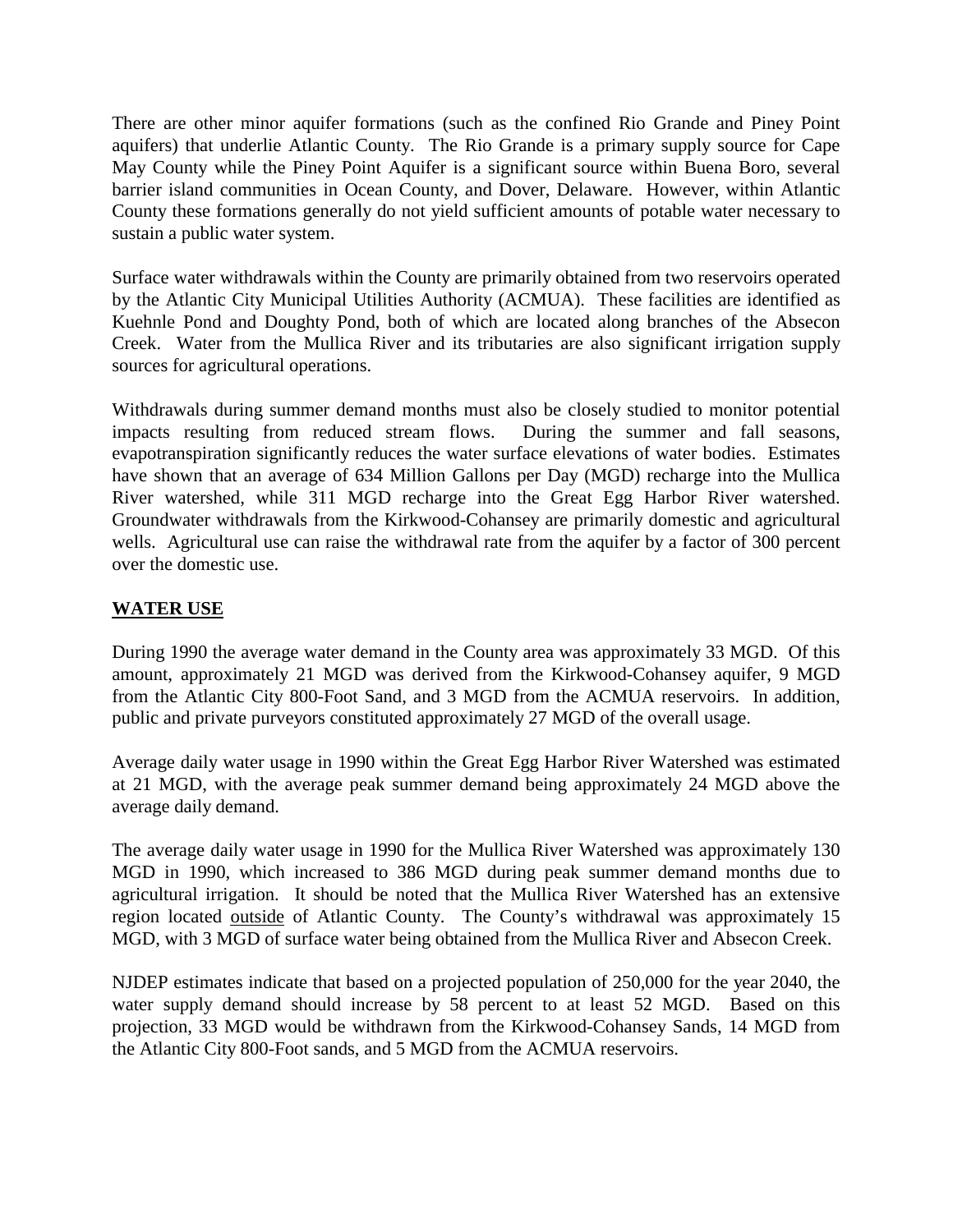The NJDEP has also estimated that in 1990 withdrawals from the Atlantic City 800-Foot Sands totaled approximately 9 MGD, and they project a total yield of 12 MGD (or a 23 percent increase) by the year 2040. However, it should be noted that these estimates do not account for any regulatory restrictions imposed by the Pinelands Commission which potentially could restrict surface water withdrawals from within Pinelands regions of the County. It can be concluded that withdrawals from the Atlantic City 800-Foot Sands will significantly increase over the next 40 years.

## **EFFECT OF WITHDRAWALS AND WATER QUALITY**

The primary effects to surface waters attributable to withdrawals from the Kirkwood-Cohansey aquifer are reductions to stream flows and the ability to manage the amount of dissolved solids. This reduction concurrently affects the water quality of the streams and aquatic habitat. Another consequence may be the reduction in wetland habitat due to the lowering of groundwater tables, and saltwater intrusion resulting from increased pumpage and decreased recharge into the aquifer.

The combination of increased development activities (and subsequent increase amounts of impervious surface area), installation of sewers, and an increase in agricultural uses has a cumulative effect of reducing stream flows. Pumpage from the water table reduces groundwater elevations which in turn reduces surface water elevation and flow rates.

The primary concern pertaining to the Atlantic City 800-Foot Sands is the potential for the saltwater front to progress further inland and adversely impact the potable water supply. Excessive pumpage from this aquifer has created a regional cone of depression that extends from Ocean County to Cape May County, and is centered near Absecon Island. The cone is a representation of water pressures within the regional area. The pressure levels are greatest near Absecon Island, being approximately 110 feet below sea level. They gradually rise concentrically to sea level midway within the County. Prior to development within the County, groundwater flows were directed seaward; however flows have now been redirected inland due to reductions in the freshwater pressure head, which in turn advances the saltwater front.

Groundwater models prepared by the United States Geological Survey (USGS) show the potential exists for the continued decline of water pressures in the Atlantic County region. Over the long term, these declining pressure levels will advance the saltwater front into the aquifer. According to information obtained from wells located on Absecon Island, the saltwater front is presently situated 10 miles offshore. However, mainland wells should not be immediately impacted through the study year of 2040. Although saltwater intrusion is a slow process, demand and lower water pressures are evidence that the aquifer is not adequately recharging itself to maintain an equilibrium to offset the advancement of the saltwater front.

Groundwater withdrawals within the County can be characterized as mining, especially within the 800-Foot sand formation. Alternative means of providing potable water supplies beyond the Atlantic City 800-Foot Sands must be planned to satisfy the demand and growth in the Atlantic City area.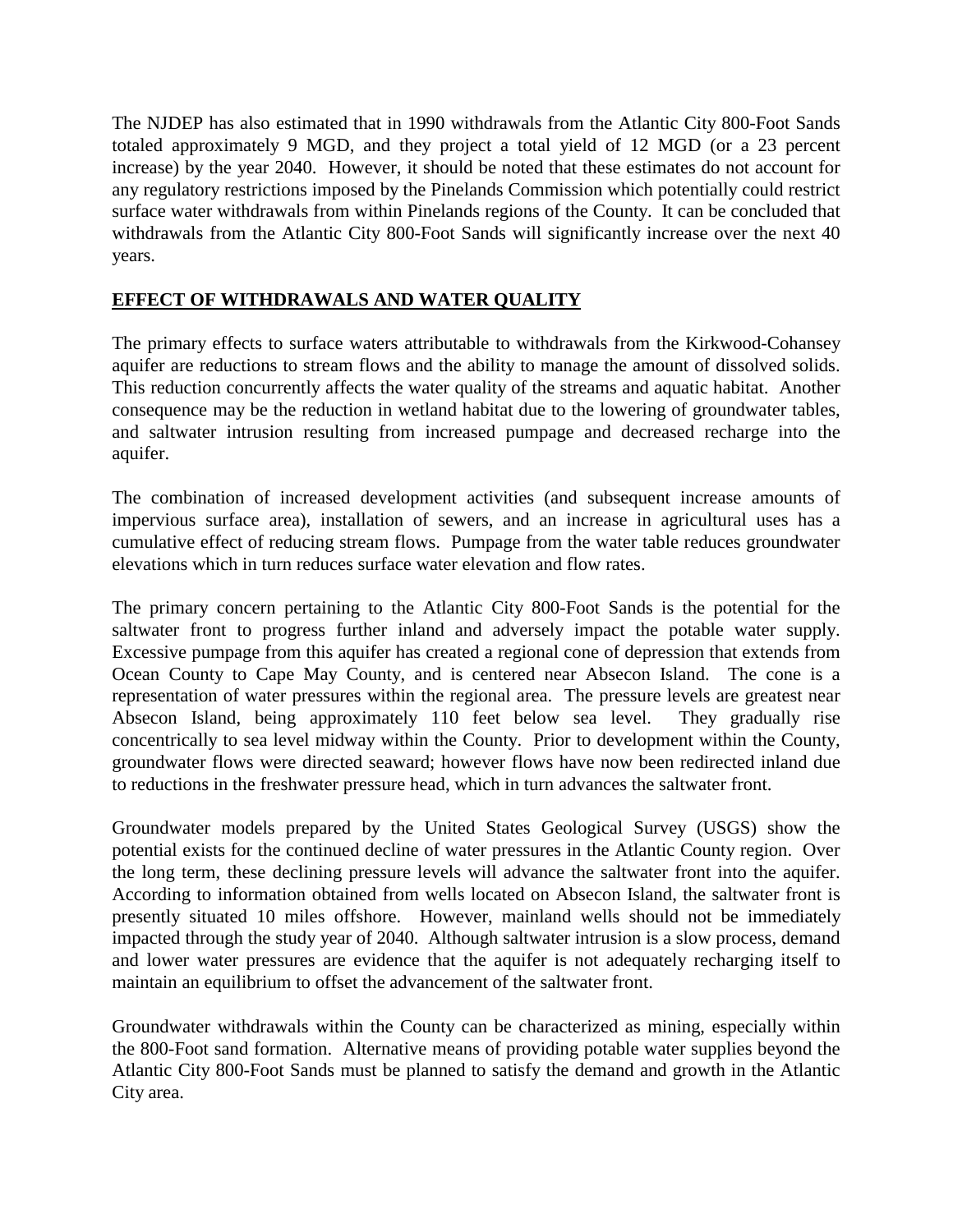Three primary factors affect the groundwater quality in a shallow unconfined aquifer such as the Kirkwood-Cohansey Sands. These are the mixing of groundwater from streams that are losing water into the water table due to low pressure levels, the actual geological materials that comprise the water bearing material, and land use. The groundwater within this aquifer has a low pH diminishing the capacity of the water table to guard against land use effects. Concentrations of lead along roadways have been observed, as well as, organic compounds in the vicinity of landfills and naturally occurring elements such as iron and manganese. The Atlantic County region has many hazardous waste sites that also have the potential to degrade the water quality within the shallow Kirkwood-Cohansey Sands. This has already been witnessed by the abandonment of several wells by the ACMUA that were in the vicinity of Price's Pit Landfill as reported in the 1988 Atlantic County Master Plan.

Even with all these obstacles, the groundwater within the Kirkwood-Cohansey aquifer is of good quality. However, because of the close relationship between the Kirkwood-Cohansey aquifer, land use, and the potential for increased demand, measures need to be implemented to ensure the long term quality of the groundwater within this unconfined aquifer.

Instances of individual potable well contamination have surfaced in the late 1980s and early 1990s. The Atlantic County Health Department has responded to the health needs of the residents while assisting in obtaining alternate water supply or in home treatment facilities.

Continued instances of contaminated individual wells reveal the need for a study of the Kirkwood- Cohansey aquifer. Excessive levels of mercury and volatile organic compounds continue to occur as residents test their wells. Extension of the public water systems will be an important factor in determining future growth.

The Atlantic City 800-Foot Sands are a confined aquifer not readily affected by conditions of land use. The demand on the water supply from this acquirer is centered on development within the Atlantic City area. This development pressure has already raised a concern of the potential for saltwater intrusion into the potable water supply.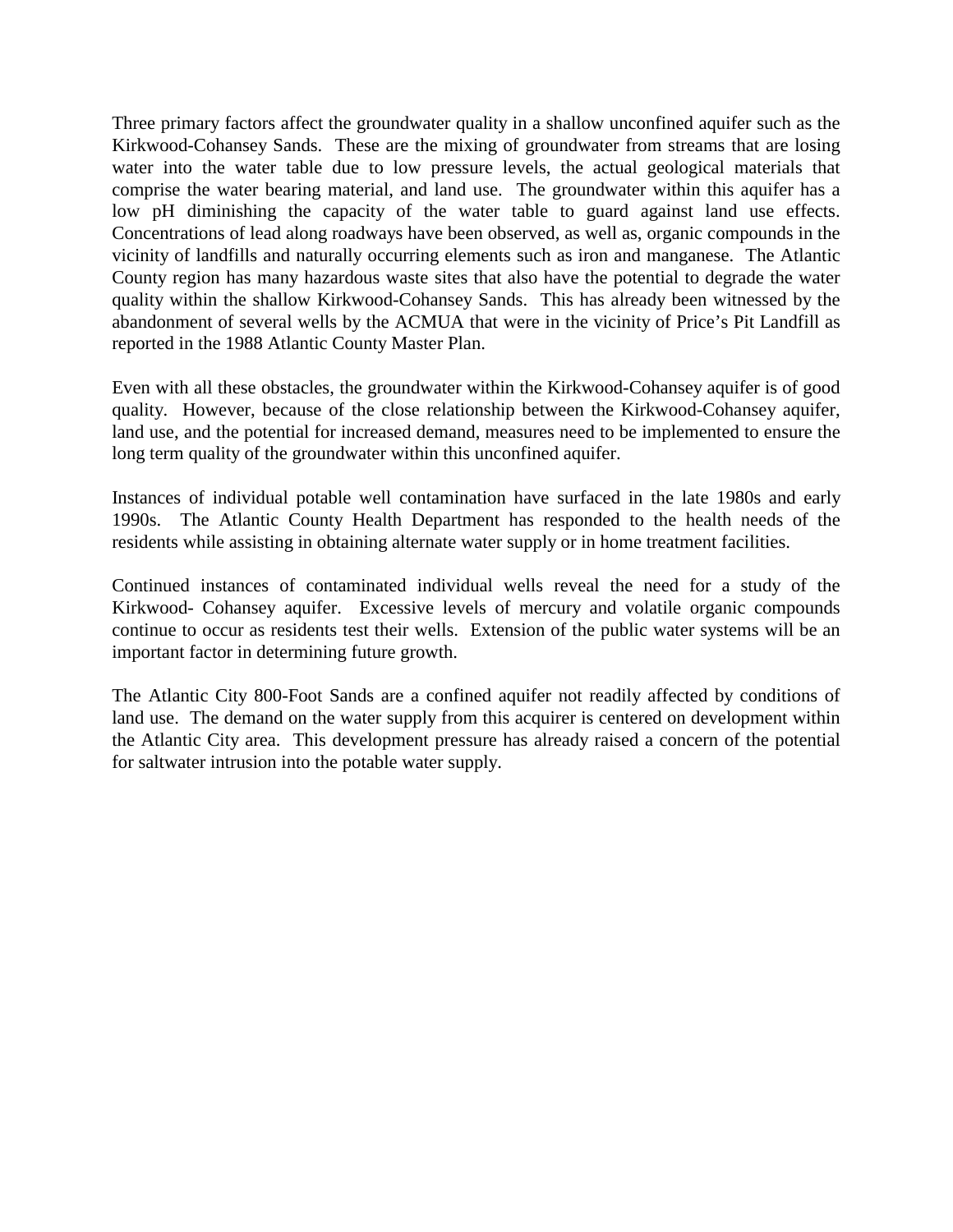Atlantic County is on the Atlantic Coastal Plain, bounded on the North by Burlington County on the South by Cape May and Cumberland County on the West by Comedian and Gloucester Counties and on the East by the Atlantic Ocean. It is approximately between latitudes 39 degrees 15 minutes and 39 degrees 45 minutes north and longitudes 74 degrees 15 minutes and 74 degrees 60 minutes west, comprising a total area of 561.2 square miles.

A major portion of the County is also within the New Jersey Pine Barrens. This is an environmentally sensitive area protected through the enactment of the Pinelands Protection Act of 1979. The Pinelands ecosystem is also of national importance. It is the nation's first designated National Reserve as promulgated by the National Parks and Recreation Act of 1978.

## **TOPOGRAPHY**

The topography of the County is a function of its geographic location on the Atlantic Coastal Plain. The highest elevations of only one-hundred twenty (120) feet above sea level occur in Buena Borough and Hammonton. These areas encompass the ridges indicative of the watershed boundaries of the Great Egg Harbor River in Buena Borough and the Great Egg Harbor and Mullica Rivers in Hammonton. Consequently, three obvious topographic features are the Great Egg Harbor River, Mullica River and the Tuckahoe River and their associated watersheds. Atlantic County has an abundant variety of natural resources. However, of utmost importance are its surface waters that consist of both fresh and saline, associated wetlands and the ever present concern to maintain an optimum balance between man and nature. There are three major watersheds in the County as referenced in Figure 3.7.

## **SURFACE HYDROLOGY**

The following river descriptions are provided for a better understanding of their important roles in the environmental stability of the County as well as issues of public health. Figure 3.8 illustrates the surface water hydrology of Atlantic County.

## **Great Egg Harbor River**

The head waters of the Great Egg Harbor River are in Winslow Township in Camden County. Thence, the river meanders in a southeasterly direction into the Great Egg Harbor Bay and eventually empties into the Atlantic Ocean. There are many tributaries of the Great Egg Harbor River, as well as, lakes and ponds that share in the 304 square mile watershed that comprises a major portion of the County. The largest of the lakes is the County owned Lake Lenape at 344 acres. The major tributaries within this watershed and approximate locations are in Table 3.11.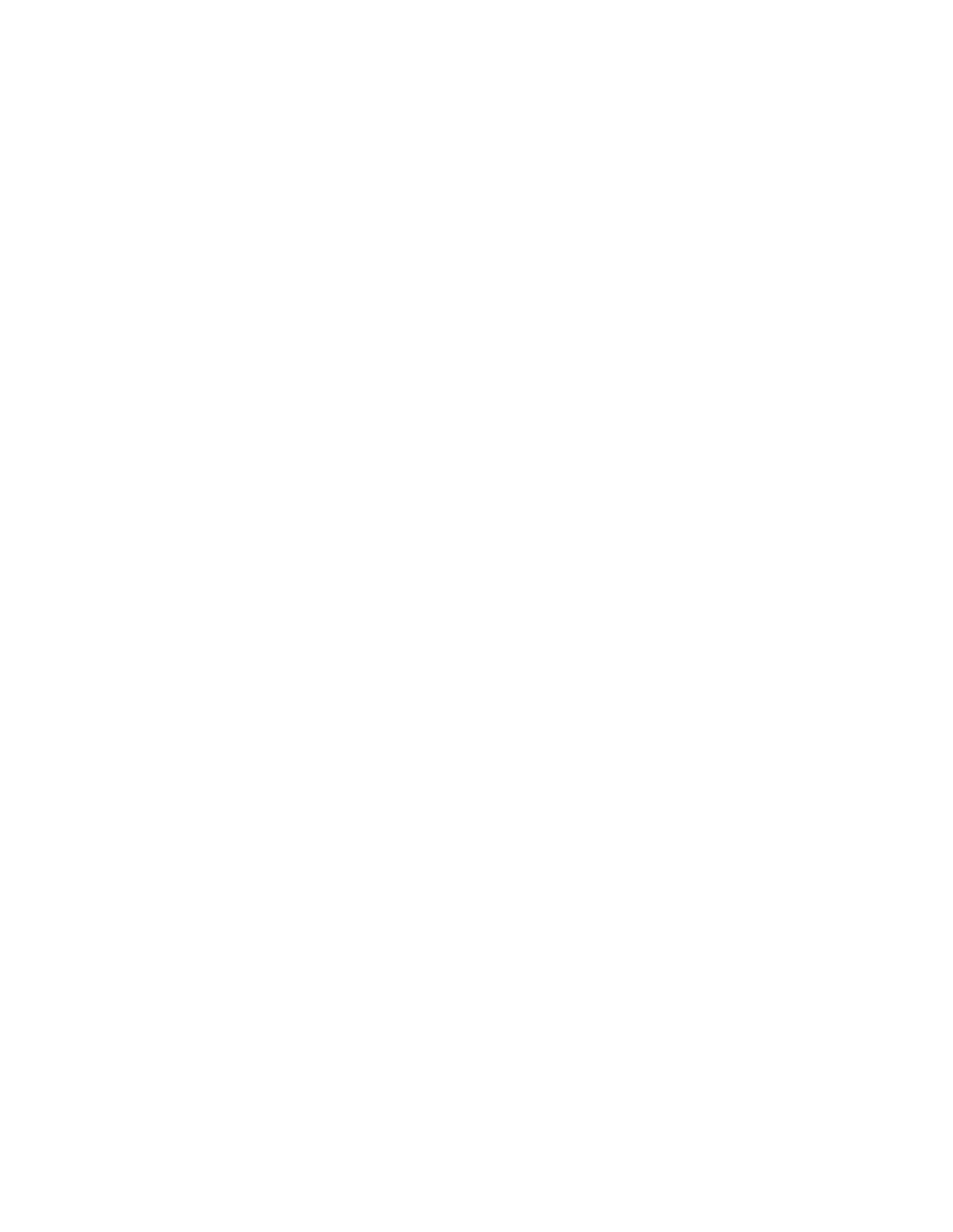In October 1992 a total of 129 miles of the Great Egg Harbor River and its tributaries were designated as a "National Scenic and Recreational River" by President Bush through the National Park Services Wild and Scenic River Systems (see Figure 3.9). The Great Egg Harbor River drains approximately 20 percent of the Pinelands National Reserve's 1.1 million acres. It also has been designated by the U.S. Environmental Protection Agency as "Outstanding National Resource Waters".

| <b>Name</b>                                                                                        | Origin                                                                                    | <b>Description</b>                                                                        |  |  |  |  |
|----------------------------------------------------------------------------------------------------|-------------------------------------------------------------------------------------------|-------------------------------------------------------------------------------------------|--|--|--|--|
| Penny Pot Stream                                                                                   | Hammonton                                                                                 | S through Hammonton, thence into Folsom - confluence @                                    |  |  |  |  |
|                                                                                                    |                                                                                           | vicinity of Penny Pot County Park                                                         |  |  |  |  |
| <b>Hospitality Creek</b>                                                                           | Folsom                                                                                    | S from Hospitality Lakes, thence into Penny Pot Lake -                                    |  |  |  |  |
|                                                                                                    |                                                                                           | confluence @ Penny Pot Lake                                                               |  |  |  |  |
| Deep Run                                                                                           | Buena Borough                                                                             | SE to Pancoast Lake, thence SE - confluence @ Weymouth Rd.                                |  |  |  |  |
|                                                                                                    |                                                                                           | Hamilton Twp. S of Black Horse Pike                                                       |  |  |  |  |
| Little Mill Stream                                                                                 | Mullica                                                                                   | SW through Hamilton Twp. - confluence @ Weymouth Rd. south                                |  |  |  |  |
|                                                                                                    |                                                                                           | of Black Horse Pike                                                                       |  |  |  |  |
| South River                                                                                        | Buena Vista                                                                               | SE through Hamilton Twp., Weymouth and Estell Manor -                                     |  |  |  |  |
|                                                                                                    |                                                                                           | confluence @ Estell Manor County Park                                                     |  |  |  |  |
| <b>Watering Race</b>                                                                               | Mullica                                                                                   | SW through Hamilton Twp. - confluence @ US Route 40 in                                    |  |  |  |  |
|                                                                                                    |                                                                                           | Mays Landing                                                                              |  |  |  |  |
| <b>Babcock Creek</b>                                                                               | Hamilton Twp.                                                                             | SW through Hamilton Twp. - confluence @ US Route 40 in                                    |  |  |  |  |
|                                                                                                    |                                                                                           | Mays Landing                                                                              |  |  |  |  |
|                                                                                                    | OTHER TRIBUTARIES: Hamilton Twp.: John's Branch, Big Ditch (Makepeace Wildlife Management |                                                                                           |  |  |  |  |
| Area), Gravelly Run, and Mirey Run; Egg Harbor Twp.: English Creek, Lakes Creek, and Powell Creek; |                                                                                           |                                                                                           |  |  |  |  |
|                                                                                                    |                                                                                           | Buena Vista Twp.: Mare Run; Estell Manor: Stephen's Creek, Gibson Creek and Middle River. |  |  |  |  |

**Table 3.11 Tributaries Of The Great Egg Harbor River**

Source: United States Geological Survey

### **Mullica River**

The Mullica River has its origins in Berlin and Waterford Townships and is the common boundary between Burlington, Atlantic, and Camden Counties. It flows in a southeasterly direction for approximately 35 miles through the Wharton State Forest into Atsion Lake, thence, to the Great Bay that empties into the Atlantic Ocean. The watershed of the Mullica River comprises approximately 561 square miles and includes extensive State Forests to the North. These are as follows: Wharton State Forest, Bass River State Forest, Wharton State Forest (Green Bank Section), the northern section of the Edwin B. Forsythe National Wildlife Refuge, and the Swan Bay Wildlife Management Area. The Mullica River has also received State designation as a Wild and Scenic River. The tributaries within the Mullica River watershed are in Table 3.12.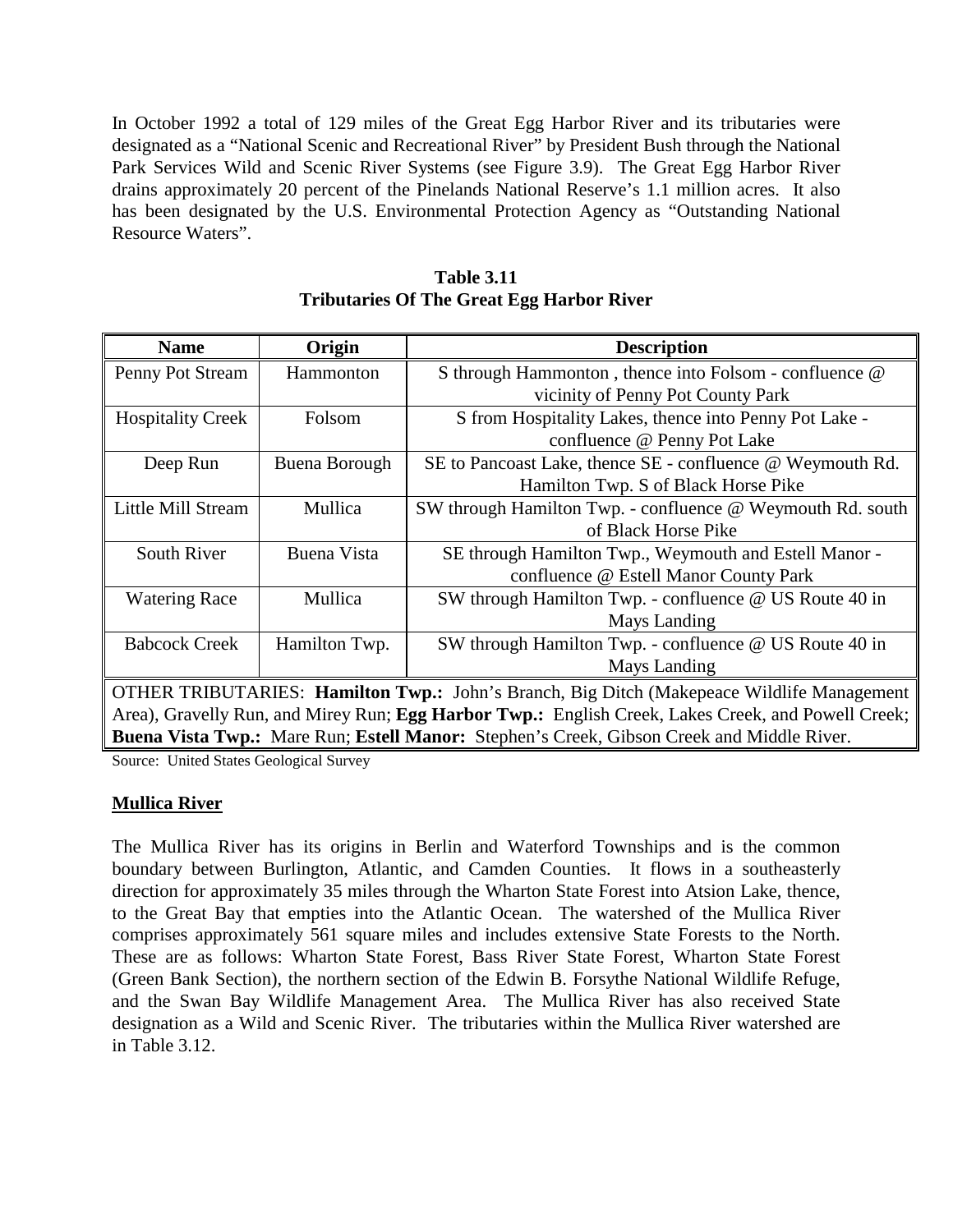| <b>Name</b>                                                                                        | Origin            | <b>Description</b>                                               |  |  |
|----------------------------------------------------------------------------------------------------|-------------------|------------------------------------------------------------------|--|--|
| <b>Batsto River</b>                                                                                | Tabernacle        | SW through Tabernacle, Shamong, and Washington                   |  |  |
|                                                                                                    |                   | Township - confluence @ 1 mile S of Nesco-Batsto Rd.             |  |  |
| <b>Wading River</b>                                                                                | Washington        | SE through Washington Township - confluence @ 1 mile             |  |  |
|                                                                                                    |                   | west of Garden State Parkway Bridge                              |  |  |
| <b>Bass River</b>                                                                                  | <b>Bass River</b> | SW through Bass River - confluence $@1\frac{1}{2}$ miles east of |  |  |
|                                                                                                    |                   | Garden State Parkway Bridge                                      |  |  |
| Nescochague Creek                                                                                  | Hammonton         | SE to Forge Pond - confluence @ Nescochague Lake                 |  |  |
| Nacote Creek                                                                                       | Port Republic     | NE through Port Republic - confluence @ Edwin B.                 |  |  |
|                                                                                                    |                   | Forsythe National Wildlife Refuge                                |  |  |
| <b>Landing Creek</b>                                                                               | Egg Harbor City   | NE through Egg Harbor City - confluence @ N of Hog               |  |  |
|                                                                                                    |                   | Island                                                           |  |  |
| OTHER TRIBUTARIES: Hammonton: Mochescatauxin Branch, Great Branch, Gun branch; Mullica             |                   |                                                                  |  |  |
| <b>Township:</b> Hammonton (Jackson) Creek, Pine Creek, and Indian Cabin Creek; Galloway Township: |                   |                                                                  |  |  |
| Clarks Mill Stream, and Horses Mill Stream.                                                        |                   |                                                                  |  |  |

**Table 3.12 Tributaries Of The Mullica River**

Source: United States Geological Survey

#### **Tuckahoe River**

The Tuckahoe River originates in Cumberland County and is the common boundary between Atlantic, Cumberland and Cape May Counties. It flows southerly between Atlantic and Cumberland Counties, thence easterly between Atlantic and Cape May Counties where it meanders for approximately 20 miles into the Great Egg Harbor Bay that empties into the Atlantic Ocean. The Tuckahoe River watershed comprises approximately 40 square miles of State Parks and forested areas. These include the Peaslee Wildlife Management Area in Cumberland and Atlantic Counties and the Lester G. McNamara Wildlife Management Area in Atlantic and Cape May Counties. The tributaries within the Tuckahoe River watershed are in Table 3.13.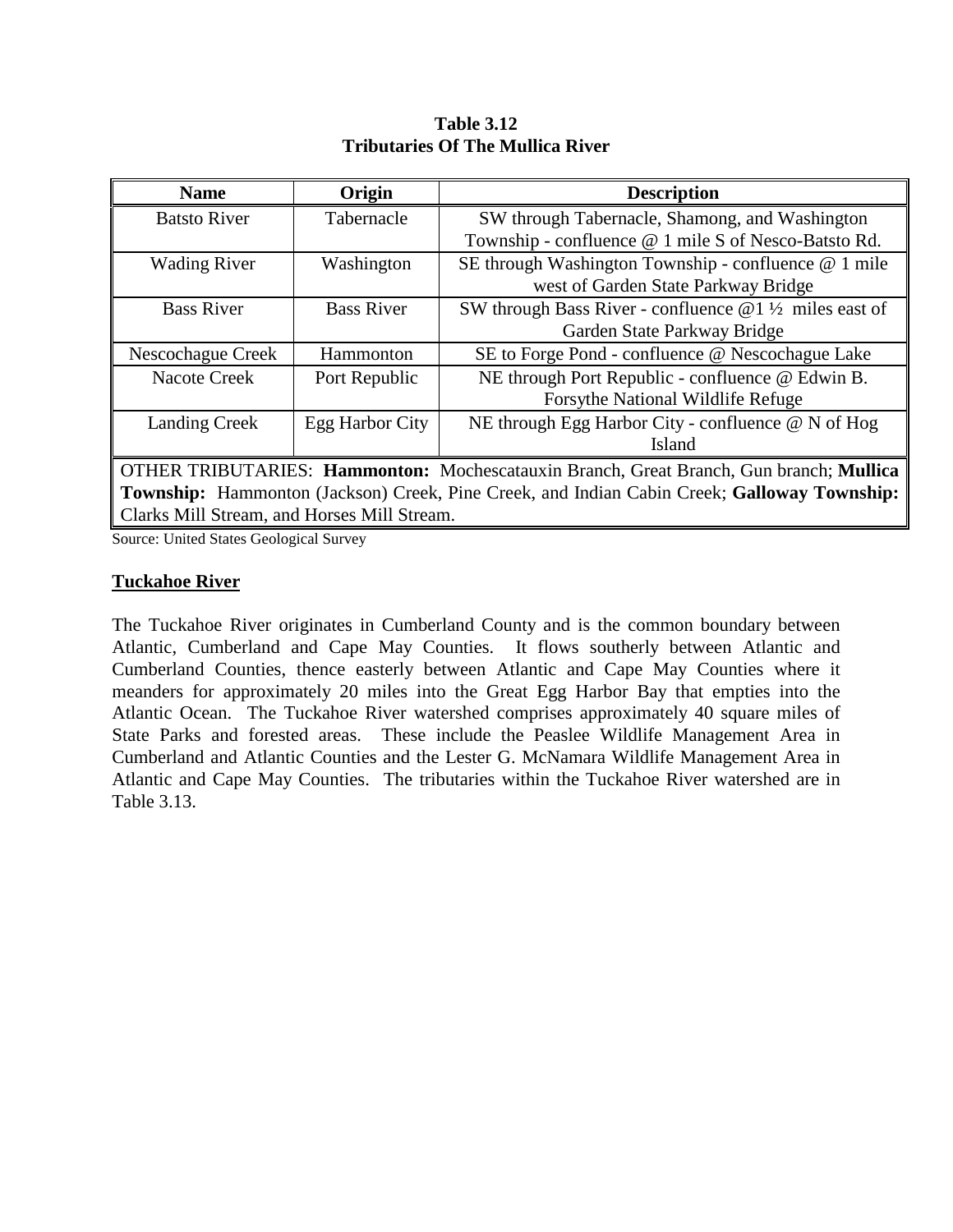| <b>Name</b>                | Origin                |       | <b>Description</b>                                            |
|----------------------------|-----------------------|-------|---------------------------------------------------------------|
| Mc Neals Branch            | Maurice               | River | SE through Peaslee Wildlife Management Area W of              |
|                            | Township              |       | Cape May Ave. - confluence $@ \frac{1}{2}$ mile S of Aetna    |
|                            |                       |       | Dr.                                                           |
| <b>Warners Mill Stream</b> | Maurice               | River | SE through Peaslee Wildlife Management Area E of              |
|                            | Township              |       | Cape May Ave. - confluence $@$ ½ mile S of Aetna              |
|                            |                       |       | Dr.                                                           |
| <b>Sharps Branch</b>       | Maurice               | River | SE through Maurice River Twp. and the Peaslee                 |
|                            | Township              |       | Wildlife Management area - confluence $@$ 2 miles S           |
|                            |                       |       | of Rte. 552                                                   |
| Cedar Swamp Creek          | <b>Upper Township</b> |       | NE through the Lester G. MacNamara Wildlife                   |
|                            |                       |       | Management Area - confluence<br>$^{\copyright}$<br>2<br>miles |
|                            |                       |       | downstream from Rtes. 49 and 50                               |

**Table 3.13 Tributaries Of The Tuckahoe River**

Source: United States Geological Survey

#### **WATER QUALITY**

There are many factors that affect the quality of our natural resources of surface, ground, ocean and estuarine waters. The components of land use intensity, climate, point and non-point pollution sources are the typical deciding factors in determining the overall health of the County's water systems. There are many variables studied in determining water quality. The following factors and a brief description are the most common: concentration of dissolved solids such as, calcium, magnesium, total nitrite + nitrate-nitrogen, total ammonia-nitrogen, and total phosphorus; specific conductance; ambient air temperatures; dissolved-oxygen, pH and total coliform bacteria.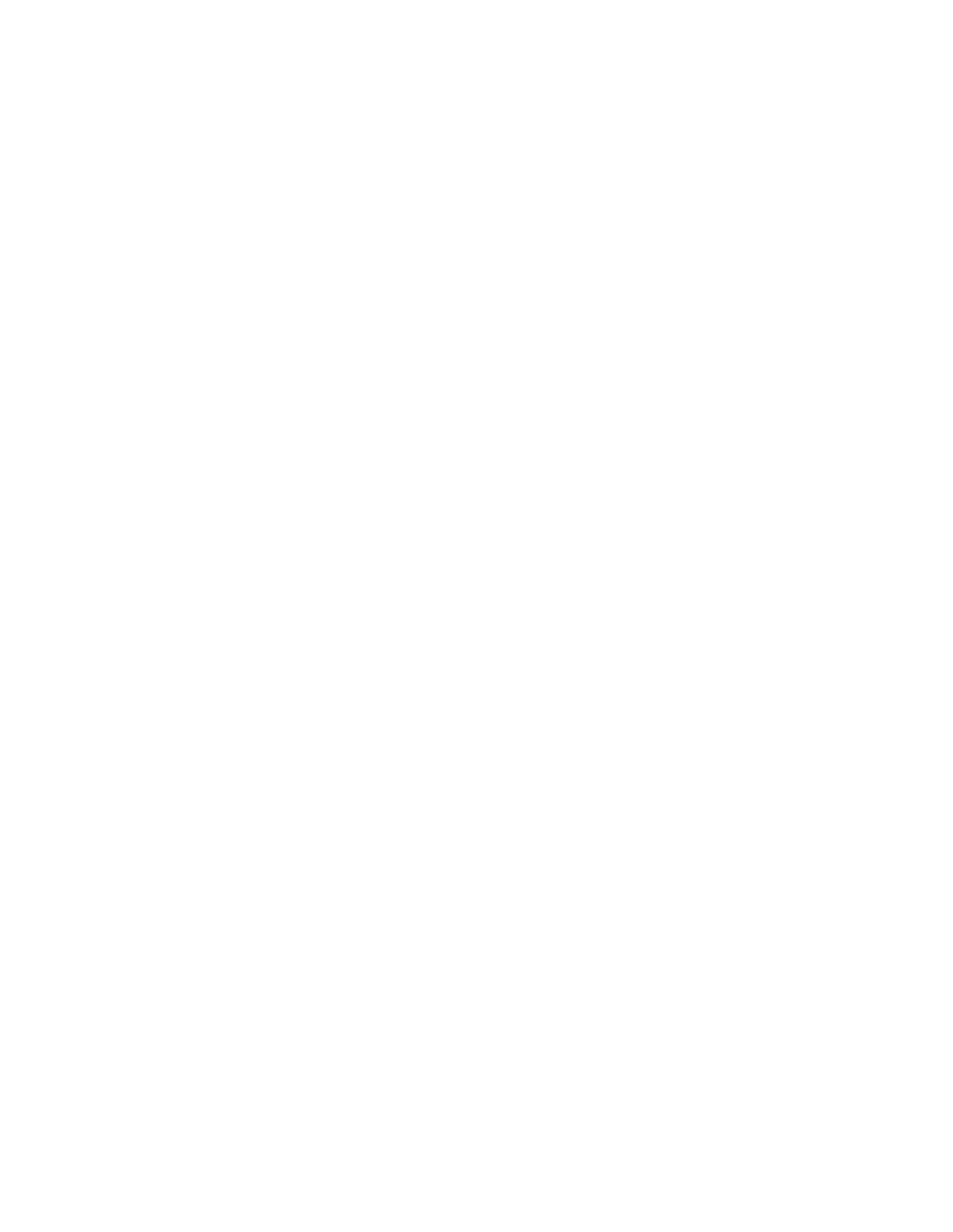The dilution of dissolved solids is a function of stream flow magnitude. The lower the stream flows the higher the concentration and conversely the higher the stream flow the more dilution of solids and lower concentrations. Specific conductance is the ability of the water to conduct an electric current. This is useful in approximating concentrations of dissolved solids due to the amount of ions in the water. The dilution of dissolved solids provides a thumbnail sketch of the overall water quality because other unfavorable components in the water would be similarly diluted.

The ambient air temperature which affects the temperature of water bodies and associated rainfalls from climatic conditions also have a bearing on stream flows. Dissolved-oxygen and temperature have an inverse relation with one another. Therefore, a high water temperature would mean lower levels of oxygen and lower temperatures would mean more oxygen. Consequently, photosynthesis in plants would be become a factor by affecting water clarity. The pH (potential of hydrogen) is a measure of the acidity and/or alkalinity of a solution, in this case water. A neutral solution has a pH value of seven, a lower value is more acidic and higher value is more alkaline.

Total coliform bacteria are a group of bacteria that are potential indicators of point source pollution from sewage. The common bacteria in this group are Fecal Coliform bacteria (indicator of sanitary water quality); Fecal Streptococcal bacteria (indicator of fecal pollution) and Enterococcus bacteria (indicator of fecal pollution and enteric pathogens).

#### **Atlantic County**

As previously discussed, Atlantic County is on the Atlantic Coastal Plain and the Kirkwood-Cohansey Aquifer is the primary source of groundwater responsible for most stream discharges. Considering the majority of the County is in the Pinelands, the pH of the water is an important measurement. Pineland's waters tend to be more acidic on the pH scale under natural conditions. Reports show there is a definite correlation between the built environment within the watershed boundaries and water quality.

Table 3.14 presents some of the various reported median characteristics for the Great Egg Harbor River and Mullica River. The Mullica River watershed consists of moderate urban development and agricultural activities without sewage discharges. The Great Egg Harbor River and Hammonton Creek watersheds have similar land intensities. However, sewage discharges have contributed to higher waste flows. The report shows the correlation between sections of these watersheds.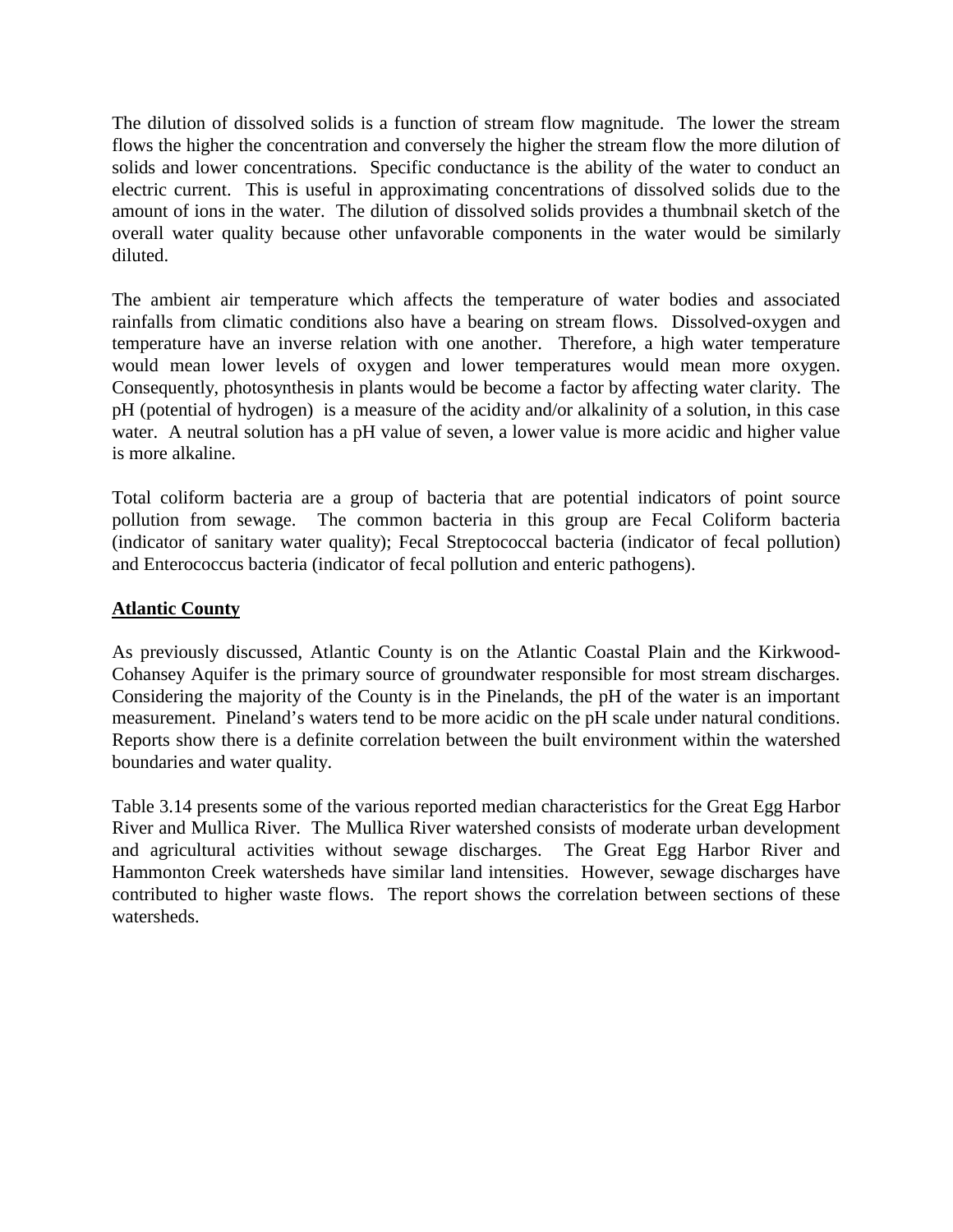| <b>Land Use Intensity</b>                                                                                                                                                                                                                                                                                                                                                                                                                                             |                 |                 |                 |  |  |  |  |  |
|-----------------------------------------------------------------------------------------------------------------------------------------------------------------------------------------------------------------------------------------------------------------------------------------------------------------------------------------------------------------------------------------------------------------------------------------------------------------------|-----------------|-----------------|-----------------|--|--|--|--|--|
|                                                                                                                                                                                                                                                                                                                                                                                                                                                                       | Moderate        | Moderate-High   | High            |  |  |  |  |  |
| <b>Sewage Flow</b>                                                                                                                                                                                                                                                                                                                                                                                                                                                    |                 |                 |                 |  |  |  |  |  |
|                                                                                                                                                                                                                                                                                                                                                                                                                                                                       | None            | Low             | Moderate - High |  |  |  |  |  |
| <b>Stream Groups</b>                                                                                                                                                                                                                                                                                                                                                                                                                                                  |                 |                 |                 |  |  |  |  |  |
| <b>FACTOR</b><br>BAT, MUL<br>TOM, NRP, NRB, SBV,<br><b>GHB, GHS, HAM</b><br><b>GHW</b><br>(median)                                                                                                                                                                                                                                                                                                                                                                    |                 |                 |                 |  |  |  |  |  |
| $pH$ (su)                                                                                                                                                                                                                                                                                                                                                                                                                                                             | $4.6 - 4.9$     | $4.6 - 5.9$     | $6.2 - 6.4$     |  |  |  |  |  |
| Specific Conductance<br>(uS/cm)                                                                                                                                                                                                                                                                                                                                                                                                                                       | $42 - 44$       | $47 - 75$       | 79 - 136        |  |  |  |  |  |
| Calcium, Dissolved<br>(mg/l)                                                                                                                                                                                                                                                                                                                                                                                                                                          | $1.6 - 1.8$     | $1.8 - 5.5$     | $3.5 - 5.3$     |  |  |  |  |  |
| Magnesium, Dissolved<br>(mg/l)                                                                                                                                                                                                                                                                                                                                                                                                                                        | $0.7 - 0.8$     | $0.8 - 1.3$     | $1.7 - 1.9$     |  |  |  |  |  |
| Ammonia-N, Total<br>(mg/l)                                                                                                                                                                                                                                                                                                                                                                                                                                            | < 0.10          | $< 0.10 - 0.12$ | $0.10 - 1.29$   |  |  |  |  |  |
| Nitrite + Nitrate-N,<br>Total (mg/l)                                                                                                                                                                                                                                                                                                                                                                                                                                  | $< 0.10 - 0.12$ | $< 0.10 - 0.47$ | $1.20 - 1.62$   |  |  |  |  |  |
| Phosphorus, Total<br>(mg/l)                                                                                                                                                                                                                                                                                                                                                                                                                                           | 0.03            | $0.03 - 0.13$   | $0.22 - 1.06$   |  |  |  |  |  |
| Station symbol: BAT - Batsto River @ Batsto; MUL - Mullica River @ outlet of Atsion Lake, TOM - Toms River near<br>Toms River, NRP - North Branch Rancocas Creek @ Browns Mills, NRB - North Branch Rancocas Creek @ Pemberton; SB -<br>South Branch Rancocas Creek @ Vincentown; GHW - Great Egg Harbor River @ Weymouth; GHB - Great Egg Harbor<br>River @ near Blue Anchor; GHS - Great Egg Harbor River near Sicklerville; HAM - Hammonton Creek @ Westcoatville. |                 |                 |                 |  |  |  |  |  |

#### **Table 3.14 Water Quality Characteristics Pinelands Streams**

Source: Characterization Of Surface Water Quality Along A Watershed Disturbance Gradient, Robert A. Zampella.

The New Jersey State Water Quality Report of 1996 shows that the Great Egg Harbor and Tuckahoe Rivers have low to very low fecal coliform levels with substantial increases in water quality. The former problems of water quality along the Great Egg Harbor River have been from point source pollution in the upper portions of the watershed. The following former point source pollution areas have been eliminated from these waters. The Berlin Borough Sewage Treatment Plant (STP) has been converted to a pump station discharging into the Delaware River through the Camden County MUA. The Buena Borough STP was recently upgraded improving the total water quality of the Great Egg Harbor River watershed. The report also shows that the Mullica River had very low levels of fecal coliform bacteria. The current pH, specific conductance, and nutrient conditions are at 1986 levels. However, high summertime temperatures of the in-stream water have drawn a concern to aquatic life. Other concerns of the Mullica River are heavy metal concentrations of copper, lead, and zinc that exceeded both the acute and chronic criteria at several locations. Point source pollution was also reported at the Hammonton STP.

One hazardous waste site has been identified at the Woodland Chemical Dumps 1 and 2 in the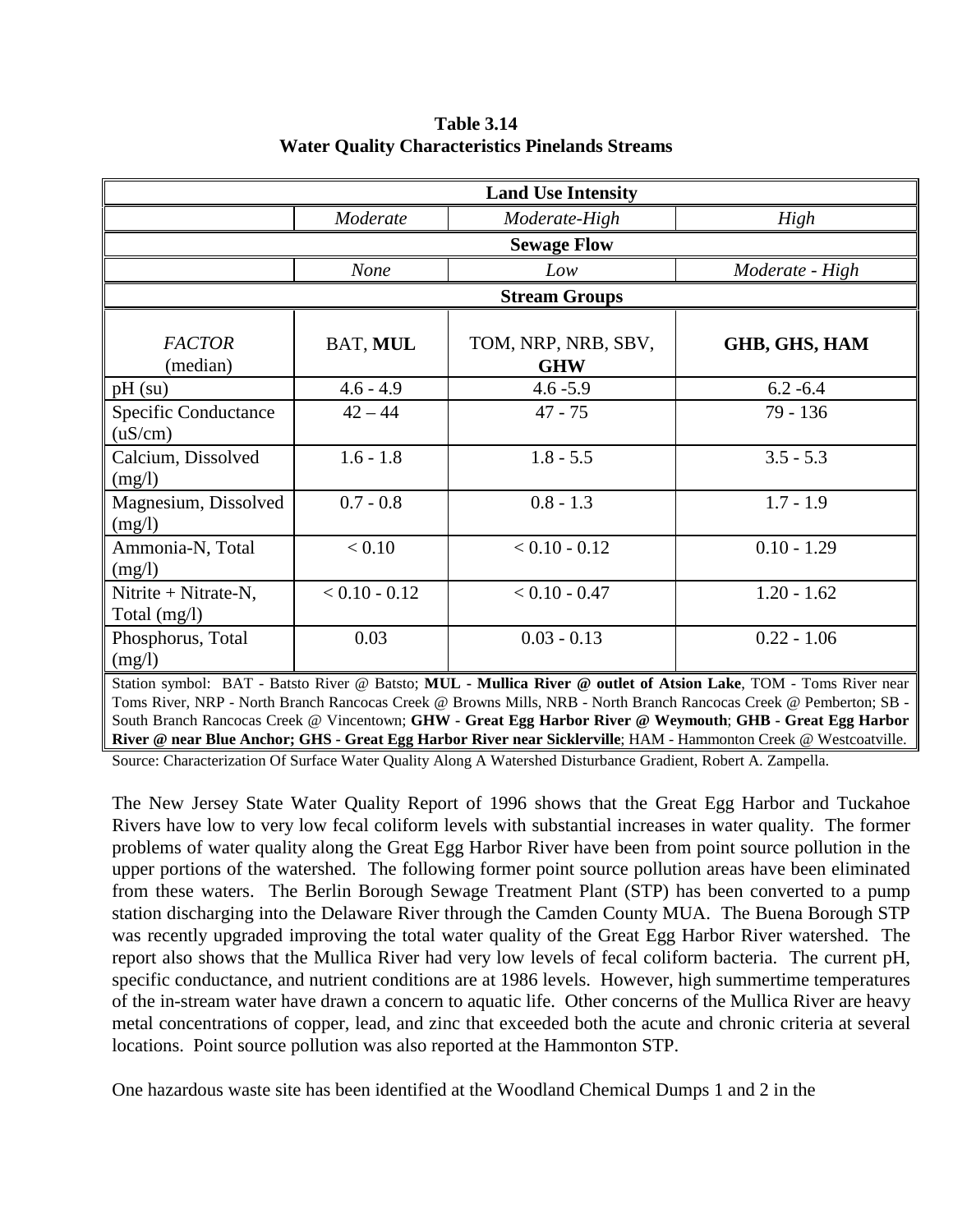vicinity of Chatsworth. Aquatic life was either fully or partially supported with a classification of "severely impaired" only at a few locations.

#### **POINT AND NON-POINT SOURCE POLLUTION**

The main source of degradation of our waters is from point source and non-point source pollution. Point source pollution is a direct discharge into the water system. This is commonly from municipal sewage treatment plants and regulated through the New Jersey Pollutant Discharge Elimination System (NJPDES). The 1996 New Jersey State Water Quality Inventory Report shows that no facilities within the Great Egg Harbor River drainage area are under enforcement from NJDEP for environmental damage from their respective discharges.

Non-point sources of pollution also contribute to the quality of water. There are a variety of factors characterized as non-point sources of pollution. Stormwater runoff and suburban development may be the two largest pollution sources. Runoff from cropland, surface mining, animal holding areas, construction sites, and septic system leachate are also common land uses that affect the total water quality of a watershed.

## **HAZARDOUS WASTE**

There have been nine (9) hazardous waste sites identified in Atlantic County. The effects of these sites are not always readily apparent. However, it is important that they be monitored for ground water quality. The hazardous waste sites are in Figure 3.10.

#### **ESTUARINE AND OCEAN RESOURCES**

The quality of our estuarine and ocean waters continues to be an important environmental concern from a tourism and commercial vantage. County health professionals continually monitor County recreational swimming areas including the Atlantic Ocean for total fecal coliform bacteria counts.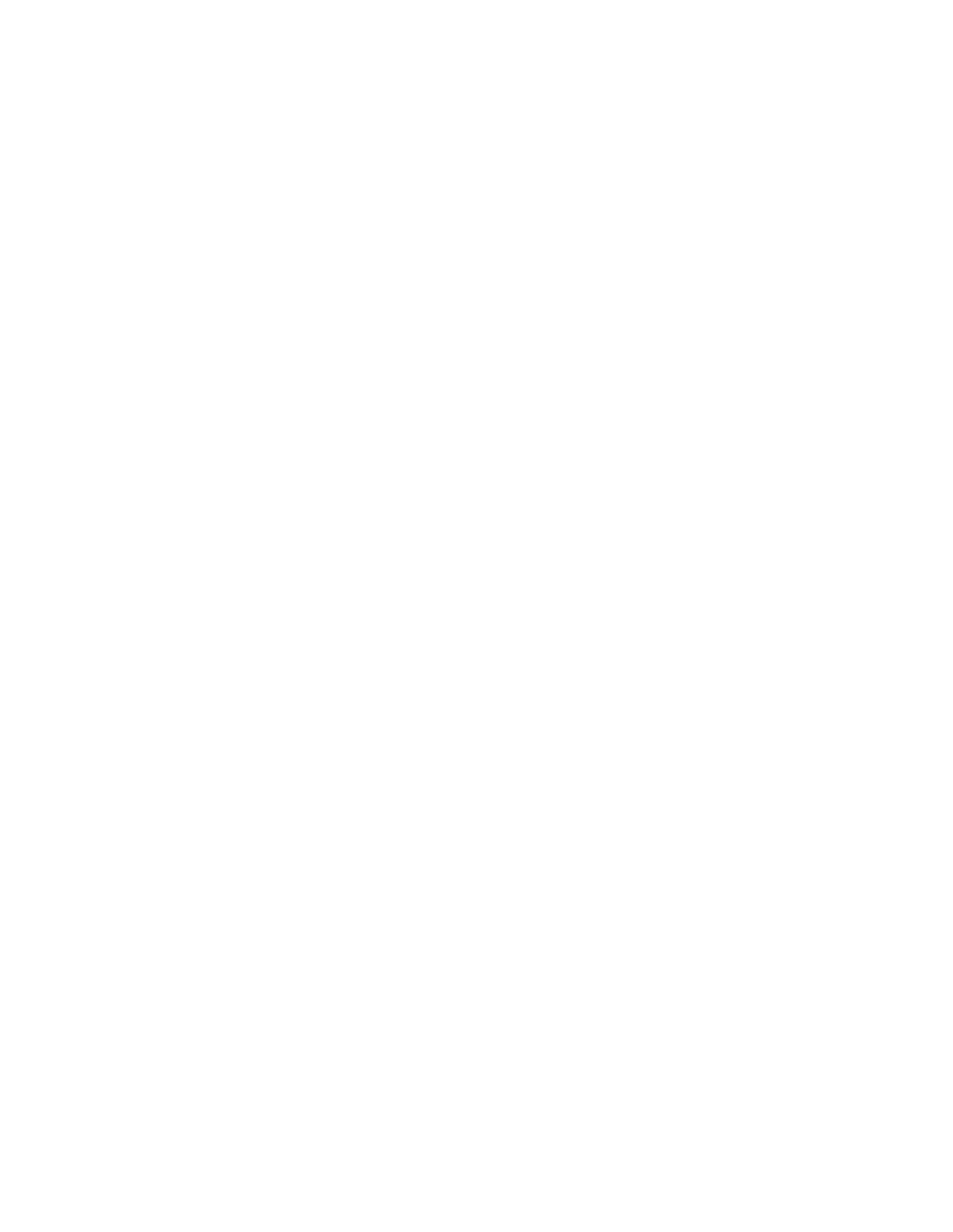Surveys provided by the Bureau of Marine Water Monitoring are the basis for the reclassification of shellfish growing waters in the State. The Food and Drug Administration requires the State to provide annual tests of these waters. The annual rules governing shellfish classification are based on these scientific studies. Classifications of the monitored water are, as follows: "Approved", "Seasonally Approved", and "Special Restricted". Atlantic County has a rich resource of areas for the harvesting of shellfish.

Areas within the County that have been classified Approved for shellfishing are, as follows: Great Bay, Little Bay, Little Egg Inlet, Perch Cove, Reeds Bay, Scull Bay, Great Egg Harbor Bay, Great Egg Harbor Inlet; and Seasonal: Absecon Bay and Lakes Bay. The types of shellfish that are native to New Jersey and that also have commercial significance are in Table 3.15 and Table 3.16 identifies the reclassification of shellfish areas in Atlantic County.

| <b>Name</b>            | <b>Scientific Name</b> | <b>Environment</b>                              | <b>Size</b>           |
|------------------------|------------------------|-------------------------------------------------|-----------------------|
| <b>HARD CLAM</b>       | <i>Mercenaria</i>      | Estuarine: partially buried in sand or mud      | $3-5$ in.             |
|                        | mercenaria             | bottom.                                         |                       |
| <b>EASTERN OYSTER</b>  | Crassostrea virginica  | Estuarine: attached to rocks, shells, pilings   | $2-6$ in.             |
|                        |                        | or any other hard object.                       |                       |
| <b>BLUE MUSSEL</b>     | Mettles eludes         | Exposed in clusters: attached to piles and      | $1-3$ in.             |
|                        |                        | rocks or in beds on hard bottom.                |                       |
| <b>SOFT SHELL CLAM</b> | Mya arenria            | Estuarine: sandy or mud bottom.                 | $1\frac{1}{2}$ -6 in. |
| <b>SURF CLAM</b>       | Spisula solidissima    | Marine: surf line to 25+ miles offshore         | $7$ in.               |
|                        |                        | mostly in $< 100$ ft. of water.                 |                       |
| <b>OCEAN QUAHOG</b>    | Arctic Icelandic       | Marine: $1 - 25$ + miles offshore in 85-160 ft. | $5-5$ in.             |
|                        |                        | of water                                        |                       |

**Table 3.15 Commercially Important Shellfish Native To New Jersey**

Source: State of New Jersey Shellfish Growing Water Classification Charts

#### **Table 3.16 Reclassification Of Shellfish Harvesting Acreage In Atlantic County**

| Year        | Location                        | <b>Classification</b>                 | Acres |
|-------------|---------------------------------|---------------------------------------|-------|
| 1987        | Great Bay - Cape Horn Area      | Approved to Special Restricted        | 23    |
| 1987        | Atlantic City - Black Hole Area | Prohibited to Seasonal                | 10    |
| 1989 - 1990 | Reeds Bay                       | <b>Seasonal to Special Restricted</b> | 10    |
| 1990 - 1990 | Shelter Island Bay              | Special Restricted to Seasonal        | 57    |
| 1997        | <b>Great Bay</b>                | Approved to Special Restricted        |       |
| 1998        | Anchorage Point                 | Seasonal to Approved                  | 215   |

Source: State of New Jersey Shellfish Growing Water Classification Charts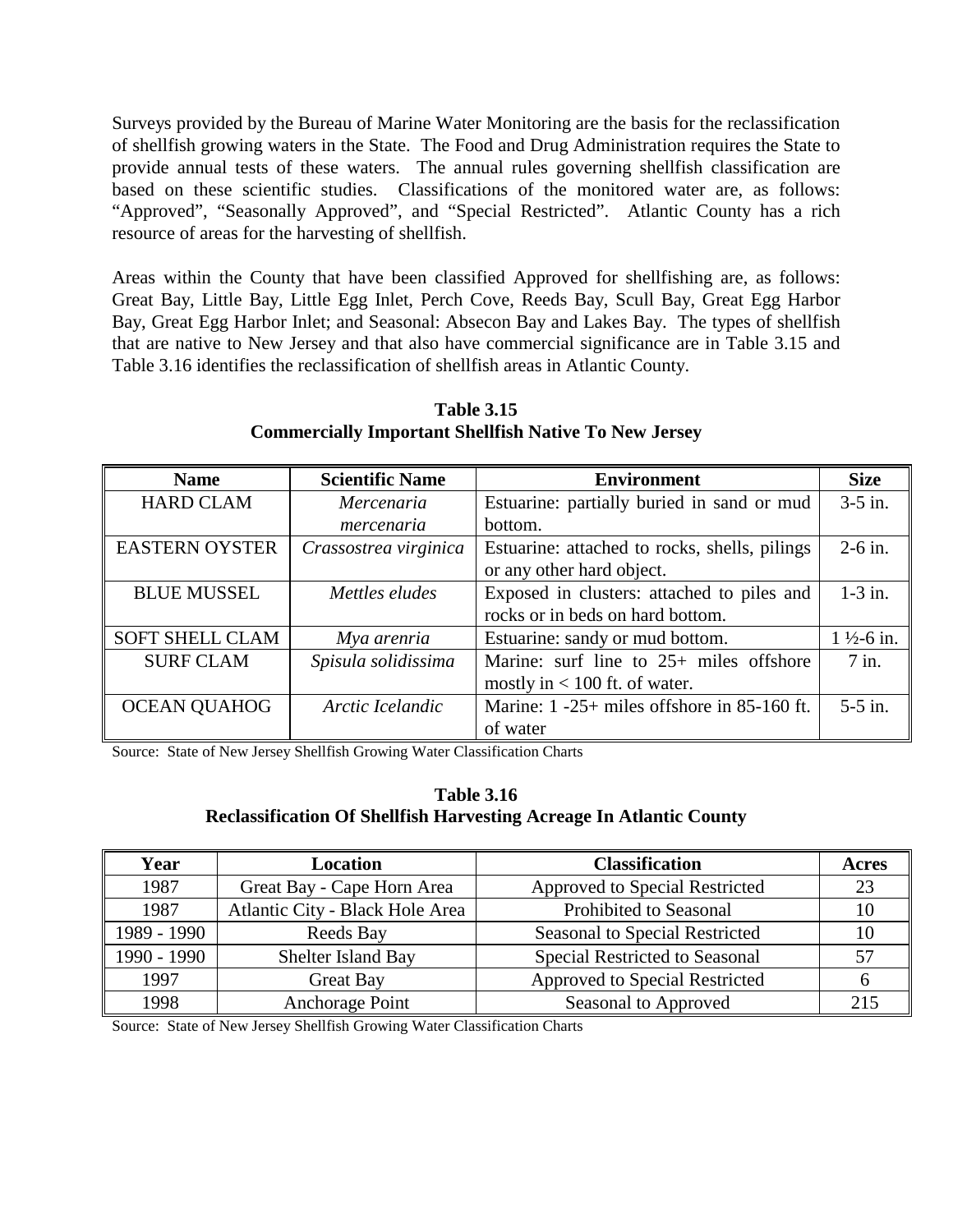#### **WETLANDS**

Wetlands are exceptionally important ecosystems that perform various functions such as purification of surface and ground waters, flood protection, flora and fauna habitat, and maintenance of baseflow to surface waters. The wetlands in Atlantic County are both coastal and inland.

Considering the majority of Atlantic County is in the Pinelands, the applicable wetland definition from the Pinelands Comprehensive Management Plan (CMP) is, as follows:

> **"Wetlands are those lands which are inundated or saturated by water at a magnitude, duration and frequency sufficient to support the growth of hydrophytes. Wetlands include lands that are poorly drained or very poorly drained soils as designated by the National Cooperative Soils Survey of the Soil Conservation Service of the United States Department of the Agriculture. Wetlands include coastal wetlands and inland wetlands, including submerged lands." (N.J.A.C. 7:50-6.3)**

One can easily conclude that for identification purposes a wetland area must contain three basic attributes: wetland hydrology, hydrophitic vegetation, and hydric soil. A more thorough description is in the Federal Manual for Identifying and Delineating Jurisdictional Wetlands, the leading source for identification and the Pinelands Manual, a supplement to the Federal Manual. Wetland hydrology is characterized by permanent or periodic inundation or soil saturation. This causes anaerobic conditions in the soil. These conditions affect the plant species that would dominate. Hydrophitic vegetation, therefore, are plants that thrive where conditions are at least periodically oxygen deficient due to the hydric soils being poorly to very poorly drained.

Coastal wetlands are marshland, meadows, banks, and other low-lying areas that are subject to tidal flooding and have been delineated on official maps by the New Jersey Department of Environmental Protection. Inland wetlands, on the other hand, are commonly cedar and hardwood swamps, pitch pine lowlands, bogs, inland marshes, lakes, ponds, rivers and streams. Tables 3.17 – 3.20 list the more common plants and soils that occur in the respective coastal and inland wetland environments.

New Jersey's wetlands outside of the Pinelands Area are under State regulation through the Wetlands Act of 1970, the Freshwater Wetlands Protection Act of 1987 and the Coastal Area Facility Review Act of 1973 (CAFRA) administered through the New Jersey Department of Environmental Protection. This is an important concern to the County. More than 40 percent of the County's total land area is covered by wetlands as shown in Figure 3.11. Federal agencies also regulate wetlands, including the Army Corps of Engineers, Environmental Protection Agency, Fish and Wildlife Service, and Soil Conservation Service.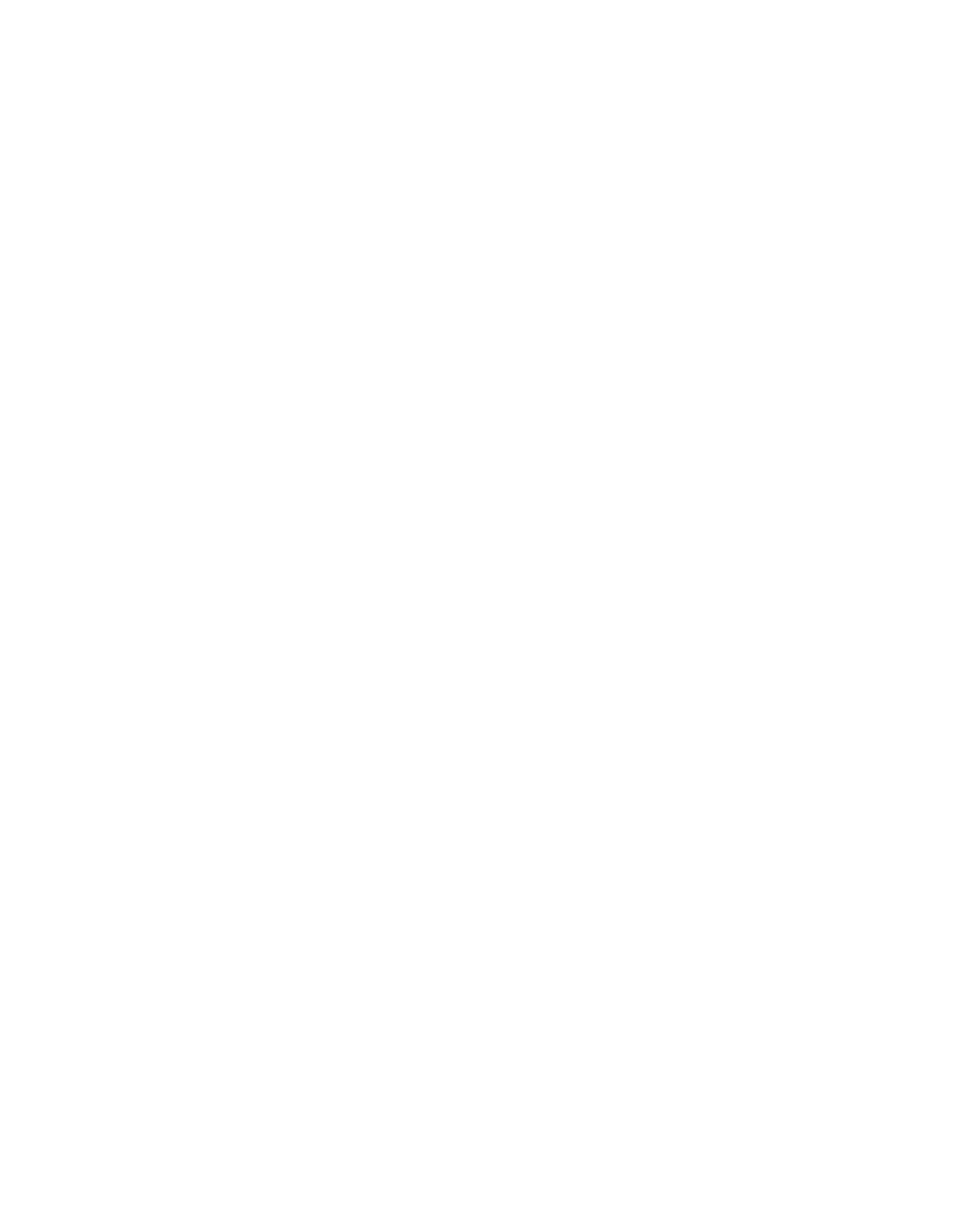#### **GROUNDWATER HYDROLOGY**

Storage of groundwater occurs in extensive aquifers (water-bearing sands) beneath the earth's surface. The geological components of the Kirkwood formation and the Cohansey Sand form the Kirkwood-Cohansey Aquifer. This is the major freshwater aquifer system throughout southern New Jersey. The water table within the Cohansey Sand, the younger component from a geological perspective is generally less than ten feet from the surface. Consequently, it is the Cohansey Sand that drives the water table. The Kirkwood-Cohansey Aquifer stores an expansive amount of water, approximately 17 trillion gallons. However, it must be constantly recharged to maintain proper levels of the water table. This is necessary to provide protection of natural and manmade elements that depend on this vital resource such as, the ecosystem, agricultural industry and the forest from fires.

#### **SOIL AND MINERAL RESOURCES**

The major mineral resources of commercial significance continue to be sand and gravel mined from the various resource extraction facilities throughout the County. The Cape-Atlantic Soil Conservation District references a total of 23 resource extraction facilities in the County. These range from 5 acres to 300 acres and comprise a total land area of approximately 842 acres. The major soil associations in Atlantic County and a brief description are in Table 3.21 and depicted in Figure 3.12. The Soil Survey of Atlantic County should be reviewed for a complete description of the various soil types, mapped locations, and their respective attributes.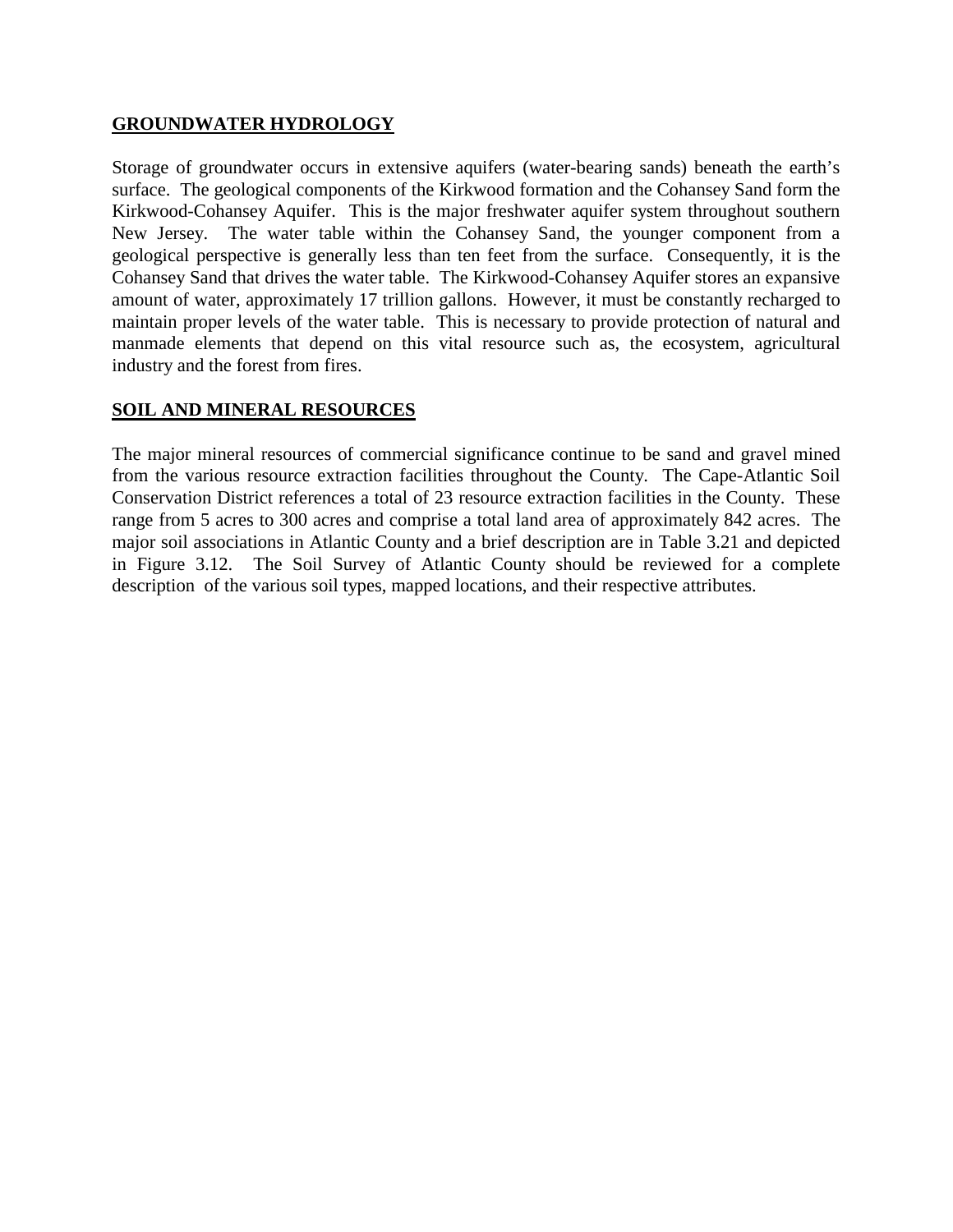| <b>Common Name</b>      | <b>Scientific Name</b>                                 |
|-------------------------|--------------------------------------------------------|
| 1. Arrowheads           | Sagittaria ssp.                                        |
| 2. Atlantic white Cedar | Chamaecyparis thyoides                                 |
| 3. Black grass          | Juncus gerardi                                         |
| 4. Bent grass           | Argostis palustris                                     |
| 5. Cattails             | Typha angustifolia and Typhus iatifolia                |
| 6. Chairmaker's rush    | Scirpus americanus                                     |
| 7. Common reed grass    | Phragmites commonis                                    |
| 8. Hightide bush        | Iva frutescens var, oraria                             |
| 9. Marsh mallow         | Hibiscus palustris                                     |
| 10. Olney's threesquare | Scirpus olneyi                                         |
| 11. Pickerel grass      | Pontederia cordata                                     |
| 12. Red maple           | Acer rubrum                                            |
| 13. Saltmarsh bulrushes | Scirpus robustus and Scirpus paludosus var, atlanticus |
| 14. Saltmarsh grass     | Spartina alterniflora                                  |
| 15. Salt meadowgrass    | Spartina patens                                        |
| 16. Salt reed grass     | Spartina cynosuroides                                  |
| 17. Saltworts           | Salicornia europaea and Salicornia bigelovii           |
| 18. Sand spurrey        | Spergularia marina                                     |
| 19. Sea lavender        | Limonium carolinianum                                  |
| 20. Spatterdock         | Nuphar variegatum                                      |
| 21. Spike grass         | Distichlis spicata                                     |
| 22. Spike rush          | Eleocharis rostellata                                  |
| 23. Sweet grass         | Hierochloe odorata                                     |
| 24. Switch grass        | Panicum virgatum                                       |
| 25. Tall cordgrass      | Spartina pectinata                                     |
| 26. Wild rice           | Zizania aquatica                                       |

## **Table 3.17 Coastal Wetland Plants**

Source: Pinelands Comprehensive Management Plan (CMP) N.J.A.C. 7:50-6.4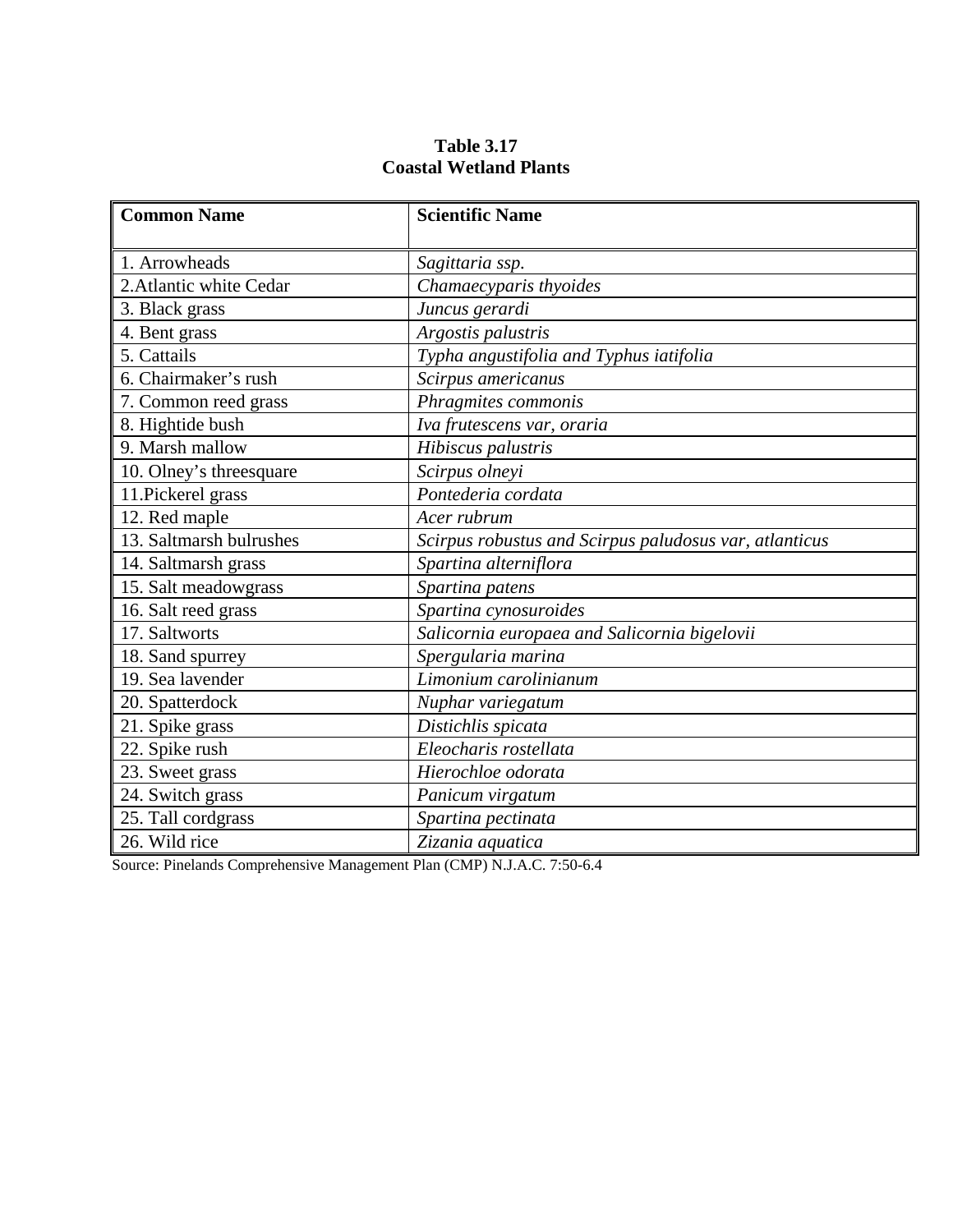| <b>Atlantic White Cedar Swamp</b> |                             |                                      |                        |  |  |
|-----------------------------------|-----------------------------|--------------------------------------|------------------------|--|--|
| <b>Class</b>                      | <b>Common Name</b>          | <b>Scientific Name</b>               | <b>Pinelands Group</b> |  |  |
|                                   | <b>Atlantic white cedar</b> | Chamaecyparis thyoides               | <b>OBL</b>             |  |  |
| <b>TREES</b>                      | Red maple                   | Acer rubrum                          | <b>FAC</b>             |  |  |
|                                   | Sweetbay magnolia           | Magnolia virginiana                  | FACW+                  |  |  |
|                                   | Black gum                   | Nyssa sylvatica                      | <b>FACW</b>            |  |  |
|                                   | Swamp azalea                | Rhododendron viscosum                | OBL                    |  |  |
| <b>SHRUBS</b>                     | Highbush blueberry          | Vaccinium corymbosum                 | FACW+                  |  |  |
|                                   | Inkberry                    | Ilex glabra                          | FACW-                  |  |  |
|                                   | Common greenbriar           | Smilax rotundifolia                  | FACW-                  |  |  |
|                                   | <b>Sundews</b>              | Drosera spp.                         | OBL                    |  |  |
| <b>HERBACEOUS</b>                 | Royal fern                  | Osmunda regalis                      | <b>OBL</b>             |  |  |
| <b>PLANTS</b>                     | Northern pitcher plant      | Sarracenia purpurea                  | OBL                    |  |  |
|                                   | Cinnamon fern               | Osmunda cinnamomea                   | <b>FACW</b>            |  |  |
|                                   |                             | <b>Hardwood Swamp</b>                |                        |  |  |
|                                   | Sweetbay magnolia           | Magnolia virginiana                  | FACW+                  |  |  |
|                                   | <b>Black</b> gum            | Nyssa sylvatica                      | <b>FACW</b>            |  |  |
| <b>TREES</b>                      | <b>Red maple</b>            | <b>Acer rubrum</b>                   | <b>FAC</b>             |  |  |
|                                   | Gray birch                  | Betula populifolia                   | <b>FACW</b>            |  |  |
|                                   | Sweet gum                   | Liquidambar styraciflua              | <b>FAC</b>             |  |  |
|                                   | Pitch pine                  | Pinus rigida                         | <b>FAC</b>             |  |  |
|                                   | Swamp azalea                | Rhododenron visosum                  | OBL                    |  |  |
| <b>SHRUBS</b>                     | Highbush blueberry          | Vaccinium corymbosum                 | OBL                    |  |  |
|                                   | Fetterbush                  | Leucothoe racemosa                   | <b>FACW</b>            |  |  |
|                                   | Coast pepperbush            | Clethra alnifolia                    | FACW-                  |  |  |
| <b>HERBACEOUS</b>                 | Bayonet rush                | Juncus militaris                     | OBL                    |  |  |
| <b>PLANTS</b>                     | Virginia chainfern          | Woodwardia virginica                 | <b>OBL</b>             |  |  |
|                                   | Cinnamon fern               | Osmunda cinnamomea                   | <b>FACW</b>            |  |  |
|                                   |                             | <b>Plant Frequency Of Occurrence</b> |                        |  |  |

## **Table 3.18 Inland Wetland Plants**

OBL: Obligate Wetlands Plants: almost always in <u>wetlands</u> - estimated probability:  $> 99\%$ .

FACW: Facultative Wetlands Plants: usually in wetlands and occasionally in nonwetalnds - estimated probability: 67-99%.

FAC: Facultative Plants: equally in wetlands and nonwetlands - estimated probability: 34-66%.

FACU: Facultative Upland Plants: usually in nonwetlands and occasionally in wetlands: estimated probability: 1-33%.

UPL: Obligate Upland Plants: almost always in nonwetlands - estimated probability:  $> 99\%$ .

#### **NOTE: BOLDFACE TYPE: signifies dominant species.**

Source: Pinelands CMP (N.J.A.C. 7:50-6.4) & Pinelands Manual for Identifying and Delineating Pinelands Area Wetlands.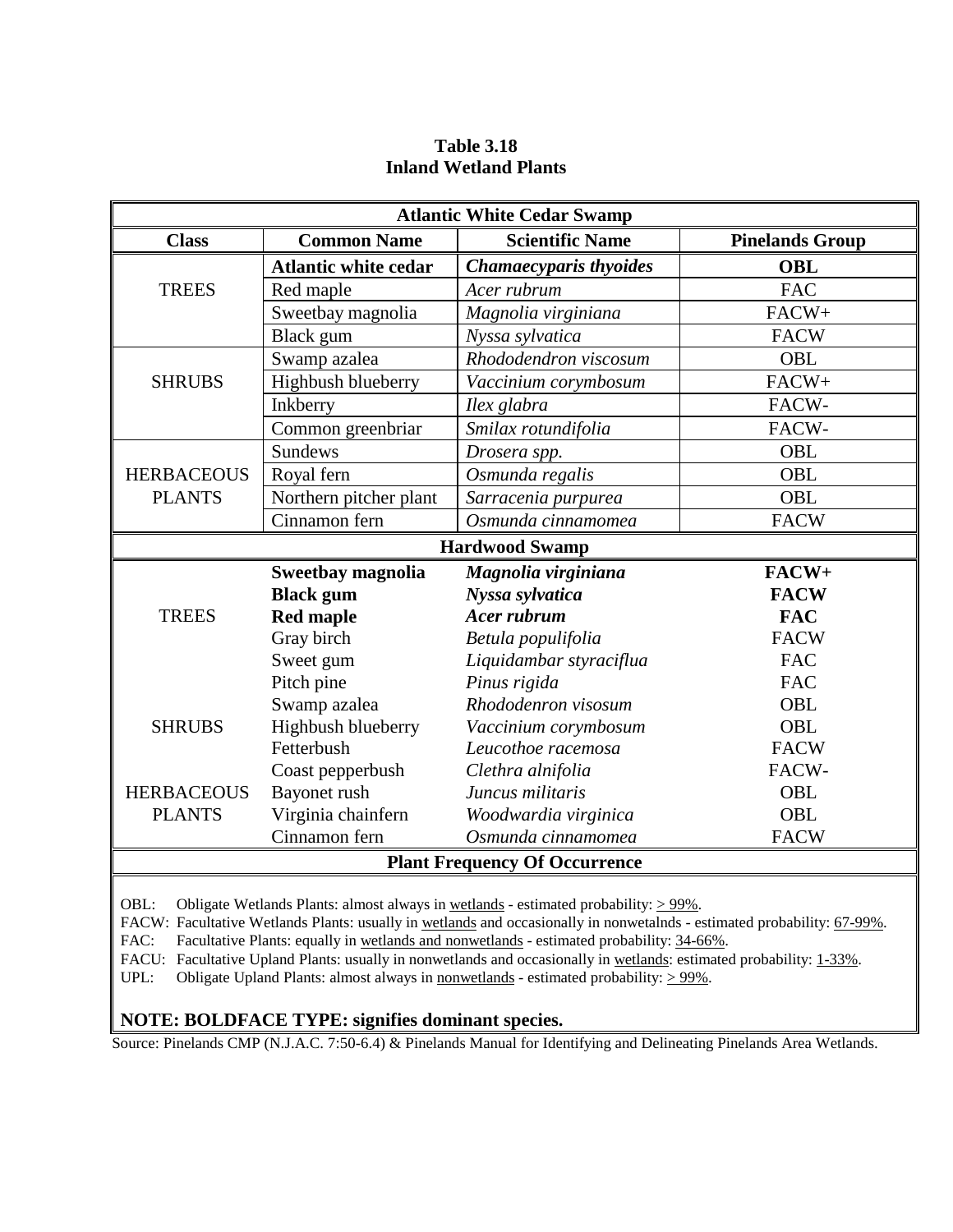## **Table 3.19 (continued) Inland Wetland Plants**

| <b>Pitch Pine Lowlands</b>    |             |                                                                                  |                                                                                               |  |  |  |
|-------------------------------|-------------|----------------------------------------------------------------------------------|-----------------------------------------------------------------------------------------------|--|--|--|
| <b>TREES</b>                  | Pitch pine  | Pinus rigida                                                                     | <b>FAC</b>                                                                                    |  |  |  |
|                               | Leatherleaf | Chamaedaphne calyculata                                                          | <b>OBL</b>                                                                                    |  |  |  |
| <b>HERBACEOUS</b>             | Dangleberry | Gaylussacia frondosa                                                             | $FAC+$                                                                                        |  |  |  |
| <b>PLANTS</b><br>Sheep laurel |             | Kalmia angustifolia                                                              | <b>FAC</b>                                                                                    |  |  |  |
|                               | Wintergreen | Gaultheria procumbens                                                            | <b>FAC</b>                                                                                    |  |  |  |
|                               |             | Also, Red maple, Black gum, Gray birch, Highbush blueberry, and Sweet pepperbush |                                                                                               |  |  |  |
|                               |             | <b>Bogs</b>                                                                      |                                                                                               |  |  |  |
| <b>SHRUBS</b>                 | Cranberry   | Vaccinium macrocarpon                                                            | OBL                                                                                           |  |  |  |
|                               | Staggerbush | Lyonia mariana                                                                   | FAC-                                                                                          |  |  |  |
|                               |             |                                                                                  | Also Lostbarlost Sheep Joural Highbush blueberry Swamp azeles Dengleberry Steggerbush Sheepum |  |  |  |

Also, Leatherleaf, Sheep laurel, Highbush blueberry, Swamp azalea, Dangleberry, Staggerbush, Shagnum moss *(Sphagnum spp.)*, sedges *(Carex spp.)* and other hydrophytes.

#### **Plant Frequency Of Occurrence**

OBL: Obligate Wetlands Plants: almost always in wetlands - estimated probability:  $> 99\%$ .

FACW: Facultative Wetlands Plants: usually in wetlands and occasionally in nonwetalnds - estimated probability: 67-99%.

FAC: Facultative Plants: equally in wetlands and nonwetlands - estimated probability: 34-66%.

FACU: Facultative Upland Plants: usually in nonwetlands and occasionally in wetlands: estimated probability: 1-33%.

UPL: Obligate Upland Plants: almost always in nonwetlands - estimated probability:  $> 99\%$ .

#### **NOTE: BOLDFACE TYPE: signifies dominant species.**

Source: Pinelands CMP (N.J.A.C. 7:50-6.5) & Pinelands Manual for Identifying and Delineating Pinelands Area Wetlands.

#### **Table 3.20 Atlantic County Hydric Soils**

| <b>Symbols</b> | <b>Name</b>                  | <b>Depth To Seasonal High</b><br><b>Water Table</b> | Acreage | <b>Percent</b> |
|----------------|------------------------------|-----------------------------------------------------|---------|----------------|
| Ac             | Atsion                       | $0-1$ ft.                                           | 28,800  | 7.9            |
| Bp, Bs         | Berryland                    | $0$ ft.                                             | 13,730  | 3.7            |
| Mu             | Muck                         | $0$ ft.                                             | 25,200  | 6.9            |
| Po             | Pocomoke                     | $0$ ft                                              | 22,700  | 6.2            |
| TD             | Tidal marsh, deep            | $0$ ft.                                             | 36,700  | 10.1           |
| <b>TM</b>      | Tidal marsh, moderately deep | $0$ ft.                                             | 4,300   | 1.2            |
| <b>TS</b>      | Tidal marsh, shallow         | $0$ ft.                                             | 1,490   | 0.4            |
|                |                              | <b>TOTALS</b>                                       | 132,920 | 36.4           |

Source: Soil Survey of Atlantic County, New Jersey.

#### **Table 3.21 Atlantic Soil Associations**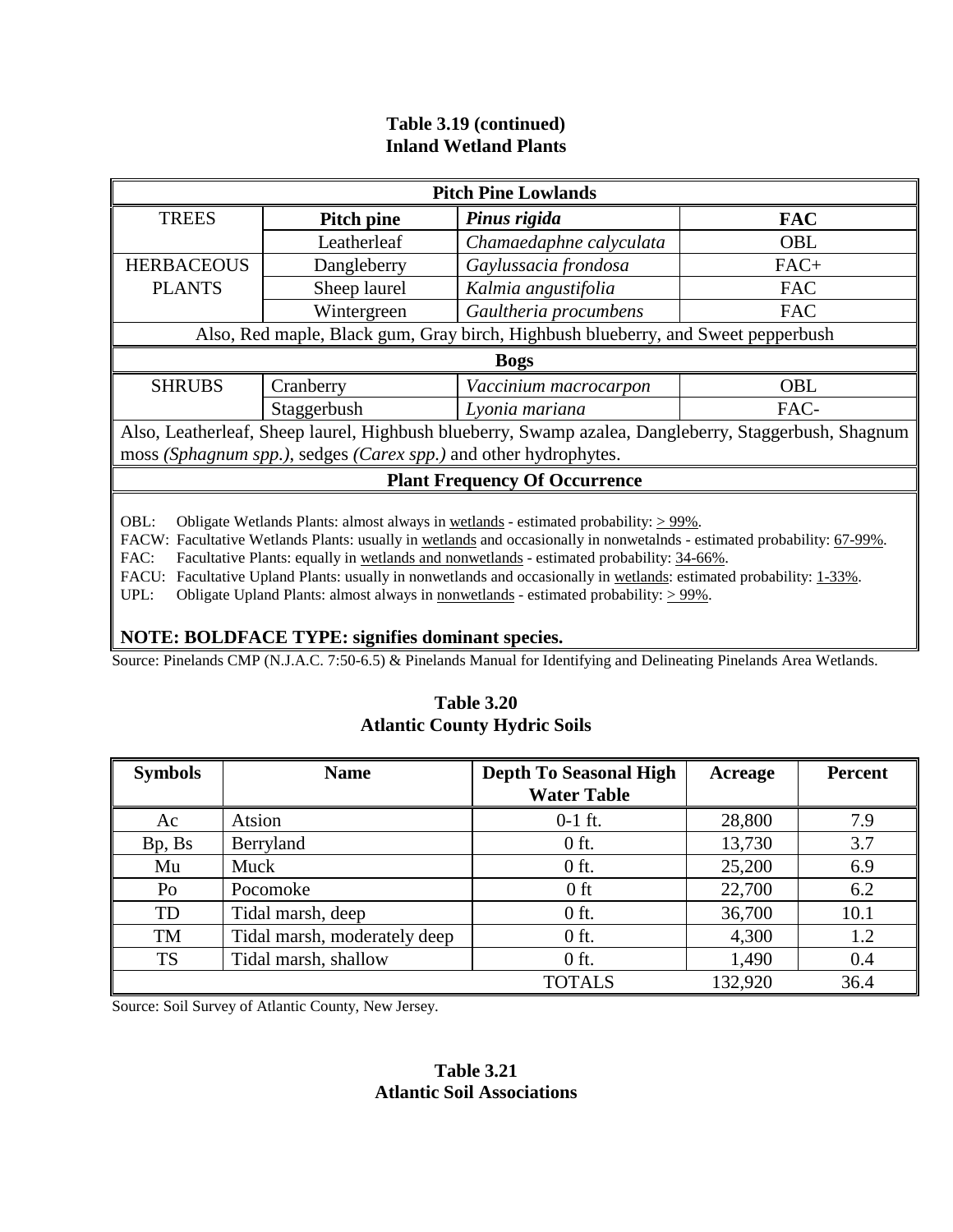| <b>Soil Association</b>      | <b>Description</b>                                                   |
|------------------------------|----------------------------------------------------------------------|
| DOWNER-HAMMONTON-            | Nearly level or gently sloping, well drained to somewhat poorly      |
| <b>SASSAFRAS</b>             | drained soils that have a loamy subsoil.                             |
| SASSAFRAS-AURA-              | Nearly level or gently sloping, well drained and moderately well     |
| <b>WOODSTOWN</b>             | drained soils that have a loamy subsoil.                             |
| KLEJ-LAKEHURST-              | Nearly level to gently sloping, excessively drained to somewhat      |
| <b>EVESBORO</b>              | poorly drained soils that have a sandy subsoil.                      |
| ATSION-MUCK-POCOMOKE         | Nearly level, poorly drained and very poorly drained soils that have |
|                              | a sandy or loamy subsoil, and organic soils underlain mainly by      |
|                              | sand.                                                                |
| <b>TIDAL MARSH-FIL LAND-</b> | Nearly level, poorly drained tidal flats; nearly level, excessively  |
| <b>COASTAL BEACH</b>         | drained sandy Fill land; and nearly level or gently sloping,         |
|                              | excessively drained coastal beaches.                                 |

Source: Soil Survey of Atlantic County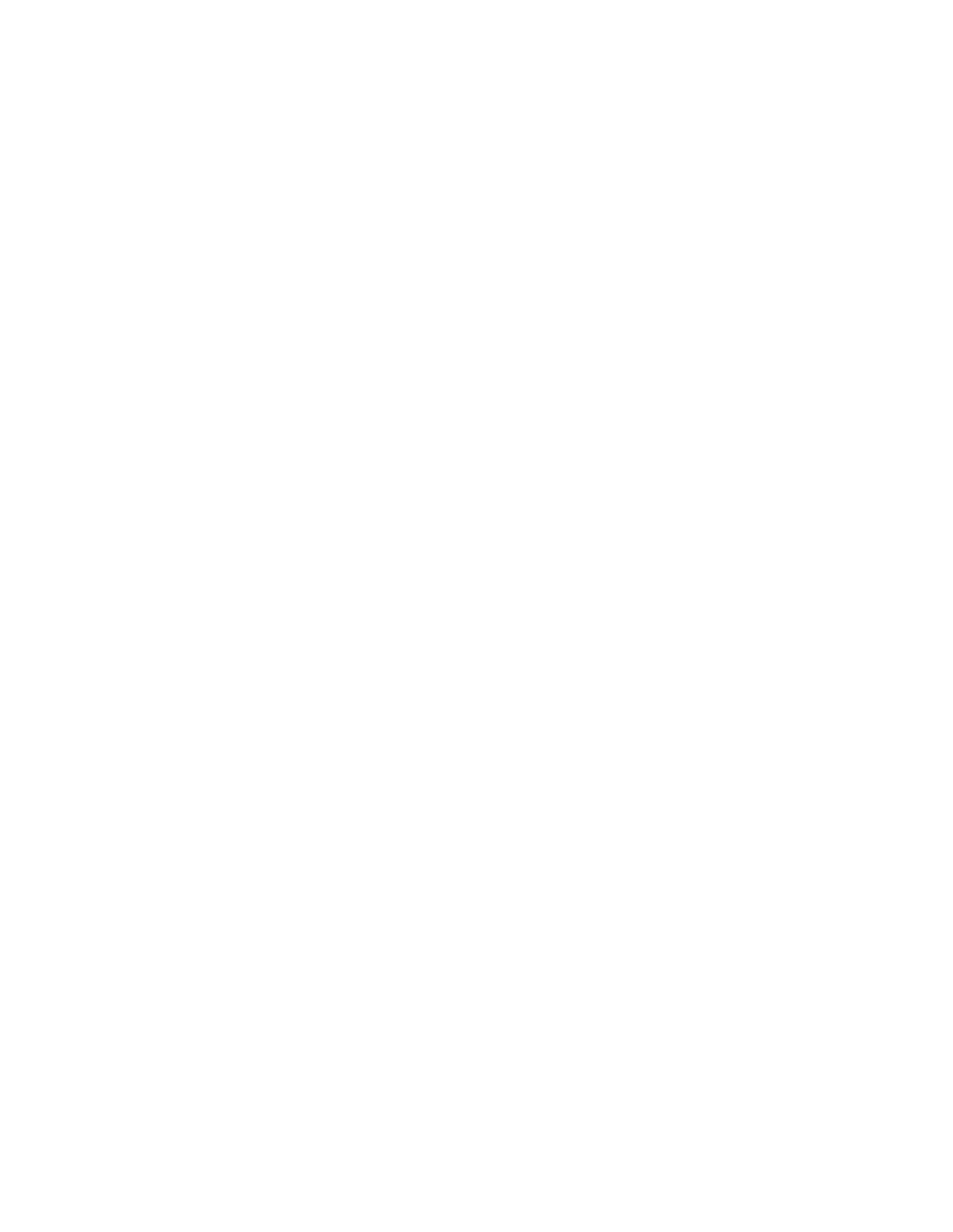# **SOLID WASTE MANAGEMENT**

#### **NEW JERSEY HISTORICAL PERSPECTIVE**

Prior to the 1970s, solid waste management in New Jersey was accomplished locally through the disposal of solid waste at private landfills. In many cases these locations were not initially planned from an environmental perspective. Consequently, increased public awareness of environmental quality and protection efforts combined with a recognition of past aimless solid waste management practices led toward the enactment of the New Jersey Solid Waste Management Act of 1970 (ACT). This legislation and subsequent amendments required each County, as well as, the Hackensack Meadowlands Development Commission to develop and implement a solid waste plan that included the financing and building of facilities. The 1975 Amendments designated 22 Solid Waste districts (21 Counties and the Hackensack Meadowlands Development Commission). The approved Districts' plans incorporate optimum resource recovery techniques such as recycling, composting, and incineration.

Many successful state-of-the-art disposal facilities have been developed. Solid waste management by the late 1980s, unfortunately reached crisis proportions in the State. This was due in large part from increased importation of waste from our neighboring States and the closure of many environmentally unsound landfills and dumpsites. This in-turn required the Districts to reverse roles and become exporters. This set the stage for establishing the Emergency Solid Waste Assessment Task Force through the signing of Executive Order No. 8 by then Governor Florio on April 06, 1990. The Task Force's basic assignment was to provide an audit on current policies and provide recommendations to mitigate and eventually resolve the on going solid waste crisis in the State.

In its final report of August 6, 1990, the Task Force determined the major issues to be resolved were the disposal capacity shortfall, the need to abolish out-of-state disposal and the over reliance on incineration technologies. The methods of waste disposal reduction were to be accomplished through the expansion of recycling of municipal wastes from 25 percent to 60 percent. This goal was subsequently refined to recycling of municipal wastes from 50 percent to 60 percent overall by year end 1995. This initiative is of such magnitude that it requires all parties from large commercial and industrial complexes to individuals to play a vital role in source reduction through proper recycling practices.

However, on May 16, 1994 the United States Supreme Court in the matter of C & A Carbone, Inc. v. Town of Clarktown, N.Y. decided that an adopted ordinance directing the flow of waste can not interfere with free trade of goods and services through interstate commerce. Consequently, it did not take long for the effects of this case to trickle down to New Jersey.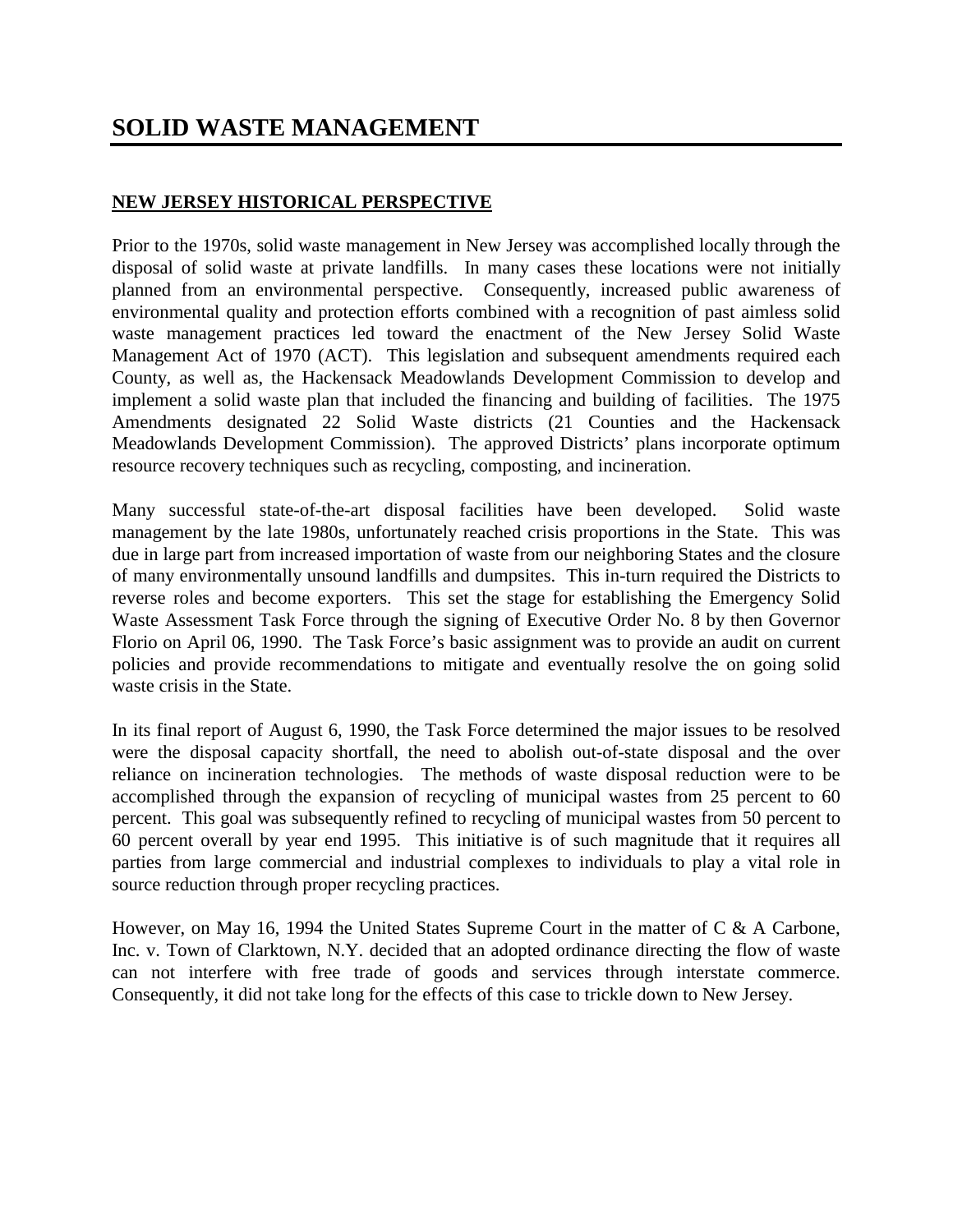In the United States District Court case of Atlantic Coast Construction and Demolition and Recycling, Inc. v. Board of Chosen Freeholders of Atlantic County, et. al., it was decided that type 13C or more commonly known as construction and demolition debris could be transported to any properly licensed facility. On July 15, 1996, with the same parties involved the remainder of the waste flow was similarly deregulated. An appeal to the United States Court of Appeals upheld the United States District Court decision. The appeals process was eventually exhausted by denial of a request for a second appeal on October 1997. These decisions stating that interstate commerce of solid wastes can not be unfairly restricted became the debacle of the State's waste flow directives.

## **ATLANTIC COUNTY HISTORICAL BACKGROUND**

The Atlantic County Solid Waste Management Plan of 1980 determined that recycling, resource recovery and landfill siting were the major issues to be resolved. The original plan recommended that six County Districts be established each with a landfill. The eventual closure of the remaining landfills would be combined with the expansion of the Pinelands Park Landfill. However, the Pinelands Park Landfill plans were subsequently unacceptable to the Chosen Board of Freeholders and ordered to close by 1985. At the same time, the Chosen Board of Freeholders designated the Atlantic County Utility Authority (ACUA) as the primary agency to establish a landfill siting study. The landfill siting reports prepared by the ACUA recommended approval of a site in the Pancoast area of Hamilton and Buena Townships. This however required a waiver of strict compliance from the Pinelands Commission and was denied in April 1986.

Amendments to the County Solid Waste Management Plan were consequently adopted in 1986 and 1988. This was to ensure there would be sufficient capacity for the County's solid wastes. The amendments also permitted expansion of the Pinelands Park Landfill conditioned upon a closure date of August 1990 as promulgated by the Pinelands Comprehensive Management Plan (CMP). This strategy was to facilitate the planning of the transfer station and landfill at the Haneman Environmental Park, as well as, the recycling center and compost site to manage the County's solid waste.

#### **PRESENT CONDITIONS**

The original County plan for solid waste management went through many changes. The eventual closure of the Pinelands Park Landfill in 1990 and operation of the Haneman Environmental Park beginning in the same year has the County's Solid Waste Management Plan successfully meeting current and anticipated demands.

The Haneman Environmental Park located on a former sand and gravel pit comprises approximately 360 Acres. It is seven miles west of Atlantic City within an expansive industrial area, see Figure 3.13*.* The ACUA is the lead agency responsible for the implementation of the County Solid Waste Management Plan. The Park consists of various facilities to manage the solid waste stream which are referenced in Table 3.22. The New Jersey Department of Environmental Protection (NJDEP) solid waste classifications are referenced in Table 3.23.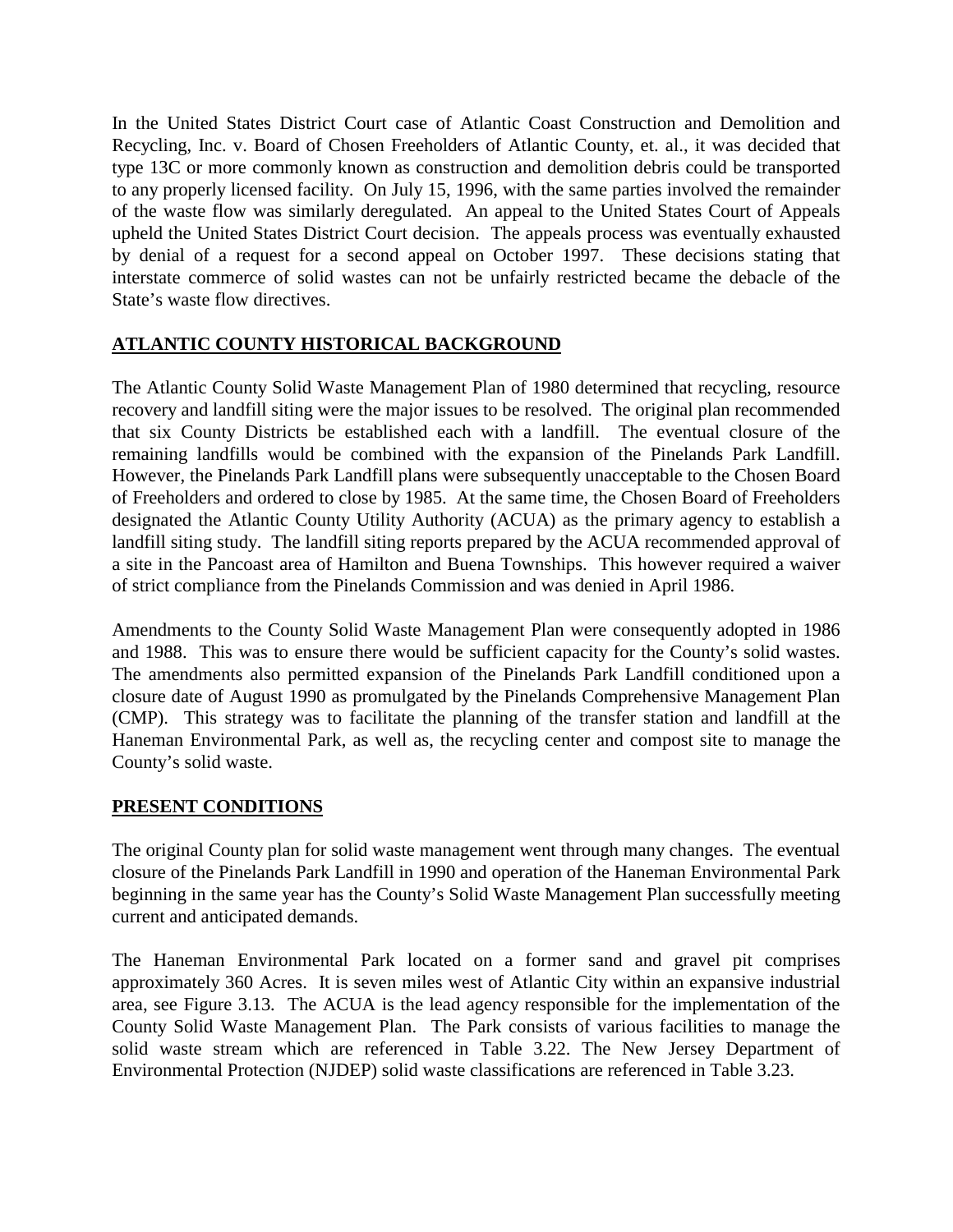| <b>Facility Type</b>              | <b>Area (Square Feet)</b> | <b>Description</b>                             |
|-----------------------------------|---------------------------|------------------------------------------------|
| <b>Transfer Station</b>           | 80,000                    | First facility to go online in August 1990 -   |
|                                   |                           | operating a maximum of 1,950 tons per day      |
|                                   |                           | @ 6 days per week                              |
| <b>Bulky Waste Recycling Area</b> | 16,000                    | Inspection and source separation of comingled  |
|                                   |                           | waste for disposal and recycling.              |
| Landfill                          |                           | Accepts type 13 and 27 wastes. Two year        |
|                                   |                           | demonstration to accept municipal waste.       |
| <b>Recycling Center</b>           | 58,000                    | Capacity of 160 tons per 7 hour shift -        |
|                                   |                           | separation of materials for high market and    |
|                                   |                           | has capacity to process imported waste.        |
| <b>Vegetative Composting</b>      | Within the<br>landfill    | Composting of leaves, grass, brush, and trees. |
|                                   | footprint                 |                                                |

**Table 3.22 Haneman Environmental Park Facilities**

Source: Atlantic County Solid Waste Management Plan

#### **ACUA ACTIVITIES**

The ACUA activities within Atlantic County include curbside recycling of mixed paper, cardboard, glass, plastic containers, plastic bags, aluminum, tin, bi-metal, steel cans, and household batteries. The ACUA also provides for the collection of household hazardous wastes at designated times and can manage "special materials" such as freon gas, sewage sludge and tires. The County's Solid Waste Management Plan is additionally supplemented through municipal recycling of Class A Recyclables using drop-off centers. Class A Recyclables are paper, plastic, metal, and glass and are also collected by the ACUA. An invaluable component of any management plan including solid waste is the ongoing need to provide public education. The ACUA satisfactorily accomplishes this by providing educational opportunities on proper practices of solid waste management. These educational efforts are particularly, aimed at source reduction as a function of "buying habits, product selection and waste generation." The ACUA also provides tours of all facilities, publishes a quarterly news letter, and attends community events to promote recycling. The quantities of municipal solid waste are in Table 3.24 and recyclables per municipality within the County are in Table 3.25.

There are several private "Class B" Recycling Centers within Atlantic County. A Class B material includes source separated concrete, brick, block, asphalt-based roofing scrap, wood, asphalt, trees and tires. These Class B Recycling Centers provide for the receipt, processing, transfer and storage of these materials subject to NJDEP approval and are shown in Figure 3.13.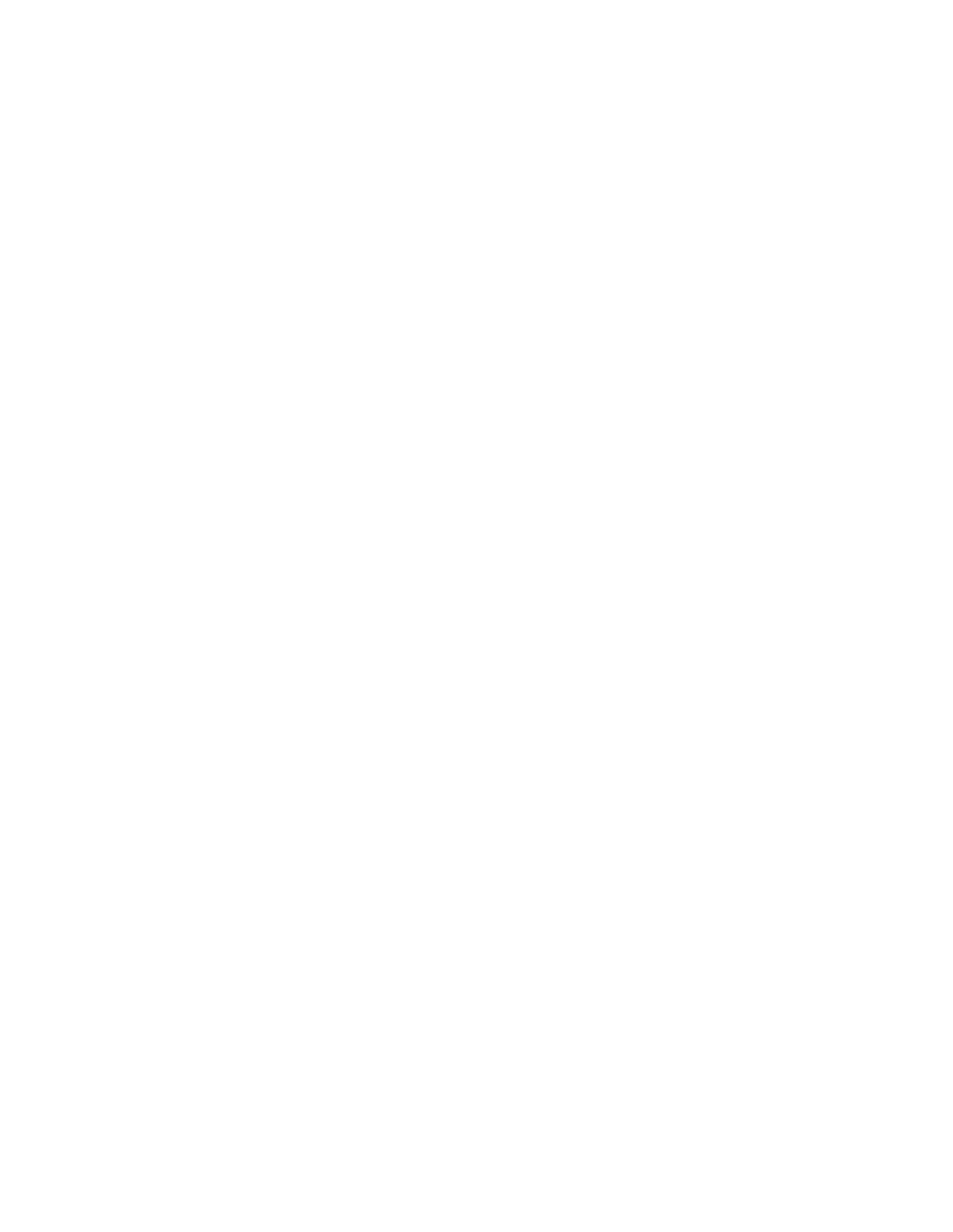#### **GENERAL COMMENTS**

The ACUA by far is responsible for the majority of the County's solid waste activities. The County Solid Waste Management Plan however is also advanced through the recycling efforts of individual municipalities and private commercial, professional and industrial enterprises, as well as, various institutions. For example, regulated medical wastes that are generated by medical institutions are managed privately and disposed of outside the County. The Shore Memorial Hospital, however, incinerates its generated medical waste. Continued use of food remnants by swine farmers, collection of restaurant grease, and the recycling of antifreeze and motor oil all contribute to the management of the solid waste flow. Private recycling centers, automobile junk and salvage yards, as well as, the individual property owner all play a valuable role in managing solid waste.

It is recommended the following sources be consulted for a more detailed understanding of the County's solid waste initiatives. These sources include, the Atlantic County Solid Waste Management Plan, Atlantic County Recycling Plan and the 1997 Annual Bond Report and Certification for the ACUA.

| <b>Type</b> | <b>Name</b>                  | <b>Description</b>                                                     |
|-------------|------------------------------|------------------------------------------------------------------------|
| 10          | <b>Municipal Solid Waste</b> | Solid Wastes generated by Private residences, commercial sources       |
|             |                              | (i.e. wholesale, retail, and service establishments), and institutions |
|             |                              | (i.e. schools, hospitals, and public buildings).                       |
| 13          | <b>Bulky Waste</b>           | Large waste items including furniture, appliances, discarded           |
|             |                              | automobiles, trucks and trailers, vehicle parts, and tires             |
| 13C         | Construction and             | Treated and untreated wood scrap, tree stumps, parts, and brush;       |
|             | <b>Demolition Waste</b>      | concrete; asphalt; brick; block; masonry; plaster and wallboard;       |
|             |                              | roofing materials; corrugated cardboard and miscellaneous paper;       |
|             |                              | ferrous and non-ferrous metal; non-asbestos insulation; plastic        |
|             |                              | scrap; dirt; carpet and padding; and glass generated from              |
|             |                              | construction or demolition operations.                                 |
| 23          | Vegetative Waste             | Waste materials generated by nurseries, farms, greenhouses             |
|             |                              | produced from raising plants. Also, includes crop residues, tree       |
|             |                              | wastes from chipper processing, leaves, grass clippings, tree parts,   |
|             |                              | shrubs, and garden waste.                                              |
| 25          | Animal and Food              | Waste generated by canneries, slaughterhouses, and packing             |
|             | Processing Waste             | plants. Also, animal manure and dead animals.                          |
| 27          | Dry Industrial Waste         | Waste materials resulting from manufacturing, industrial and           |
|             |                              | research development that are non-hazardous. Also, included are        |
|             |                              | oil spill cleanup, dry pesticides, dry chemical waste, and scrap       |
|             |                              | metal shredding residue that are non-hazardous.                        |
| 27A         | Asbestos                     | Waste materials containing asbestos.                                   |

**Table 3.23 NJDEP Solid Waste Classification**

Source: N.J.A.C. 7:26-2.13(g)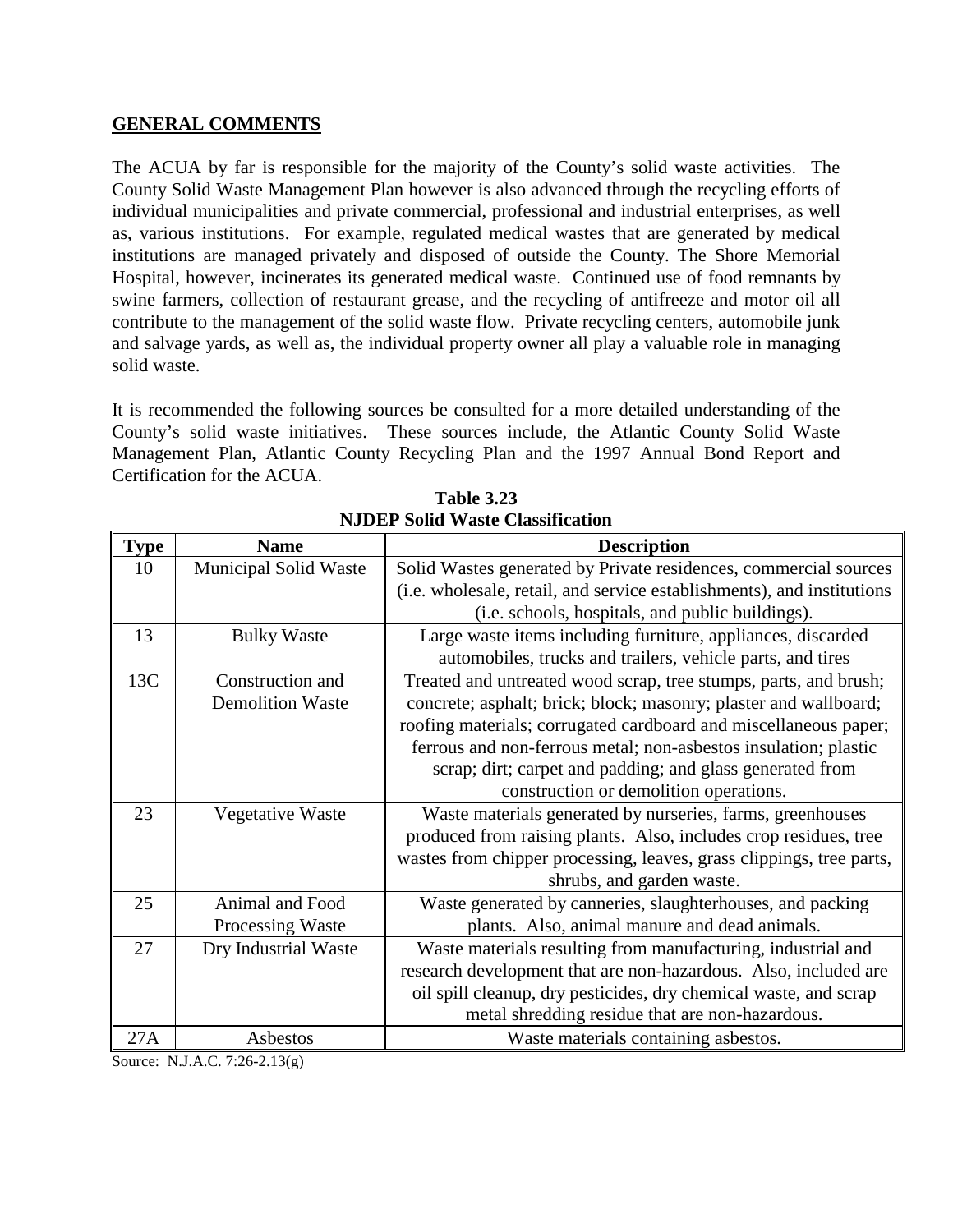| <b>Municipality</b>      | 1991    | 1992    | 1993    | 1994    | 1995    | 1996    | 1997    |
|--------------------------|---------|---------|---------|---------|---------|---------|---------|
| Absecon                  | 4,776   | 4,430   | 4,475   | 4,154   | 5,082   | 4,700   | 4,624   |
| <b>Atlantic City</b>     | 78,794  | 82,585  | 82,665  | 83,304  | 85,257  | 84,719  | 81,277  |
| <b>Brigantine City</b>   | 7,092   | 7,395   | 7,220   | 7,549   | 7,605   | 7,535   | 6,688   |
| <b>Buena Boro</b>        | 2,700   | 2,216   | 2,367   | 2,482   | 2,296   | 2,356   | 2,193   |
| Buena Vista Twp.         | 4,101   | 3,799   | 3,946   | 4,332   | 4,252   | 4,170   | 3,375   |
| Corbin City              | 167     | 184     | 200     | 172     | 218     | 235     | 236     |
| <b>Egg Harbor City</b>   | 2,262   | 2,144   | 2,337   | 3,010   | 3,116   | 3,043   | 3,054   |
| Egg Harbor Twp.          | 18,303  | 17,246  | 18,589  | 19,293  | 17,728  | 16,416  | 16,370  |
| <b>Estell Manor</b>      | 487     | 460     | 408     | 471     | 639     | 682     | 701     |
| Folsom Borough           | 811     | 991     | 910     | 849     | 805     | 826     | 823     |
| Galloway Twp.            | 12,272  | 11,005  | 11,470  | 12,499  | 12,528  | 12,672  | 11,287  |
| Hamilton Twp.            | 11,889  | 11,918  | 11,975  | 11,648  | 11,345  | 11,938  | 10,984  |
| Hammonton                | 7,115   | 8,652   | 8,760   | 9,087   | 9,067   | 9,366   | 8,419   |
| <b>Linwood City</b>      | 3,637   | 3,880   | 4,073   | 4,434   | 3,528   | 3,767   | 3,644   |
| Longport Borough         | 648     | 877     | 1,149   | 903     | 752     | 797     | 794     |
| Margate City             | 5,076   | 5,177   | 6,299   | 5,917   | 5,112   | 5,309   | 4,877   |
| Mullica Twp.             | 2,111   | 2,076   | 1,644   | 1,691   | 1,675   | 1,693   | 1,509   |
| Northfield               | 5,415   | 5,869   | 6,302   | 7,157   | 5,685   | 5,022   | 4,679   |
| Pleasantville City       | 10,157  | 11,754  | 12,324  | 12,604  | 11,622  | 12,009  | 10,528  |
| Port Republic            | 274     | 250     | 284     | 302     | 304     | 328     | 424     |
| <b>Somers Point City</b> | 10,749  | 7,743   | 7,569   | 7,764   | 8,497   | 8,085   | 7,594   |
| Ventnor City             | 5,700   | 5,741   | 6,120   | 6,421   | 6,071   | 6,494   | 6,227   |
| Weymouth Twp.            | 442     | 511     | 676     | 677     | 671     | 737     | 637     |
|                          |         |         |         |         |         |         |         |
| Totals                   | 195,433 | 196,901 | 201,763 | 206,721 | 203,856 | 202,897 | 190,944 |

**Table 3.24 Atlantic County Municipal Solid Wastes (Tons)**

Source: Atlantic County Utilities Authority (ACUA) - Municipal Solid Waste & Recycling report.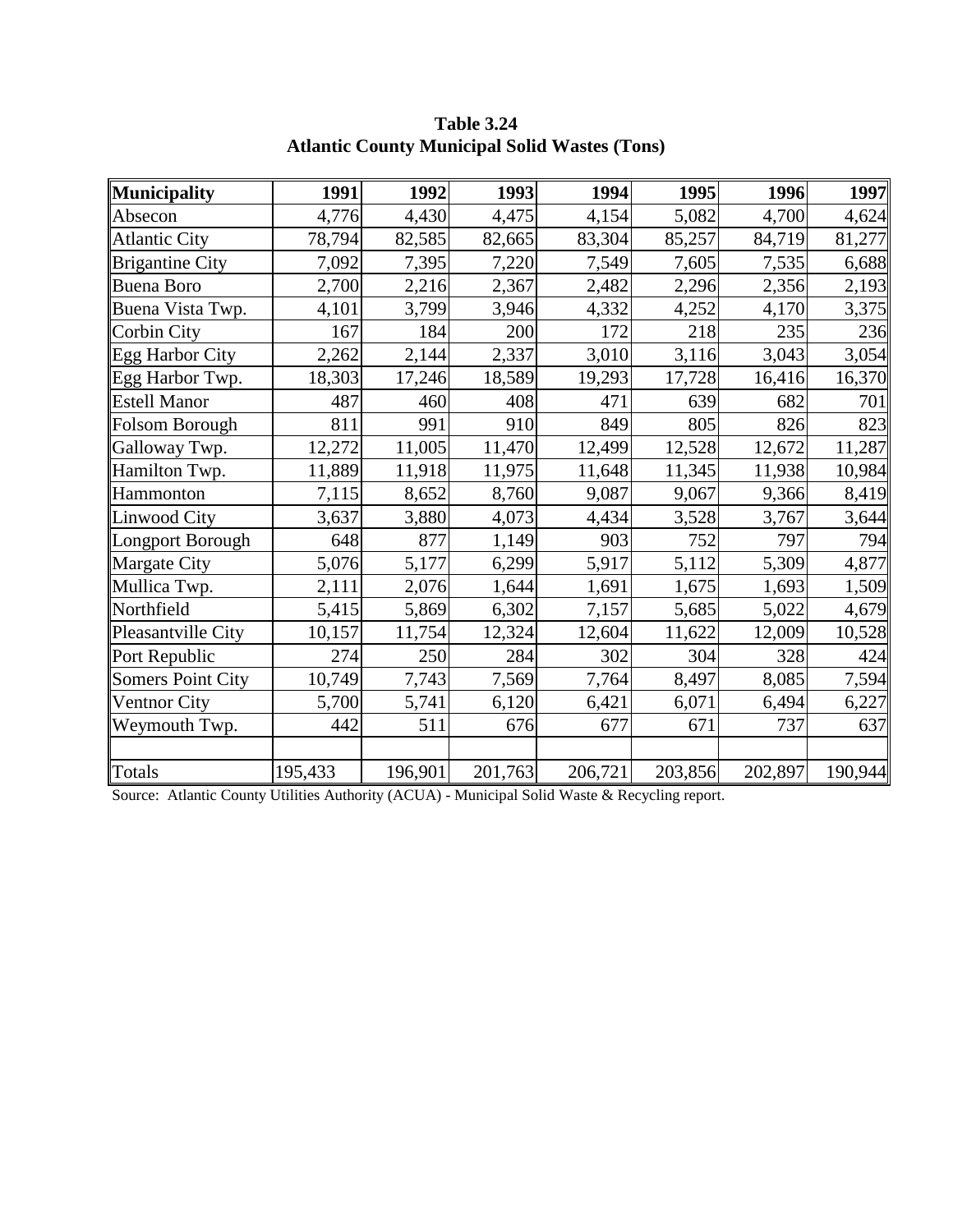| Municipality             | 1991   | 1992   | 1993   | 1994   | 1995   | 1996   | 1997   |
|--------------------------|--------|--------|--------|--------|--------|--------|--------|
| Absecon                  | 1,468  | 1,502  | 1,633  | 1,709  | 1,519  | 1,542  | 1,442  |
| <b>Atlantic City</b>     | 3,604  | 6,954  | 7,751  | 6,438  | 5,325  | 4,820  | 4,719  |
| <b>Brigantine City</b>   | 1,439  | 1,857  | 1,916  | 1,952  | 1,892  | 2,068  | 2,017  |
| <b>Buena Boro</b>        | 354    | 423    | 474    | 505    | 442    | 432    | 442    |
| Buena Vista Twp.         | 749    | 801    | 912    | 992    | 969    | 1,005  | 985    |
| Corbin City              | 63     | 73     | 67     | 93     | 81     | 81     | 79     |
| <b>Egg Harbor City</b>   | 594    | 768    | 770    | 698    | 654    | 688    | 650    |
| Egg Harbor Twp.          | 4,158  | 5,386  | 5,675  | 5,114  | 4,527  | 4,395  | 4,694  |
| <b>Estell Manor</b>      | 186    | 188    | 201    | 220    | 204    | 184    | 203    |
| <b>Folsom Borough</b>    | 235    | 259    | 284    | 301    | 279    | 286    | 304    |
| Galloway Twp.            | 3,207  | 3,810  | 4,254  | 4,480  | 4,422  | 4,478  | 4,315  |
| Hamilton Twp.            | 2,714  | 2,680  | 3,122  | 2,852  | 2,694  | 2,712  | 2,749  |
| Hammonton                | 1,696  | 1,951  | 2,129  | 2,208  | 2,067  | 2,146  | 2,146  |
| Linwood City             | 1,088  | 1,279  | 1,274  | 1,309  | 1,290  | 1,292  | 1,264  |
| <b>Longport Borough</b>  | 279    | 278    | 276    | 281    | 267    | 271    | 263    |
| Margate City             | 1,516  | 1,803  | 1,838  | 1,945  | 1,894  | 1,875  | 1,908  |
| Mullica Twp.             | 605    | 656    | 708    | 773    | 748    | 764    | 746    |
| Northfield City          | 1,361  | 1,448  | 1,598  | 1,627  | 1,534  | 1,539  | 1,576  |
| Pleasantville City       | 1,857  | 2,633  | 2,858  | 2,741  | 2,592  | 2,486  | 2,434  |
| Port Republic            | 146    | 152    | 182    | 201    | 211    | 223    | 215    |
| <b>Somers Point City</b> | 1,978  | 2,308  | 2,489  | 2,576  | 2,438  | 2,445  | 2,382  |
| Ventnor City             | 1,372  | 1,461  | 1,567  | 1,651  | 1,677  | 1,705  | 1,704  |
| Weymouth Twp.            | 199    | 230    | 250    | 252    | 260    | 255    | 266    |
| Totals                   | 30,868 | 38,899 | 42,228 | 40,919 | 37,986 | 37,691 | 37,503 |

**Table 3.25 Atlantic County Municipal Recycling (Tons)**

Source: Atlantic County Utilities Authority (ACUA) - Municipal Solid Waste & Recycling report.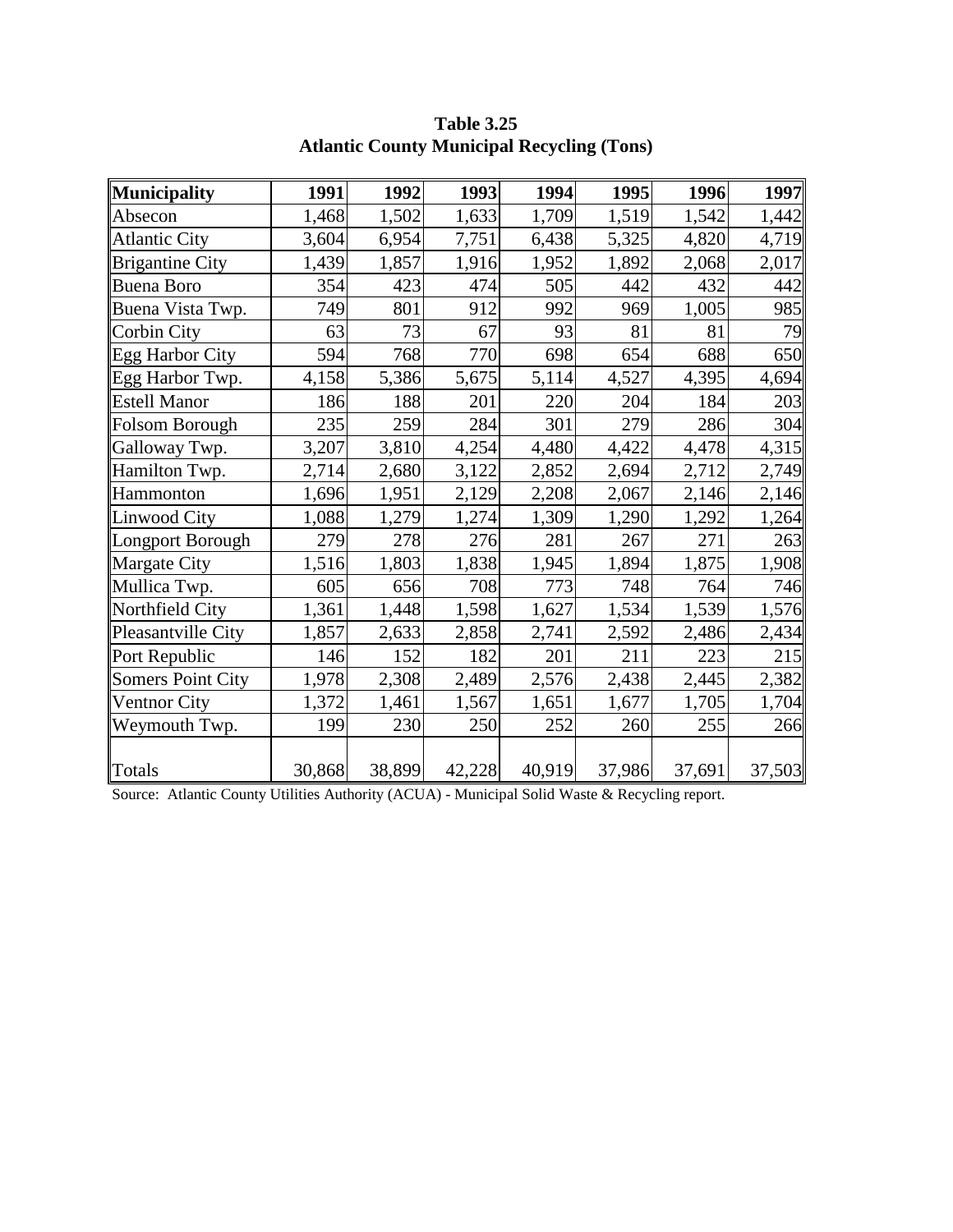Affordable housing in the State of New Jersey has its roots with a series of cases and legislation that date back to the 1960s as referenced in Table 3.26. However, the most notable of all these cases is the litigation involving the municipality of Mount Laurel.

In Mount Laurel I the Supreme Court determined every municipality has a constitutional obligation to provide a "realistic opportunity" for its fair share of a particular region's need for low and moderate income housing. In the Case involving Oakwood at Madison v. Township of Madison the Court approved a builder's remedy, however, it also applied a "numberless" system for determining fair share, thereby, removing the teeth for effective enforcement. The builder's remedy is the zoning concessions and construction permits provided to a builder who successfully sues a municipality under the Mount Laurel doctrine (four market units for each low and moderate income unit). Also, in Pascack Association v. Township of Washington and Fobs Associates v. Demarest the Court would not require the aforementioned obligations in the more developed and older communities throughout the State. Consequently, noncompliance by municipalities followed without any affordable housing being developed.

This generated a new wave of litigation in 1983 involving again the Mount Laurel case, The Urban League and the Mahwah case and became commonly known as Mount Laurel II. The Supreme Court bolstered the Mount Laurel doctrine of a municipality's affordable housing obligation. The Supreme Court mandated that a formula be developed for determining fair share. The Supreme Court also mandated use of the State Development Guide Plan for fair share allocations and permitted a more liberal use of the builders remedy. A substantial number of lawsuits subsequently filled the Courts with Bedminster Township being the first municipality to settle and pave the way for the construction of the Hills at Bedminster. This resurgence of the "builders remedy" and effective enforcement of Mount Laurel II became the relief of the builders affordable housing woes. The Legislature responded by enacting the Fair Housing Act of 1985 that created the Council on Affordable Housing (COAH). The Act also amended the Municipal Land Use Law (N.J.S.A. 40:55D-62 et. seq.) requiring that for a municipality to have the power to zone it must first adopt a land use element and a housing element within their Master Plan. The MLUL (N.J.S.A. 40:55D-28 et. seq.) considers the housing element technically optional in the master plan, however, as previously stated it is a prerequisite for the establishment of a zoning ordinance.

COAH is a quasi-judicial body that defines housing regions, reviews and approves Regional Contribution Agreements (RCA), development fees and spending plans. They also monitor the ongoing programs of low and moderate housing. The RCA's are basically agreements whereby one municipality defers their fair share obligation to another municipality through funding of affordable housing construction and rehabilitation within the receiving municipality.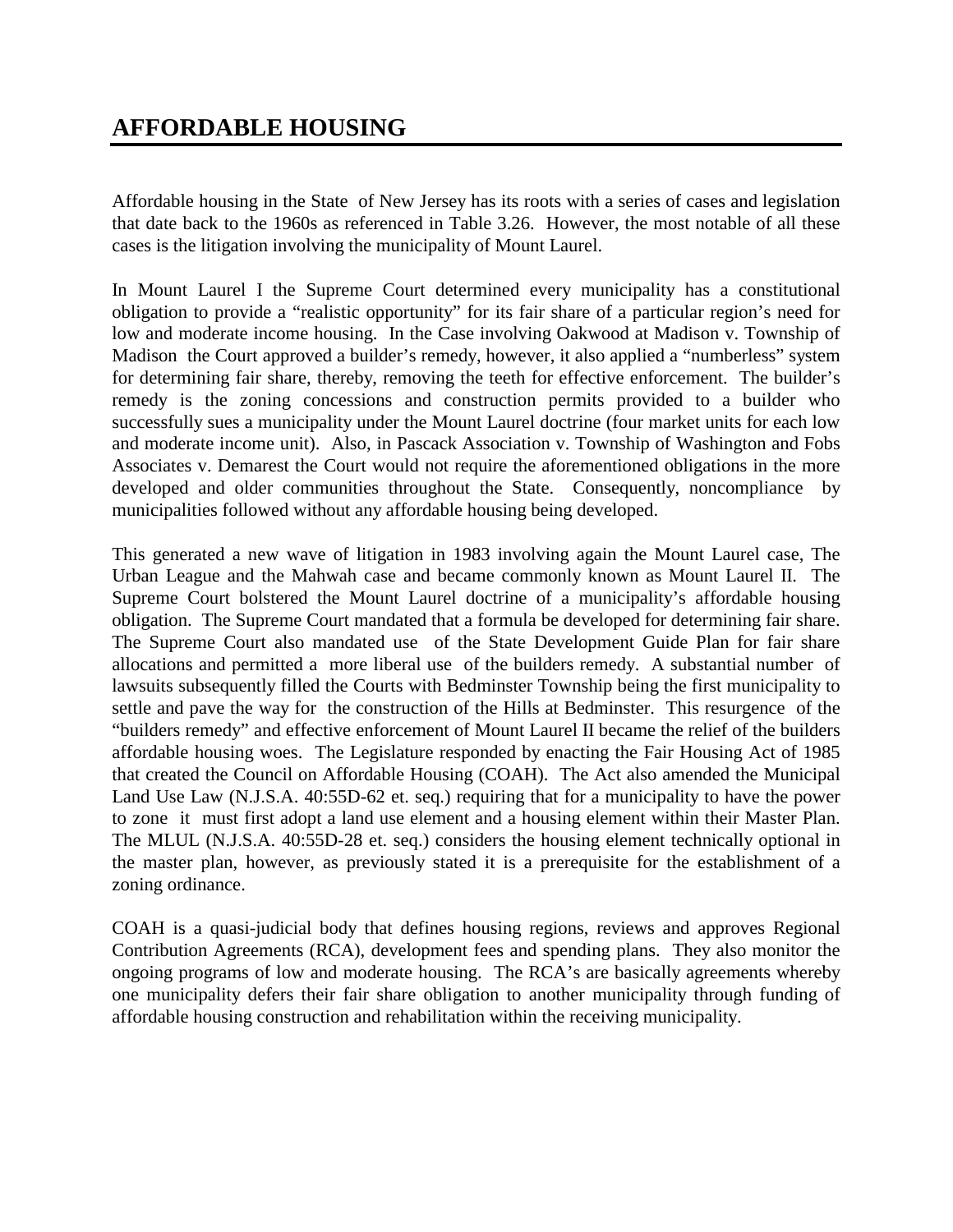| <b>Date</b> | Event                                                                          |
|-------------|--------------------------------------------------------------------------------|
| 1962        | Vickers v. Township Committee of the Township of Gloucester                    |
| 1970        | DeSimone v. Greater Englewwod Housing Corporation                              |
| 1971        | Oakwood at Madison v. Township of Madison                                      |
| 1975        | Southern Burlington County, NAACP v. Township of Mt. Laurel (Mount Laurel 1)   |
| 1977        | Pascack Association v. Township of Washington                                  |
|             | Fobs Associates v. Demarest                                                    |
| 1983        | Six (6) exclusionary zoning cases, Mount Laurel, Urban League, and Mahwah case |
|             | (Mount Laurel II)                                                              |
| 1984        | AMG Realty Company v. Warren Township                                          |
| 1985        | The Fair Housing Act                                                           |
| 1986        | Hills Development Corporation v. Bernards Township (Mount Laurel III)          |

**Table 3.26 Affordable Housing Cases And Legislation**

Source: Council on Affordable Housing

COAH is the administrative arm that manages the regional planning of affordable housing. COAH certification is not mandatory, however, by having a municipal housing element and a fair share plan certified, a municipality essentially limits exposure from exclusionary zoning lawsuits. The certifications are valid for a six (6) year period. Therefore, it would be in the best interest of municipalities in Atlantic County who have a lot of development potential to receive COAH certification.

Various methods are available to municipalities in meeting their respective fair share obligation. These methods include rehabilitation and resale of existing units, zoning specific areas within a municipality for low and moderate housing, accessory apartments, buy-down programs, congregate living inclusive of group homes for the physically handicapped and mentally disabled and of course RCAs.

The three (3) most common funding sources available are the U.S. Department of Housing and Urban Development, the New Jersey Department of Community Affairs (DCA) and the New Jersey Housing and Mortgage Finance Agency (HMFA). According to COAH statistics as of June 30,1997 there are 219 municipalities statewide that have participated in the certification process with an additional 67 providing required low and moderate housing through court orders. The report shows a total of 18,549 affordable units and 5,851 units transferred to urban areas in accordance with RCAs totaling over \$109 million dollars. The negotiated payment for an RCA to a receiving municipality presently stands at \$20,000 dollars per unit. Utilization of these funds may be for either the construction of new units or for the rehabilitation of existing units. The report also states there has been rehabilitation of 6,746 dwellings with an additional 14,285 units available through appropriate zoning ordinances.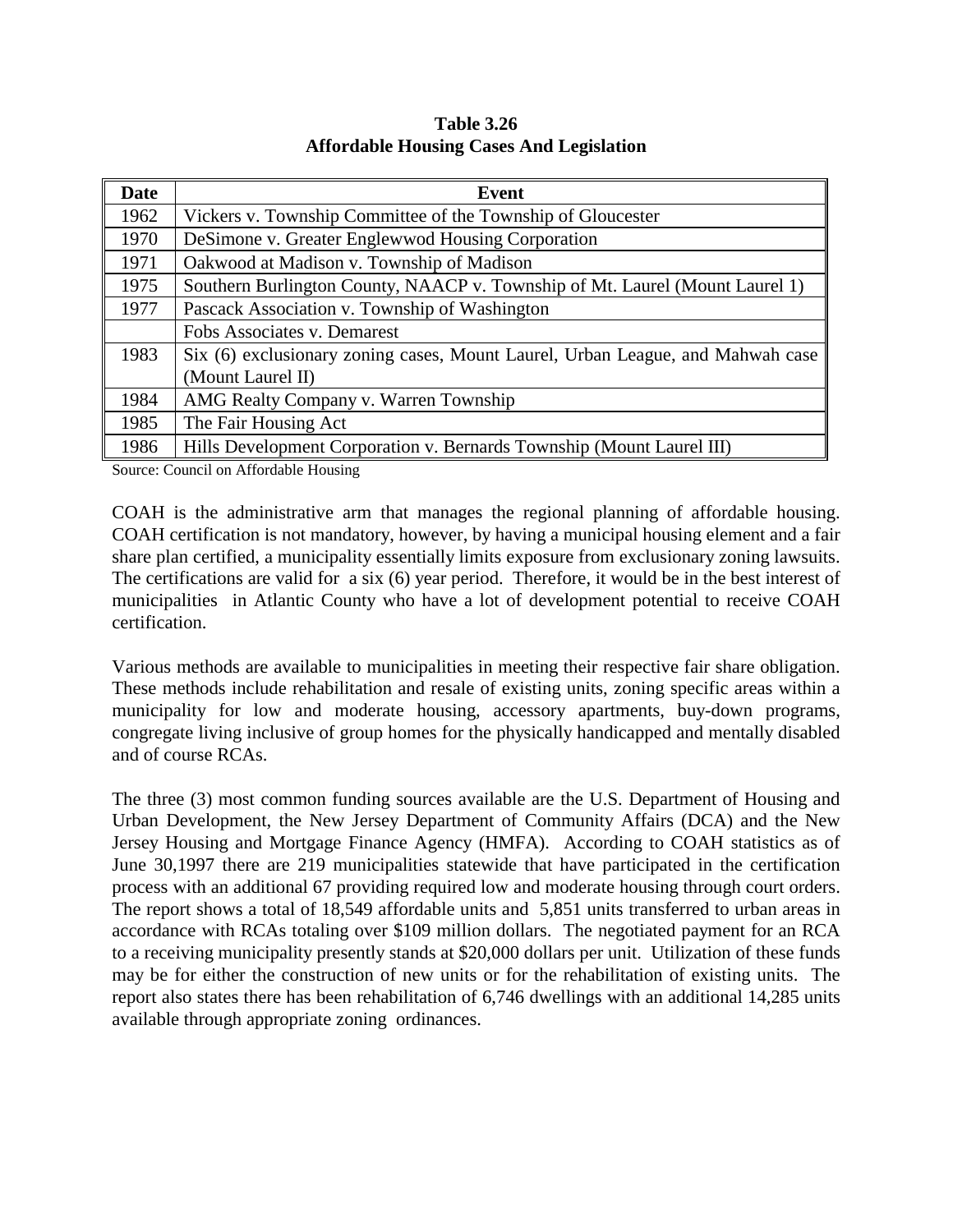Atlantic County is in Region 6 South Southwest and shares the area with Cape May, Cumberland and Salem Counties. It is not within the scope of this element to go into the details of COAH's formulas, as the process is rather voluminous and is substantially a municipal function. The precredited needs for Atlantic County municipalities for the second round are in Table 3.27. COAH defines precredited need as "the total need and the prior-cycle prospective need modified by secondary sources of supply and demand." These second round figures replace round one and are important for understanding the position of low and moderate housing in Atlantic County. A municipality may age restrict a portion of the new construction with the remainder for families. There is, however, a maximum amount of new construction that can be age restricted. Municipalities also have an obligation to provide opportunities for rental units. A map of the County's affordable housing need is provided in Figure 3.14.

| <b>Municipality</b>          | <b>Rehabilitation</b> | <b>New Construction</b> | <b>Second Round</b> |  |
|------------------------------|-----------------------|-------------------------|---------------------|--|
|                              | (Indigenous Need)     |                         | $(1993-1999)$       |  |
| Absecon                      | 41                    | 139                     | 180                 |  |
| <b>Atlantic City</b>         | 343                   | 2,456                   | 2,799               |  |
| <b>Brigantine</b>            | 32                    | 118                     | 150                 |  |
| <b>Buena Boro</b>            | 36                    | 39                      | 75                  |  |
| <b>Buena Vista Township</b>  | 56                    | 17                      | 73                  |  |
| Corbin City                  | $\overline{4}$        | 11                      | 15                  |  |
| Egg Harbor City              | 38                    | 40                      | 78                  |  |
| Egg Harbor Township          | 88                    | 752                     | 840                 |  |
| <b>Estell Manor</b>          | 10                    | 19                      | 29                  |  |
| Folsom Boro                  | 12                    | 18                      | 30                  |  |
| Galloway Township            | 92                    | 317                     | 409                 |  |
| Hamilton Township            | 70                    | 341                     | 411                 |  |
| <b>Hammonton Town</b>        | 99                    | 253                     | 352                 |  |
| Linwood                      | 28                    | 133                     | 161                 |  |
| Lonport Boro                 | 7                     | 57                      | 64                  |  |
| Margate                      | 64                    | 91                      | 155                 |  |
| Mullica Township             | 39                    | 36                      | 75                  |  |
| Northfield                   | 42                    | 186                     | 228                 |  |
| Pleasantville                | 117                   | $\overline{0}$          | 117                 |  |
| Port Republic                | 8                     | 16                      | 24                  |  |
| <b>Somers Point</b>          | 46                    | 98                      | 144                 |  |
| Ventnor                      | 108                   | 22                      | 130                 |  |
| Weymouth                     | 16                    | 13                      | 29                  |  |
| <b>Atlantic County Total</b> | 1,396                 | 5,172                   | 6,568               |  |

**Table 3.27 Precredited Affordable Housing Need In Atlantic County By Municipality**

Source: Atlantic County Master Plan 1988 and COAH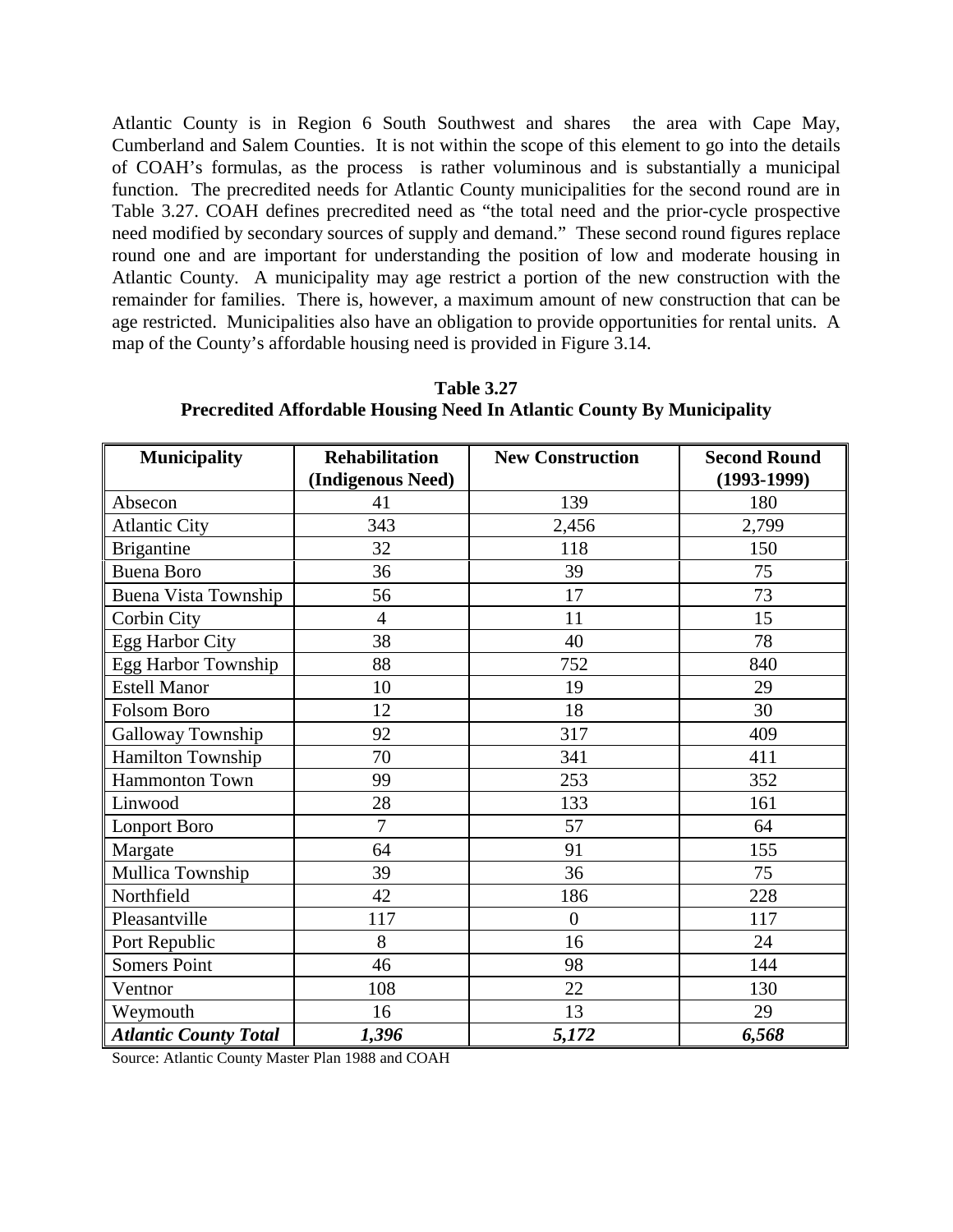In Atlantic County, of the twenty-three (23) municipalities five (5) had submitted plans to COAH for certification during the first round (1987-1993). These are as follows: Buena Vista Township, Estell Manor, Galloway Township, Mullica Township, and Weymouth. The municipalities that have submitted plans for the second round (1987-1999) are Egg Harbor with a petition date of January 28, 1998 and Mullica Township receiving certification on March 4, 1998.

The Atlantic County Improvement Authority (ACIA) continues to be a driving force in the County for providing affordable housing for our residents. This has been achieved most recently by providing the necessary funding for rehabilitation, wells, and septic systems. These are the predominate use of funds. As of April 15, 1999, the ACIA has rehabilitated over 1,000 homes to qualify for credit. COAH has recently amended its definition of rehabilitation to include, weatherization as a major system, electrical, heating, load bearing walls, plumbing, and roofs. This amendment is important for a municipality in meeting an indigenous need, as well as, an RCA obligation, if applicable. A municipality's indigenous need is the existing deficient housing units occupied by households that qualify as low and moderate income. As previously mentioned, Atlantic County is within COAH's housing Region 6 along with the counties of Cape May, Cumberland and Salem. The regional income limits for 1998 are in Table 3.28. The ACIA administers housing programs for most of the municipalities in the County, however, Atlantic City, Margate and Pleasantville function independently.

The Atlantic City Housing Authority and Redevelopment Agency manages the largest amount of affordable housing in Atlantic County. However, COAH reports some communities have proposals other than Atlantic City for new construction of affordable housing units. These communities are Egg Harbor Township with a proposed construction of 762 new units, Mullica Township 39 new units and Galloway Township 122 new units.

Also, within Atlantic County the Casino Reinvestment Development Authority (CRDA) continues to implement the Inlet Redevelopment projects. This is a plan to develop a balanced community within a section of Atlantic City consisting of residential structures, commercial uses and open space. The CRDA administers the reinvestment of a portion of the gaming industry revenues in housing and economic development statewide. However, a casino's obligation for the first three (3) years is mandated to housing in Atlantic City. There has been a substantial commitment to the rehabilitation of Atlantic City neighborhoods. Presently over 325 new homes have been constructed and more than 100 rental units. The current projects that are part of the CRDA's commitment to the community that are either in the planning stages or under construction with a brief description are in Table 3.29.

Recent demographic and economic data for Atlantic County shows a steady increase in population. This is particularly evident in Egg Harbor Township and Galloway Township. Consequently, the need for affordable housing shall continue to be an important component of the community as the County continues to develop commercially and residentially.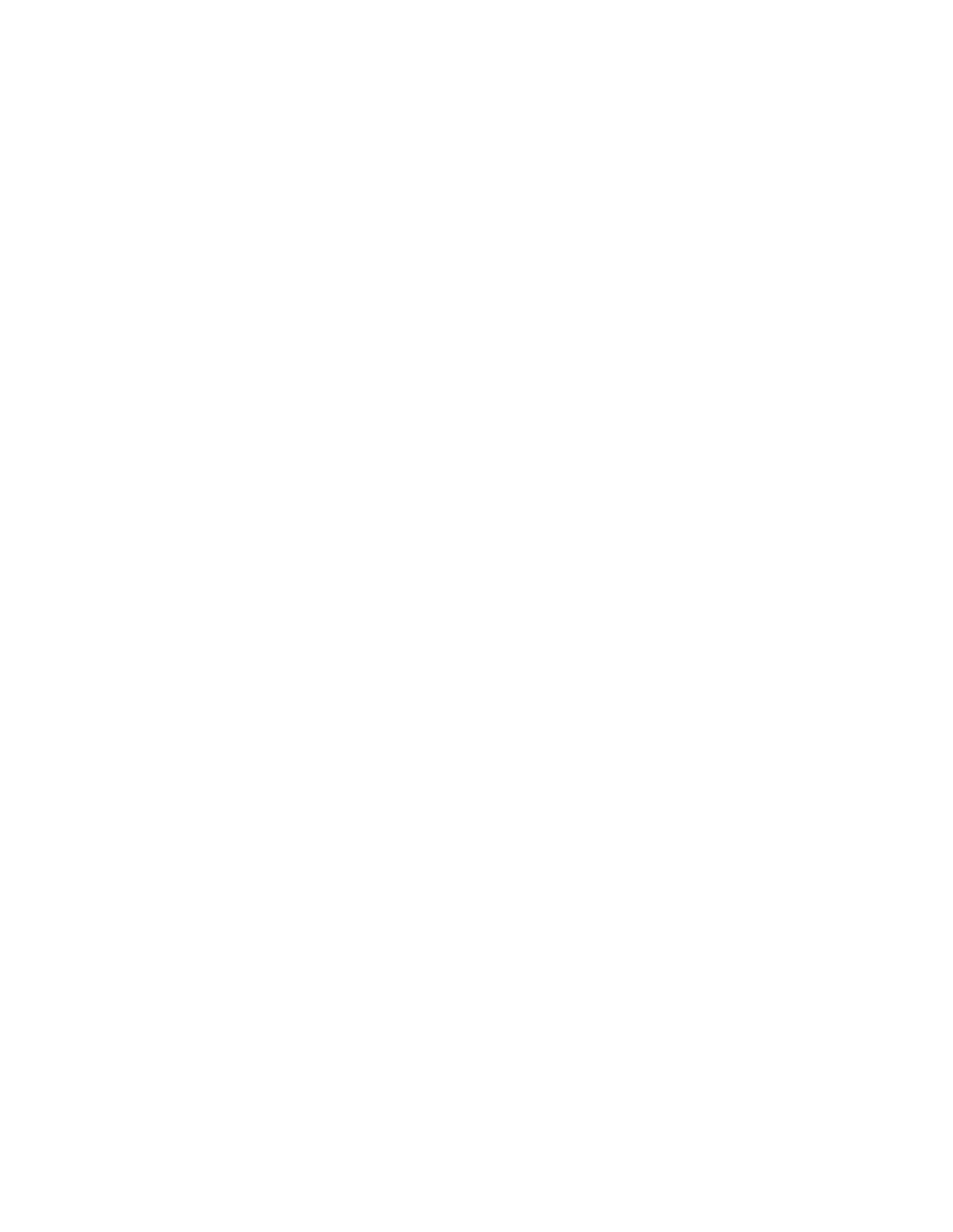## **Table 3.28 Council On Affordable Housing (COAH) 1998 Regional Income Limits (Adopted April 01, 1998)**

| $\ $ CLASS | person   | 1.5 person | 2 Person | 3 Person           |                                | 4 Person $\vert$ 4.5 Person |                      | 5 Person 6 Person | 7 Per  |
|------------|----------|------------|----------|--------------------|--------------------------------|-----------------------------|----------------------|-------------------|--------|
| Median     | \$32,746 | \$35,085   | \$37,424 | \$42,102           | \$46,780                       | \$48,652                    | $$50,523$   \$54,265 |                   | \$58,0 |
| Moderate   | \$26,197 | \$28,068   | \$29.939 | $\frac{$33,682}{}$ | $\frac{1}{337,424}$ \ \$38,921 |                             | $$40,418$   \$43,412 |                   | \$46,4 |
| Low        | \$16,373 | \$17,543   | \$18,712 | \$21,051           | \$23,390                       | \$24,326                    | \$25,261             | \$27,133          | \$29,0 |

Source: Council on Affordable Housing (COAH)

#### **Table 3.29 Overview Of CRDA Housing Projects In Atlantic City**

| <b>Project Name</b>       | <b>Description</b>                                                                       |
|---------------------------|------------------------------------------------------------------------------------------|
| <b>Madison Landing</b>    | A community of 38 single-family and twin style homes.                                    |
| Gardner's Landing         | A community of 6 single-family homes and 1 duplex.                                       |
| Oceanside                 | A waterside residential community of 150 homes with wide open porches and upstairs       |
|                           | the water and an anticipated completion between 5 to 10 years.                           |
| Housing<br>Technology     | In association with the New Jersey Institute of Technology, a community of 1             |
| <b>Demonstration Park</b> | showcasing innovative building technologies.                                             |
| Smuggler's Cove           | A project consisting of site development and housing with 500 feet of frontage along     |
|                           | waterway with scenic views of the Basin and Absecon Inlet.                               |
| <b>Station Heights</b>    | A project of 20 to 26 twin style homes in the City's westside.                           |
| Vision 2000               | A "faith-based" community project with a combined residential and retail theme. The      |
|                           | shall be at street level with 12 dwelling units on the upper level within 2 apartment bu |
|                           | style townhouses.                                                                        |

Source: Casino Reinvestment Development Authority (CRDA)

## **HISTORIC PRESERVATION**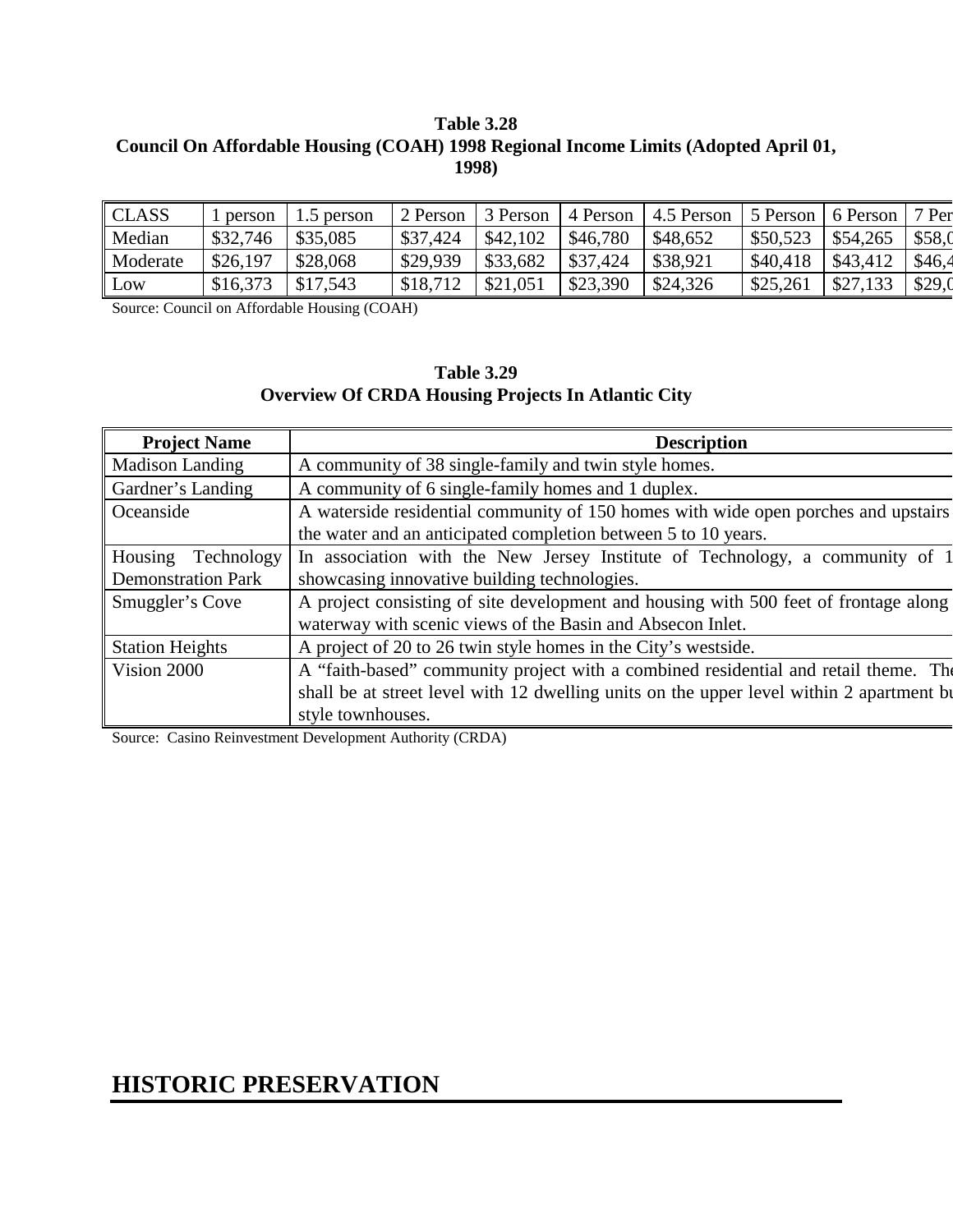Historic preservation can take many forms and many times within our reach, however, how often do we take the time to notice. Lucy the Elephant for example, a National Landmark is right in our backyard along with many other historic sites throughout Atlantic County.

Historic preservation is an important national policy. This became apparent through the adoption of the National Historic Preservation Act of 1966 (the Act). Therefore, it should also be an important policy at the state, county, and especially at the local level of government.

The Act authorizes the Department of the Interior to establish and maintain the National Register of Historic Places (NRHP) which is maintained federally by the National Park Service (NPS). The NPS in-turn establishes the State Historic Preservation Officer (SHPO) who administers the programs at the state level. The Act also provides for the Certification of Local Governments (CLG) program that enables local governments eligibility for grant funding. It provides for the Advisory Council of Historic Preservation and also requires federal agencies to establish Agency Preservation Officers. The SHPO by far has one of the most important roles in preservation planning. Their office administers the preservation elements of the Act at the state level and consequently the SHPO is a key person to assist the county and municipalities in their respective historic preservation efforts, along with the New Jersey Historic Trust which provides funding for preservation capital projects. In the State of New Jersey the SHPO is the Commissioner of the Department of Environmental Protection.

The Atlantic County Office of Cultural & Heritage Affairs is also a valuable source of Atlantic County history. Their office is in the County's Mays Landing Library Branch overlooking the Great Egg Harbor River. It is also within Mays Landing's Historic District which listed in the New Jersey & National Register of Historic Places.

It is important to note, the New Jersey Municipal Land Use Law (MLUL) as amended in 1986 (N.J.S.A. 40:55D-107 et. seq.) permits municipalities to establish by ordinance Historic Preservation Commissions. These commissions are the grassroots organizations needed to maintain the integrity of local historic resources. They also serve as keystones to ensure Atlantic County's place in the safekeeping of our part of New Jersey's and the Nation's cultural heritage.

Many of the towns within Atlantic County have had the good fortune to be recipients of historic surveys. Atlantic County surveys conducted in the 1980s were the Survey of Cultural Resources of the Historic Era in the Watersheds of the Great Egg Harbor and Tuckahoe Rivers (1983) and the North Atlantic County Historic Preservation Survey (1986). Atlantic City was also surveyed in 1978. Figure 3.15 illustrates the historic places that have qualified for the historic register.

As the 1988 Master Plan states, the two regional surveys in the 1980s were conducted in large part to determine buildings and districts that were historically significant. Review of the survey methodology reveals that criterion "D" of the National Register was not specifically included.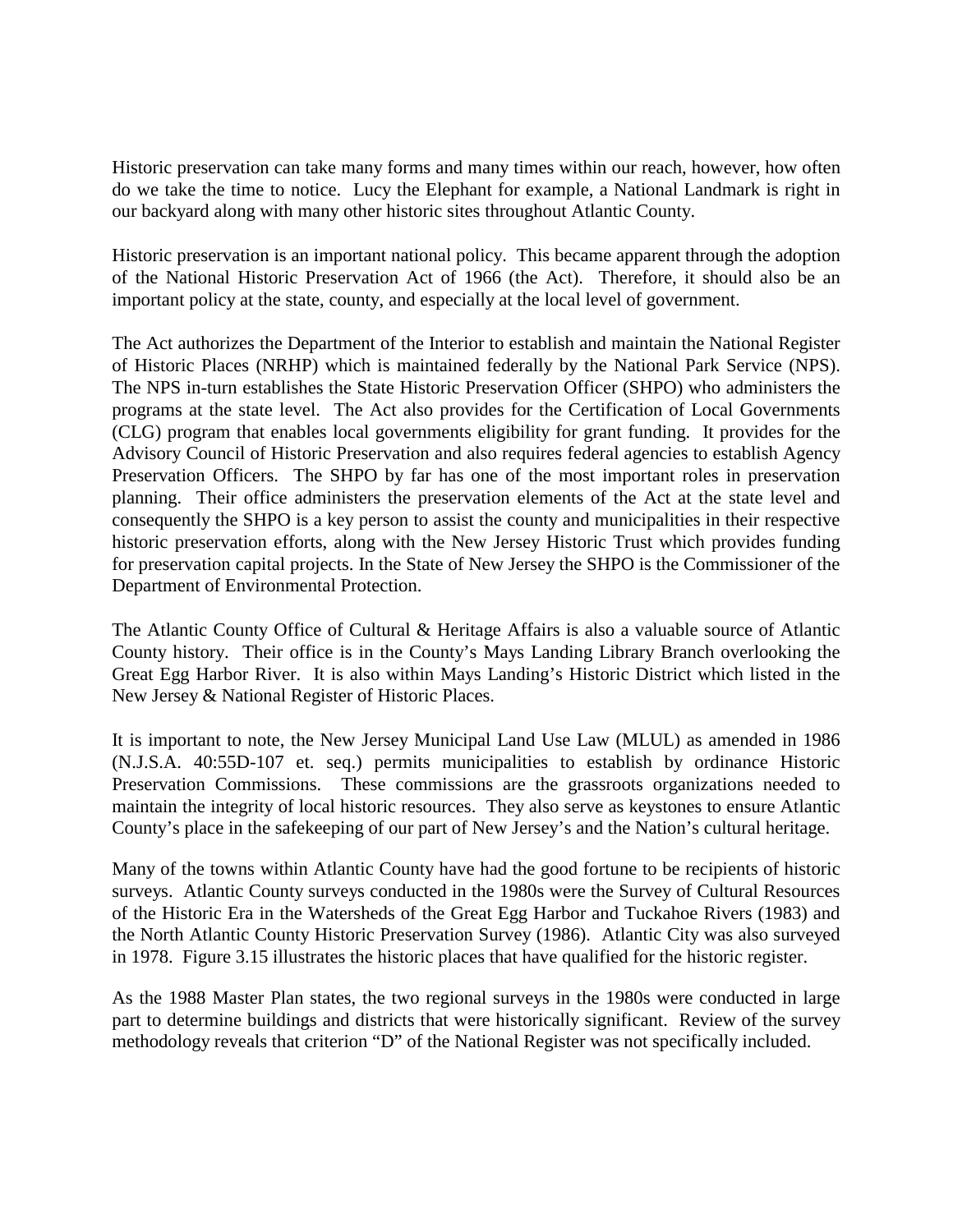This Criterion concerns properties that have "yielded, or may be likely to yield, information important in prehistory or history" and are primarily archeological sites or districts.

Nonetheless, the surveys confirmed that potentially there are at least seventeen (17) historic districts within the Atlantic County region. The 1988 Master Plan identifies the towns of "Absecon, Egg Harbor City, Hamilton Township, Pleasantville, and Somers Point as having the largest historic areas."

It is not within the scope of this element to describe each municipality's historic areas and sites within Atlantic County. However, should one travel to one of the aforementioned towns they would quickly take a step back in time. The following historic areas are of specific note: Absecon - North and South Shore Road; Egg Harbor City - most of downtown (Philadelphia Avenue) and cross streets. Also, of interest is Pleasantville - North and South Shore Road; Somers Point - Shore Road and the Bay Front Area, and in Hamilton Township the Mays Landing Sugar Hill, Main Street, and Mill Districts. Egg Harbor City, Port Republic, and Ventnor historic districts may warrant state, as well as, national significance.

A diverse amount of architectural styles are also present throughout the County. These range from the most common bungalow to fantasy, such as Lucy the Elephant. Within this range are one and two story cottages; Four-square; ell-shaped; Italianate, and the Georgian, Dutch, and Spanish - Colonial Revivals.

The survey completed in 1986 suggests that Pleasantville required a "reconnaissance" survey of all streets and Ventnor needs to be revisited. Of course, using the standard fifty (50) year time span to determine potential eligibility it becomes evident that much of the post World War II buildings are now within eligibility range. Considering the amount of development pressure within the last decade it becomes increasingly more urgent that local governments continue in their commitments towards preservation of their communities.

It is imperative that local governments take the initiative when it comes to historic preservation. Even though the state and federal government have a valuable role to play in preservation planning they are not in a position to regulate private property. It is the New Jersey Home Rule Act of 1917 (N.J.S.A 40:48-1 et. seq.) that has brought forth a municipality's general police power of which zoning is a derivative through the enactment of the Municipal Land Use Law (MLUL - N.J.S.A. 40:55D-1 et. seq.).

Therefore, municipalities should strive to incorporate historic preservation elements within their master plans. These elements should include historic surveys and establishment of historic preservation commissions as promulgated by the MLUL. This is the first step in the right direction towards flexible zoning ordinances that are sensitive to a home owner's needs to maintain their historic property and the municipality's need to preserve those structures. The most current list of the County's historic resources is in Table 3.30 from the New Jersey and National Register of Historic Places.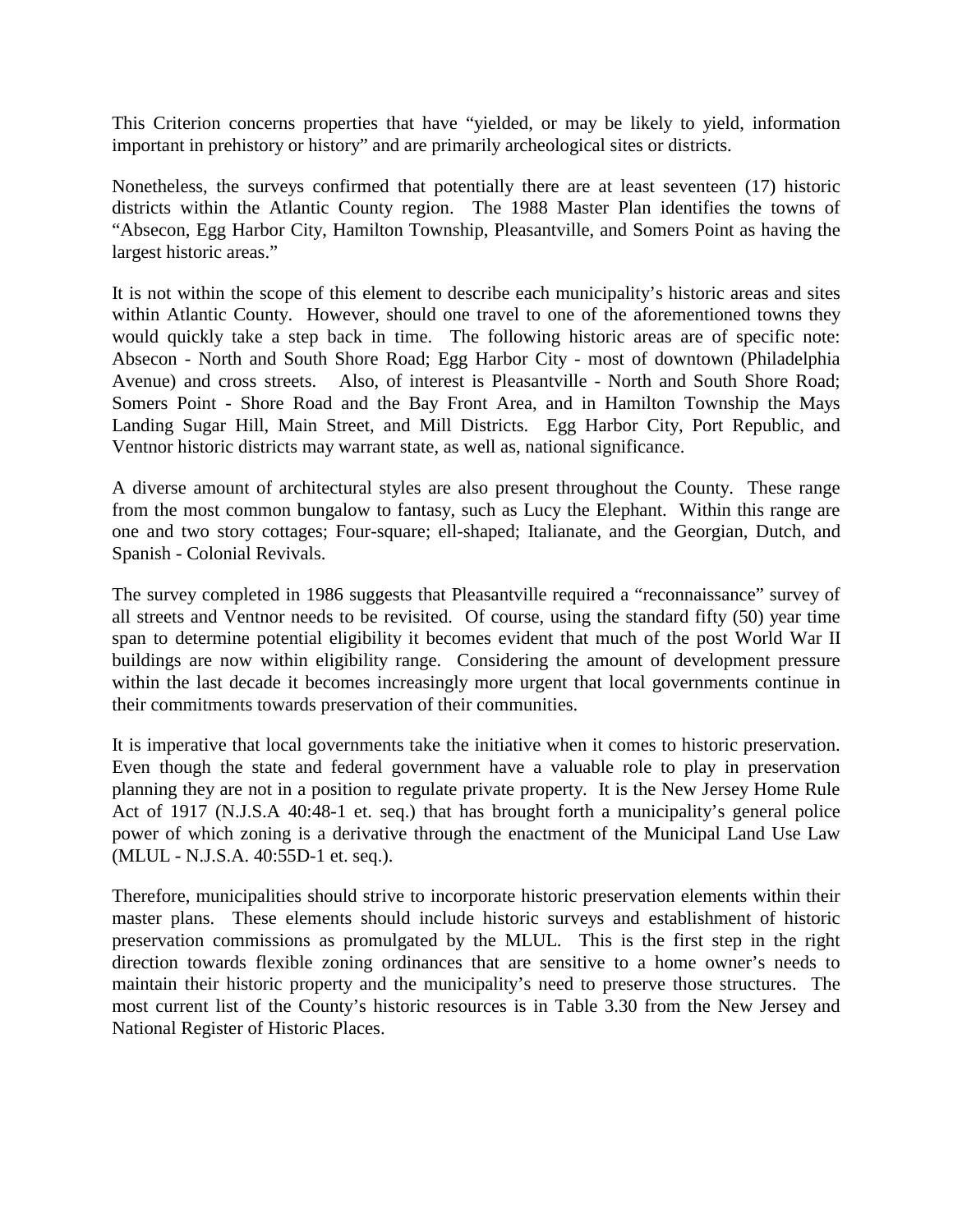Another aspect on the journey towards a total commitment of historic preservation is for municipalities to enter into the Certified Local Government (CLG) program. The CLG program enables a municipality to be eligible for funding through the State and to review nominations for NRHP status prior to submission of the applications to the SHPO.

The CLG also shall ensure the continuation of historic surveys in order to maintain an active inventory of historic places and maintain historic preservation as a dynamic element within the respective community. The historic areas of our towns are forever changing and the aforementioned surveys are now becoming dated. Therefore, it may be necessary to revisit specific communities and earmark areas to be surveyed. The lead role of our local governments is essential for the success of historic preservation within Atlantic County. Consequently, it is within our best interest that they receive encouragement and the necessary support in their preservation efforts.

Historic preservation is more than saving an old building from the wrecking ball. It is about stopping time for an instant, appreciation of architecture and respect for archeology. Most importantly, it's about reverence for life and the people whose footsteps we now trace.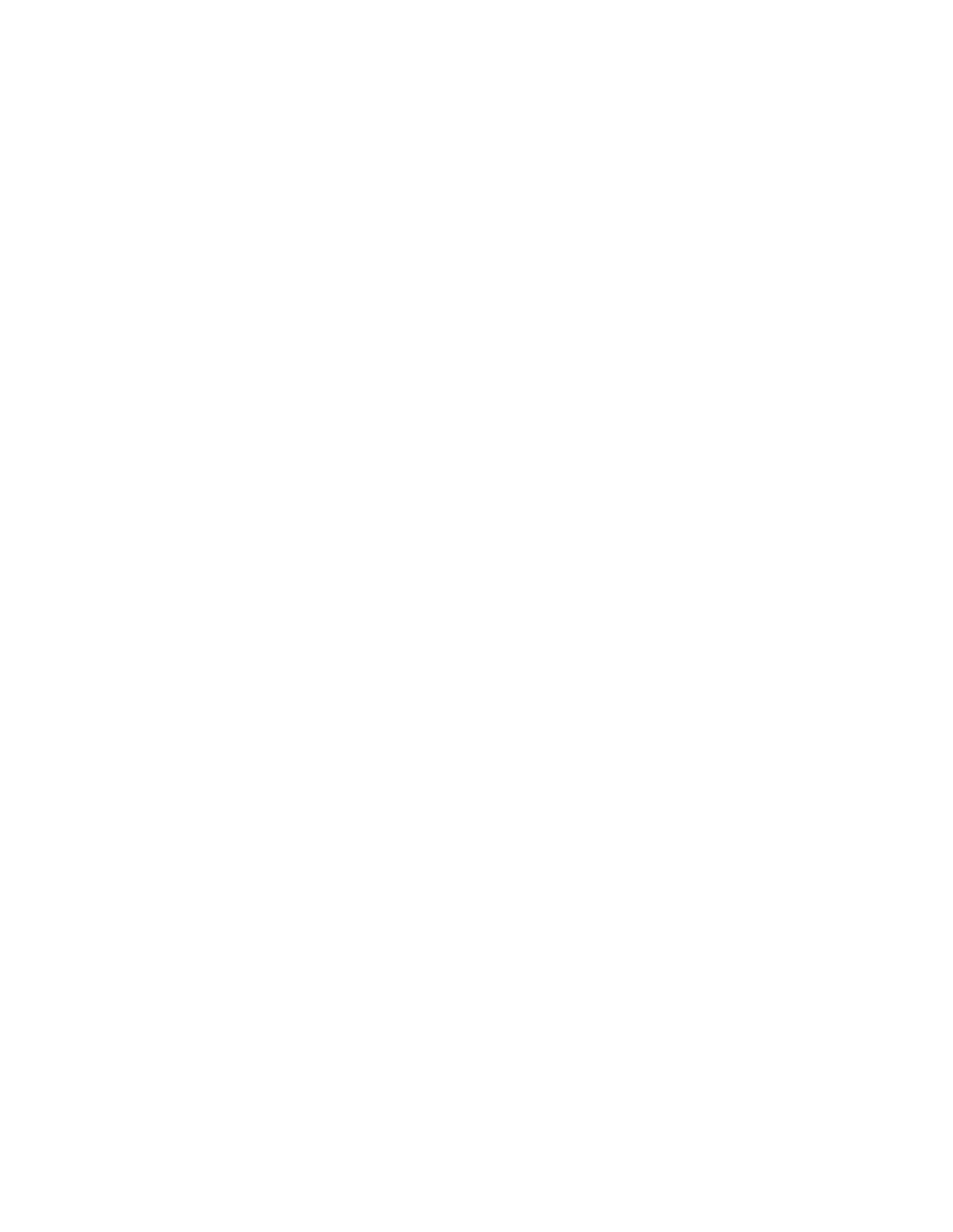**Table3.30**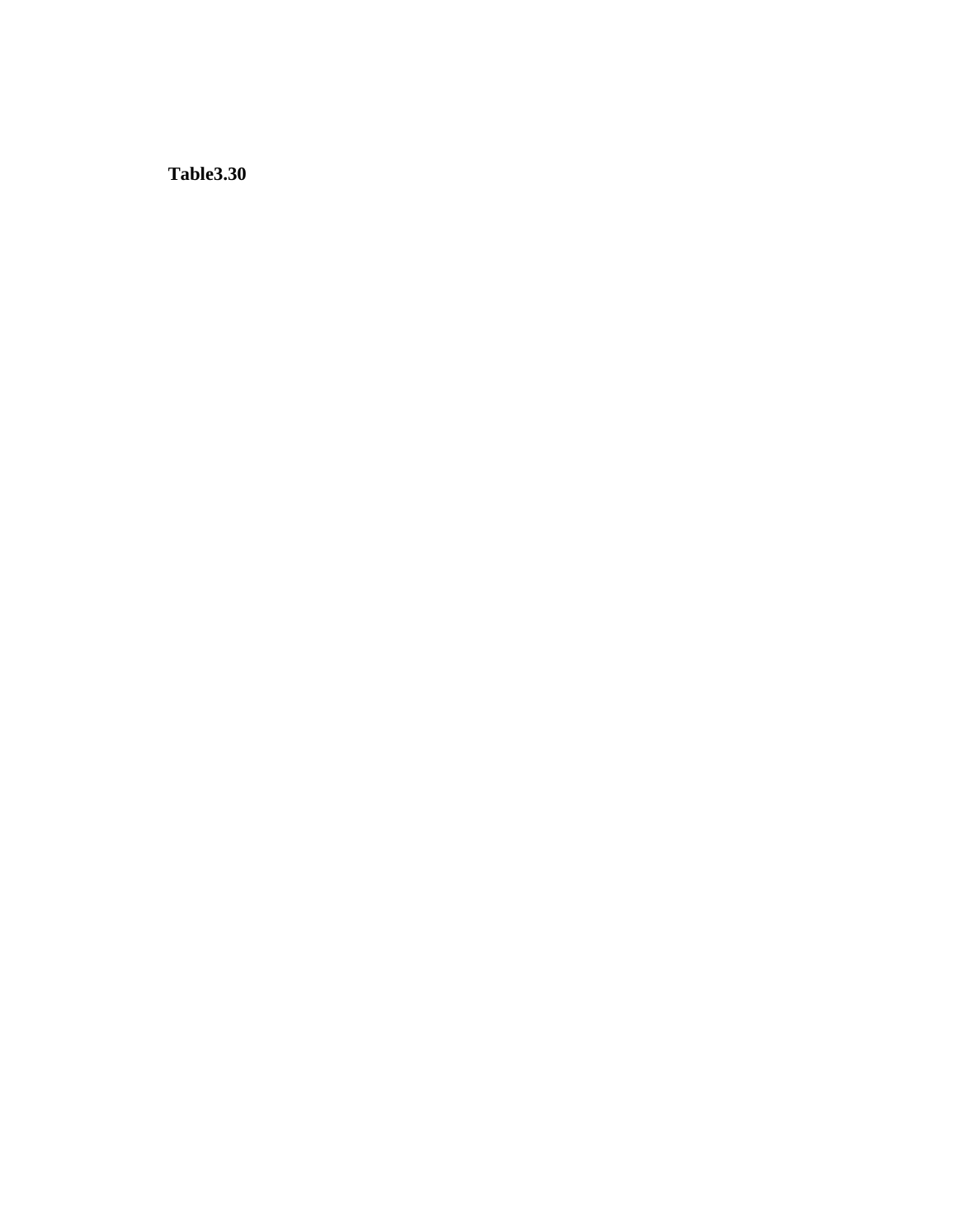## **FARMLAND PRESERVATION**

Farmland is an essential resource not only for Atlantic County but for the entire State of New Jersey. The Governor's Council on New Jersey Outdoors Final Report dated February 26, 1998, reviewed various elements in protecting New Jersey's open spaces, inclusive of farmland. In the report it becomes quite evident that the preservation of farmland and open spaces are a high priority of the public, whereas it states the following:

## **"The public has told us that ecological integrity, economic future and quality of life are interrelated and depend on our ability to preserve a critical mass of open space."**

This has set the goal to provide an additional one million acres of open space. Preserving at least half of the remaining farmland in the State or 500,000 acres to be added to the existing 37,200 acres acquired by easements. The Council goes on further to state that there is an "89,000 acre backlog of farmland ready to enter the farmland program." This goal reflects the obvious realization that farmland not only impacts aesthetic and scenic views of the natural landscape but is also a valuable economic asset. In 1987, there were 894,426 acres of farmland in New Jersey and 847,595 acres in 1992. This represents a 5.2 percent reduction in the amount of total farmland acreage. However, farm real estate values in New Jersey inclusive of buildings and land are of the highest in the nation. The average value for 1997 was \$8,290/acre, a significant increase as compared to the 1980 value of \$2,947/acre.

Atlantic County is characteristic of New Jersey where it also is witnessing a steady decline in the amount of acres in farm production. However, the number of farms recently has increased. In 1992 there were 391 farms and 29,606 acres in farmland while in 1997 the number of farms increased to 424 with 31,050 acres in farmland. Even though this may not be a significant increase it does show an upward trend in the County. Table 3.31 references the County's Agricultural Census for various crops and livestock.

Most of the farmland in Atlantic County continues to be in the municipalities of Buena Vista, Folsom Boro, Hamilton Township, Hammonton, and Mullica Township occupying the northwestern section of the County. This is characteristic of the predominate soils within the region: Downer-Hammonton-Sassafras, Sassafras-Aura-Woodstown, and Klej-Lakehurst-Evesboro associations, adequate water sources and climate.

New Jersey farm yields for 1996 have been significant. The State has been in the top five (5) nationally in the following crops:  $2<sup>nd</sup>$  In blueberries and Freestone peaches,  $4<sup>th</sup>$  in cranberries and bell peppers and 5<sup>th</sup> in head lettuce. Atlantic County of course shares in the State's overall success nationally, however, most specifically in the production of blueberries. Also, at the state level the County ranked in the top five (5) of all counties for various crops, as referenced in Table 3.32.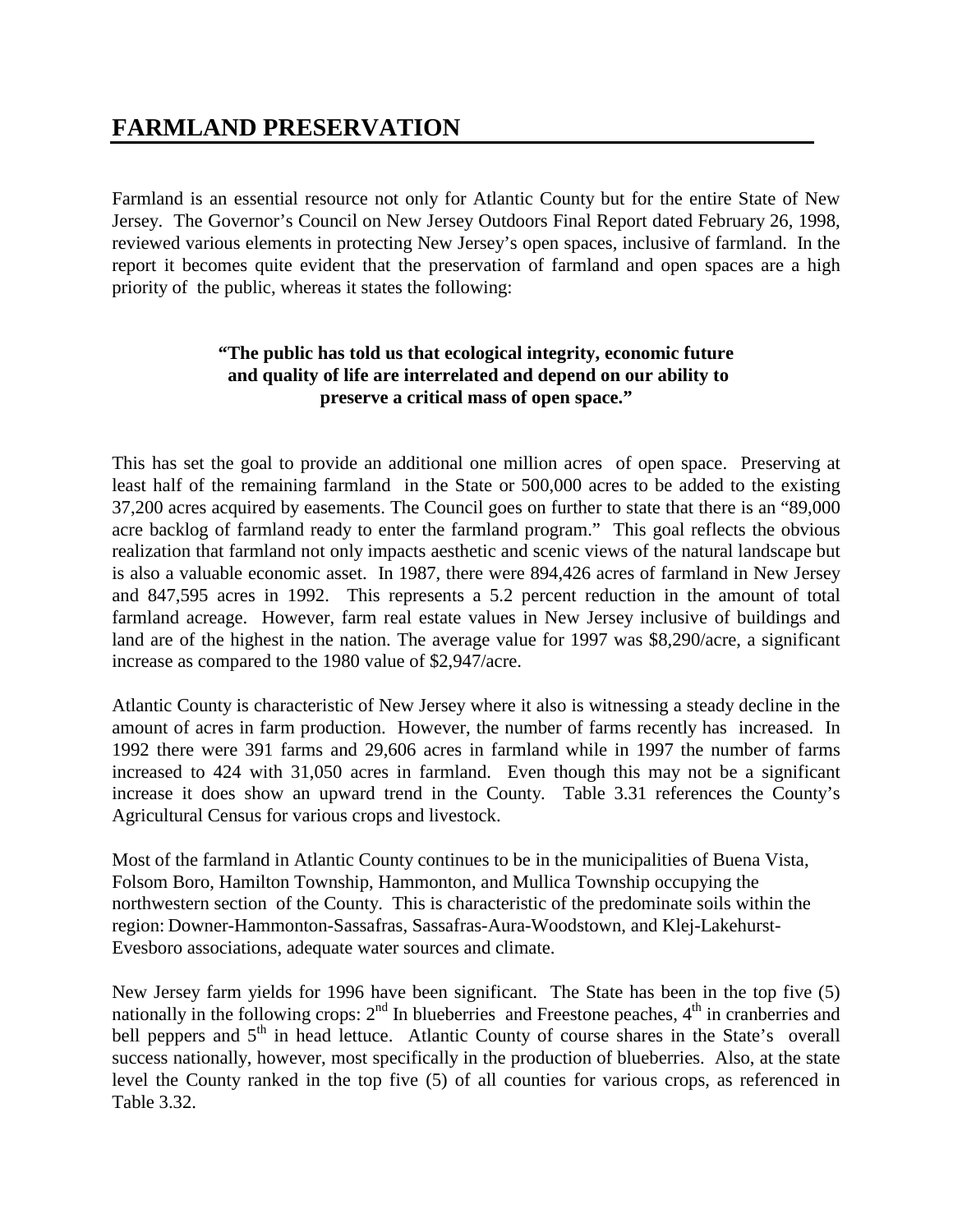| Category                 | 1987 | 1992 | 1997         | Category             | 1987 | 1992 | 1997 |
|--------------------------|------|------|--------------|----------------------|------|------|------|
| Hogs and Pigs            | 632  | 484  | 742          | Collards             | 130  | 93   | 151  |
| Sheep and Lambs          | 80   | 127  | 166          | Cucumber & pickles   | 1026 | 556  | 715  |
| Chickens                 | 1001 | 1882 | 600          | Eggplant             | 117  | 105  | 79   |
| <b>Cattle and Calves</b> | 133  | 169  | 62           | Endive               | 102  | 22   | 71   |
| Beef cows                | 60   | 58   | 29           | Escarole             | 80   | 35   | 76   |
| Milk cows                |      | (D)  |              | Herbs (fresh cut)    | (N)  | 299  | 460  |
|                          |      |      |              | Kale                 | 44   | 61   | 77   |
| Corn for grain           | 176  | 180  | 527          | Lettuce<br>and       | 440  | 285  | 371  |
|                          |      |      |              | Romaine              |      |      |      |
| Corn for silage or green |      | (D)  | (D)          | Mustard greens       | (N)  | (N)  | (N)  |
| chop                     |      |      |              |                      |      |      |      |
| Soybeans                 | 372  | 327  | 313          | Green onions         | (N)  | (N)  | (N)  |
| Hay - all                | 904  | 1192 | 1136         | Okra                 | (N)  | (N)  | (N)  |
| Orchards                 | 2508 | 1769 | 840          | Parsley              | 164  | 196  | 163  |
|                          |      |      |              | Green peas           | 30   | 92   | 58   |
| <b>Blackberries</b>      | (D)  | 10   | $\mathbf{1}$ | Hot peppers          | 92   | 126  | 43   |
| <b>Tame Blueberries</b>  | 3979 | 4790 | 5413         | Sweet peppers        | 424  | 284  | 266  |
| Cranberries              | (N)  | 66   | (D)          | Pumpkins             | 42   | 125  | 141  |
| Raspberries              | 8    | 13   | 6            | Radishes             | 59   | 64   | (D)  |
| <b>Strawberries</b>      | 16   | 28   | 19           | Spinach              | 186  | 101  | 206  |
|                          |      |      |              | Squash               | 619  | 460  | 612  |
| Green lima beans         | 3    | 11   | 14           | Sweet corn           | 483  | 782  | 879  |
| <b>Snap Beans</b>        | 174  | 920  | 174          | Tomatoes             | 421  | 348  | 216  |
| <b>Beets</b>             | 12   | 6    | 14           | Turnips              | (D)  | (D)  | 27   |
| <b>Broccoli</b>          | 25   | 29   | 20           | <b>Turnip Greens</b> | (N)  | (N)  | (N)  |
| Head cabbage             | 348  | 456  | 405          | Mixed vegetables     | (N)  | 23   | 40   |
| Cantaloupes              | 64   | 67   | 27           | Watermelons          | 70   | 73   | 67   |
|                          |      |      |              | Other vegetables     | 200  | 349  | 248  |

 **Table 3.31 Agricultural Census For Atlantic County (Harvested Acres)**

(D) Withheld to avoid disclosing data for individual farms.

(N) Not Available.

Source: Agricultural Census for Atlantic County, New Jersey, 1997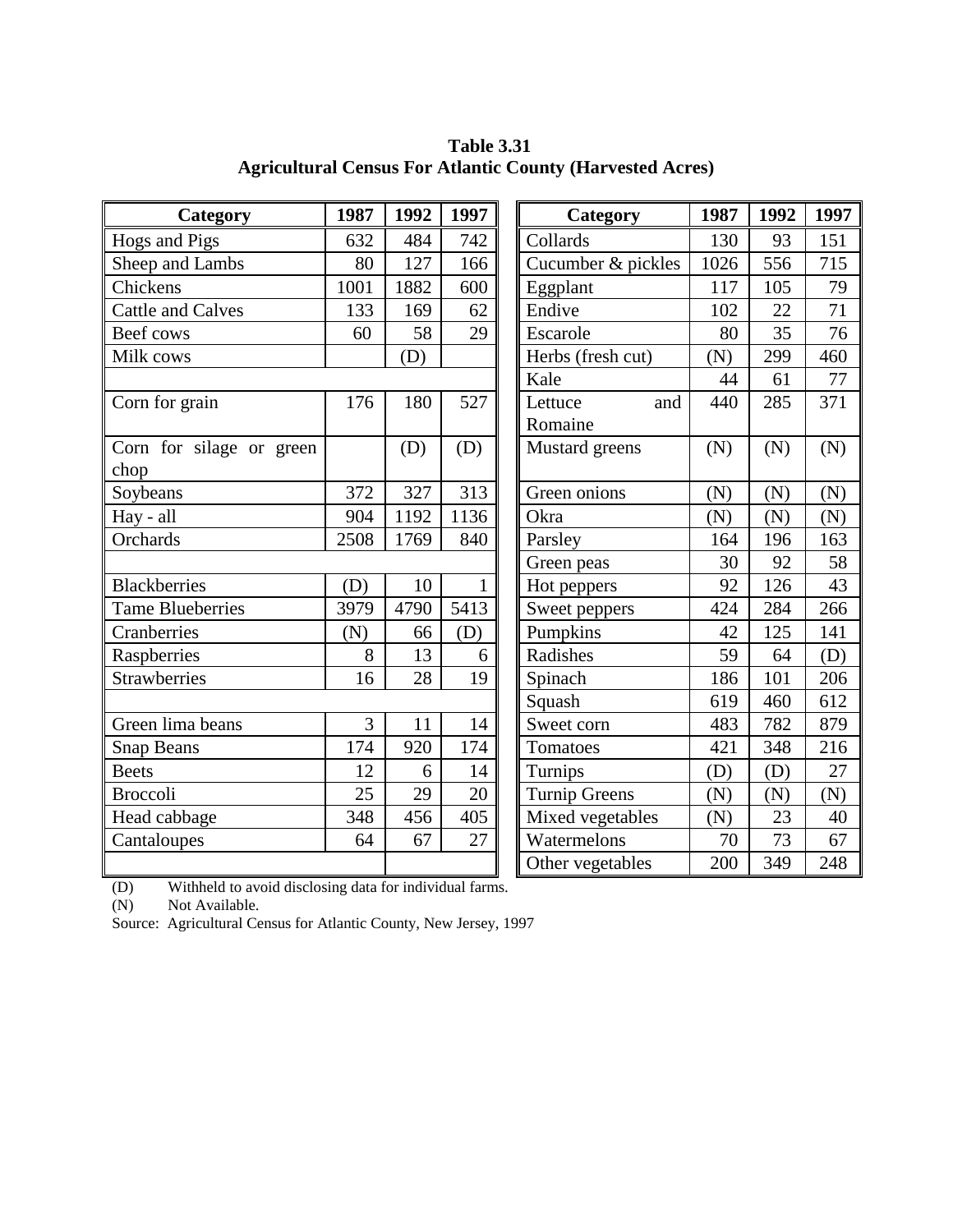| <b>Table 3.32</b>                                               |
|-----------------------------------------------------------------|
| Rank Of Atlantic County In New Jersey For Selected Crops (1996) |

| Crop                       | Rank | <b>Acres/Pounds</b> (harvested for fresh market) |
|----------------------------|------|--------------------------------------------------|
| <b>Blueberries</b>         |      | 4,400                                            |
| <b>Sweet Potatoes</b>      |      | 450                                              |
| Apples Com'l production    | 2    | 4 Million lbs.                                   |
| Cabbage                    | 2    | 200                                              |
| Lettuce                    | 2    | 200                                              |
| Peppers                    | 4    | 500                                              |
| Peach production           | 4    | 7.4 Million lbs.                                 |
| Tomatoes                   |      | unpublished                                      |
| <b>Nursery Stock</b>       |      | unpublished                                      |
| <b>Number of Nurseries</b> |      | unpublished                                      |

Source: New Jersey Agriculture Annual Report Agricultural Statistics 1996

Farmland preservation in New Jersey has made a significant leap in 1997 with the permanent preservation of 53 farms and 8,184 acres of farmland. This is the most farmland ever preserved in a single year in the fourteen year farmland Preservation Program (FPP). The aforementioned number of farms and acreage are in excess of the combined 1995 and 1996 totals. The total is now 250 farms and approximately 37,200 acres of farmland permanently preserved in the State.

The State Agriculture Development Committee (SADC) in New Jersey administers the FPP in New Jersey. There are several programs available to New Jersey farmers. The Farmland Assessment Act of 1964 enables a landowner with five or more acres that produce at least \$500 annually to have a lower property tax assessment. In 1983 the adoption of the Right to Farm Act and the Agricultural Retention and Development Act (ARDA) was the beginning of the farmland preservation movement in the State.

The Right to Farm Act protects farmers from both public and private nuisance complaints and inappropriate government regulations. However, recent studies and court decisions have brought forth the need to reevaluate the act. This is to insure that farmers have additional safeguards from restrictive rezoning by municipalities, state wetlands regulations that limit farming operations, and the on going nuisance battles between the agricultural community and "exurbanites". The Department of Agricultural Economics & Marketing and The Ecopolicy Center for Agricultural, Environmental and Resource Issues of Cook College, Rutgers University, prepared a report dated April 12, 1996, of the Right to Farm Act. Table 3.33 references ten recommendations in the report in order to maintain the integrity and effectiveness of the act.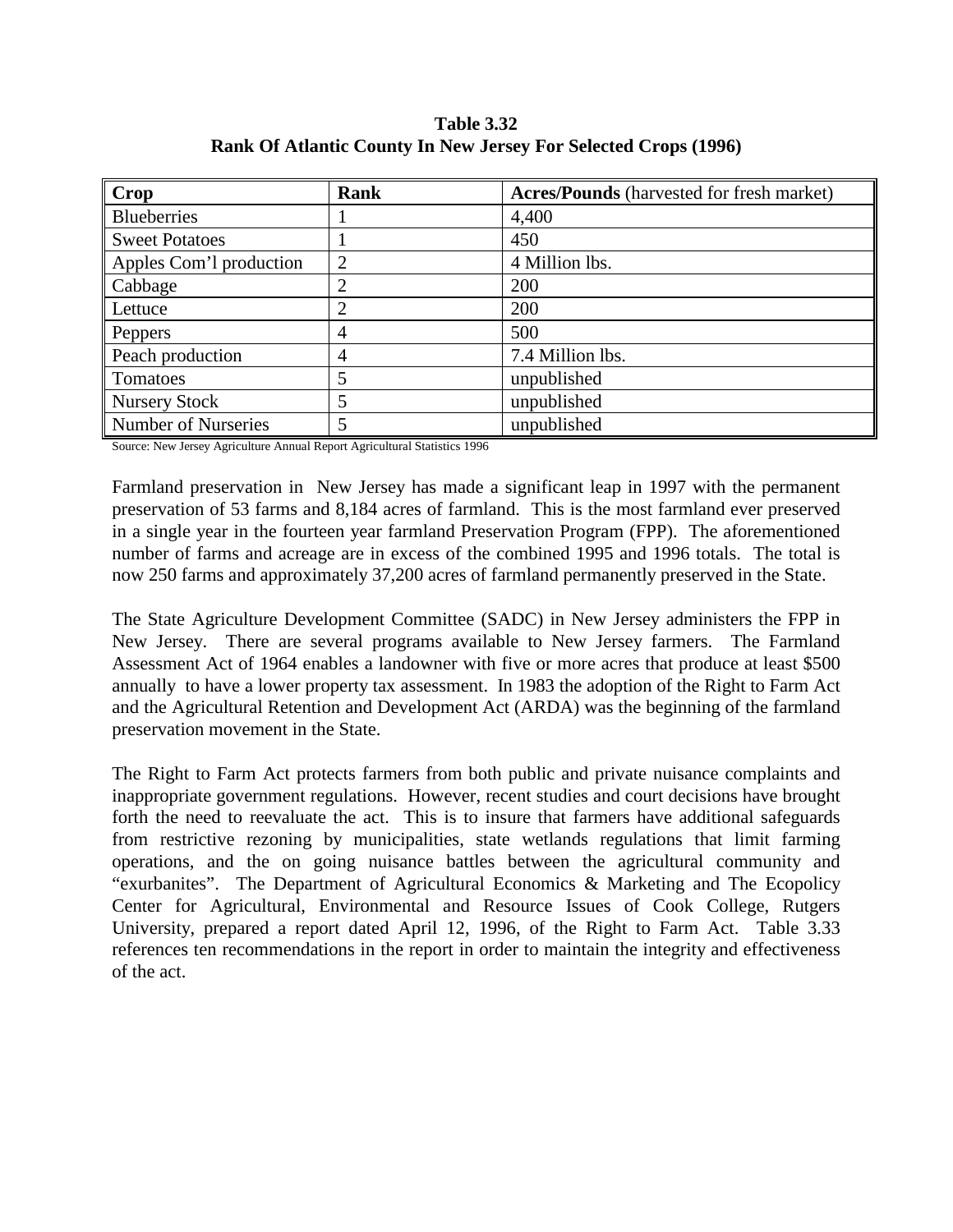## **Table 3.33 Right To Farm Act - Recommended Revisions**

| $\mathbf{1}$   | A clearer definition in the Act of farms that will receive right to farm protection.                                                          |
|----------------|-----------------------------------------------------------------------------------------------------------------------------------------------|
| $\overline{2}$ | Provisions for more effective review and coordination of state government<br>actions and regulations.                                         |
| 3              | Stronger preemption language to protect farmers from inappropriate municipal<br>actions.                                                      |
| $\overline{4}$ | Stronger protection from private nuisance complaints by redefining protected<br>activities.                                                   |
| 5              | A clearer definition of the standards that a farmer must meet to receive the right<br>to farm protection.                                     |
| 6              | Elimination of confusing elements of the Agricultural Development and<br>Retention Act and the New Jersey Right to Farm Act.                  |
| $\tau$         | Clarification of the authority, organization, responsibilities, and roles of the<br>SADC or other state agency responsible for Right to Farm. |
| 8              | Appropriate funding must be made for Right to Farm mandates.                                                                                  |
| 9              | Establishment of a workable and effective conflict resolution process.                                                                        |
| 10             | Right to Farm must be flexible to accommodate the changing needs of agriculture.                                                              |
| 11             | Provisions are needed to improve the mechanism for conflict prevention.                                                                       |
|                |                                                                                                                                               |

Source: Summary Report: The Right to Farm in New Jersey - A Legal, Institutional and Social Analysis

The SADC authorizes the establishment of the County Agricultural Development Board (CADB) to administer the Farmland Preservation Programs (FPP) at the county level. The CADB identifies the preferred Agricultural Development Areas (ADA) in the county. In Atlantic County the ADA's locations have not significantly changed from the northwestern section of the County. The criteria for the easement purchase of farm land through the State Farmland Preservation Program has been modified from a 100 acre requirement to at least a 25 acre minimum, whereas, Figure 3.16 references the agricultural areas in the County. However, the designation of land in and of itself is inadequate for the mitigation of development pressure. This must also include effective farmland preservation programs at the disposal of the land owner enabling them to maintain their property as farmland and be equitably compensated.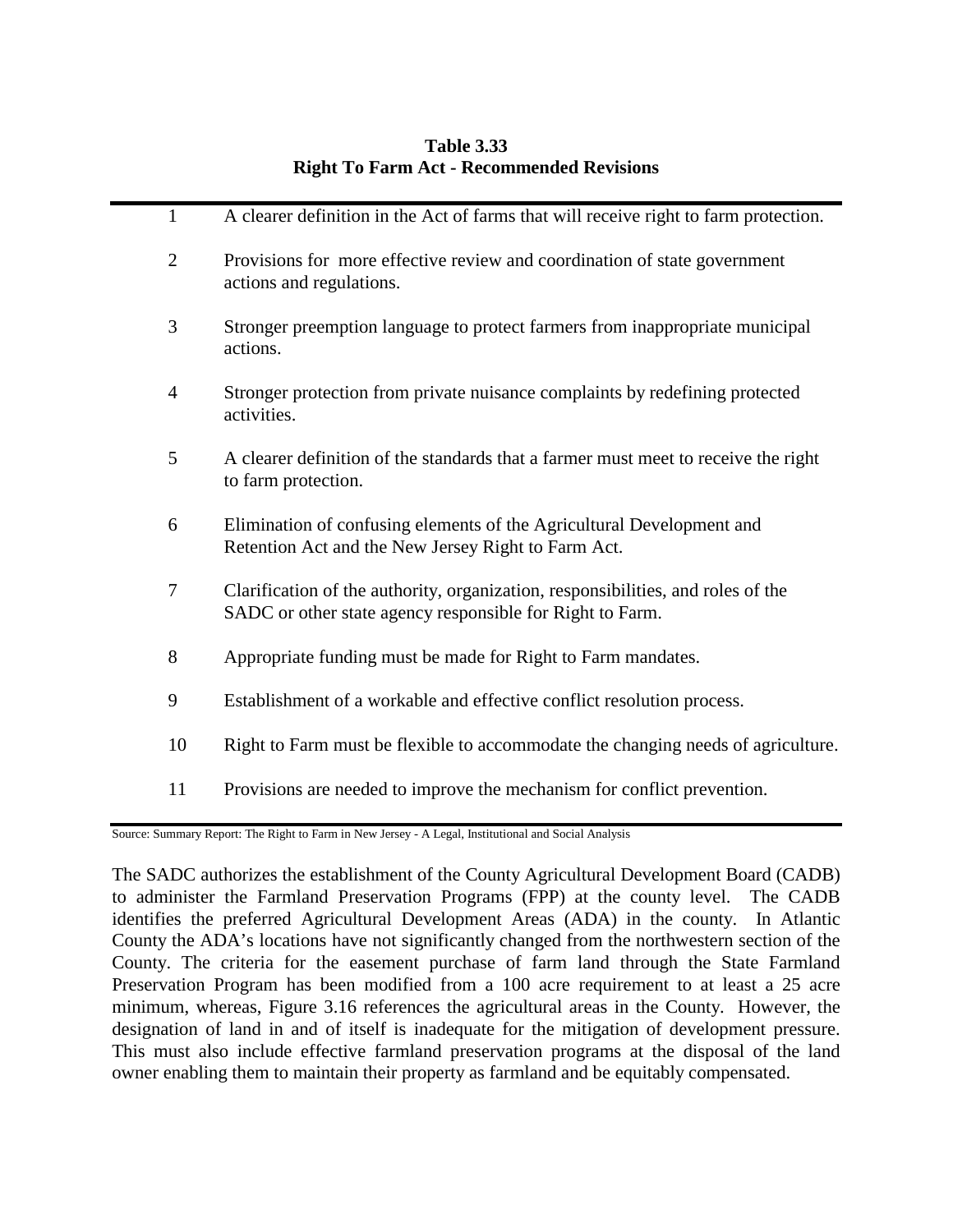There are various FPPs available including an eight year program, permanent deed restrictions, easement donations, fee simple purchase and sale at public auction with deed restrictions. Also, even though there is a Pinelands Development Credit program, it is market dependent. Consequently, the state priority ranking for easement purchase remains limited for Atlantic County farmers. Nonetheless, Atlantic County farmers continue to take advantage of the FPPs available, particularly, the Eight year program that provides cost-sharing grants for soil and water conservation projects, specifically, irrigation systems. This program also offers protection from nuisance complaints, water and fuel rationing and various aspects of eminent domain. There were ninety-nine farms enrolled in the eight year program as of March 13, 1998, totaling 4,965 acres. The County is also active in easement purchases, recently acquiring 104 acres at \$3,550/ acre of the Sikking Bros. gladiola farm on Oak and Post Roads adjacent to Cumberland County. Benefits also increase if there is a municipally approved FPP. The land affected by the FPP is protected from exclusive agricultural zoning for eleven years, as well as, eminent domain and public funds expenditure for nonagricultural development.

The main sources of funding for the FPPs in the State are from the Farmland Preservation Bond Act of 1989, the Open Space Preservation Bond Act of 1989, and the Green Acres, Clean Water, Farmland and Historic Preservation Bond Act of 1992. The federal government for the first time in 1997 formed a partnership with New Jersey by authorizing a \$1 million dollar cost-share grant. This partnership was through the United States Department of Agriculture's (USDA) Natural Resources Conservation Service (NRCS) and awarded under the Federal Agriculture Improvement and Reform Act of 1996 providing FPPs for farmland easement purchases.

Through public awareness and sources of funding, farmland preservation in Atlantic County shall continue to be an important component of our economy providing needed agricultural products and of course jobs for the community. A few of the measures available to assist in farmland preservation in the County include the Right to Farm program, a Right to Farm Case Registry and liaison, and a Right to Farm Task Force. The Task Force provides recommendations for revisions to the Right to Farm Act. The recently instituted Farm Link program attempts to match willing buyers and sellers. Also, the State Transfer Development Right (TDR) Bank provides assistance to landowners and municipalities both financially and otherwise for adoption of TDR ordinances.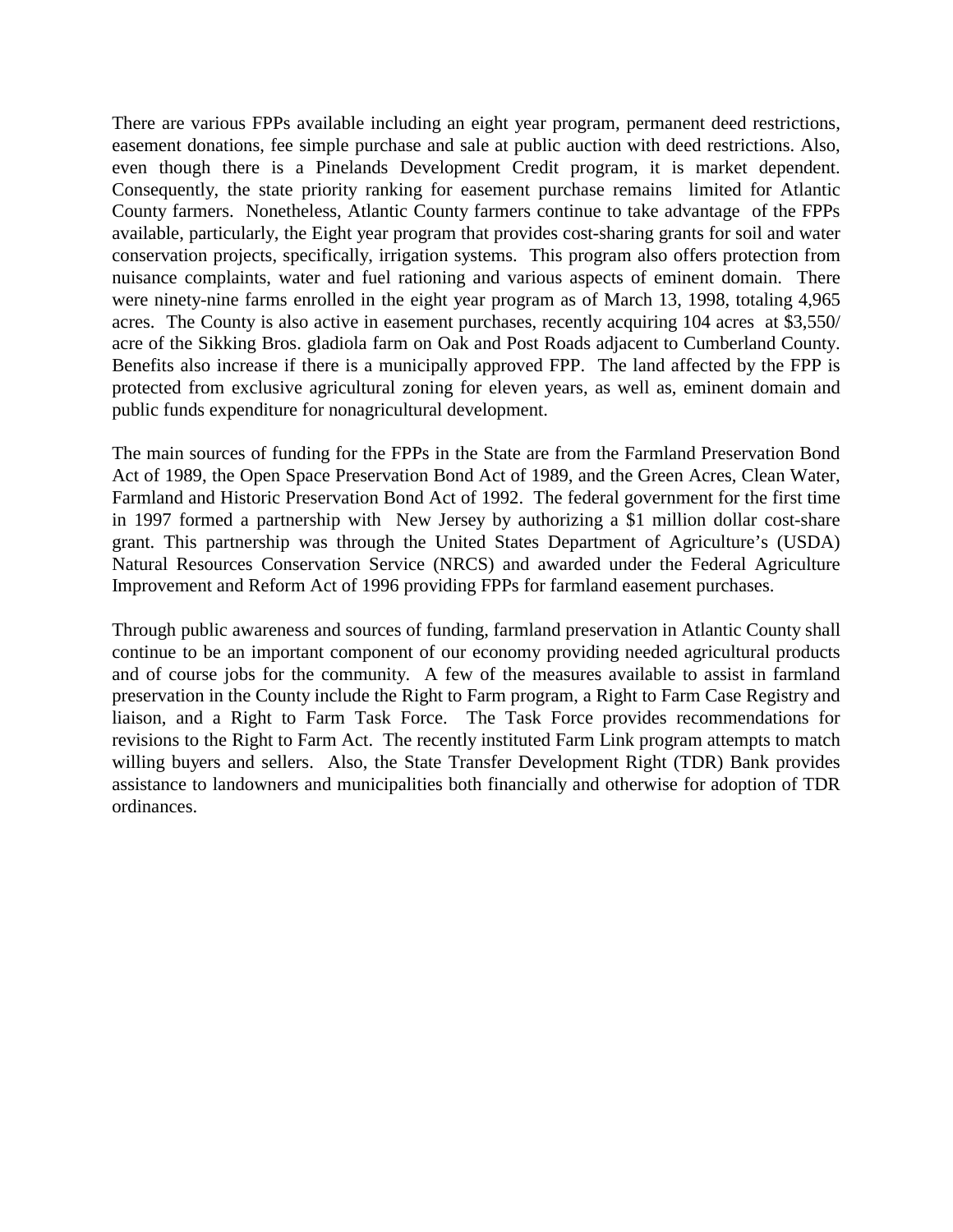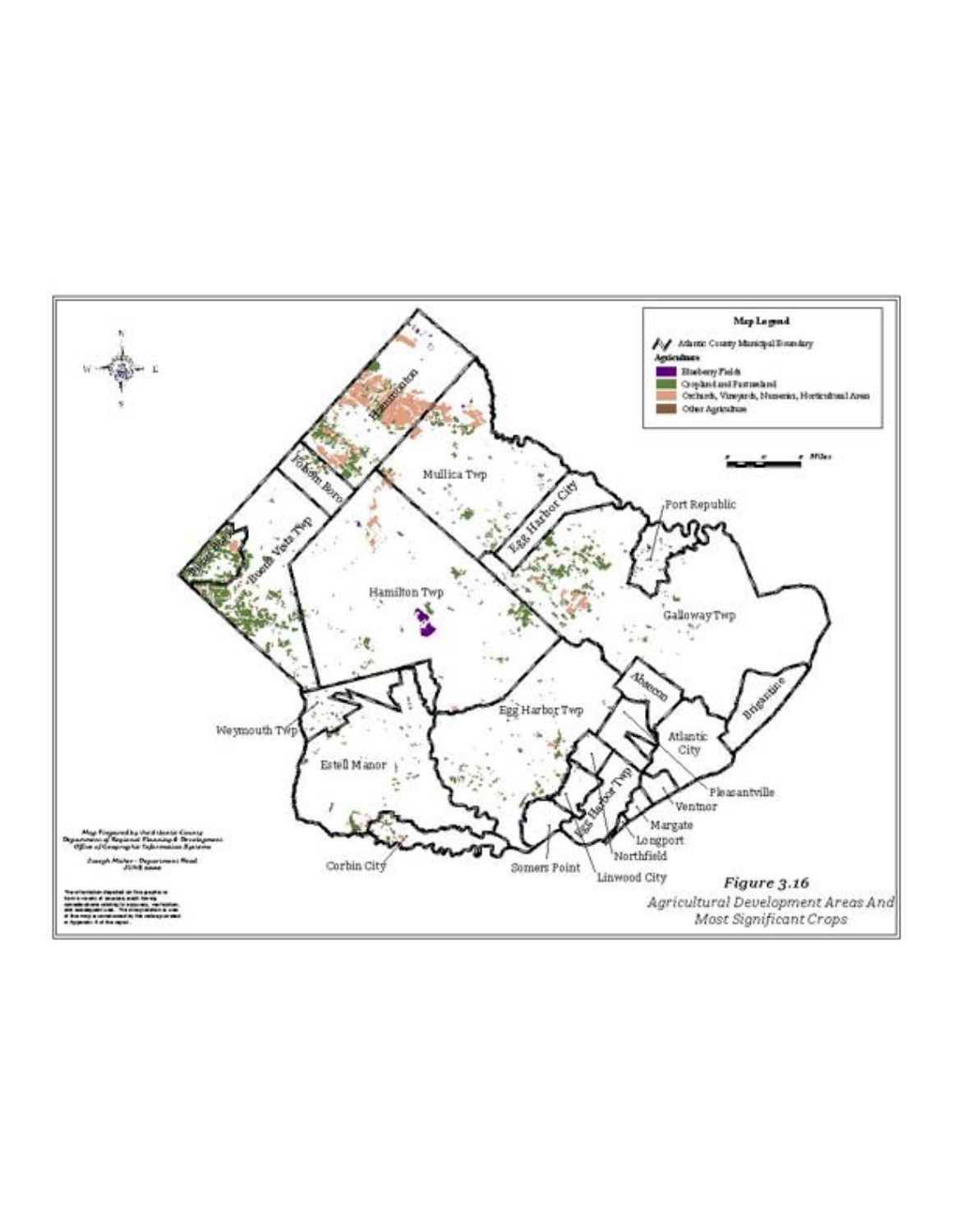# **CHAPTER IV - PLANNING FOR THE FUTURE**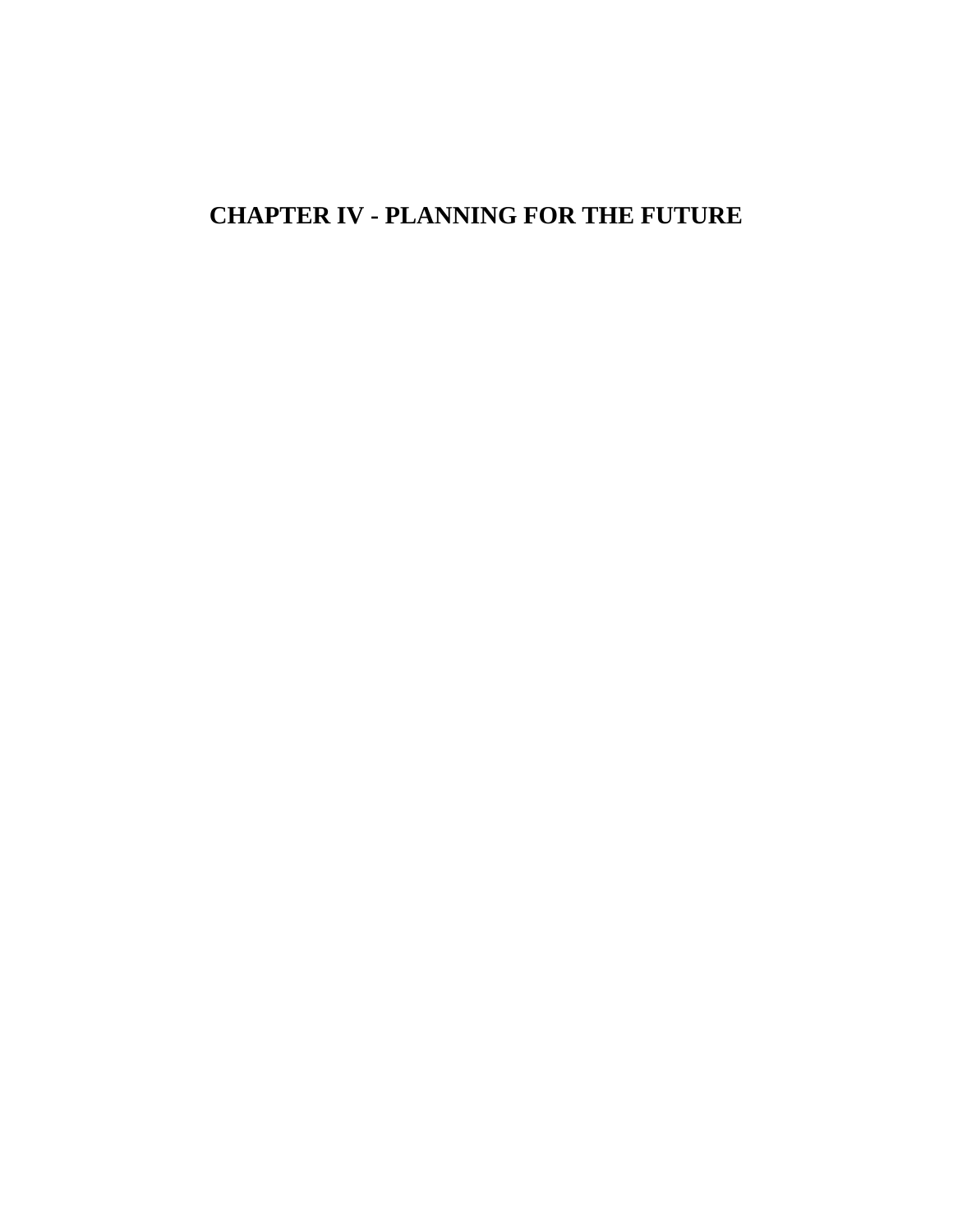# **INTRODUCTION**

Atlantic County has continued to experience the impacts associated with casino gaming. The addition of new convention facilities will continue to enhance the economic and employment opportunities within the County and in the southern New Jersey area. Expansion to the Atlantic City International Airport as well as the proposed lane addition to the Atlantic City Expressway are a result of the continued impacts felt from the casino gaming industry.

The future of Atlantic County rests in the hands of a number of agencies. Atlantic County government has the task of coordinating the goals and policies of a variety of agencies who are unidirectional in their approvals. Each agency has been given a mission to accomplish. Atlantic County government must focus those various missions to ensure Atlantic County residents can accomplish their life goals within the framework provided by government.

The goals and policies set forth in this chapter will provide a direction to be considered in formulating future studies and laws. Important decisions will be made in the next decade which will sculpt the landscape of Atlantic County for the future. These goals and policies should guide the choices made to move into the next millennium.

#### **PLANNING GOALS**

- Enhance the quality of life for County residents by expanding active recreation opportunities through the acquisition and development of an extensive County Park System.
- Ensure quality growth and development by planning and developing County infrastructure to complement land use goals established by State and local plans.
- Encourage a diversity of economic opportunities for job creation to compliment the new convention facilities and expected casino growth.
- Promote the location of research and development businesses for mutual benefit of industry; job searchers and the colleges in Atlantic County.
- Coordinate the planning and development of adequate potable water supply and wastewater treatment capacity to accommodate future growth.
- Preserve and enhance the quality of the natural resources of the County.
- Preserve selected critical natural areas supporting endangered species and wildlife habitat.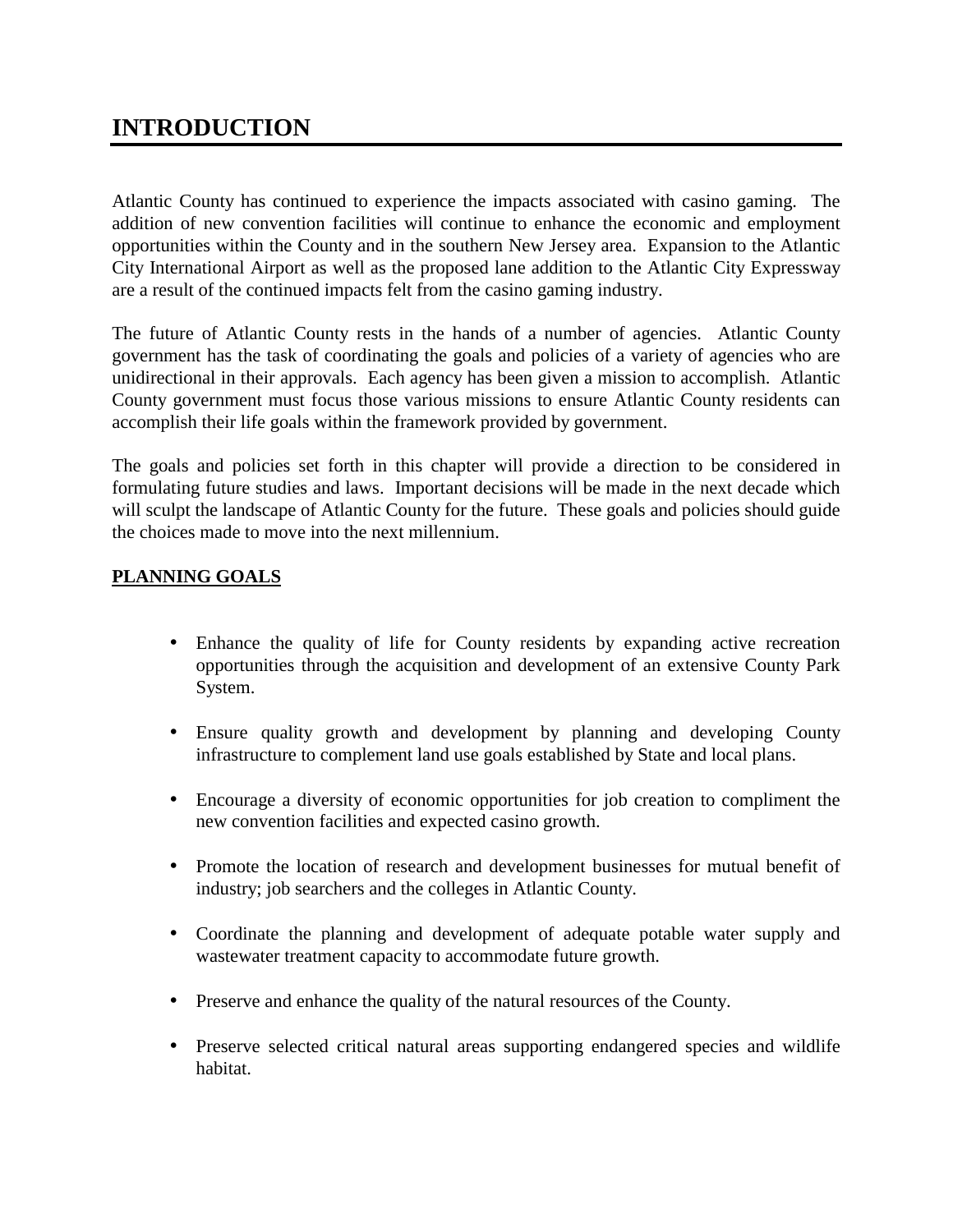- Promote safe and efficient transportation systems for access to the County and within the County, including air, rail and motor vehicle systems.
- Preserve and make more efficient use of existing roadway capacities by encouraging sound land use planning and highway access control.
- Preserve and protect the farmland and occupation of farming within the County.
- Preserve the historic and cultural resources in the County.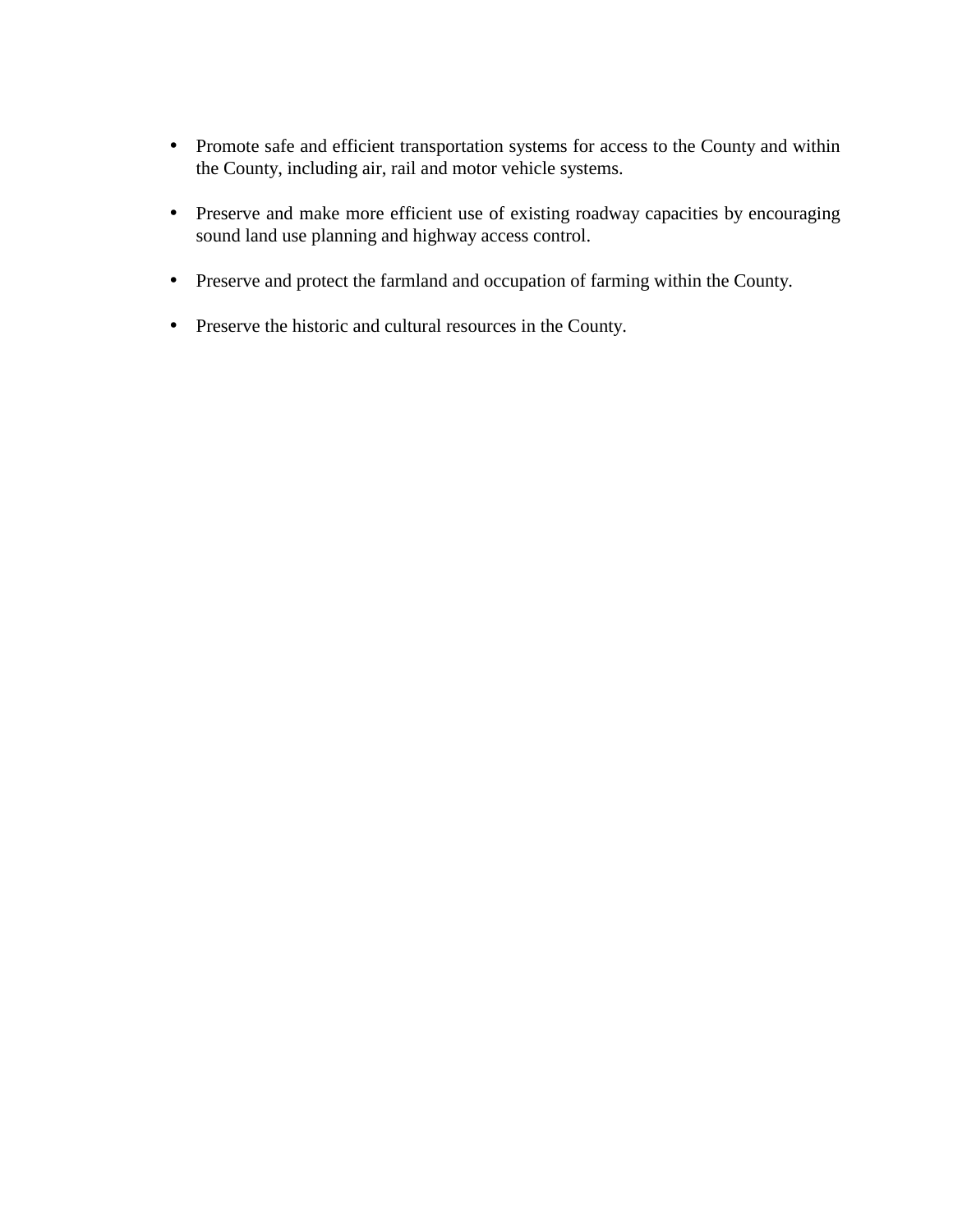#### **GOALS**

- **1. Influence State and Regional master plans to support the land use goals of Atlantic County.**
- **2. Promote quality growth and development in areas where capital facilities are available.**
- **3. To encourage revitalization of urban neighborhoods where housing is in decline.**
- **4. To discourage growth in areas that would require unplanned extension of capital facilities.**
- **5. Promote lands for a diversity of economic development opportunities within the communities of Atlantic County.**

#### **POLICY STATEMENTS**

The County has been subjected to a number of land use planning effects by the New Jersey Pinelands Commission; the New Jersey Division of Coastal Resources as well as the New Jersey Planning Commission. Each agency has adopted a plan for portions of Atlantic County that requires municipalities to confirm their land use policies to their plans. The County was authorized to coordinate that conformance through the Cross-Acceptance process.

The designated areas of the County; Shore Area; Bay Area; Growth Areas and Rural Area were designated on Figure 3.1. These areas establish the focus of the future land use policies of the County. While the County does not establish land use, the capital facilities needed to allow growth to occur must be coordinated by the County.

### **Policy LU-1**

### *Participate in the development of State and regional planning initiatives, assisting plans to support County land use goals.*

While the responsibility for land use planning rests with the local governments, the consequences of complex land use regulation policies promulgated by the State and regional planning agencies do not always get addressed locally before adoption. Communication by the County with local planning boards and governing bodies to alert them to new planning initiatives will assist local government to act as opposed to react to important issues.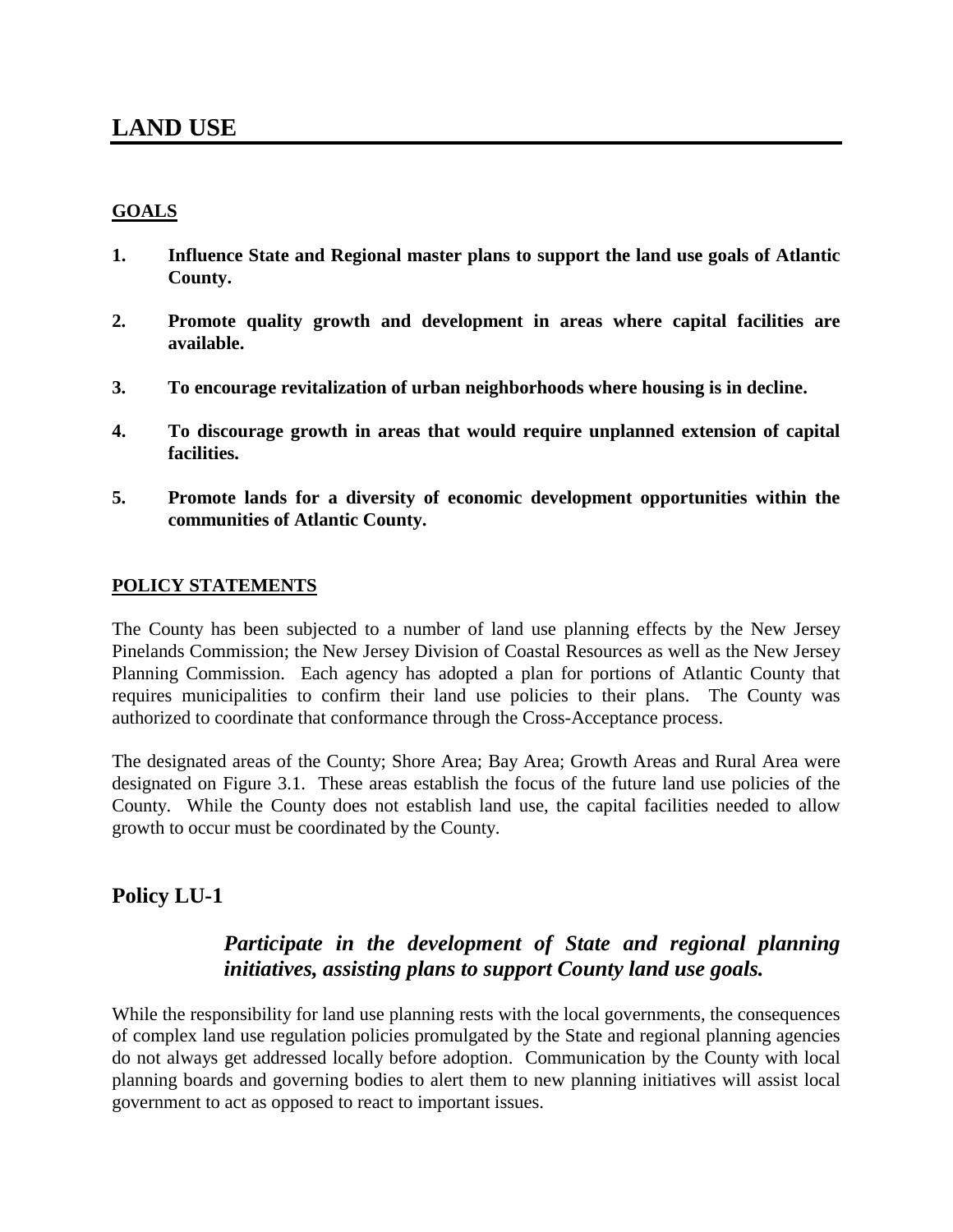### *Evaluate transportation opportunities in existing neighborhoods to promote safe and efficient movement of traffic.*

The removal of points of congestion and the addition of traffic controls to improve access to and from an existing neighborhood encourages the development or redevelopment of existing neighborhoods.

### **Policy LU-3**

### *Encourage local governments to develop information management systems to allow sharing of parcel mapping and land use data to solve regional planning issues.*

Information management will be a key tool to support decision making in the  $21<sup>st</sup>$  century. Issues involving land use planning affect regional transportation decisions. A grants program from the County to municipalities to develop Geographic Information Systems that are consistent with the County system will be the building blocks that will provide better information for better decisions.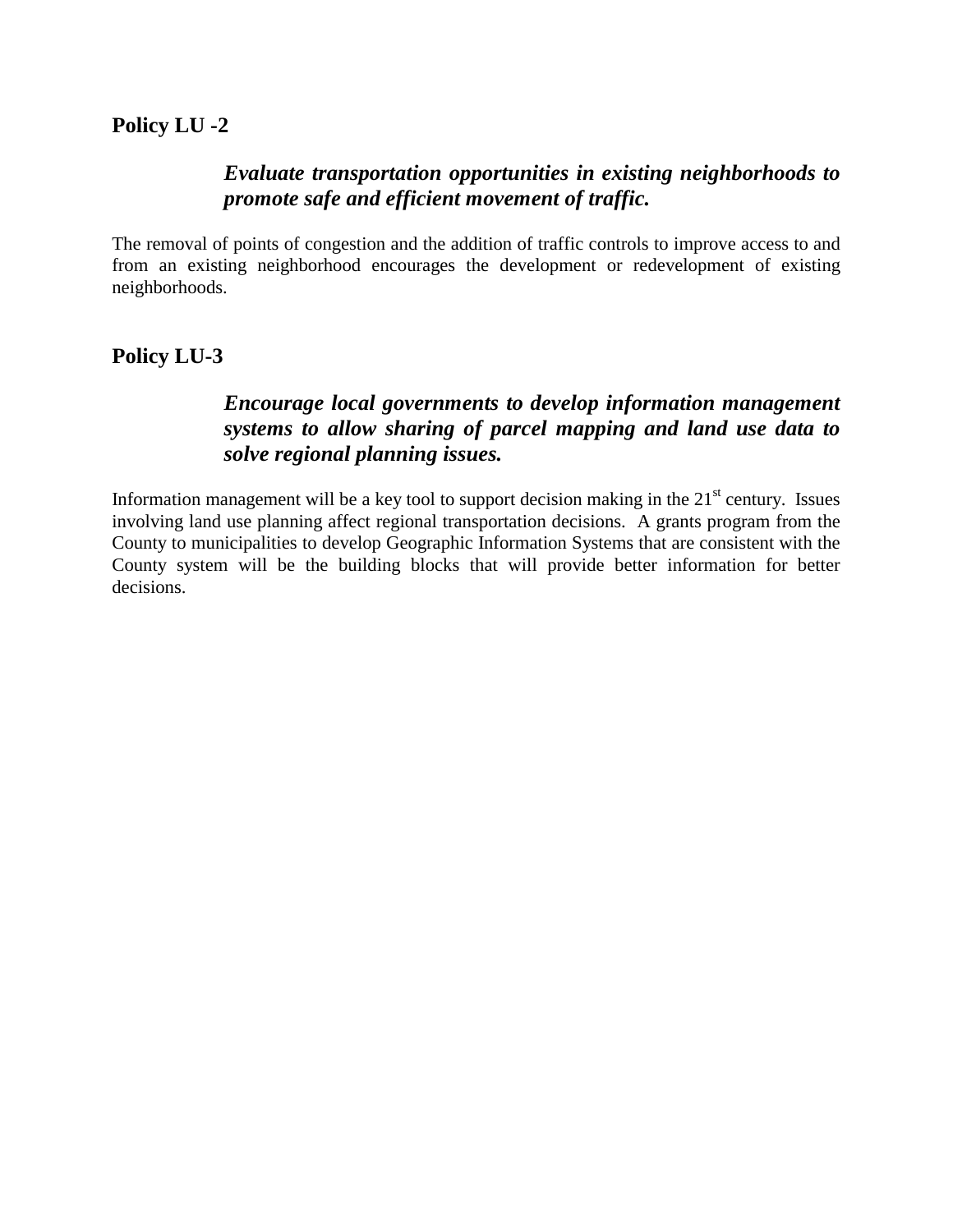# **TRANSPORTATION**

#### **GOALS**

- **1. Maintain and improve a circulation system that provides for the safe and efficient movement of traffic.**
- **2. Provide an energy-efficient transportation system that minimizes the negative effects of vehicular emissions on air quality.**
- **3. Protect natural and manmade resources from the negative effects of traffic and road improvements.**
- **4. Provide transportation choices for work, recreation and other trips for County residents and visitors.**
- **5. Promote economic development and tourism in the transportation planning process.**

#### **Policy T-1**

## *Provide improved access from the Baltimore-Washington D.C. metropolitan areas by linking the New Jersey Turnpike and I-295 with the Atlantic City Expressway.*

To promote greater access of the casino and non-casino visitor market, it is recommended that I-295 and /or the New Jersey Turnpike be linked with the Atlantic City Expressway. The utilization of existing major routes is preferable to a new highway due to the inevitable problems relating to environmental impacts and new right-of-way acquisition

#### **Policy T-2**

### *Encourage the construction of the Buena-Weymouth Connector to mitigate traffic congestion along US 40 in the vicinity of Mays Landing.*

As noted above, US 40 in the Mays Landing area is a major spot congestion problem in the County. For this reason, the feasibly of upgrading Weymouth Malaga Road between US 40 and Route 322 should be studied. Improvements needed to upgrade this road to function as a connector route include the widening of Weymouth road and signage on US 40 directing traffic to this alternate route.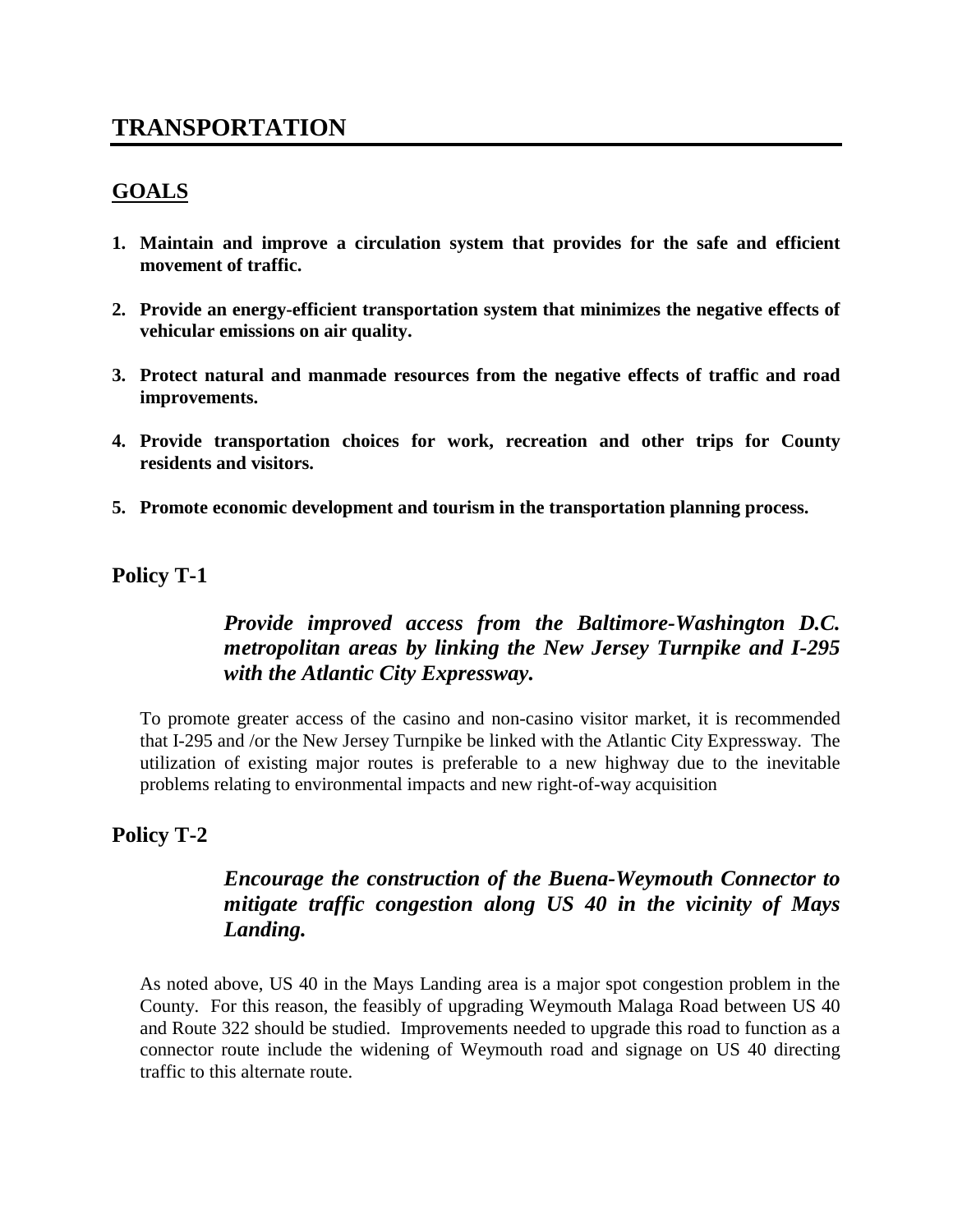# *Construct a linkage between West Jersey Avenue and Route 40/322 to provide access to the Egg Harbor and Hamilton Township Growth Region*

West Jersey Avenue will become a key arterial in Hamilton and Egg Harbor Townships' growth region, which is planned to accommodate substantial residential development. The function of this road will shift dramatically to a major collector of residential traffic bound for the commercial and employment centers of Egg Harbor and Hamilton Townships. In order to bring more resources to bear on the improvements that will become necessary, it is advisable that this roadway becomes a County road.

A new road link (in the vicinity of the Lincoln Road right-of-way) should be constructed between West Jersey Avenue and the Black Horse Pike. This road link should be compatible with the plans for the elimination of the Cardiff Circle and the need to preserve the McKee City rail right-of-way.

## **Policy T-4**

## *Upgrade the Route 575 corridor to serve as a major north-south Route.*

Presently, Atlantic County's north-south trips from the growth regions must filter through local roads and the County's suburban arterials. Fire and Shore Roads are the two principal north-south routes in the County system. Both are too far east to serve the Pinelands regional growth areas in Egg Harbor and Hamilton Townships. With the emergence of residential and employment centers, (including the Hamilton Mall, Atlantic City Airport and Smithville), there is a major need for a modern, well designed arterial road.

It is recommended that Route 575, from West Jersey Avenue to at least the Garden State Parkway (Interchange 44) be upgraded to function as a major north-south route. This corridor would also include a portion of Route 322. Improvements to Route 575 would include:

• Widening to 3 lanes (at intersections) south of Route 322

• Widening to four lanes south of the Atlantic City Expressway with additional turning lanes at intersections.

The proposed upgraded arterial road will play an important role in the County's highway network and enable its transportation infrastructure to keep pace with economic growth**.**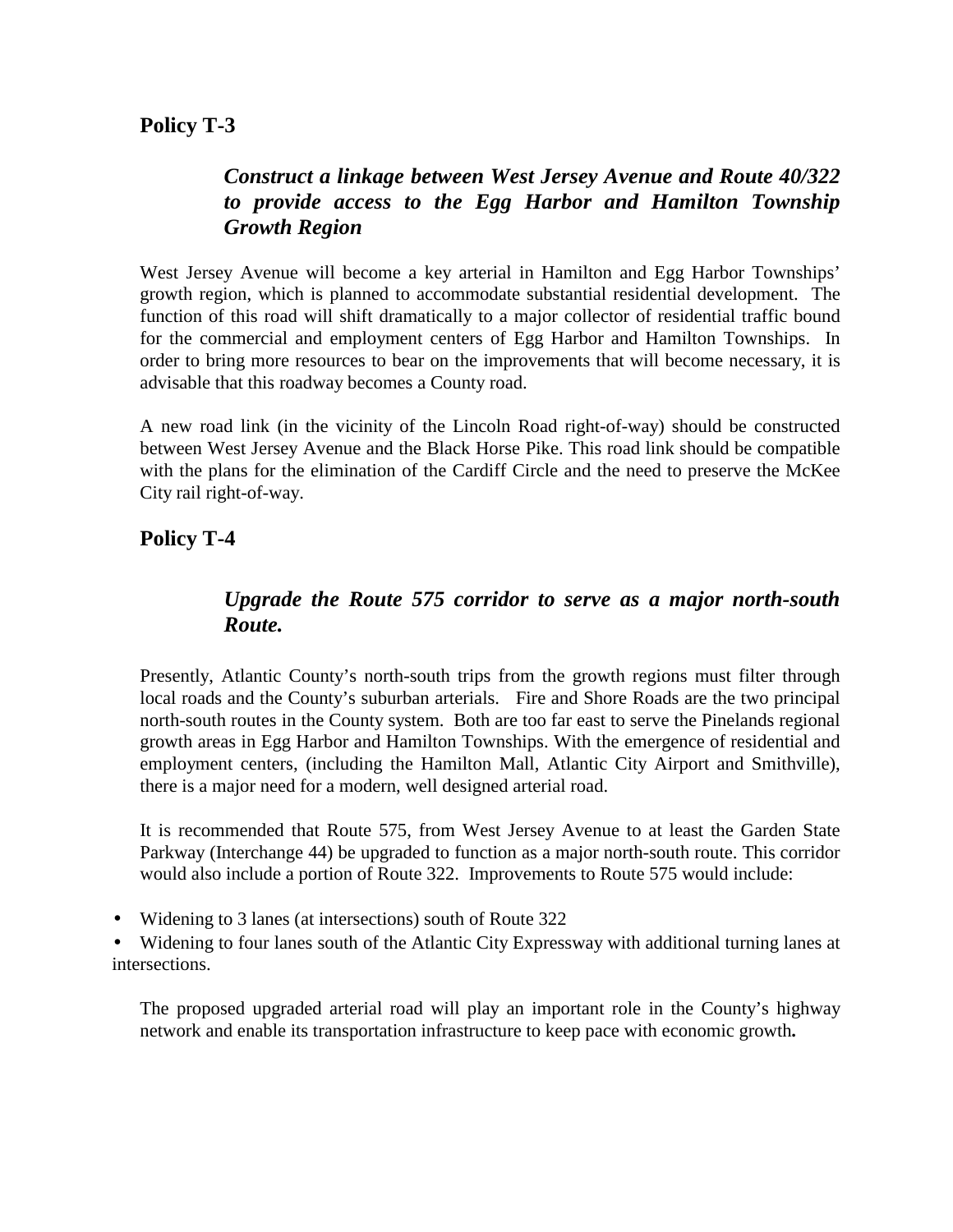## *Complete partial interchanges with the Garden State Parkway at Pomona Road and US 30, and provide a new interchange at Ocean Heights Avenue.*

A considerable amount of traffic congestion exists on State and County highways in the bay communities. Peak hour delays are experienced on Route 9, and Tilton, Shore, Fire and Delilah Roads. Furthermore, it is anticipated that Moss Mill, Jim Leeds and other roads in eastern Galloway Township will experience similar problems in near future. Some of these arterials such as Delilah Road handle worktrips bound for Atlantic City. Others, like Fire Road or Shore Road accommodate visitors or business trips to and from the north and south. A significant amount of traffic will be generated by 6000 existing and planned development units in eastern Galloway Township. Employee trips to Atlantic City will considerably affect levels of service on Routes 30 and 9, and nearby County roads.

As the County's growth areas continue to develop, travel will become increasingly important as will the ability to make connections with the Parkway. Recommended access improvements on the Garden State Parkway include:

- Direct southbound access to the Parkway from Pomona Road (interchange 44) to reduce traffic volumes on roads in Galloway and Absecon not designed for through-traffic.
- Complete the Parkway interchange at US 30 (interchange 40).
- Unsafe/over congested conditions of Parkway ramps on Jim Leeds Road could be corrected at the same time by restricting traffic to medical and emergency vehicles only.

• A new interchange at Ocean Heights Avenue should be provided as the development of southern portion of the County's growth area occurs. At a minimum, access to and from the north should be provided.

### **Policy T-6**

### *Provide linkages from the Atlantic City Expressway and Rail Line to the Atlantic City Airport.*

Expansion of Atlantic City International Airport and research, hotel and industrial development near William J. Hughes Technical Center will place a major burden on local highways if the present roadway configuration is retained. Increased traffic volume generated by facility users and employees will place an increasing burden on local and county roads serving the Airport. There is currently no mass transit connection with the airport. A means to access major destinations needs to be provided.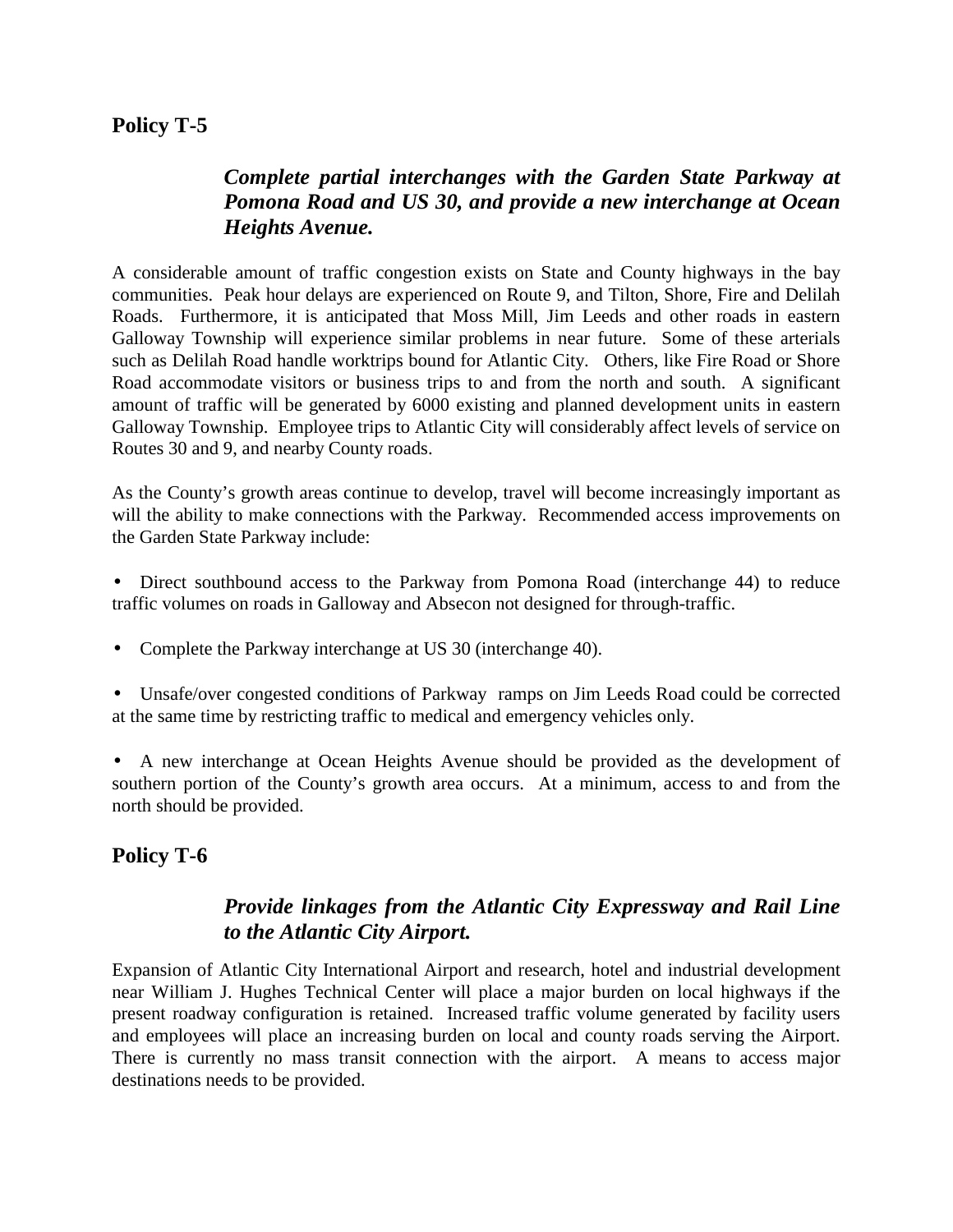#### **Recommendations:**

• Provide a limited access road from the Atlantic City Expressway to the Atlantic City Airport.

• If a new rail station is established in Pomona (see Policy 11), consider the feasibility of regular bus service from the airport to the train station. If no rail connection is to be provided, a regular shuttle bus service should be provided to Atlantic City.

### **Policy T-7**

## *Continue to investigate and construct/install relatively low-cost highway improvements that can substantially increase road and intersection capacities with a minimum disruption to neighboring land uses.*

As growth and development continues, governments must provide solutions to capacity problems on State, County, and local roads. However, major road improvements are costly and funding is limited. A Transportation System Management (TSM) approach can improve the efficiency of highways at peak hours and permit better levels of service without more costly system wide improvements. Other benefits include improvement in air quality as delays are reduced and fuel consumption declines. TSM encompasses a broad range of actions; restriping an intersection, minor geometric improvements, synchronizing the timing of signals, etc....

Tilton Road (a high volume County route) is an ideal candidate for potential synchronization of signals. The County is exploring the synchronization of the Tilton Road signals from 40/322 to the intersection of Tilton, Mill and Shore Roads. Other candidates synchronization include Delilah Road (Fire to Shore Road) and Shore Road in Pleasantville.

Features that support mass transit use to new areas of development should be incorporated into development reviews at the county and municipal level (e.g., bus turnouts along arterial highways and adequate internal circulation for buses or vans in large developments). Bike – compatible design can be used for road reconstruction or resurfacing at minimal cost. This not only provides recreational benefits, but also encourages use of an alternate transportation mode for work trips.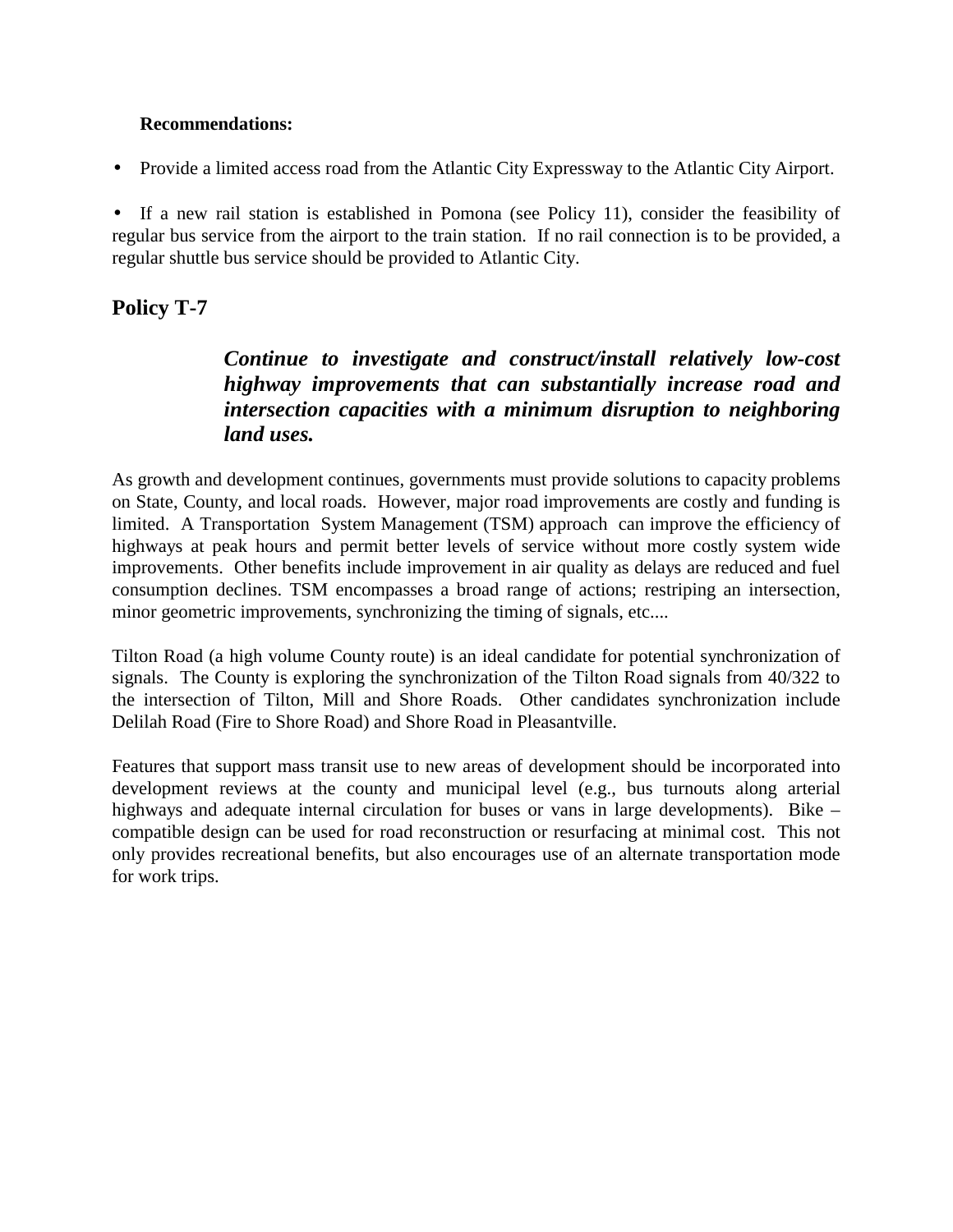### *Encourage the widening of the Atlantic City Expressway from the Pleasantville Toll Plaza to Atlantic City.*

Increased traffic volumes on the Expressway have resulted in traffic congestion between the Pleasantville Toll Plaza and the Atlantic City exit. The County should support the construction of additional travel lanes to this section of the highway.

### **Policy T-9**

# *Access codes must be enacted to preserve the function of County roads to prevent the proliferation of traffic congestion and safety problems.*

Roads serve at least two basic (and often competing) functions; access to property (residential, commercial, etc.) and the efficient movement of traffic over long distances and at relatively high speeds. State and county roads fall somewhere between local roads and State highways (e.g., US 40/ 322 and Route 30) although, for the most part, they function as intermunicipal or regional routes.

One of the direct consequences of rapid growth is the proliferation of individual driveways on arterial routes serving high volumes of traffic. As access to individual sites increases, so do traffic hazards and congestion, undermining the function of these roads. Access control (specifically, the rational and efficient placement of driveways along an arterial road) is a critical concern as the County's suburban growth areas continue to develop**.**

The State Highway Access Management Act empowered the State to adopt and enforce an access code to preserve the State system as a regional and arterial network. The Act also permits counties and municipalities to adopt similar codes and represents an opportunity for Atlantic County to protect the function of its arterial system. The County should develop its own access management code and identify arterial roads to be given priority for this type of regulated protection.

### **Policy T-10**

## *Demand for and feasibility of fixed mass transit routes for mainland communities should be investigated.*

Atlantic County is well served by intercity transit routes and the 7 A-routes originating in Atlantic City. Routes tend to be arranged in radial manner, so travel times to and from the City are minimized and convenience of trips maximized.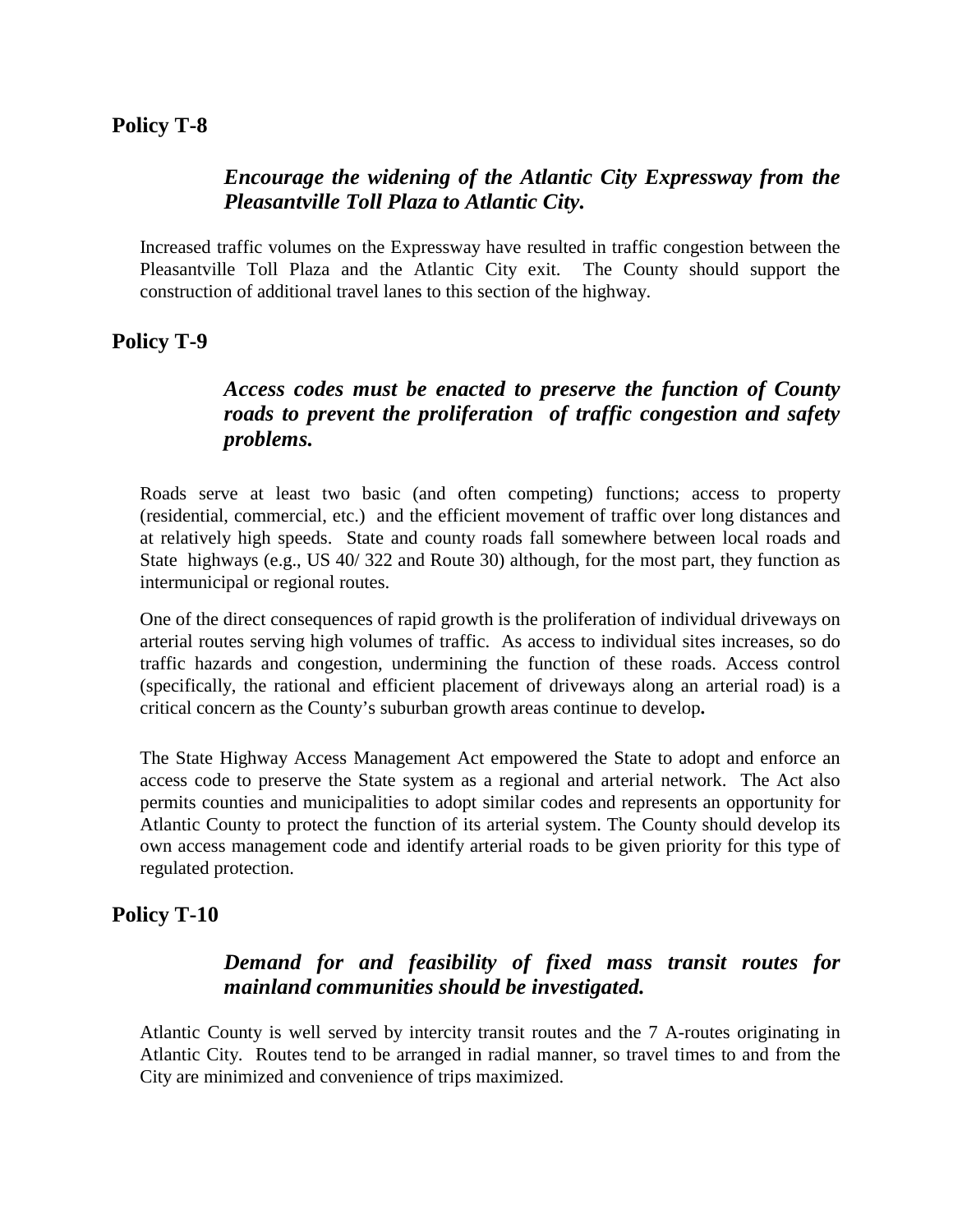However growth has occurred and will continue to occur in offshore communities, particularly Egg Harbor, Hamilton and Galloway Townships. Particularly residents in Egg Harbor Township lack convenient mass transit services to take them to the Hamilton Mall, the medical centers on Jim Leeds Road or Richard Stockton College of New Jersey on Pomona Road. Similarly, Richard Stockton College of New Jersey students lack adequate transit service to the Malls and other activity and employment centers. In general, activity centers (even in the same municipality) cannot be linked by transit trips without a lengthy time-consuming detour into Atlantic City or Pleasantville.

The need for transit routes linking major employment and activity centers should be investigated, particularly along the Route 575 corridor in Egg Harbor and Galloway Townships. The need will grow as residential development and jobs continue to disperse from Atlantic City and concentrate in the mainland growth areas.

### **Policy T-11**

### *Continue to support the Atlantic City Rail Line, including downtown revitalization planning, traffic and parking studies, site planning and similar elements.*

Commuter rail service, provided by the Atlantic City Rail Line (restored in 1987) links Atlantic City (at the new Convention Center), with communities in Gloucester County and with Philadelphia. The rail line supports Atlantic County's economic growth, opening up new markets to the local recreation industry. In addition to this, the downtown revitalization of Absecon, Hammonton Townships and Egg Harbor City should be boosted by the stations in these communities.

As the population in the northern growth region increases, a need for a rail station at Pomona will increase as well. Many future residents of this area may work in Philadelphia or western Camden County. A Pomona station would provide a convenient link to the PATCO Line for these reverse commuters.

#### **Recommendations:**

- Encourage establishment of a rail station at Pomona (near Pomona Road)
- In conjunction with the station, provide a park and ride area for rail commuters

• Provide a shuttle service from the station to the Atlantic City International Airport and other major employers in the immediate area such as Richard Stockton College of New Jersey, ACMC, William J. Hughes Technical Center, Wheaton, etc.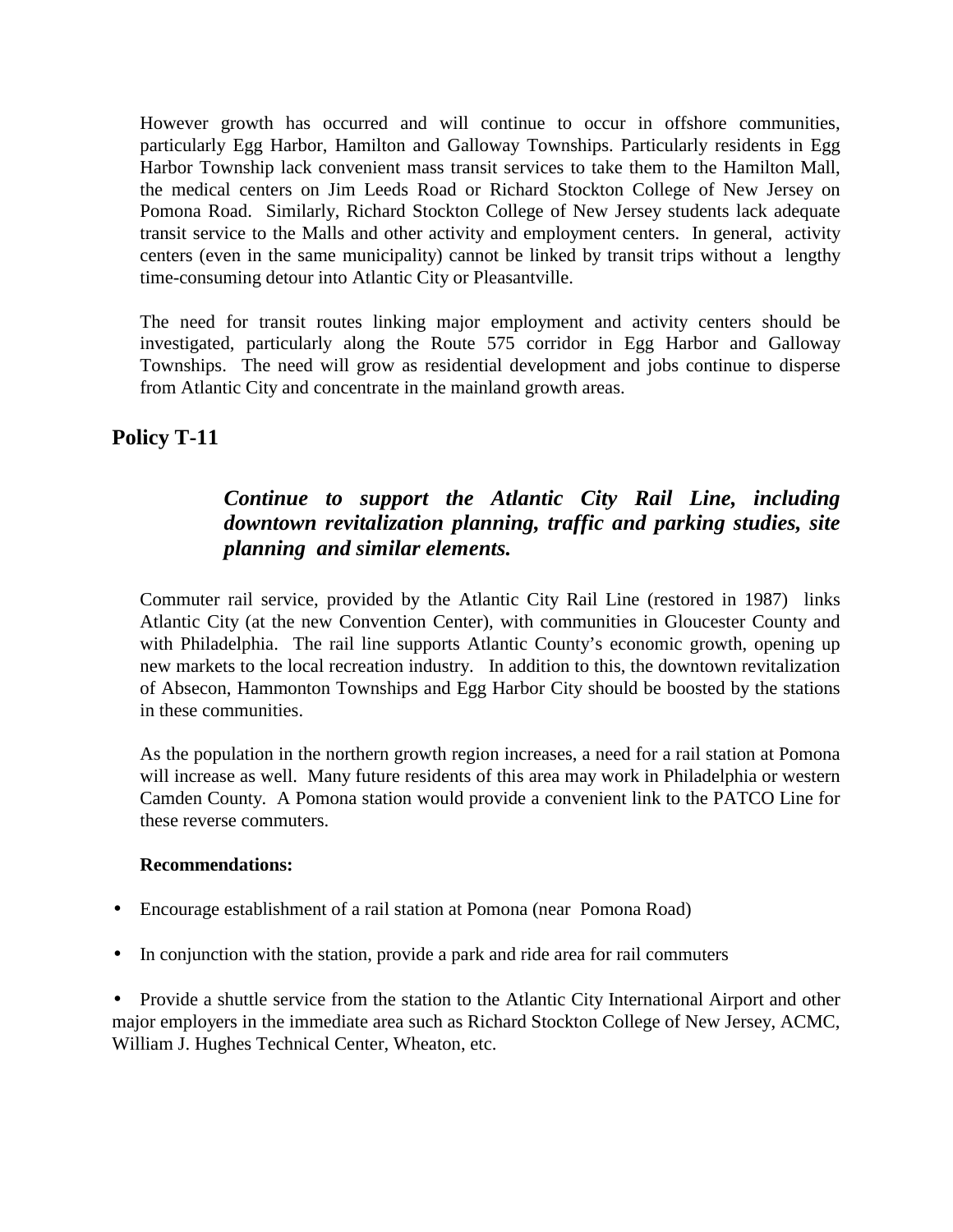## *Other transit modes must be well coordinated with the commuter and intercity services, to be responsive to the shifting ridership volumes and composition.*

New Jersey Transit bus routes can provide excellent feeder service for commuters, particularly in the western portion of the County. With employment in Atlantic City projected to increase by 10,000 to 15,000 jobs by 2005, commuter rail will become an increasingly important transportation resource, especially if complemented by an efficient feeder system. The passenger volume of intercity and commuter rail operations may also warrant a connector system to the boardwalk and possibly the marina. The County supports further investigation into a connector system.

# **Policy T-13**

# *Atlantic County's active rail freight, future rail and non-rail use lines and other rail right of way must be preserved for future rail and/or non-rail use.*

Rail freight is currently utilized by several businesses in Pleasantville and Egg Harbor Townships on privately owned Pleasantville and Linwood secondary lines. The Countyowned McKee City Spur extends to an industrial and warehousing district in Egg Harbor Township. Although there are no current rail freight users in this district, the potential for future use will grow as light industrial development continues.

A rail right-of-way is valuable for other purposes. Potential uses include protected pedestrian walkways, bike paths, and utilities. For these reasons, there is a need to preserve right of ways, particularly in the vicinity of Shore Mall, where improvements for Route 40/322 and Cardiff Circle are proposed.

# **Policy T-14**

### *Establish a comprehensive bicycle routing system that will encourage the use of bicycles for commuting and recreation via bicycle compatible roadways.*

The Intermodal Surface Transportation Efficiency Act (ISTEA) and the Clean Air Act Amendments (CAAA) require states which are in air quality non-attainment areas to develop traffic management strategies to reduce single occupancy vehicle travel miles. Bikeways and bicycle-compatible roadways are recognized by ISTEA as a viable strategy in an overall trip reduction program.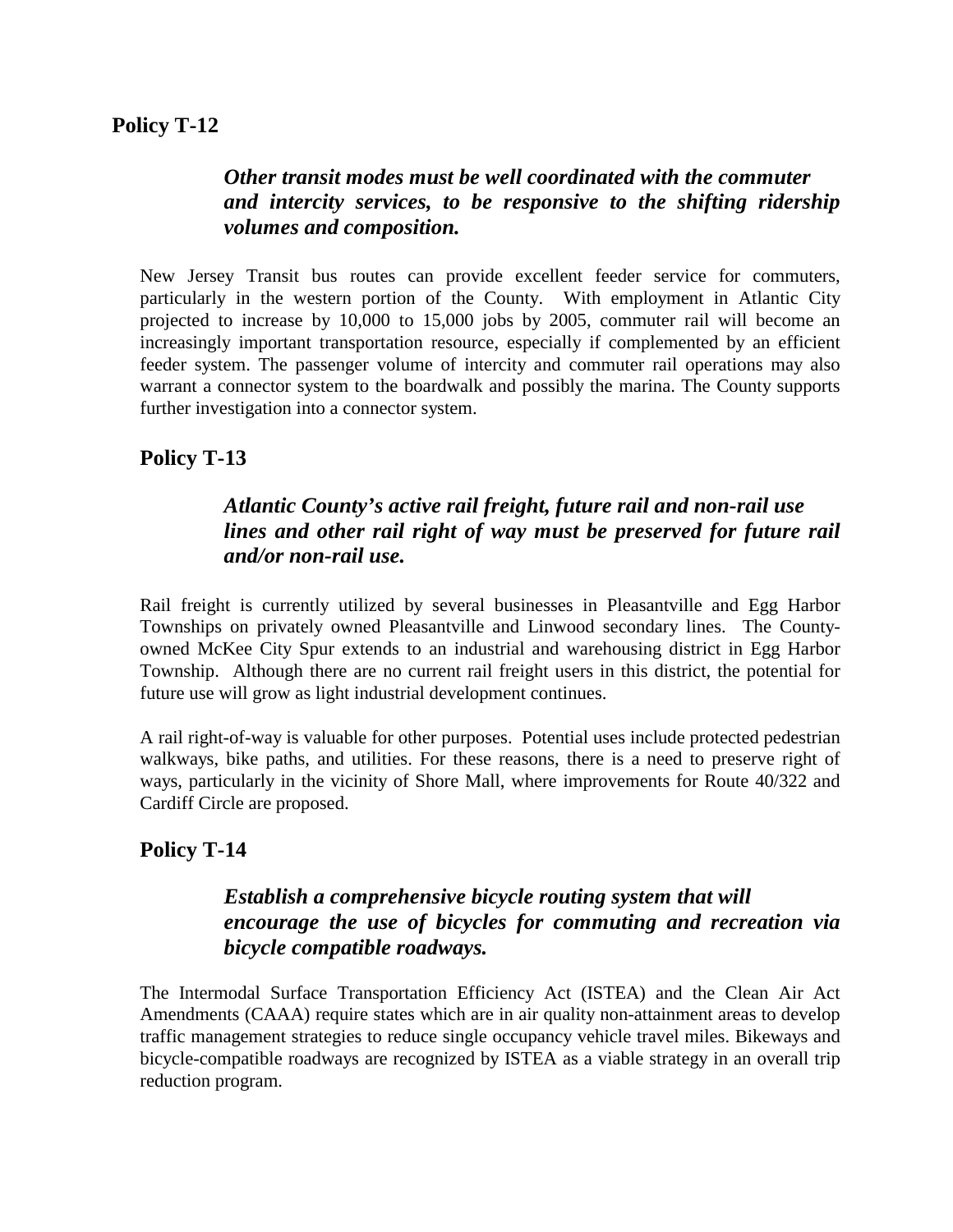The Bicycle Element (January, 1995, Appendix D) of the Atlantic County Master Plan identifies the need for bicycle commuter routes (linking residential, employment, and activity centers) and recreational routes on scenic roads or with recreational areas/facilities as a destination. The Plan identifies road design considerations and the need for facilities (bike lockers, bike racks on transit vehicles, etc.), route maps and signage to assist and encourage the use of bike routes. The Plan also identifies and lists ten priority bikeway routes, five on State and Federal routes and five on County Routes.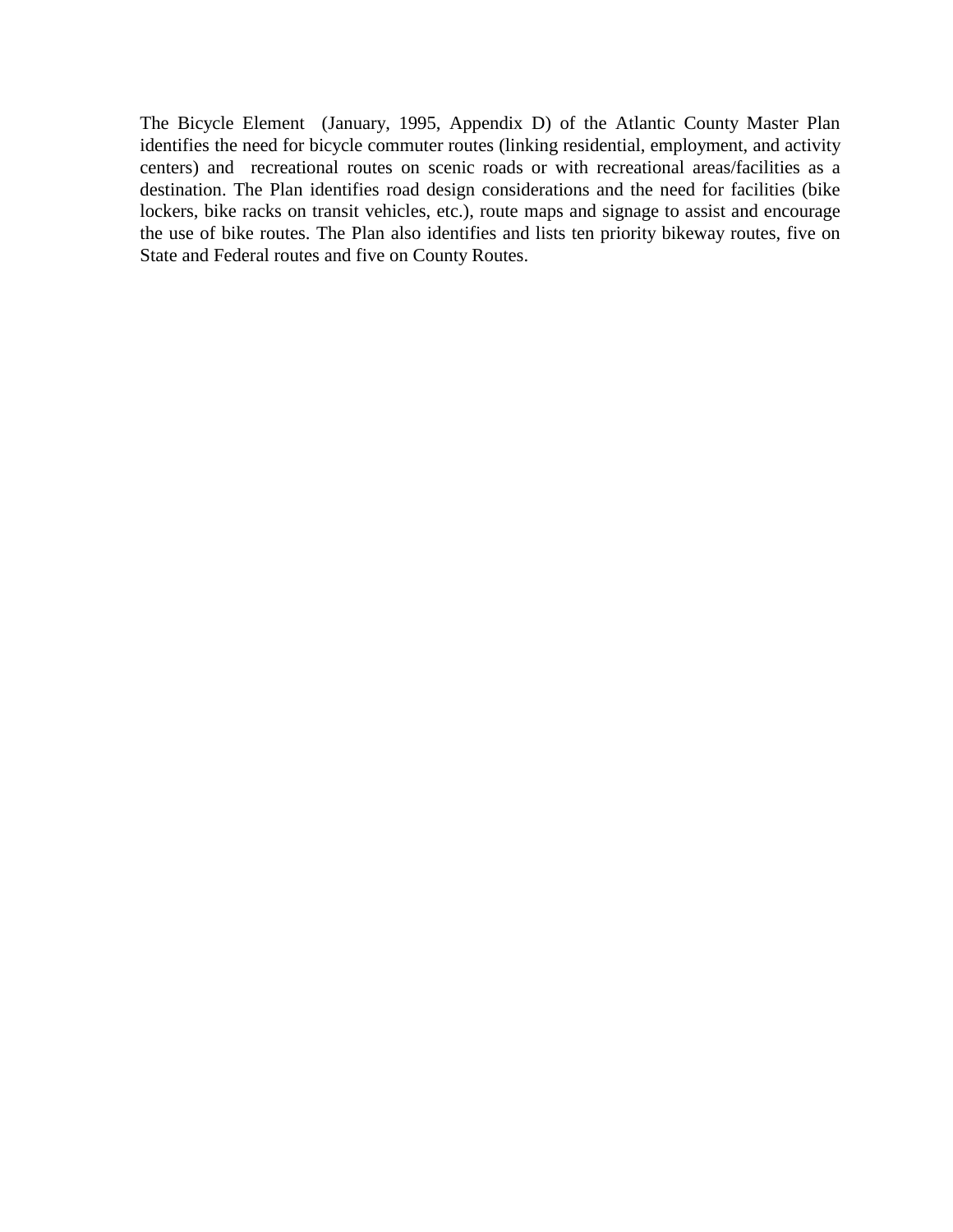# **WASTEWATER MANAGEMENT**

#### **GOALS**

- **1. Provide for the improvement to water quality in all surface and ground water systems.**
- **2. Provide sufficient wastewater collection and treatment capacity to meet future population growth.**
- **3. Research the viability of wastewater reuse systems to reduce reliance on potable water for non-consumptive uses.**

#### **POLICY STATEMENTS**

As discussed in the Wastewater Management Element, Atlantic County has been designated as the Water Quality Management Planning Agency for the management of wastewater and planning needs for the region. Therefore, the following policy statements are provided in order to assure a proper balance between the need to provide the necessary management of wastewater and the conservation and protection of the region's natural resources.

#### **Policy WM - 1**

### *Encourage the continued study and development of wastewater management plans as a cooperative effort among municipalities, the County, and other jurisdictional agencies.*

To be most effective, the wastewater management planning process needs to have consistent goals among those involved in the design, approval, and implementation phases of the plan. The establishment of an ad hoc committee of officials who share goals in providing effective wastewater management for the region would help to limit the potential for conflicts in the development and implementation of these plans is recommended.

#### **Policy WM - 2**

### *Encourage and assist in the development of standardized methods for the reporting and recording of wastewater flow information.*

It is important that the recording and reporting of wastewater flows by municipalities and utility authorities follow a standardized format in order that the County's Wastewater Management Plan (WMP) can be prepared with the assurance that data analysis is based on consistent and quality information.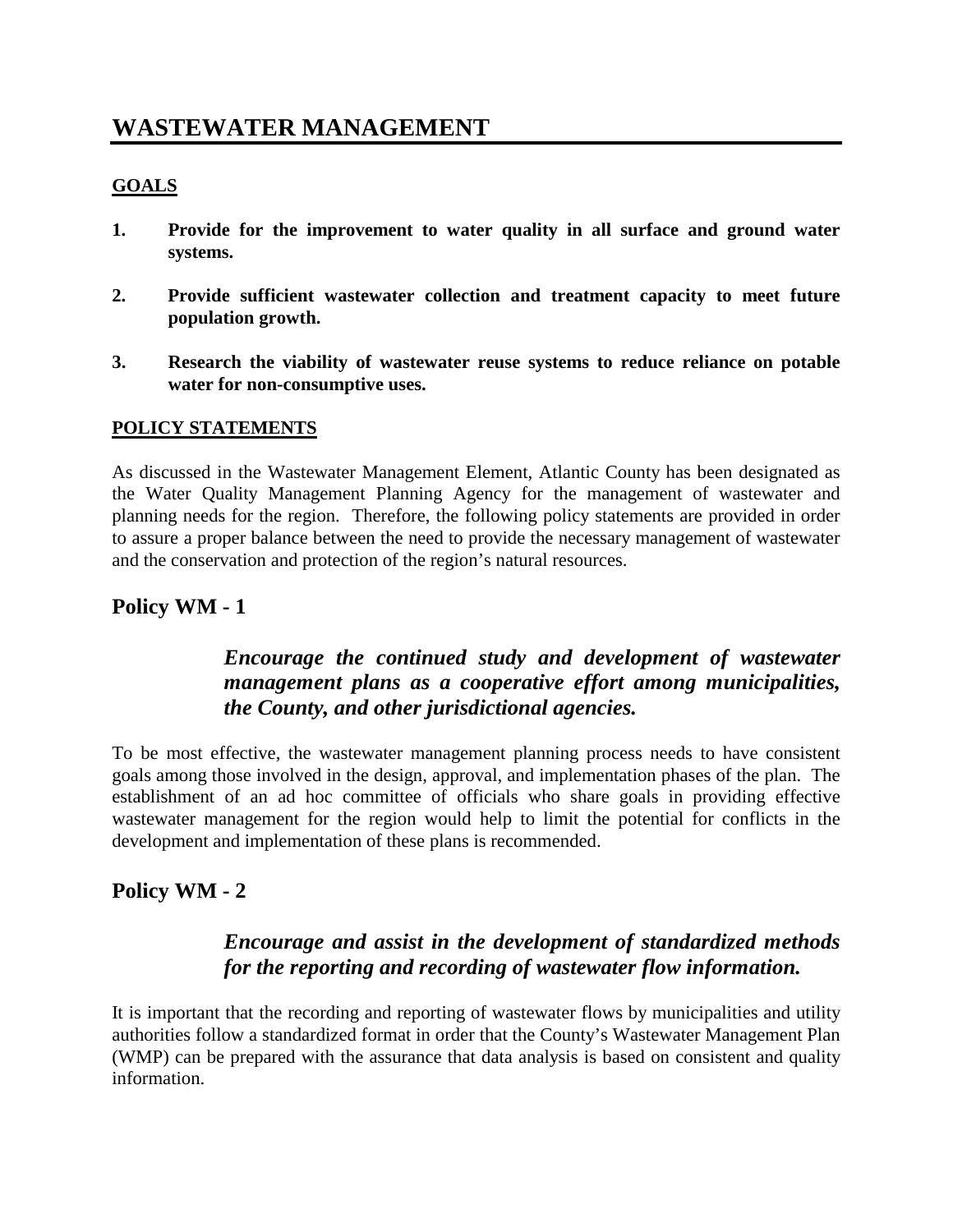#### **Policy WM - 3**

### *Assist in the development of alternative applications of treated wastewater.*

The utilization of treated wastewater for landscaping in Atlantic City should be explored in other areas of the County. The application of treated wastewater may be an alternative method of irrigation for plant nurseries, golf courses, and other land uses while providing a secondary benefit of recharging the aquifer.

#### **Policy WM - 5**

### *Assist in the development of funding programs for wastewater management.*

It is important that funding is made available to not only the large scale public projects that serve the majority of the population, but also to owners of individual septic systems that are not designed to the current standards, and have failed and are compromising public health.

#### **Policy WM - 6**

### *Assist and educate residents in best management practices for individual onsite septic systems.*

The County Board of Health's documentation of septic system failures and problem areas suggests that not only should funding programs continue to correct and/or replace these systems, but that the public health would be benefited by the establishment of educational opportunities, whereby, residents can be assured that investments in the management of wastewater are being maintained at optimum levels.

#### **Policy WM - 7**

#### *Recognize that modular treatment technology may be necessary to meet groundwater quality standards.*

Throughout the Pinelands Area new and/or expanded point sources such as schools or commercial enterprises may require the implementation of modular treatment technology in order to meet the stringent groundwater criteria required by the Pinelands Comprehensive Management Plan.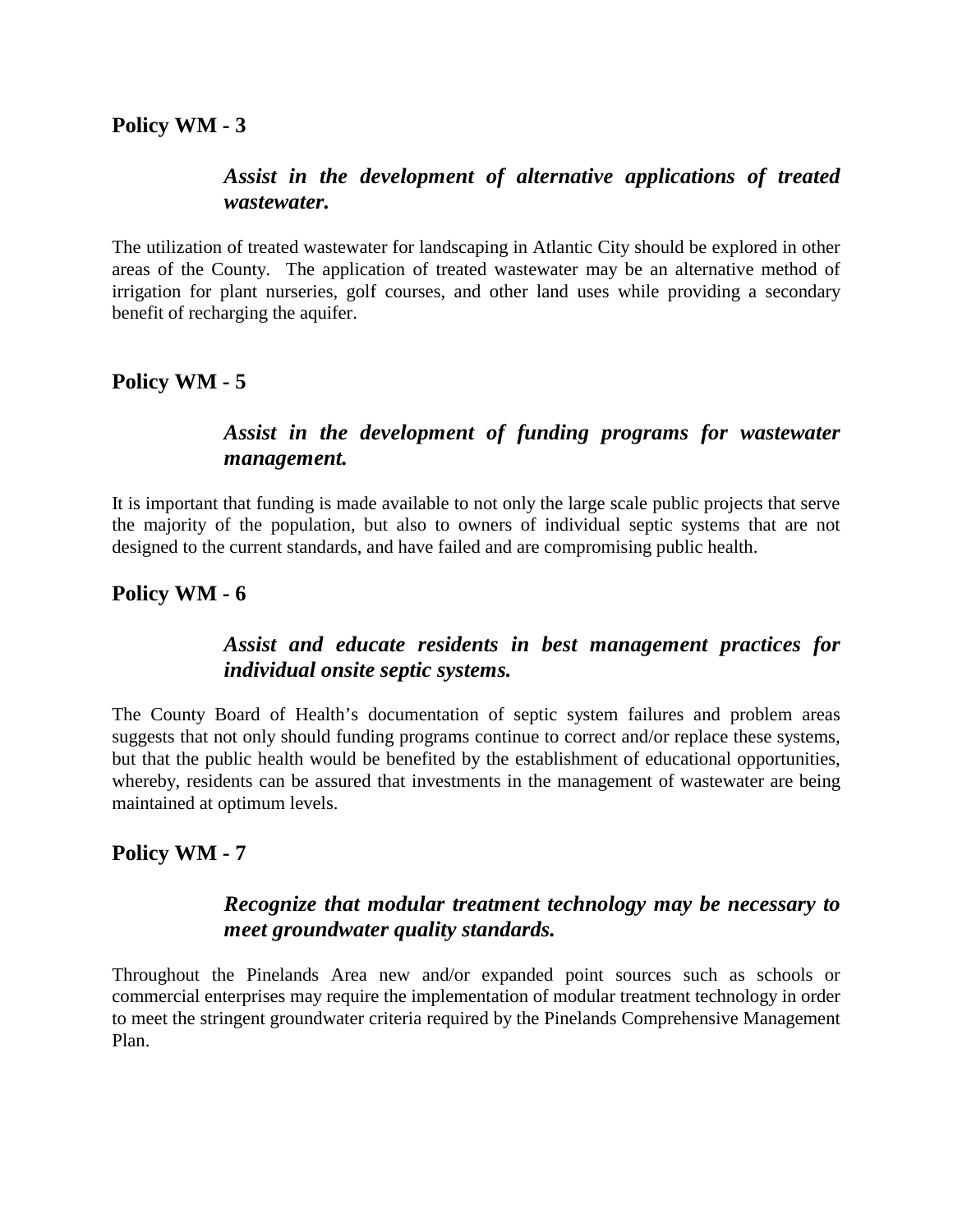# **WATER SUPPLY**

#### **GOALS**

- **1. Maintain adequate water supply sources for public and private uses.**
- **2. Educate the public concerning testing individual private water supply wells.**
- **3. Protect the aquifer from land uses that could contaminate water supplies.**
- 4. **Work with New Jersey American Water Company and other water utilities to extend public water to areas with contaminated wells as per the Atlantic County Health Department records**.

#### **POLICY STATEMENTS**

The management of our water supply is a critical issue that requires a proactive response in order to assure that the quantity and quality of this resource is adequately maintained. The demand and supply ratio must be properly investigated, whereby, anticipated needs can be planned to meet the projected growth in the County. Also, the regulatory aspects of the Pinelands on watershed management and the evidence of saltwater intrusion shows that long term planning and conservation of the water supply and quality are key initiatives.

#### **Policy WS - 1**

#### *Assist in the quantification of the region's existing water supply.*

It is imperative that the existing dependable yield of the area water supply be determined so that plans can be developed and implemented that are flexible in providing alternative water supply resources for anticipated demands.

#### **Policy WS - 2**

#### *Assist in the development of an updated water model, monitoring program, and alternative water use implementation strategies.*

The existing water models need to be updated and a program of monitoring water supplies and use implemented to assure that the effects on the resource from current and projected demands can be accurately evaluated. This would facilitate development of effective water use strategies depending on the quantitative and qualitative conditions of the water supply.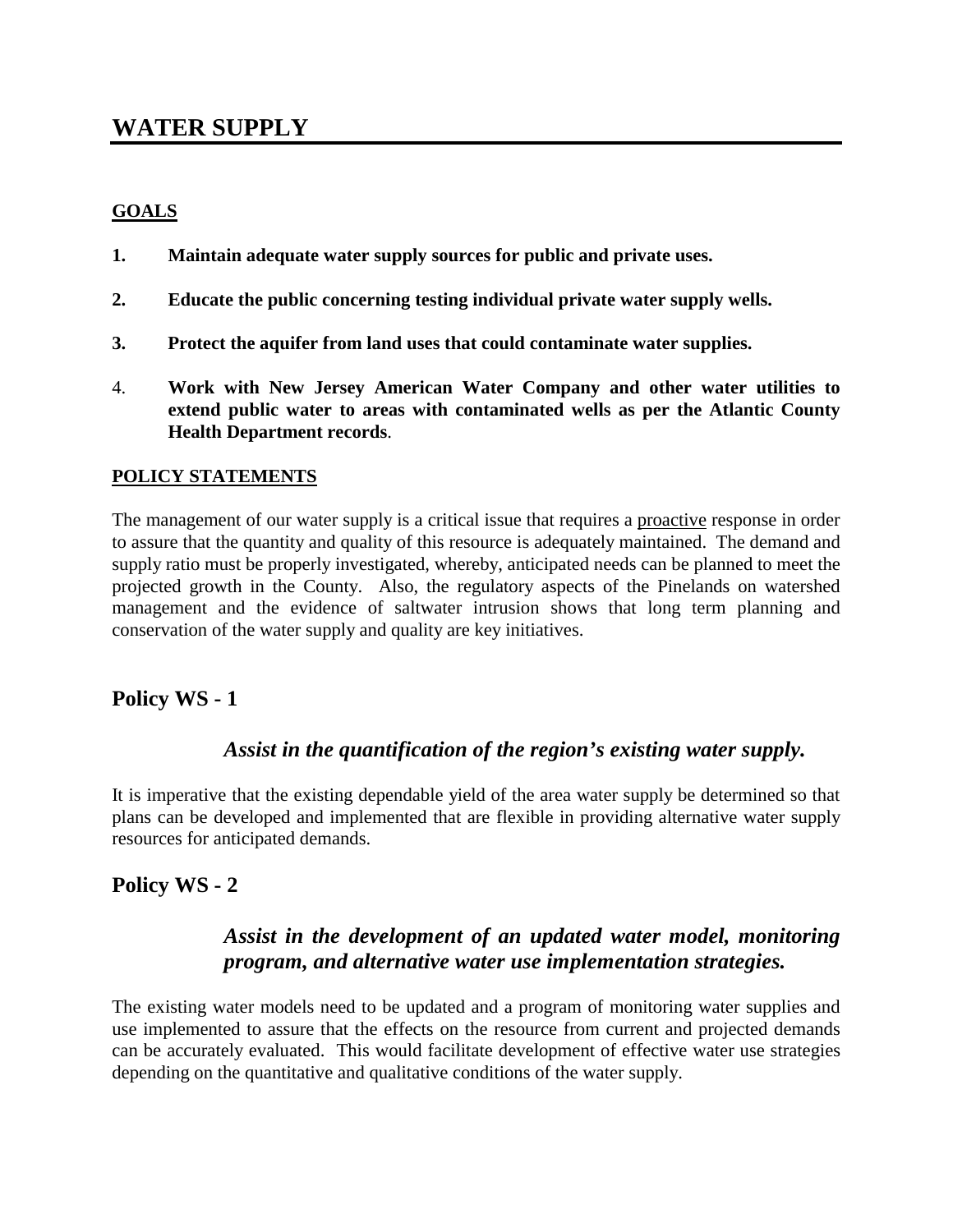#### **Policy WS - 3**

#### *Assist in the promotion and education of water conservation.*

The conservation of our water supply has a cumulative effect, whereby, everyone has a role to play in conserving this natural resource. Therefore, education in schools and proactive leadership from agricultural, commercial, and industrial users shall advance the awareness that the cumulative efforts of water conservation shall have far reaching benefits to the overall sustainability of the water supply.

#### **Policy WS - 4**

#### *Assist and encourage the development of wastewater recycling.*

The development of alternative uses of treated effluent as irrigation and recharge into the water table, as well as, discharge into surface waters should be implemented on a regional basis. These strategies properly planned and implemented shall reduce the adverse effects from the "mining" of water. This is important in both the Kirkwood-Cohansey aquifer and the Atlantic City 800- Foot Sands, whereas, stream flows can be properly maintained, as well as, stabilization of the advancing saltfront, respectively.

#### **Policy WS - 5**

### *Assist in the development of land use strategies that mitigate adverse effects to our water resources from non-point source pollution.*

The effects of land use and associated non-point source pollution is an important aspect in the overall planning of our water resources. The implementation of effective land use planning and stormwater management practices, and wellhead protection programs shall all advance the quantity and quality of our water resources, as well as, benefit the recreational and ecological aspects of surface waters.

#### **Policy WS - 6**

### *Assist in the development of a regional water supply and quality plan.*

The sustainability and quality of our water resources combined with wastewater management and land use planning , as well as, observed adverse trends such as, the cone of depression and inland migration of the saltfront implores us that we develop comprehensive plans based on a regional watershed perspective.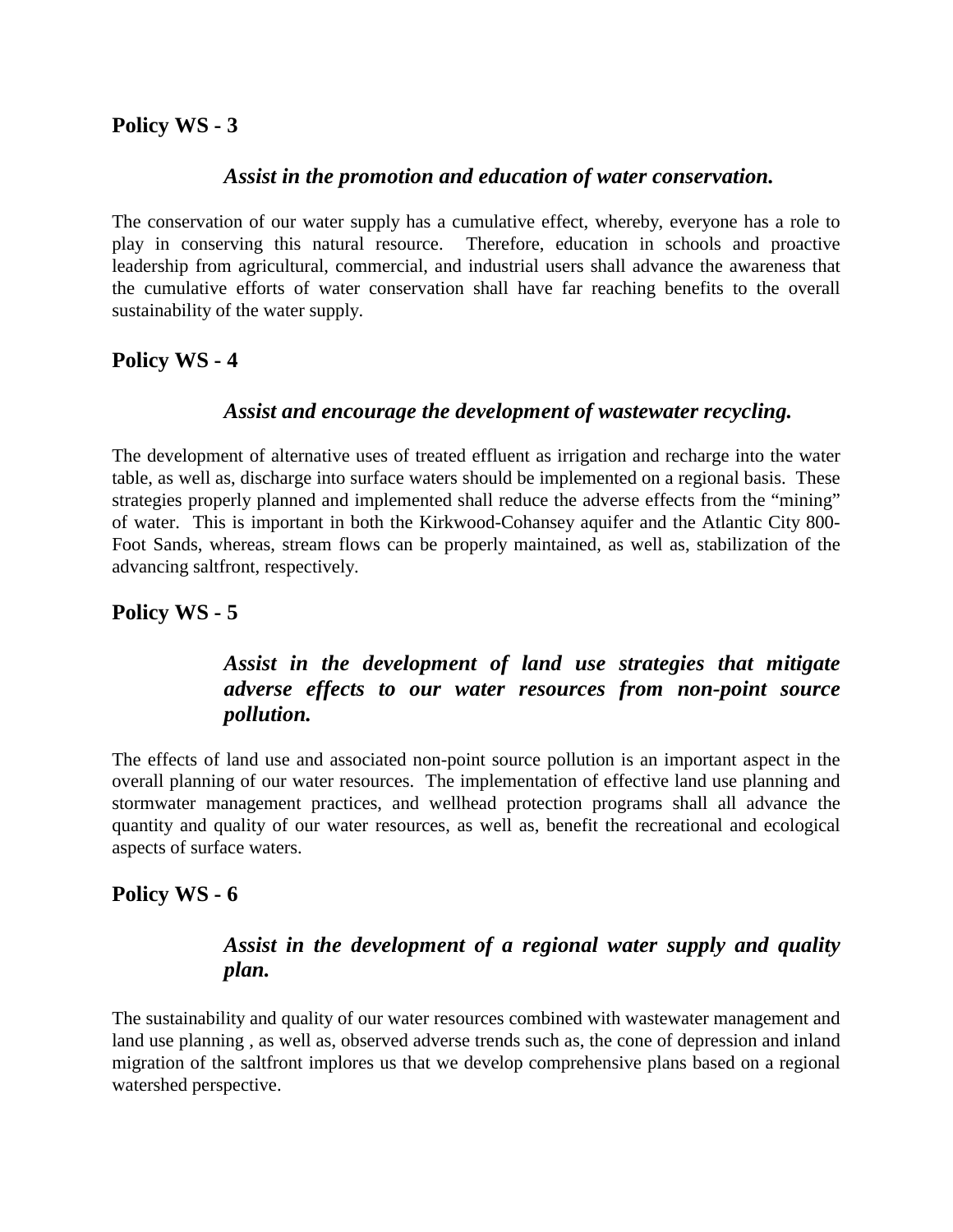# **NATURAL RESOURCES**

#### **GOALS**

- **1. Protect and preserve the significant natural resource assets of the County.**
- **2. Promote education of the citizens of the County as to the need to protect and preserve natural resources.**
- **3. Encourage State and Federal agencies to clean up hazardous waste sites in the County.**

#### **POLICY STATEMENTS**

Atlantic County has an abundance of natural resources that deserve our continued conservation efforts. The three (3) major river systems: The Great Egg Harbor River, Mullica River and Tuckahoe River and associated wetlands, coastal and estuarine habitats, ground water, soils, and the various flora and fauna all play an important role in the maintenance of a healthy environment. Therefore, it is in our best interest that these resources are protected through recognized best management practices.

#### **Policy NR - 1**

## *Encourage the installation of additional US Geological Survey water quality monitoring stations and results to be submitted to the Atlantic County Department of Regional Planning and Development.*

There are a substantial number of monitoring stations along the Mullica River, a total of twentyfive with four in Atlantic County. However, along the Great Egg Harbor River there are a total of only three stations with two in the County and the Tuckahoe River only one station in Cape May County.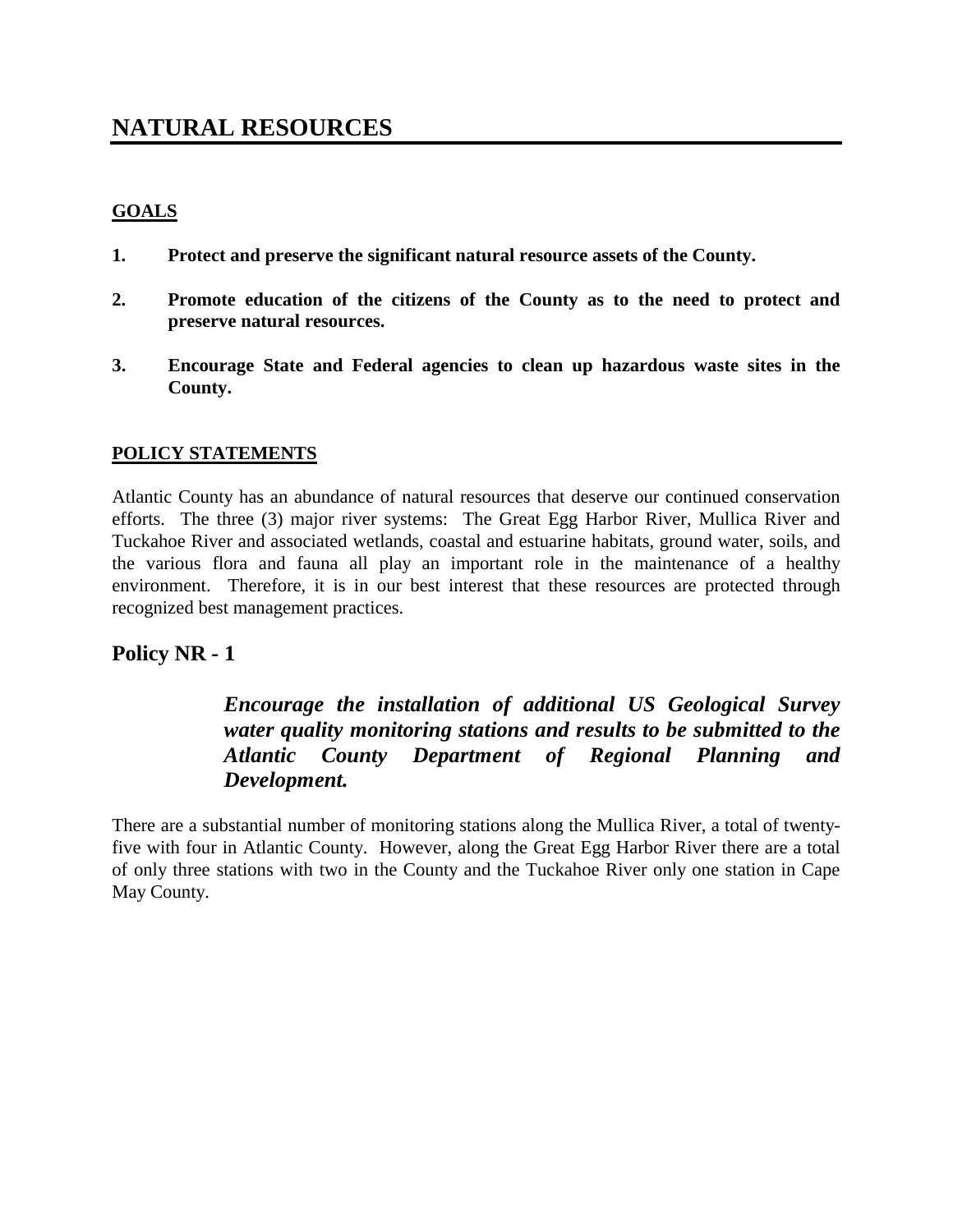#### *Encourage local governments and other agencies to establish consistent stormwater management design standards.*

It is important that stormwater management facilities not only be reviewed at the local level but also comply with regional initiatives. This can be accomplished through a cooperative effort in the development of standards that meet regional stormwater management goals.

**Policy NR - 3** 

### *Assist in the adoption of a stormwater management inspection program that can be administered at the local level.*

A monitoring program of stormwater management facilities throughout the County should be established to assure proper functioning and maintenance, as well as, mitigation of potential pollution sources, including but not necessarily limited to sediments, deicing compounds, crop runoff and illegal dumping.

**Policy NR - 4** 

## *Development of a Geographic Information System (GIS) data layer of stormwater management facilities, particularly, those having a direct impact on watersheds of the three aforementioned major rivers in the County.*

The GIS technology can be incorporated into the development of a plan of stormwater management facilities, particularly, the location of discharges into the drainage basins. It is anticipated that location of some basins might be applied spatially to advance stormwater management plans from a regional perspective.

### **Policy NR - 5**

## *Development amendments to the County Land Development Standards requiring stormwater management facilities and other spatial data to be submitted to the Atlantic County Department of Regional Planning and Development in an approved digital format.*

The incorporation of the proposed amendment shall allow the County to maintain valuable information more cost effectively, as well as, advance the GIS database.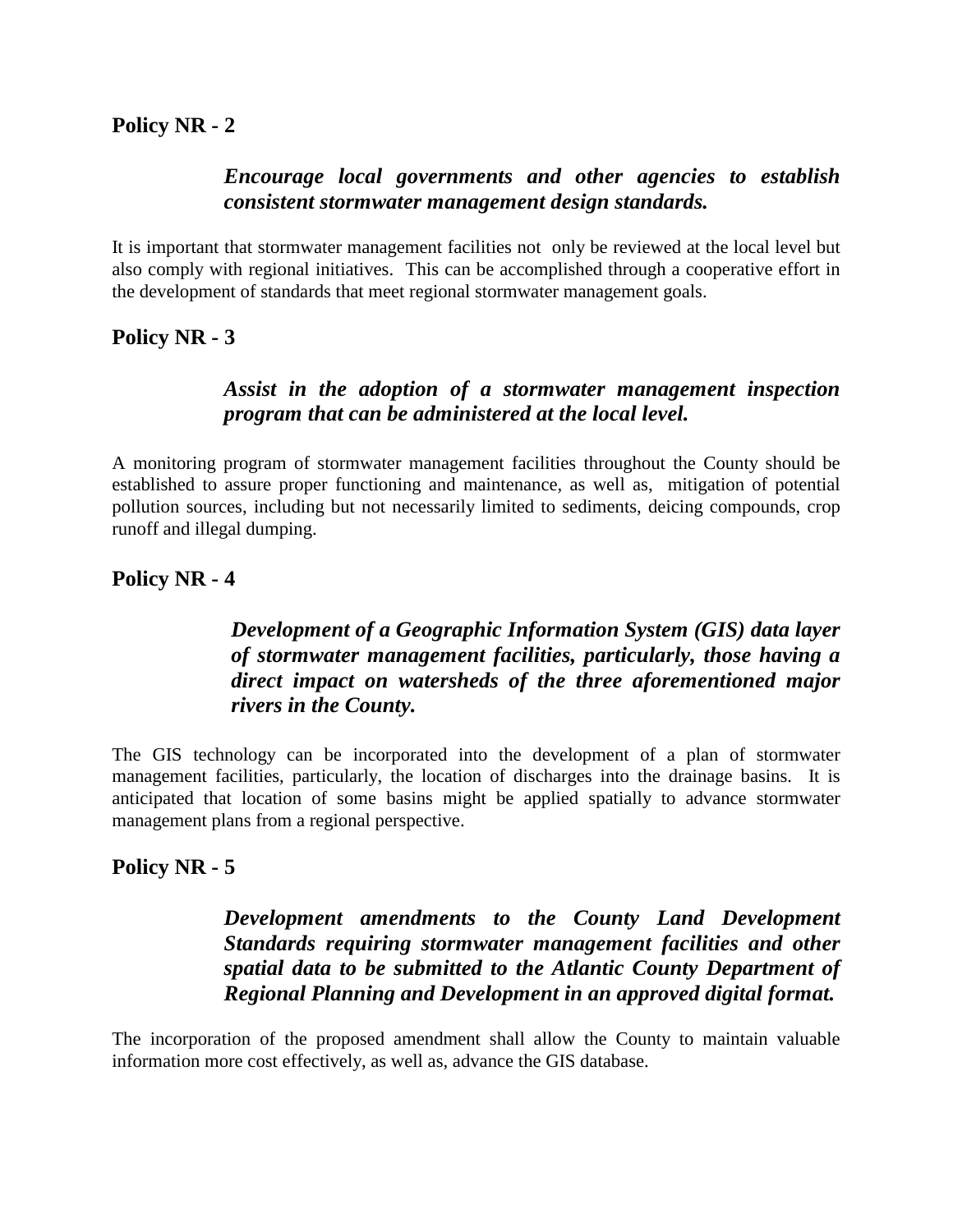#### *Assist in educational opportunities in the protection of our coastal beaches and dunes, as well as, our estuarine resources.*

It is obvious that our beaches are an important resource not only from an environmental perspective but also from a commercial and tourism vantage. Therefore, it is essential that funding sources for education and protection measures are maintained at optimum levels to assure the continuance of these resources.

**Policy NR - 7** 

#### *Encourage and assist in the awareness of the importance of coastal and inland wetlands.*

The importance of the County's coastal and inland wetland environments needs to be maintained through education and enforcement. Also, development applications with wetlands need to be properly designed and planned to mitigate any adverse effects to the wetland ecosystem.

#### **Policy NR - 8**

## *Encourage and assist in a cooperative effort with local governments and resource extraction site owners in the development of best management practices in the functioning and reclamation of resource extraction facilities.*

Sand and gravel are both important resources that are incorporated into a variety of uses. It is important that a cooperative effort be accomplished, whereby, the industry, as well as , the environment and surrounding properties can be protected from the inherently intensive practices involved in extractive industries. It is essential that mining and reclamation are performed simultaneously in order to facilitate alternative uses of the site following the use of the location for resource extraction.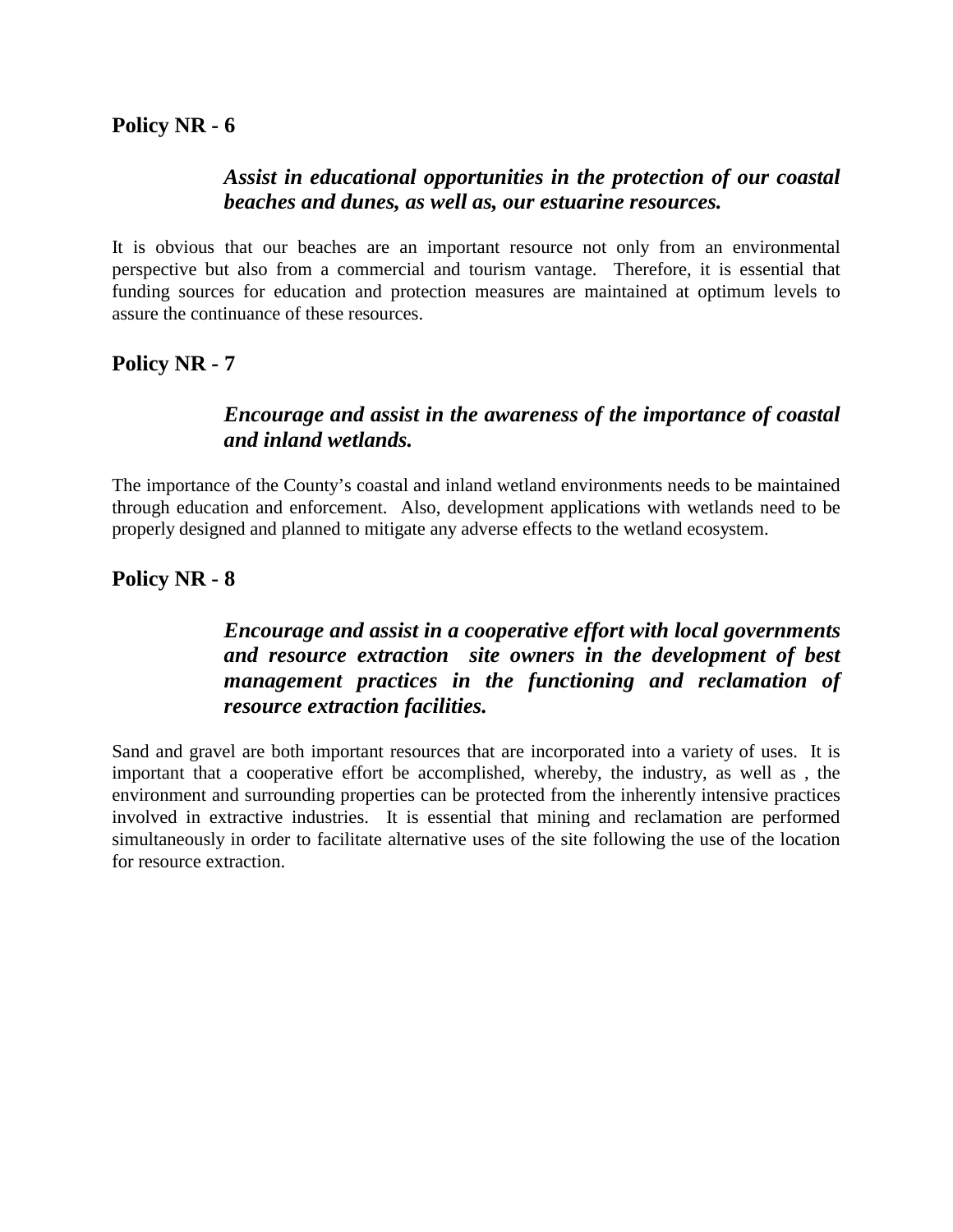### **Policy NR - 9**

#### *Assist and support in the monitoring and remediation of hazardous waste sites, as well as, enforcement of violators.*

Hazardous waste sites pose serious environmental concerns, particularly, to the County's groundwater whereas, it is essential that these sites be reclaimed and monitored, as well as, evaluation of alternative uses for these locations in order to mitigate the risk of them becoming attractive nuisances and dump sites. Also, violators of environmental legislation should be prosecuted by all means available as prescribed by law.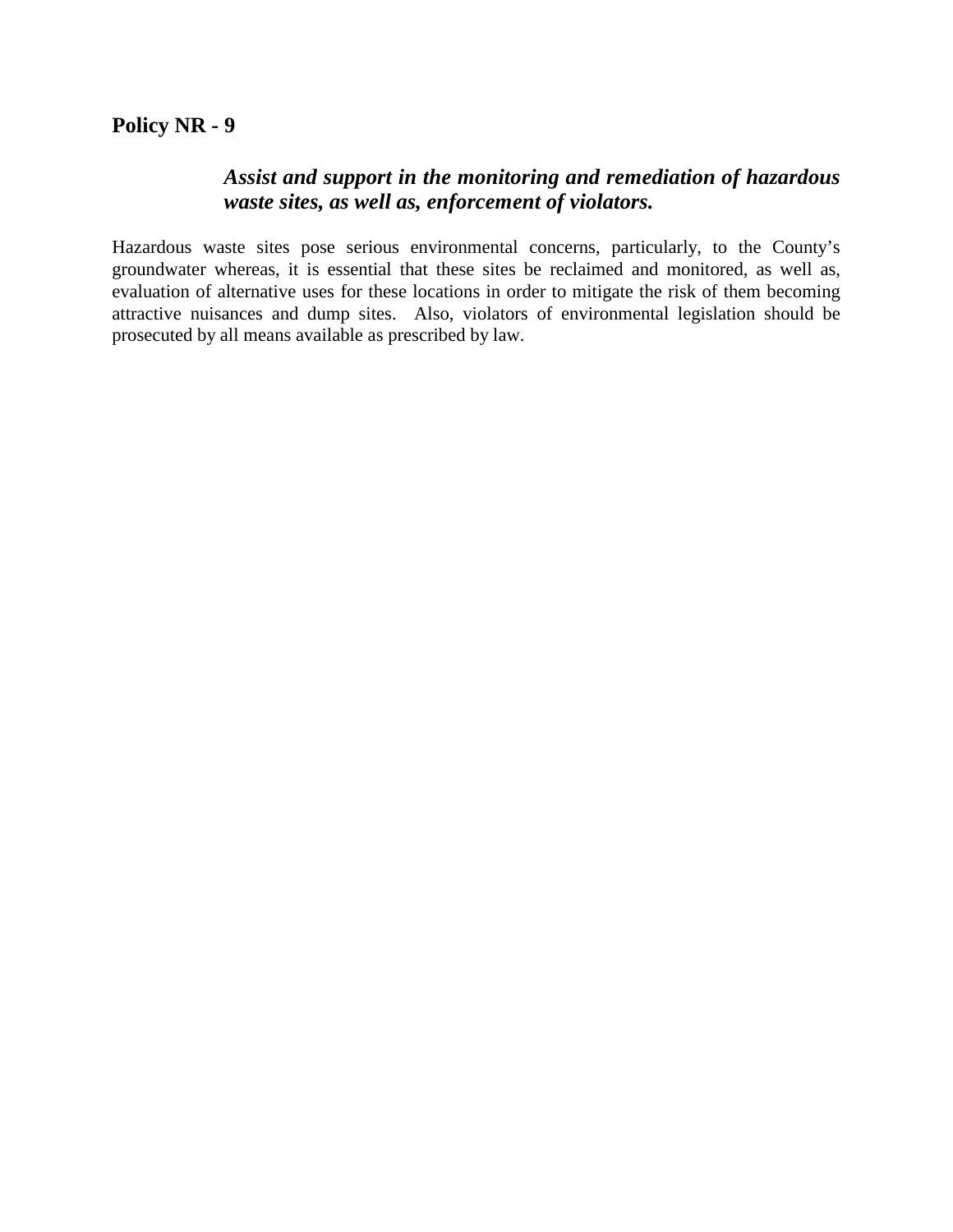# **SOLID WASTE MANAGEMENT**

#### **GOALS**

- **1. Facilitate the County's management of solid waste through source reduction, recycling, and reuse.**
- **2. Educate the public, including seasonal residents and visitors on the County's Solid Waste Management Plan.**

#### **POLICY STATEMENTS**

The Atlantic County Utilities Authority (ACUA) and private operators have successfully met the challenge of the County's solid waste initiatives. Following the implementation of the County recycling program in 1988, recycling and solid waste management have progressed into the recycling of more than nineteen items and the development of the Haneman Environmental Park, respectively. The deregulation of the solid waste industry has shown the need for the County to be more adaptive and competitive in the recycling and solid waste marketplace.

### **Policy SW - 1**

# *The County should continue to reexamine the Solid Waste Management Plan to assure that programs are meeting specific goals and objectives.*

It is imperative that the Solid Waste Management Plan be flexible to meet the dynamic nature of the solid waste industry. The County should continually review the Plan to assure its successful application to the community which it serves.

### **Policy SW -2**

### *Assist and encourage source reduction programs and techniques in order to facilitate management of the County's waste flows.*

The County has recognized that its per capita solid waste generation has a seasonal component that must be considered, therefore, it is essential that not only permanent residents but seasonal residents also are educated on the source reduction initiatives.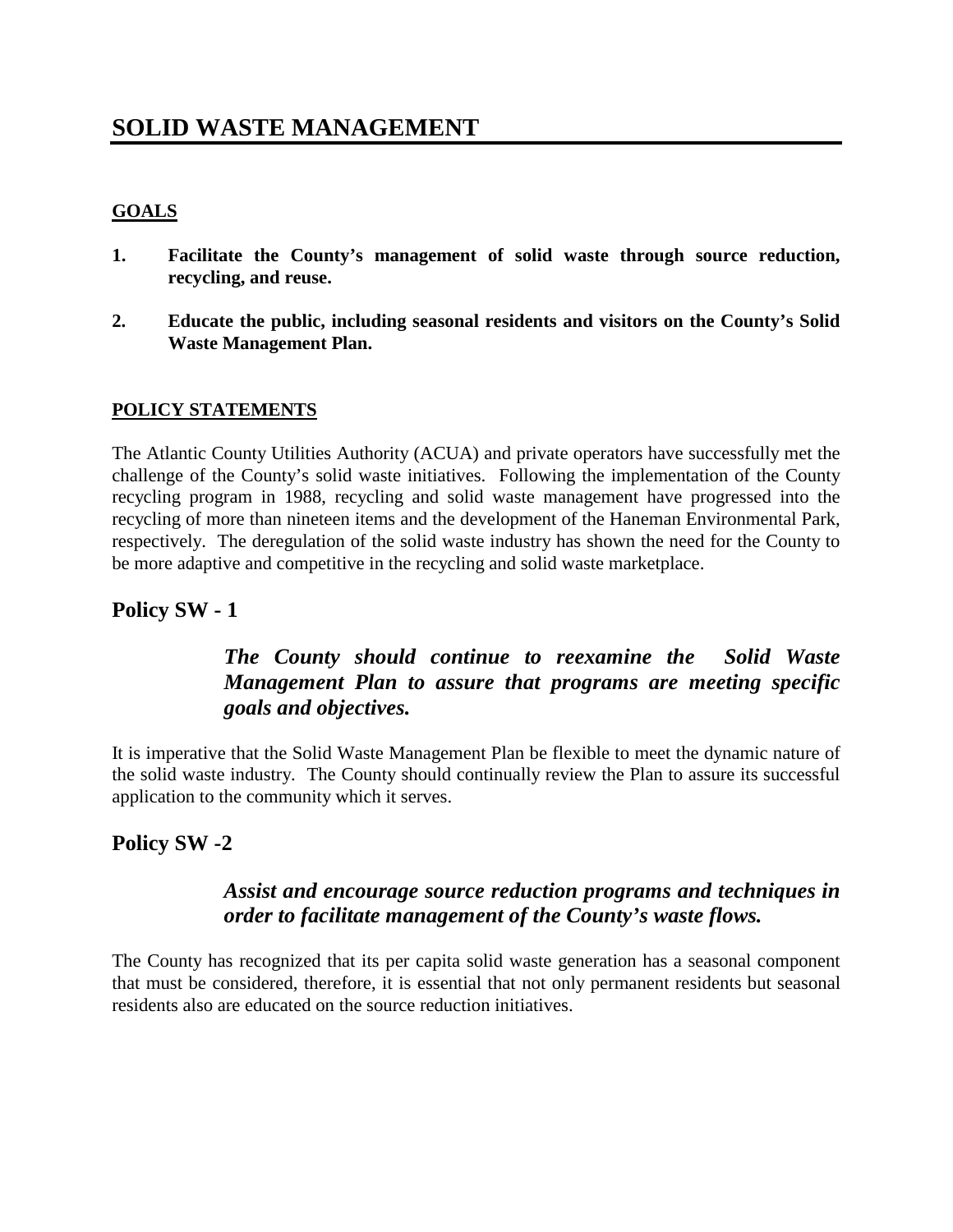#### *Assist in the development of educational programs to effectuate public awareness on the importance of recycling.*

The average recycling rate for municipalities in Atlantic County for 1997 was 30 percent, whereas, the State requirement is 50 percent. The County should assist municipalities in educating the community on the importance of recycling and the reporting of same, as well as, source reduction and landfill capacities to assure proper application of the County Solid Waste Management Plan.

### **Policy SW - 4**

#### *Assist in the Household Hazardous Waste Collection program and the development of a permanent facility for same.*

The high participation rate of County residents in the household hazardous waste collection days indicates the need for collection and a permanent facility. Past programs have been successful indicating the public has become more aware on the need to properly dispose of particular household hazardous wastes. These efforts should be increased in order that the public is continually reinforced on the importance of proper disposal of these substances.

#### **Policy SW - 5**

#### *The County needs to continue to support in-county disposal of all solid waste. This is consistent with State policies of self-sufficiency.*

The ACUA, through a two year demonstration project has been able to show the ability to dispose of municipal waste at the ACUA landfill without causing any safety hazards due to proximity of the Atlantic City International Airport.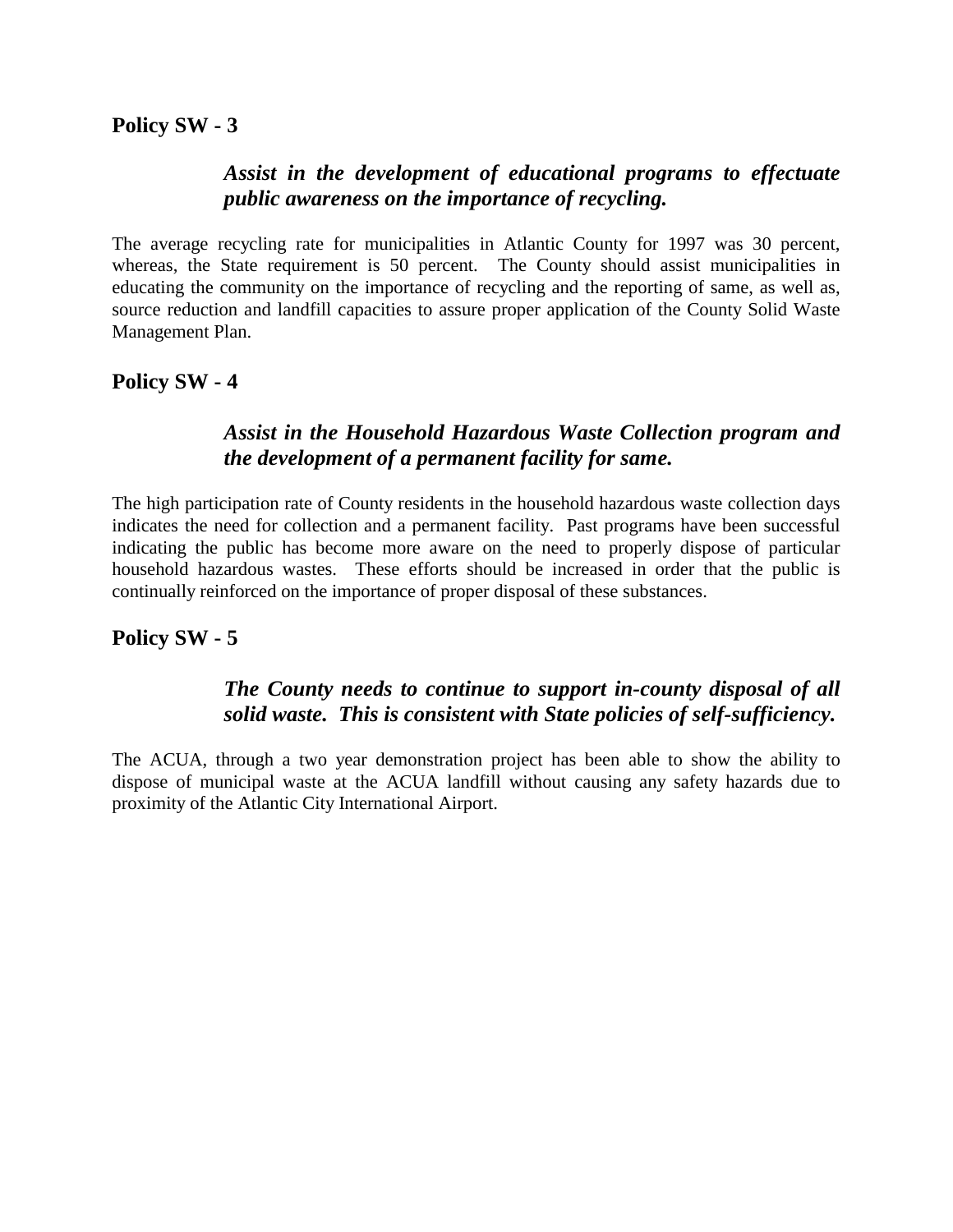### *The ACUA must continue to implement an effective plan that addresses the potential safety issues due to the proximity of the landfill to the Atlantic City International Airport.*

The proximity of the landfill to the Atlantic City International Airport poses a potential risk to aviation safety, due to the amount of birds attracted the landfill. Therefore, the ACUA should continue to provide landfilling at night during lower activity levels of various bird species, as well as, other strategies to mitigate the potentially adverse conditions that may result from increased bird populations at the solid waste complex.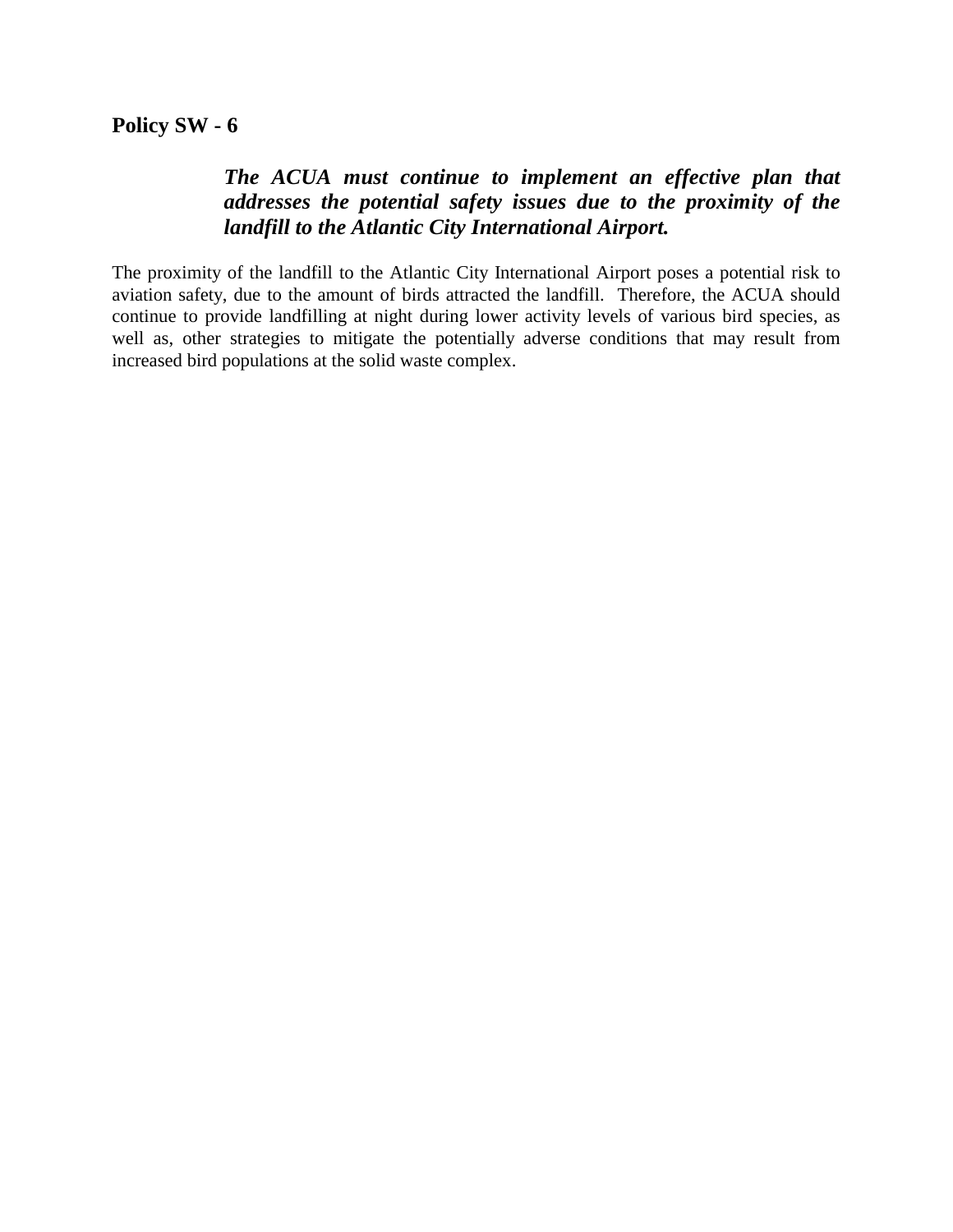- **1. Insure that adequate housing facilities are available for all County residents.**
- **2. Insure that adequate infrastructure is available to support housing opportunities in the County.**

#### **POLICY STATEMENTS**

As we have seen, the Courts have recognized throughout the years that there continues to be a need for local governments to provide their fair share of affordable housing. Through the enactment of the Fair Housing Act of 1985 and the establishment of the Council On Affordable Housing (COAH) the State of New Jersey has made a commitment to assure that its residents are afforded a realistic opportunity to be provided adequate housing irrespective of their income levels.

#### **Policy AH - 1**

## *Educate municipalities in the Mount Laurel Doctrine and assist them in updating their housing elements and fair share plans within their master plans.*

The County should facilitate educational opportunities for municipalities to become more familiar with the Mount Laurel Doctrine of their obligation to provide a fair share of affordable housing needs of the region. Municipalities should be assisted in amending their housing elements and fair share plans as needed, to assure they are maintaining realistic goals in meeting affordable housing obligations.

# **Policy AH - 2**

### *Encourage municipal participation in the Council On Affordable Housing (COAH) certification process.*

There have only been five of the twenty-three municipalities in the County that have exercised their option of submitting housing elements and fair share plans to COAH for certification. The County should encourage the remaining municipalities and instruct them on the benefits in having their plans certified by COAH, whereas, same would provide municipalities and the County with a more accurate analysis of existing affordable housing and our prospective needs.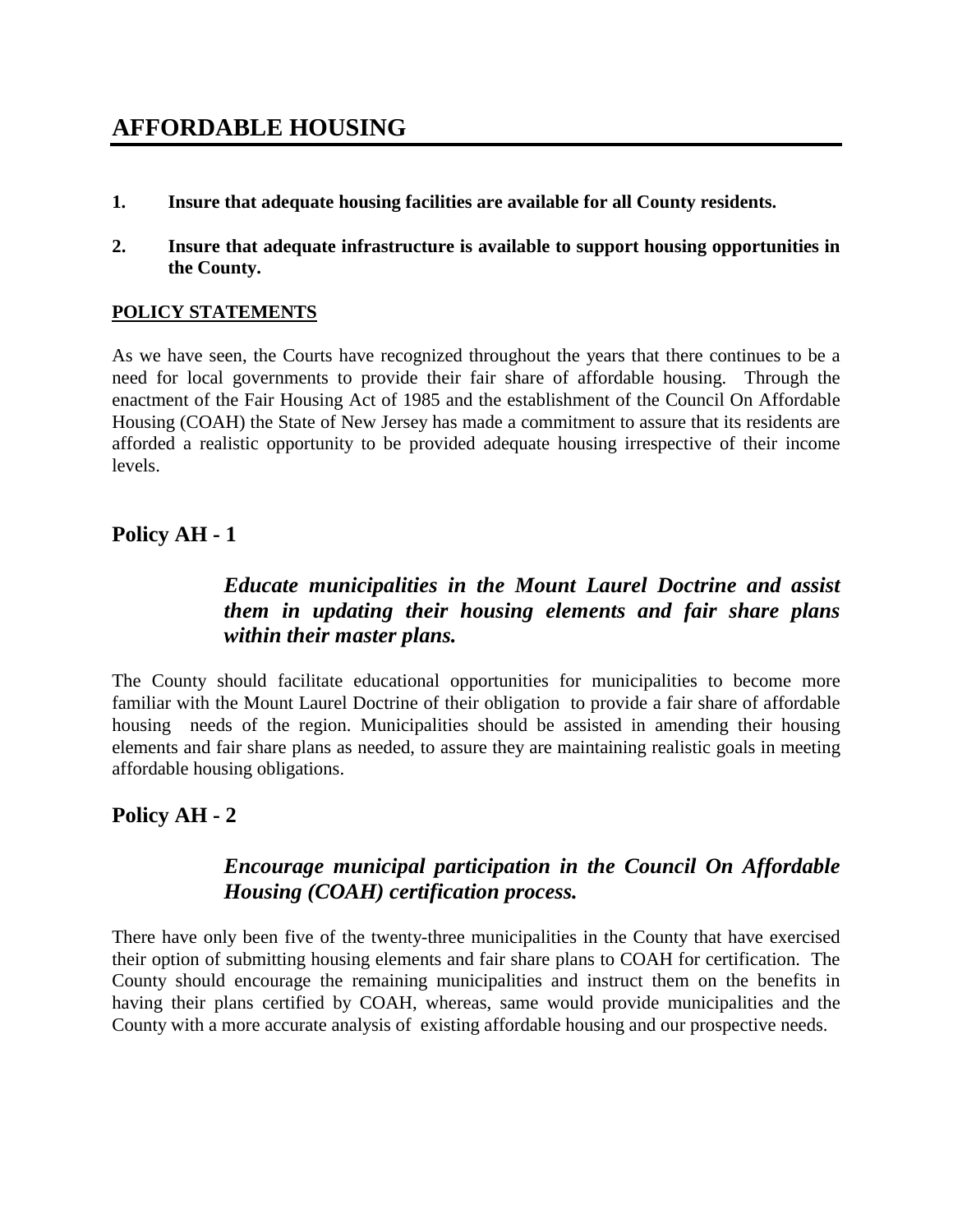#### *Assist municipalities in grant applications to acquire funding for low and moderate income housing.*

There are a variety of funding sources available to provide required housing. The County should establish partnerships with municipalities to secure adequate funding for anticipated rehabilitation and new housing construction.

#### **Policy AH - 4**

### *Assist and support the establishment of zoning ordinances that allow a variety of affordable housing and flexible building codes.*

A municipality's zoning ordinance may be an effective planning tool for local governments in offering various options in satisfying their affordable housing needs. This can be achieved through allowing accessory apartments, in-law suites, conversion of single family dwellings into multifamily dwellings, age restricted housing, Elder Cottage Housing Opportunities (ECHO) units as permitted uses and accessory uses in specific zoning districts. Also, incorporation of flexible building codes that would allow a more cost effective renovation of existing structures to be used as affordable housing

#### **Policy AH - 5**

## *Assist municipalities in the revision of their land development ordinances to allow affordable housing plans of a specified number of dwelling units to be exempt from site plan review and/or only requiring minor site plan approval.*

A municipality's land development ordinance may be revised in order to allow an exemption of site plan approval on specific projects that would have only minimal impact on conditions that typically warrant site plan approval including but not necessarily limited to: landscaping, lighting, storm water management, etc. and/or establish site plan review advisory boards that could approve minor applications. This would assist in keeping development costs at a minimum, whereby , same can be deferred to the cost of providing affordable housing.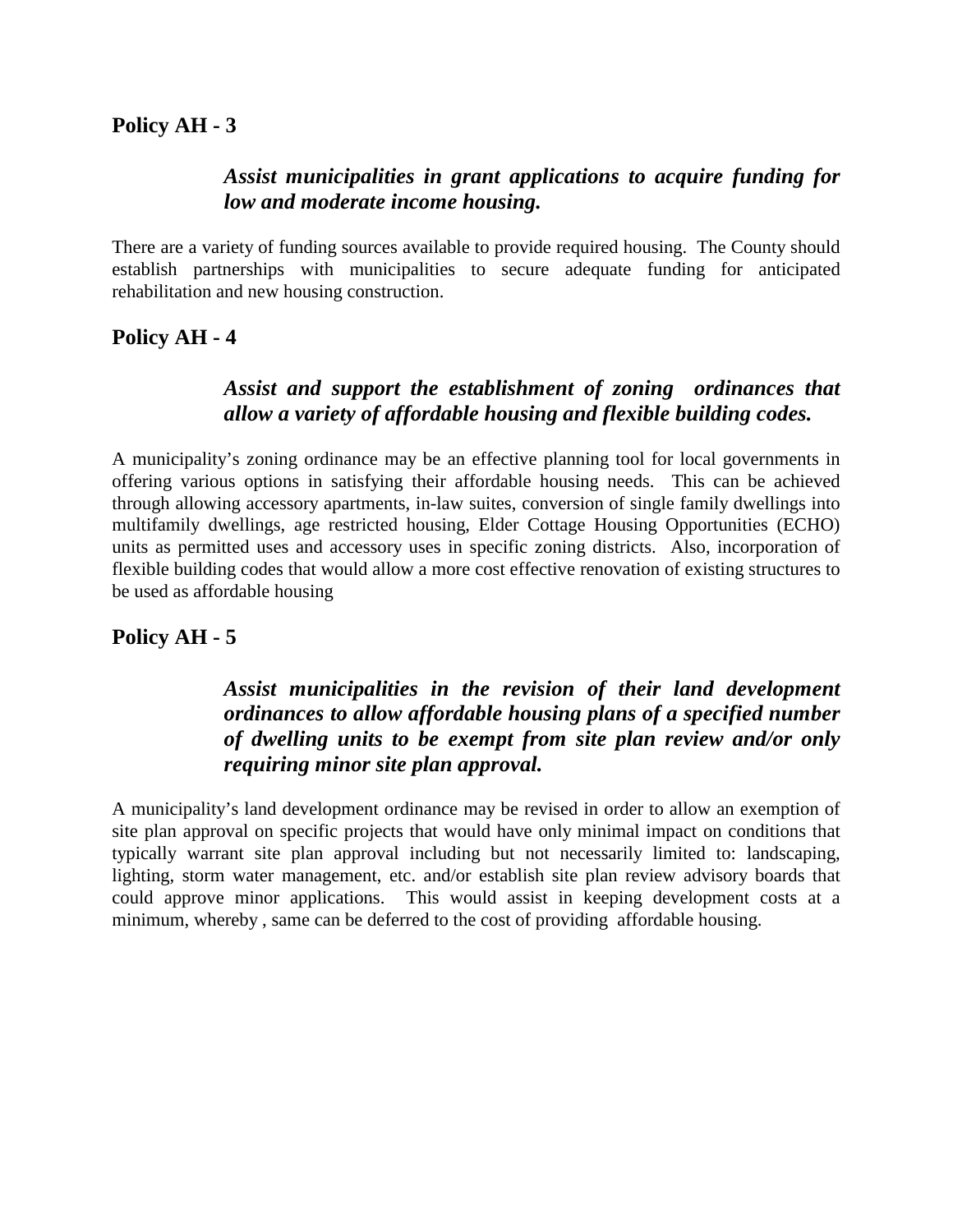*Encourage municipalities to incorporate within their ordinances provisions for allowing mobile home parks that would permit manufactured housing, a State recognized form of affordable housing.* 

The Municipal Land Use Law (MLUL) recommends that municipalities consider mobile home parks as a permitted uses, thereby, providing a reasonable means of affordable housing. The state-of-the-art manufactured housing sometimes referred to as double-wides, as well as, modular construction offer an attractive and affordable alternative housing for people of low and moderate income.

#### **Policy AH - 7**

### *Assist municipalities in the preparation of Neighborhood Preservation and Small Cities CDBG Programs in specific areas and coordinate a monitoring and rehabilitation plan with the Atlantic County Improvement Authority (ACIA).*

The County should continue to encourage partnerships with the ACIA and municipalities in identifying and maintaining rehabilitation efforts of existing housing stock in specifically designated neighborhoods.

#### **Policy AH - 8**

### *Assist municipalities in the implementation of Regional Contribution Agreements (RCA) and the writing of development fee ordinances as methods for meeting their affordable housing needs.*

Considering the County is involved in the recipient certification process of an RCA and familiar with various ordinances the Atlantic County Department of Regional Planning and Development should play an advisory role in the review and implementation of RCA's and the writing of development fee ordinances.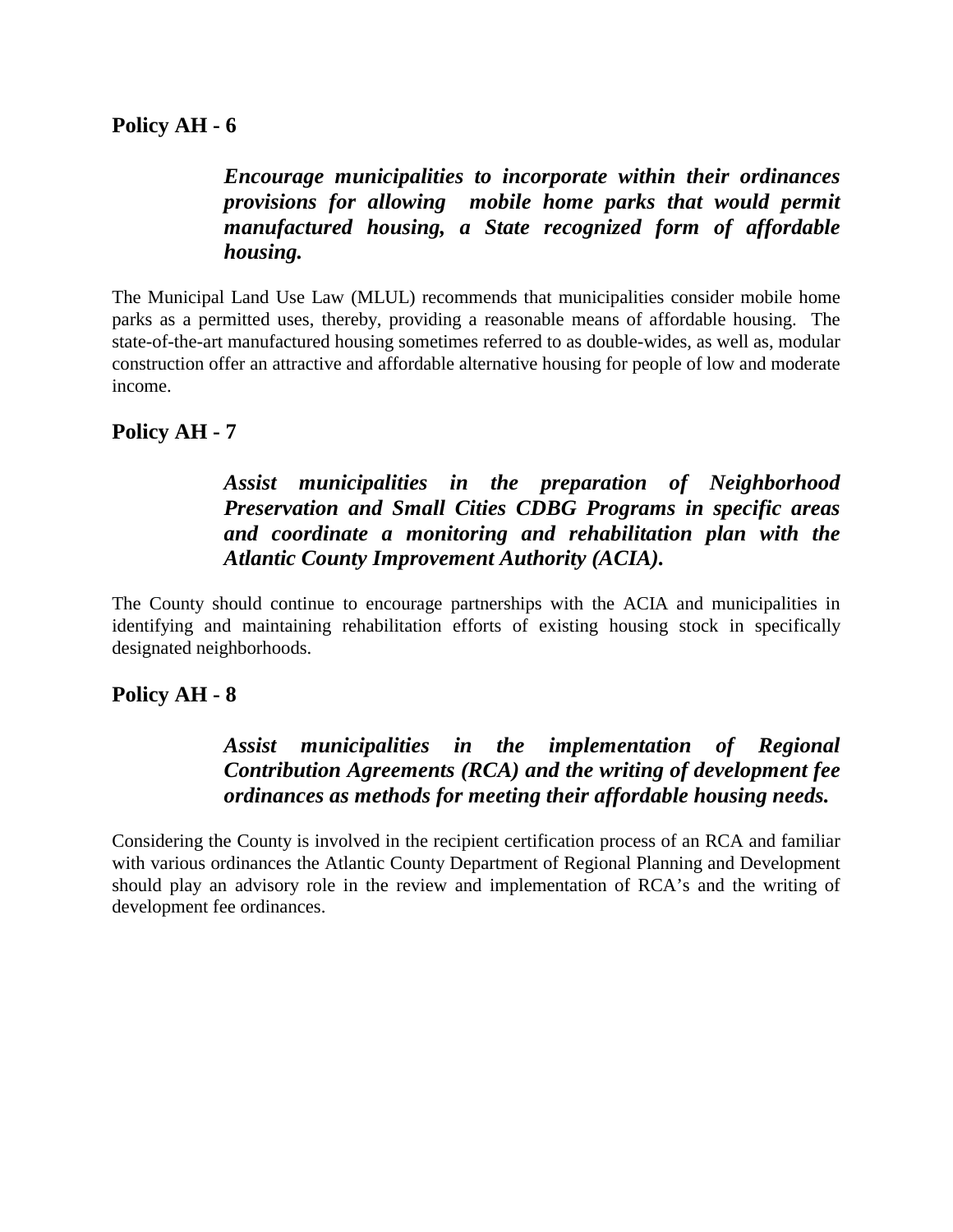# **HISTORIC PRESERVATION**

**1. Preserve the County's heritage by preserving the historic sites in the County.** 

#### **2. Document the remaining historic resources within the County.**

#### **POLICY STATEMENTS**

It is obvious at this point that historic preservation is an important component of our every day lives. We in Atlantic County are exceptionally fortunate to be situated geographically in a region that has played a vital role in the making of our great nation. Atlantic County is rich with treasures of the past that deserve our respect and command our diligence to see that they remain permanent reminders of our heritage for us and for all generations.

The County has established the Atlantic County Department of Regional Planning and Development and the Office of Cultural and Heritage Affairs. It is with these highly qualified professionals and volunteerism of the people of our communities that shall enable us to revisit the surveys completed and to establish a new agenda for the preservation of our historic sites. The following are policy statements to assist us in reaching our historic preservation goals.

### **Policy HP - 1**

#### *Continue to encourage and support local governments to institute historic preservation elements within their respective master plans.*

The Municipal Land Use Law (MLUL) as amended by (N.J.S.A. 40:55D-28b10) provides for the inclusion of a Historic Preservation Plan Element where appropriate as an integral component of a master plan. This element shall indicate the location, significance, methodology of assessment, and impact on other components of the master plan of the historic sites and districts within the community. It is imperative in order to maintain the County's historical and cultural heritage that municipalities adopt this element within their master plans and that the County provide any assistance that may be deemed necessary to accomplish same.

### **Policy HP - 2**

#### *Encourage and assist municipalities in the processes involved in implementing Historic Preservation Commissions.*

The MLUL (N.J.S.A.40:55D-107 et. seq.) also provides for the establishment of Historic Preservation Commissions which would be charged with review of applications before the Planning Board and Zoning Board of Adjustment.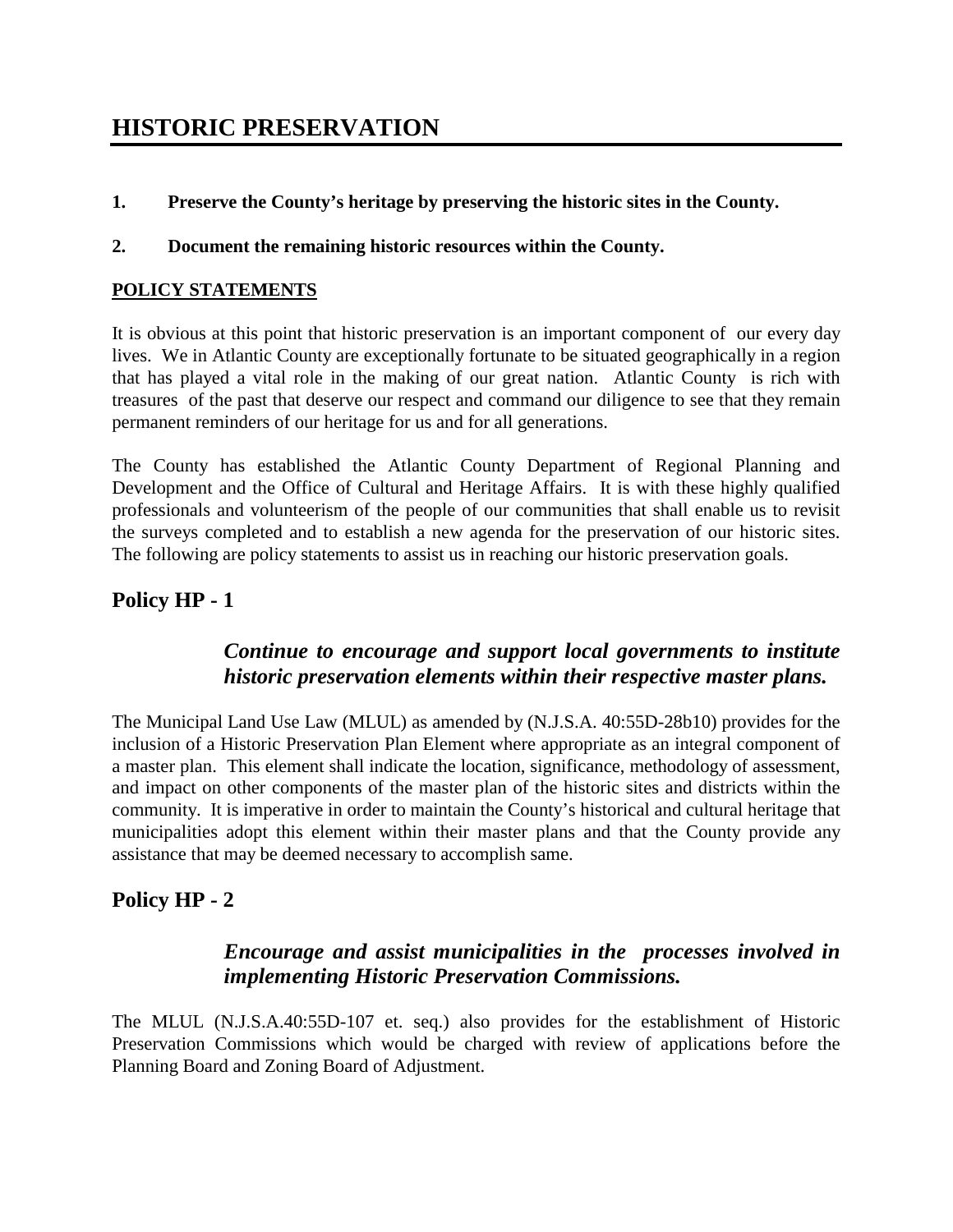The County should assist local governments as needed in the organization of more Historic Preservation Commissions within the County through education and workshops.

### **Policy HP - 3**

# *Advise and assist local governments in the implementation of zoning ordinance revisions to designate historic sites and districts , where applicable.*

Also, within the MLUL (N.J.S.A. 40:55D-65.1) is a provision for municipalities to adopt zoning ordinances that specifically relate to historic preservation. Many areas within the County would directly benefit through the establishment of zoning ordinances that would preserve historic sites and districts within their respective communities. This is particularly important in potential historic districts that have not had too much in-fill development.

### **Policy HP - 4**

## *Educate and assist municipalities in the Certified Local Government (CLG) program enacted through the National Historic Preservation Act as amended in 1980.*

The two (2) major benefits of the CLG program is that following certification a local government shall be eligible for at least 10% of the total federal allocation to the State and review of any nominations to the National Register of Historic Places (NRHP) prior to their submission to the State Historic Preservation Officer (SHPO).

#### **Policy HP - 5**

## *Assist and encourage local governments with funding of historic preservation projects.*

There are many funding sources available for governments for preservation projects: The Historic Preservation Fund, Community Development Block Grants, Certified Local Government program, as well as, Public-Private Partnerships. However, considering, funding has its limits and priorities it is imperative that the County consider a regional approach, whereas, large areas, as well as, those under development pressure typically are assigned a higher priority for funding.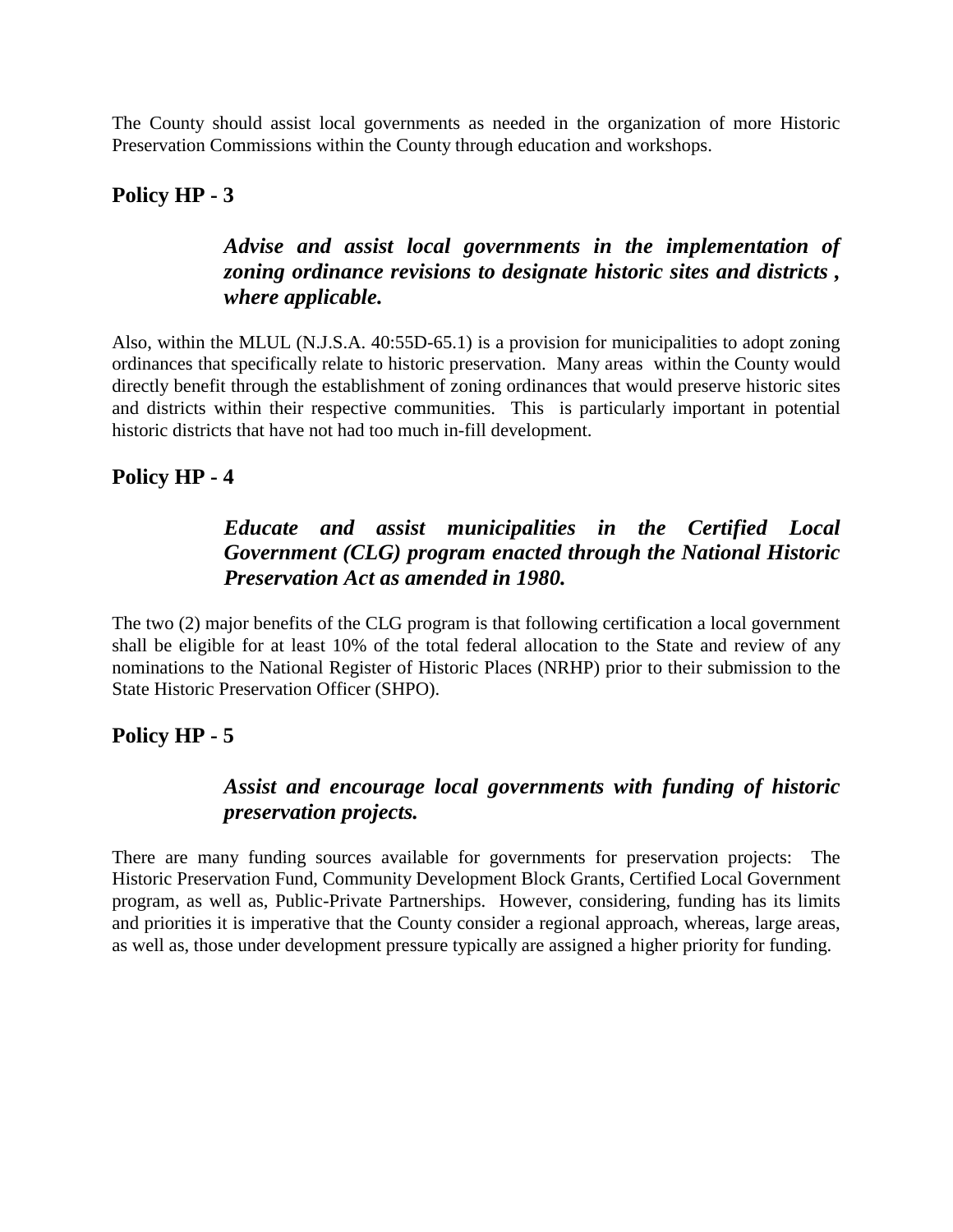### *Encourage and educate owners on historic preservation tax incentives.*

There are tax incentives for the preservation of historic structures that should be investigated, namely, the Historic Rehabilitation Tax Credit, and Charitable Contribution deductions. These may mitigate the detrimental effects that current building materials (i.e. siding, roofing, window treatments, etc.) have on potential historic buildings and structures that may deem same as noncontributory in determining potential historic districts.

### **Policy HP - 7**

### *Educate and encourage owners on preservation of historic sites through easement programs.*

The County should investigate potential sites that may be suitable for an easement purchase through the New Jersey Conservation Restriction and Historic Preservation Restriction Act and the Green Acres program. Also, historic preservation may warrant a Transfer of Development Rights (TDR) program similar to other TDR programs in the State.

## **Policy HP - 8**

# *Assist and support municipalities, civic organizations and private individuals in completing applications and surveys necessary for determining that a site is eligible for the State and National Register of Historic Places***.**

Following the County's assistance to municipalities in establishing Historic Preservation Elements in their master plans, Historic Preservation Commissions, and supporting zoning amendments this partnership should continue towards the main goal and objective of having our historic sites listed on the State and National Registers of Historic Places.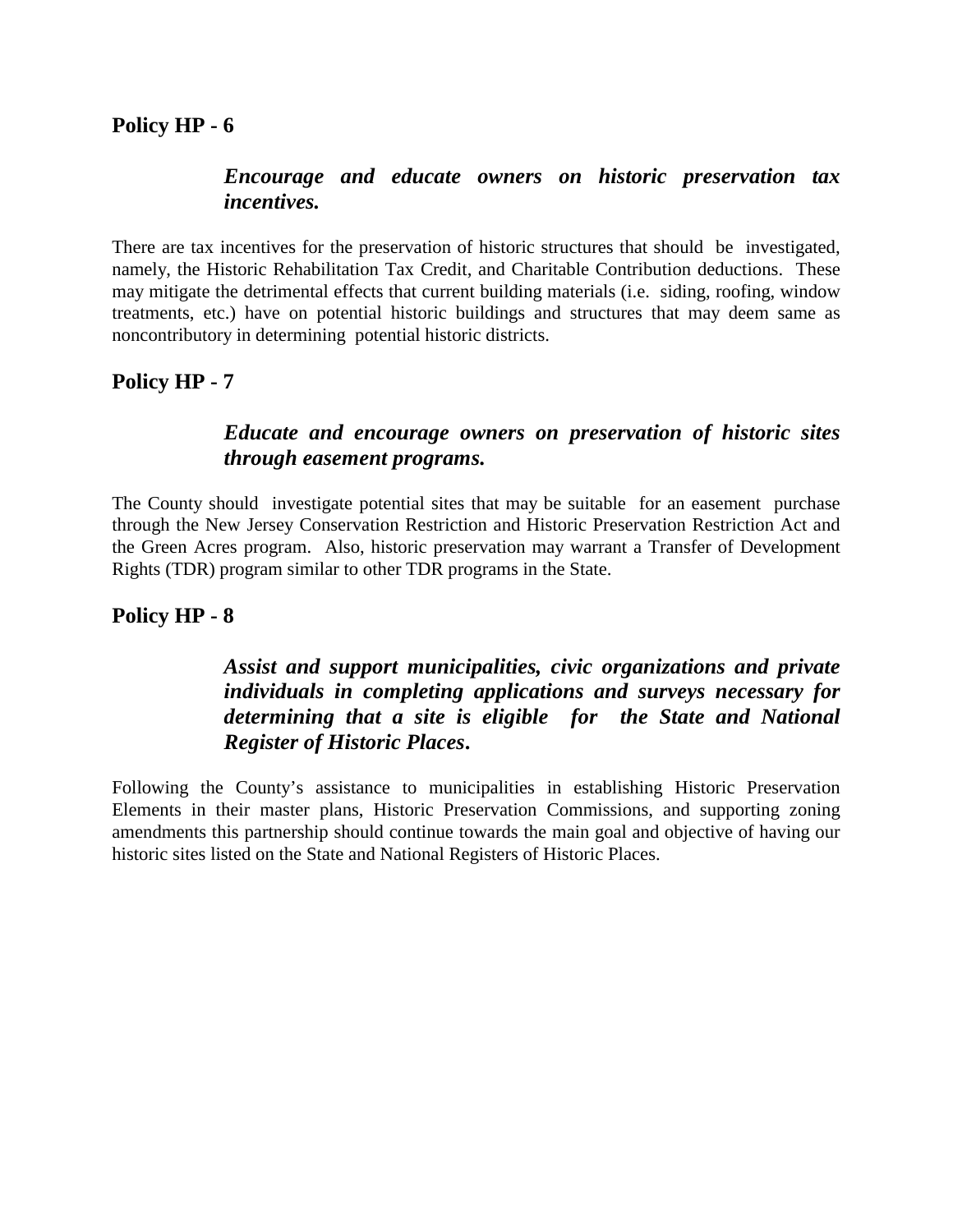# **FARMLAND PRESERVATION**

- **1. Preserve adequate farmland in the County for food production.**
- **2. Encourage the adoption of policies that promote the farming community.**

#### **POLICY STATEMENTS**

Atlantic County is a leader in the agricultural production of a substantial number of crops statewide, as well as, nationally. The soil characteristics and climate have enabled the agricultural community to maintain their farms as a viable component of our economy. However, Pinelands legislation, diminished funding, and nuisance complaints have all adversely impacted the ability of our farms to operate, whereby, they continue to remain in jeopardy. Therefore, it is urgent that we explore all levels of farmland preservation.

#### **Policy FP - 1**

### *Assist and support the County Agricultural Development Board (CADB) with their activities.*

The County should continue to assist the CADB in their efforts with respect to funding for water and soil conservation, mapping of Agricultural Development Areas (ADA), easement purchases, and proposals to establish a State approved base price/acre amount for easement purchases of farms in the Pinelands.

#### **Policy FP - 2**

## *Encourage and assist in the adoption of Transfer Development Rights (TDR) and Right-To-Farm ordinances.*

The County should research the State Transfer Development Rights Bank and assist in the adoption of TDR ordinances as another measure for providing necessary farmland preservation.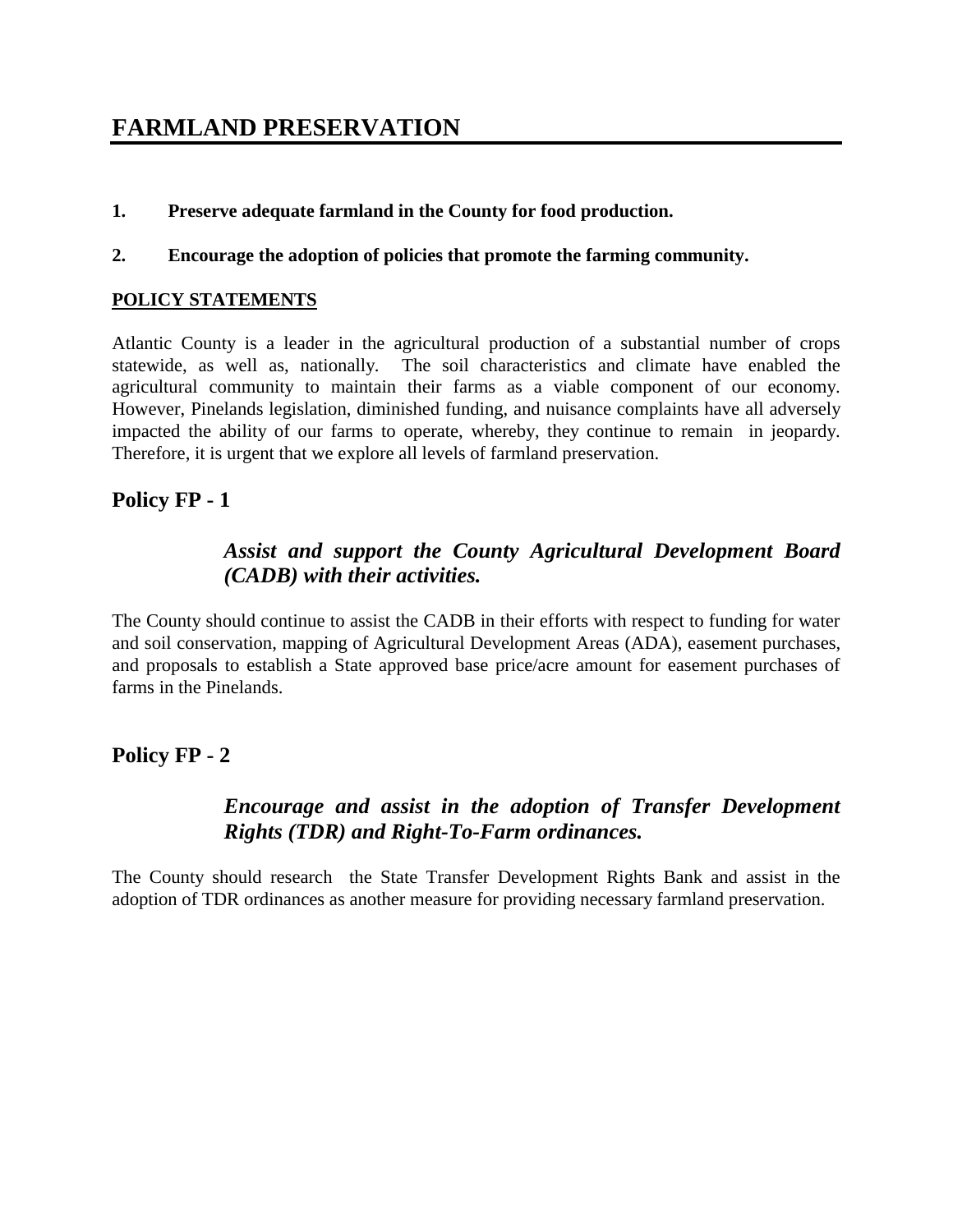### **Policy FP - 3**

## *Assist and support the agricultural community in the State Farm Link and the Pinelands Development Credit programs.*

The County should cooperate with the CADB and the agricultural community at large in the matching of buyers and sellers with respect to farms in general and in the marketing of Pinelands Development Credits (PDC's).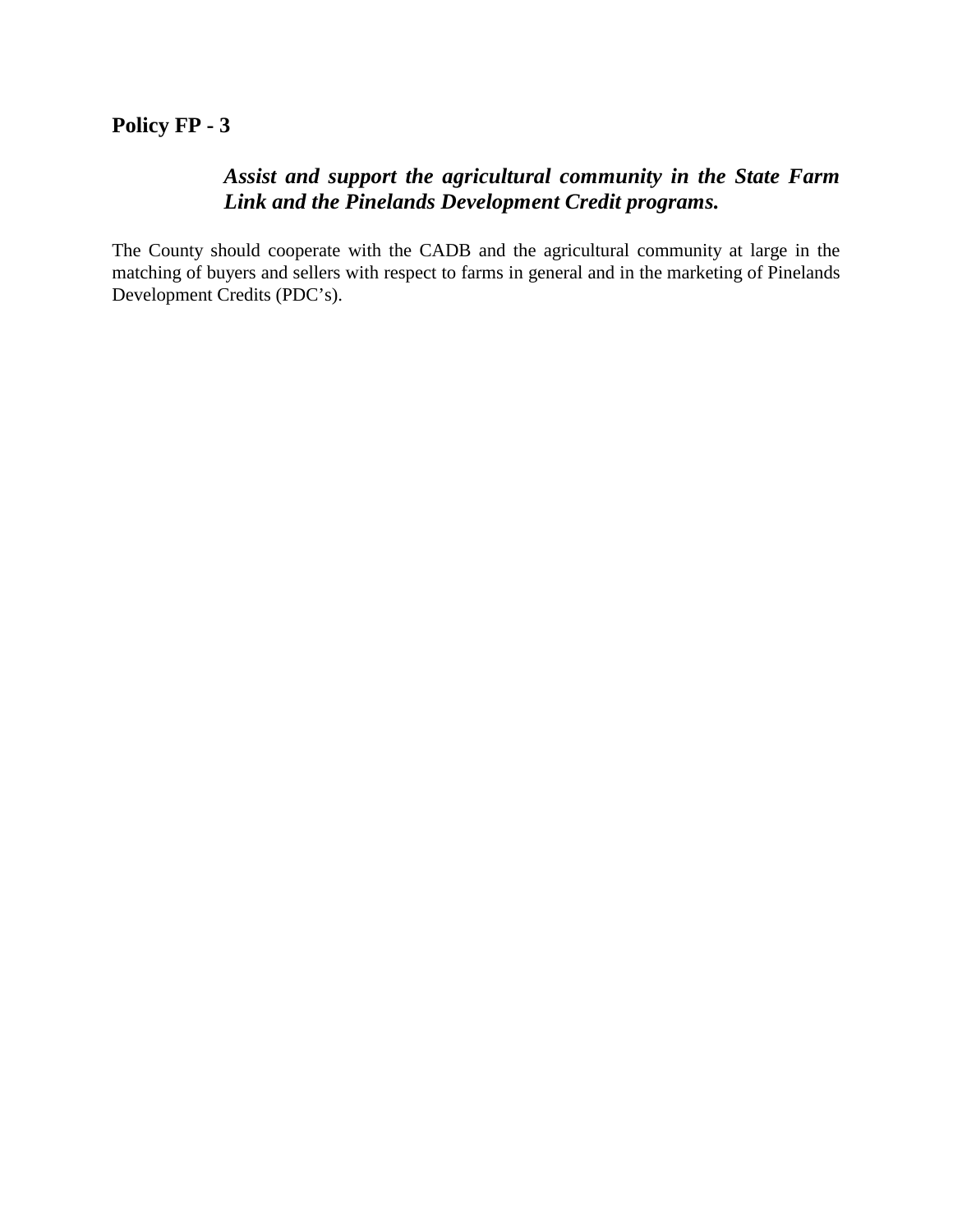# **BIBLIOGRAPHY**

A.C. 2000, Demographic and Economic Data for Atlantic County, New Jersey, March 1997.

Atlantic City A Shining Past ... A Brighter Future, Business News New Jersey, Spring 2000.

Atlantic City Convention & Visitors Authority, 1997 Annual Report.

Atlantic City Convention & Visitors Authority, Fact Sheets and General Information Packet.

Atlantic City Convention & Visitors Authority, 1998 Marketing Plan.

Atlantic County Infrastructure Improvement Program Fiscal Years 1996-1998.

Atlantic County Master Plan, Atlantic County Division of Planning, September 1988.

Atlantic County Open Space Plan, Atlantic County Department of Regional Planning & Development, Division of Planning, February 1985.

Atlantic County Recycling Plan, Atlantic County Department of Regional Planning & Development and the Atlantic County Utilities Authority, 1988.

Atlantic County Solid Waste Management Plan, Amendments July 9, 1991 and March 10, 1998.

Atlantic County Solid Waste Management Plan, 2nd Working Draft, September 1994.

Atlantic County Water Quality Management Plan and Amendments, 1980 through 1999.

Business Forecast 2000, Atlantic City Press, January 30, 2000.

Business Review & Forecast 2000, Greater Atlantic County Region: Building for the Future, Atlantic County Weeklies, February 24, 2000.

1997 Census of Agriculture, United States Department of Agriculture, Issued June 1999.

Chapter 93 Substantive Rules of the New Jersey Council on Affordable Housing for the Period Beginning June 6, 1994 as Amended Through January 5, 1998.

Characterization of Surface Water Quality along a Watershed Disturbance Gradient, Water Resources Bulletin, American Water Resources Association, Robert A. Zampella.

County of Atlantic Rural Transportation System, NJ Transit, Application for FY' 1998, CARTS 98.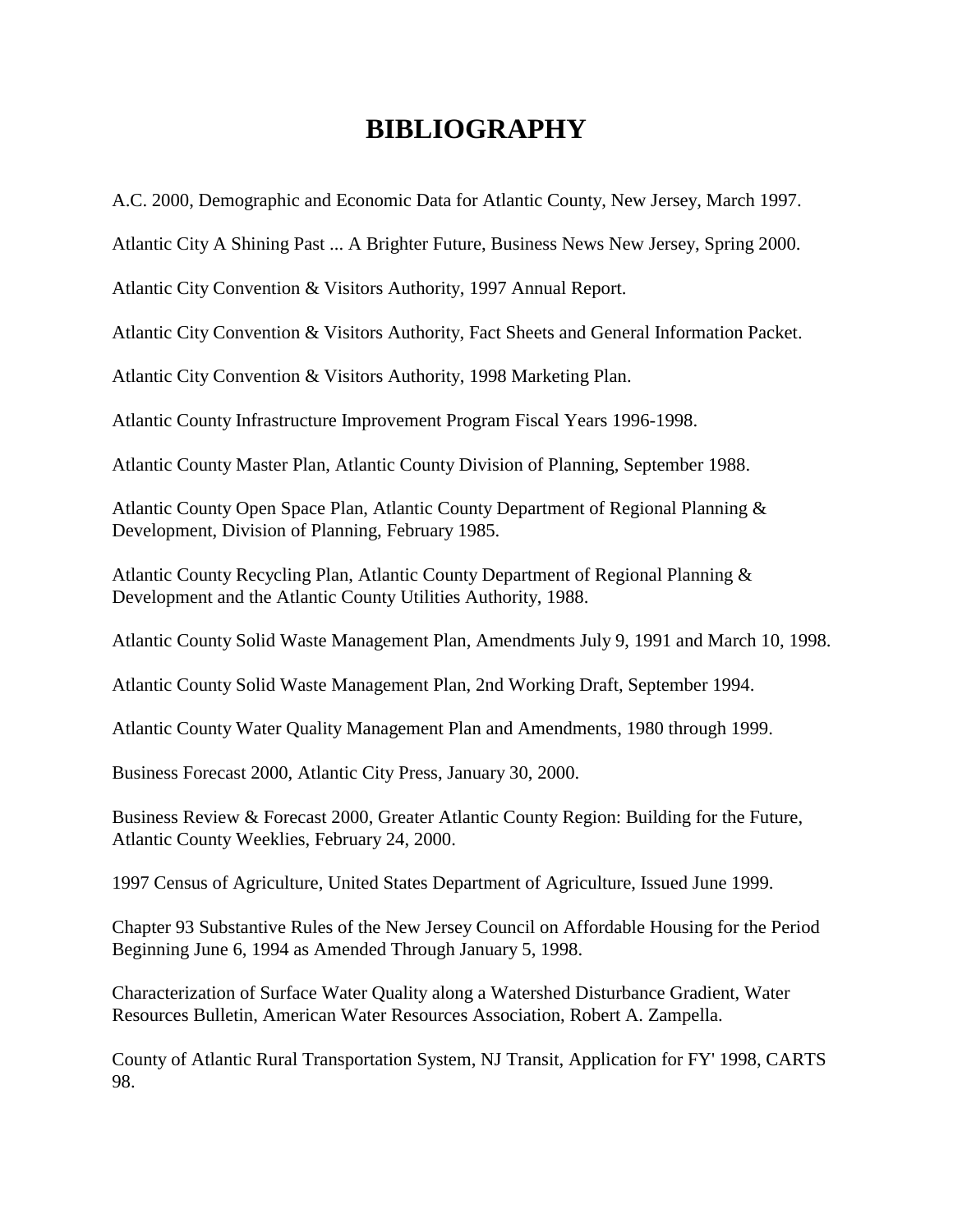Draft Atlantic County's Special Transportation Master Plan for the Elderly, Disabled, and Rural Residents, Atlantic County Division of Intergenerational Services and Department of Policy, Planning, and Economic Development, March 1997.

Draft Comprehensive Management Plan for The Great Egg Harbor National Scenic and Recreational River, National Park Service, Philadelphia Support Office, In Cooperation With the Great Egg Harbor River Planning Committee, April 1998.

Federal Manual for Identifying and Delineating Jurisdictional Wetlands, January 1989.

Governor's Council on New Jersey Outdoors, Final Report, February 26, 1998.

Growth Trends, Atlantic County, New Jersey, The Department of Regional Planning and Economic Development, 1998.

A Guide to Atlantic County's Planning Advisory Board and Development Review Committee, The Department of Regional Planning and Economic Development, Office of Policy and Planning, June 6,1997.

Guiding Design on Main Street, National Trust for Historic Preservation, 1988.

Historic Building Surveys Atlantic County Northern, Bay, and Coastal Communities, The History Store, September 8, 1986.

1997 Independent Consulting Engineer's Annual Bond Report and Certification for Atlantic County Utilities Authority, May 1998.

Journey to Work Characteristics of the SJTPO Region 1980-1990, County Commuter Flows in South Jersey.

Local Preservation, Distributed by Interagency Resources Division, Washington, D.C.

Municipal Land Use Law Chapter 291, Laws of N .J. 1975, Amendments Updated Through October 1998.

Needs and Feasibility Assessment of Mainline Parkway Widening, Interchanges 30 - 80, Vollmer Associates LLP, October 1996.

New Jersey Employment & Population in the 21st Century, Volume 1, Industry and Occupational Employment Projections for New Jersey 1996 to 2006, Part B (County Projections), Division of Labor Market & Demographic Research, October 1999.

New Jersey Employment & Population in the 21st Century, Volume 2, Population and Labor Force Projections for New Jersey 1996 to 2010, Part B (County Projections), Division of Labor Market & Demographic Research, July 1999.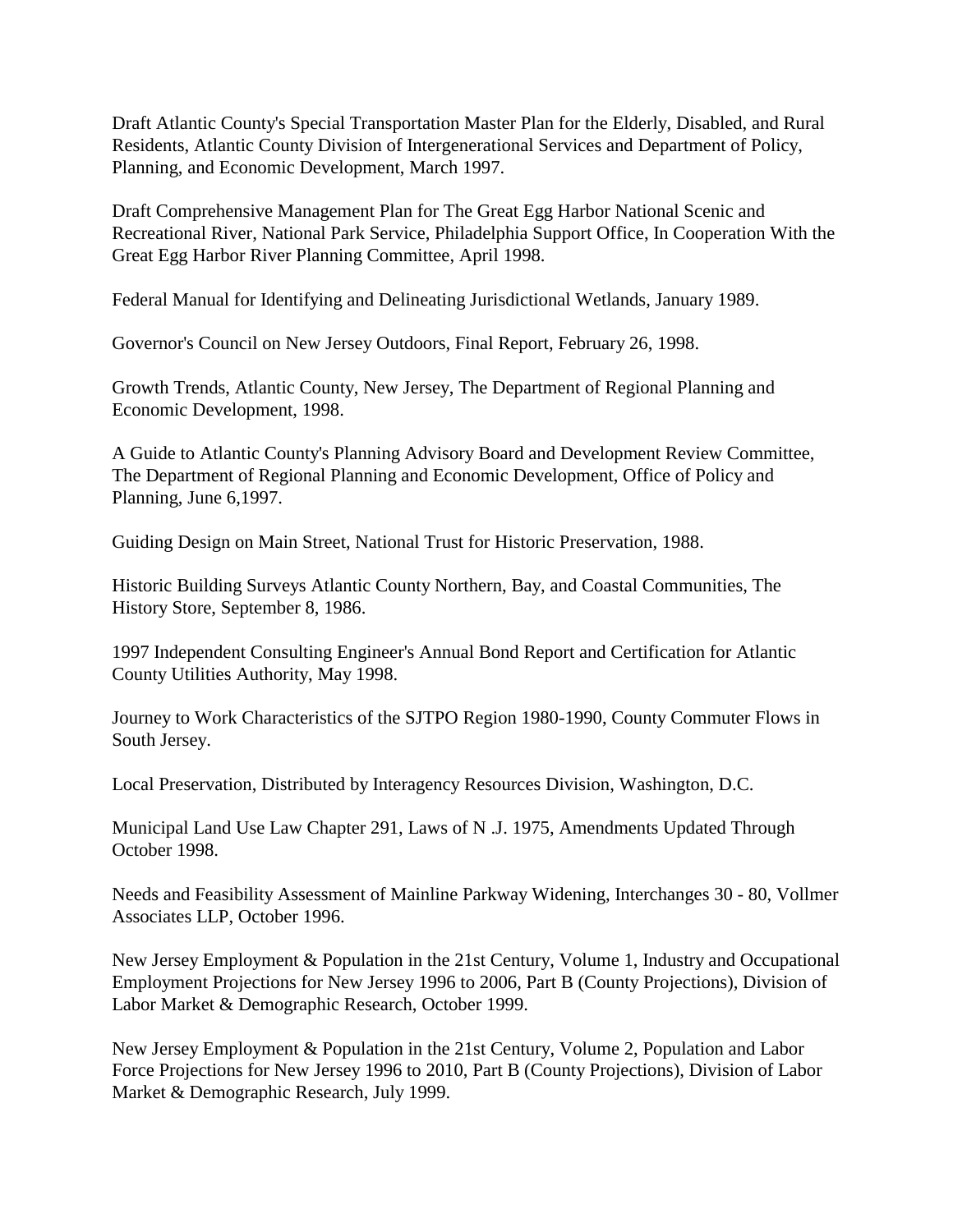The New Jersey Fair Housing Act N.J.S.A. 52:27D-301 et. seq. As amended February 1998.

New Jersey & National Register of Historic Places 1970 through 1995, New Jersey Department of Environmental Protection, Division of Parks & Forestry.

New Jersey Pinelands Commission Manual for Identifying and Delineating Pinelands Area Wetlands, A Pinelands Supplement to the Federal Manual, New Jersey Pinelands Commission, January 1991.

New Jersey Population Trends 1790 to 1990, New Jersey Department of Labor, April 1991.

New Jersey Residential Building Permits Historical Summary 1970-1979, New Jersey Department of Labor and Industry, Trenton, N.J., Reprinted January 1989.

New Jersey's Common Ground 1994-1999, New Jersey Open Space and Outdoor Recreation Plan Summary.

New Jersey 1996 State Water Quality Inventory Report, State of New Jersey Department of Environmental Protection, Policy and Planning, Office of Environmental Planning.

New Jersey Zoning and Land Use 1998 Edition, William M. Cox.

Outlook 98, New Jersey Economics, March 1998.

People Places & Progress The COAH Story 1996-1997, The NJ Council on Affordable Housing.

Preserving New Jersey: A Handbook for Municipal Historic Preservation Commissions, Preservation New Jersey, August 1986.

Recommended Implementation Plan for the Atlantic County Water Supply Study, New Jersey Department of Environmental Protection, Office of Environmental Planning Statewide Program Development, March 1998.

Regional Transportation Plan Update, South Jersey Transportation Planning Organization, March 23, 1998.

Report: Update to Garden State Parkway Mainline Capacity Projections, Vollmer Associates, LLP, June 1995.

Shellfish Growing Water Classification Charts, New Jersey Department of Environmental Protection, Division of Science and Research, Water Monitoring Management, Bureau of Marine Water Monitoring, 1987-88, 1989-90, 1993, 1995, 1997, and 1998.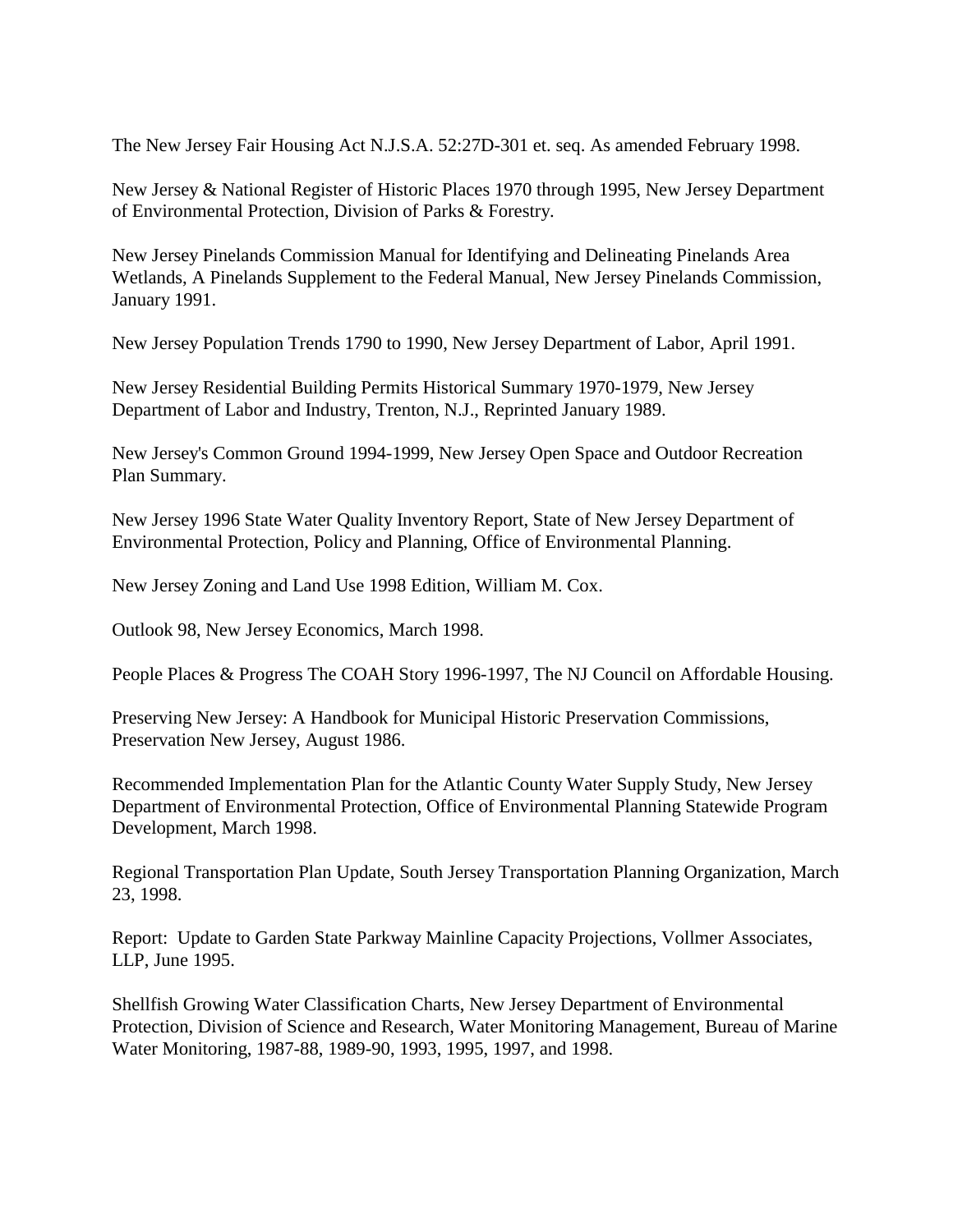Solid Waste Strategies in Atlantic County: Past, Present and Future, The Atlantic County Utilities Authority, January 1993.

South Jersey Transportation Planning Organization, Transportation Improvement Program Fiscal Years 1998-2002.

South Jersey Transportation Planning Organization, Transportation Improvement Program Fiscal Years 1998-2002, Proposed Amendments February 13, 1998.

The South Jersey Regional Transportation Plan Update, South Jersey Transportation Planning Organization, March 23, 1998.

The Statewide Solid Waste Management Plan, 1993 Update.

State of New Jersey Census Trends 1970 - 1980, New Jersey Department of Labor, July 1984.

Task Force on New Jersey History Volume II, Historic Sites in New Jersey: An Assessment of Public Opinion, The Eagleton Institute of Politics Center for Public Interest Polling Rutgers - The State University of New Jersey, June 1997.

Trends in Employment & Wages, Covered by Unemployment Insurance 1997, April 1999, New Jersey Department of Labor.

U.S. Geological Survey Water-Data Report NJ-97-2, Volume 2., Ground-Water Data.

U.S. Geological Survey Water-Data Report NJ-97-1, Volume 1., Surface -Water Data.

#### Internet Websites

www.aclink.org Atlantic County, New Jersey, USA www.census.gov The United States Census Bureau, U.S. Department of Commerce, USA www.fws.gov The United States Fish & Wildlife Service, USA www.njleg.state.nj.us The New Jersey State Legislature, USA www.state.nj.us/dep/ The New Jersey Department of Environmental Protection, USA www.state.nj.us/osp/ The New Jersey Office of State Planning, USA www.wnjpin.state.nj.us Workforce New Jersey Public Information Network, USA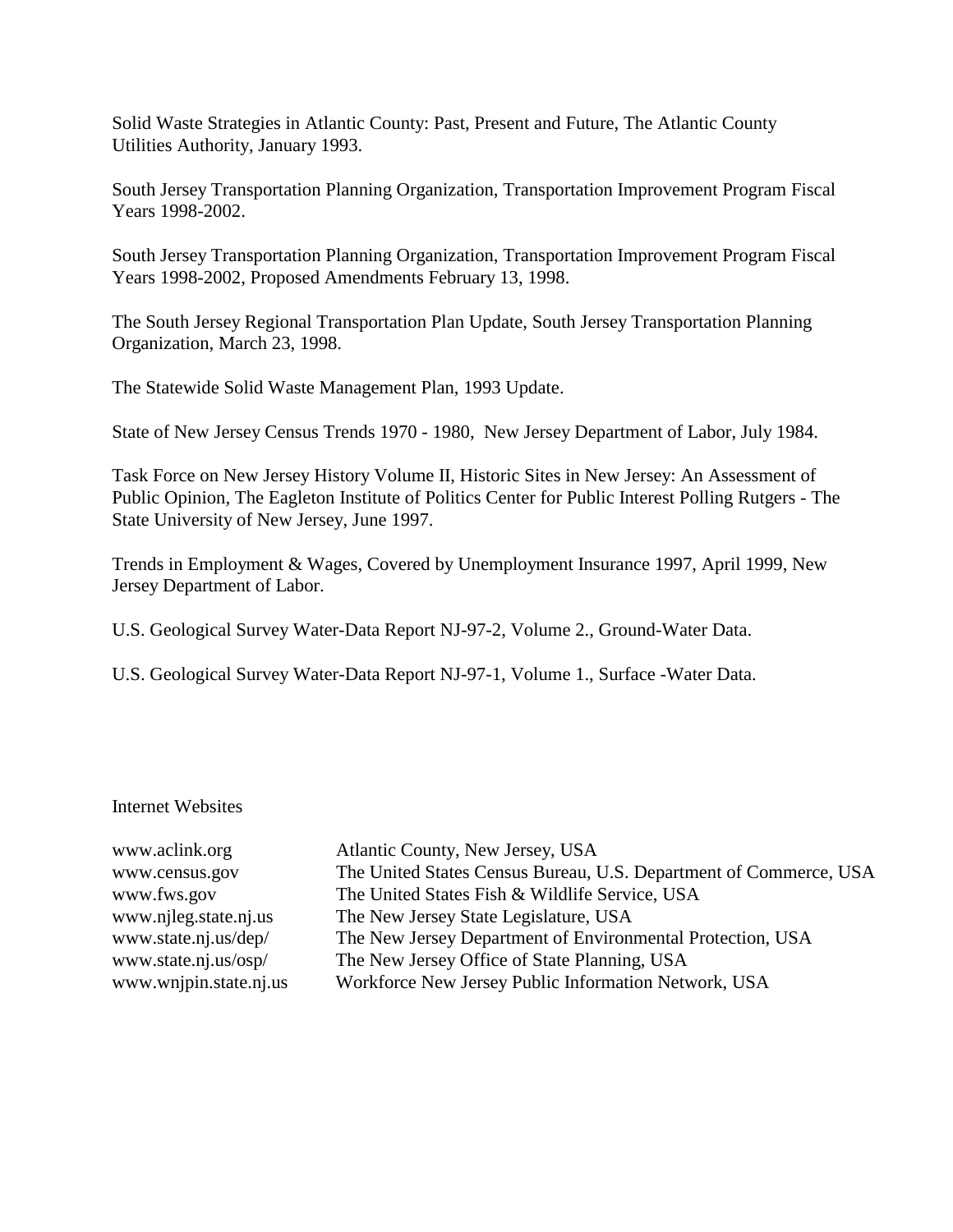# **APPENDIX A**

GIS Bibliography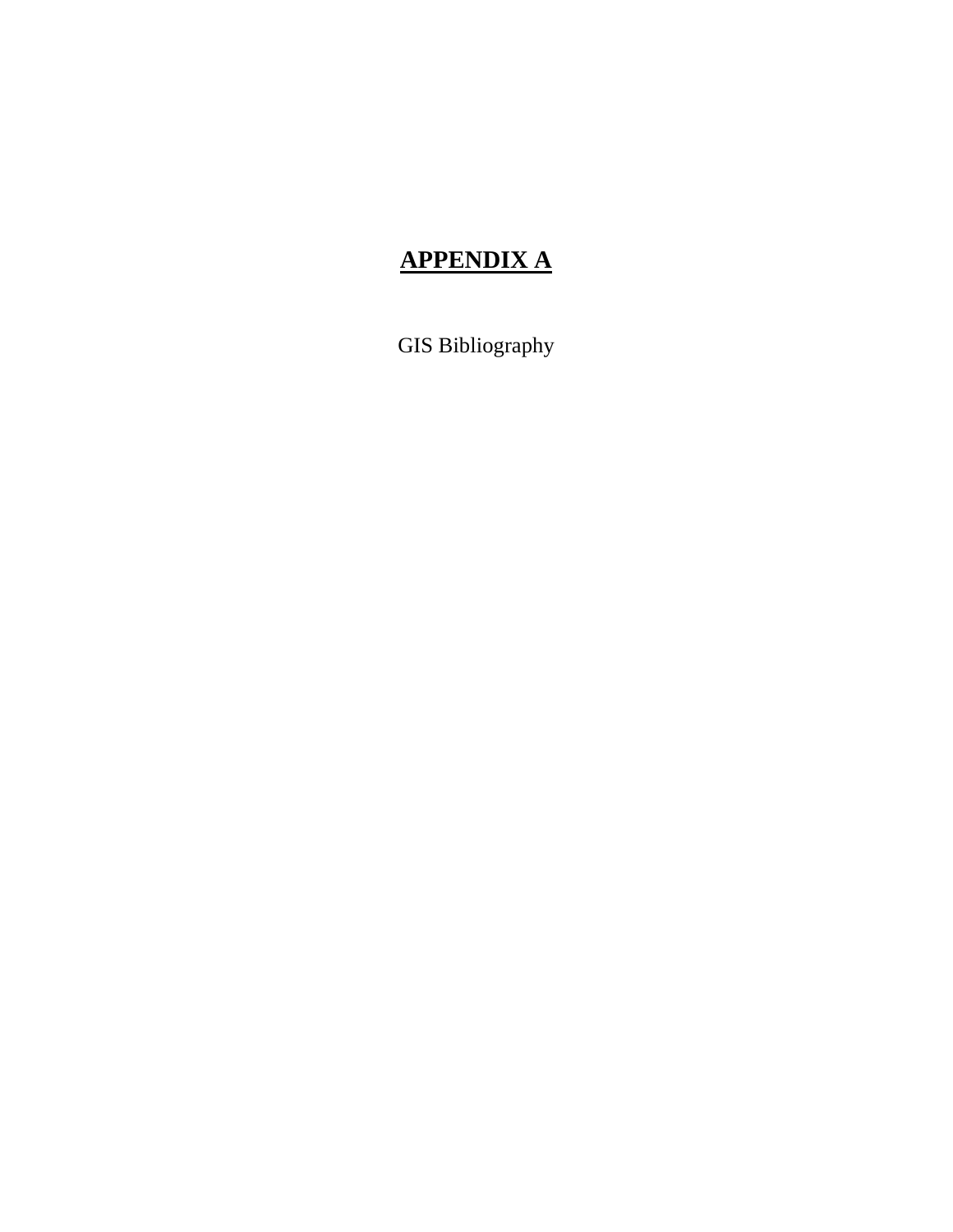The maps shown in the Atlantic County Master Plan are for illustrative purposes only and were not developed in accordance with National Map Accuracy standards. Any use of this product with respect to accuracy and precision shall be the sole responsibility of the user. These maps were developed, in part, using information from the following sources:

• New Jersey Department of Environmental Protection Geographic Information System (GIS) digital data

- Department of Transportation digital tabular data
- " U.S. Bureau of the Census digital tabular data
- Department of Labor digital tabular data
- Pinelands Commission Geographic Information System (GIS) digital data
- Office of State Planning Geographic Information System (GIS) digital data
- " Adams, Rehmann and Heggan Geographic Information System (GIS) digital data

Atlantic County Department of Regional Planning and Economic Development Geographic Information System (GIS) digital data in conjunction with the Atlantic County Office of Geographic Information Systems.

This secondary product has not been verified by the above agencies/companies and is not state authorized.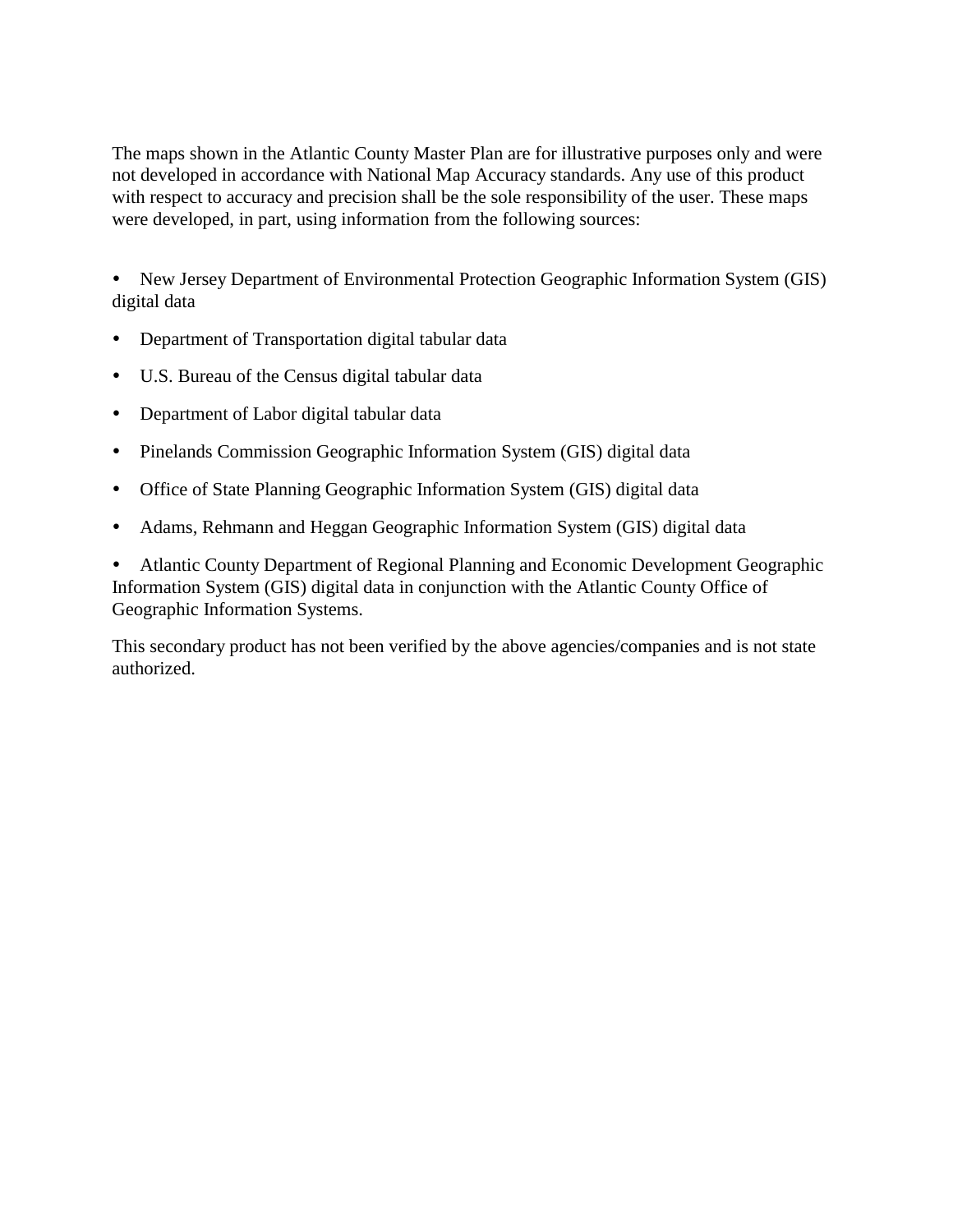# **APPENDIX B**

Official County Map of Right-of-Way Standards and Functional Classifications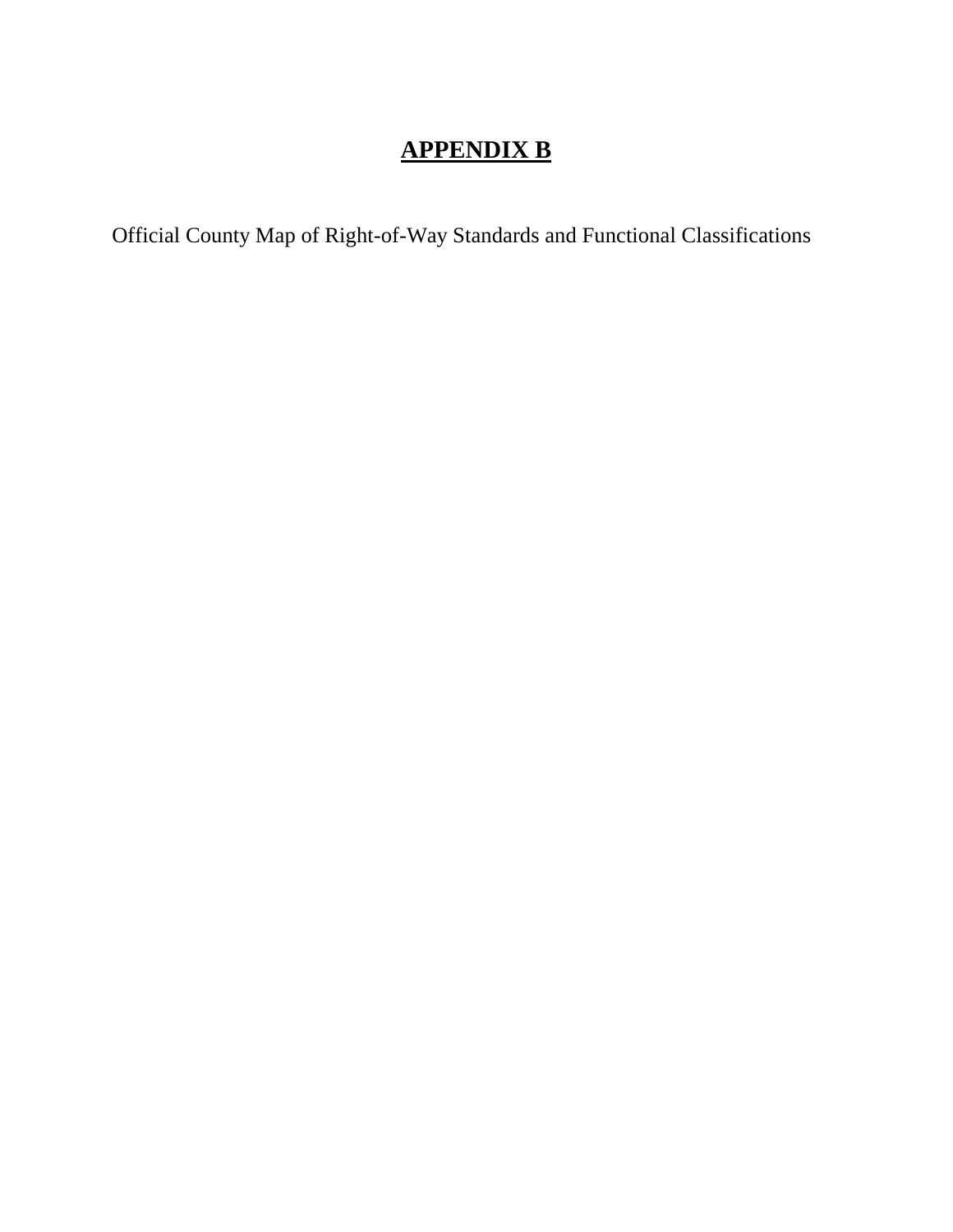# **APPENDIX C**

Atlantic County Open Space and Recreation Plan (Under Separate Cover)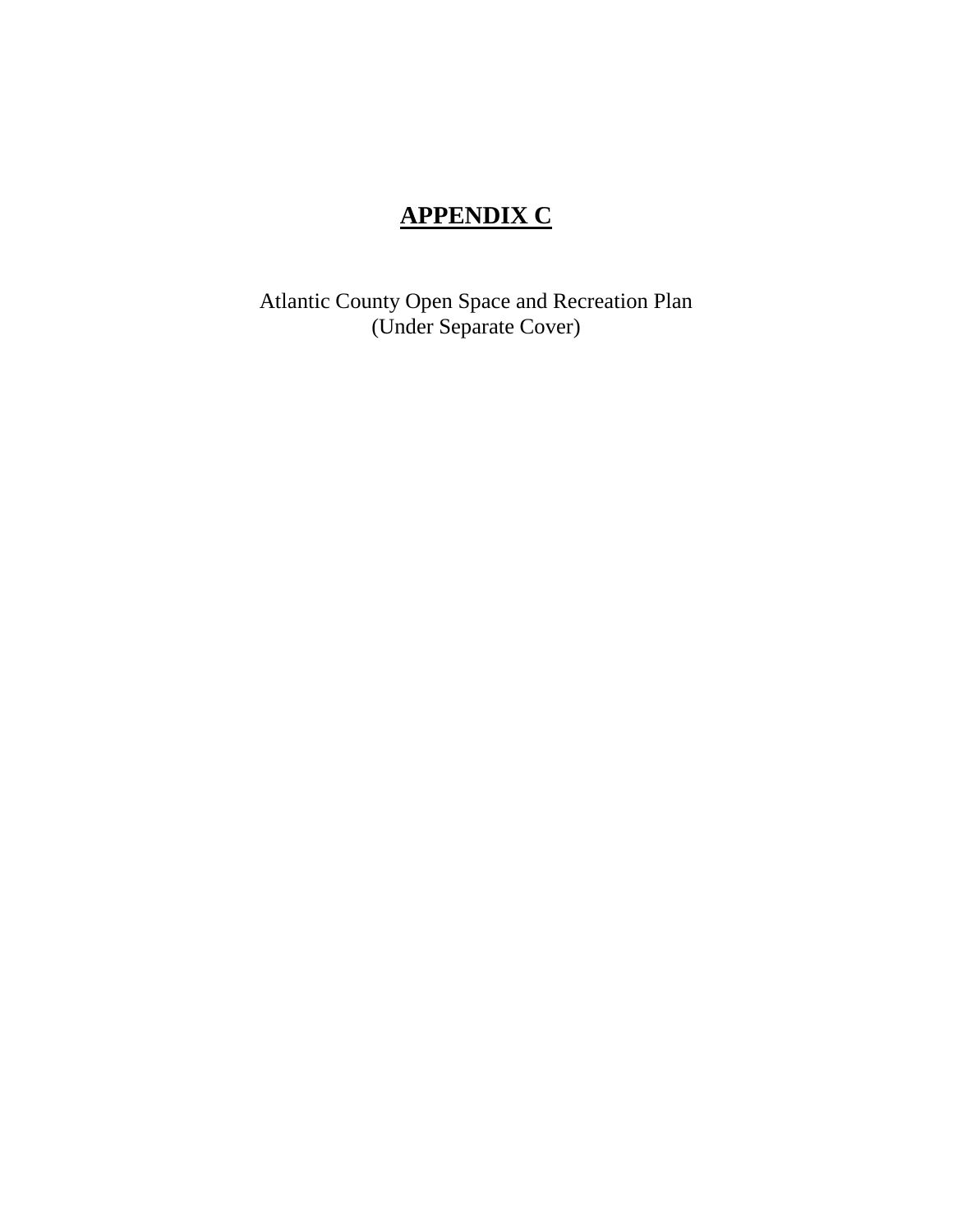# **APPENDIX D**

Bicycle Element for the Atlantic County Master Plan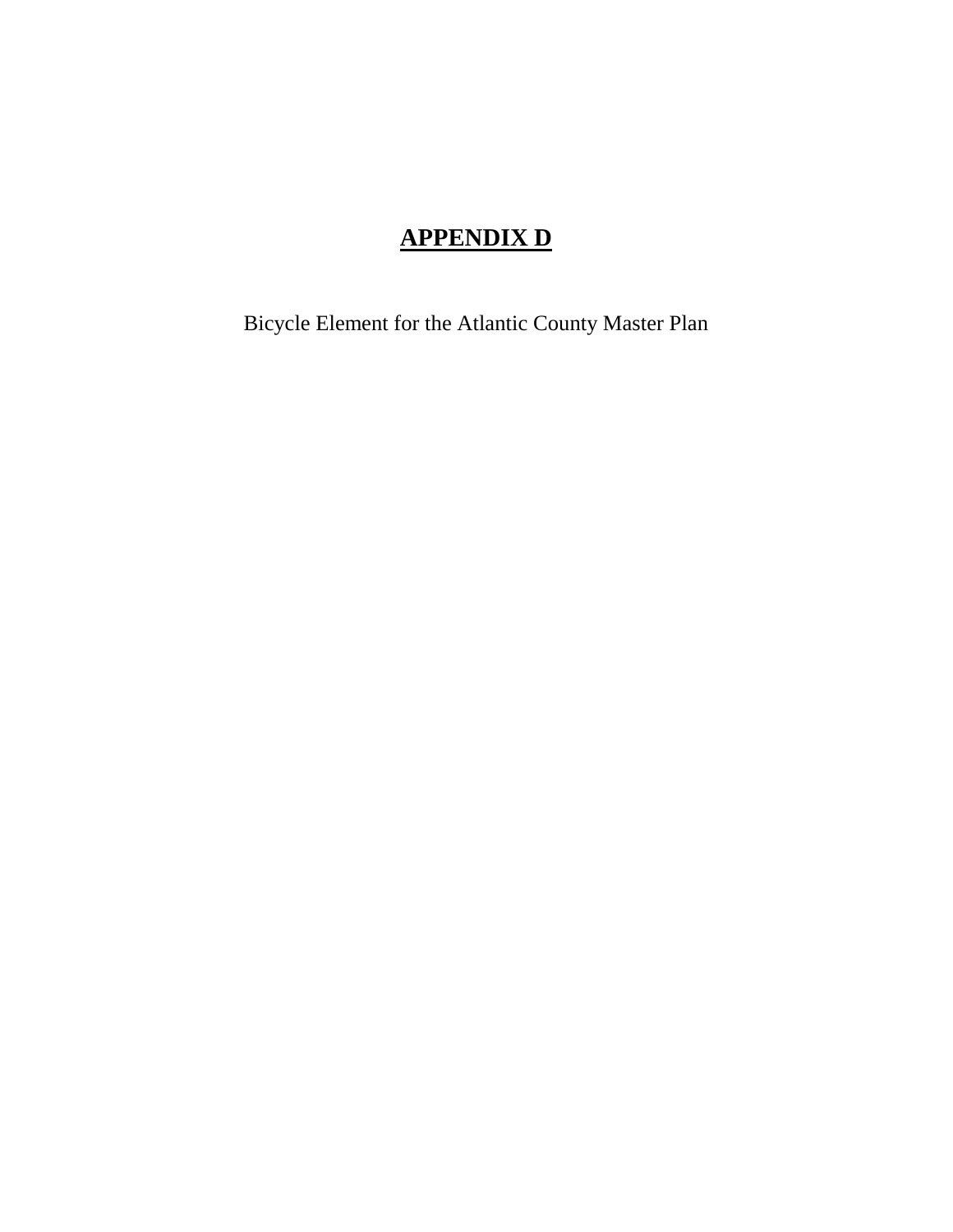# BICYCLE ELEMENT FOR THE ATLANTIC COUNTY MASTER PLAN

# PREPARED BY: ATLANTIC COUNTY DEPARTMENT OF REGIONAL PLANNING AND ECONOMIC DEVELOPMENT

This report was funded in part by the Federal Highway Administration and the Federal Transit Administration under the Subregional Transportation Work Program

> **January 25, 1995 Revised: September 18, 2000**

# **TABLE OF CONTENTS**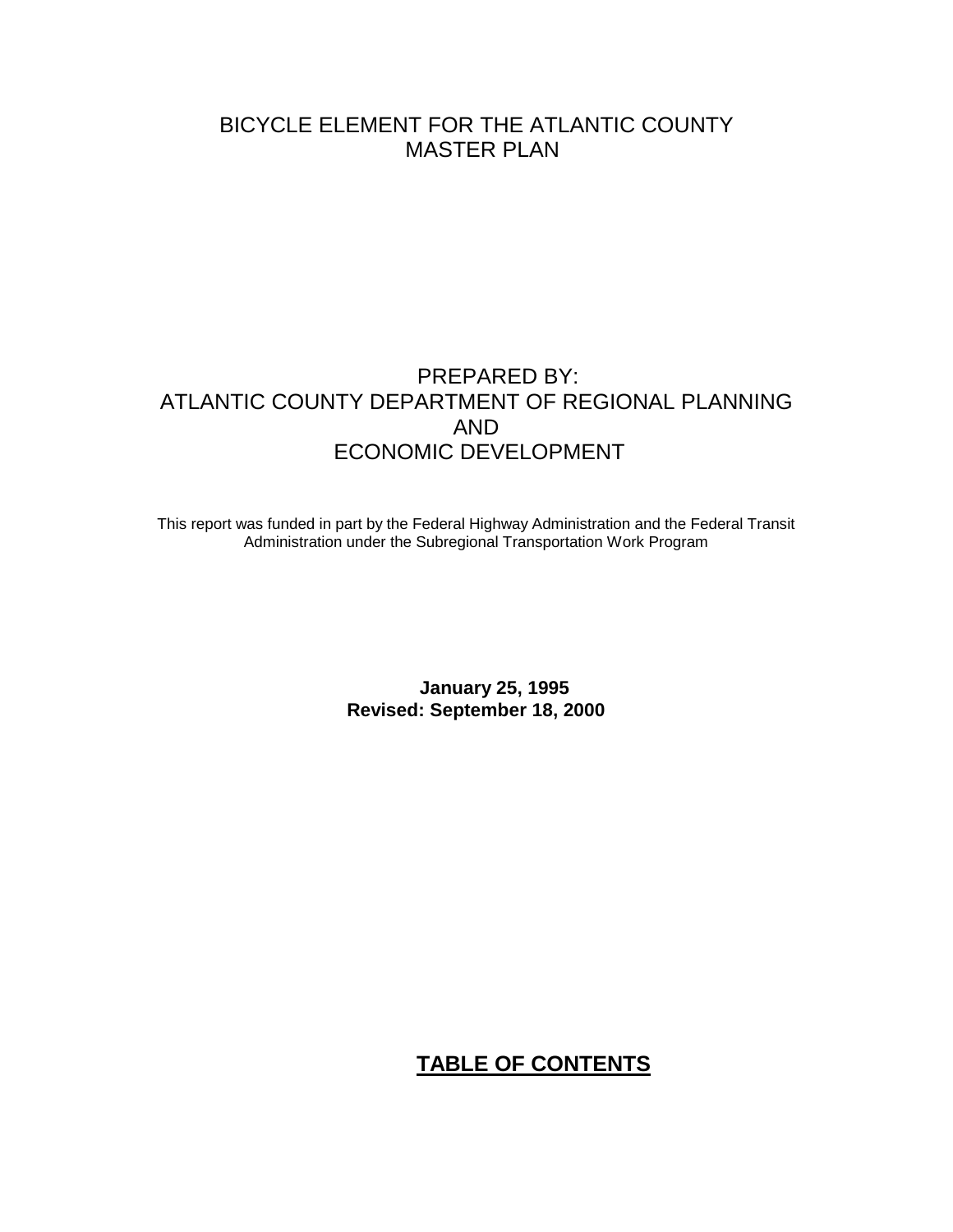| <b>INTRODUCTION</b>            | 1            |
|--------------------------------|--------------|
| <b>PLAN INTENT</b>             | 1            |
| <b>DEFINITIONS</b>             | 1            |
| <b>NEEDS ANALYSIS</b>          | $\mathbf{2}$ |
| <b>COMMUTER TRIPS</b>          | $\mathbf{2}$ |
| <b>RECREATIONAL TRIPS</b>      | 3            |
| <b>OTHER CONSIDERATIONS</b>    | 3            |
| <b>ROUTING</b>                 | 4            |
| <b>COMMUTER ROUTING</b>        | 4            |
| <b>RECREATIONAL ROUTING</b>    | 6            |
| <b>PRIORITY ROUTES</b>         | 8            |
| <b>IMPLEMENTATION PROPOSAL</b> | 9            |
| <b>STATE HIGHWAY ROUTES</b>    | 9            |
| <b>COUNTY ROUTES</b>           | 9            |
| <b>MUNICIPAL FACILITIES</b>    | 9            |

# **INTRODUCTION**

In response to the passage of the Federal Intermodal Surface Transportation Efficiency Act (ISTEA) and the 1990 Clean Air Act Amendments (CAAA), County staff in the Division of Parks and the Office of Policy and Planning County have developed this Bikeway Plan. The passage of ISTEA and CAAA give ample incentive to develop a comprehensive bicycle element for the County's master plan at this time. Both acts require states which are in air quality non-attainment develop traffic management strategies to reduce vehicle miles traveled by single occupancy vehicles. Bikeways and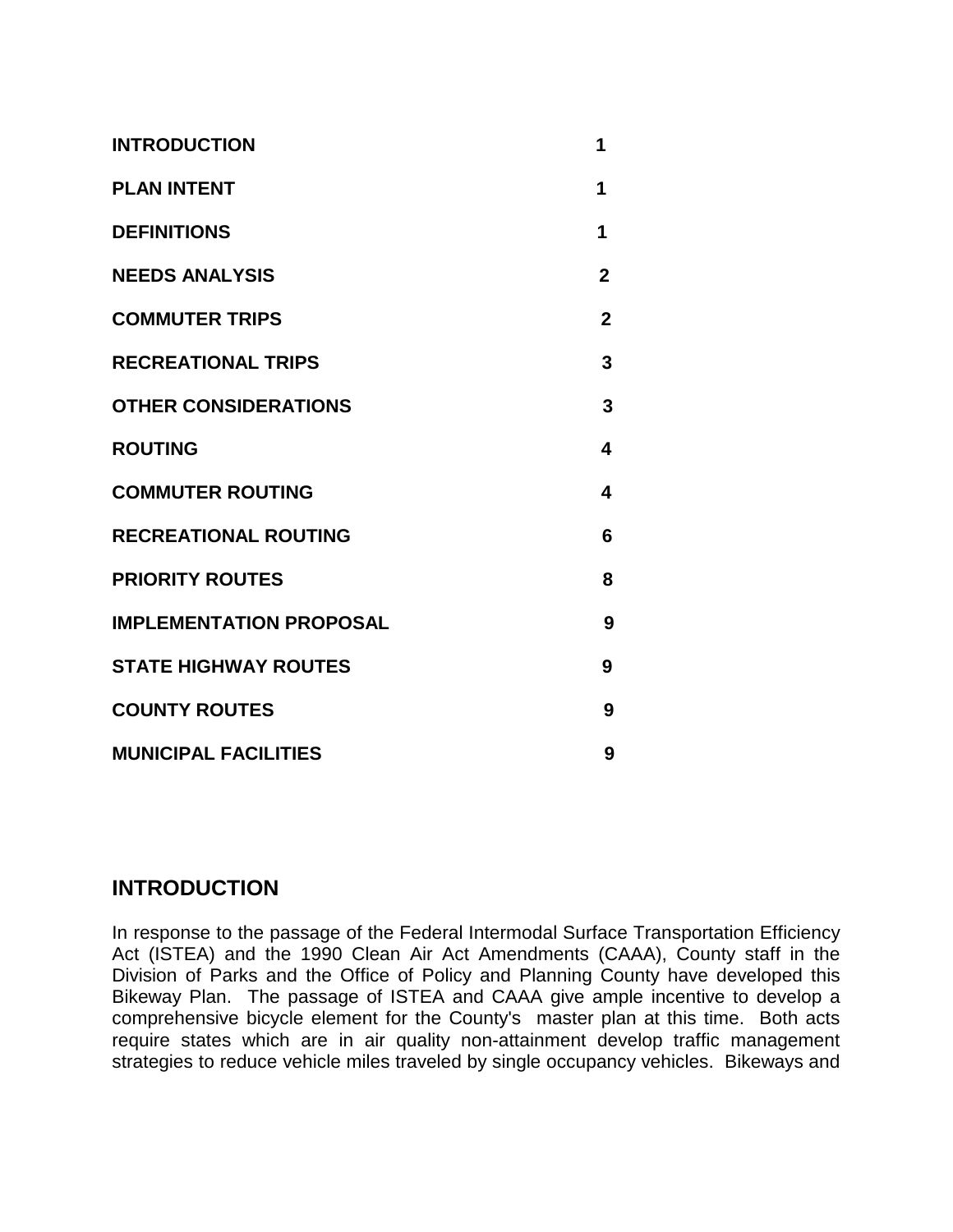bicycle compatible roadways are specifically recognized in the legislation as viable components of an overall trip reduction program.

It must also be recognized that bicycles serve a dual function as a mode of transportation and a recreational activity. Certain bike routes will be trip oriented while others will recreation oriented and some will serve both purposes.

### **INTENT OF THE BICYCLE MASTER PLAN**

The intent of the plan is to provide the logical framework for the County to establish a comprehensive bicycle routing system that will encourage the use of bicycles for commuting and recreation via bicycle compatible roadways (bikeways), exclusive bicycle paths, and bike lanes. This will necessitate the extensive use of state highway routes along major commuter pathways and will include County Roads to connect municipal and state bike routes and other areas of interest in Atlantic County.

The Bicycle Element will also be the basis for a separate implementation plan and will prioritize routes and improvements and recommend potential funding sources.

### **DEFINITIONS**

For the purposes of this document the following terms and definitions will apply:

**Bicycle** - A vehicle having two tandem wheels, either of which is more than 16" in diameter or having three wheels in contact with the ground any of which is more than 16" in diameter, propelled solely by human power, upon which any person may ride.

**Bicycle Facilities** - A general term denoting improvements and provisions made by public agencies to accommodate or encourage bicycling, including parking facilities, mapping all bikeways and shared roadways not specifically designated for bicycle use.

**Bicycle Lane** (Bike Lane) - A portion of a roadway which has been designated by striping, signing and pavement markings for the preferential or exclusive use of bicyclists.

**Bicycle Path** (Bike Path) - A bikeway physically separated from motorized vehicular traffic by an open space or barrier and either within the highway right of way or within an independent right of way.

**Bicycle Route** (Bike Route) - A segment of a system of bikeways designated by the jurisdiction having authority with appropriate directional and informational markers, with or without a specific bicycle route number.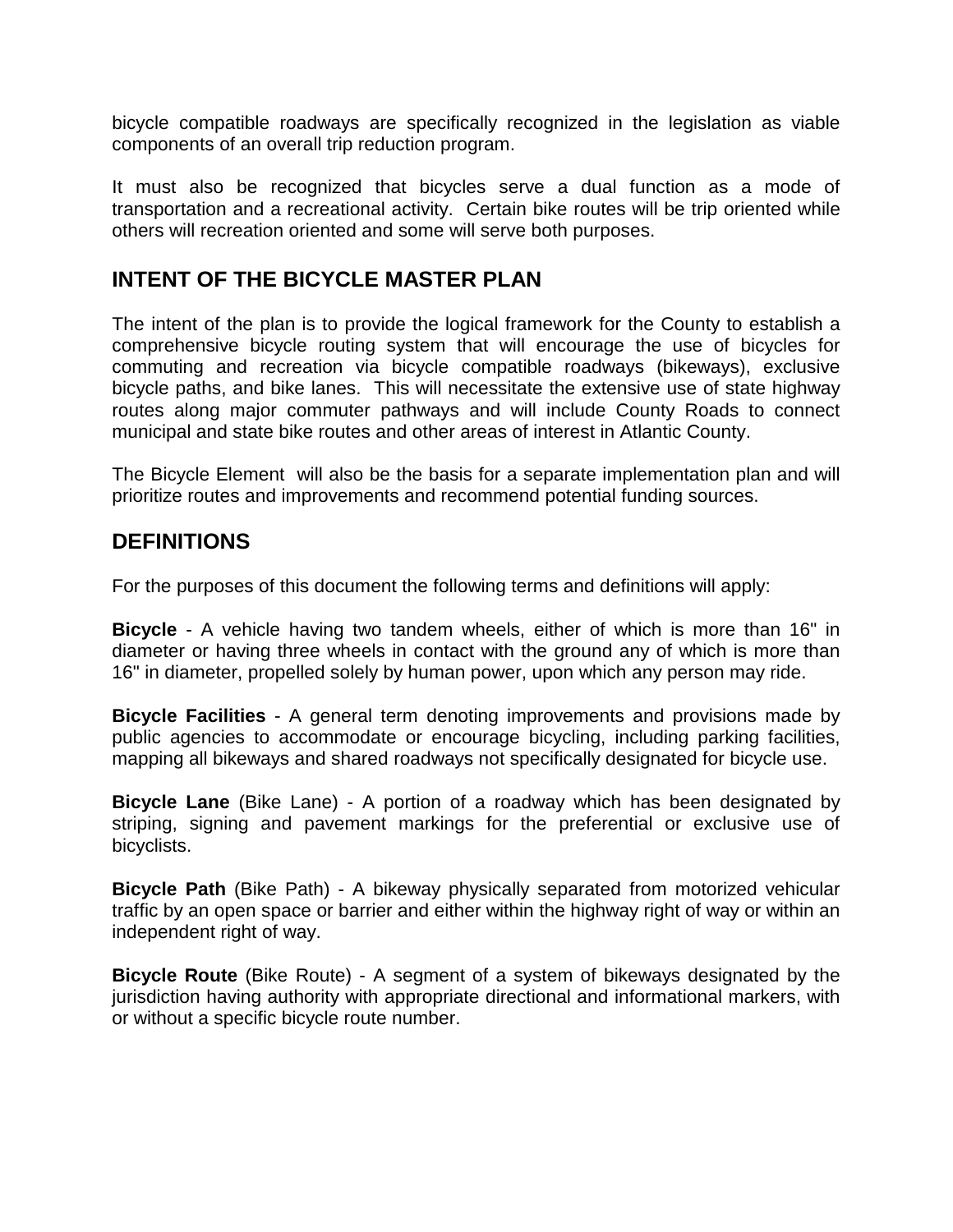**Bikeway** - Any road, path or way which in some manner is specifically designated as being open to bicycle travel, regardless of whether such facilities are designated for the exclusive use of bicycles or are to be shared with other transportation modes.

**Highway** - A general term denoting a public way for purposes of vehicular travel, including the entire area within the right of way.

**Right of Way** - A general term denoting land, property, or interest therein, usually in a strip, acquired for or devoted to transportation purposes.

**Right of Way** - The right of one vehicle or pedestrian to proceed in a lawful manner in preference to another vehicle or pedestrian.

**Roadway** - The portion of the highway, including shoulders for vehicle use.

**Shared Roadway** - Any roadway upon which a bicycle lane is not designated and which may legally be used by bicycles regardless of whether such facility is specifically designated as a bikeway.

**Sidewalk** - The portion of a highway designed for preferential or exclusive use by pedestrians.

# **NEEDS ANALYSIS**

#### **Commuter Trips**

In order to provide for alternative commuting, bike routes must serve as direct routes to and from residential, employment and activity centers. In Atlantic County the majority of employment centers are located on or very near a State highway. Various Bicycle standards including the **American Association of Highway and Transportation Officials (AASHTO)** quidelines state that commuter cyclists will not use an indirect route to destination points just to ride on less traveled (auto) roadways. Therefore it is critical in Atlantic County that the State highways be bicycle compatible and are signed, striped and mapped to provide the most direct routing to and from employment centers. This plan will define those segments of the State highway system that are essential for this purpose.

Another large segment of commuter bicycle usage is the school trip. Special attention will be given to the anticipated routes from residential centers to local elementary and secondary school facilities since the morning in bound trip often coincides with A.M. peak hours for automotive traffic. These trips may be best provided for on local low volume roadways for better safety.

For commuter purposes other than school trips, the primary burden of the County and municipal bike routes would be to distribute cyclists to the bicycle compatible elements of the state highway system to provide the most direct route to employment and residential centers. A secondary goal would be to provide County and municipal routes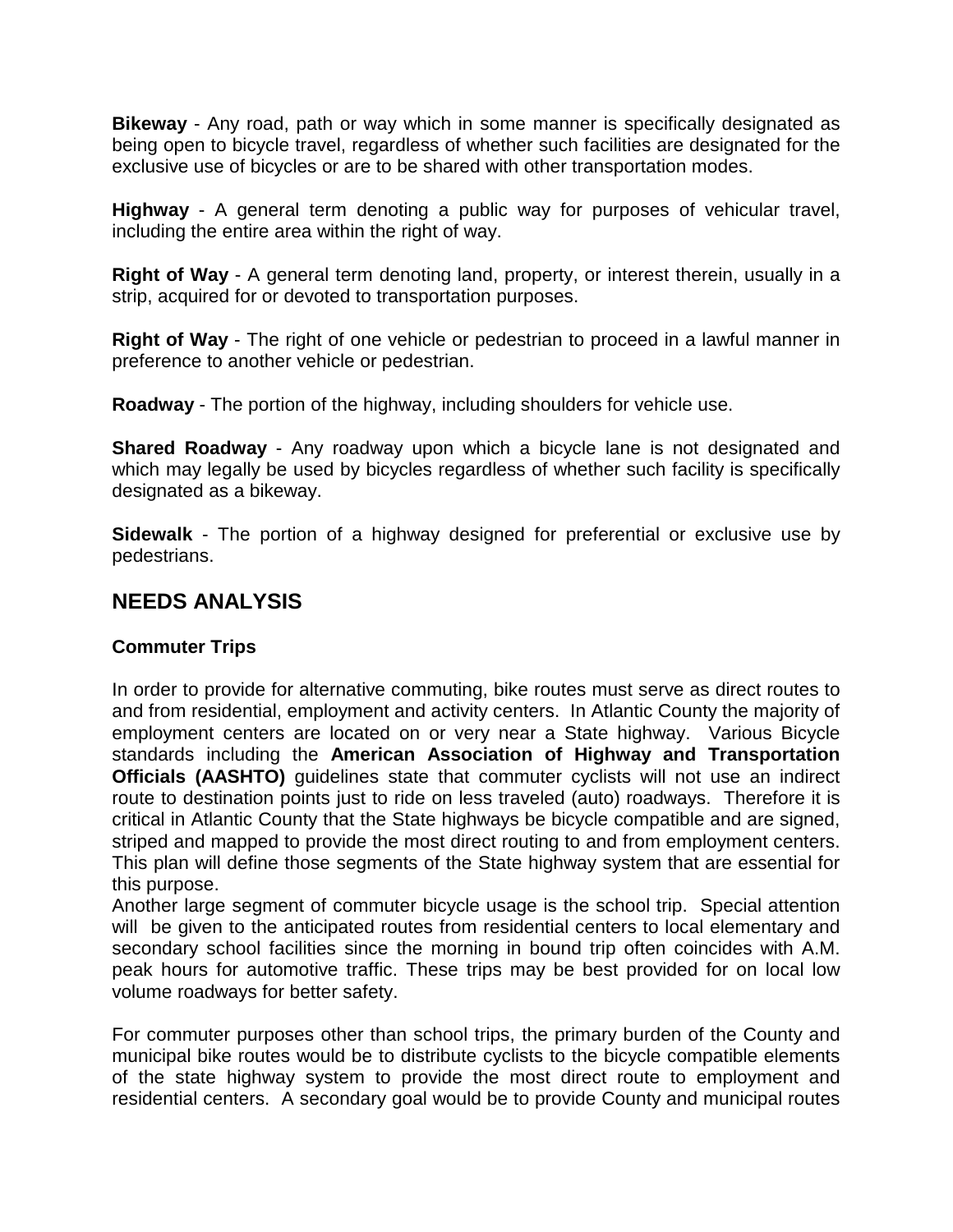to those employment centers that are not directly served by State highways such as the FAATC in Egg Harbor Township and the casinos in Atlantic City. This plan will delineate and prioritize bike routes along County roads and in certain instances municipal streets to serve these purposes.

#### **Recreational Trips**

Recreational bike trips may coincide to some extent with commuter trips, however, most recreational trips are more likely to be taken on bicycle paths or bicycle compatible roadways with scenic value or recreational facilities as an end point. Recreational cyclists may also shy away from roadways that have high volumes of automobile and truck traffic which may be experienced on commuter oriented bike routes.

The County efforts in this area would be to ensure that all of the County owned park and recreational facilities are accessible to cyclists. These facilities would include, Gaskill Park, Lake Lenape Park, River Bend Park and Estell Manor Park. An effort will also be made to connect with Municipal and State recreational facilities and bike routes as well as intra-county connections. In addition to routes that lead to recreational facilities this plan will also identify several routes that utilize low volume rural roads which are already recognized by the cycling community for their recreational and scenic value.

 One of the major efforts that will be defined by this plan is the proposed bike path from Buena Vista Township to the Shore Mall in Egg Harbor Township. This is envisioned to serve as a dual recreational and commuter facility located along the abandoned West Jersey Rail line and the Coastal Interceptor right of way.

#### **Other Considerations**

In order to promote cycling for commuter and recreational purposes consideration must be given to ancillary facilities for the cyclist. These include bike lockers at destination points, bike racks on transit vehicles, baggage lockers, etc... In addition signs, pavement markings safety improvements and mapping must be provided to promote use of the designated bike routes.

Safety improvements necessary along bicycle compatible roadways and bike lanes include replacing existing slotted at grade drainage grates with the bicycle compatible parallel bar grates, upgrading railroad crossings and providing the appropriate advisory signs for both motorized and bicycle traffic. All signs and striping would be in accordance with the Manual on Uniform Traffic Control Devices (MUTCD).

#### **ROUTING**/**Commuter Routes**

**State Roads**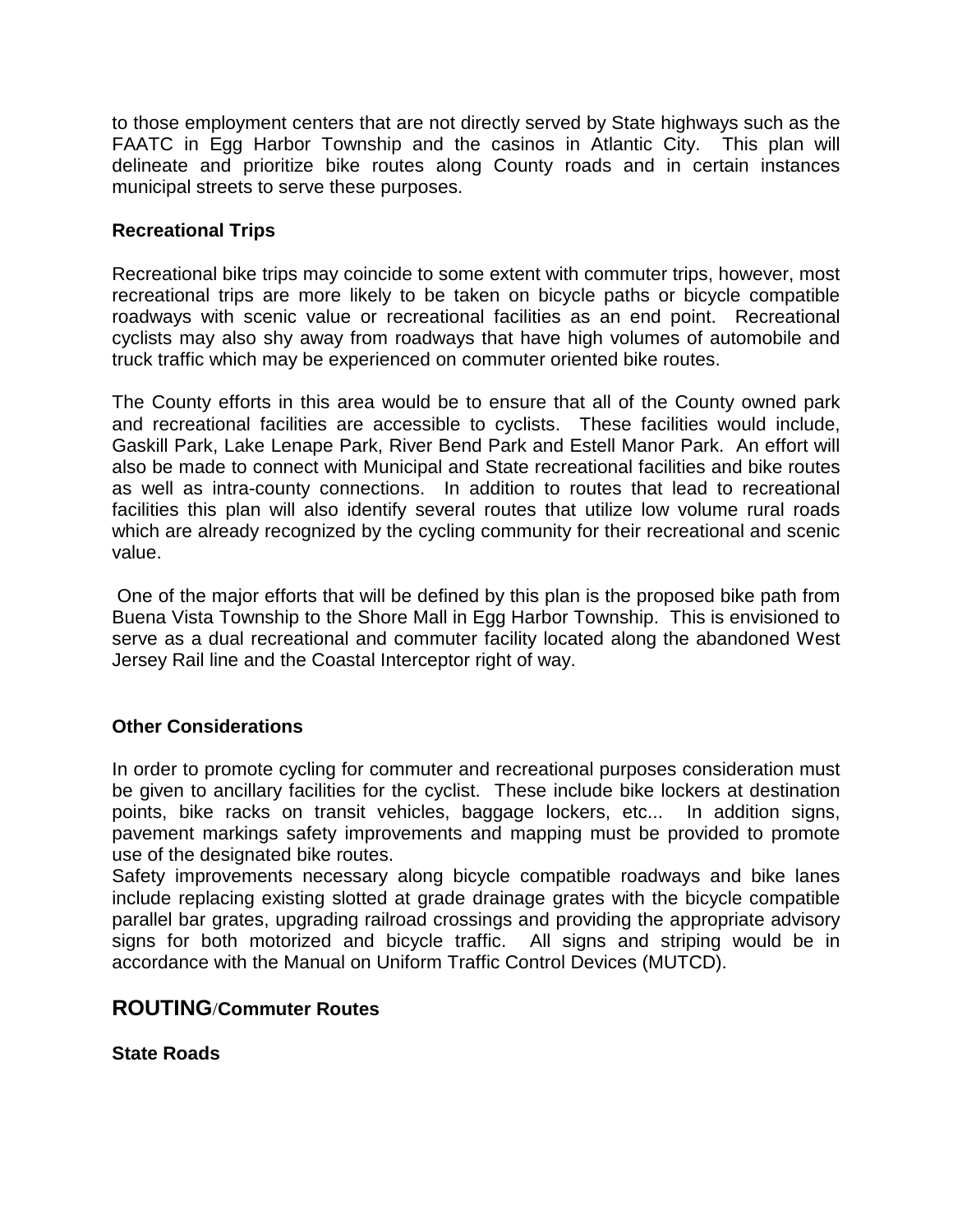As discussed in the needs analysis portion of this plan the most critical element of the commuter bike routing system will be the state highway portion. Most of the County's major residential and employment centers are located along or very nearby the State highway system. For this reason the most direct commuter routes will be on the State highways. It is also important to note that with only a couple of exceptions only the State highways have typical cross that can support designated "bike lanes" (separate lanes designated specifically for bicycles). Routes 40, 322, 30, and 9 are essential to provide adequate opportunity for commuter trips to the major employment centers in the County. To a lesser extent Routes 152, 54, 50, and 87 would also serve as important commuter links. Table #1 below describes those sections of State highways in Atlantic County which should be designated, signed and striped as bicycle facilities:

| Table #1            |                                   |                                        |                           |
|---------------------|-----------------------------------|----------------------------------------|---------------------------|
| <b>ROUTE NUMBER</b> | <b>STARTING POINT</b>             | <b>ENDING POINT</b>                    | TREATMENT                 |
| ROUTE 9             | <b>COUNTY LINE,</b>               | GARDEN STATE                           | SHOULDER BIKE LANE        |
|                     | SOMERS POINT                      | PARKWAY, PORT                          |                           |
|                     |                                   | <b>REPUBLIC</b>                        |                           |
| ROUTE 30            | COUNTY LINE,                      | <b>ILLINOIS AVENUE,</b>                | SHOULDER BIKE LANE        |
|                     | <b>HAMMONTON</b>                  | <b>ATLANTIC CITY</b>                   |                           |
| ROUTE 40            | <b>COUNTY LINE, BUENA</b>         | ROUTE 322, HAMILTON SHOULDER BIKE LANE |                           |
|                     | <b>BOROUGH</b>                    | TWP.                                   |                           |
| ROUTE 50            | COUNTY LINE, CORBIN ROUTE 30, EGG |                                        | <b>SHOULDER BIKE LANE</b> |
|                     | CITY.                             | <b>HARBOR CITY</b>                     |                           |
| ROUTE 54            | ROUTE 40                          | ROUTE 206                              | <b>SHOULDER BIKE LANE</b> |
| ROUTE 152           | BAY AVENUE, SOMERS VENTNOR AVENUE |                                        | <b>SHOULDER BIKE LANE</b> |
|                     | <b>POINT</b>                      | <b>LONGPORT</b>                        |                           |
| ROUTE 187           | BRIGANTINE                        | ROUTE 30                               | <b>SHOULDER BIKE LANE</b> |
|                     | <b>BOULEVARD</b>                  |                                        |                           |
| ROUTE 322           | <b>COUNTY LINE,</b>               | ROUTE 40, HAMILTON                     | <b>SHOULDER BIKE LANE</b> |
|                     | <b>FOLSOM</b>                     | TWP.                                   |                           |
| <b>ROUTE 40/322</b> | POMONA ROAD,                      | MONUMENT,                              | <b>SHOULDER BIKE</b>      |
|                     | HAMILTON TWP.                     | ATLANTIC CITY                          | <b>LANES</b>              |
|                     |                                   |                                        |                           |

#### **County Roads**

There are several major employment centers that are accessible only via County and Municipal routes. The FAA Technical Center, Stockton State College, Atlantic City Medical Center (Mainland) and the Expressway Corporate Center are notable examples. In order to serve these areas the following roads should be targeted to provide for bike compatible facilities.

- 1. Tilton Road from Route 30 to Route 9
- 2. Delilah Road from Route 40/322 to Route 9
- 3. Washington Avenue from Cardiff Circle to Route 9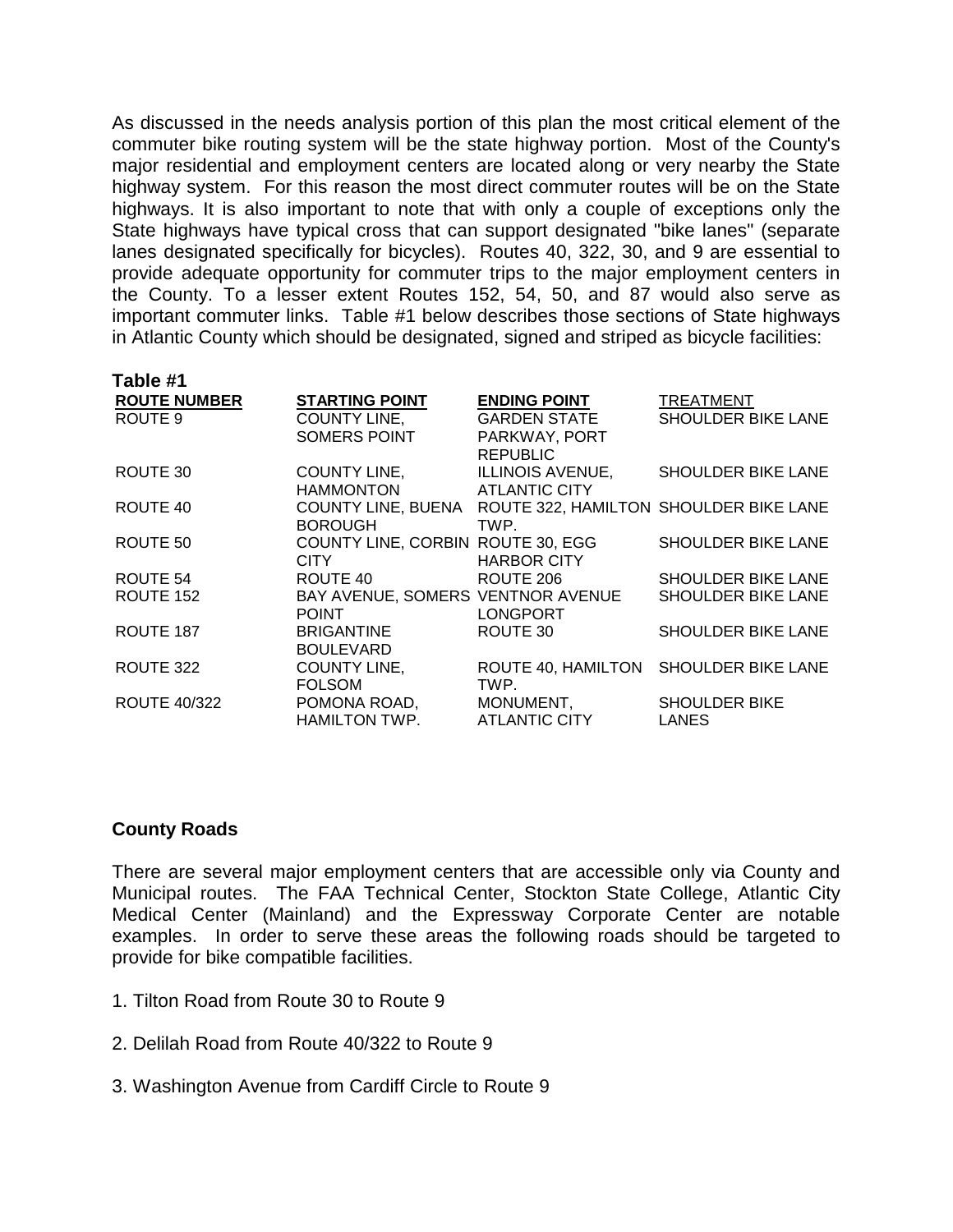- 4. Pomona Road from Route 40/322 to Jim Leeds Road
- 5. Jim Leeds Road from Route 30 to Route 9

# **Separate Bike Facilities**

There are several existing bike facilities that provide limited commuter opportunities as well as recreational use. These facilities are listed below along with recommendations to improve the commuter potential of each one.

#### **Somers Point - Linwood Bike Path**

The Somers Point - Linwood Bike Path runs from Maryland Avenue in Somers Point to Poplar Avenue in Linwood along the abandoned South Jersey Seashore Line, Somers Point Spur. There are currently plans to extend the bike path to the City line in Northfield along a portion of the same railroad line that has remained active. The path runs roughly parallel to, and between Route 9 and Shore Road and offers dedicated bicycle and pedestrian access between the two residential communities. In order to improve commuter potential of this facility the bike path should be extended along the available railroad right of way from the existing terminus in Linwood to the end of the Seashore Line Spur in Pleasantville. This would offer better commuter potential to job centers in Northfield, Pleasantville and Egg Harbor Township as well as the residential communities.

#### **Atlantic City - Ventnor Boardwalk**

Another existing facility that is dedicated to pedestrian and bicycle use is the boardwalk in Ventnor and Atlantic City. This facility is in an excellent location to be used for bicycle commuting on the island, however, it is compromised by the 6:00 A.M. to 10:00 A.M. time limit imposed by the Municipalities.

In order for the boardwalk to reach its potential as a commuter facility a reversal of local ordinances should be considered and bike lanes delineated. A large number of the casino related trips that originate on island could be serviced by bicycle commuting on the boardwalk. These trips cannot be accommodated safely in Atlantic City on Pacific or Atlantic Avenues because of the narrow street configurations and/or high volumes of traffic.

#### **Proposed Atlantic County Bikeway - Buena Vista Township to Egg Harbor Townshi**p

Atlantic County is proposing a separate bicycle facility to run along the abandoned West Jersey Seashore Line roughly parallel to Route 40 from Country Club Drive in Buena Vista Township to The Shore Mall in Egg Harbor Township. This facility would provide for commuters and recreational cyclists in the Route 40 corridor. It is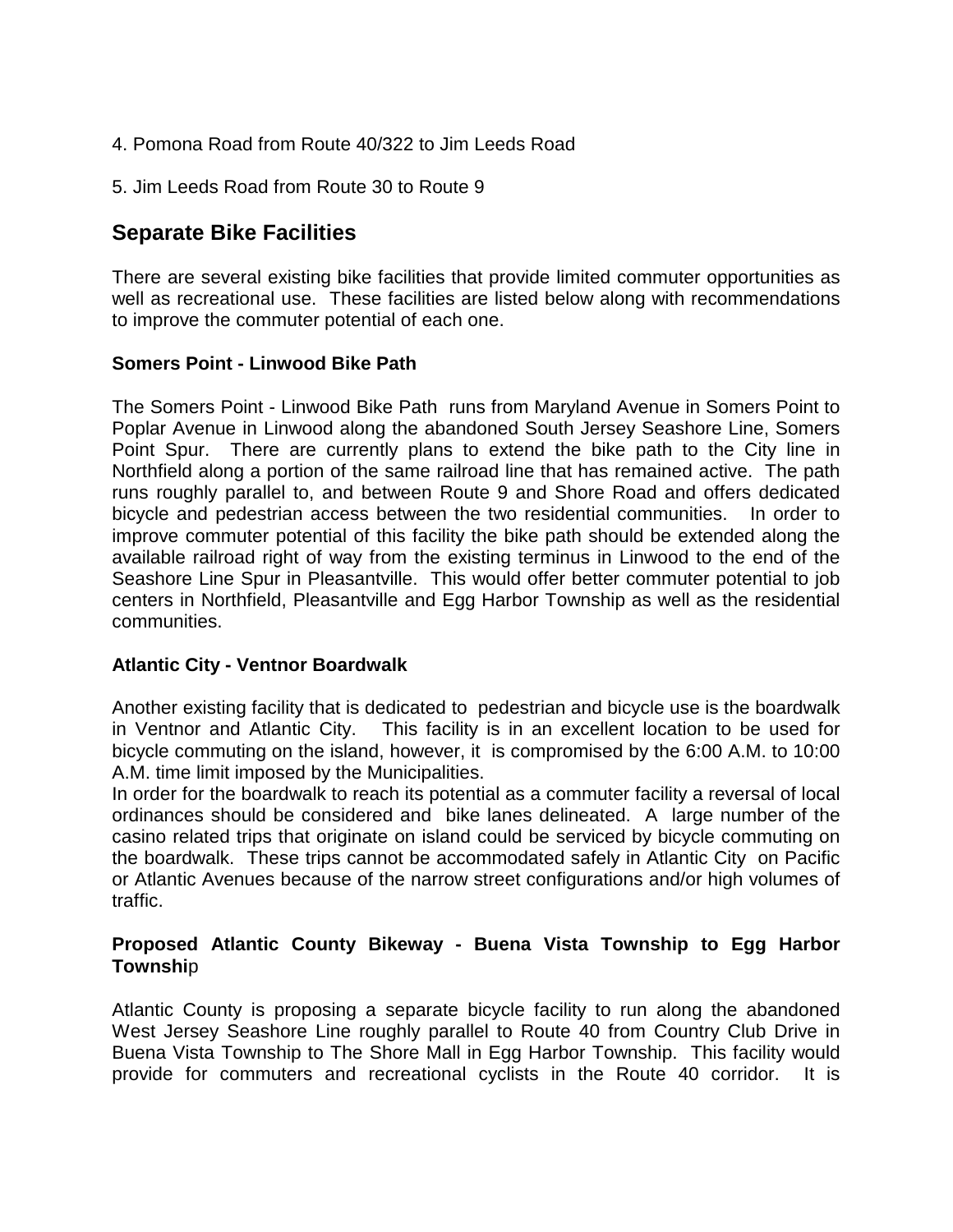anticipated that the commuter use would be served the most by the portion of the proposed route from Mays Landing east. This facility may or may not obviate the need for bike lanes on portions of Route 40, this would be dependent on adequate access to the proposed Bikeway for commuter purposes. The current plan is to phase the proposed bikeway into three segments with the easternmost segment being the first priority. The second segment would be the acquisition of the railroad trestle and station property in Mays Landing and the third segment would be the portion from CR 616 to Country Club Drive in Buena Vista.

### **ROUTING/Recreational**

There are several routes within the County that are recognized by local and statewide cycling clubs for the scenic value and low automobile and truck usage. In addition the County desires that all of the County parks and recreational facilities be accessible via bicycle. The following routes fall into these two categories.

**1. County Route 559 from Weymouth Furnace Park to Route 9 in Somers Point**  this would provide access to five County park facilities along CR 559 as well as provide a scenic ride on a relatively low volume roadway. The Furnace Park, Lake Lenape Park, Gaskill Park, Green Tree Golf Course and River Bend Park are all located along this route. A smaller segment of CR 606 from Route 40 to CR 559 should be added to provide better access from Route 40 to the west.

The following routes with some minor variations have been identified by the Shore Cycle Club as good recreational routes based on scenic values and roadway conditions, including traffic volumes. For the purposes of the this plan some of the routes have been truncated to those portions which are wholly within Atlantic County. The original circuit for each bicycle route outlined here can be found in the following publication:

> "Sweet Sixteen" Bike Rides in Atlantic, Cape May and Cumberland Counties Published by the Shore Cycle Club P.O. Box 492 Northfield, NJ 08225

The original descriptive route names from the Sweet Sixteen publication have been retained for the purposes of this document. Copies of the original publication are available from the Shore Cycle Club by request for a nominal fee.

**Atlantic County Park Picnic** - Starting from Estell Manor Park, south on Route 50 to Cumberland (637) Avenue, bear left onto First Avenue, left on Tuckahoe Road (557) to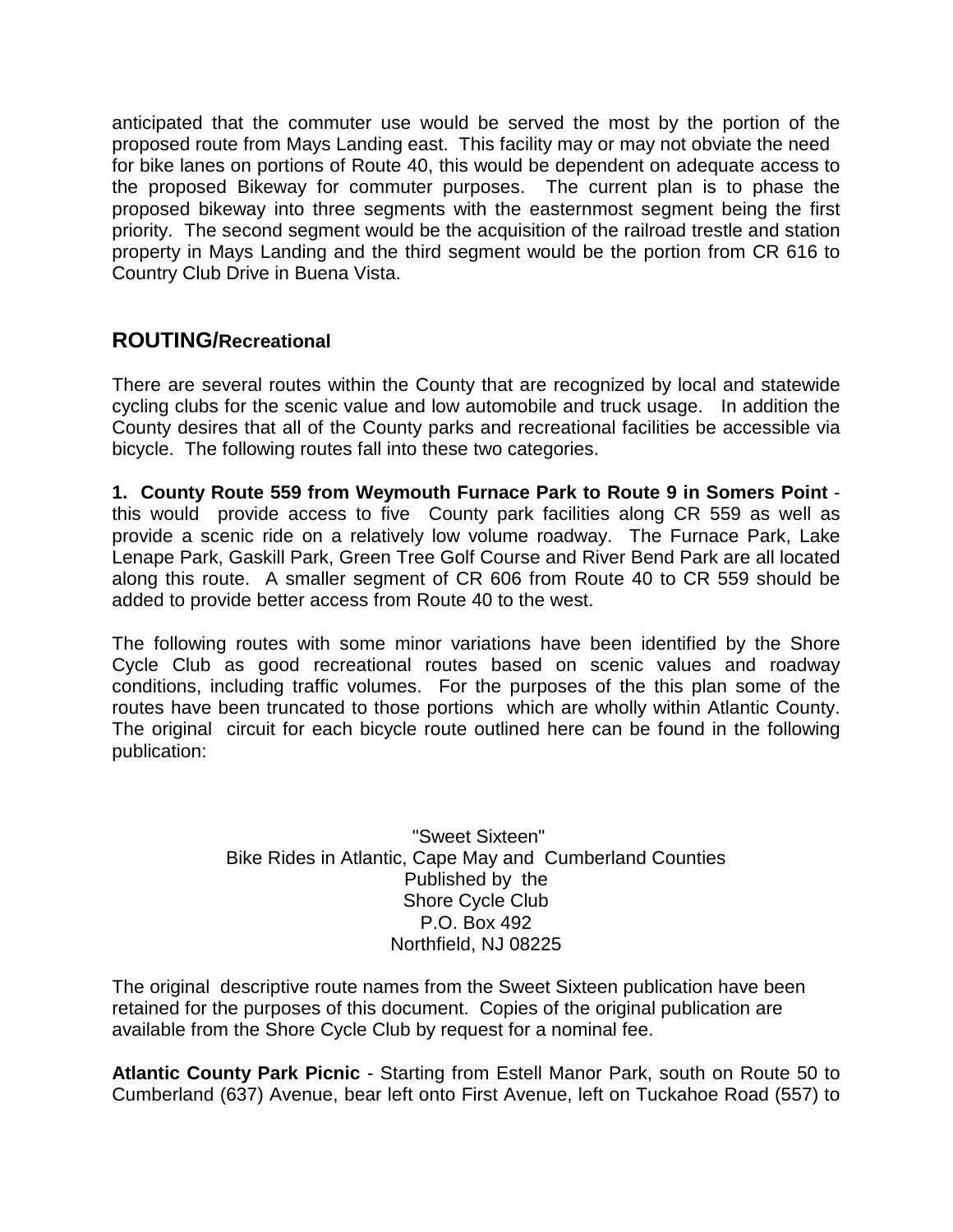Route 50, South on Route 50 to Carl Road, right on Carl Road to Aetna Drive (649), Right on Aetna Drive to Head of the River Road (649) to Cape May Avenue (666), right on Cape May Avenue to Eleventh Street (669), right on Eleventh Street to Maple Avenue to Walkers Forge Road, Right on Walkers Forge Road to Route 50, north on Route 50 back to the Estell Manor Park. This route is approximately 25 miles in length on generally lightly traveled roads.

**Bike to Breakfast** - From the Estell Manor School turn left on Cape May Avenue (666) to the intersection of Tuckahoe Road (557), U-turn back south on Cape May Avenue to Head of the River Road (649), left on Head of the River Road and bearing left at the intersection of Buckhill Road and Aetna Drive, this is Buckhill Road (648) to Carl Road, Right on Carl Road to Aetna Drive, left on Aetna drive to Main Street (611) in Corbin City, Right on Main Street to Route 50. U-turn on Main Street back to Aetna Drive, left on Aetna drive to Head of the River Road, left on Head of The River Road to Cape May Avenue, right on Cape May Avenue back to the Estell Manor School. This route is approximately 30 miles in length along lightly traveled roads.

**Blueberry Fields Forever** - Starting at Gabriel Field on Duerer Street (561) in Galloway Township, turn right onto Duerer St. (561) to Philadelphia Avenue (563), right on Philadelphia continuing straight as it turns into Weekstown Road to Hammonton Pleasant Mills Road (542), left on Hammonton Pleasant Mills road to Columbia Road (693), right on Columbia Road to Laurel Road, left on Laurel Road to Main Road (679), left on Main Road to 542, right on 542 to Route 30, east on Route 30 (heavy traffic 1.3 miles) to Weymouth Road (640), right on Weymouth Road to Moss Mill Road (561), left on Moss Mill Road (crossing 30) back to Gabriel Field. Total route length approximately 42 miles.

**Mullica River Ride** (portion of Mullica Roundabout Ride) - Starting from Stockton State College Parking lots proceed left onto College Drive to Pomona Road (575), right on Pomona Road to Moss Mill Road (Alt. 561 beyond the Parkway exit 44), right on Moss Mill Road to Route 9, north on Route 9 to New York Avenue (610), left on New York Avenue to Clarks Landing Road (624), left on Clarks Landing Road to Egg harbor Green Bank Road (563), left on Egg Harbor Greenbank Road to Moss Mill Road 9 (Alt 561), left on Moss Mill Road to Pomona Road, right on Pomona Road to College Drive and back to the parking lots. Total Route length is approximately 40 miles

**Phoenix Pedaler** - Starting at Gabriel Field in Galloway Township go right on Duerer Street (561) to Moss Mill Road (Alt 561), right on Moss Mill Road to Cologne Port-Republic Road (647), left on Cologne Port Road to Clarks Landing Road (624), right on Clarks Landing Road to Pomona Port Republic Road (575), right on Pomona Road to Duerer Street, right on Duerer to Gabriel Field. Total route length is approximately 25 miles.

# **PRIORITY ROUTES**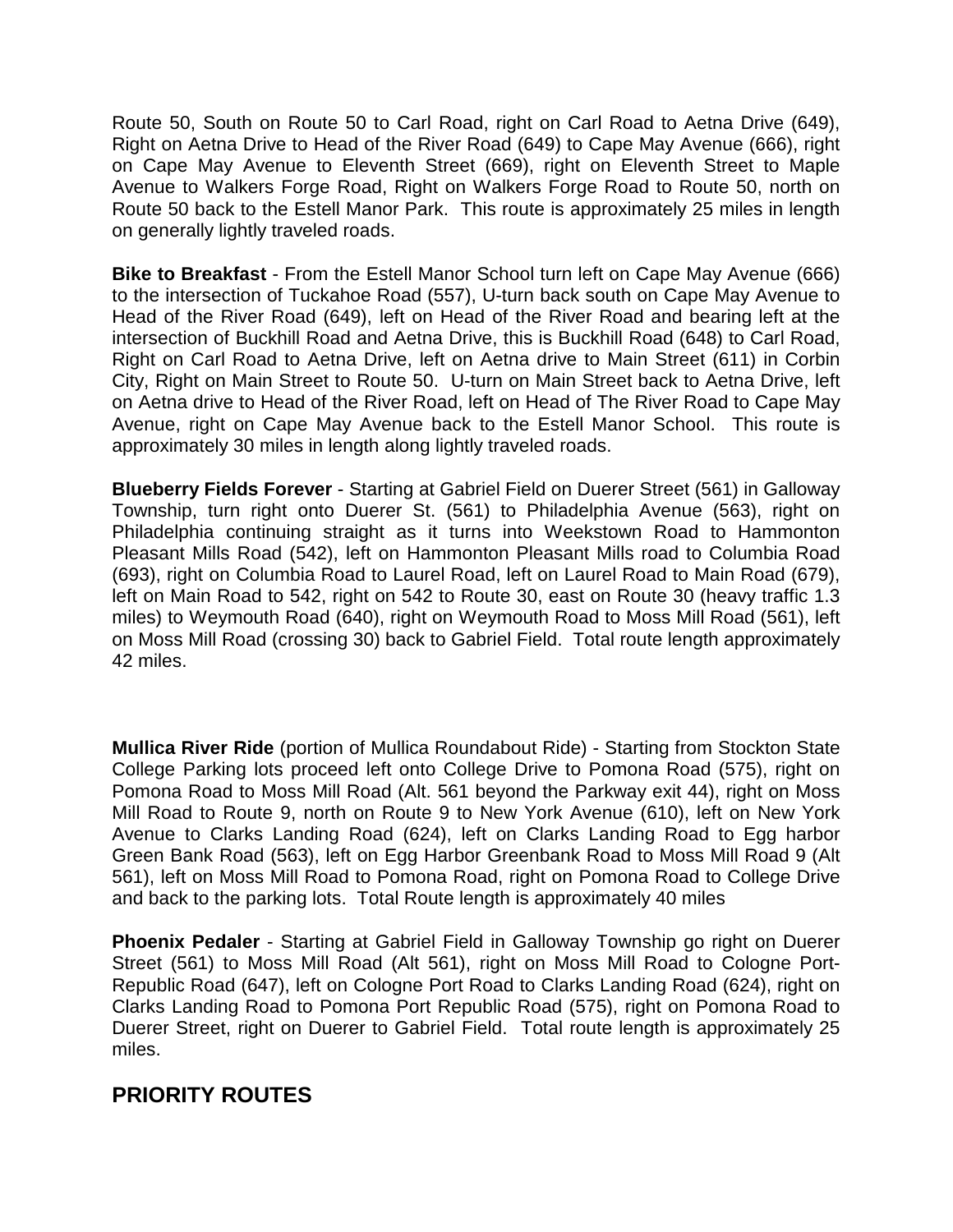#### **State Highways**

The most important State highway routes within the County are listed below in order of importance.

1. Route 9 from CR 559 in Somers Point to CR 610 in Galloway Township

2. Route 40/322 from Winchester Avenue in Atlantic City to the intersection of Routes 40 and 322.

- 3. Route 40 from 322 to Route 50
- 4. Route 322 from Route 40 to Route 50
- 5. Route 152 from CR 635 in Somers Point to Sunset Avenue in Longport

#### **County Routes**

As stated earlier in this report the following County routes are important for providing alternative commuter access and should be priority routes.

- 1. Tilton Road from Route 30 to Route 9
- 2. Delilah Road from Route 40/322 to Route 9
- 3. Washington Avenue from Cardiff Circle to Route 9
- 4. Pomona Road from Route 40/322 to Jim Leeds Road
- 5. Jim Leeds Road from Route 30 to Route 9

### **IMPLEMENTATION PROPOSAL**

#### **STATE HIGHWAYS**

In order to implement the proposed improvements on the State highway system the proposals must be accepted by NJDOT and placed in the project pipeline. A ten percent share of the Federal Surface Transportation Program funding has been set aside for "Highway Enhancements" which includes bicycle improvements. This should allow the State to program these funds for the bicycle improvements outlined in this plan. The County has already started the procedure by placing the proposed bicycle improvements for State Highways on its 1992 list of "Regional Transportation Problem Statements". During the 1994 Transportation Improvement Program planning cycle the County will bring the State Highway proposals to the MPO for inclusion on the 1994- 1998 State TIP program.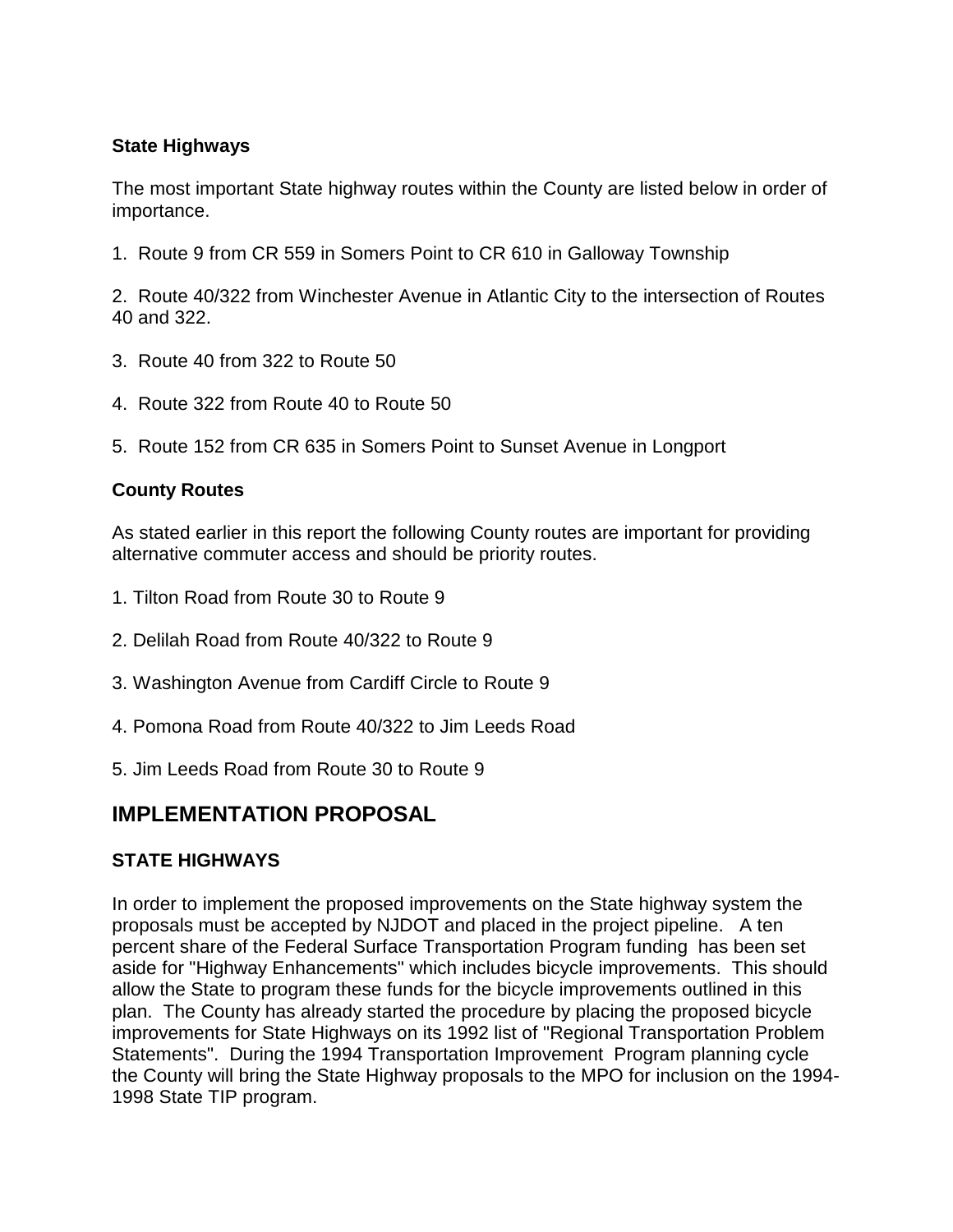#### **County Roads**

The County has already established a policy that when a roadway is being improved or repaved and wherever it is possible within Right of Way constraints, the County will provide a bicycle compatible roadway section in accordance with AASHTO guidelines . This treatment may be a paved shoulder or an acceptable shared use travel lane dependent on individual circumstances. The cost for these improvements will be incorporated into regular project budgets as projects come on line. In addition the County will apply for any State or Federal funding that becomes available as part of the ISTEA or Clean Air Act Amendment specifically for Transportation Control Measures or Bicycle enhancements.

#### **Municipal Routes**

The improvements that have been suggested for routes that do not fall within the County or State jurisdictions will be recommended to the municipalities where they are located for action on their part. The Ventnor -Atlantic City Boardwalk and Somers Point Linwood Bike path fall into this category.